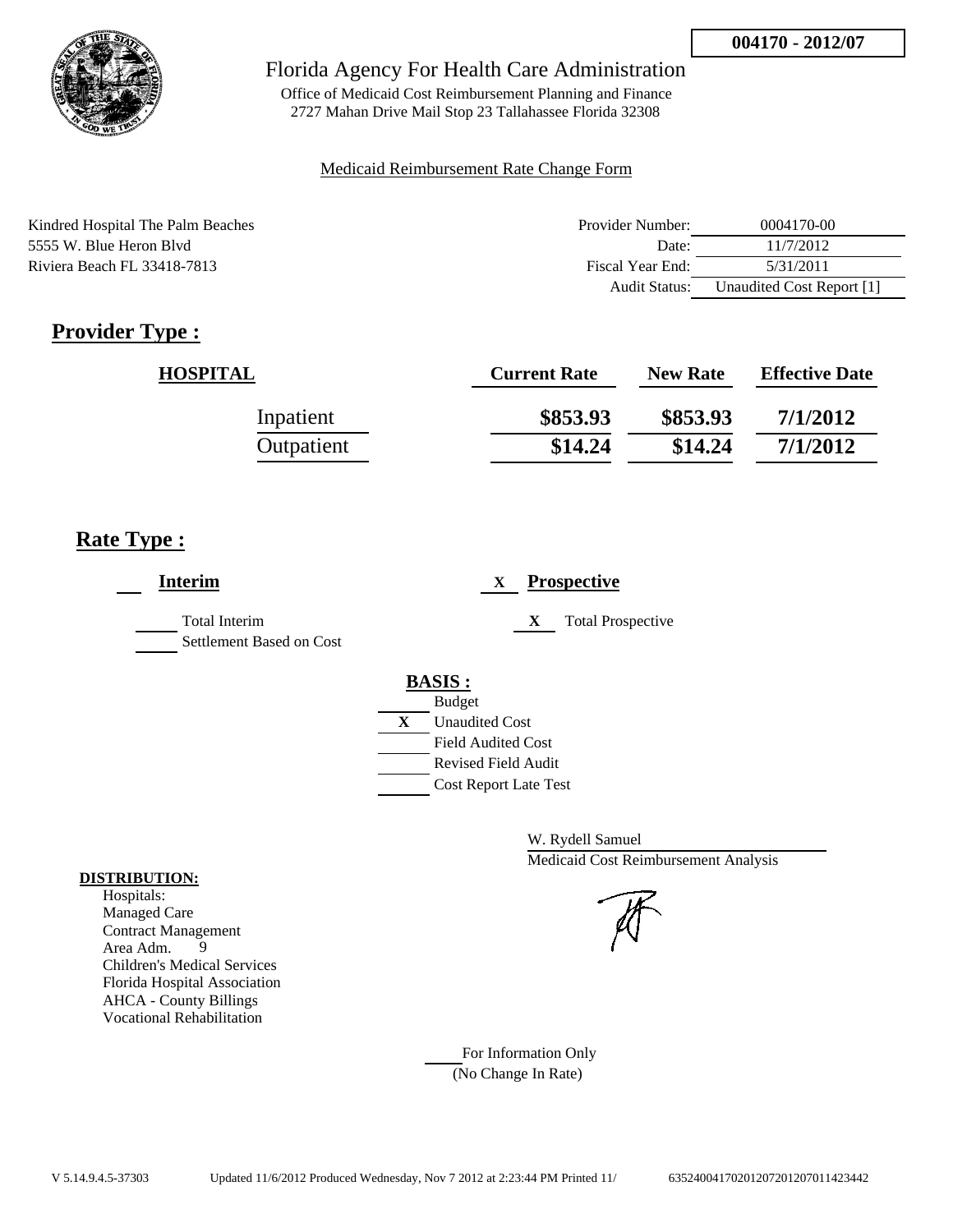

Office of Medicaid Cost Reimbursement Planning and Finance 2727 Mahan Drive Mail Stop 23 Tallahassee Florida 32308

### Medicaid Reimbursement Rate Change Form

| <b>UCHLTACH</b> at Connerton | Provider Number: | 0009496-00         |
|------------------------------|------------------|--------------------|
| 9441 Health Center Drive     | Date:            | 11/7/2012          |
| Land O' Lakes FL 34637       | Fiscal Year End: | 12/31/2009         |
|                              | Audit Status:    | Interim Budget [4] |

# **Provider Type :**

| <b>HOSPITAL</b> | <b>Current Rate</b> | <b>New Rate</b> | <b>Effective Date</b> |
|-----------------|---------------------|-----------------|-----------------------|
| Inpatient       | \$704.14            | \$704.14        | 7/1/2012              |
| Outpatient      | \$14.24             | \$14.24         | 7/1/2012              |

# **Rate Type :**

| <b>Interim</b><br>X                                       | <b>Prospective</b>                                                                                                                               |
|-----------------------------------------------------------|--------------------------------------------------------------------------------------------------------------------------------------------------|
| Total Interim<br>Settlement Based on Cost<br>$\mathbf{X}$ | <b>Total Prospective</b>                                                                                                                         |
|                                                           | <b>BASIS:</b><br>X<br><b>Budget</b><br><b>Unaudited Cost</b><br><b>Field Audited Cost</b><br>Revised Field Audit<br><b>Cost Report Late Test</b> |

W. Rydell Samuel Medicaid Cost Reimbursement Analysis

### For Information Only (No Change In Rate)

**DISTRIBUTION:**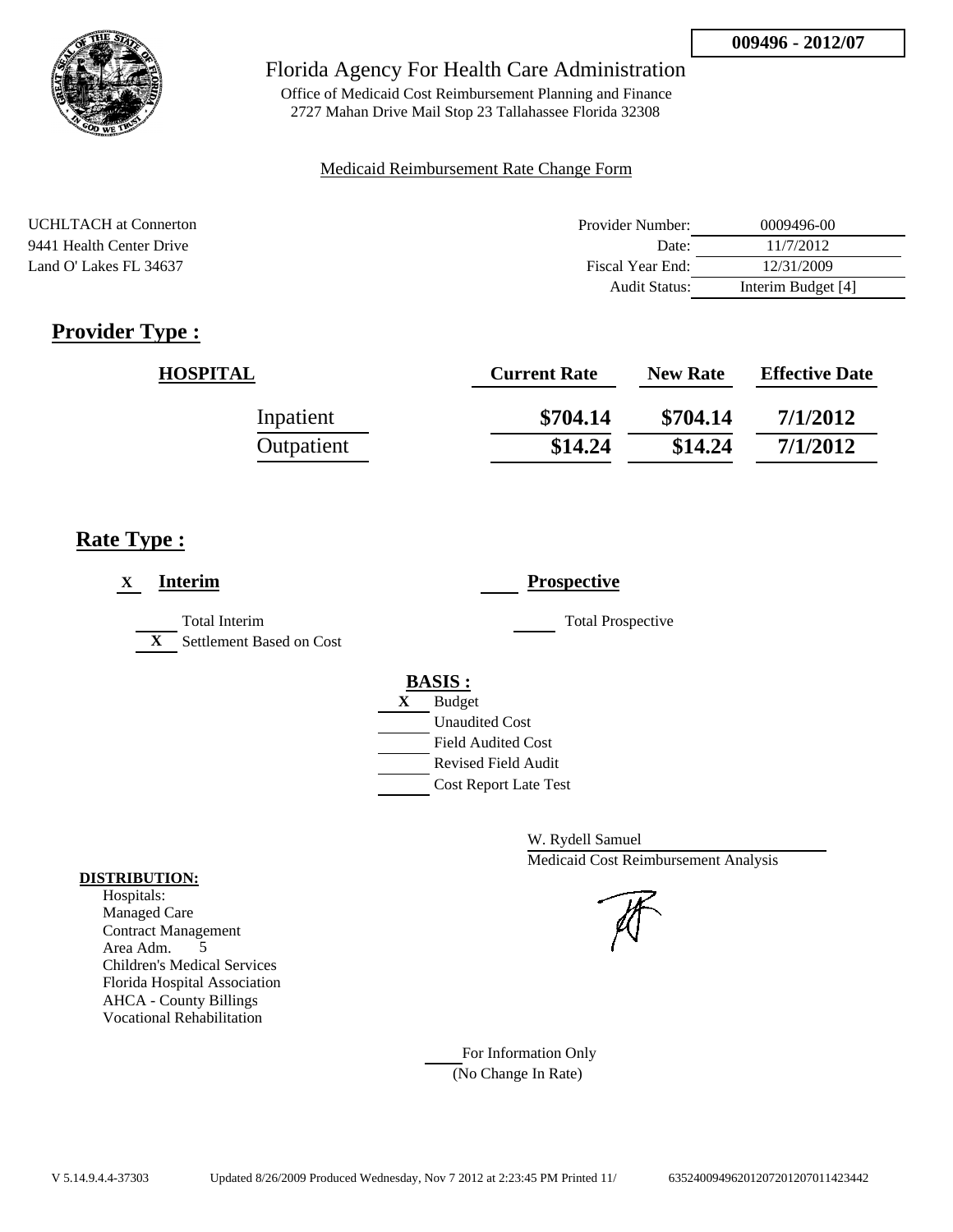

Office of Medicaid Cost Reimbursement Planning and Finance 2727 Mahan Drive Mail Stop 23 Tallahassee Florida 32308

### Medicaid Reimbursement Rate Change Form

| Kindred Hospital Melbourne | Provider Number:     | 0016815-00                |
|----------------------------|----------------------|---------------------------|
| 765 W Nasa Blyd            | Date:                | 11/7/2012                 |
| Melbourne FL 32901         | Fiscal Year End:     | 7/31/2011                 |
|                            | <b>Audit Status:</b> | Unaudited Cost Report [1] |

# **Provider Type :**

| <b>HOSPITAL</b> | <b>Current Rate</b> | <b>New Rate</b> | <b>Effective Date</b> |
|-----------------|---------------------|-----------------|-----------------------|
| Inpatient       | \$887.04            | \$887.04        | 7/1/2012              |
| Outpatient      | \$14.24             | \$14.24         | 7/1/2012              |

# **Rate Type :**

| <b>Interim</b>                                   | <b>Prospective</b><br>X       |
|--------------------------------------------------|-------------------------------|
| <b>Total Interim</b><br>Settlement Based on Cost | X<br><b>Total Prospective</b> |
|                                                  | <b>BASIS:</b>                 |
|                                                  | <b>Budget</b>                 |
|                                                  | X<br><b>Unaudited Cost</b>    |
|                                                  | <b>Field Audited Cost</b>     |
|                                                  | <b>Revised Field Audit</b>    |
|                                                  | <b>Cost Report Late Test</b>  |

W. Rydell Samuel Medicaid Cost Reimbursement Analysis

### **DISTRIBUTION:** Hospitals:

Managed Care Contract Management Area Adm. 7 Children's Medical Services Florida Hospital Association AHCA - County Billings Vocational Rehabilitation

> For Information Only (No Change In Rate)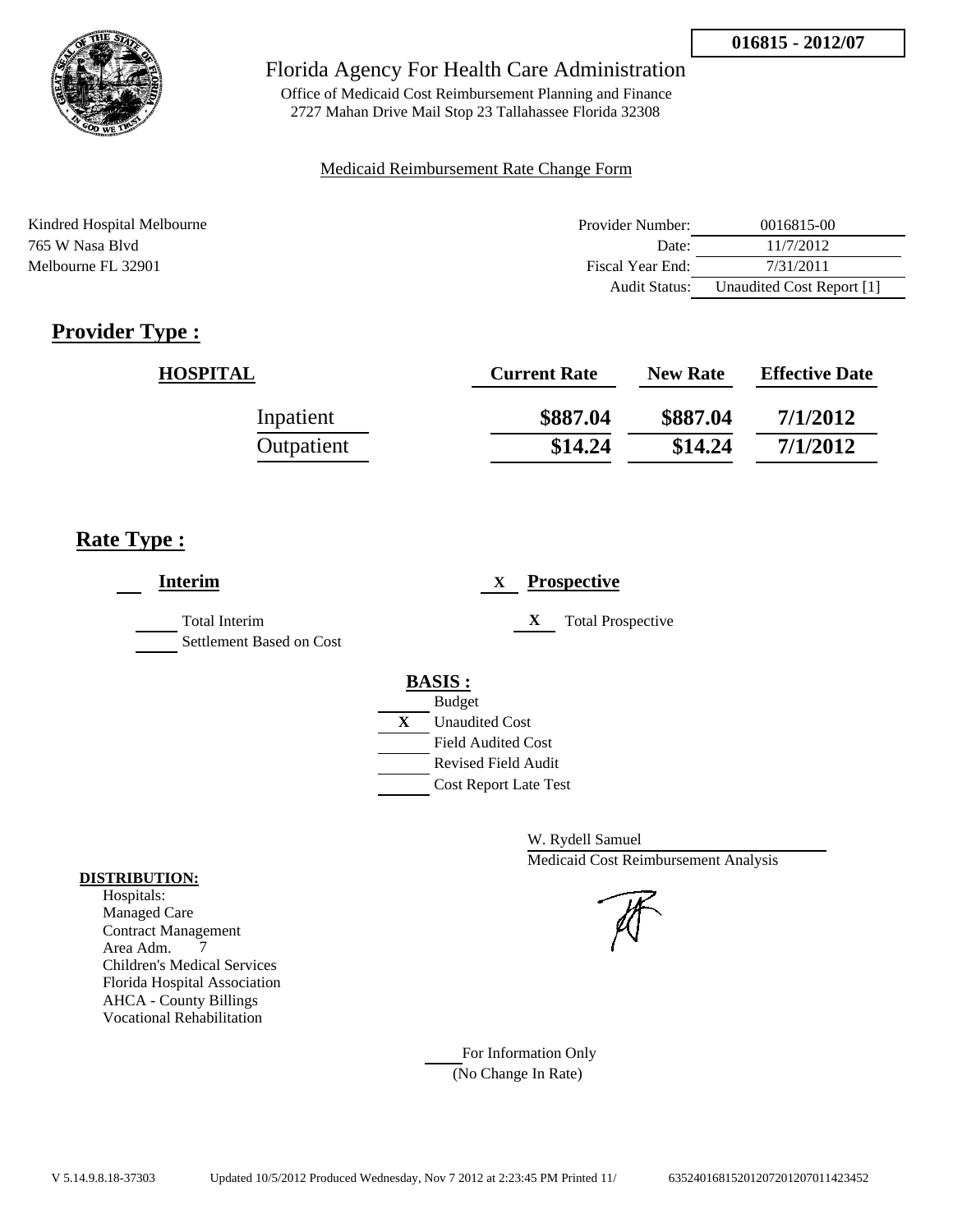

Office of Medicaid Cost Reimbursement Planning and Finance 2727 Mahan Drive Mail Stop 23 Tallahassee Florida 32308

### Medicaid Reimbursement Rate Change Form

Sacred Heart Hospital on the Gulf 3801 E Hwy 98 Port St. Joe FL 32456

| Provider Number:       | 0020127-00                |  |
|------------------------|---------------------------|--|
| Date:                  | 11/7/2012                 |  |
| Fiscal Year End:       | 6/30/2011                 |  |
| Audit Status:          | Unaudited Cost Report [1] |  |
| Rate Includes Buy Back |                           |  |

# **Provider Type :**

| <b>HOSPITAL</b> | <b>Current Rate</b> | <b>New Rate</b> | <b>Effective Date</b> |
|-----------------|---------------------|-----------------|-----------------------|
| Inpatient       | \$3,498.15          | \$3,498.14      | 7/1/2012              |
| Outpatient      | \$273.75            | \$273.74        | 7/1/2012              |

# **Rate Type :**

| <b>Interim</b>                            | <b>Prospective</b><br>X                                    |
|-------------------------------------------|------------------------------------------------------------|
| Total Interim<br>Settlement Based on Cost | X<br><b>Total Prospective</b>                              |
|                                           | <b>BASIS:</b>                                              |
|                                           | <b>Budget</b><br>X<br><b>Unaudited Cost</b>                |
|                                           | <b>Field Audited Cost</b>                                  |
|                                           | <b>Revised Field Audit</b><br><b>Cost Report Late Test</b> |
|                                           |                                                            |

W. Rydell Samuel Medicaid Cost Reimbursement Analysis

For Information Only (No Change In Rate)

### **DISTRIBUTION:**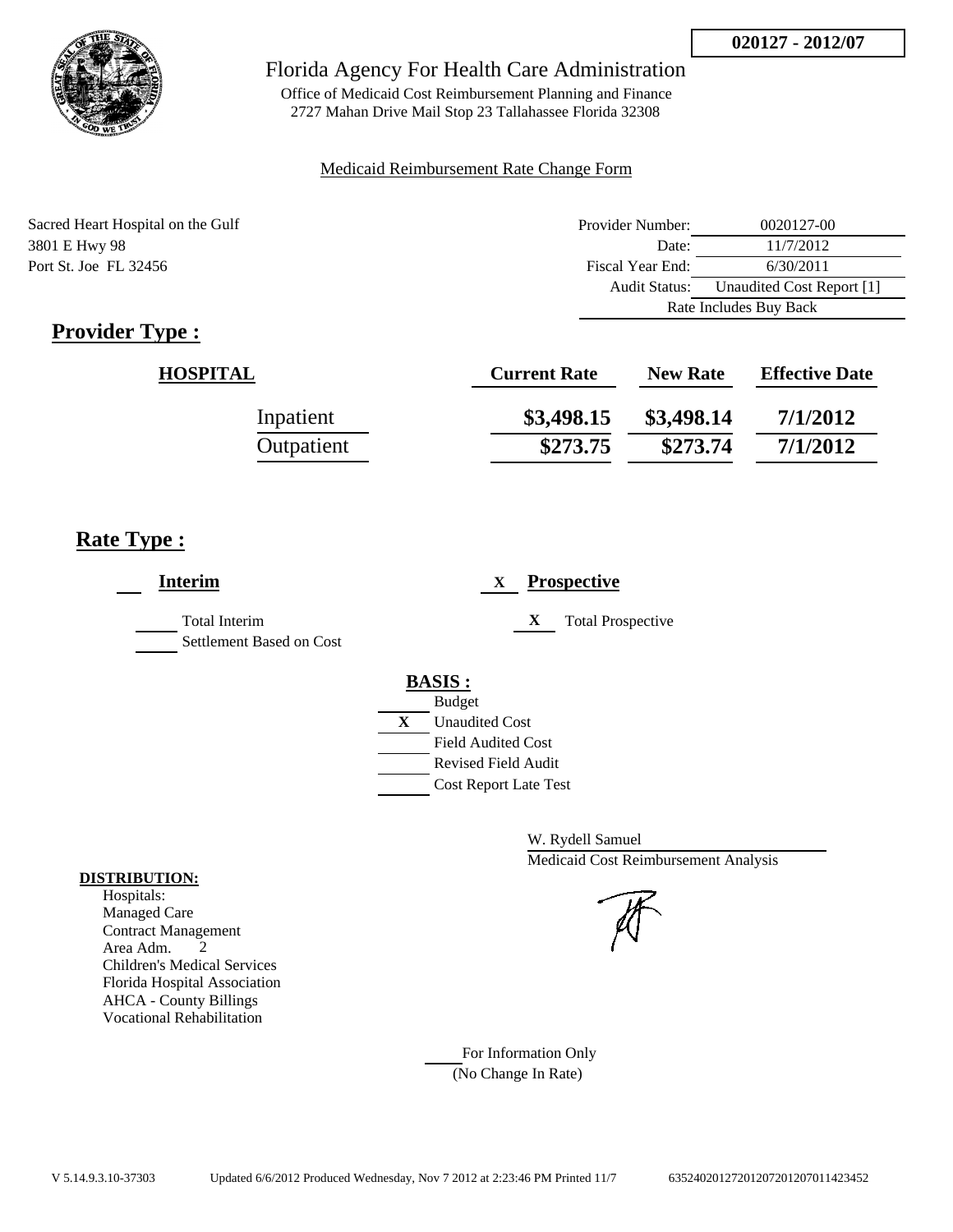

Office of Medicaid Cost Reimbursement Planning and Finance 2727 Mahan Drive Mail Stop 23 Tallahassee Florida 32308

### Medicaid Reimbursement Rate Change Form

| Shriners Hospital for Children | Provider Number:     | 0025766-00             |
|--------------------------------|----------------------|------------------------|
| 12502 USF Pine Dr              | Date:                | 11/7/2012              |
| Tampa FL 33612                 | Fiscal Year End:     | 12/31/2011             |
|                                | <b>Audit Status:</b> | Interim Budget [4]     |
|                                |                      | Rate Includes Buy Back |
| $\mathbf n$ $\mathbf n$        |                      |                        |

# **Provider Type :**

| <b>HOSPITAL</b>                      | <b>Current Rate</b> | <b>New Rate</b> | <b>Effective Date</b> |
|--------------------------------------|---------------------|-----------------|-----------------------|
| Inpatient                            | \$2,939.69          | \$2,939.69      | 7/1/2012              |
| Outpatient                           | \$229.48            | \$224.53        | 7/1/2012              |
| <b>Inpatient County Billing Rate</b> | \$2,580.62          | \$2,580.62      | 7/1/2012              |

# **Rate Type :**

| <b>Interim</b><br>X                                              | <b>Prospective</b>                                                                                                                                      |
|------------------------------------------------------------------|---------------------------------------------------------------------------------------------------------------------------------------------------------|
| <b>Total Interim</b><br>$\mathbf{X}$<br>Settlement Based on Cost | <b>Total Prospective</b>                                                                                                                                |
|                                                                  | <b>BASIS:</b><br>X<br><b>Budget</b><br><b>Unaudited Cost</b><br><b>Field Audited Cost</b><br><b>Revised Field Audit</b><br><b>Cost Report Late Test</b> |

W. Rydell Samuel Medicaid Cost Reimbursement Analysis

For Information Only (No Change In Rate)

### **DISTRIBUTION:**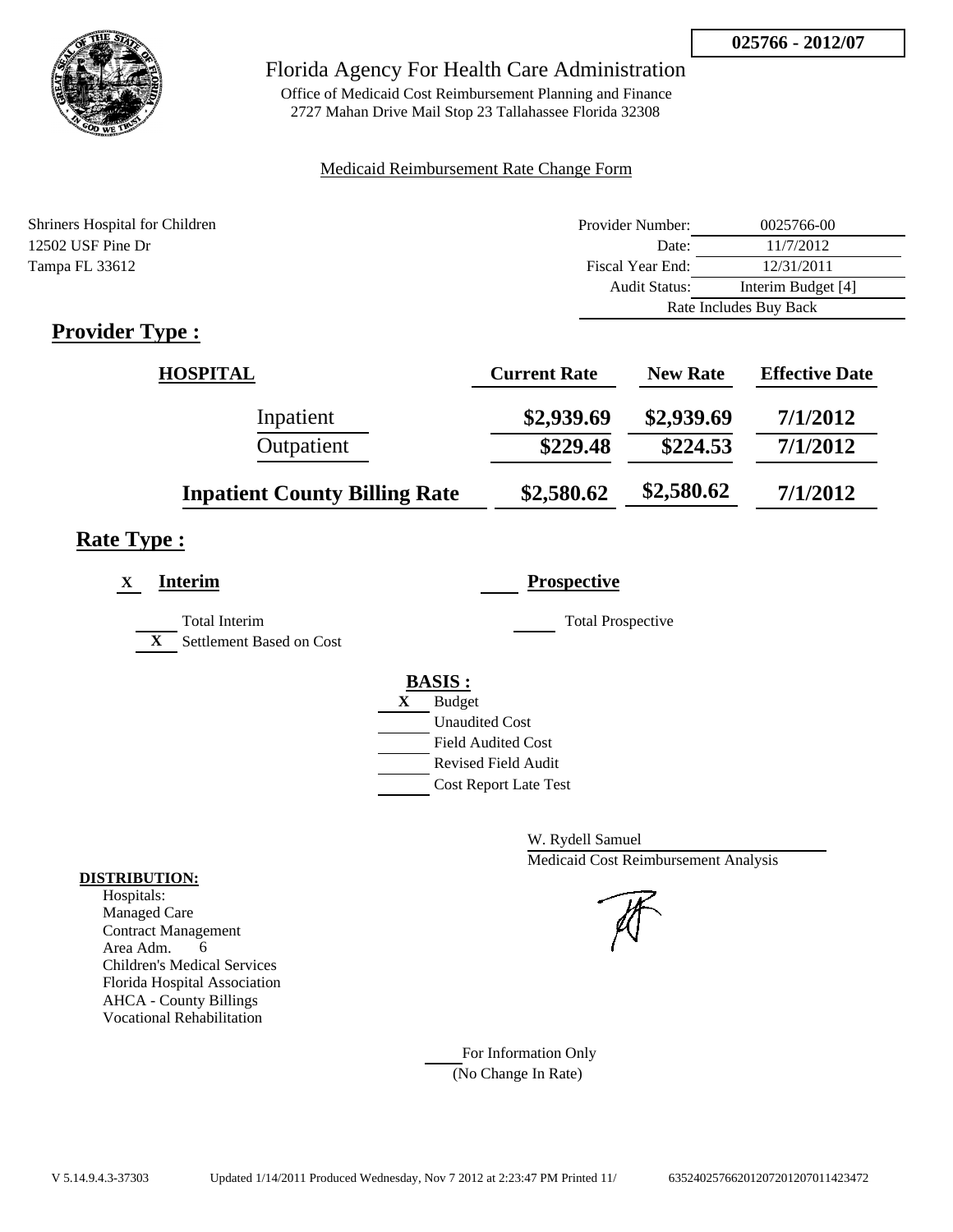

Office of Medicaid Cost Reimbursement Planning and Finance 2727 Mahan Drive Mail Stop 23 Tallahassee Florida 32308

### Medicaid Reimbursement Rate Change Form

| Viera Hospital     | Provider Number: | 0031588-00         |
|--------------------|------------------|--------------------|
| 8745 Wickham Rd    | Date:            | 11/7/2012          |
| Melbourne FL 32940 | Fiscal Year End: | 9/30/2010          |
|                    | Audit Status:    | Interim Budget [4] |

# **Provider Type :**

| <b>HOSPITAL</b> | <b>Current Rate</b> | <b>New Rate</b> | <b>Effective Date</b> |
|-----------------|---------------------|-----------------|-----------------------|
| Inpatient       | \$1,199.08          | \$1,199.08      | 7/1/2012              |
| Outpatient      | \$116.45            | \$116.45        | 7/1/2012              |

# **Rate Type :**

| <b>Interim</b><br>X                                              | <b>Prospective</b>           |
|------------------------------------------------------------------|------------------------------|
| <b>Total Interim</b><br>$\mathbf{X}$<br>Settlement Based on Cost | <b>Total Prospective</b>     |
|                                                                  | <b>BASIS:</b>                |
|                                                                  | <b>Budget</b><br>X           |
|                                                                  | <b>Unaudited Cost</b>        |
|                                                                  | <b>Field Audited Cost</b>    |
|                                                                  | Revised Field Audit          |
|                                                                  | <b>Cost Report Late Test</b> |

W. Rydell Samuel Medicaid Cost Reimbursement Analysis

For Information Only (No Change In Rate)

### **DISTRIBUTION:**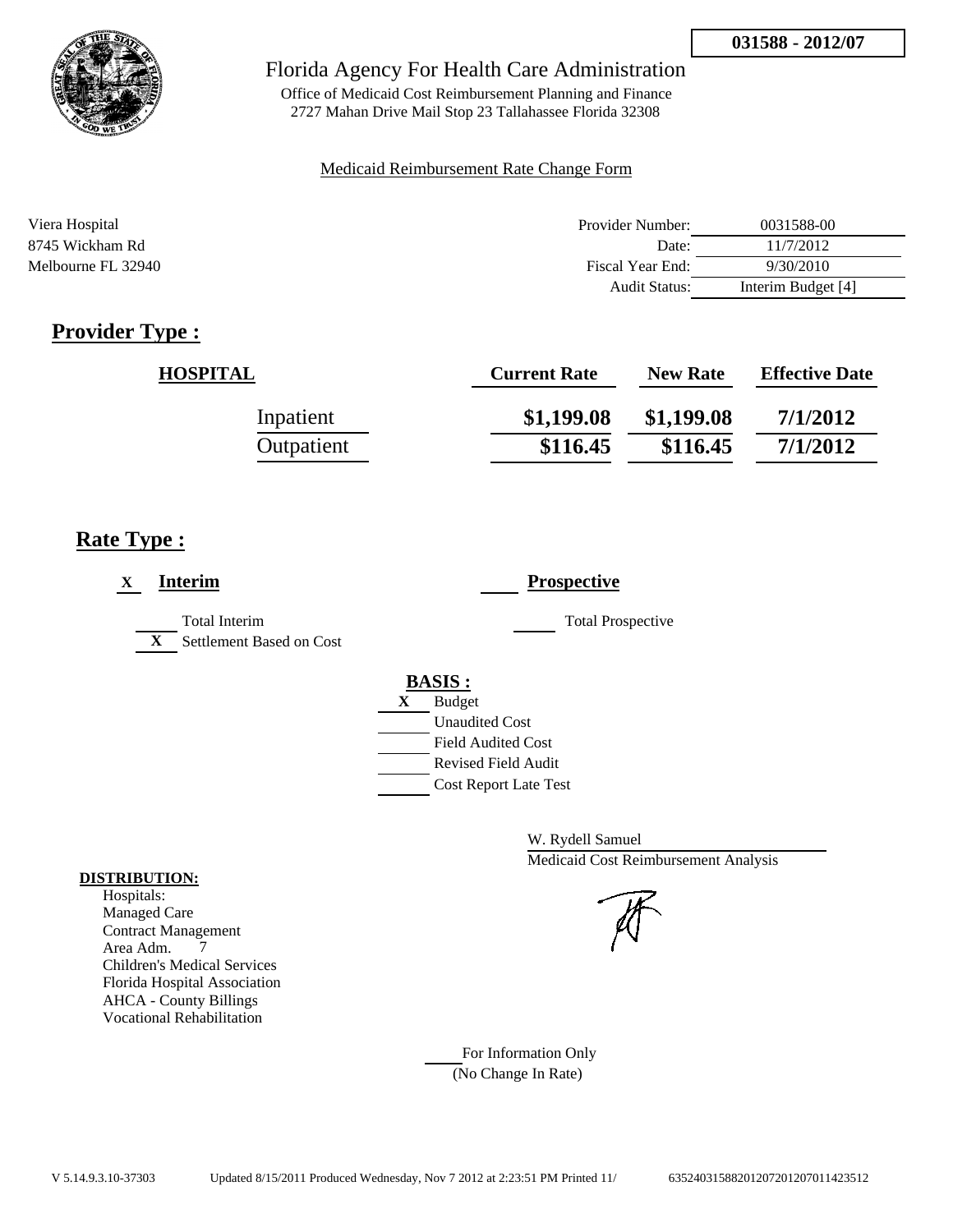

Office of Medicaid Cost Reimbursement Planning and Finance 2727 Mahan Drive Mail Stop 23 Tallahassee Florida 32308

### Medicaid Reimbursement Rate Change Form

| West Kendall Baptist Hospital | Provider Number:     | 0032265-00         |
|-------------------------------|----------------------|--------------------|
| 9555 S.W. 162nd Court         | Date:                | 11/7/2012          |
| Miami FL 33196-4930           | Fiscal Year End:     | 9/30/2010          |
|                               | <b>Audit Status:</b> | Interim Budget [4] |

# **Provider Type :**

| <b>HOSPITAL</b> | <b>Current Rate</b> | <b>New Rate</b> | <b>Effective Date</b> |
|-----------------|---------------------|-----------------|-----------------------|
| Inpatient       | \$955.85            | \$955.85        | 7/1/2012              |
| Outpatient      | \$139.05            | \$139.05        | 7/1/2012              |

# **Rate Type :**

| <b>Interim</b><br>X                                              | <b>Prospective</b>                                                                                                                                      |
|------------------------------------------------------------------|---------------------------------------------------------------------------------------------------------------------------------------------------------|
| <b>Total Interim</b><br>$\mathbf{X}$<br>Settlement Based on Cost | <b>Total Prospective</b>                                                                                                                                |
|                                                                  | <b>BASIS:</b><br><b>Budget</b><br>X<br><b>Unaudited Cost</b><br><b>Field Audited Cost</b><br><b>Revised Field Audit</b><br><b>Cost Report Late Test</b> |

W. Rydell Samuel Medicaid Cost Reimbursement Analysis

For Information Only (No Change In Rate)

### **DISTRIBUTION:**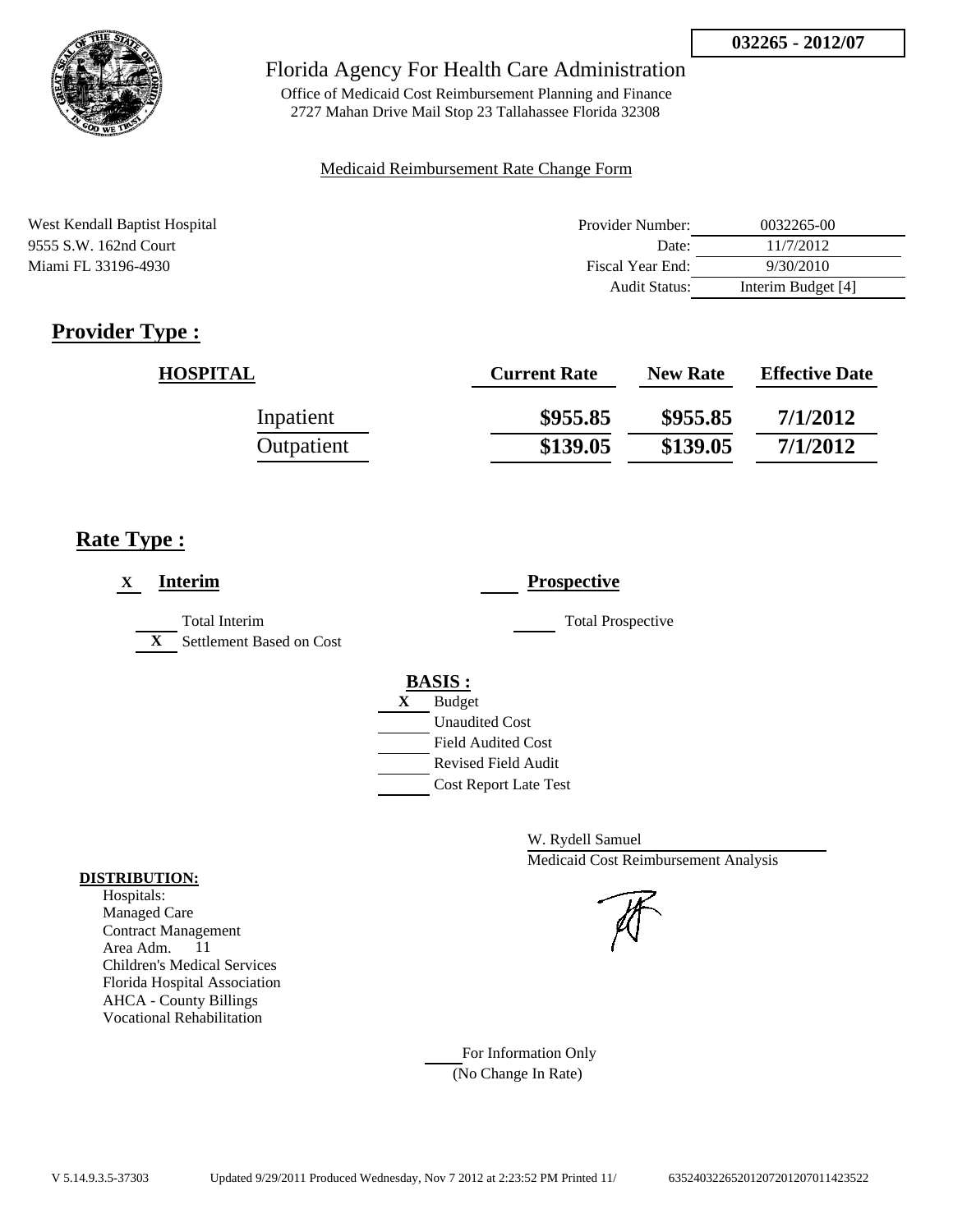

Office of Medicaid Cost Reimbursement Planning and Finance 2727 Mahan Drive Mail Stop 23 Tallahassee Florida 32308

### Medicaid Reimbursement Rate Change Form

| Palm Bay Hospital      | Provider Number: | 0032975-00         |
|------------------------|------------------|--------------------|
| 1425 Malabar Road N.E. | Date:            | 11/7/2012          |
| Palm Bay FL 32907      | Fiscal Year End: | 9/30/2011          |
|                        | Audit Status:    | Interim Budget [4] |

# **Provider Type :**

| <b>HOSPITAL</b> | <b>Current Rate</b> | <b>New Rate</b> | <b>Effective Date</b> |
|-----------------|---------------------|-----------------|-----------------------|
| Inpatient       | \$989.69            | \$989.69        | 7/1/2012              |
| Outpatient      | \$79.13             | \$79.13         | 7/1/2012              |

# **Rate Type :**

| <b>Interim</b><br>X                                       | <b>Prospective</b>           |
|-----------------------------------------------------------|------------------------------|
| Total Interim<br>Settlement Based on Cost<br>$\mathbf{X}$ | <b>Total Prospective</b>     |
|                                                           | <b>BASIS:</b>                |
|                                                           | <b>Budget</b><br>X           |
|                                                           | <b>Unaudited Cost</b>        |
|                                                           | <b>Field Audited Cost</b>    |
|                                                           | Revised Field Audit          |
|                                                           | <b>Cost Report Late Test</b> |

W. Rydell Samuel Medicaid Cost Reimbursement Analysis

For Information Only (No Change In Rate)

### **DISTRIBUTION:**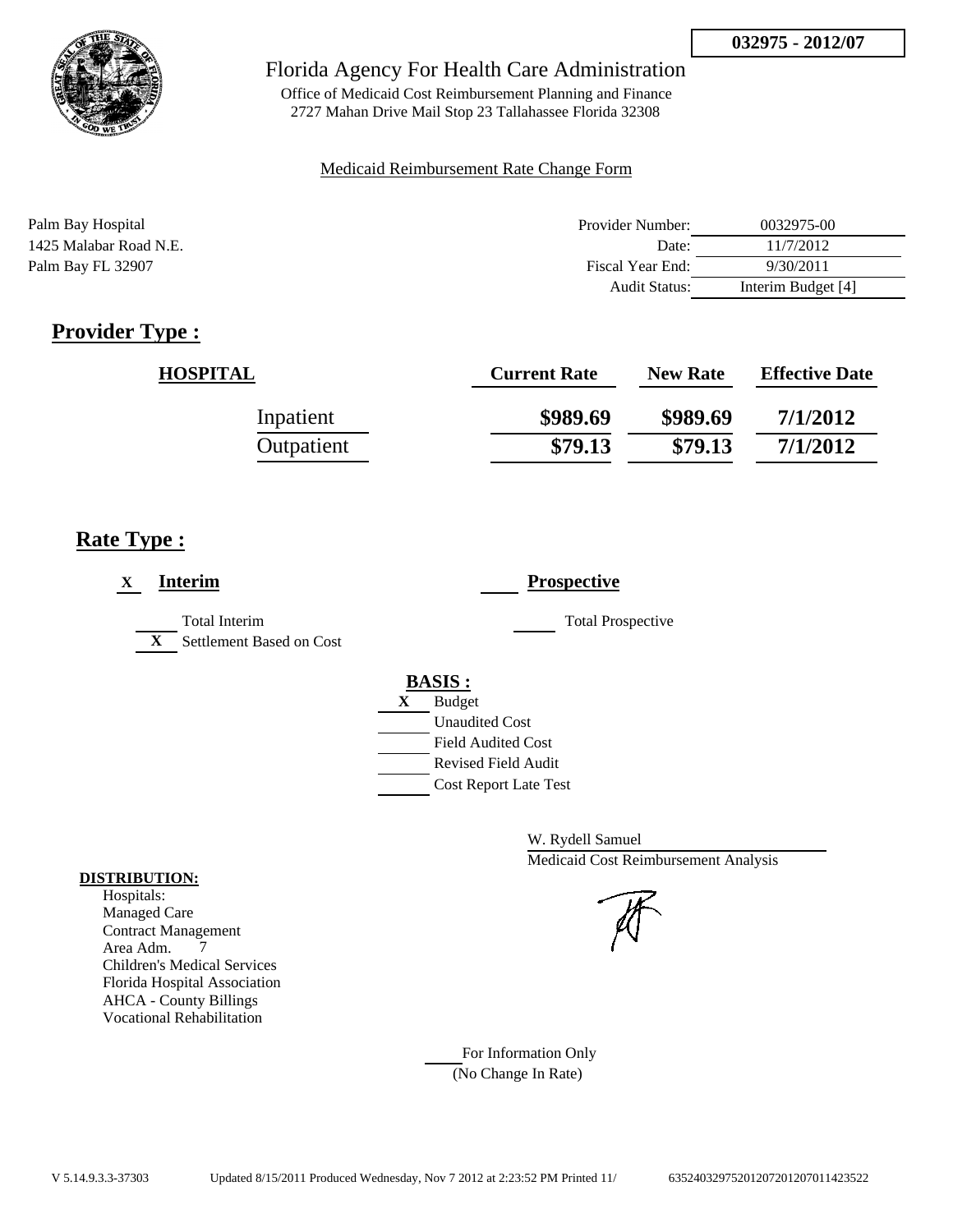

Office of Medicaid Cost Reimbursement Planning and Finance 2727 Mahan Drive Mail Stop 23 Tallahassee Florida 32308

### Medicaid Reimbursement Rate Change Form

| Florida Hospital Wesley Chapel | Provider Number: | 0054568-00         |
|--------------------------------|------------------|--------------------|
| 2600 Bruce B Downs             | Date:            | 11/7/2012          |
| Wesley Chapel FI 33544         | Fiscal Year End: | 12/31/2013         |
|                                | Audit Status:    | Interim Budget [4] |

# **Provider Type :**

| <b>HOSPITAL</b> | <b>Current Rate</b> | <b>New Rate</b> | <b>Effective Date</b> |
|-----------------|---------------------|-----------------|-----------------------|
| Inpatient       |                     | \$893.95        | 7/1/2012              |
| Outpatient      |                     | \$97.42         | 7/1/2012              |

# **Rate Type :**

| <b>Interim</b><br>$\mathbf X$                                    | <b>Prospective</b>           |
|------------------------------------------------------------------|------------------------------|
| <b>Total Interim</b><br>Settlement Based on Cost<br>$\mathbf{X}$ | <b>Total Prospective</b>     |
|                                                                  | <b>BASIS:</b>                |
|                                                                  | <b>Budget</b><br>X           |
|                                                                  | <b>Unaudited Cost</b>        |
|                                                                  | <b>Field Audited Cost</b>    |
|                                                                  | <b>Revised Field Audit</b>   |
|                                                                  | <b>Cost Report Late Test</b> |
|                                                                  |                              |

W. Rydell Samuel Medicaid Cost Reimbursement Analysis

For Information Only (No Change In Rate)

### **DISTRIBUTION:**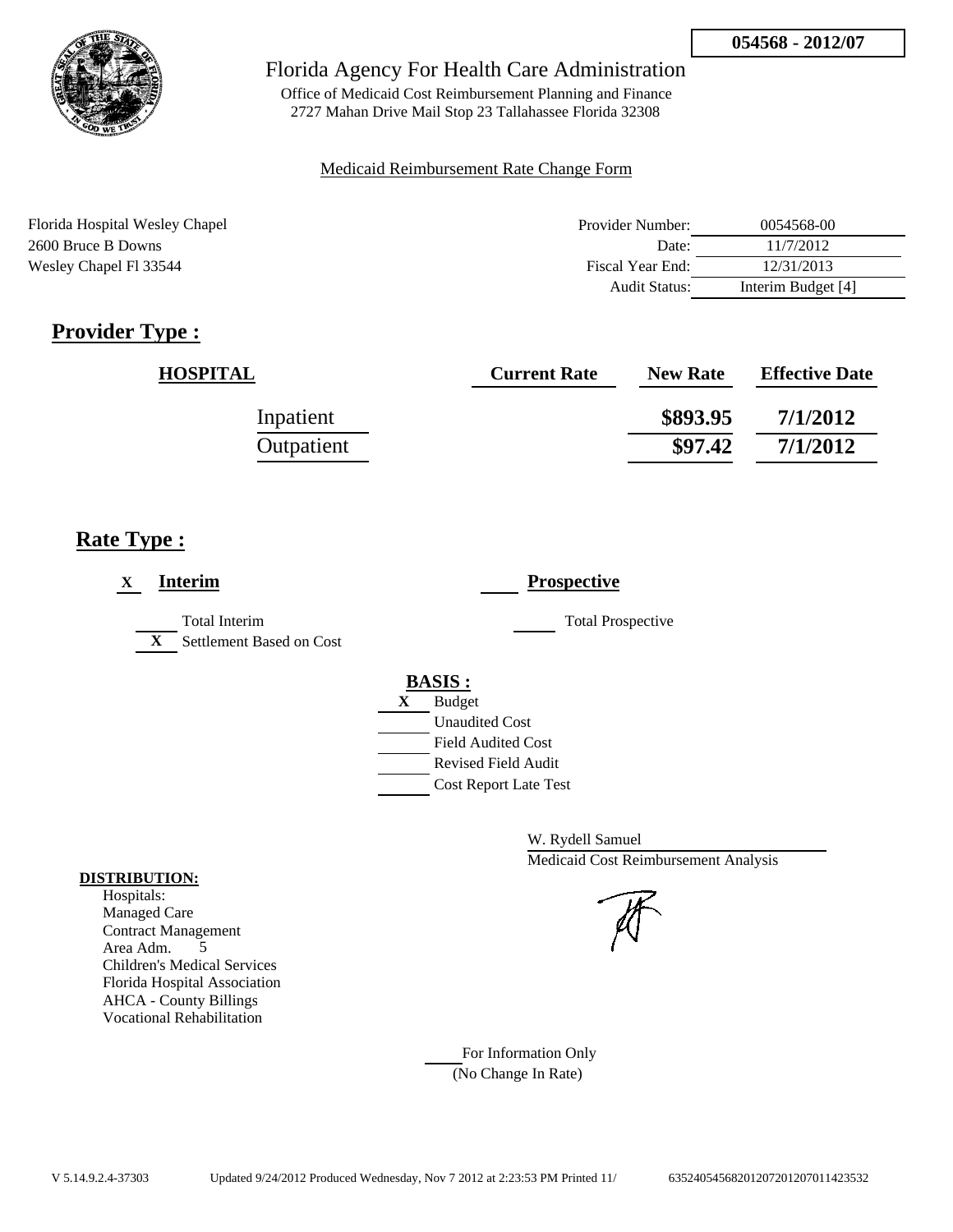

Office of Medicaid Cost Reimbursement Planning and Finance 2727 Mahan Drive Mail Stop 23 Tallahassee Florida 32308

### Medicaid Reimbursement Rate Change Form

| <b>Shands Teaching Hospital</b> | Provider Number:     | 0100030-00              |
|---------------------------------|----------------------|-------------------------|
| Box J-100336                    | Date:                | 11/7/2012               |
| Gainesville Fl 32610            | Fiscal Year End:     | 6/30/2011               |
|                                 | <b>Audit Status:</b> | Amended Cost Report [2] |
|                                 |                      | Rate Includes Buy Back  |
|                                 |                      |                         |

# **Provider Type :**

| HOSPITAL                             | <b>Current Rate</b> | <b>New Rate</b> | <b>Effective Date</b> |
|--------------------------------------|---------------------|-----------------|-----------------------|
| Inpatient                            | \$1,841.18          | \$2,524.40      | 7/1/2012              |
| Outpatient                           | \$185.78            | \$229.56        | 7/1/2012              |
| <b>Inpatient County Billing Rate</b> | \$1,213.63          | \$1,214.45      | 7/1/2012              |

# **Rate Type :**

| <b>Interim</b>                            | <b>Prospective</b><br>X               |
|-------------------------------------------|---------------------------------------|
| Total Interim<br>Settlement Based on Cost | X<br><b>Total Prospective</b>         |
|                                           |                                       |
|                                           | <b>BASIS:</b><br><b>Budget</b>        |
|                                           | $\mathbf{X}$<br><b>Unaudited Cost</b> |
|                                           | <b>Field Audited Cost</b>             |
|                                           | Revised Field Audit                   |
|                                           | <b>Cost Report Late Test</b>          |

W. Rydell Samuel Medicaid Cost Reimbursement Analysis

For Information Only (No Change In Rate)

### **DISTRIBUTION:**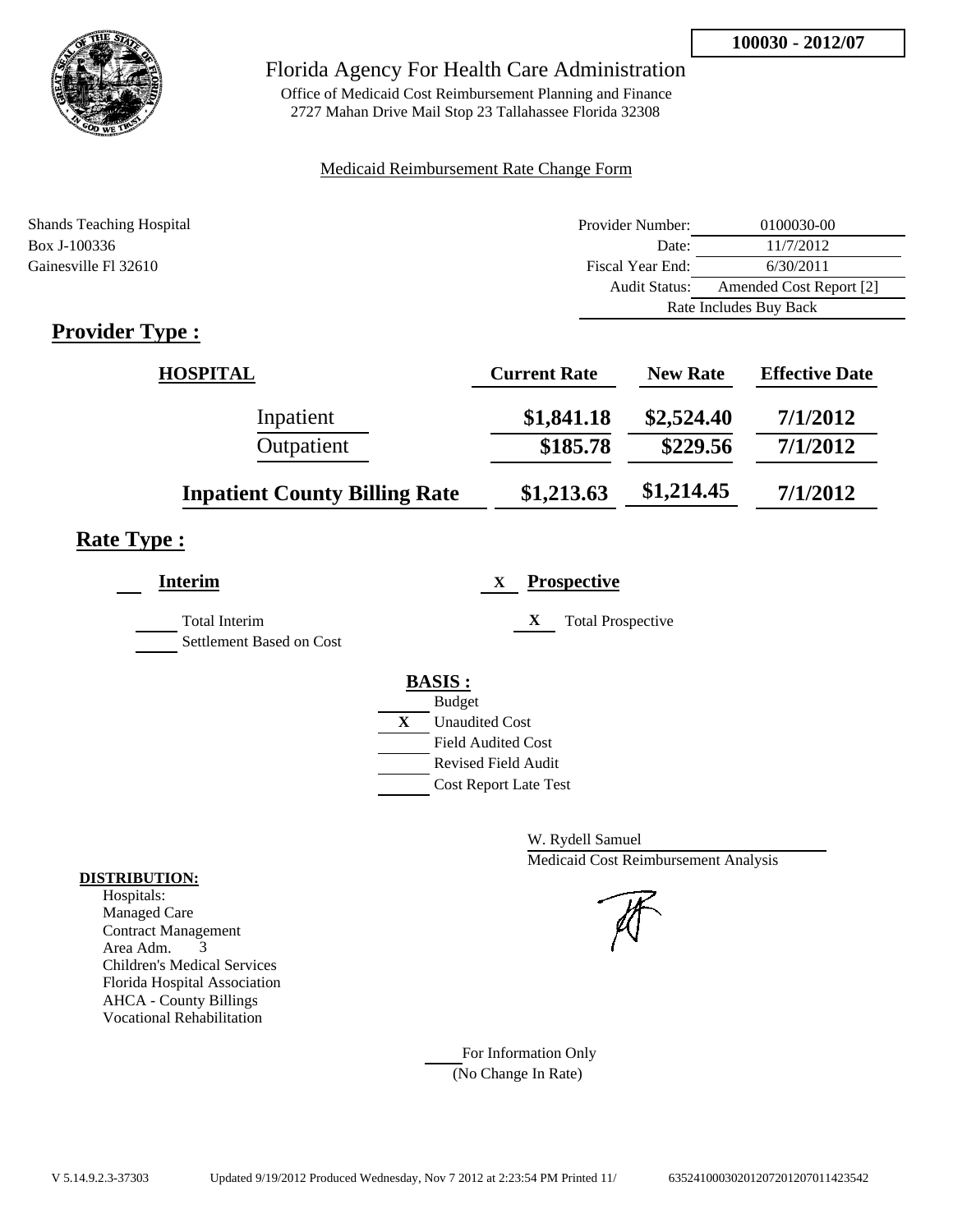

Office of Medicaid Cost Reimbursement Planning and Finance 2727 Mahan Drive Mail Stop 23 Tallahassee Florida 32308

### Medicaid Reimbursement Rate Change Form

| <b>Shands Teaching Hospital</b>           | Provider Number:     | 0100030-01              |
|-------------------------------------------|----------------------|-------------------------|
| Box J-100336                              | Date:                | 11/7/2012               |
| Gainesville Fl 32610                      | Fiscal Year End:     | 6/30/2011               |
|                                           | <b>Audit Status:</b> | Amended Cost Report [2] |
|                                           |                      | Rate Includes Buy Back  |
| $\sim$ $\sim$<br>$\overline{\phantom{a}}$ |                      |                         |

# **Provider Type :**

| <b>HOSPITAL</b>                      | <b>Current Rate</b> | <b>New Rate</b> | <b>Effective Date</b> |
|--------------------------------------|---------------------|-----------------|-----------------------|
| Inpatient                            | \$1,841.18          | \$2,524.40      | 7/1/2012              |
| Outpatient                           | \$185.78            | \$229.56        | 7/1/2012              |
| <b>Inpatient County Billing Rate</b> | \$1,213.63          | \$1,214.45      | 7/1/2012              |

# **Rate Type :**

| <b>Interim</b>                                   | <b>Prospective</b><br>X        |
|--------------------------------------------------|--------------------------------|
| <b>Total Interim</b><br>Settlement Based on Cost | X<br><b>Total Prospective</b>  |
|                                                  | <b>BASIS:</b><br><b>Budget</b> |
|                                                  | X<br><b>Unaudited Cost</b>     |
|                                                  | <b>Field Audited Cost</b>      |
|                                                  | Revised Field Audit            |
|                                                  | <b>Cost Report Late Test</b>   |
|                                                  |                                |

W. Rydell Samuel Medicaid Cost Reimbursement Analysis

For Information Only (No Change In Rate)

### **DISTRIBUTION:**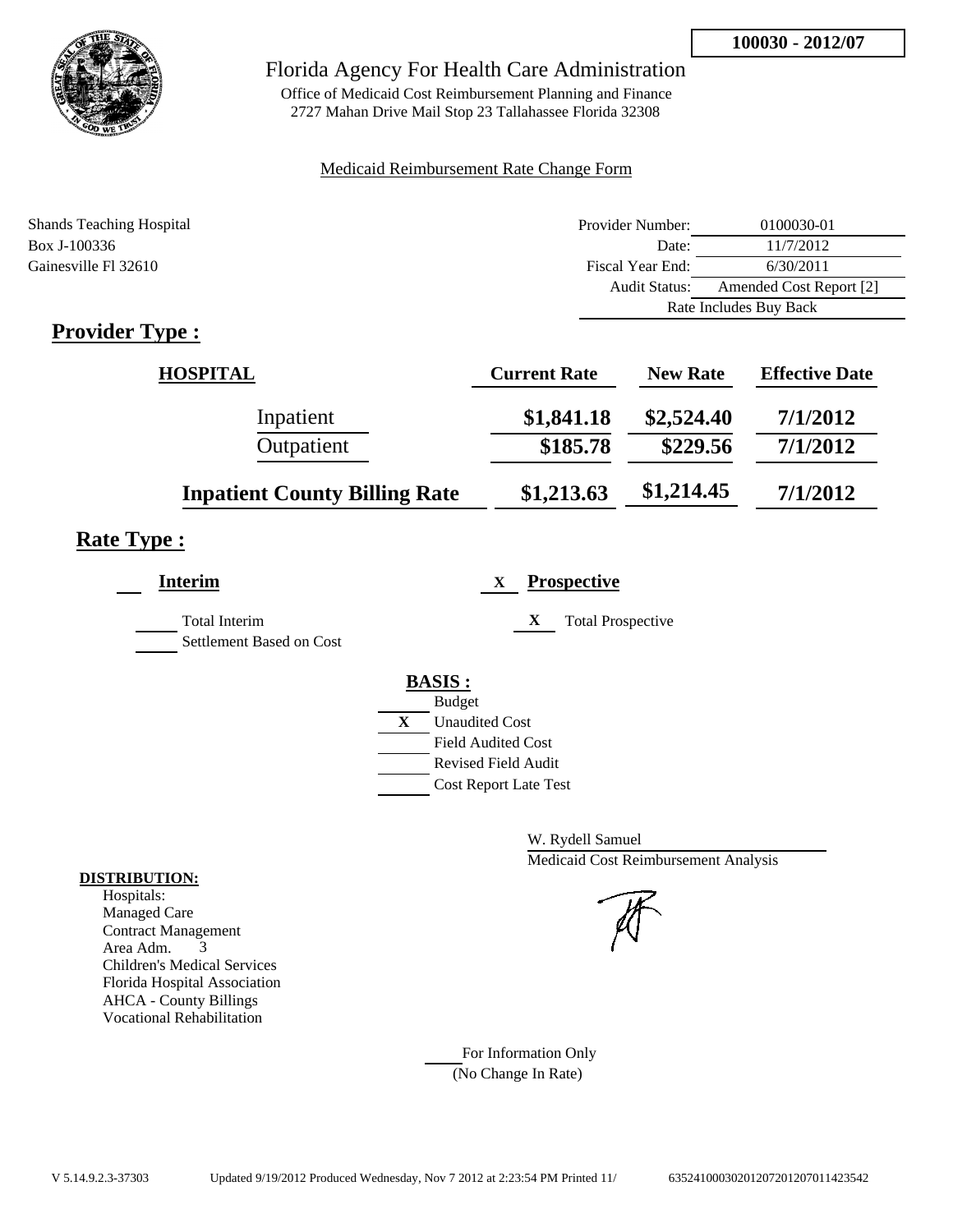

Office of Medicaid Cost Reimbursement Planning and Finance 2727 Mahan Drive Mail Stop 23 Tallahassee Florida 32308

### Medicaid Reimbursement Rate Change Form

| <b>Shands Teaching Hospital</b> | Provider Number:     | 0100030-02              |
|---------------------------------|----------------------|-------------------------|
| Box J-100336                    | Date:                | 11/7/2012               |
| Gainesville Fl 32610            | Fiscal Year End:     | 6/30/2011               |
|                                 | <b>Audit Status:</b> | Amended Cost Report [2] |
|                                 |                      | Rate Includes Buy Back  |
|                                 |                      |                         |

# **Provider Type :**

| HOSPITAL                             | <b>Current Rate</b> | <b>New Rate</b> | <b>Effective Date</b> |
|--------------------------------------|---------------------|-----------------|-----------------------|
| Inpatient                            | \$1,841.18          | \$2,524.40      | 7/1/2012              |
| Outpatient                           | \$185.78            | \$229.56        | 7/1/2012              |
| <b>Inpatient County Billing Rate</b> | \$1,213.63          | \$1,214.45      | 7/1/2012              |

# **Rate Type :**

| <b>Interim</b>                                   | <b>Prospective</b><br>X       |
|--------------------------------------------------|-------------------------------|
| <b>Total Interim</b><br>Settlement Based on Cost | X<br><b>Total Prospective</b> |
|                                                  | <b>BASIS:</b>                 |
|                                                  | <b>Budget</b>                 |
|                                                  | X<br><b>Unaudited Cost</b>    |
|                                                  | <b>Field Audited Cost</b>     |
|                                                  | <b>Revised Field Audit</b>    |
|                                                  | <b>Cost Report Late Test</b>  |
|                                                  |                               |

W. Rydell Samuel Medicaid Cost Reimbursement Analysis

For Information Only (No Change In Rate)

### **DISTRIBUTION:**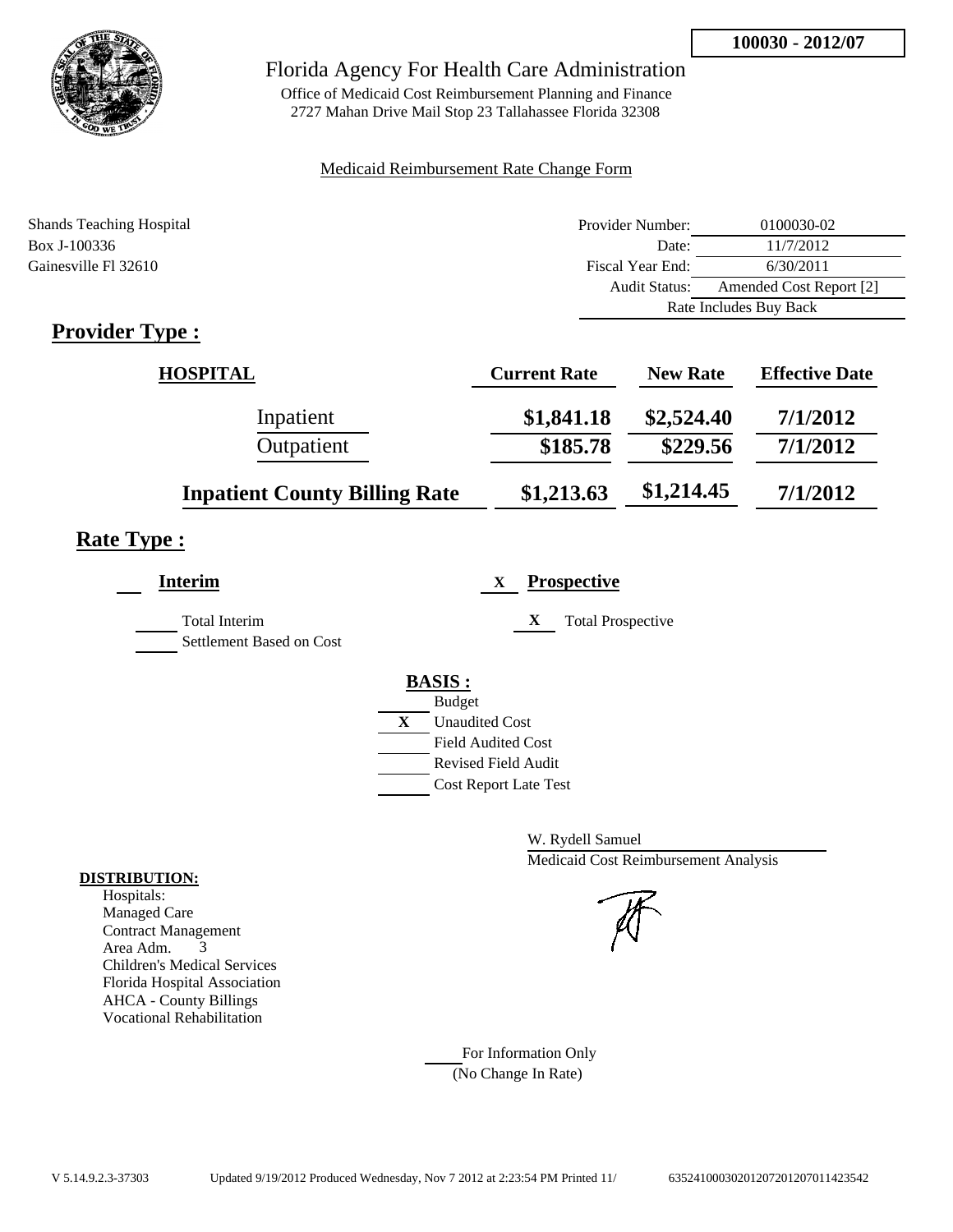

Office of Medicaid Cost Reimbursement Planning and Finance 2727 Mahan Drive Mail Stop 23 Tallahassee Florida 32308

### Medicaid Reimbursement Rate Change Form

| <b>Shands Teaching Hospital</b> | Provider Number:     | 0100030-03              |  |
|---------------------------------|----------------------|-------------------------|--|
| Box J-100336                    | Date:                | 11/7/2012               |  |
| Gainesville Fl 32610            | Fiscal Year End:     | 6/30/2011               |  |
|                                 | <b>Audit Status:</b> | Amended Cost Report [2] |  |
|                                 |                      | Rate Includes Buy Back  |  |
|                                 |                      |                         |  |

# **Provider Type :**

| HOSPITAL                             | <b>Current Rate</b> | <b>New Rate</b> | <b>Effective Date</b> |
|--------------------------------------|---------------------|-----------------|-----------------------|
| Inpatient                            | \$1,841.18          | \$2,524.40      | 7/1/2012              |
| Outpatient                           | \$185.78            | \$229.56        | 7/1/2012              |
| <b>Inpatient County Billing Rate</b> | \$1,213.63          | \$1,214.45      | 7/1/2012              |

# **Rate Type :**

| <b>Interim</b>                            | <b>Prospective</b><br>X               |
|-------------------------------------------|---------------------------------------|
| Total Interim<br>Settlement Based on Cost | X<br><b>Total Prospective</b>         |
|                                           |                                       |
|                                           | <b>BASIS:</b><br><b>Budget</b>        |
|                                           | $\mathbf{X}$<br><b>Unaudited Cost</b> |
|                                           | <b>Field Audited Cost</b>             |
|                                           | Revised Field Audit                   |
|                                           | <b>Cost Report Late Test</b>          |

W. Rydell Samuel Medicaid Cost Reimbursement Analysis

For Information Only (No Change In Rate)

### **DISTRIBUTION:**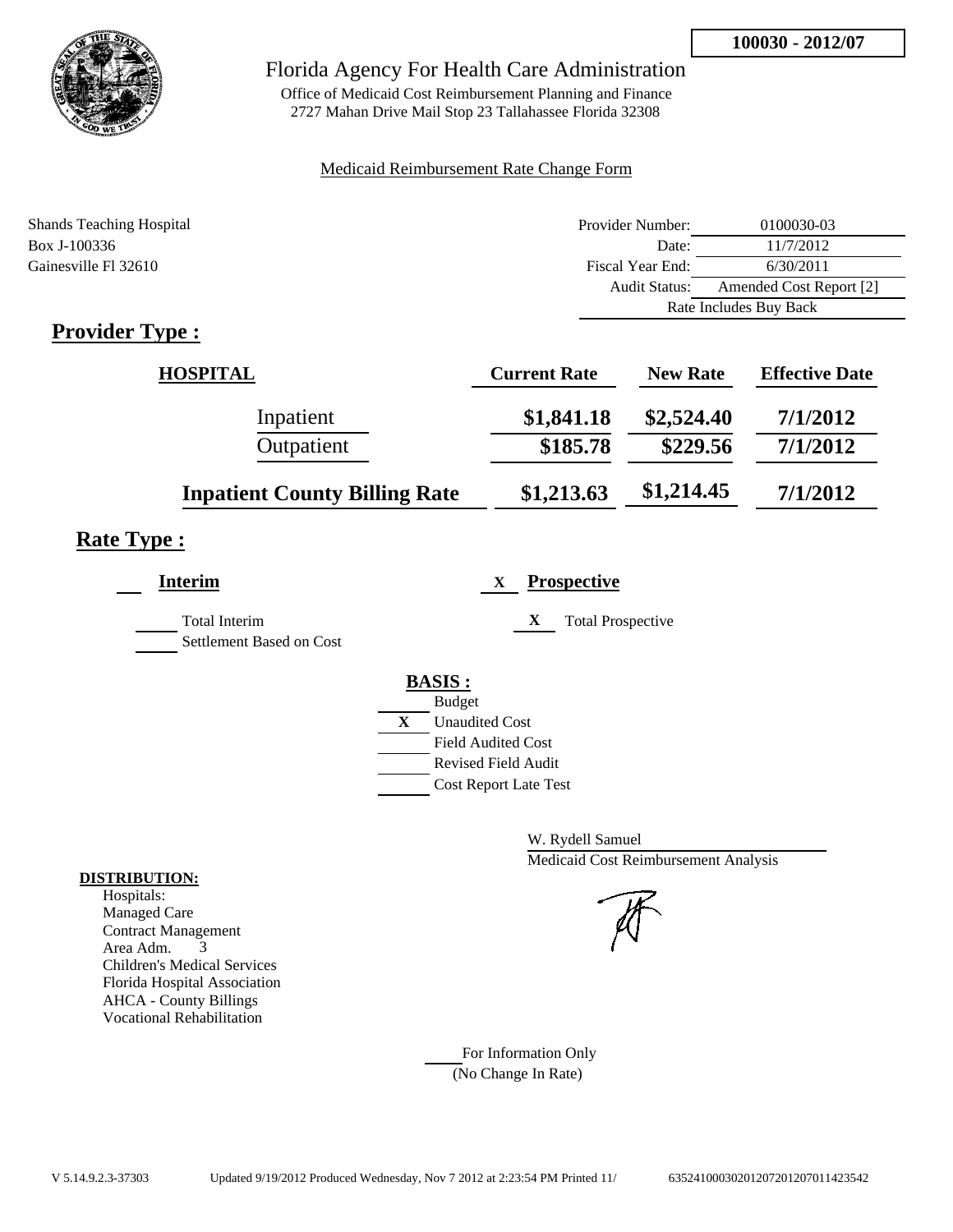

Office of Medicaid Cost Reimbursement Planning and Finance 2727 Mahan Drive Mail Stop 23 Tallahassee Florida 32308

### Medicaid Reimbursement Rate Change Form

| <b>Shands Teaching Hospital</b>    | Provider Number:     | 0100030-04              |  |
|------------------------------------|----------------------|-------------------------|--|
| Box J-100336                       | Date:                | 11/7/2012               |  |
| Gainesville Fl 32610               | Fiscal Year End:     | 6/30/2011               |  |
|                                    | <b>Audit Status:</b> | Amended Cost Report [2] |  |
|                                    |                      | Rate Includes Buy Back  |  |
| $\sim$<br>$\overline{\phantom{a}}$ |                      |                         |  |

# **Provider Type :**

| <b>HOSPITAL</b>                      | <b>Current Rate</b> | <b>New Rate</b> | <b>Effective Date</b> |
|--------------------------------------|---------------------|-----------------|-----------------------|
| Inpatient                            | \$1,841.18          | \$2,524.40      | 7/1/2012              |
| Outpatient                           | \$185.78            | \$229.56        | 7/1/2012              |
| <b>Inpatient County Billing Rate</b> | \$1,213.63          | \$1,214.45      | 7/1/2012              |

# **Rate Type :**

| <b>Interim</b>                                   | <b>Prospective</b><br>X               |
|--------------------------------------------------|---------------------------------------|
| <b>Total Interim</b><br>Settlement Based on Cost | X<br><b>Total Prospective</b>         |
|                                                  | <b>BASIS:</b>                         |
|                                                  | <b>Budget</b>                         |
|                                                  | $\mathbf{X}$<br><b>Unaudited Cost</b> |
|                                                  | <b>Field Audited Cost</b>             |
|                                                  | Revised Field Audit                   |
|                                                  | <b>Cost Report Late Test</b>          |

W. Rydell Samuel Medicaid Cost Reimbursement Analysis

For Information Only (No Change In Rate)

### **DISTRIBUTION:**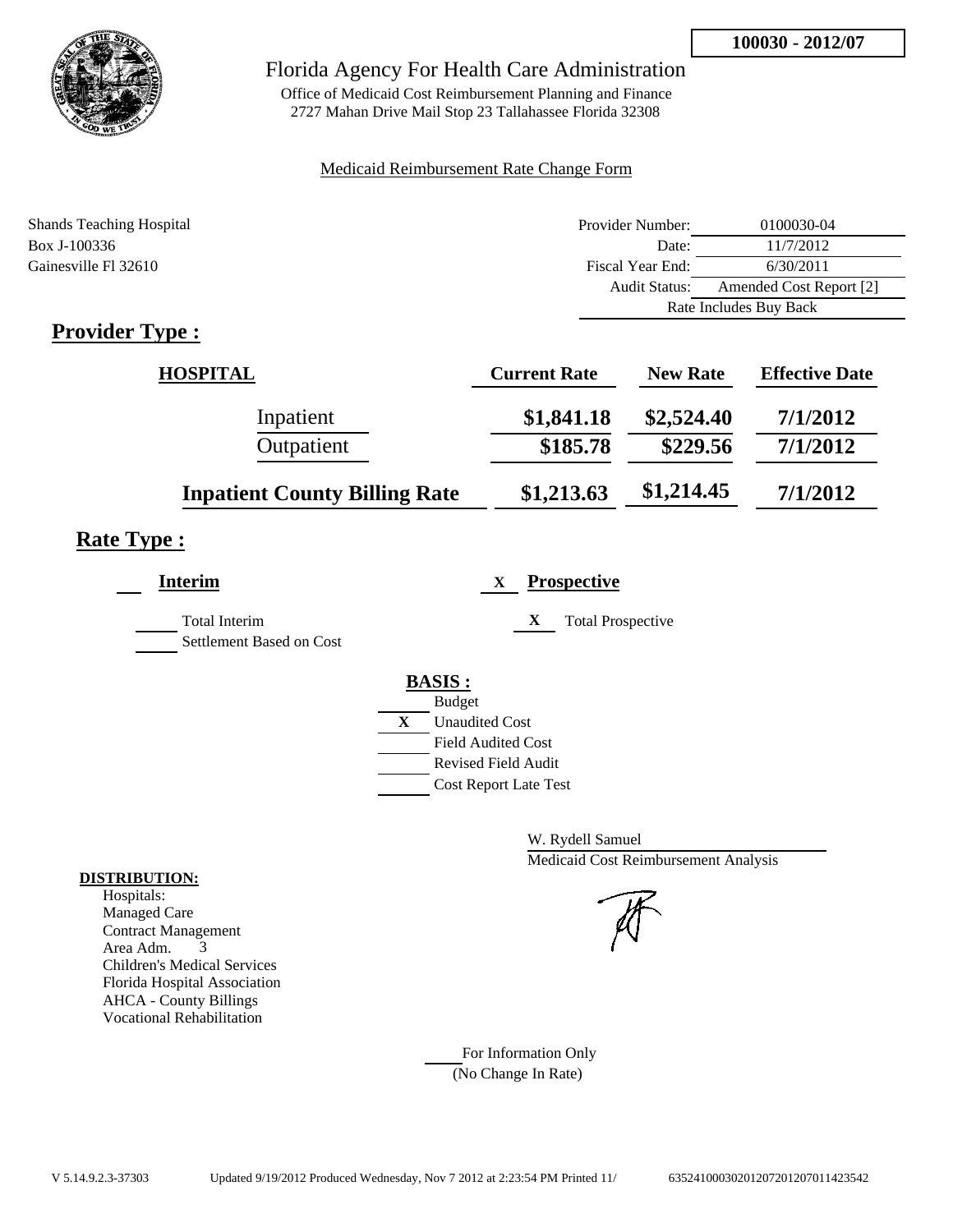Rate Includes Buy Back



### Florida Agency For Health Care Administration

Office of Medicaid Cost Reimbursement Planning and Finance 2727 Mahan Drive Mail Stop 23 Tallahassee Florida 32308

### Medicaid Reimbursement Rate Change Form

Ed Fraser Memorial Hospital Provider Number: 0100048-00 159 North Third Street Date: 11/7/2012 MacClenney FL 32063 Fiscal Year End: 9/30/2011 Audit Status: Unaudited Cost Report [1]

# **Provider Type :**

| <b>HOSPITAL</b> | <b>Current Rate</b> | <b>New Rate</b> | <b>Effective Date</b> |
|-----------------|---------------------|-----------------|-----------------------|
| Inpatient       | \$4,279.64          | \$4,279.64      | 7/1/2012              |
| Outpatient      | \$84.61             | \$84.61         | 7/1/2012              |

# **Rate Type :**

| <b>Interim</b>                                   | <b>Prospective</b><br>X                                                                                                                                     |
|--------------------------------------------------|-------------------------------------------------------------------------------------------------------------------------------------------------------------|
| <b>Total Interim</b><br>Settlement Based on Cost | X<br><b>Total Prospective</b>                                                                                                                               |
|                                                  | <b>BASIS:</b><br><b>Budget</b><br>$\mathbf{X}$<br><b>Unaudited Cost</b><br><b>Field Audited Cost</b><br>Revised Field Audit<br><b>Cost Report Late Test</b> |

W. Rydell Samuel Medicaid Cost Reimbursement Analysis

For Information Only (No Change In Rate)

### **DISTRIBUTION:**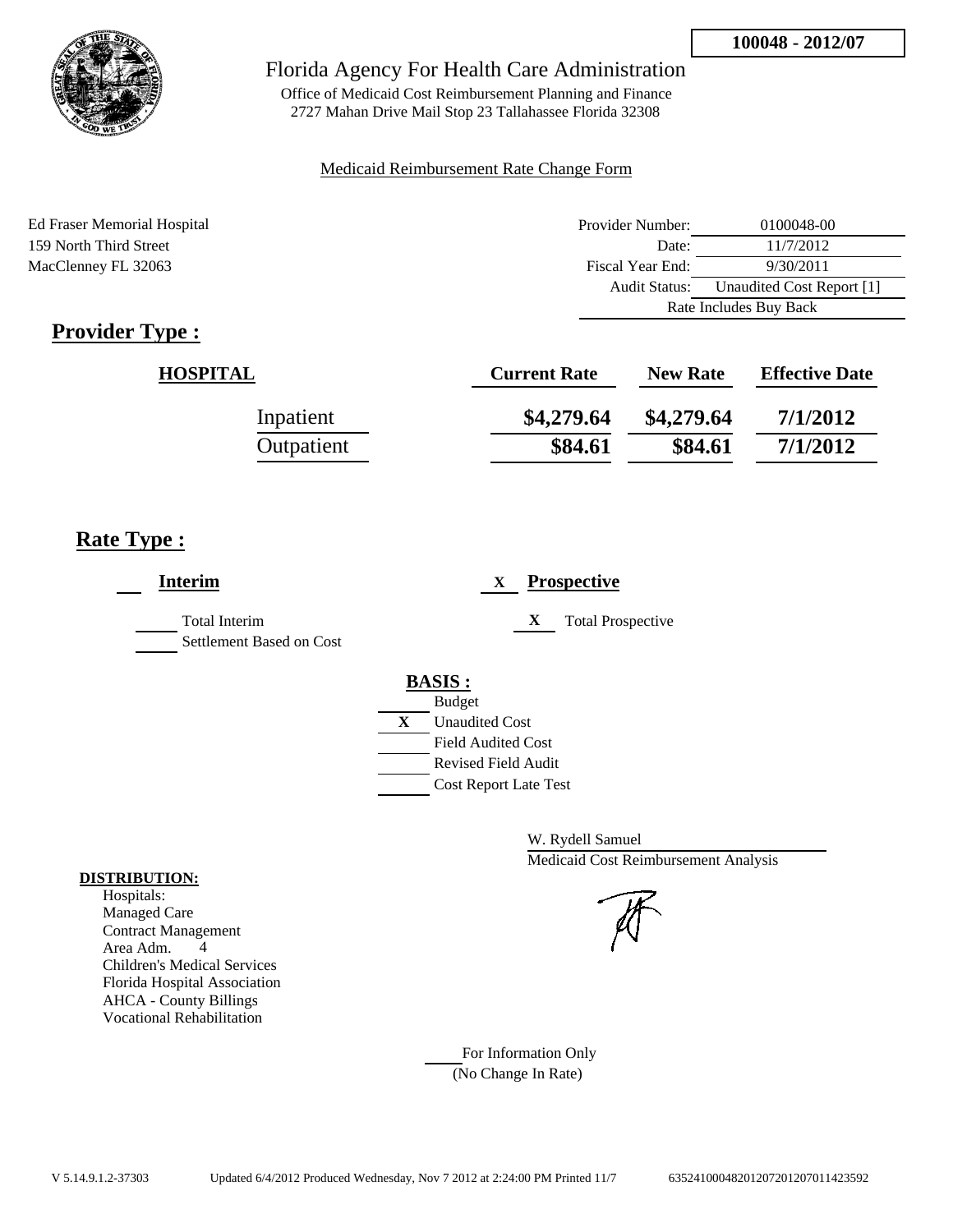

Office of Medicaid Cost Reimbursement Planning and Finance 2727 Mahan Drive Mail Stop 23 Tallahassee Florida 32308

### Medicaid Reimbursement Rate Change Form

| Bay Medical Center        | Provider Number: | 0100064-00                |
|---------------------------|------------------|---------------------------|
| P.O. Box 2515             | Date:            | 11/7/2012                 |
| Panama City FL 32402-2515 | Fiscal Year End: | 9/30/2011                 |
|                           | Audit Status:    | Unaudited Cost Report [1] |
|                           |                  | Rate Includes Buy Back    |

# **Provider Type :**

| <b>HOSPITAL</b>                      | <b>Current Rate</b> | <b>New Rate</b> | <b>Effective Date</b> |
|--------------------------------------|---------------------|-----------------|-----------------------|
| Inpatient                            | \$914.49            | \$1,388.39      | 7/1/2012              |
| Outpatient                           | \$97.65             | \$132.64        | 7/1/2012              |
| <b>Inpatient County Billing Rate</b> | \$735.43            | \$735.43        | 7/1/2012              |

# **Rate Type :**

| <b>Interim</b>                            | <b>Prospective</b><br>X       |
|-------------------------------------------|-------------------------------|
| Total Interim<br>Settlement Based on Cost | X<br><b>Total Prospective</b> |
|                                           | <b>BASIS:</b>                 |
|                                           | <b>Budget</b>                 |
|                                           | X<br><b>Unaudited Cost</b>    |
|                                           | <b>Field Audited Cost</b>     |
|                                           | <b>Revised Field Audit</b>    |
|                                           | <b>Cost Report Late Test</b>  |
|                                           |                               |

W. Rydell Samuel Medicaid Cost Reimbursement Analysis

For Information Only (No Change In Rate)

### **DISTRIBUTION:**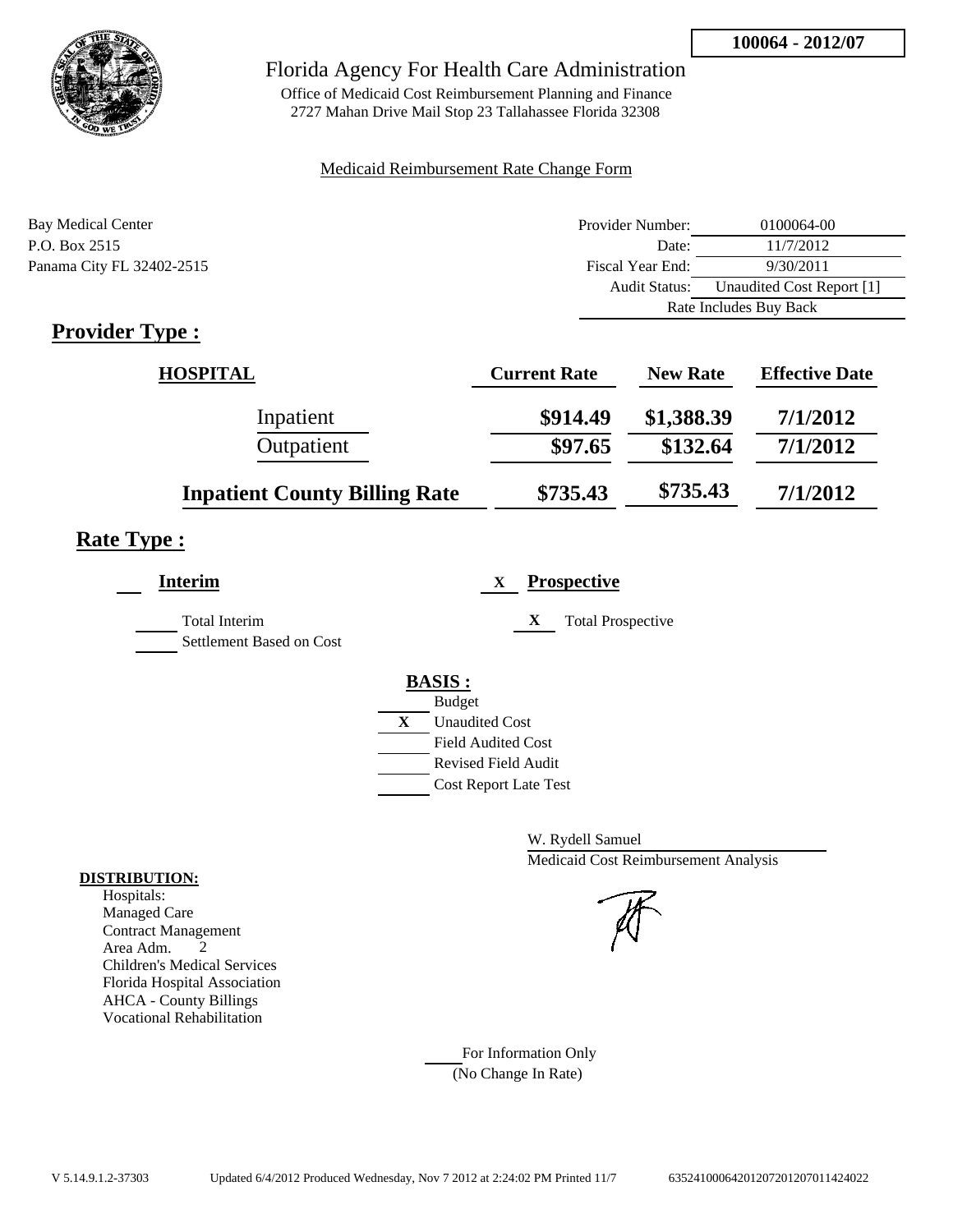

Office of Medicaid Cost Reimbursement Planning and Finance 2727 Mahan Drive Mail Stop 23 Tallahassee Florida 32308

### Medicaid Reimbursement Rate Change Form

| Shands at Starke          | Provider Number:     | 0100072-00                |  |
|---------------------------|----------------------|---------------------------|--|
| Post Office Box 100336    | Date:                | 11/7/2012                 |  |
| Gainesville FL 32610-0336 | Fiscal Year End:     | 6/30/2011                 |  |
|                           | <b>Audit Status:</b> | Unaudited Cost Report [1] |  |
|                           |                      | Rate Includes Buy Back    |  |

# **Provider Type :**

| <b>HOSPITAL</b> | <b>Current Rate</b> | <b>New Rate</b> | <b>Effective Date</b> |
|-----------------|---------------------|-----------------|-----------------------|
| Inpatient       | \$1,777.07          | \$1,777.07      | 7/1/2012              |
| Outpatient      | \$123.06            | \$123.06        | 7/1/2012              |

# **Rate Type :**

| <b>Interim</b>                                   | <b>Prospective</b><br>$\mathbf{X}$                                                                                                                      |
|--------------------------------------------------|---------------------------------------------------------------------------------------------------------------------------------------------------------|
| <b>Total Interim</b><br>Settlement Based on Cost | X<br><b>Total Prospective</b>                                                                                                                           |
|                                                  | <b>BASIS:</b><br><b>Budget</b><br>X<br><b>Unaudited Cost</b><br><b>Field Audited Cost</b><br><b>Revised Field Audit</b><br><b>Cost Report Late Test</b> |

W. Rydell Samuel Medicaid Cost Reimbursement Analysis

For Information Only (No Change In Rate)

### **DISTRIBUTION:**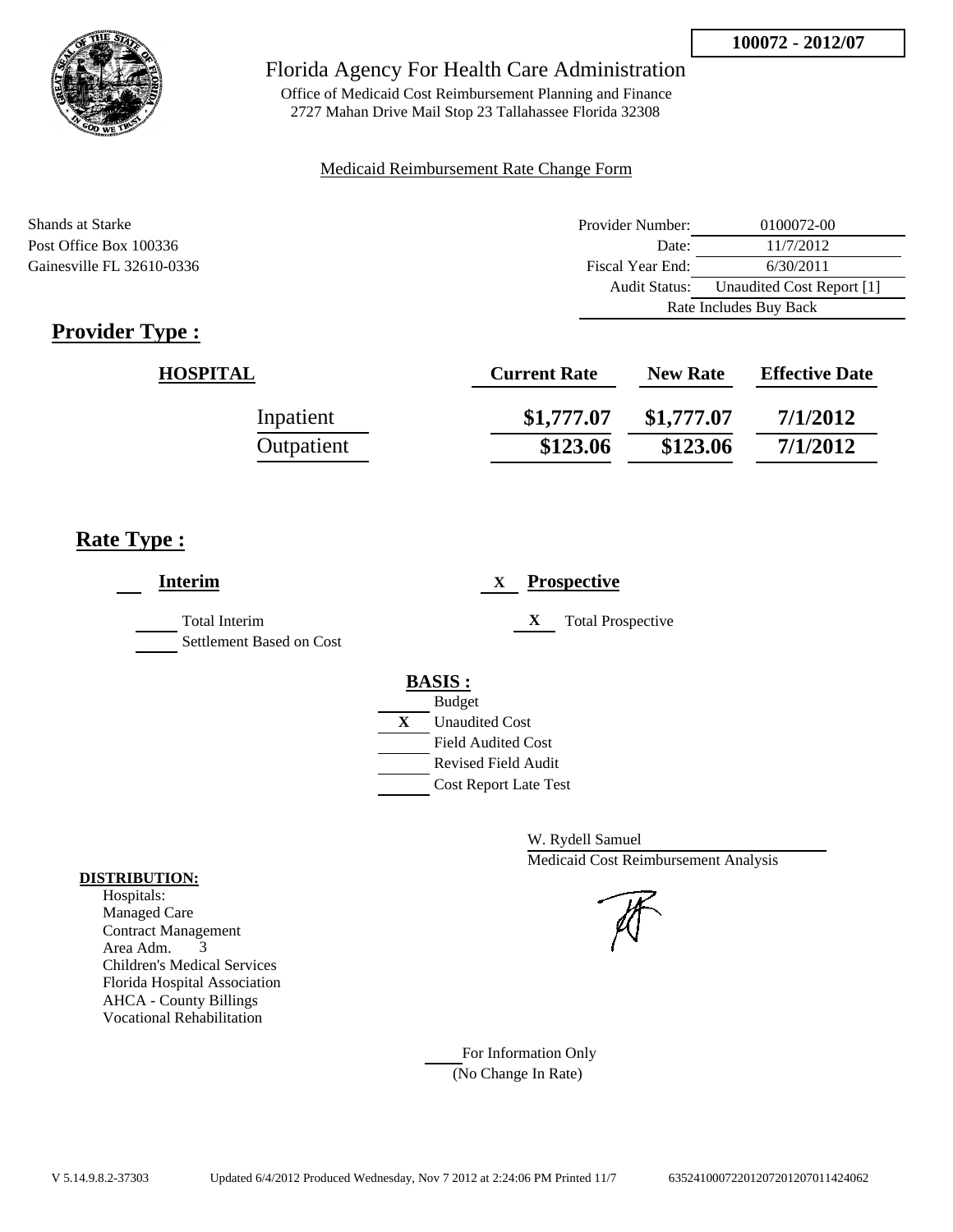

Office of Medicaid Cost Reimbursement Planning and Finance 2727 Mahan Drive Mail Stop 23 Tallahassee Florida 32308

### Medicaid Reimbursement Rate Change Form

| Holmes Regional Medical Center            | Provider Number:     | 0100081-00                |  |
|-------------------------------------------|----------------------|---------------------------|--|
| 3300 Fiske Boulevard                      | Date:                | 11/7/2012                 |  |
| Rockledge FL 32955                        | Fiscal Year End:     | 9/30/2011                 |  |
|                                           | <b>Audit Status:</b> | Unaudited Cost Report [1] |  |
|                                           |                      | Rate Includes Buy Back    |  |
| $\sim$ $\sim$<br>$\overline{\phantom{a}}$ |                      |                           |  |

# **Provider Type :**

| <b>HOSPITAL</b>                      | <b>Current Rate</b> | <b>New Rate</b> | <b>Effective Date</b> |
|--------------------------------------|---------------------|-----------------|-----------------------|
| Inpatient                            | \$1,275.04          | \$1,275.04      | 7/1/2012              |
| Outpatient                           | \$98.39             | \$98.39         | 7/1/2012              |
| <b>Inpatient County Billing Rate</b> | \$851.57            | \$851.57        | 7/1/2012              |

# **Rate Type :**

| <b>Prospective</b><br>X                                                   | <b>Interim</b>                                   |
|---------------------------------------------------------------------------|--------------------------------------------------|
| X<br><b>Total Prospective</b>                                             | <b>Total Interim</b><br>Settlement Based on Cost |
| <b>BASIS:</b><br><b>Budget</b>                                            |                                                  |
| <b>Unaudited Cost</b><br><b>Field Audited Cost</b><br>Revised Field Audit |                                                  |
| <b>Cost Report Late Test</b>                                              |                                                  |

W. Rydell Samuel Medicaid Cost Reimbursement Analysis

For Information Only (No Change In Rate)

### **DISTRIBUTION:**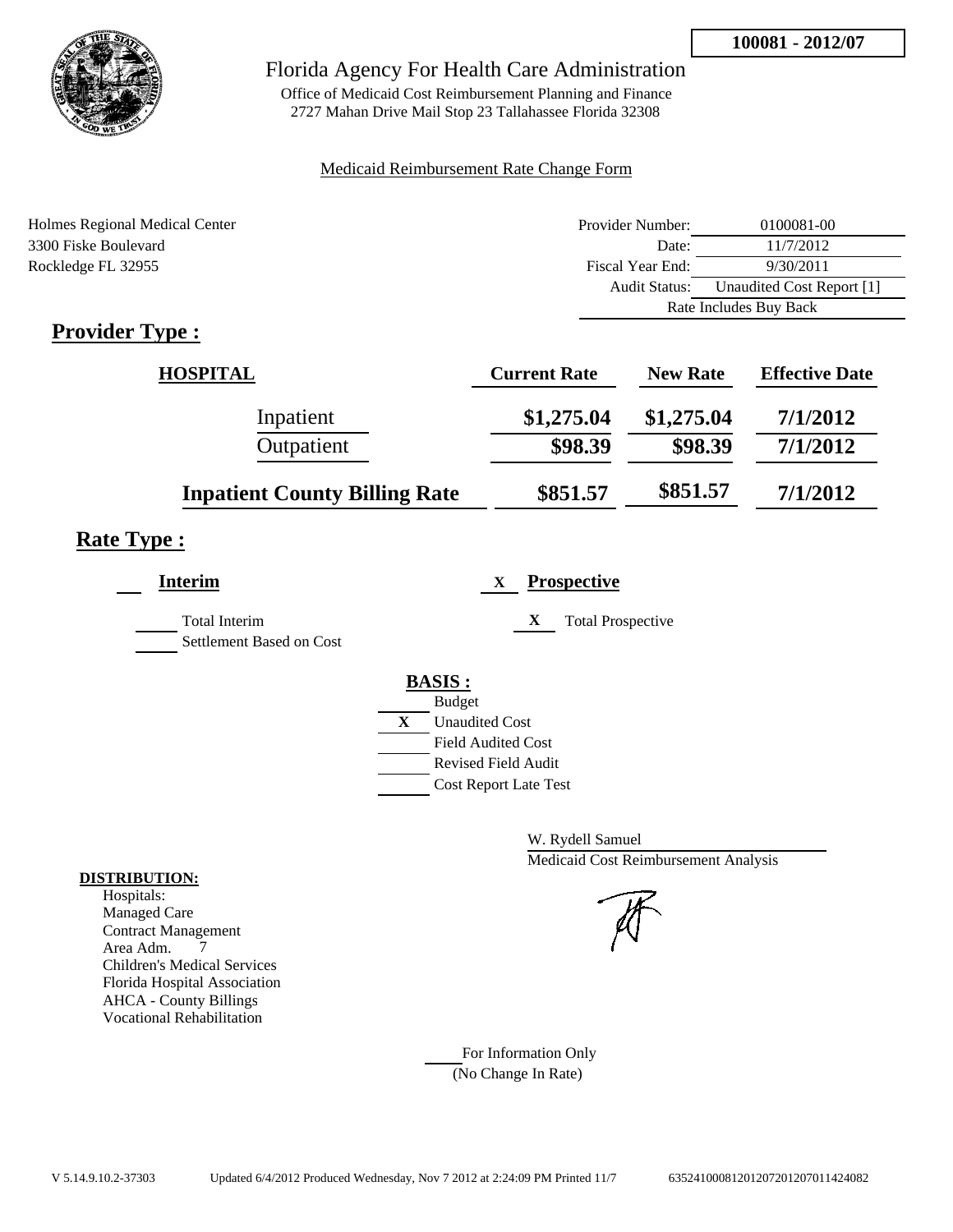

Office of Medicaid Cost Reimbursement Planning and Finance 2727 Mahan Drive Mail Stop 23 Tallahassee Florida 32308

### Medicaid Reimbursement Rate Change Form

| Cape Canaveral Hospital | Provider Number: | 0100099-00              |
|-------------------------|------------------|-------------------------|
| 3300 Fiske Boulevard    | Date:            | 11/7/2012               |
| Rockledge FL 32955      | Fiscal Year End: | 9/30/2011               |
|                         | Audit Status:    | Amended Cost Report [2] |

# **Provider Type :**

| <b>HOSPITAL</b> | <b>Current Rate</b> | <b>New Rate</b> | <b>Effective Date</b> |
|-----------------|---------------------|-----------------|-----------------------|
| Inpatient       | \$1,125.42          | \$791.33        | 7/1/2012              |
| Outpatient      | \$102.96            | \$102.96        | 7/1/2012              |

# **Rate Type :**

| <b>Interim</b>                                   | <b>Prospective</b><br>X       |
|--------------------------------------------------|-------------------------------|
| <b>Total Interim</b><br>Settlement Based on Cost | X<br><b>Total Prospective</b> |
|                                                  | <b>BASIS:</b>                 |
|                                                  | <b>Budget</b>                 |
|                                                  | X<br><b>Unaudited Cost</b>    |
|                                                  | <b>Field Audited Cost</b>     |
|                                                  | <b>Revised Field Audit</b>    |
|                                                  | <b>Cost Report Late Test</b>  |

W. Rydell Samuel Medicaid Cost Reimbursement Analysis

For Information Only (No Change In Rate)

### **DISTRIBUTION:**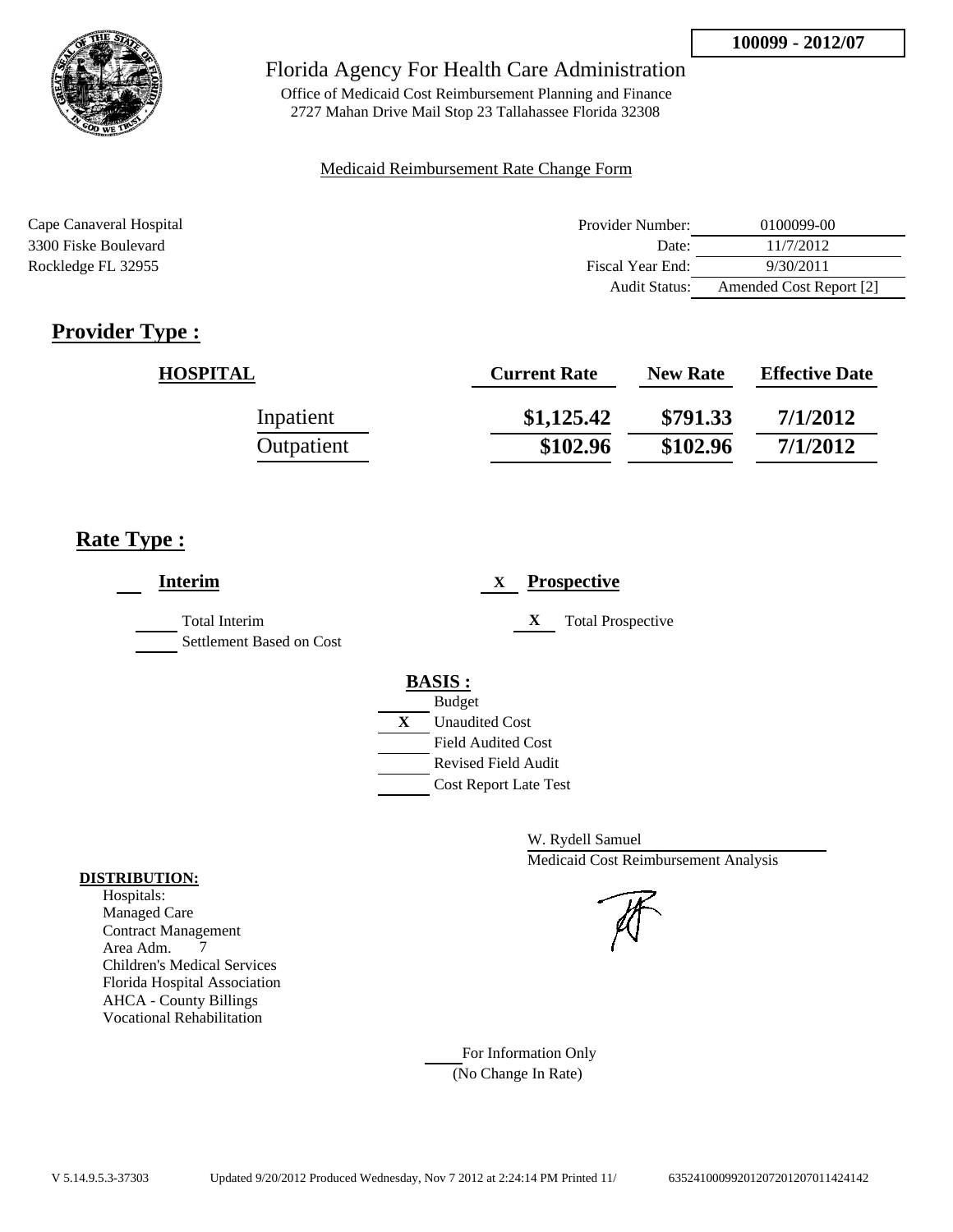

Office of Medicaid Cost Reimbursement Planning and Finance 2727 Mahan Drive Mail Stop 23 Tallahassee Florida 32308

### Medicaid Reimbursement Rate Change Form

Parrish Medical Center 951 N. Washington Avenue 123 Titusville FL 32796

| Provider Number:     | 0100102-00                                        |
|----------------------|---------------------------------------------------|
| Date:                | 11/7/2012                                         |
| Fiscal Year End:     | 9/30/2011                                         |
| <b>Audit Status:</b> | Unaudited Cost Report [1]                         |
|                      | Rate Includes Buy Back and Partial Self Exemption |

# **Provider Type :**

| <b>HOSPITAL</b>                      | <b>Current Rate</b> | <b>New Rate</b> | <b>Effective Date</b> |
|--------------------------------------|---------------------|-----------------|-----------------------|
| Inpatient                            | \$2,060.05          | \$1,985.62      | 7/1/2012              |
| Outpatient                           | \$192.74            | \$178.64        | 7/1/2012              |
| <b>Inpatient County Billing Rate</b> | \$868.87            | \$868.87        | 7/1/2012              |

# **Rate Type :**

L,

| <b>Interim</b>                                   | <b>Prospective</b><br>X        |
|--------------------------------------------------|--------------------------------|
| <b>Total Interim</b><br>Settlement Based on Cost | X<br><b>Total Prospective</b>  |
|                                                  | <b>BASIS:</b><br><b>Budget</b> |
|                                                  | X<br><b>Unaudited Cost</b>     |
|                                                  | <b>Field Audited Cost</b>      |
|                                                  | <b>Revised Field Audit</b>     |
|                                                  | <b>Cost Report Late Test</b>   |
|                                                  |                                |

W. Rydell Samuel Medicaid Cost Reimbursement Analysis

For Information Only (No Change In Rate)

### **DISTRIBUTION:**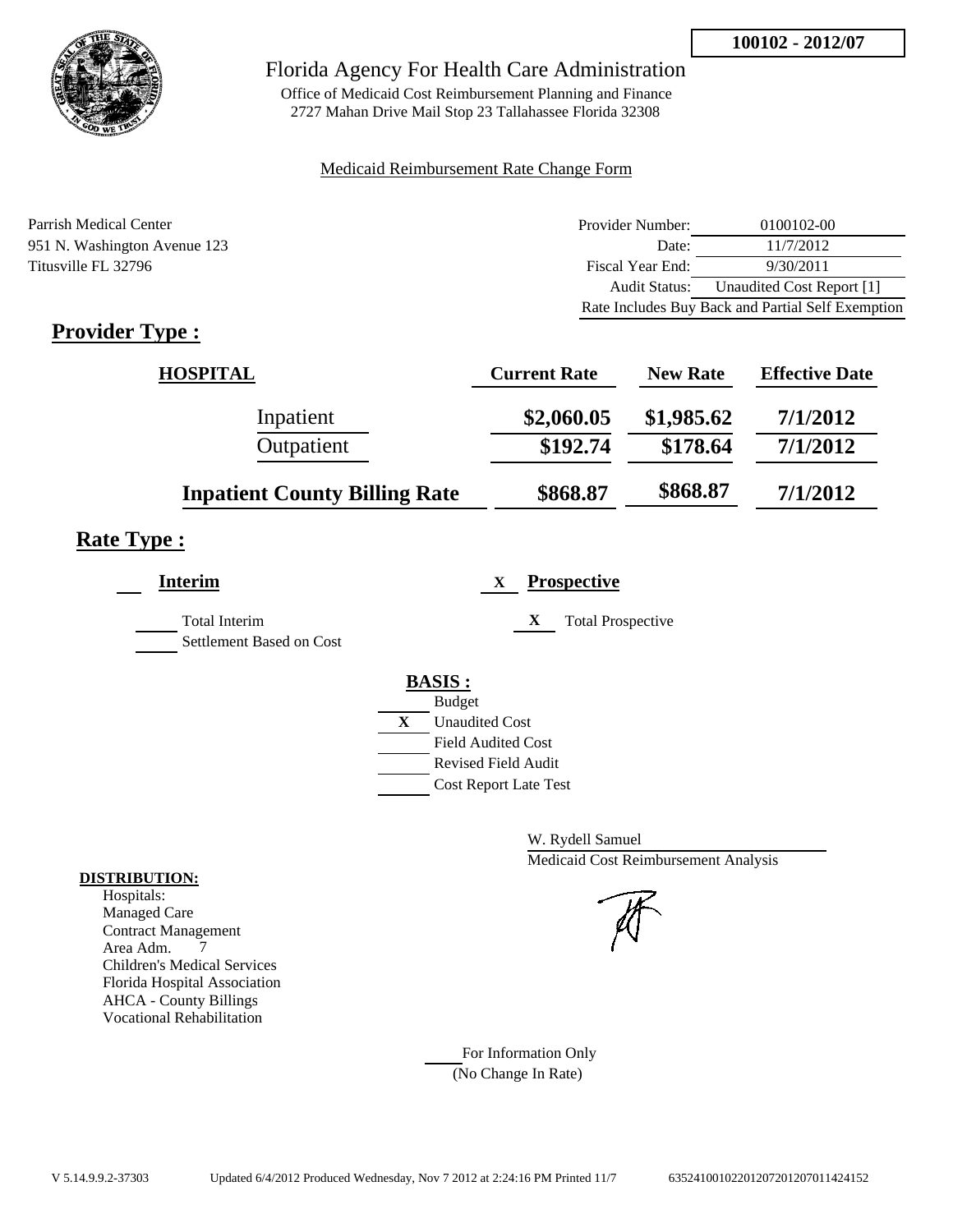

Office of Medicaid Cost Reimbursement Planning and Finance 2727 Mahan Drive Mail Stop 23 Tallahassee Florida 32308

### Medicaid Reimbursement Rate Change Form

| <b>Wuesthoff Memorial Hospital</b>  | Provider Number: | 0100111-00                |
|-------------------------------------|------------------|---------------------------|
| 110 Longwood Avenue P.O. Box 565002 | Date:            | 11/7/2012                 |
| Rockledge FL 32956-5002             | Fiscal Year End: | 9/30/2011                 |
|                                     | Audit Status:    | Unaudited Cost Report [1] |

# **Provider Type :**

| <b>HOSPITAL</b> | <b>Current Rate</b> | <b>New Rate</b> | <b>Effective Date</b> |
|-----------------|---------------------|-----------------|-----------------------|
| Inpatient       | \$763.07            | \$763.07        | 7/1/2012              |
| Outpatient      | \$73.83             | \$73.83         | 7/1/2012              |

# **Rate Type :**

| <b>Interim</b>                                   | <b>Prospective</b><br>X               |
|--------------------------------------------------|---------------------------------------|
| <b>Total Interim</b><br>Settlement Based on Cost | X<br><b>Total Prospective</b>         |
|                                                  | <b>BASIS:</b>                         |
|                                                  | <b>Budget</b>                         |
|                                                  | $\mathbf{X}$<br><b>Unaudited Cost</b> |
|                                                  | <b>Field Audited Cost</b>             |
|                                                  | <b>Revised Field Audit</b>            |
|                                                  | <b>Cost Report Late Test</b>          |
|                                                  |                                       |

W. Rydell Samuel Medicaid Cost Reimbursement Analysis

For Information Only (No Change In Rate)

### **DISTRIBUTION:**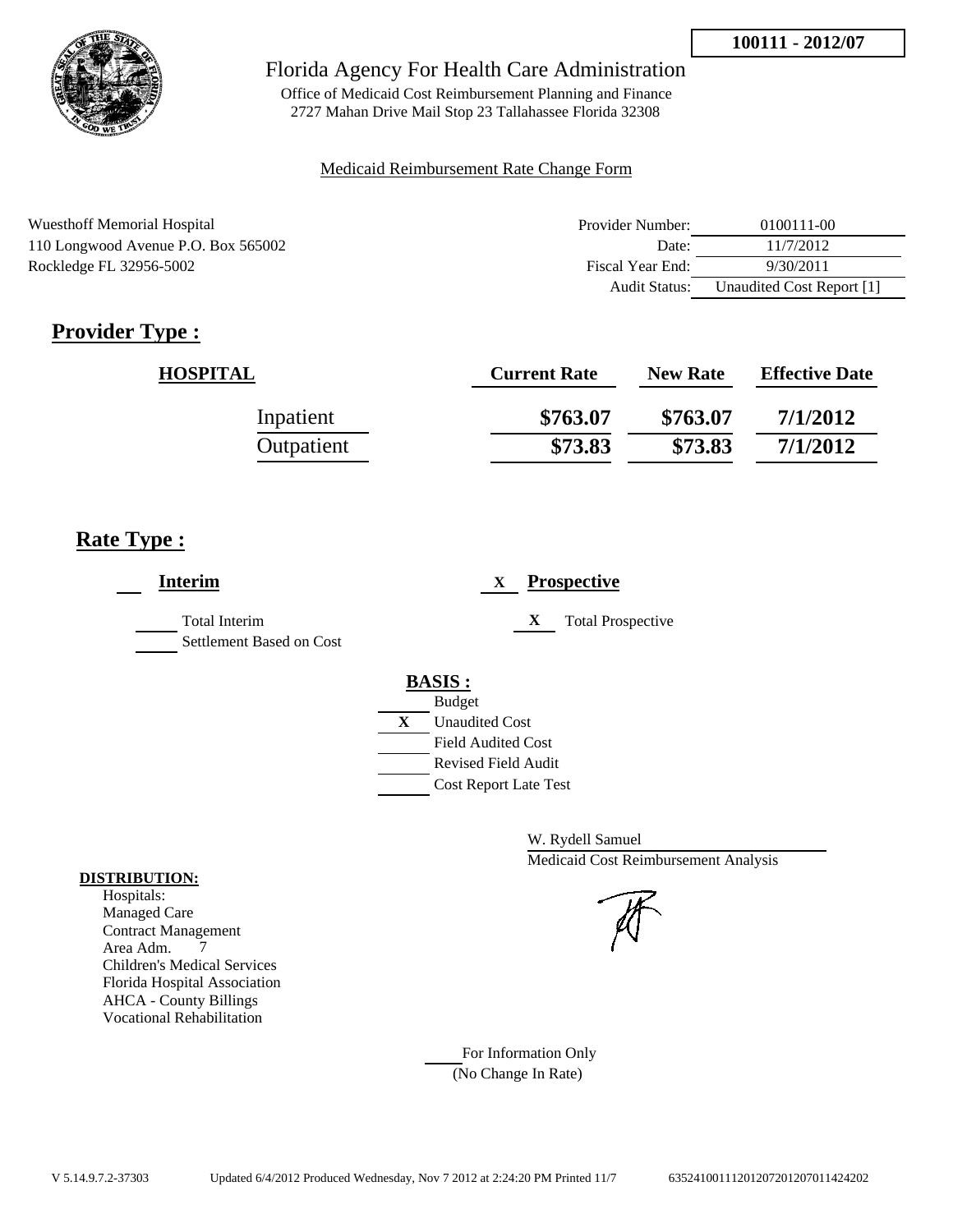

Office of Medicaid Cost Reimbursement Planning and Finance 2727 Mahan Drive Mail Stop 23 Tallahassee Florida 32308

### Medicaid Reimbursement Rate Change Form

| <b>Wuesthoff Memorial Hospital</b>  | Provider Number: | 0100111-01                |
|-------------------------------------|------------------|---------------------------|
| 110 Longwood Avenue P.O. Box 565002 | Date:            | 11/7/2012                 |
| Rockledge FL 32956-5002             | Fiscal Year End: | 9/30/2011                 |
|                                     | Audit Status:    | Unaudited Cost Report [1] |

# **Provider Type :**

| <b>HOSPITAL</b> | <b>Current Rate</b> | <b>New Rate</b> | <b>Effective Date</b> |
|-----------------|---------------------|-----------------|-----------------------|
| Inpatient       | \$763.07            | \$763.07        | 7/1/2012              |
| Outpatient      | \$73.83             | \$73.83         | 7/1/2012              |

# **Rate Type :**

| <b>Interim</b>                            | <b>Prospective</b><br>X                                                                                                                          |
|-------------------------------------------|--------------------------------------------------------------------------------------------------------------------------------------------------|
| Total Interim<br>Settlement Based on Cost | X<br><b>Total Prospective</b>                                                                                                                    |
|                                           | <b>BASIS:</b><br><b>Budget</b><br>X<br><b>Unaudited Cost</b><br><b>Field Audited Cost</b><br>Revised Field Audit<br><b>Cost Report Late Test</b> |

W. Rydell Samuel Medicaid Cost Reimbursement Analysis

For Information Only (No Change In Rate)

### **DISTRIBUTION:**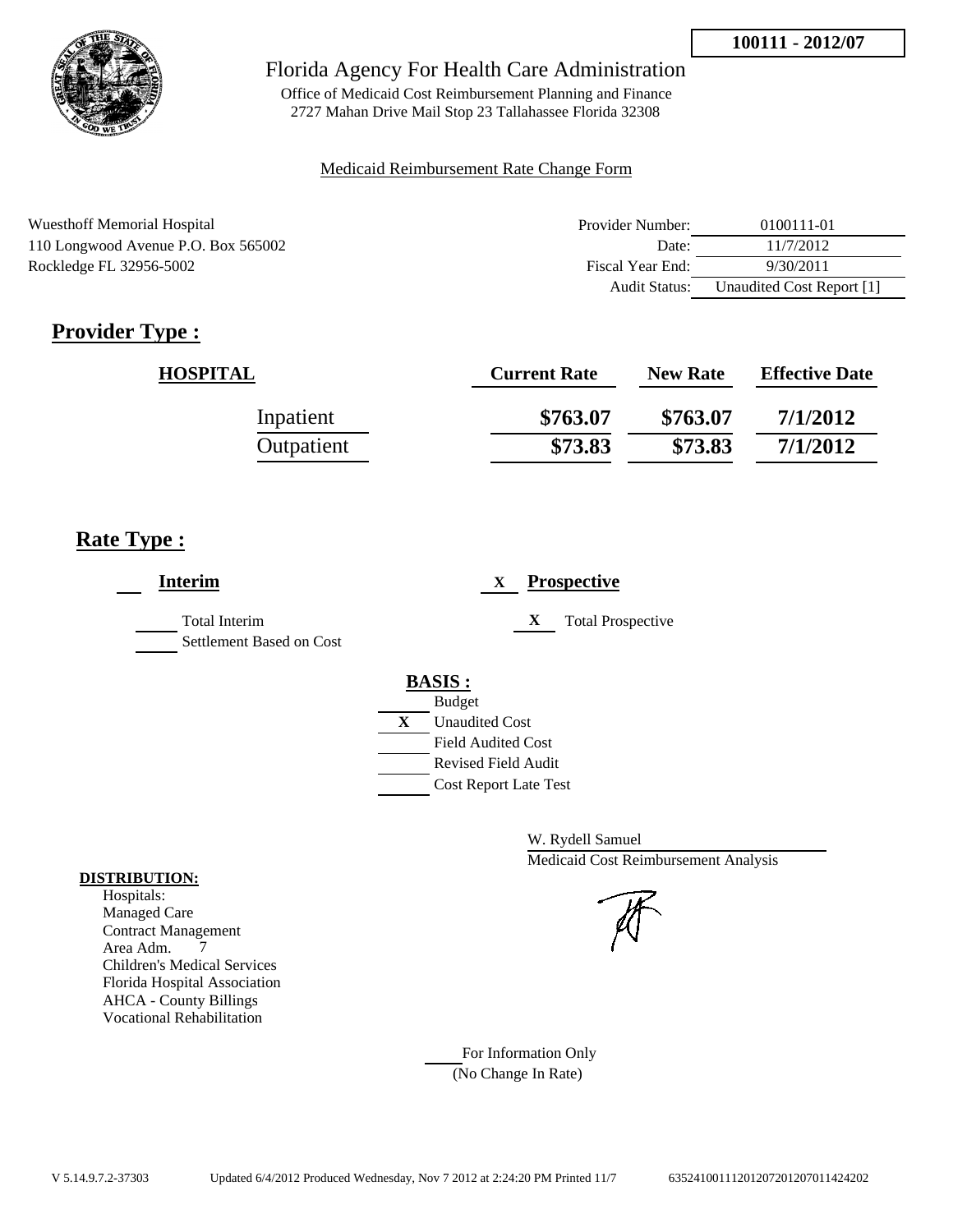

Office of Medicaid Cost Reimbursement Planning and Finance 2727 Mahan Drive Mail Stop 23 Tallahassee Florida 32308

### Medicaid Reimbursement Rate Change Form

| <b>Broward General Hospital</b>           | Provider Number:     | 0100129-00              |  |
|-------------------------------------------|----------------------|-------------------------|--|
| 1600 S. Andrews Avenue                    | Date:                | 11/7/2012               |  |
| Ft. Lauderdale FL 33316                   | Fiscal Year End:     | 6/30/2011               |  |
|                                           | <b>Audit Status:</b> | Amended Cost Report [2] |  |
|                                           |                      | Rate Includes Buy Back  |  |
| $D$ <i>novidor</i> $T$ <i>vno</i> $\cdot$ |                      |                         |  |

# **Provider Type :**

| <b>HOSPITAL</b>                      | <b>Current Rate</b> | <b>New Rate</b> | <b>Effective Date</b> |
|--------------------------------------|---------------------|-----------------|-----------------------|
| Inpatient                            | \$1,273.93          | \$1,842.36      | 7/1/2012              |
| Outpatient                           | \$146.73            | \$169.11        | 7/1/2012              |
| <b>Inpatient County Billing Rate</b> | \$808.75            | \$811.86        | 7/1/2012              |

# **Rate Type :**

| <b>Interim</b>                            | <b>Prospective</b><br>X                                    |
|-------------------------------------------|------------------------------------------------------------|
| Total Interim<br>Settlement Based on Cost | X<br><b>Total Prospective</b>                              |
|                                           | <b>BASIS:</b>                                              |
|                                           | <b>Budget</b>                                              |
|                                           | X<br><b>Unaudited Cost</b><br><b>Field Audited Cost</b>    |
|                                           | <b>Revised Field Audit</b><br><b>Cost Report Late Test</b> |
|                                           |                                                            |

W. Rydell Samuel Medicaid Cost Reimbursement Analysis

For Information Only (No Change In Rate)

### **DISTRIBUTION:**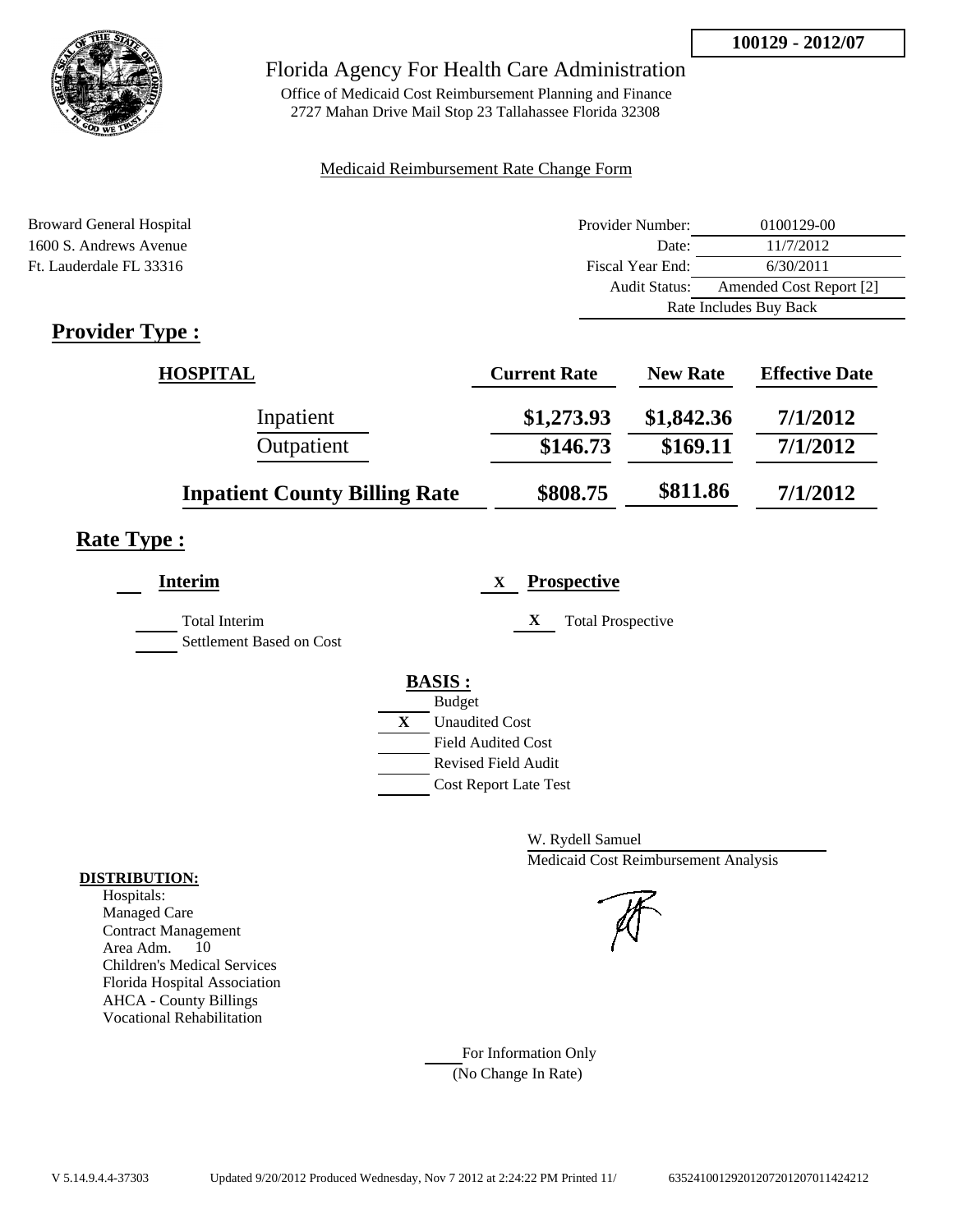

Office of Medicaid Cost Reimbursement Planning and Finance 2727 Mahan Drive Mail Stop 23 Tallahassee Florida 32308

### Medicaid Reimbursement Rate Change Form

| <b>Broward General Hospital</b>           | Provider Number:     | 0100129-01              |  |
|-------------------------------------------|----------------------|-------------------------|--|
| 1600 S. Andrews Avenue                    | Date:                | 11/7/2012               |  |
| Ft. Lauderdale FL 33316                   | Fiscal Year End:     | 6/30/2011               |  |
|                                           | <b>Audit Status:</b> | Amended Cost Report [2] |  |
|                                           |                      | Rate Includes Buy Back  |  |
| $D$ <i>novidor</i> $T$ <i>vno</i> $\cdot$ |                      |                         |  |

# **Provider Type :**

| <b>HOSPITAL</b>                      | <b>Current Rate</b> | <b>New Rate</b> | <b>Effective Date</b> |
|--------------------------------------|---------------------|-----------------|-----------------------|
| Inpatient                            | \$1,273.93          | \$1,842.36      | 7/1/2012              |
| Outpatient                           | \$146.73            | \$169.11        | 7/1/2012              |
| <b>Inpatient County Billing Rate</b> | \$808.75            | \$811.86        | 7/1/2012              |

# **Rate Type :**

| <b>Interim</b>           | <b>Prospective</b><br>X       |
|--------------------------|-------------------------------|
| <b>Total Interim</b>     | X<br><b>Total Prospective</b> |
| Settlement Based on Cost |                               |
|                          | <b>BASIS:</b>                 |
|                          | <b>Budget</b>                 |
|                          | X<br><b>Unaudited Cost</b>    |
|                          | <b>Field Audited Cost</b>     |
|                          | <b>Revised Field Audit</b>    |
|                          | <b>Cost Report Late Test</b>  |
|                          |                               |

W. Rydell Samuel Medicaid Cost Reimbursement Analysis

For Information Only (No Change In Rate)

### **DISTRIBUTION:**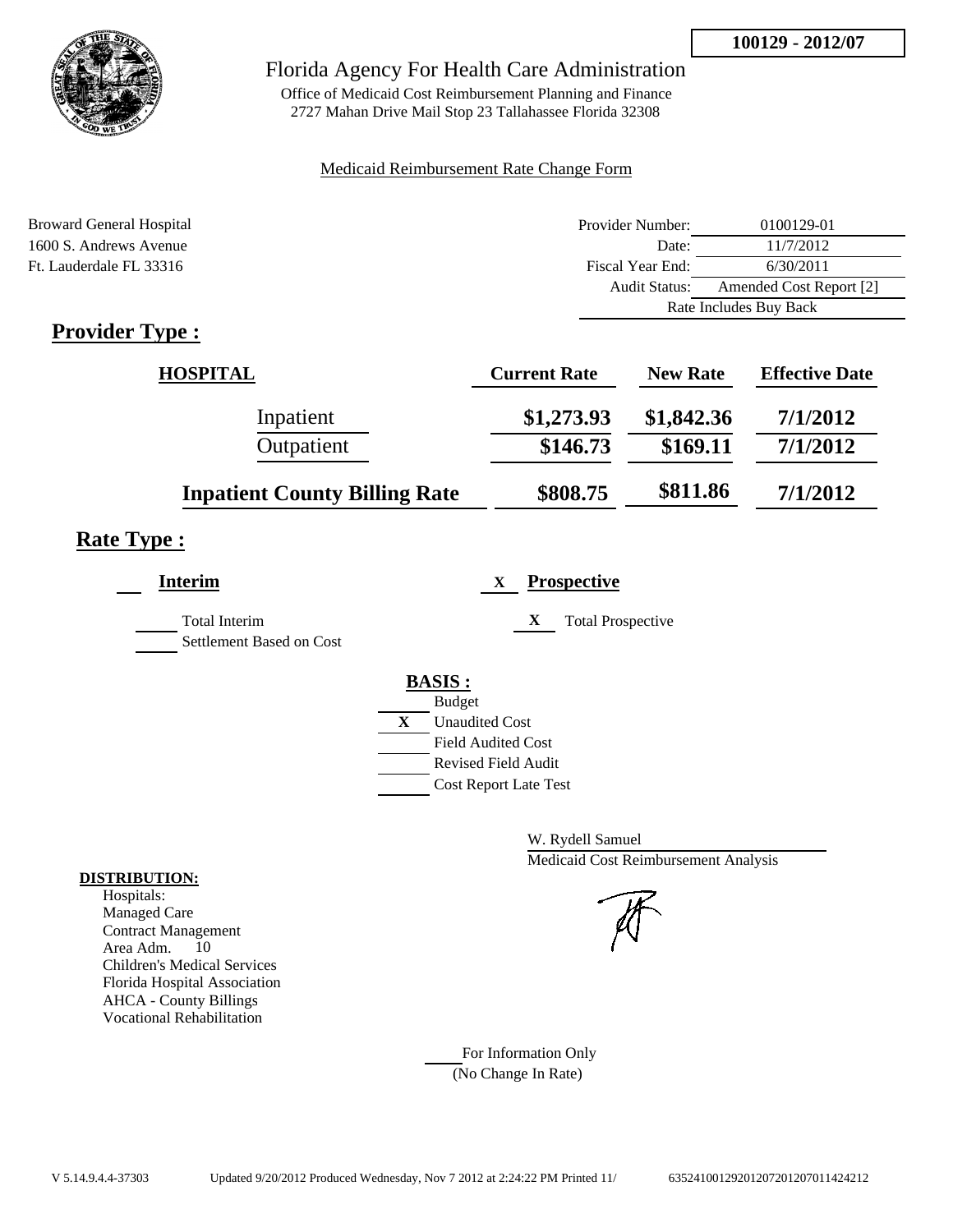

Office of Medicaid Cost Reimbursement Planning and Finance 2727 Mahan Drive Mail Stop 23 Tallahassee Florida 32308

### Medicaid Reimbursement Rate Change Form

| <b>Broward General Hospital</b> | Provider Number:     | 0100129-05              |  |
|---------------------------------|----------------------|-------------------------|--|
| 1600 S. Andrews Avenue          | Date:                | 11/7/2012               |  |
| Ft. Lauderdale FL 33316         | Fiscal Year End:     | 6/30/2011               |  |
|                                 | <b>Audit Status:</b> | Amended Cost Report [2] |  |
|                                 |                      | Rate Includes Buy Back  |  |
| $D$ ravidar $T$ rna $\cdot$     |                      |                         |  |

# **Provider Type :**

| <b>HOSPITAL</b>                      | <b>Current Rate</b> | <b>New Rate</b> | <b>Effective Date</b> |
|--------------------------------------|---------------------|-----------------|-----------------------|
| Inpatient                            | \$1,273.93          | \$1,842.36      | 7/1/2012              |
| Outpatient                           | \$146.73            | \$169.11        | 7/1/2012              |
| <b>Inpatient County Billing Rate</b> | \$808.75            | \$811.86        | 7/1/2012              |

# **Rate Type :**

| <b>Interim</b>           | <b>Prospective</b><br>X       |
|--------------------------|-------------------------------|
| <b>Total Interim</b>     | X<br><b>Total Prospective</b> |
| Settlement Based on Cost |                               |
|                          | <b>BASIS:</b>                 |
|                          | <b>Budget</b>                 |
|                          | X<br><b>Unaudited Cost</b>    |
|                          | <b>Field Audited Cost</b>     |
|                          | <b>Revised Field Audit</b>    |
|                          | <b>Cost Report Late Test</b>  |
|                          |                               |

W. Rydell Samuel Medicaid Cost Reimbursement Analysis

For Information Only (No Change In Rate)

### **DISTRIBUTION:**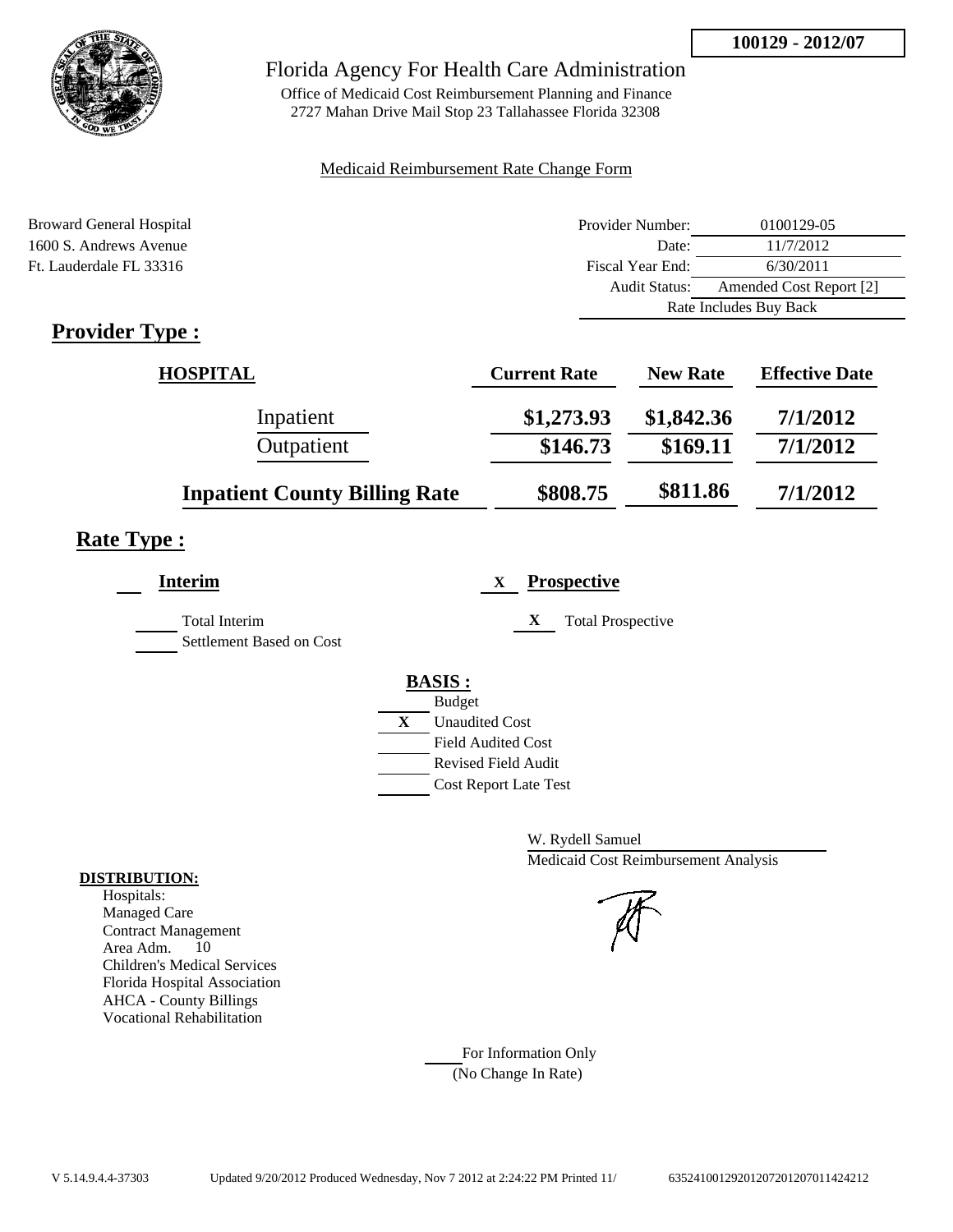

Office of Medicaid Cost Reimbursement Planning and Finance 2727 Mahan Drive Mail Stop 23 Tallahassee Florida 32308

### Medicaid Reimbursement Rate Change Form

| Holy Cross Hospital, Inc. | Provider Number:     | 0100188-00                |
|---------------------------|----------------------|---------------------------|
| P.O. Box 23460            | Date:                | 11/7/2012                 |
| Ft. Lauderdale FL 33307   | Fiscal Year End:     | 12/31/2010                |
|                           | <b>Audit Status:</b> | Unaudited Cost Report [1] |

# **Provider Type :**

| <b>HOSPITAL</b> | <b>Current Rate</b> | <b>New Rate</b> | <b>Effective Date</b> |
|-----------------|---------------------|-----------------|-----------------------|
| Inpatient       | \$776.69            | \$776.69        | 7/1/2012              |
| Outpatient      | \$84.33             | \$84.33         | 7/1/2012              |

# **Rate Type :**

| <b>Interim</b>                                   | <b>Prospective</b><br>X       |
|--------------------------------------------------|-------------------------------|
| <b>Total Interim</b><br>Settlement Based on Cost | X<br><b>Total Prospective</b> |
|                                                  | <b>BASIS:</b>                 |
|                                                  | <b>Budget</b>                 |
|                                                  | X<br><b>Unaudited Cost</b>    |
|                                                  | <b>Field Audited Cost</b>     |
|                                                  | <b>Revised Field Audit</b>    |
|                                                  | <b>Cost Report Late Test</b>  |
|                                                  |                               |

W. Rydell Samuel Medicaid Cost Reimbursement Analysis

For Information Only (No Change In Rate)

### **DISTRIBUTION:**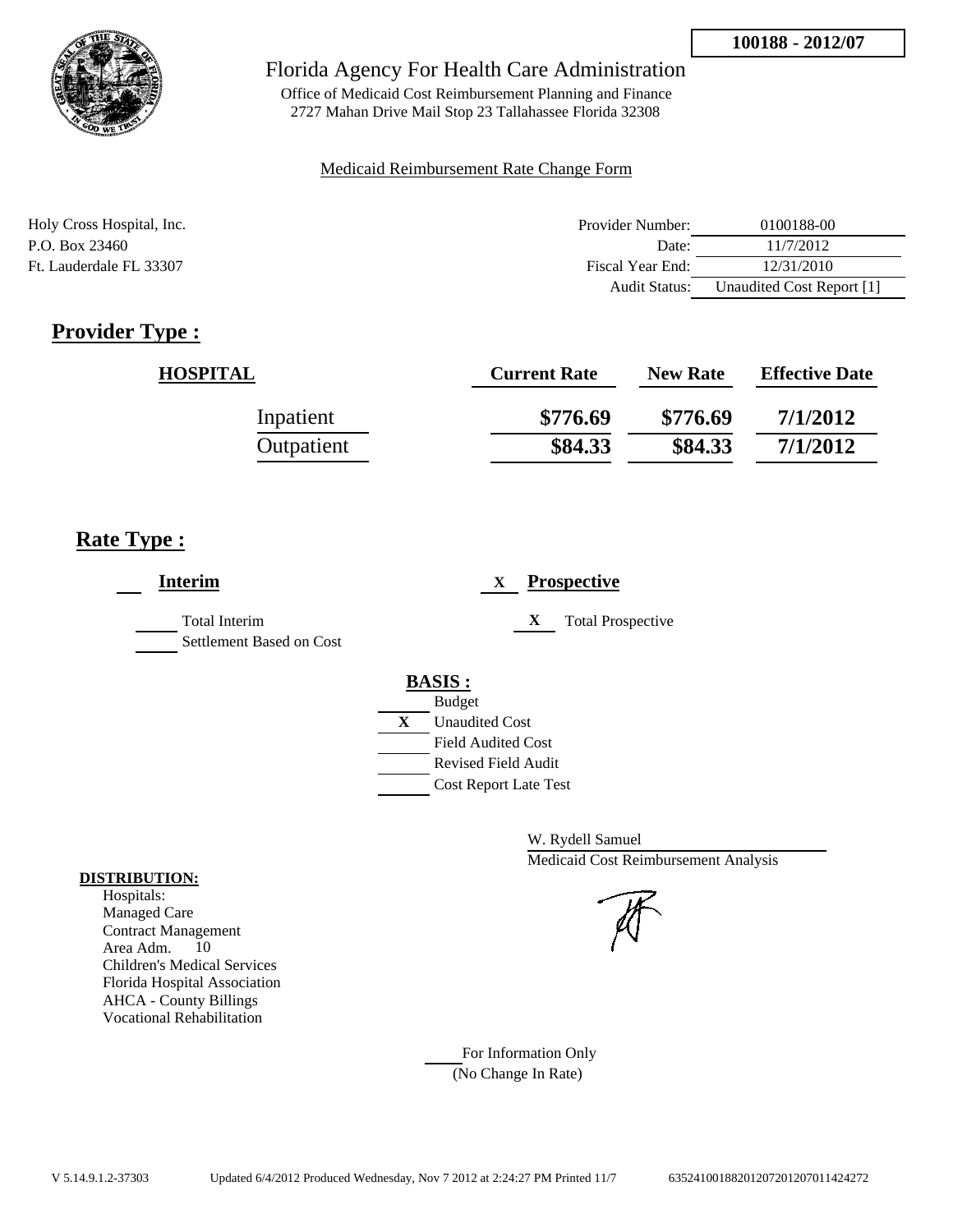

Office of Medicaid Cost Reimbursement Planning and Finance 2727 Mahan Drive Mail Stop 23 Tallahassee Florida 32308

### Medicaid Reimbursement Rate Change Form

| Kindred Hospital-Ft. Lauderdale | Provider Number:     | 0100196-00                |
|---------------------------------|----------------------|---------------------------|
| 1516 E Las Olas Blvd.           | Date:                | 11/7/2012                 |
| Ft. Lauderdale FL 33301         | Fiscal Year End:     | 8/31/2011                 |
|                                 | <b>Audit Status:</b> | Unaudited Cost Report [1] |

# **Provider Type :**

| <b>HOSPITAL</b> | <b>Current Rate</b> | <b>New Rate</b> | <b>Effective Date</b> |
|-----------------|---------------------|-----------------|-----------------------|
| Inpatient       | \$703.46            | \$703.46        | 7/1/2012              |
| Outpatient      | \$14.24             | \$14.24         | 7/1/2012              |

# **Rate Type :**

| <b>Interim</b>                                   | <b>Prospective</b><br>X       |
|--------------------------------------------------|-------------------------------|
| <b>Total Interim</b><br>Settlement Based on Cost | X<br><b>Total Prospective</b> |
|                                                  | <b>BASIS:</b>                 |
|                                                  | <b>Budget</b>                 |
|                                                  | X<br><b>Unaudited Cost</b>    |
|                                                  | <b>Field Audited Cost</b>     |
|                                                  | <b>Revised Field Audit</b>    |
|                                                  | <b>Cost Report Late Test</b>  |

W. Rydell Samuel Medicaid Cost Reimbursement Analysis

For Information Only (No Change In Rate)

### **DISTRIBUTION:**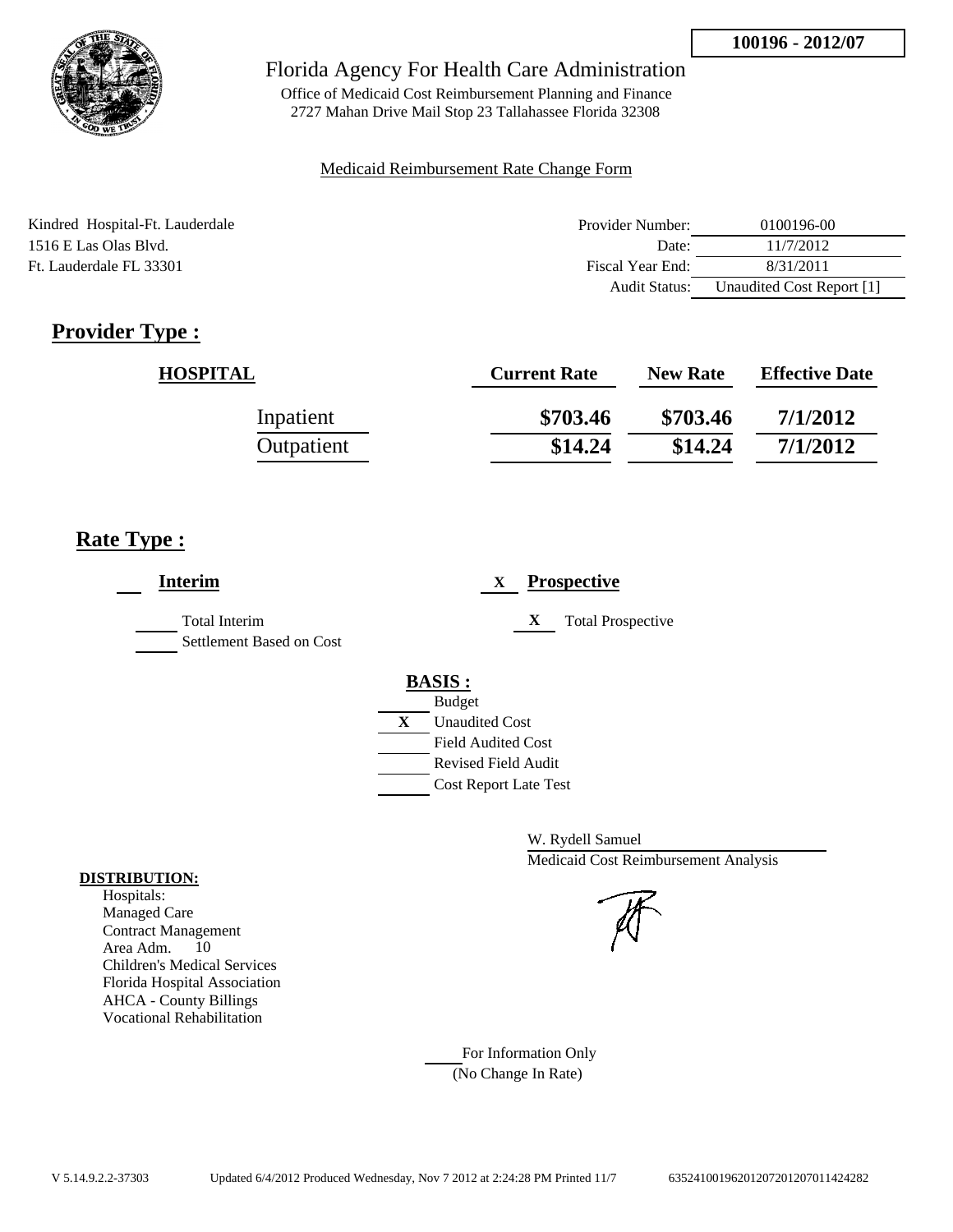

Office of Medicaid Cost Reimbursement Planning and Finance 2727 Mahan Drive Mail Stop 23 Tallahassee Florida 32308

### Medicaid Reimbursement Rate Change Form

| Memorial Hospital                      | Provider Number:     | 0100200-00                |  |
|----------------------------------------|----------------------|---------------------------|--|
| 3501 Johnson St.                       | Date:                | 11/7/2012                 |  |
| Hollywood FL 33021                     | Fiscal Year End:     | 4/30/2011                 |  |
|                                        | <b>Audit Status:</b> | Unaudited Cost Report [1] |  |
|                                        |                      | Rate Includes Buy Back    |  |
| $\mathbf{n}$ . The set of $\mathbf{n}$ |                      |                           |  |

# **Provider Type :**

| <b>HOSPITAL</b>                      | <b>Current Rate</b> | <b>New Rate</b> | <b>Effective Date</b> |
|--------------------------------------|---------------------|-----------------|-----------------------|
| Inpatient                            | \$1,402.23          | \$1,970.07      | 7/1/2012              |
| Outpatient                           | \$185.99            | \$244.86        | 7/1/2012              |
| <b>Inpatient County Billing Rate</b> | \$880.72            | \$890.86        | 7/1/2012              |

# **Rate Type :**

| <b>Interim</b>                            | <b>Prospective</b><br>X               |
|-------------------------------------------|---------------------------------------|
| Total Interim<br>Settlement Based on Cost | X<br><b>Total Prospective</b>         |
|                                           | <b>BASIS:</b>                         |
|                                           | <b>Budget</b>                         |
|                                           | $\mathbf{X}$<br><b>Unaudited Cost</b> |
|                                           | <b>Field Audited Cost</b>             |
|                                           | Revised Field Audit                   |
|                                           | <b>Cost Report Late Test</b>          |
|                                           |                                       |

W. Rydell Samuel Medicaid Cost Reimbursement Analysis

For Information Only (No Change In Rate)

### **DISTRIBUTION:**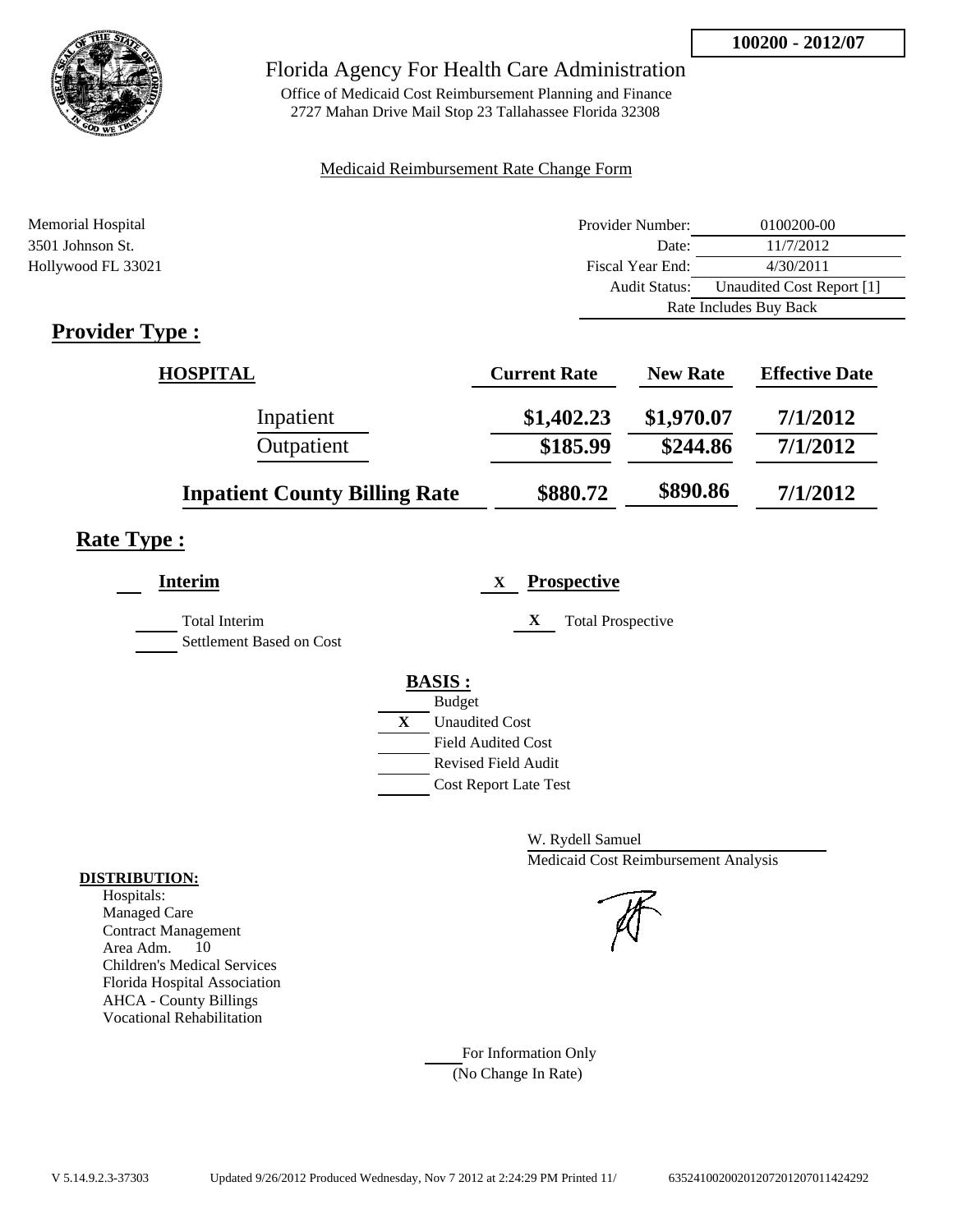

Office of Medicaid Cost Reimbursement Planning and Finance 2727 Mahan Drive Mail Stop 23 Tallahassee Florida 32308

### Medicaid Reimbursement Rate Change Form

| North Broward Medical Center | Provider Number: | 0100218-00                |  |
|------------------------------|------------------|---------------------------|--|
| 303 South East 17th St.      | Date:            | 11/7/2012                 |  |
| Ft. Lauderdale FL 33316      | Fiscal Year End: | 6/30/2011                 |  |
|                              | Audit Status:    | Unaudited Cost Report [1] |  |
|                              |                  | Rate Includes Buy Back    |  |

# **Provider Type :**

| <b>HOSPITAL</b>                      | <b>Current Rate</b> | <b>New Rate</b> | <b>Effective Date</b> |
|--------------------------------------|---------------------|-----------------|-----------------------|
| Inpatient                            | \$1,229.52          | \$1,814.42      | 7/1/2012              |
| Outpatient                           | \$120.05            | \$149.92        | 7/1/2012              |
| <b>Inpatient County Billing Rate</b> | \$672.24            | \$672.24        | 7/1/2012              |

# **Rate Type :**

| Interim                                   | <b>Prospective</b><br>$\mathbf{X}$                                                                                                                                 |
|-------------------------------------------|--------------------------------------------------------------------------------------------------------------------------------------------------------------------|
| Total Interim<br>Settlement Based on Cost | X<br><b>Total Prospective</b>                                                                                                                                      |
|                                           | <b>BASIS:</b><br><b>Budget</b><br>$\mathbf{X}$<br><b>Unaudited Cost</b><br><b>Field Audited Cost</b><br><b>Revised Field Audit</b><br><b>Cost Report Late Test</b> |

W. Rydell Samuel Medicaid Cost Reimbursement Analysis

For Information Only (No Change In Rate)

### **DISTRIBUTION:**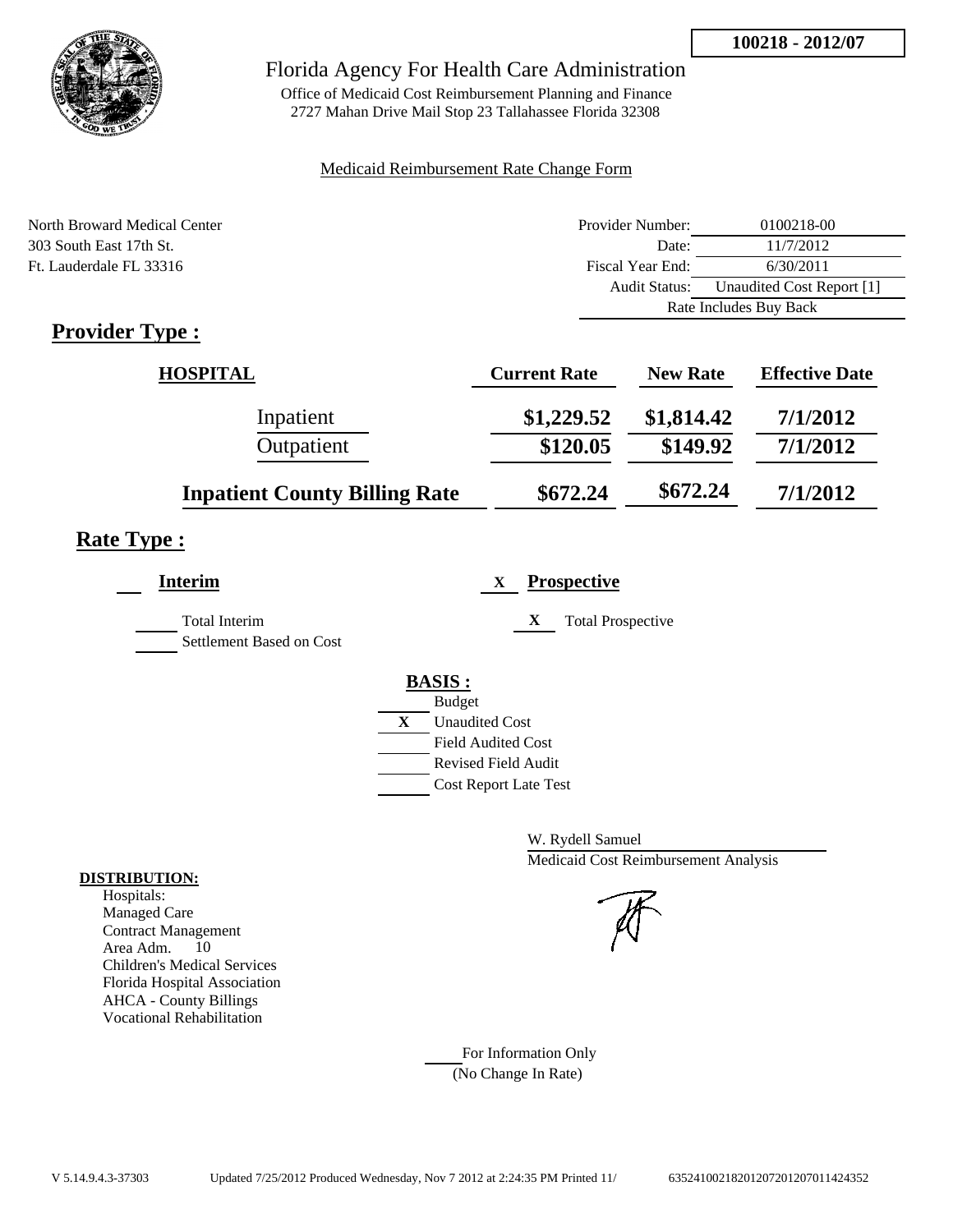

Office of Medicaid Cost Reimbursement Planning and Finance 2727 Mahan Drive Mail Stop 23 Tallahassee Florida 32308

### Medicaid Reimbursement Rate Change Form

| North Broward Medical Center | Provider Number:     | 0100218-03                |  |
|------------------------------|----------------------|---------------------------|--|
| 303 South East 17th St.      | Date:                | 11/7/2012                 |  |
| Ft. Lauderdale FL 33316      | Fiscal Year End:     | 6/30/2011                 |  |
|                              | <b>Audit Status:</b> | Unaudited Cost Report [1] |  |
|                              |                      | Rate Includes Buy Back    |  |

# **Provider Type :**

| <b>HOSPITAL</b>                      | <b>Current Rate</b> | <b>New Rate</b> | <b>Effective Date</b> |
|--------------------------------------|---------------------|-----------------|-----------------------|
| Inpatient                            | \$1,229.52          | \$1,814.42      | 7/1/2012              |
| Outpatient                           | \$120.05            | \$149.92        | 7/1/2012              |
| <b>Inpatient County Billing Rate</b> | \$672.24            | \$672.24        | 7/1/2012              |

# **Rate Type :**

| <b>Interim</b>                                   |   | <b>Prospective</b><br>$\mathbf{X}$ |
|--------------------------------------------------|---|------------------------------------|
| <b>Total Interim</b><br>Settlement Based on Cost |   | X<br><b>Total Prospective</b>      |
|                                                  |   | <b>BASIS:</b>                      |
|                                                  |   | <b>Budget</b>                      |
|                                                  | X | <b>Unaudited Cost</b>              |
|                                                  |   | <b>Field Audited Cost</b>          |
|                                                  |   | <b>Revised Field Audit</b>         |
|                                                  |   | <b>Cost Report Late Test</b>       |
|                                                  |   |                                    |

W. Rydell Samuel Medicaid Cost Reimbursement Analysis

For Information Only (No Change In Rate)

### **DISTRIBUTION:**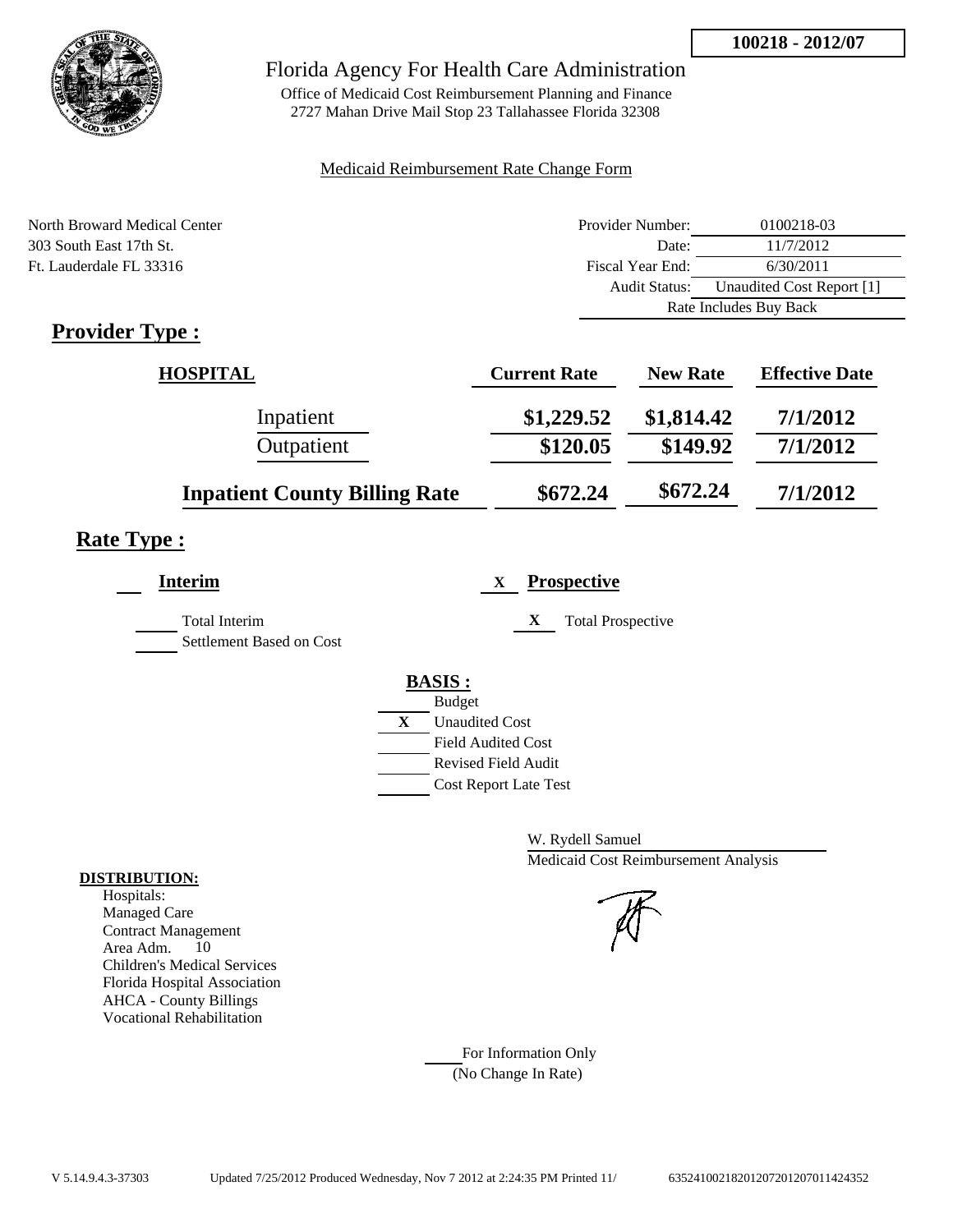

Office of Medicaid Cost Reimbursement Planning and Finance 2727 Mahan Drive Mail Stop 23 Tallahassee Florida 32308

### Medicaid Reimbursement Rate Change Form

Calhoun Liberty Hospital **Provider Number:** 0100269-00 Post Office Box 419 Date: 11/7/2012 Blountstown FL 32424-0419 Fiscal Year End: 12/31/2010 Audit Status: Unaudited Cost Report [1] Rate Includes Buy Back

# **Provider Type :**

| <b>HOSPITAL</b> | <b>Current Rate</b> | <b>New Rate</b> | <b>Effective Date</b> |
|-----------------|---------------------|-----------------|-----------------------|
| Inpatient       | \$1,605.93          | \$1,605.93      | 7/1/2012              |
| Outpatient      | \$74.97             | \$74.97         | 7/1/2012              |

# **Rate Type :**

| <b>Interim</b>                                   |   | <b>Prospective</b><br>X                |
|--------------------------------------------------|---|----------------------------------------|
| <b>Total Interim</b><br>Settlement Based on Cost |   | X<br><b>Total Prospective</b>          |
|                                                  |   | <b>BASIS:</b>                          |
|                                                  | X | <b>Budget</b><br><b>Unaudited Cost</b> |
|                                                  |   | <b>Field Audited Cost</b>              |
|                                                  |   | <b>Revised Field Audit</b>             |
|                                                  |   | <b>Cost Report Late Test</b>           |
|                                                  |   |                                        |

W. Rydell Samuel Medicaid Cost Reimbursement Analysis

For Information Only (No Change In Rate)

### **DISTRIBUTION:**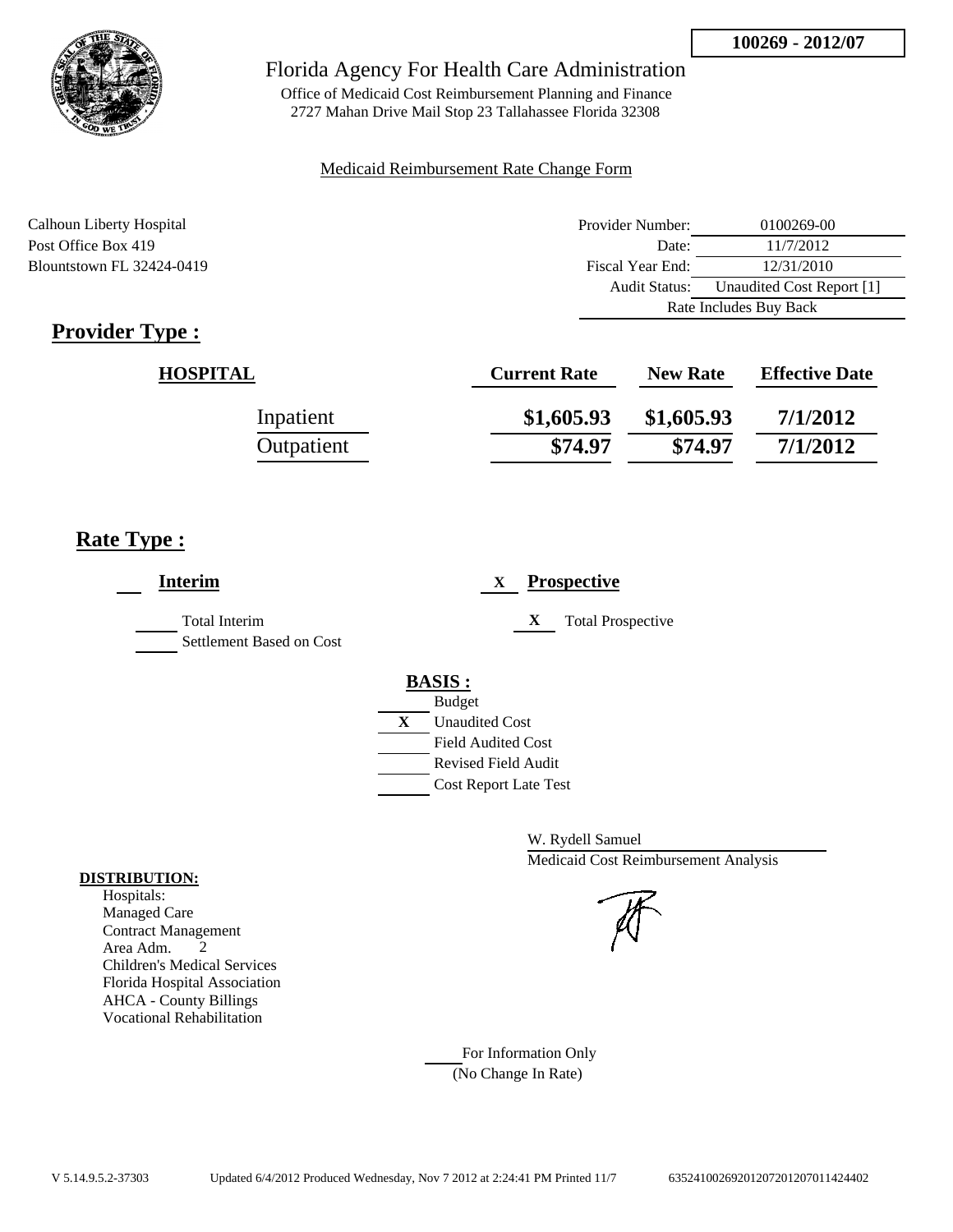

Office of Medicaid Cost Reimbursement Planning and Finance 2727 Mahan Drive Mail Stop 23 Tallahassee Florida 32308

### Medicaid Reimbursement Rate Change Form

| Charlotte Regional Medical Center | Provider Number: | 0100277-00                |
|-----------------------------------|------------------|---------------------------|
| 809 E. Marion Ave.                | Date:            | 11/7/2012                 |
| Punta Gorda FL 33950-3898         | Fiscal Year End: | 9/30/2011                 |
|                                   | Audit Status:    | Unaudited Cost Report [1] |

# **Provider Type :**

| <b>HOSPITAL</b> | <b>Current Rate</b> | <b>New Rate</b> | <b>Effective Date</b> |
|-----------------|---------------------|-----------------|-----------------------|
| Inpatient       | \$781.92            | \$781.92        | 7/1/2012              |
| Outpatient      | \$56.71             | \$56.71         | 7/1/2012              |

# **Rate Type :**

| <b>Interim</b>                                   | <b>Prospective</b><br>X       |
|--------------------------------------------------|-------------------------------|
| <b>Total Interim</b><br>Settlement Based on Cost | X<br><b>Total Prospective</b> |
|                                                  | <b>BASIS:</b>                 |
|                                                  | <b>Budget</b>                 |
|                                                  | X<br><b>Unaudited Cost</b>    |
|                                                  | <b>Field Audited Cost</b>     |
|                                                  | <b>Revised Field Audit</b>    |
|                                                  | <b>Cost Report Late Test</b>  |
|                                                  |                               |

W. Rydell Samuel Medicaid Cost Reimbursement Analysis

### **DISTRIBUTION:** Hospitals:

Managed Care Contract Management Area Adm. 8 Children's Medical Services Florida Hospital Association AHCA - County Billings Vocational Rehabilitation

> For Information Only (No Change In Rate)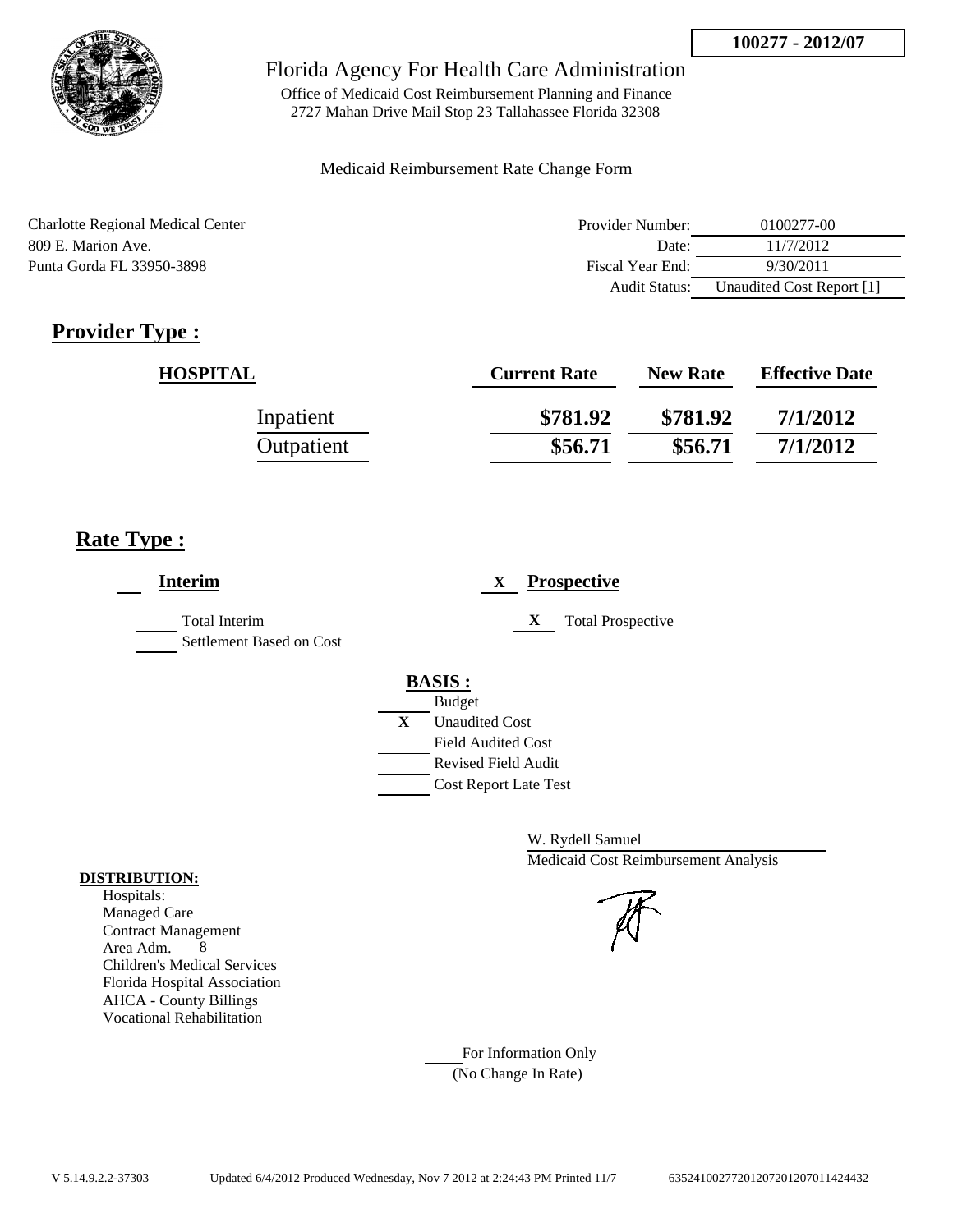

Office of Medicaid Cost Reimbursement Planning and Finance 2727 Mahan Drive Mail Stop 23 Tallahassee Florida 32308

### Medicaid Reimbursement Rate Change Form

| Charlotte Regional Medical Center | Provider Number: | 0100277-02                |
|-----------------------------------|------------------|---------------------------|
| 809 E. Marion Ave.                | Date:            | 11/7/2012                 |
| Punta Gorda FL 33950-3898         | Fiscal Year End: | 9/30/2011                 |
|                                   | Audit Status:    | Unaudited Cost Report [1] |

# **Provider Type :**

| <b>HOSPITAL</b> | <b>Current Rate</b> | <b>New Rate</b> | <b>Effective Date</b> |
|-----------------|---------------------|-----------------|-----------------------|
| Inpatient       | \$781.92            | \$781.92        | 7/1/2012              |
| Outpatient      | \$56.71             | \$56.71         | 7/1/2012              |

# **Rate Type :**

| <b>Interim</b>                            | <b>Prospective</b><br>X       |
|-------------------------------------------|-------------------------------|
| Total Interim<br>Settlement Based on Cost | X<br><b>Total Prospective</b> |
|                                           | <b>BASIS:</b>                 |
|                                           | <b>Budget</b>                 |
|                                           | X<br><b>Unaudited Cost</b>    |
|                                           | <b>Field Audited Cost</b>     |
|                                           | <b>Revised Field Audit</b>    |
|                                           | <b>Cost Report Late Test</b>  |
|                                           |                               |

W. Rydell Samuel Medicaid Cost Reimbursement Analysis

For Information Only (No Change In Rate)

### **DISTRIBUTION:**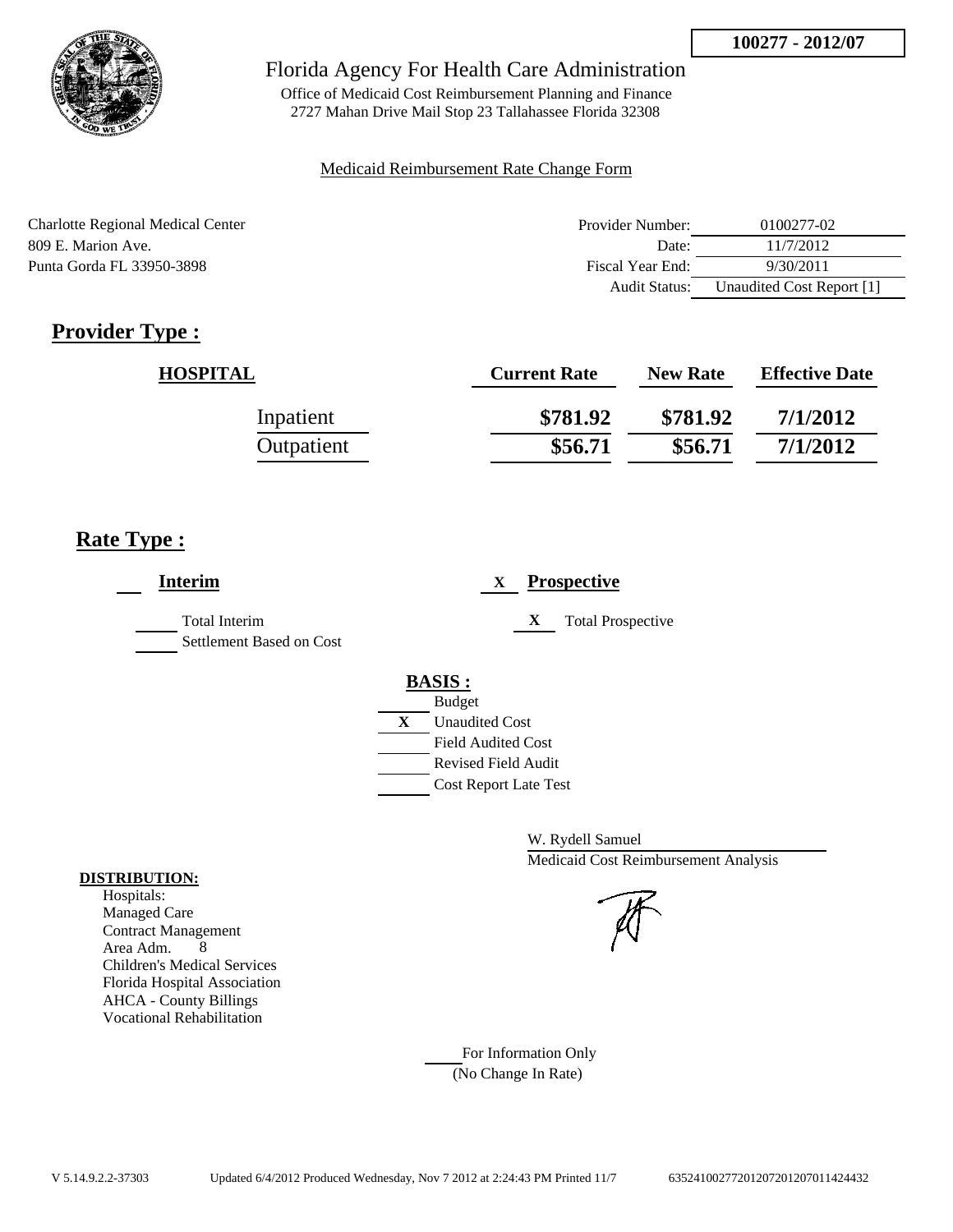

Office of Medicaid Cost Reimbursement Planning and Finance 2727 Mahan Drive Mail Stop 23 Tallahassee Florida 32308

### Medicaid Reimbursement Rate Change Form

| Peace River Regional Medical Center | Provider Number:     | 0100285-00                |
|-------------------------------------|----------------------|---------------------------|
| 2500 Harbor Blyd                    | Date:                | 11/7/2012                 |
| Port Charlotte FL 33952             | Fiscal Year End:     | 12/31/2010                |
|                                     | <b>Audit Status:</b> | Unaudited Cost Report [1] |

# **Provider Type :**

| <b>HOSPITAL</b> | <b>Current Rate</b> | <b>New Rate</b> | <b>Effective Date</b> |
|-----------------|---------------------|-----------------|-----------------------|
| Inpatient       | \$703.51            | \$703.51        | 7/1/2012              |
| Outpatient      | \$63.15             | \$63.15         | 7/1/2012              |

# **Rate Type :**

| <b>Interim</b>                                   | <b>Prospective</b><br>X       |
|--------------------------------------------------|-------------------------------|
| <b>Total Interim</b><br>Settlement Based on Cost | X<br><b>Total Prospective</b> |
|                                                  | <b>BASIS:</b>                 |
|                                                  | <b>Budget</b>                 |
|                                                  | X<br><b>Unaudited Cost</b>    |
|                                                  | <b>Field Audited Cost</b>     |
|                                                  | <b>Revised Field Audit</b>    |
|                                                  | <b>Cost Report Late Test</b>  |
|                                                  |                               |

W. Rydell Samuel Medicaid Cost Reimbursement Analysis

For Information Only (No Change In Rate)

### **DISTRIBUTION:**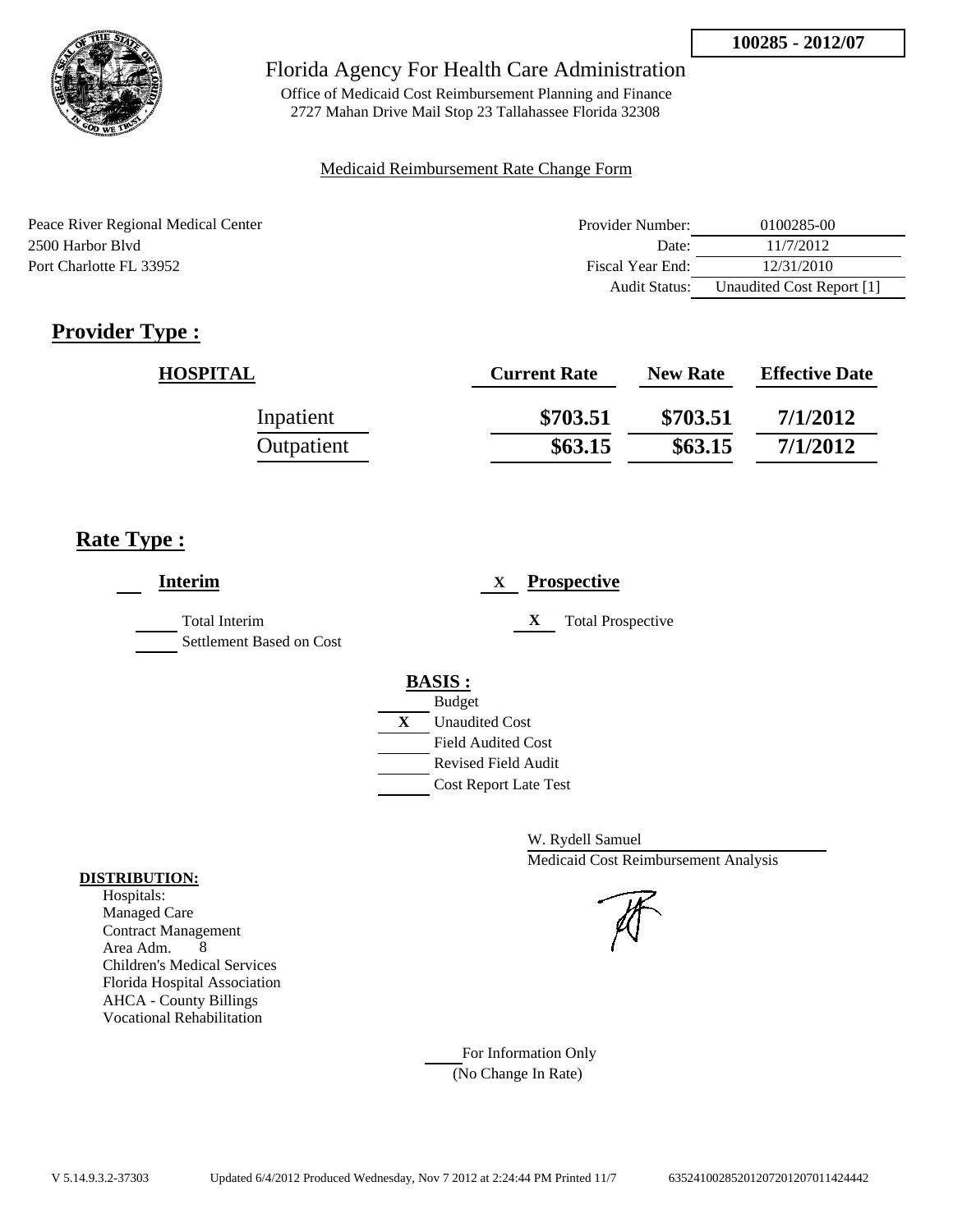

Office of Medicaid Cost Reimbursement Planning and Finance 2727 Mahan Drive Mail Stop 23 Tallahassee Florida 32308

### Medicaid Reimbursement Rate Change Form

| <b>Naples Community Hospital</b> | Provider Number:     | 0100315-00              |
|----------------------------------|----------------------|-------------------------|
| 350 7th Street North             | Date:                | 11/7/2012               |
| Naples FL 33941-3029             | Fiscal Year End:     | 9/30/2011               |
|                                  | <b>Audit Status:</b> | Amended Cost Report [2] |
|                                  |                      | Rate Includes Buy Back  |
|                                  |                      |                         |

# **Provider Type :**

| <b>HOSPITAL</b>                      | <b>Current Rate</b> | <b>New Rate</b> | <b>Effective Date</b> |
|--------------------------------------|---------------------|-----------------|-----------------------|
| Inpatient                            | \$1,082.51          | \$1,384.20      | 7/1/2012              |
| Outpatient                           | \$74.85             | \$75.71         | 7/1/2012              |
| <b>Inpatient County Billing Rate</b> | \$807.92            | \$807.78        | 7/1/2012              |

# **Rate Type :**

| <b>Interim</b>                                   | <b>Prospective</b><br>X       |
|--------------------------------------------------|-------------------------------|
| <b>Total Interim</b><br>Settlement Based on Cost | X<br><b>Total Prospective</b> |
|                                                  | <b>BASIS:</b>                 |
|                                                  | <b>Budget</b>                 |
|                                                  | X<br><b>Unaudited Cost</b>    |
|                                                  | <b>Field Audited Cost</b>     |
|                                                  | Revised Field Audit           |
|                                                  | <b>Cost Report Late Test</b>  |
|                                                  |                               |

W. Rydell Samuel Medicaid Cost Reimbursement Analysis

For Information Only (No Change In Rate)

### **DISTRIBUTION:**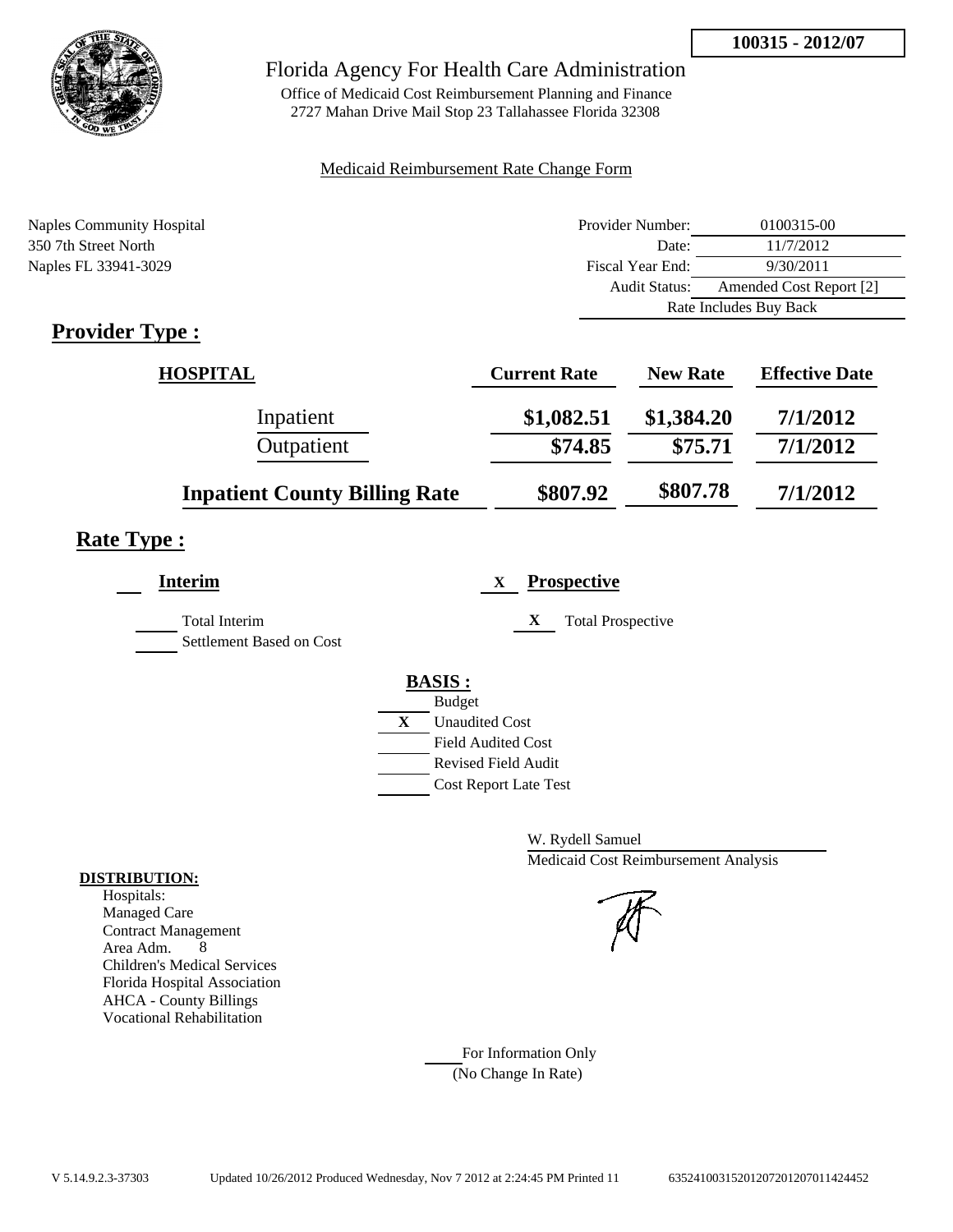

Office of Medicaid Cost Reimbursement Planning and Finance 2727 Mahan Drive Mail Stop 23 Tallahassee Florida 32308

### Medicaid Reimbursement Rate Change Form

| Shands At Lake Shore      | Provider Number:     | 0100331-00                |
|---------------------------|----------------------|---------------------------|
| Post Office 100336        | Date:                | 11/7/2012                 |
| Gainesville FL 32610-0336 | Fiscal Year End:     | 6/30/2011                 |
|                           | <b>Audit Status:</b> | Unaudited Cost Report [1] |
|                           |                      | Rate Includes Buy Back    |

# **Provider Type :**

| <b>HOSPITAL</b> | <b>Current Rate</b> | <b>New Rate</b> | <b>Effective Date</b> |
|-----------------|---------------------|-----------------|-----------------------|
| Inpatient       | \$1,811.32          | \$1,870.17      | 7/1/2012              |
| Outpatient      | \$123.58            | \$126.49        | 7/1/2012              |

# **Rate Type :**

| <b>Interim</b>                                   | <b>Prospective</b><br>$\mathbf{X}$          |
|--------------------------------------------------|---------------------------------------------|
| <b>Total Interim</b><br>Settlement Based on Cost | X<br><b>Total Prospective</b>               |
|                                                  | <b>BASIS:</b>                               |
|                                                  | <b>Budget</b><br>X<br><b>Unaudited Cost</b> |
|                                                  | <b>Field Audited Cost</b>                   |
|                                                  | <b>Revised Field Audit</b>                  |
|                                                  | <b>Cost Report Late Test</b>                |

W. Rydell Samuel Medicaid Cost Reimbursement Analysis

### For Information Only (No Change In Rate)

#### **DISTRIBUTION:**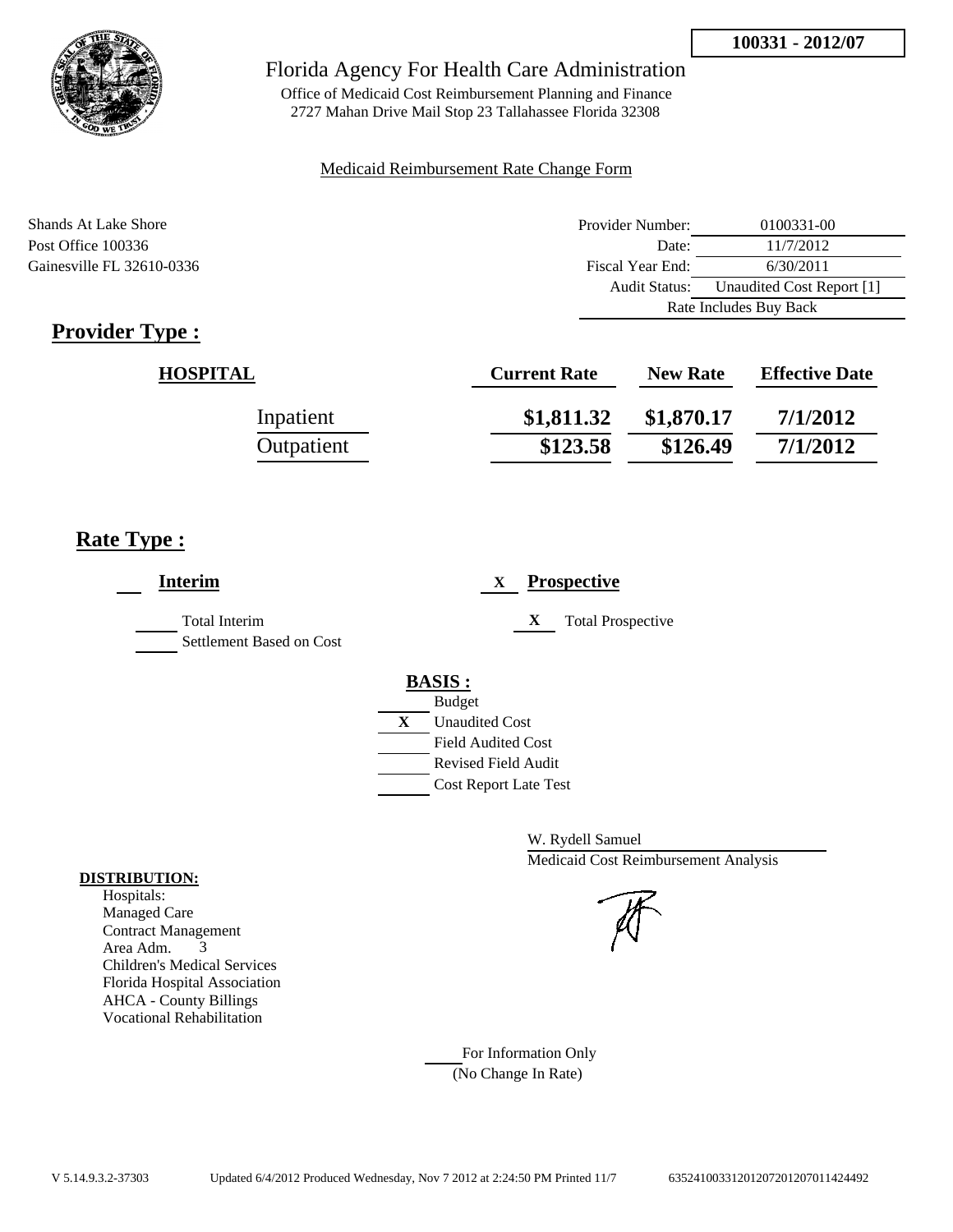

Office of Medicaid Cost Reimbursement Planning and Finance 2727 Mahan Drive Mail Stop 23 Tallahassee Florida 32308

#### Medicaid Reimbursement Rate Change Form

| Baptist Of Miami       | Provider Number:     | 0100358-00                |
|------------------------|----------------------|---------------------------|
| 8900 North Kendall Dr. | Date:                | 11/7/2012                 |
| Miami FL 33176         | Fiscal Year End:     | 9/30/2011                 |
|                        | <b>Audit Status:</b> | Unaudited Cost Report [1] |

# **Provider Type :**

| <b>HOSPITAL</b>                      | <b>Current Rate</b> | <b>New Rate</b> | <b>Effective Date</b> |
|--------------------------------------|---------------------|-----------------|-----------------------|
| Inpatient                            | \$1,465.93          | \$1,465.93      | 7/1/2012              |
| Outpatient                           | \$156.94            | \$156.94        | 7/1/2012              |
| <b>Inpatient County Billing Rate</b> | \$862.39            | \$862.39        | 7/1/2012              |

### **Rate Type :**

| <b>Interim</b>                            | <b>Prospective</b><br>X       |
|-------------------------------------------|-------------------------------|
| Total Interim<br>Settlement Based on Cost | X<br><b>Total Prospective</b> |
|                                           | <b>BASIS:</b>                 |
|                                           | <b>Budget</b>                 |
|                                           | X<br><b>Unaudited Cost</b>    |
|                                           | <b>Field Audited Cost</b>     |
|                                           | <b>Revised Field Audit</b>    |
|                                           | <b>Cost Report Late Test</b>  |
|                                           |                               |

W. Rydell Samuel Medicaid Cost Reimbursement Analysis

For Information Only (No Change In Rate)

### **DISTRIBUTION:**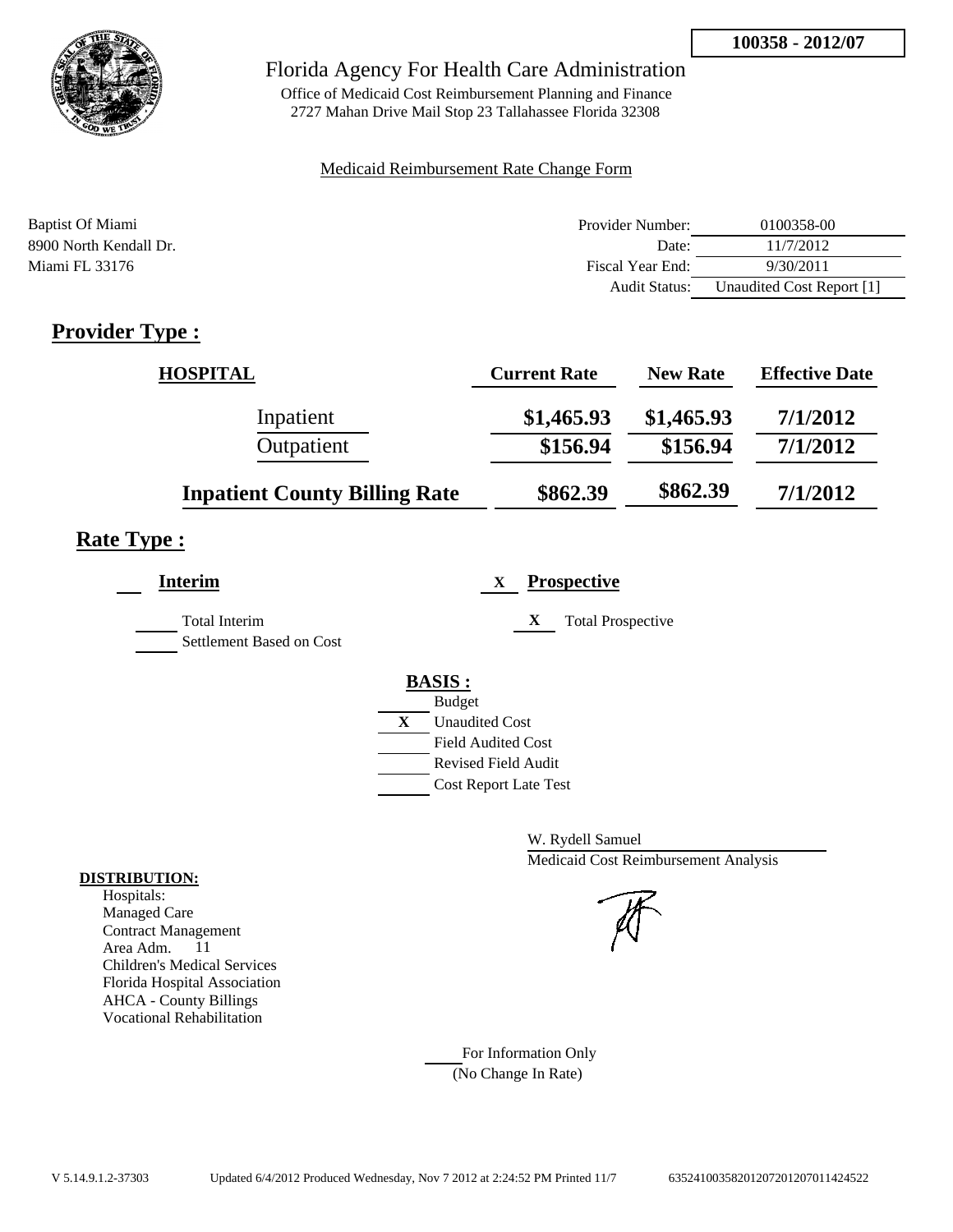

Office of Medicaid Cost Reimbursement Planning and Finance 2727 Mahan Drive Mail Stop 23 Tallahassee Florida 32308

#### Medicaid Reimbursement Rate Change Form

| Cedars Medical Center, Inc.                | Provider Number:     | 0100366-00                |
|--------------------------------------------|----------------------|---------------------------|
| 1475 NW 12th Avenue, Hope Lodge Suite #205 | Date:                | 11/7/2012                 |
| Miami FL 33136                             | Fiscal Year End:     | 5/31/2011                 |
|                                            | <b>Audit Status:</b> | Unaudited Cost Report [1] |
|                                            |                      | Rate Includes Buy Back    |

# **Provider Type :**

| <b>HOSPITAL</b>                      | <b>Current Rate</b> | <b>New Rate</b> | <b>Effective Date</b> |
|--------------------------------------|---------------------|-----------------|-----------------------|
| Inpatient                            | \$1,131.04          | \$1,780.13      | 7/1/2012              |
| Outpatient                           | \$149.51            | \$193.12        | 7/1/2012              |
| <b>Inpatient County Billing Rate</b> | \$707.03            | \$707.03        | 7/1/2012              |

### **Rate Type :**

| <b>Interim</b>                                   | <b>Prospective</b><br>X       |
|--------------------------------------------------|-------------------------------|
| <b>Total Interim</b><br>Settlement Based on Cost | X<br><b>Total Prospective</b> |
|                                                  | <b>BASIS:</b>                 |
|                                                  | <b>Budget</b>                 |
|                                                  | X<br><b>Unaudited Cost</b>    |
|                                                  | <b>Field Audited Cost</b>     |
|                                                  | <b>Revised Field Audit</b>    |
|                                                  | <b>Cost Report Late Test</b>  |
|                                                  |                               |

W. Rydell Samuel Medicaid Cost Reimbursement Analysis

For Information Only (No Change In Rate)

#### **DISTRIBUTION:**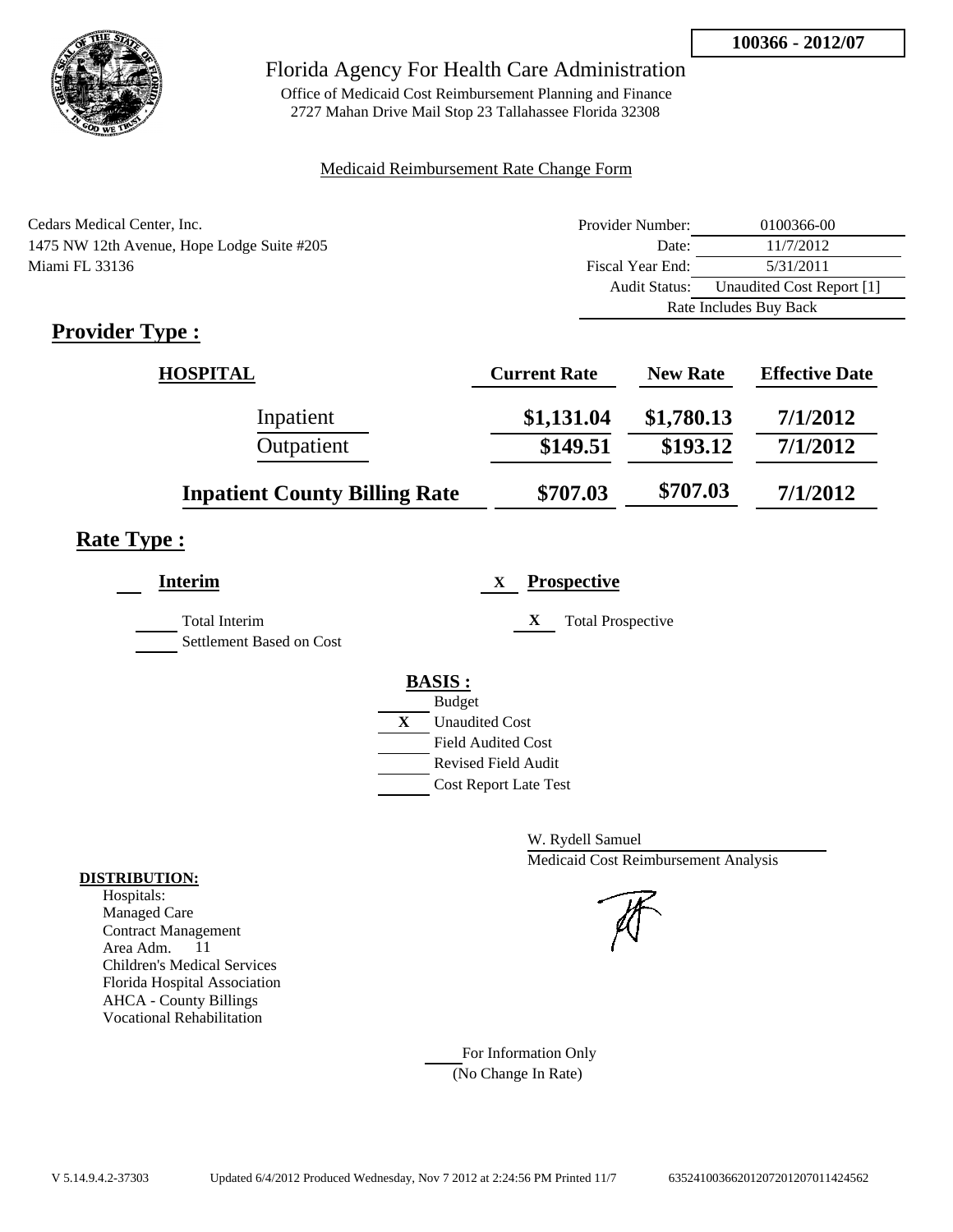

Office of Medicaid Cost Reimbursement Planning and Finance 2727 Mahan Drive Mail Stop 23 Tallahassee Florida 32308

#### Medicaid Reimbursement Rate Change Form

| Cedars Medical Center, Inc.                | Provider Number:     | 0100366-03                |
|--------------------------------------------|----------------------|---------------------------|
| 1475 NW 12th Avenue, Hope Lodge Suite #205 | Date:                | 11/7/2012                 |
| Miami FL 33136                             | Fiscal Year End:     | 5/31/2011                 |
|                                            | <b>Audit Status:</b> | Unaudited Cost Report [1] |
|                                            |                      | Rate Includes Buy Back    |

# **Provider Type :**

| <b>HOSPITAL</b>                      | <b>Current Rate</b> | <b>New Rate</b> | <b>Effective Date</b> |
|--------------------------------------|---------------------|-----------------|-----------------------|
| Inpatient                            | \$1,131.04          | \$1,780.13      | 7/1/2012              |
| Outpatient                           | \$149.51            | \$193.12        | 7/1/2012              |
| <b>Inpatient County Billing Rate</b> | \$707.03            | \$707.03        | 7/1/2012              |

### **Rate Type :**

| <b>Interim</b>                                   | <b>Prospective</b>            |
|--------------------------------------------------|-------------------------------|
| <b>Total Interim</b><br>Settlement Based on Cost | X<br><b>Total Prospective</b> |
|                                                  | <b>BASIS:</b>                 |
|                                                  | <b>Budget</b>                 |
|                                                  | X<br><b>Unaudited Cost</b>    |
|                                                  | <b>Field Audited Cost</b>     |
|                                                  | <b>Revised Field Audit</b>    |
|                                                  | <b>Cost Report Late Test</b>  |
|                                                  |                               |

W. Rydell Samuel Medicaid Cost Reimbursement Analysis

For Information Only (No Change In Rate)

#### **DISTRIBUTION:**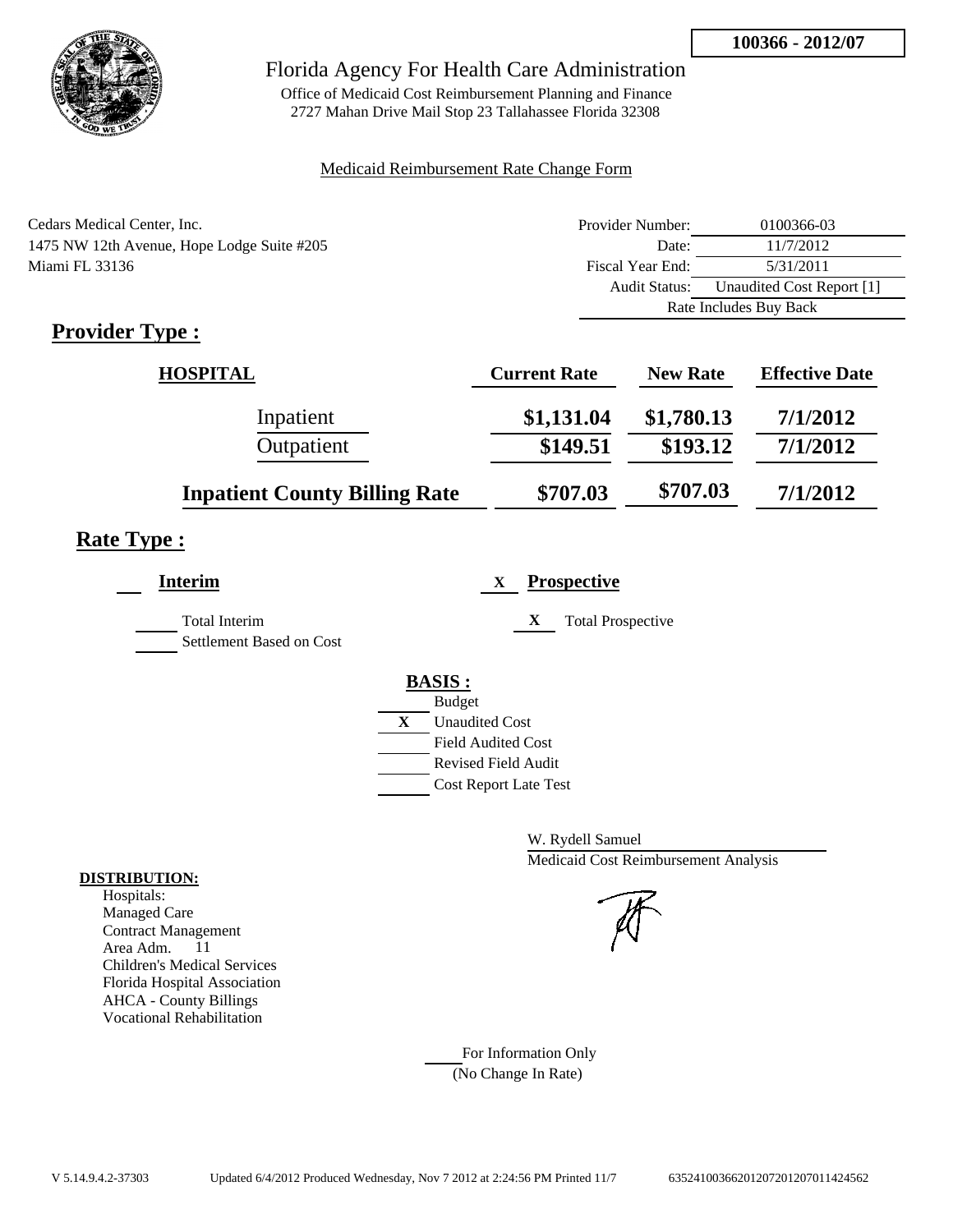

Office of Medicaid Cost Reimbursement Planning and Finance 2727 Mahan Drive Mail Stop 23 Tallahassee Florida 32308

#### Medicaid Reimbursement Rate Change Form

| Hialeah Hospital              | Provider Number: | 0100412-00                |
|-------------------------------|------------------|---------------------------|
| 651 E. 25th Street Dept. 7202 | Date:            | 11/7/2012                 |
| Miami FL 33013-3878           | Fiscal Year End: | 5/31/2011                 |
|                               | Audit Status:    | Unaudited Cost Report [1] |

# **Provider Type :**

| <b>HOSPITAL</b>                      | <b>Current Rate</b> | <b>New Rate</b> | <b>Effective Date</b> |
|--------------------------------------|---------------------|-----------------|-----------------------|
| Inpatient                            | \$1,131.39          | \$1,131.39      | 7/1/2012              |
| Outpatient                           | \$85.09             | \$85.09         | 7/1/2012              |
| <b>Inpatient County Billing Rate</b> | \$635.68            | \$635.68        | 7/1/2012              |

# **Rate Type :**

| <b>Interim</b>                            | <b>Prospective</b><br>X                          |
|-------------------------------------------|--------------------------------------------------|
| Total Interim<br>Settlement Based on Cost | <b>Total Prospective</b><br>X                    |
|                                           | <b>BASIS:</b><br><b>Budget</b>                   |
|                                           | $\mathbf{X}$<br><b>Unaudited Cost</b>            |
|                                           | <b>Field Audited Cost</b><br>Revised Field Audit |
|                                           | <b>Cost Report Late Test</b>                     |

W. Rydell Samuel Medicaid Cost Reimbursement Analysis

For Information Only (No Change In Rate)

#### **DISTRIBUTION:**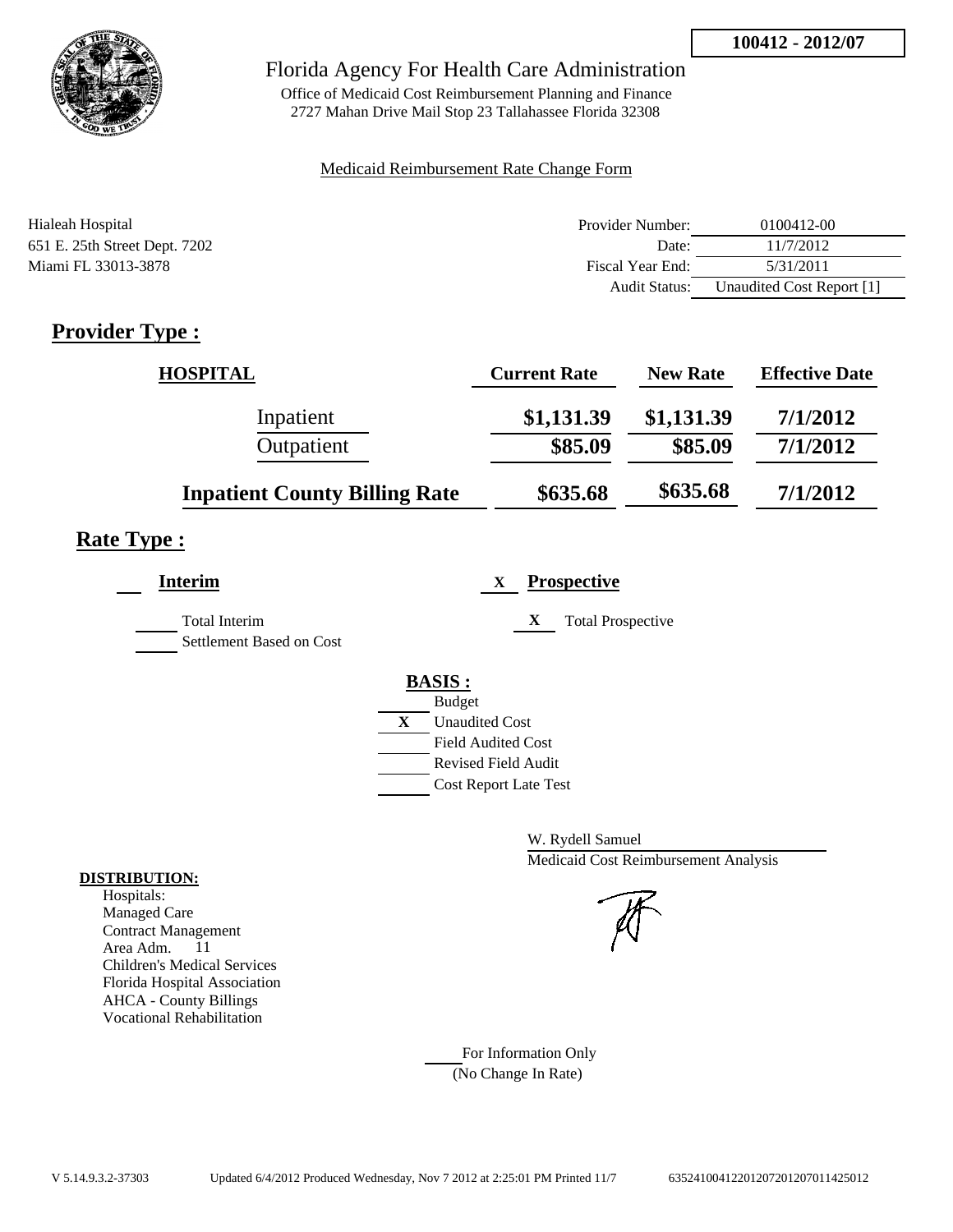

Office of Medicaid Cost Reimbursement Planning and Finance 2727 Mahan Drive Mail Stop 23 Tallahassee Florida 32308

#### Medicaid Reimbursement Rate Change Form

| Jackson Memorial Hospital                                                                                                                                                                                                                                                                                                                                                         | Provider Number: | 0100421-00                |
|-----------------------------------------------------------------------------------------------------------------------------------------------------------------------------------------------------------------------------------------------------------------------------------------------------------------------------------------------------------------------------------|------------------|---------------------------|
| 1611 N.W. 12th Avenue                                                                                                                                                                                                                                                                                                                                                             | Date:            | 11/7/2012                 |
| Miami FL 33136                                                                                                                                                                                                                                                                                                                                                                    | Fiscal Year End: | 9/30/2011                 |
|                                                                                                                                                                                                                                                                                                                                                                                   | Audit Status:    | Unaudited Cost Report [1] |
|                                                                                                                                                                                                                                                                                                                                                                                   |                  | Rate Includes Buy Back    |
| $\mathbf{n}$ . $\mathbf{1}$ . $\mathbf{n}$ . $\mathbf{n}$ . $\mathbf{n}$ . $\mathbf{n}$ . $\mathbf{n}$ . $\mathbf{n}$ . $\mathbf{n}$ . $\mathbf{n}$ . $\mathbf{n}$ . $\mathbf{n}$ . $\mathbf{n}$ . $\mathbf{n}$ . $\mathbf{n}$ . $\mathbf{n}$ . $\mathbf{n}$ . $\mathbf{n}$ . $\mathbf{n}$ . $\mathbf{n}$ . $\mathbf{n}$ . $\mathbf{n}$ . $\mathbf{n}$ . $\mathbf{n}$ . $\mathbf$ |                  |                           |

### **Provider Type :**

| <b>HOSPITAL</b>                      | <b>Current Rate</b> | <b>New Rate</b> | <b>Effective Date</b> |
|--------------------------------------|---------------------|-----------------|-----------------------|
| Inpatient                            | \$2,629.28          | \$2,626.57      | 7/1/2012              |
| Outpatient                           | \$291.36            | \$246.11        | 7/1/2012              |
| <b>Inpatient County Billing Rate</b> | \$1,102.34          | \$1,102.34      | 7/1/2012              |

# **Rate Type :**

| <b>Interim</b>                            | <b>Prospective</b><br>X                                                                 |
|-------------------------------------------|-----------------------------------------------------------------------------------------|
| Total Interim<br>Settlement Based on Cost | X<br><b>Total Prospective</b>                                                           |
|                                           | <b>BASIS:</b><br><b>Budget</b><br>X<br><b>Unaudited Cost</b>                            |
|                                           | <b>Field Audited Cost</b><br><b>Revised Field Audit</b><br><b>Cost Report Late Test</b> |

W. Rydell Samuel Medicaid Cost Reimbursement Analysis

For Information Only (No Change In Rate)

#### **DISTRIBUTION:**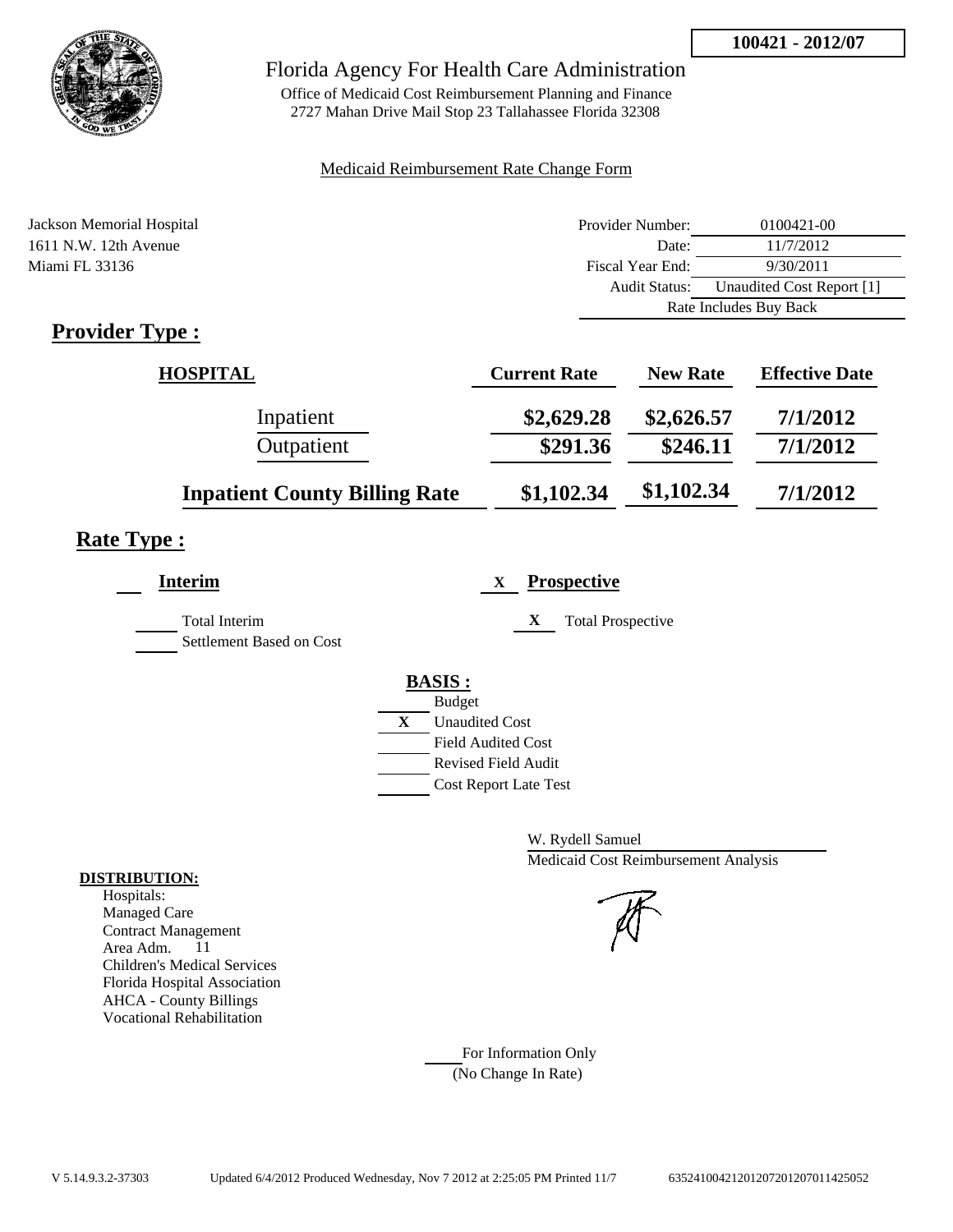

Office of Medicaid Cost Reimbursement Planning and Finance 2727 Mahan Drive Mail Stop 23 Tallahassee Florida 32308

#### Medicaid Reimbursement Rate Change Form

| Jackson Memorial Hospital                                 | Provider Number: | 0100421-01                |
|-----------------------------------------------------------|------------------|---------------------------|
| 1611 N.W. 12th Avenue                                     | Date:            | 11/7/2012                 |
| Miami FL 33136                                            | Fiscal Year End: | 9/30/2011                 |
|                                                           | Audit Status:    | Unaudited Cost Report [1] |
|                                                           |                  | Rate Includes Buy Back    |
| $\mathbf{D}_{\text{model}}$ , $\mathbf{D}_{\text{model}}$ |                  |                           |

### **Provider Type :**

| <b>HOSPITAL</b>                      | <b>Current Rate</b> | <b>New Rate</b> | <b>Effective Date</b> |
|--------------------------------------|---------------------|-----------------|-----------------------|
| Inpatient                            | \$2,629.28          | \$2,626.57      | 7/1/2012              |
| Outpatient                           | \$291.36            | \$246.11        | 7/1/2012              |
| <b>Inpatient County Billing Rate</b> | \$1,102.34          | \$1,102.34      | 7/1/2012              |

# **Rate Type :**

| Interim                                          | <b>Prospective</b><br>X                                                                                                                                 |
|--------------------------------------------------|---------------------------------------------------------------------------------------------------------------------------------------------------------|
| <b>Total Interim</b><br>Settlement Based on Cost | X<br><b>Total Prospective</b>                                                                                                                           |
|                                                  | <b>BASIS:</b><br><b>Budget</b><br>X<br><b>Unaudited Cost</b><br><b>Field Audited Cost</b><br><b>Revised Field Audit</b><br><b>Cost Report Late Test</b> |

W. Rydell Samuel Medicaid Cost Reimbursement Analysis

For Information Only (No Change In Rate)

#### **DISTRIBUTION:**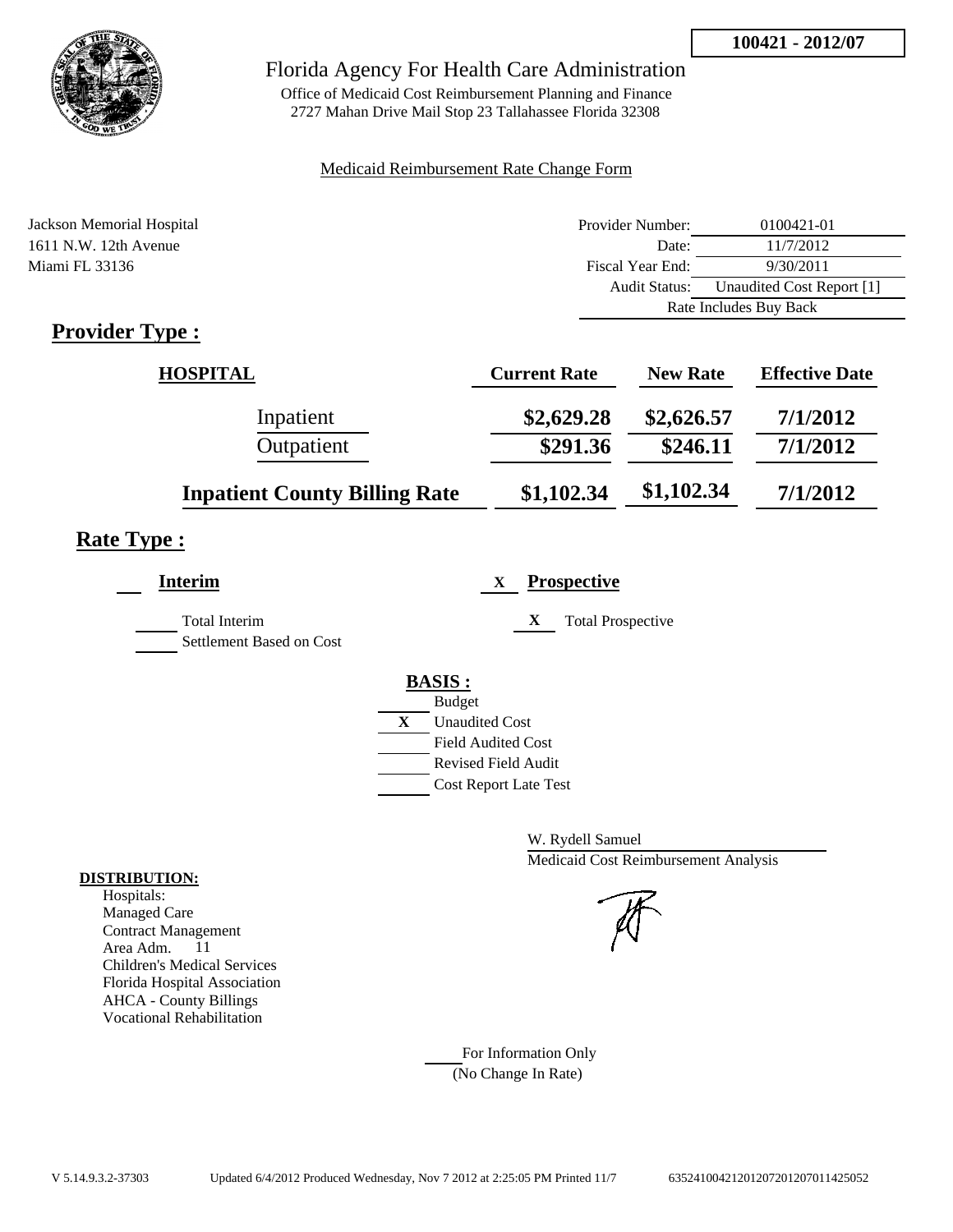

Office of Medicaid Cost Reimbursement Planning and Finance 2727 Mahan Drive Mail Stop 23 Tallahassee Florida 32308

#### Medicaid Reimbursement Rate Change Form

| Jackson Memorial Hospital   | Provider Number: | 0100421-02                |
|-----------------------------|------------------|---------------------------|
| 1611 N.W. 12th Avenue       | Date:            | 11/7/2012                 |
| Miami FL 33136              | Fiscal Year End: | 9/30/2011                 |
|                             | Audit Status:    | Unaudited Cost Report [1] |
|                             |                  | Rate Includes Buy Back    |
| $\mathbf{D}_{\text{model}}$ |                  |                           |

### **Provider Type :**

| <b>HOSPITAL</b>                      | <b>Current Rate</b> | <b>New Rate</b> | <b>Effective Date</b> |
|--------------------------------------|---------------------|-----------------|-----------------------|
| Inpatient                            | \$2,629.28          | \$2,626.57      | 7/1/2012              |
| Outpatient                           | \$291.36            | \$246.11        | 7/1/2012              |
| <b>Inpatient County Billing Rate</b> | \$1,102.34          | \$1,102.34      | 7/1/2012              |

# **Rate Type :**

| Interim                                          | <b>Prospective</b><br>X                                                                                                                                 |
|--------------------------------------------------|---------------------------------------------------------------------------------------------------------------------------------------------------------|
| <b>Total Interim</b><br>Settlement Based on Cost | X<br><b>Total Prospective</b>                                                                                                                           |
|                                                  | <b>BASIS:</b><br><b>Budget</b><br>X<br><b>Unaudited Cost</b><br><b>Field Audited Cost</b><br><b>Revised Field Audit</b><br><b>Cost Report Late Test</b> |

W. Rydell Samuel Medicaid Cost Reimbursement Analysis

For Information Only (No Change In Rate)

#### **DISTRIBUTION:**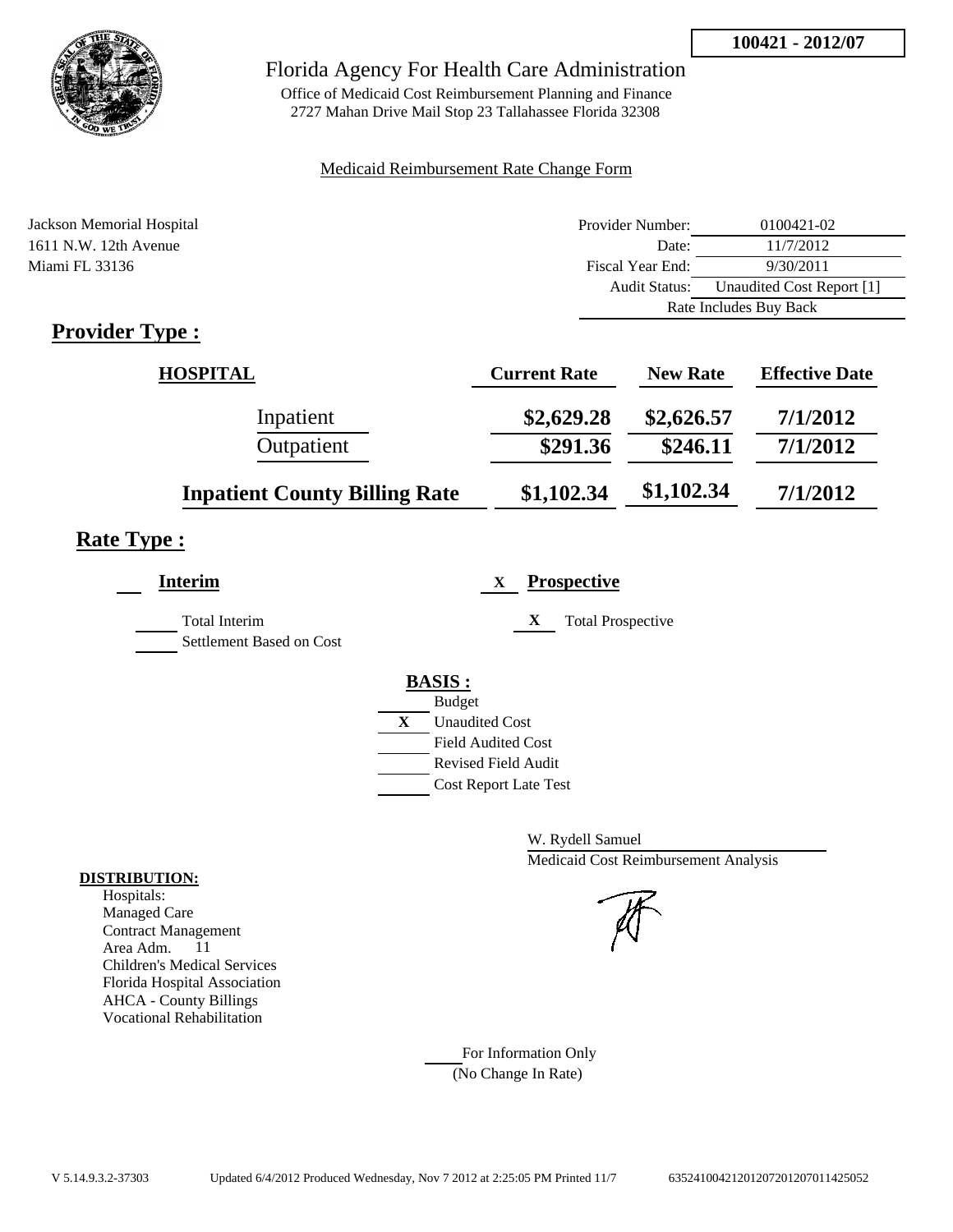

Office of Medicaid Cost Reimbursement Planning and Finance 2727 Mahan Drive Mail Stop 23 Tallahassee Florida 32308

#### Medicaid Reimbursement Rate Change Form

| Jackson Memorial Hospital   | Provider Number: | 0100421-07                |
|-----------------------------|------------------|---------------------------|
| 1611 N.W. 12th Avenue       | Date:            | 11/7/2012                 |
| Miami FL 33136              | Fiscal Year End: | 9/30/2011                 |
|                             | Audit Status:    | Unaudited Cost Report [1] |
|                             |                  | Rate Includes Buy Back    |
| $\mathbf{D}_{\text{model}}$ |                  |                           |

### **Provider Type :**

| <b>HOSPITAL</b>                      | <b>Current Rate</b> | <b>New Rate</b> | <b>Effective Date</b> |
|--------------------------------------|---------------------|-----------------|-----------------------|
| Inpatient                            | \$2,629.28          | \$2,626.57      | 7/1/2012              |
| Outpatient                           | \$291.36            | \$246.11        | 7/1/2012              |
| <b>Inpatient County Billing Rate</b> | \$1,102.34          | \$1,102.34      | 7/1/2012              |

# **Rate Type :**

| Interim                                          | <b>Prospective</b><br>X                                                                                                                                 |
|--------------------------------------------------|---------------------------------------------------------------------------------------------------------------------------------------------------------|
| <b>Total Interim</b><br>Settlement Based on Cost | X<br><b>Total Prospective</b>                                                                                                                           |
|                                                  | <b>BASIS:</b><br><b>Budget</b><br>X<br><b>Unaudited Cost</b><br><b>Field Audited Cost</b><br><b>Revised Field Audit</b><br><b>Cost Report Late Test</b> |

W. Rydell Samuel Medicaid Cost Reimbursement Analysis

For Information Only (No Change In Rate)

#### **DISTRIBUTION:**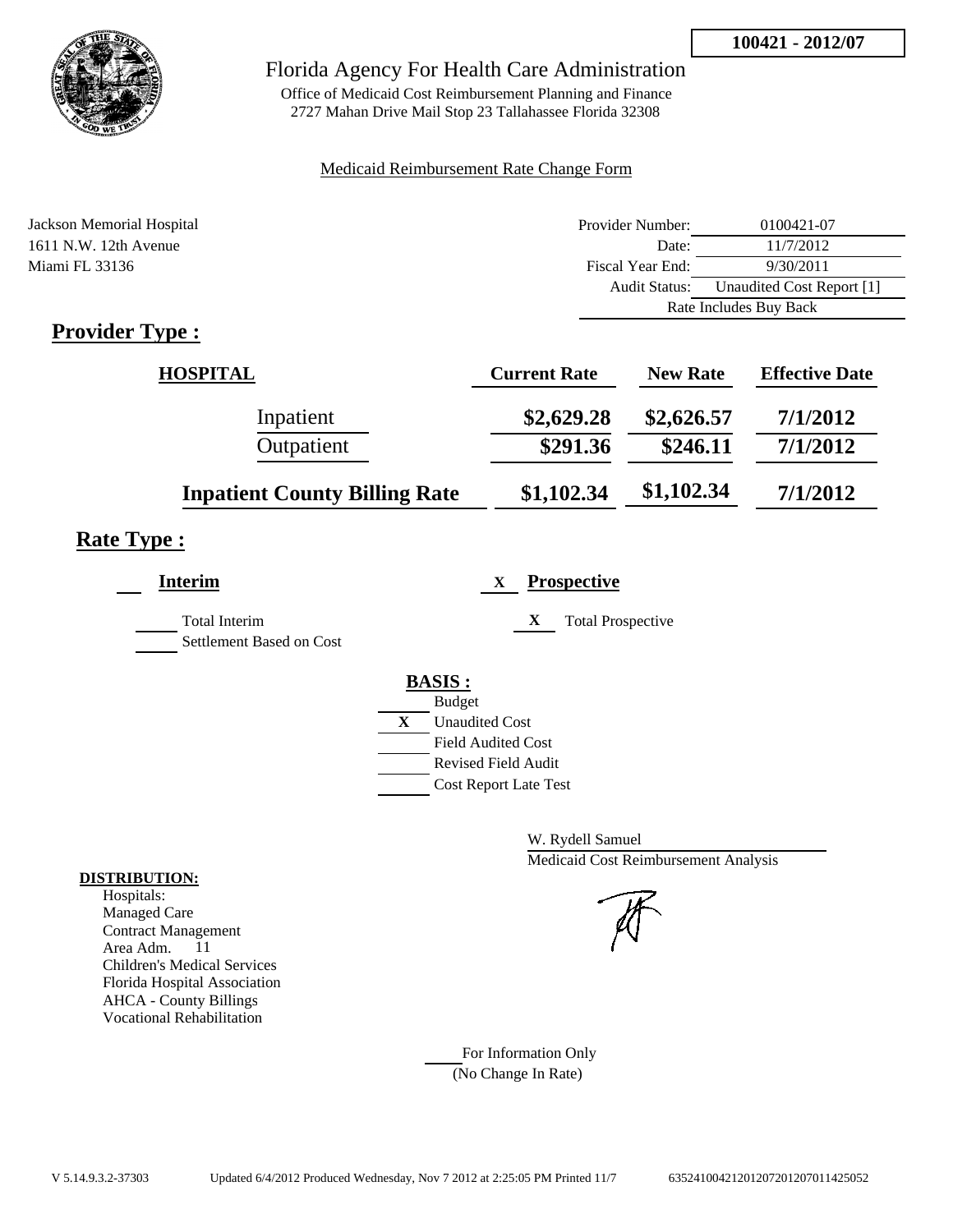

Office of Medicaid Cost Reimbursement Planning and Finance 2727 Mahan Drive Mail Stop 23 Tallahassee Florida 32308

#### Medicaid Reimbursement Rate Change Form

| Jackson Memorial Hospital                                 | Provider Number: | 0100421-17                |
|-----------------------------------------------------------|------------------|---------------------------|
| 1611 N.W. 12th Avenue                                     | Date:            | 11/7/2012                 |
| Miami FL 33136                                            | Fiscal Year End: | 9/30/2011                 |
|                                                           | Audit Status:    | Unaudited Cost Report [1] |
|                                                           |                  | Rate Includes Buy Back    |
| $\mathbf{D}_{\text{model}}$ , $\mathbf{D}_{\text{model}}$ |                  |                           |

### **Provider Type :**

| <b>HOSPITAL</b>                      | <b>Current Rate</b> | <b>New Rate</b> | <b>Effective Date</b> |
|--------------------------------------|---------------------|-----------------|-----------------------|
| Inpatient                            | \$2,629.28          | \$2,626.57      | 7/1/2012              |
| Outpatient                           | \$291.36            | \$246.11        | 7/1/2012              |
| <b>Inpatient County Billing Rate</b> | \$1,102.34          | \$1,102.34      | 7/1/2012              |

# **Rate Type :**

| Interim                                          | <b>Prospective</b><br>X                                                                                                                                 |
|--------------------------------------------------|---------------------------------------------------------------------------------------------------------------------------------------------------------|
| <b>Total Interim</b><br>Settlement Based on Cost | X<br><b>Total Prospective</b>                                                                                                                           |
|                                                  | <b>BASIS:</b><br><b>Budget</b><br>X<br><b>Unaudited Cost</b><br><b>Field Audited Cost</b><br><b>Revised Field Audit</b><br><b>Cost Report Late Test</b> |

W. Rydell Samuel Medicaid Cost Reimbursement Analysis

For Information Only (No Change In Rate)

#### **DISTRIBUTION:**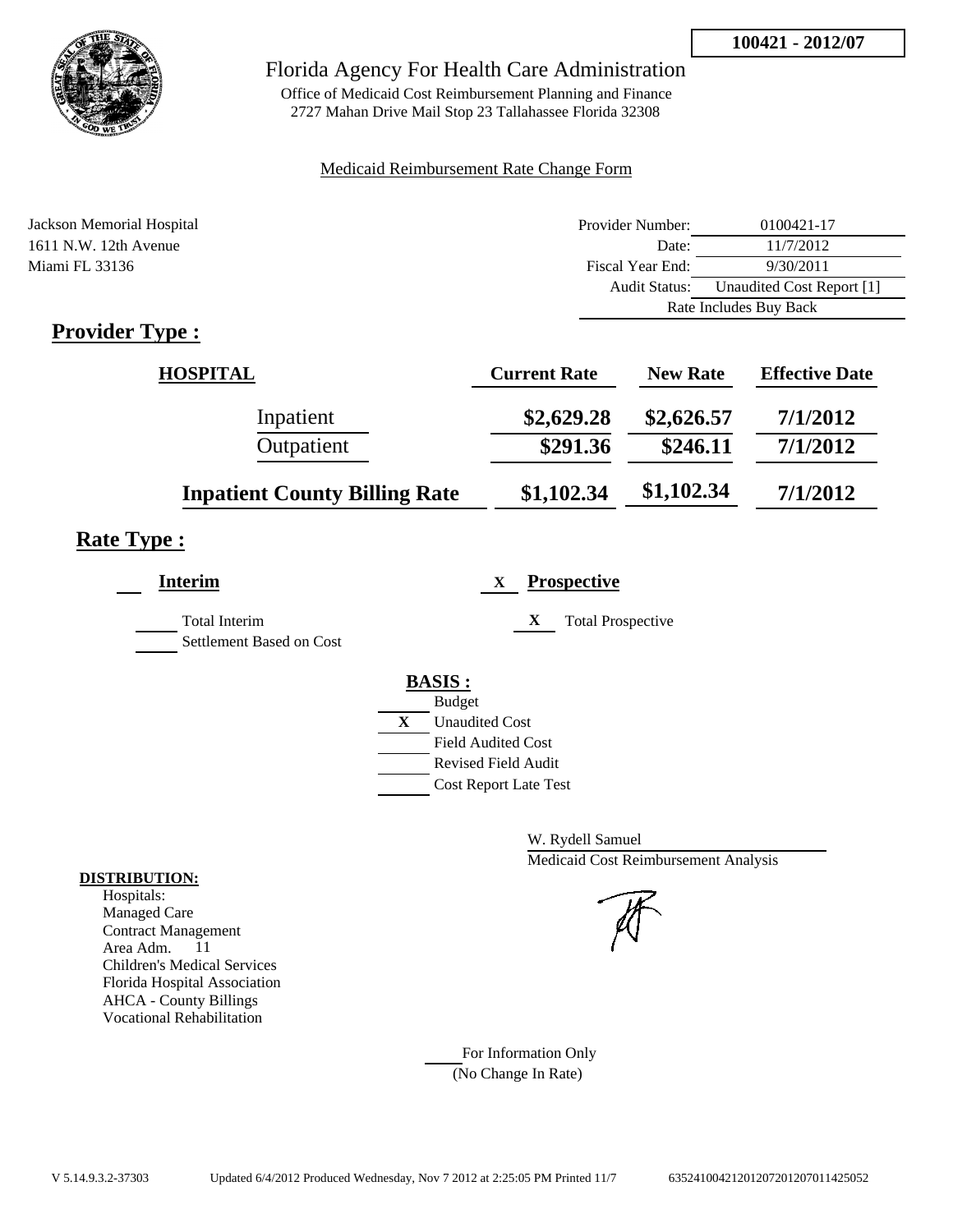

Office of Medicaid Cost Reimbursement Planning and Finance 2727 Mahan Drive Mail Stop 23 Tallahassee Florida 32308

#### Medicaid Reimbursement Rate Change Form

| Jackson Memorial Hospital                                 | Provider Number: | 0100421-18                |
|-----------------------------------------------------------|------------------|---------------------------|
| 1611 N.W. 12th Avenue                                     | Date:            | 11/7/2012                 |
| Miami FL 33136                                            | Fiscal Year End: | 9/30/2011                 |
|                                                           | Audit Status:    | Unaudited Cost Report [1] |
|                                                           |                  | Rate Includes Buy Back    |
| $\mathbf{D}_{\text{model}}$ , $\mathbf{D}_{\text{model}}$ |                  |                           |

### **Provider Type :**

| <b>HOSPITAL</b>                      | <b>Current Rate</b> | <b>New Rate</b> | <b>Effective Date</b> |
|--------------------------------------|---------------------|-----------------|-----------------------|
| Inpatient                            | \$2,629.28          | \$2,626.57      | 7/1/2012              |
| Outpatient                           | \$291.36            | \$246.11        | 7/1/2012              |
| <b>Inpatient County Billing Rate</b> | \$1,102.34          | \$1,102.34      | 7/1/2012              |

# **Rate Type :**

| Interim                                          | <b>Prospective</b><br>X                                                                                                                                 |
|--------------------------------------------------|---------------------------------------------------------------------------------------------------------------------------------------------------------|
| <b>Total Interim</b><br>Settlement Based on Cost | X<br><b>Total Prospective</b>                                                                                                                           |
|                                                  | <b>BASIS:</b><br><b>Budget</b><br>X<br><b>Unaudited Cost</b><br><b>Field Audited Cost</b><br><b>Revised Field Audit</b><br><b>Cost Report Late Test</b> |

W. Rydell Samuel Medicaid Cost Reimbursement Analysis

For Information Only (No Change In Rate)

#### **DISTRIBUTION:**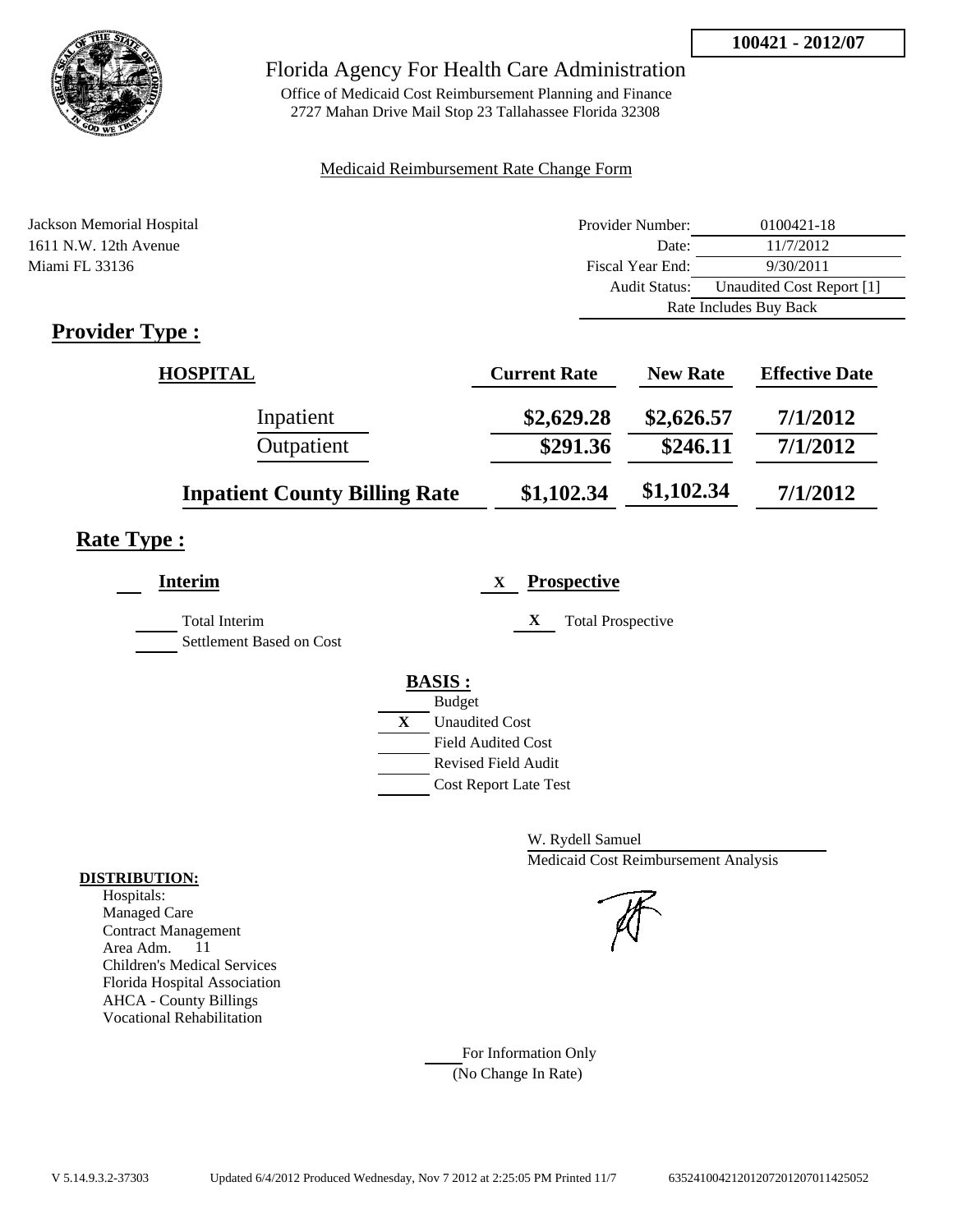

Office of Medicaid Cost Reimbursement Planning and Finance 2727 Mahan Drive Mail Stop 23 Tallahassee Florida 32308

#### Medicaid Reimbursement Rate Change Form

| Jackson Memorial Hospital                                 | Provider Number: | 0100421-19                |
|-----------------------------------------------------------|------------------|---------------------------|
| 1611 N.W. 12th Avenue                                     | Date:            | 11/7/2012                 |
| Miami FL 33136                                            | Fiscal Year End: | 9/30/2011                 |
|                                                           | Audit Status:    | Unaudited Cost Report [1] |
|                                                           |                  | Rate Includes Buy Back    |
| $\mathbf{D}_{\text{model}}$ , $\mathbf{D}_{\text{model}}$ |                  |                           |

### **Provider Type :**

| <b>HOSPITAL</b>                      | <b>Current Rate</b> | <b>New Rate</b> | <b>Effective Date</b> |
|--------------------------------------|---------------------|-----------------|-----------------------|
| Inpatient                            | \$2,629.28          | \$2,626.57      | 7/1/2012              |
| Outpatient                           | \$291.36            | \$246.11        | 7/1/2012              |
| <b>Inpatient County Billing Rate</b> | \$1,102.34          | \$1,102.34      | 7/1/2012              |

# **Rate Type :**

| Interim                                          | <b>Prospective</b><br>X                                                                                                                                 |
|--------------------------------------------------|---------------------------------------------------------------------------------------------------------------------------------------------------------|
| <b>Total Interim</b><br>Settlement Based on Cost | X<br><b>Total Prospective</b>                                                                                                                           |
|                                                  | <b>BASIS:</b><br><b>Budget</b><br>X<br><b>Unaudited Cost</b><br><b>Field Audited Cost</b><br><b>Revised Field Audit</b><br><b>Cost Report Late Test</b> |

W. Rydell Samuel Medicaid Cost Reimbursement Analysis

For Information Only (No Change In Rate)

#### **DISTRIBUTION:**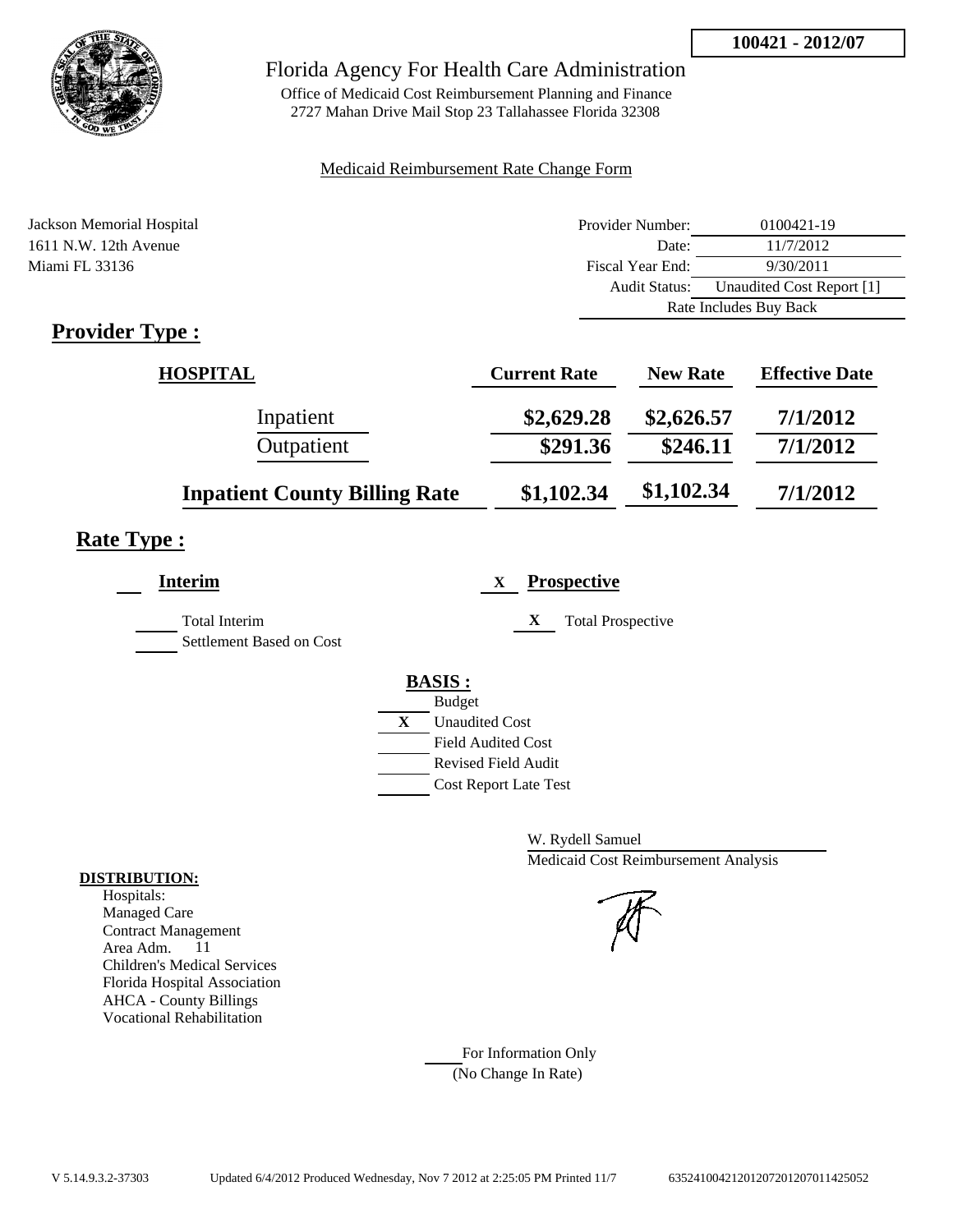

Office of Medicaid Cost Reimbursement Planning and Finance 2727 Mahan Drive Mail Stop 23 Tallahassee Florida 32308

#### Medicaid Reimbursement Rate Change Form

| Jackson Memorial Hospital                                 | Provider Number: | 0100421-27                |
|-----------------------------------------------------------|------------------|---------------------------|
| 1611 N.W. 12th Avenue                                     | Date:            | 11/7/2012                 |
| Miami FL 33136                                            | Fiscal Year End: | 9/30/2011                 |
|                                                           | Audit Status:    | Unaudited Cost Report [1] |
|                                                           |                  | Rate Includes Buy Back    |
| $\mathbf{D}_{\text{model}}$ , $\mathbf{D}_{\text{model}}$ |                  |                           |

### **Provider Type :**

| <b>HOSPITAL</b>                      | <b>Current Rate</b> | <b>New Rate</b> | <b>Effective Date</b> |
|--------------------------------------|---------------------|-----------------|-----------------------|
| Inpatient                            | \$2,629.28          | \$2,626.57      | 7/1/2012              |
| Outpatient                           | \$291.36            | \$246.11        | 7/1/2012              |
| <b>Inpatient County Billing Rate</b> | \$1,102.34          | \$1,102.34      | 7/1/2012              |

# **Rate Type :**

| Interim                                          | <b>Prospective</b><br>X                                                                                                                                 |
|--------------------------------------------------|---------------------------------------------------------------------------------------------------------------------------------------------------------|
| <b>Total Interim</b><br>Settlement Based on Cost | X<br><b>Total Prospective</b>                                                                                                                           |
|                                                  | <b>BASIS:</b><br><b>Budget</b><br>X<br><b>Unaudited Cost</b><br><b>Field Audited Cost</b><br><b>Revised Field Audit</b><br><b>Cost Report Late Test</b> |

W. Rydell Samuel Medicaid Cost Reimbursement Analysis

For Information Only (No Change In Rate)

#### **DISTRIBUTION:**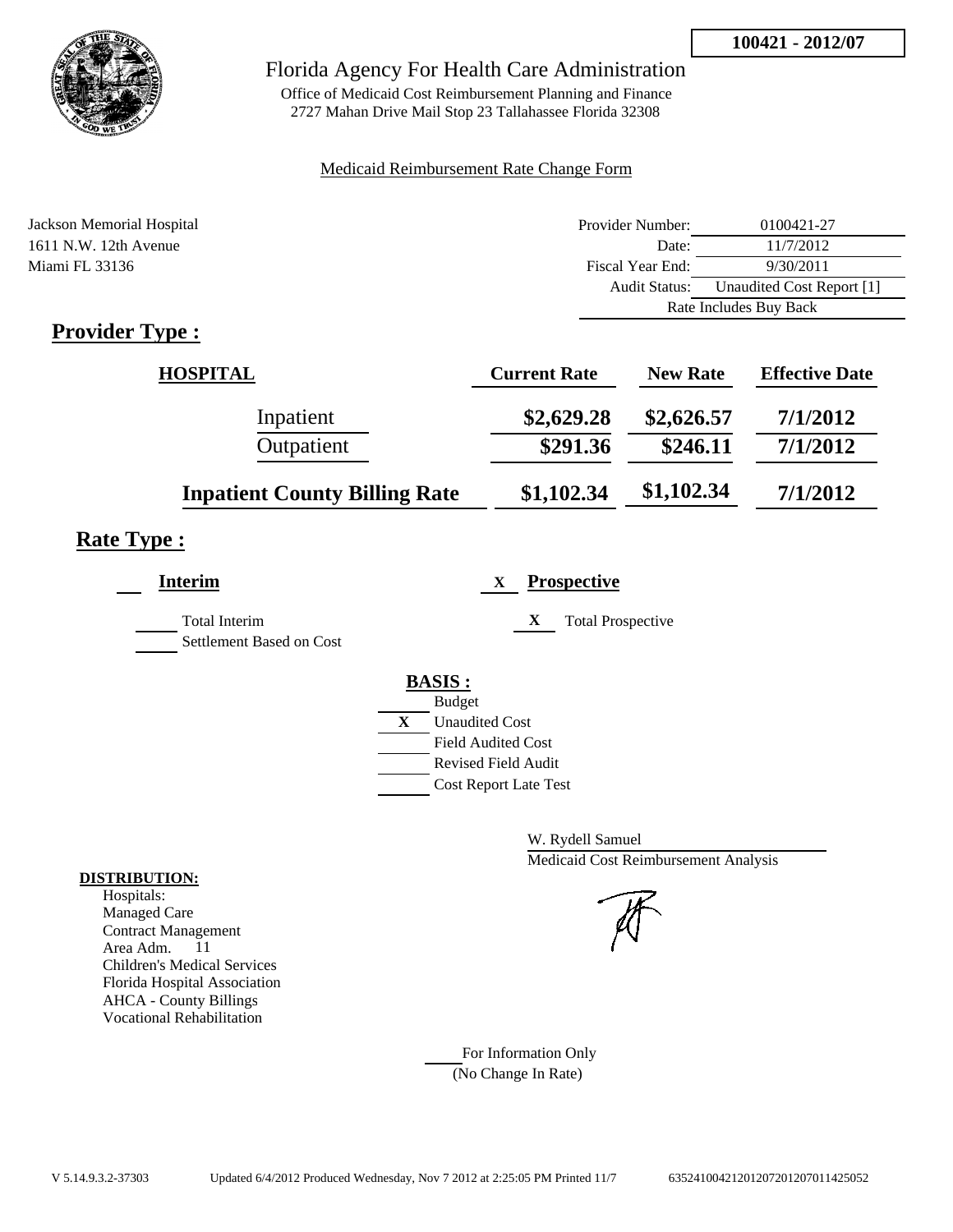

Office of Medicaid Cost Reimbursement Planning and Finance 2727 Mahan Drive Mail Stop 23 Tallahassee Florida 32308

#### Medicaid Reimbursement Rate Change Form

| Jackson Memorial Hospital   | Provider Number: | 0100421-34                |
|-----------------------------|------------------|---------------------------|
| 1611 N.W. 12th Avenue       | Date:            | 11/7/2012                 |
| Miami FL 33136              | Fiscal Year End: | 9/30/2011                 |
|                             | Audit Status:    | Unaudited Cost Report [1] |
|                             |                  | Rate Includes Buy Back    |
| $\mathbf{D}_{\text{model}}$ |                  |                           |

### **Provider Type :**

| HOSPITAL                             | <b>Current Rate</b> | <b>New Rate</b> | <b>Effective Date</b> |
|--------------------------------------|---------------------|-----------------|-----------------------|
| Inpatient                            | \$2,629.28          | \$2,626.57      | 7/1/2012              |
| Outpatient                           | \$291.36            | \$246.11        | 7/1/2012              |
| <b>Inpatient County Billing Rate</b> | \$1,102.34          | \$1,102.34      | 7/1/2012              |

# **Rate Type :**

| <b>Interim</b>                            | <b>Prospective</b><br>X                                                                 |
|-------------------------------------------|-----------------------------------------------------------------------------------------|
| Total Interim<br>Settlement Based on Cost | X<br><b>Total Prospective</b>                                                           |
|                                           | <b>BASIS:</b><br><b>Budget</b><br>X<br><b>Unaudited Cost</b>                            |
|                                           | <b>Field Audited Cost</b><br><b>Revised Field Audit</b><br><b>Cost Report Late Test</b> |

W. Rydell Samuel Medicaid Cost Reimbursement Analysis

For Information Only (No Change In Rate)

#### **DISTRIBUTION:**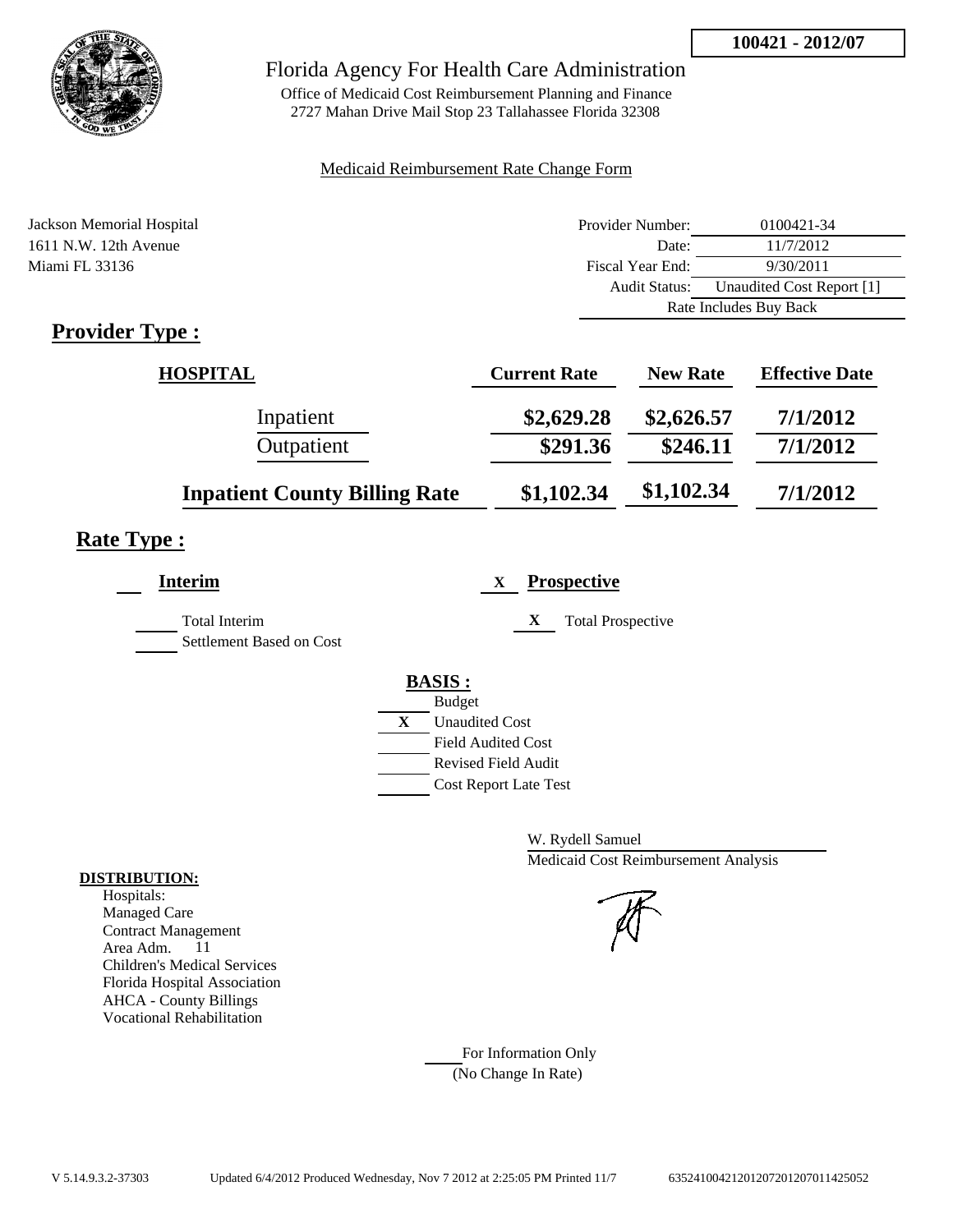

Office of Medicaid Cost Reimbursement Planning and Finance 2727 Mahan Drive Mail Stop 23 Tallahassee Florida 32308

#### Medicaid Reimbursement Rate Change Form

| Jackson Memorial Hospital   | Provider Number: | 0100421-35                |
|-----------------------------|------------------|---------------------------|
| 1611 N.W. 12th Avenue       | Date:            | 11/7/2012                 |
| Miami FL 33136              | Fiscal Year End: | 9/30/2011                 |
|                             | Audit Status:    | Unaudited Cost Report [1] |
|                             |                  | Rate Includes Buy Back    |
| $\mathbf{D}_{\text{model}}$ |                  |                           |

### **Provider Type :**

| <b>HOSPITAL</b>                      | <b>Current Rate</b> | <b>New Rate</b> | <b>Effective Date</b> |
|--------------------------------------|---------------------|-----------------|-----------------------|
| Inpatient                            | \$2,629.28          | \$2,626.57      | 7/1/2012              |
| Outpatient                           | \$291.36            | \$246.11        | 7/1/2012              |
| <b>Inpatient County Billing Rate</b> | \$1,102.34          | \$1,102.34      | 7/1/2012              |

# **Rate Type :**

| Interim                                          | <b>Prospective</b><br>X                                                                                                                                 |
|--------------------------------------------------|---------------------------------------------------------------------------------------------------------------------------------------------------------|
| <b>Total Interim</b><br>Settlement Based on Cost | X<br><b>Total Prospective</b>                                                                                                                           |
|                                                  | <b>BASIS:</b><br><b>Budget</b><br>X<br><b>Unaudited Cost</b><br><b>Field Audited Cost</b><br><b>Revised Field Audit</b><br><b>Cost Report Late Test</b> |

W. Rydell Samuel Medicaid Cost Reimbursement Analysis

For Information Only (No Change In Rate)

#### **DISTRIBUTION:**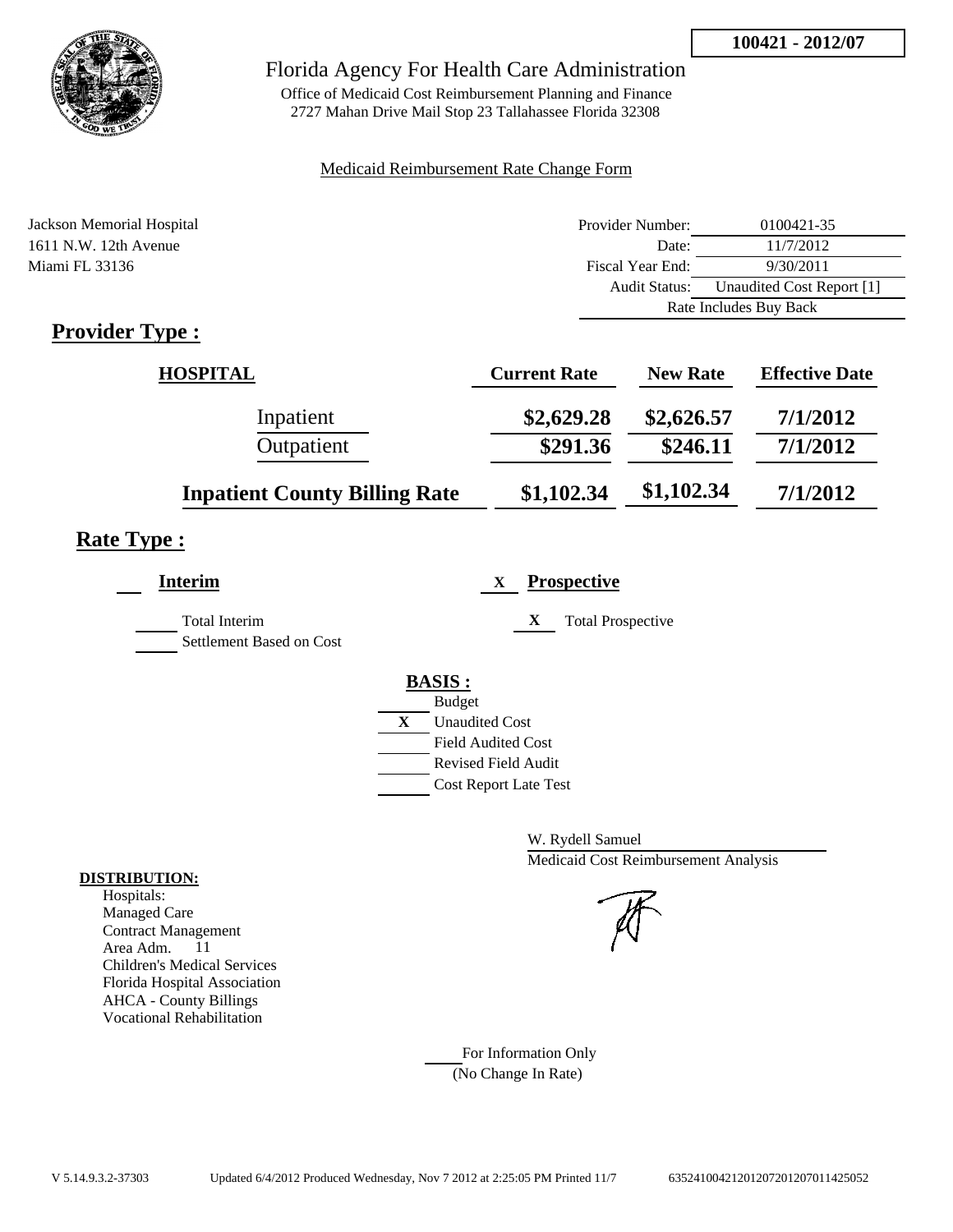

Office of Medicaid Cost Reimbursement Planning and Finance 2727 Mahan Drive Mail Stop 23 Tallahassee Florida 32308

#### Medicaid Reimbursement Rate Change Form

| Jackson Memorial Hospital   | Provider Number: | 0100421-36                |
|-----------------------------|------------------|---------------------------|
| 1611 N.W. 12th Avenue       | Date:            | 11/7/2012                 |
| Miami FL 33136              | Fiscal Year End: | 9/30/2011                 |
|                             | Audit Status:    | Unaudited Cost Report [1] |
|                             |                  | Rate Includes Buy Back    |
| $\mathbf{D}_{\text{model}}$ |                  |                           |

### **Provider Type :**

| <b>HOSPITAL</b>                      | <b>Current Rate</b> | <b>New Rate</b> | <b>Effective Date</b> |
|--------------------------------------|---------------------|-----------------|-----------------------|
| Inpatient                            | \$2,629.28          | \$2,626.57      | 7/1/2012              |
| Outpatient                           | \$291.36            | \$246.11        | 7/1/2012              |
| <b>Inpatient County Billing Rate</b> | \$1,102.34          | \$1,102.34      | 7/1/2012              |

# **Rate Type :**

| Interim                                          | <b>Prospective</b><br>X                                                                                                                                 |
|--------------------------------------------------|---------------------------------------------------------------------------------------------------------------------------------------------------------|
| <b>Total Interim</b><br>Settlement Based on Cost | X<br><b>Total Prospective</b>                                                                                                                           |
|                                                  | <b>BASIS:</b><br><b>Budget</b><br>X<br><b>Unaudited Cost</b><br><b>Field Audited Cost</b><br><b>Revised Field Audit</b><br><b>Cost Report Late Test</b> |

W. Rydell Samuel Medicaid Cost Reimbursement Analysis

For Information Only (No Change In Rate)

#### **DISTRIBUTION:**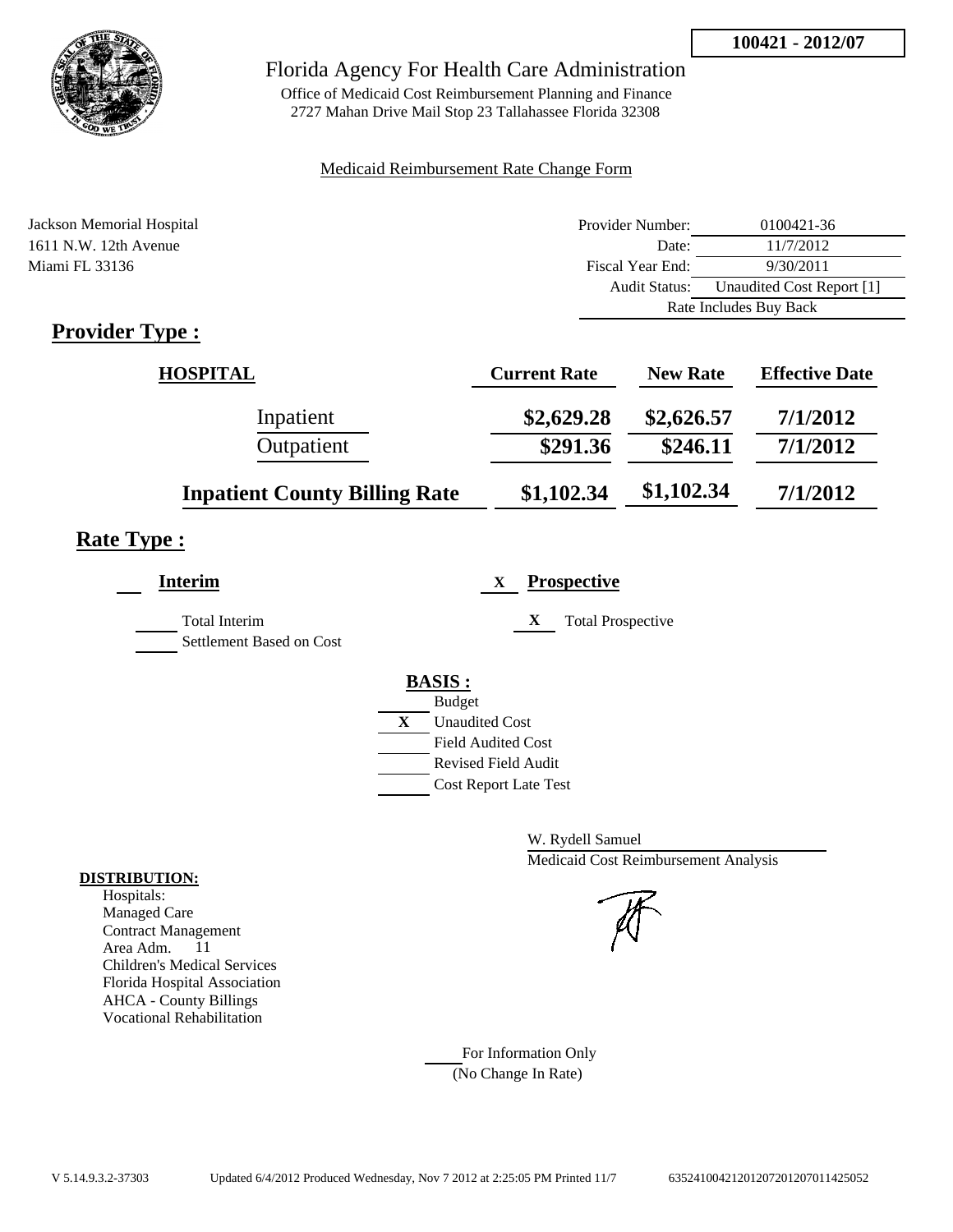

Office of Medicaid Cost Reimbursement Planning and Finance 2727 Mahan Drive Mail Stop 23 Tallahassee Florida 32308

#### Medicaid Reimbursement Rate Change Form

| Jackson Memorial Hospital   | Provider Number: | 0100421-42                |
|-----------------------------|------------------|---------------------------|
| 1611 N.W. 12th Avenue       | Date:            | 11/7/2012                 |
| Miami FL 33136              | Fiscal Year End: | 9/30/2011                 |
|                             | Audit Status:    | Unaudited Cost Report [1] |
|                             |                  | Rate Includes Buy Back    |
| $\mathbf{D}_{\text{model}}$ |                  |                           |

### **Provider Type :**

| <b>HOSPITAL</b>                      | <b>Current Rate</b> | <b>New Rate</b> | <b>Effective Date</b> |
|--------------------------------------|---------------------|-----------------|-----------------------|
| Inpatient                            | \$2,629.28          | \$2,626.57      | 7/1/2012              |
| Outpatient                           | \$291.36            | \$246.11        | 7/1/2012              |
| <b>Inpatient County Billing Rate</b> | \$1,102.34          | \$1,102.34      | 7/1/2012              |

# **Rate Type :**

| Interim                                          | <b>Prospective</b><br>X                                                                                                                                 |
|--------------------------------------------------|---------------------------------------------------------------------------------------------------------------------------------------------------------|
| <b>Total Interim</b><br>Settlement Based on Cost | X<br><b>Total Prospective</b>                                                                                                                           |
|                                                  | <b>BASIS:</b><br><b>Budget</b><br>X<br><b>Unaudited Cost</b><br><b>Field Audited Cost</b><br><b>Revised Field Audit</b><br><b>Cost Report Late Test</b> |

W. Rydell Samuel Medicaid Cost Reimbursement Analysis

For Information Only (No Change In Rate)

#### **DISTRIBUTION:**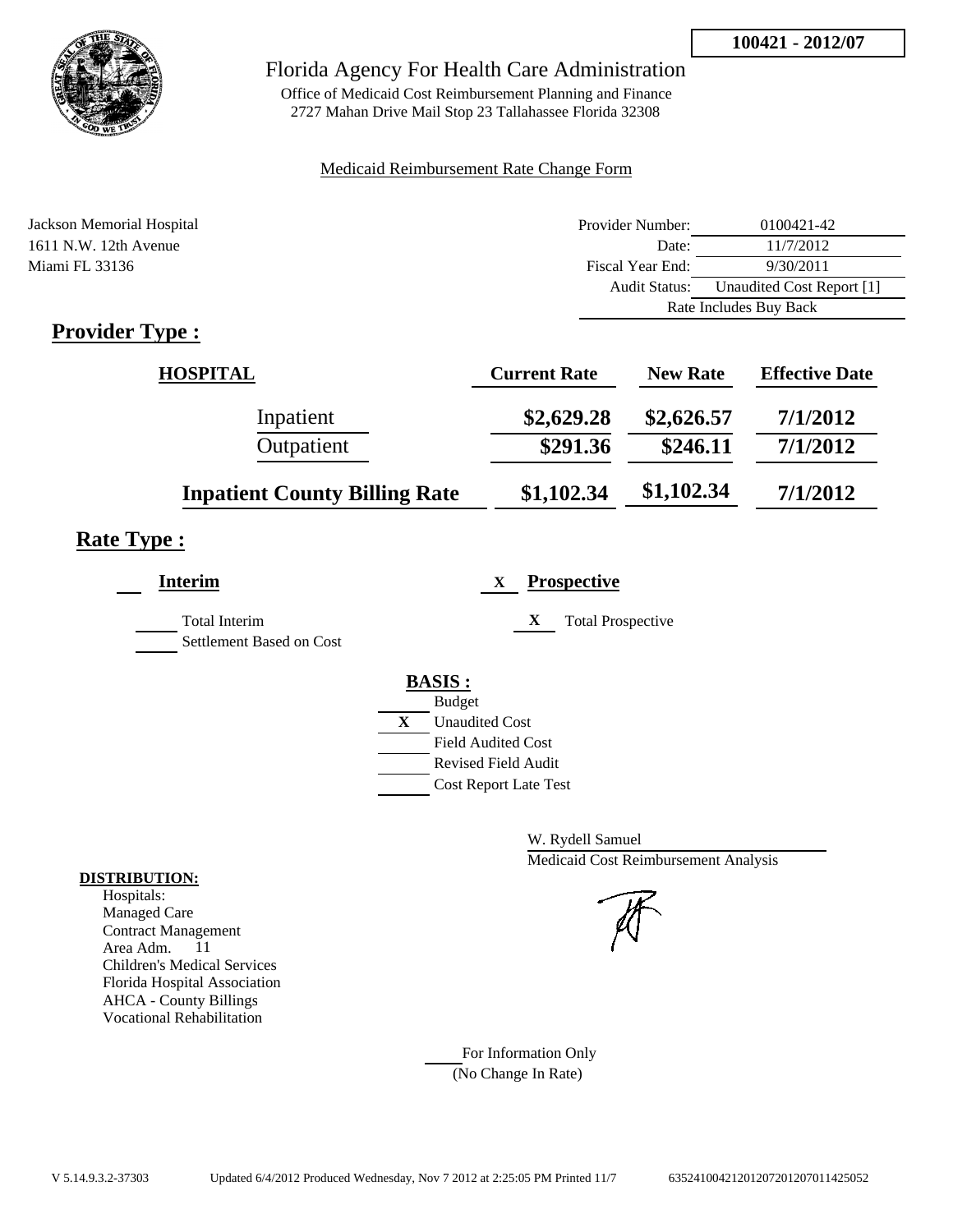

Office of Medicaid Cost Reimbursement Planning and Finance 2727 Mahan Drive Mail Stop 23 Tallahassee Florida 32308

#### Medicaid Reimbursement Rate Change Form

| Mercy Hospital, Inc. | Provider Number:     | 0100439-00                |
|----------------------|----------------------|---------------------------|
| 3663 S Miami Ave.    | Date:                | 11/7/2012                 |
| Miami FL 33133       | Fiscal Year End:     | 12/31/2010                |
|                      | <b>Audit Status:</b> | Unaudited Cost Report [1] |

# **Provider Type :**

| <b>HOSPITAL</b> | <b>Current Rate</b> | <b>New Rate</b> | <b>Effective Date</b> |
|-----------------|---------------------|-----------------|-----------------------|
| Inpatient       | \$776.55            | \$776.55        | 7/1/2012              |
| Outpatient      | \$123.30            | \$123.30        | 7/1/2012              |

### **Rate Type :**

| <b>Interim</b>                            | <b>Prospective</b><br>X                                                                                                                                 |
|-------------------------------------------|---------------------------------------------------------------------------------------------------------------------------------------------------------|
| Total Interim<br>Settlement Based on Cost | X<br><b>Total Prospective</b>                                                                                                                           |
|                                           | <b>BASIS:</b><br><b>Budget</b><br>X<br><b>Unaudited Cost</b><br><b>Field Audited Cost</b><br><b>Revised Field Audit</b><br><b>Cost Report Late Test</b> |

W. Rydell Samuel Medicaid Cost Reimbursement Analysis

For Information Only (No Change In Rate)

#### **DISTRIBUTION:**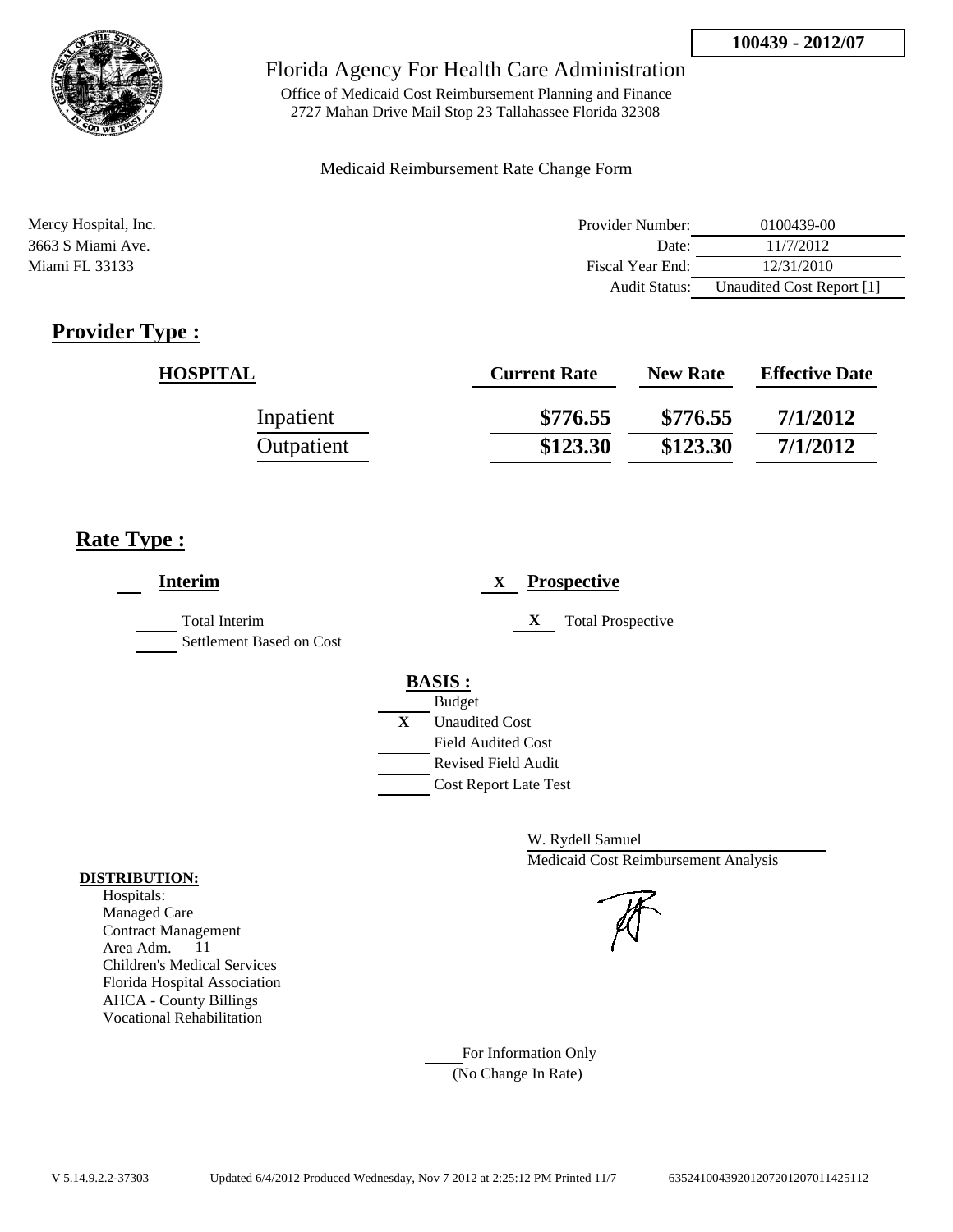

Office of Medicaid Cost Reimbursement Planning and Finance 2727 Mahan Drive Mail Stop 23 Tallahassee Florida 32308

#### Medicaid Reimbursement Rate Change Form

| Mercy Hospital, Inc. | Provider Number:     | 0100439-03                |
|----------------------|----------------------|---------------------------|
| 3663 S Miami Ave.    | Date:                | 11/7/2012                 |
| Miami FL 33133       | Fiscal Year End:     | 12/31/2010                |
|                      | <b>Audit Status:</b> | Unaudited Cost Report [1] |

# **Provider Type :**

| <b>HOSPITAL</b> | <b>Current Rate</b> | <b>New Rate</b> | <b>Effective Date</b> |
|-----------------|---------------------|-----------------|-----------------------|
| Inpatient       | \$776.55            | \$776.55        | 7/1/2012              |
| Outpatient      | \$123.30            | \$123.30        | 7/1/2012              |

### **Rate Type :**

| <b>Interim</b>                                   | <b>Prospective</b><br>X       |
|--------------------------------------------------|-------------------------------|
| <b>Total Interim</b><br>Settlement Based on Cost | X<br><b>Total Prospective</b> |
|                                                  | <b>BASIS:</b>                 |
|                                                  | <b>Budget</b>                 |
|                                                  | X<br><b>Unaudited Cost</b>    |
|                                                  | <b>Field Audited Cost</b>     |
|                                                  | <b>Revised Field Audit</b>    |
|                                                  | Cost Report Late Test         |
|                                                  |                               |

W. Rydell Samuel Medicaid Cost Reimbursement Analysis

For Information Only (No Change In Rate)

#### **DISTRIBUTION:**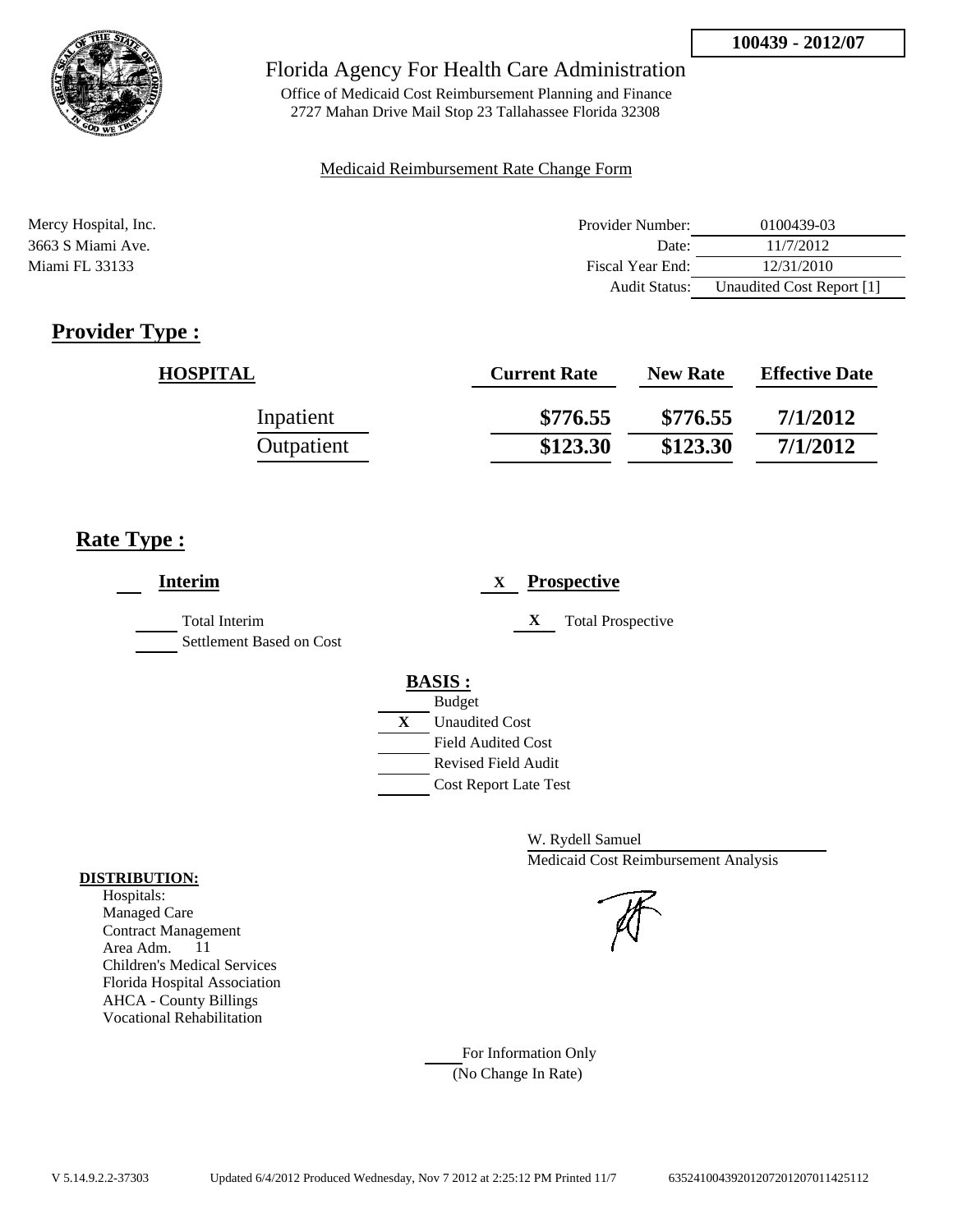

Office of Medicaid Cost Reimbursement Planning and Finance 2727 Mahan Drive Mail Stop 23 Tallahassee Florida 32308

#### Medicaid Reimbursement Rate Change Form

| Mercy Hospital, Inc. | Provider Number:     | 0100439-04                |
|----------------------|----------------------|---------------------------|
| 3663 S Miami Ave.    | Date:                | 11/7/2012                 |
| Miami FL 33133       | Fiscal Year End:     | 12/31/2010                |
|                      | <b>Audit Status:</b> | Unaudited Cost Report [1] |

# **Provider Type :**

| <b>HOSPITAL</b> | <b>Current Rate</b> | <b>New Rate</b> | <b>Effective Date</b> |
|-----------------|---------------------|-----------------|-----------------------|
| Inpatient       | \$776.55            | \$776.55        | 7/1/2012              |
| Outpatient      | \$123.30            | \$123.30        | 7/1/2012              |

### **Rate Type :**

| <b>Interim</b>                                   | <b>Prospective</b><br>X                                                                                                                                           |
|--------------------------------------------------|-------------------------------------------------------------------------------------------------------------------------------------------------------------------|
| <b>Total Interim</b><br>Settlement Based on Cost | X<br><b>Total Prospective</b>                                                                                                                                     |
|                                                  | <b>BASIS:</b><br><b>Budget</b><br>$\mathbf X$<br><b>Unaudited Cost</b><br><b>Field Audited Cost</b><br><b>Revised Field Audit</b><br><b>Cost Report Late Test</b> |

W. Rydell Samuel Medicaid Cost Reimbursement Analysis

For Information Only (No Change In Rate)

#### **DISTRIBUTION:**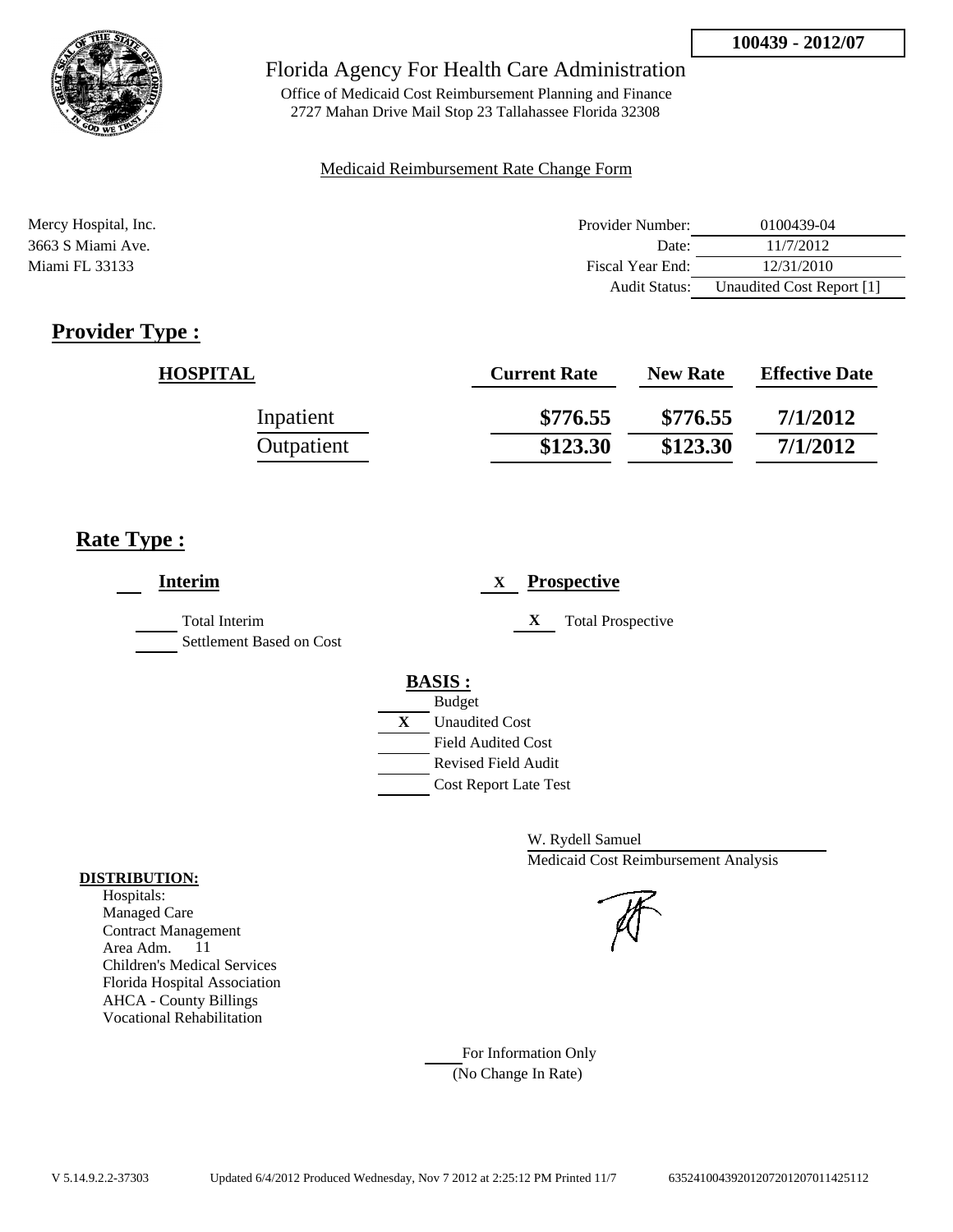

Office of Medicaid Cost Reimbursement Planning and Finance 2727 Mahan Drive Mail Stop 23 Tallahassee Florida 32308

#### Medicaid Reimbursement Rate Change Form

| Mt. Sinai Medical Center | Provider Number:     | 0100463-00                |
|--------------------------|----------------------|---------------------------|
| 4300 Alton Rd            | Date:                | 11/7/2012                 |
| Miami Beach FL 33140     | Fiscal Year End:     | 12/31/2010                |
|                          | <b>Audit Status:</b> | Unaudited Cost Report [1] |
|                          |                      | Rate Includes Buy Back    |

# **Provider Type :**

| <b>HOSPITAL</b>                      | <b>Current Rate</b> | <b>New Rate</b> | <b>Effective Date</b> |
|--------------------------------------|---------------------|-----------------|-----------------------|
| Inpatient                            | \$1,318.40          | \$1,831.89      | 7/1/2012              |
| Outpatient                           | \$152.74            | \$184.67        | 7/1/2012              |
| <b>Inpatient County Billing Rate</b> | \$902.63            | \$902.63        | 7/1/2012              |

# **Rate Type :**

| <b>Interim</b>                            | <b>Prospective</b><br>X                                                                                                 |
|-------------------------------------------|-------------------------------------------------------------------------------------------------------------------------|
| Total Interim<br>Settlement Based on Cost | X<br><b>Total Prospective</b>                                                                                           |
|                                           | <b>BASIS:</b><br><b>Budget</b><br>X<br><b>Unaudited Cost</b><br><b>Field Audited Cost</b><br><b>Revised Field Audit</b> |
|                                           | <b>Cost Report Late Test</b>                                                                                            |

W. Rydell Samuel Medicaid Cost Reimbursement Analysis

For Information Only (No Change In Rate)

#### **DISTRIBUTION:**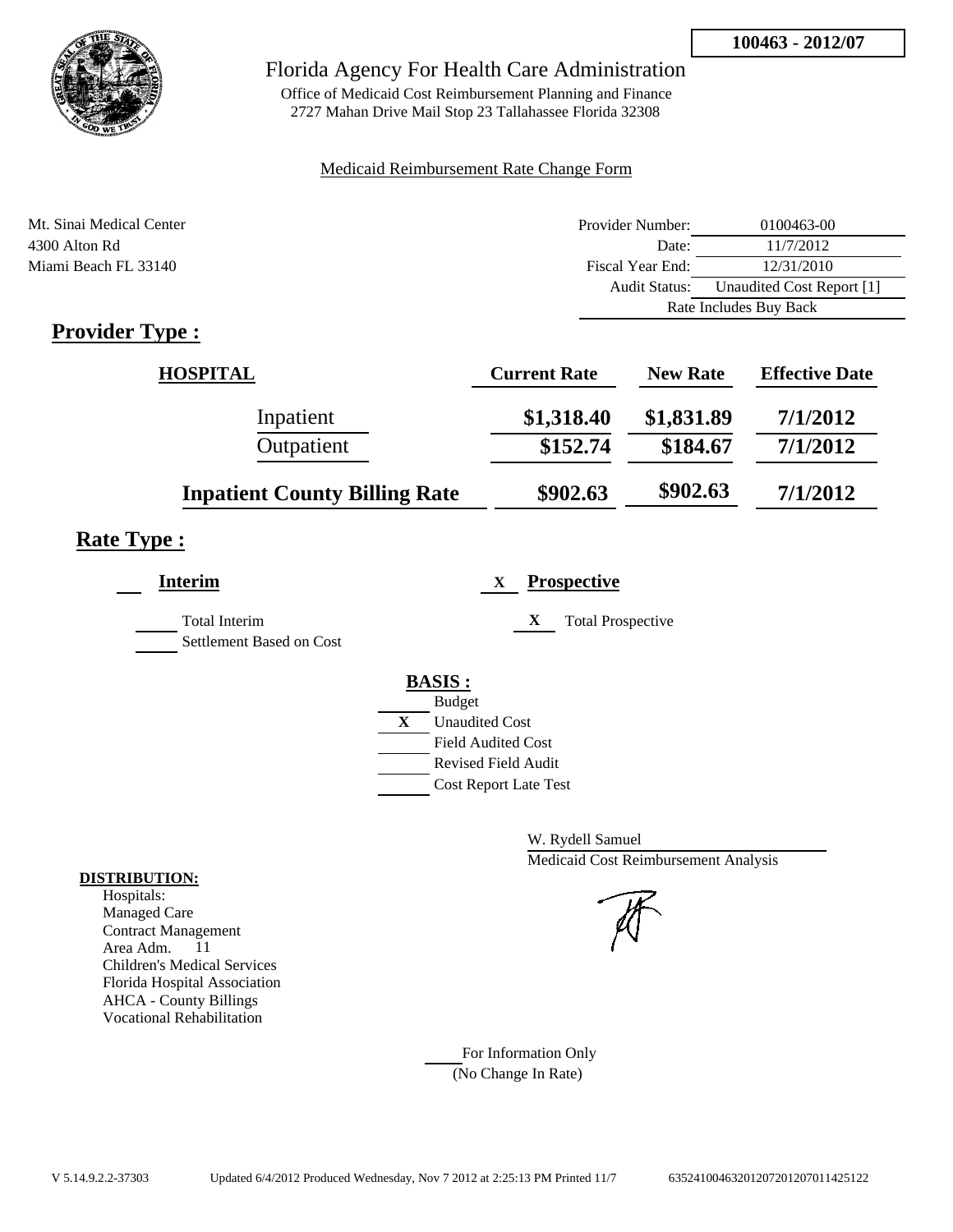

Office of Medicaid Cost Reimbursement Planning and Finance 2727 Mahan Drive Mail Stop 23 Tallahassee Florida 32308

#### Medicaid Reimbursement Rate Change Form

| Mt. Sinai Medical Center | Provider Number:     | 0100463-22                |
|--------------------------|----------------------|---------------------------|
| 4300 Alton Rd            | Date:                | 11/7/2012                 |
| Miami Beach FL 33140     | Fiscal Year End:     | 12/31/2010                |
|                          | <b>Audit Status:</b> | Unaudited Cost Report [1] |
|                          |                      | Rate Includes Buy Back    |

# **Provider Type :**

| <b>HOSPITAL</b>                      | <b>Current Rate</b> | <b>New Rate</b> | <b>Effective Date</b> |
|--------------------------------------|---------------------|-----------------|-----------------------|
| Inpatient                            | \$1,318.40          | \$1,831.89      | 7/1/2012              |
| Outpatient                           | \$152.74            | \$184.67        | 7/1/2012              |
| <b>Inpatient County Billing Rate</b> | \$902.63            | \$902.63        | 7/1/2012              |

# **Rate Type :**

| <b>Interim</b>                            | <b>Prospective</b><br>X                                                                                                 |
|-------------------------------------------|-------------------------------------------------------------------------------------------------------------------------|
| Total Interim<br>Settlement Based on Cost | X<br><b>Total Prospective</b>                                                                                           |
|                                           | <b>BASIS:</b><br><b>Budget</b><br>X<br><b>Unaudited Cost</b><br><b>Field Audited Cost</b><br><b>Revised Field Audit</b> |
|                                           | <b>Cost Report Late Test</b>                                                                                            |

W. Rydell Samuel Medicaid Cost Reimbursement Analysis

For Information Only (No Change In Rate)

#### **DISTRIBUTION:**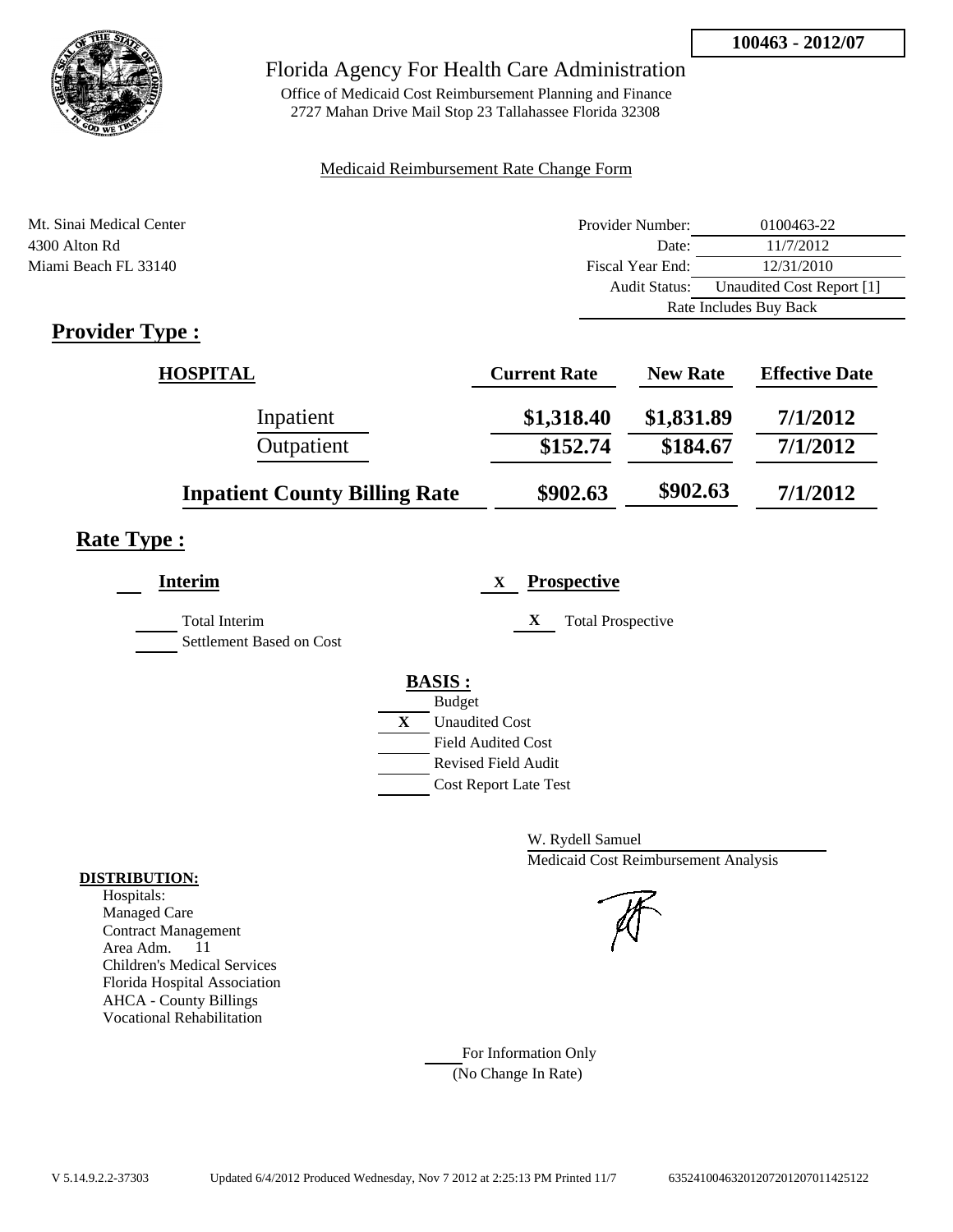

Office of Medicaid Cost Reimbursement Planning and Finance 2727 Mahan Drive Mail Stop 23 Tallahassee Florida 32308

#### Medicaid Reimbursement Rate Change Form

| University Of Miami Hospital and Clinics | Provider Number: | 0100471-00                |
|------------------------------------------|------------------|---------------------------|
| P.O. Box 016217                          | Date:            | 11/7/2012                 |
| Miami FL 33101                           | Fiscal Year End: | 5/31/2011                 |
|                                          | Audit Status:    | Unaudited Cost Report [1] |
|                                          |                  | Rate Includes Buy Back    |
| $\cdot$ $\cdot$<br>$\blacksquare$<br>m   |                  |                           |

### **Provider Type :**

| <b>HOSPITAL</b>                      | <b>Current Rate</b> | <b>New Rate</b> | <b>Effective Date</b> |
|--------------------------------------|---------------------|-----------------|-----------------------|
| Inpatient                            | \$2,069.77          | \$2,909.63      | 7/1/2012              |
| Outpatient                           | \$222.75            | \$375.70        | 7/1/2012              |
| <b>Inpatient County Billing Rate</b> | \$2,069.77          | \$2,069.77      | 7/1/2012              |

### **Rate Type :**

| <b>Interim</b>                                   | <b>Prospective</b><br>X       |
|--------------------------------------------------|-------------------------------|
| <b>Total Interim</b><br>Settlement Based on Cost | X<br><b>Total Prospective</b> |
|                                                  | <b>BASIS:</b>                 |
|                                                  | <b>Budget</b>                 |
|                                                  | X<br><b>Unaudited Cost</b>    |
|                                                  | <b>Field Audited Cost</b>     |
|                                                  | Revised Field Audit           |
|                                                  | <b>Cost Report Late Test</b>  |

W. Rydell Samuel Medicaid Cost Reimbursement Analysis

For Information Only (No Change In Rate)

#### **DISTRIBUTION:**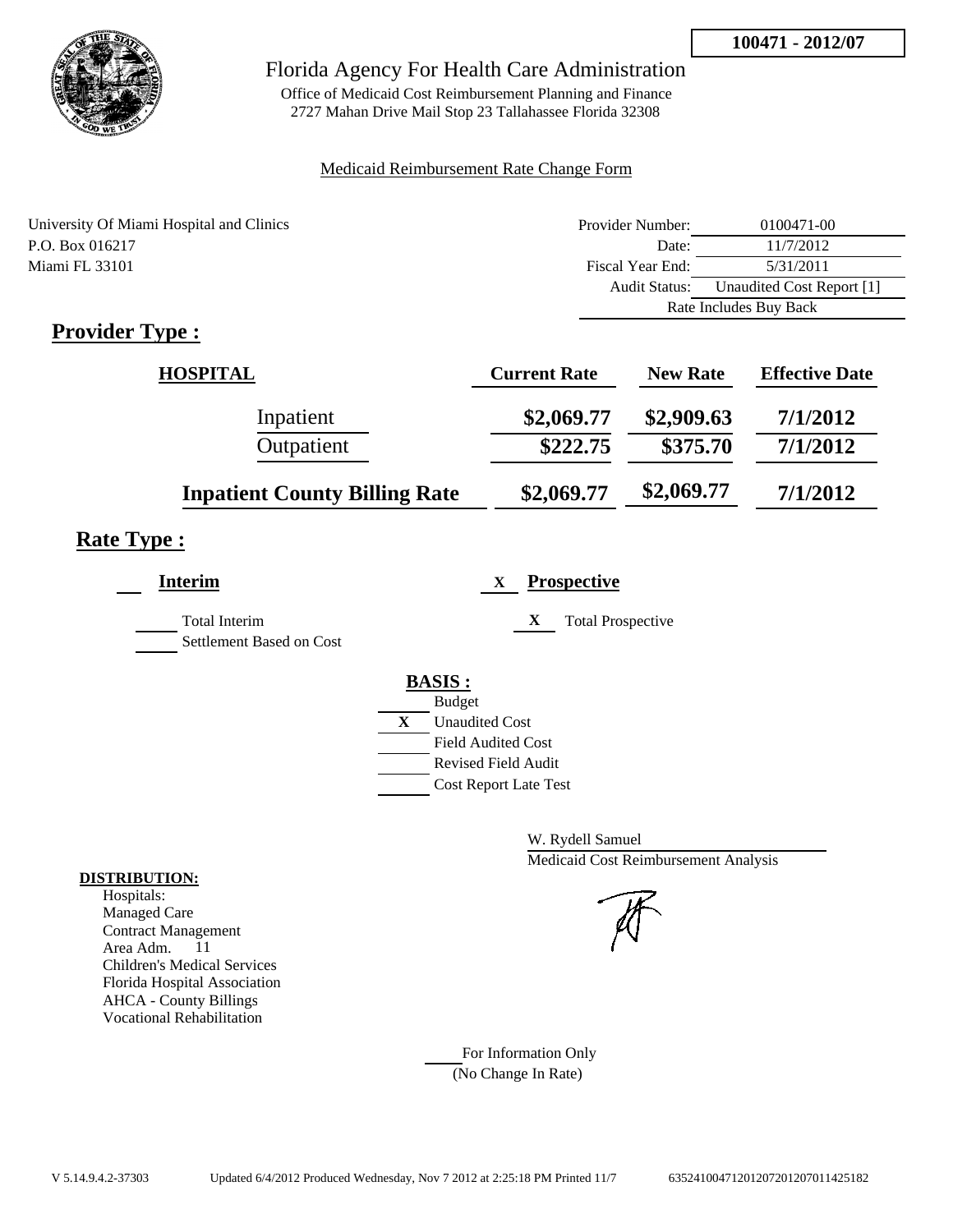

Office of Medicaid Cost Reimbursement Planning and Finance 2727 Mahan Drive Mail Stop 23 Tallahassee Florida 32308

#### Medicaid Reimbursement Rate Change Form

| Northshore Medical Center | Provider Number: | 0100498-00                |
|---------------------------|------------------|---------------------------|
| $1100$ N.W. 95th Street   | Date:            | 11/7/2012                 |
| Miami FL 33150-2098       | Fiscal Year End: | 5/31/2011                 |
|                           | Audit Status:    | Unaudited Cost Report [1] |

# **Provider Type :**

| <b>HOSPITAL</b>                      | <b>Current Rate</b> | <b>New Rate</b> | <b>Effective Date</b> |
|--------------------------------------|---------------------|-----------------|-----------------------|
| Inpatient                            | \$972.03            | \$972.03        | 7/1/2012              |
| Outpatient                           | \$70.22             | \$70.22         | 7/1/2012              |
| <b>Inpatient County Billing Rate</b> | \$628.63            | \$628.63        | 7/1/2012              |

# **Rate Type :**

| <b>Interim</b>                            | <b>Prospective</b><br>X                                                          |
|-------------------------------------------|----------------------------------------------------------------------------------|
| Total Interim<br>Settlement Based on Cost | <b>Total Prospective</b><br>X                                                    |
|                                           | <b>BASIS:</b><br><b>Budget</b><br>X<br><b>Unaudited Cost</b>                     |
|                                           | <b>Field Audited Cost</b><br>Revised Field Audit<br><b>Cost Report Late Test</b> |

W. Rydell Samuel Medicaid Cost Reimbursement Analysis

For Information Only (No Change In Rate)

### **DISTRIBUTION:**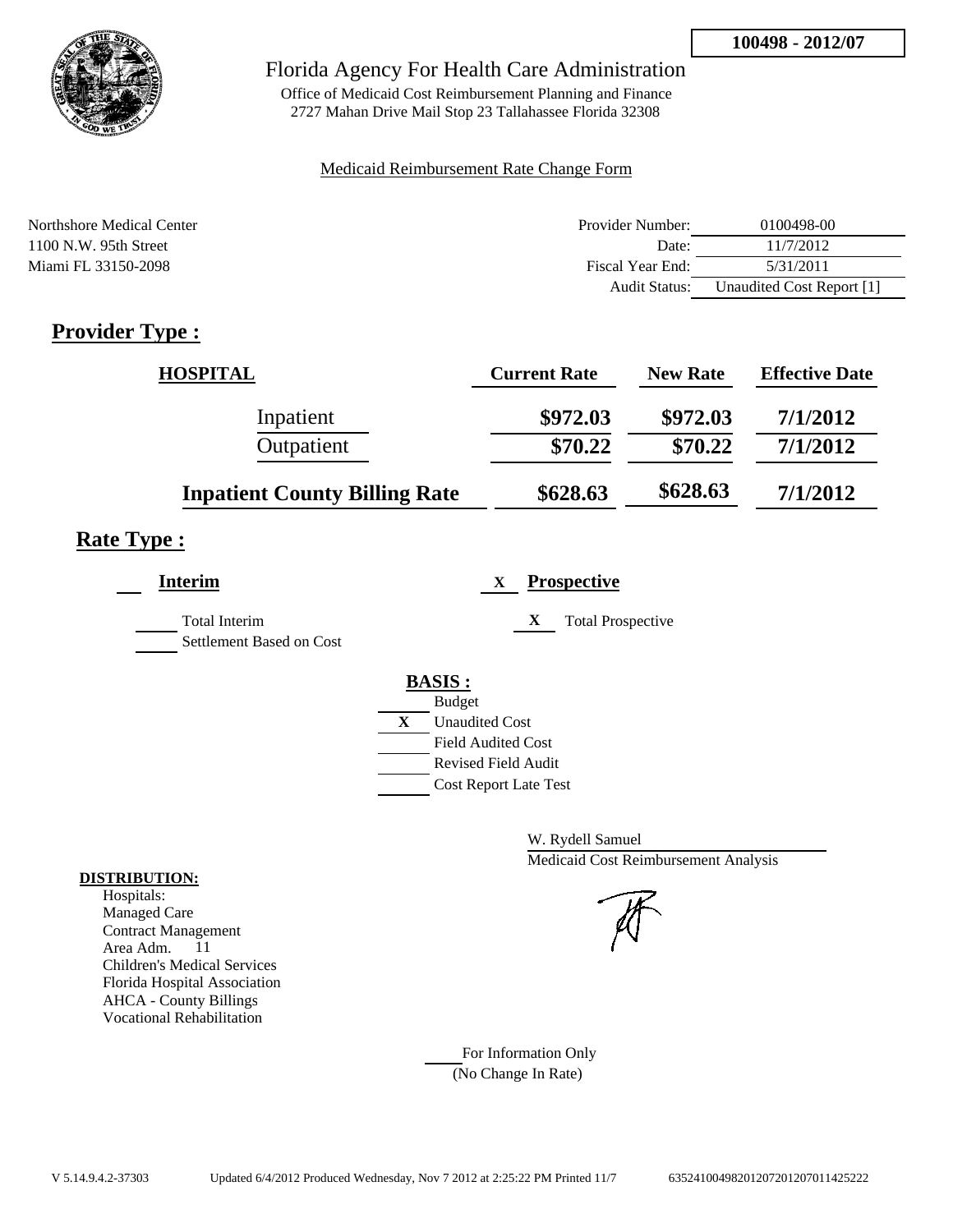

Office of Medicaid Cost Reimbursement Planning and Finance 2727 Mahan Drive Mail Stop 23 Tallahassee Florida 32308

#### Medicaid Reimbursement Rate Change Form

| Northshore Medical Center | Provider Number:     | 0100498-07                |
|---------------------------|----------------------|---------------------------|
| $1100$ N.W. 95th Street   | Date:                | 11/7/2012                 |
| Miami FL 33150-2098       | Fiscal Year End:     | 5/31/2011                 |
|                           | <b>Audit Status:</b> | Unaudited Cost Report [1] |

# **Provider Type :**

| <b>HOSPITAL</b>                      | <b>Current Rate</b> | <b>New Rate</b> | <b>Effective Date</b> |
|--------------------------------------|---------------------|-----------------|-----------------------|
| Inpatient                            | \$972.03            | \$972.03        | 7/1/2012              |
| Outpatient                           | \$70.22             | \$70.22         | 7/1/2012              |
| <b>Inpatient County Billing Rate</b> | \$628.63            | \$628.63        | 7/1/2012              |

# **Rate Type :**

| Interim                                   | <b>Prospective</b><br>X                                                                                                                          |
|-------------------------------------------|--------------------------------------------------------------------------------------------------------------------------------------------------|
| Total Interim<br>Settlement Based on Cost | <b>Total Prospective</b><br>X                                                                                                                    |
|                                           | <b>BASIS:</b><br><b>Budget</b><br>X<br><b>Unaudited Cost</b><br><b>Field Audited Cost</b><br>Revised Field Audit<br><b>Cost Report Late Test</b> |

W. Rydell Samuel Medicaid Cost Reimbursement Analysis



For Information Only (No Change In Rate)

### **DISTRIBUTION:**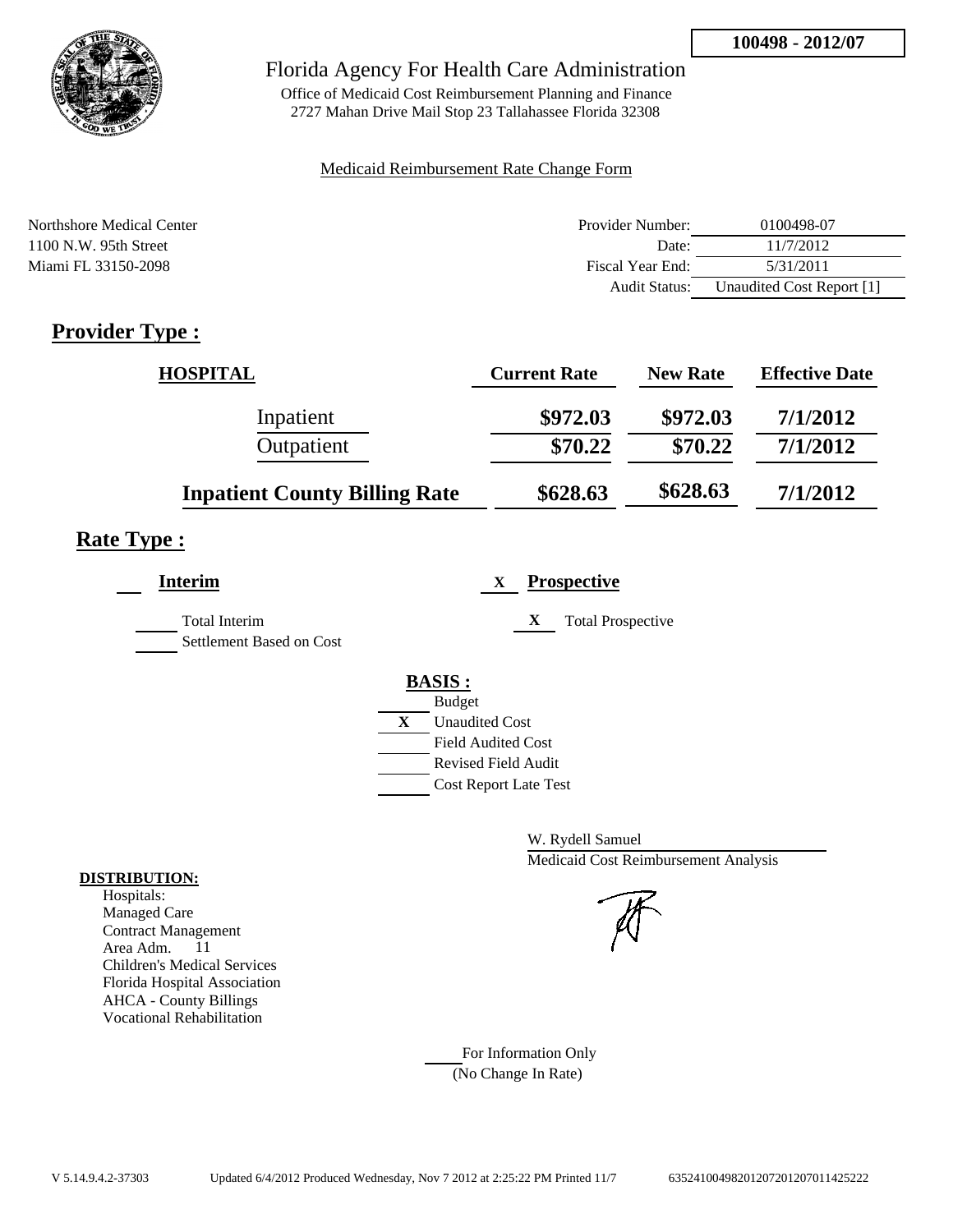

Office of Medicaid Cost Reimbursement Planning and Finance 2727 Mahan Drive Mail Stop 23 Tallahassee Florida 32308

#### Medicaid Reimbursement Rate Change Form

| Palm Springs General Hospital | Provider Number:     | 0100536-00                |
|-------------------------------|----------------------|---------------------------|
| 1475 West 49th Street         | Date:                | 11/7/2012                 |
| Hialeah FL 33012              | Fiscal Year End:     | 12/31/2010                |
|                               | <b>Audit Status:</b> | Unaudited Cost Report [1] |

# **Provider Type :**

| <b>HOSPITAL</b> | <b>Current Rate</b> | <b>New Rate</b> | <b>Effective Date</b> |
|-----------------|---------------------|-----------------|-----------------------|
| Inpatient       | \$564.44            | \$564.44        | 7/1/2012              |
| Outpatient      | \$35.79             | \$35.79         | 7/1/2012              |

# **Rate Type :**

| <b>Interim</b>                                   | <b>Prospective</b><br>X                                |
|--------------------------------------------------|--------------------------------------------------------|
| <b>Total Interim</b><br>Settlement Based on Cost | <b>Total Prospective</b><br>X                          |
|                                                  | <b>BASIS:</b>                                          |
|                                                  | <b>Budget</b><br>$\mathbf{X}$<br><b>Unaudited Cost</b> |
|                                                  | <b>Field Audited Cost</b>                              |
|                                                  | <b>Revised Field Audit</b>                             |
|                                                  | <b>Cost Report Late Test</b>                           |

W. Rydell Samuel Medicaid Cost Reimbursement Analysis

For Information Only (No Change In Rate)

#### **DISTRIBUTION:**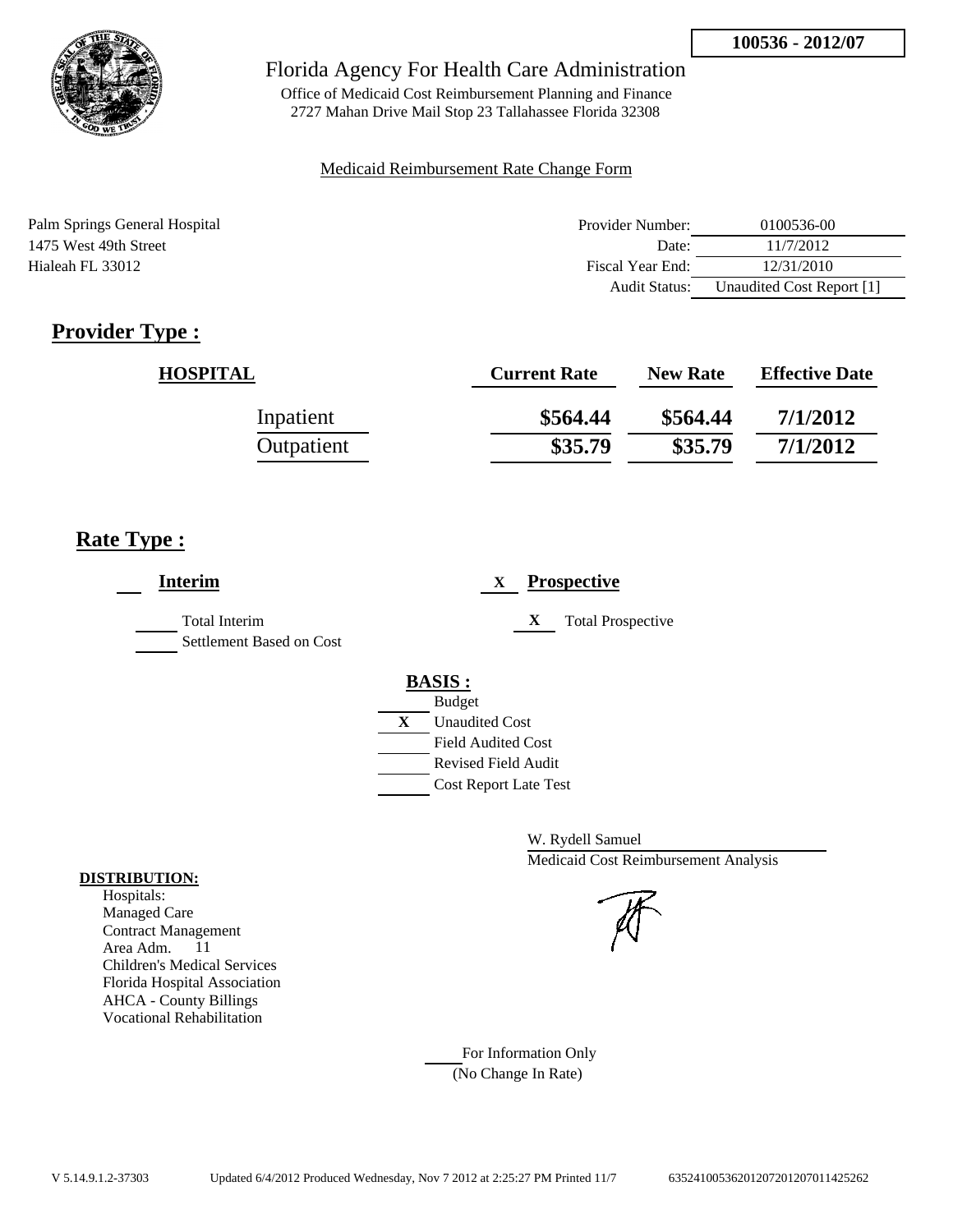

Office of Medicaid Cost Reimbursement Planning and Finance 2727 Mahan Drive Mail Stop 23 Tallahassee Florida 32308

#### Medicaid Reimbursement Rate Change Form

| Metropolitan Hospital Miami | Provider Number:     | 0100544-00                |
|-----------------------------|----------------------|---------------------------|
| 5959 NW 7th Street          | Date <sup>-</sup>    | 11/7/2012                 |
| Miami FL 33126              | Fiscal Year End:     | 12/31/2010                |
|                             | <b>Audit Status:</b> | Unaudited Cost Report [1] |

# **Provider Type :**

| <b>HOSPITAL</b> | <b>Current Rate</b> | <b>New Rate</b> | <b>Effective Date</b> |
|-----------------|---------------------|-----------------|-----------------------|
| Inpatient       | \$759.76            | \$759.76        | 7/1/2012              |
| Outpatient      | \$91.33             | \$91.33         | 7/1/2012              |

### **Rate Type :**

| <b>Interim</b>                            | <b>Prospective</b><br>X               |
|-------------------------------------------|---------------------------------------|
| Total Interim<br>Settlement Based on Cost | X<br><b>Total Prospective</b>         |
|                                           | <b>BASIS:</b>                         |
|                                           | <b>Budget</b>                         |
|                                           | $\mathbf{X}$<br><b>Unaudited Cost</b> |
|                                           | <b>Field Audited Cost</b>             |
|                                           | <b>Revised Field Audit</b>            |
|                                           | <b>Cost Report Late Test</b>          |
|                                           |                                       |

W. Rydell Samuel Medicaid Cost Reimbursement Analysis

For Information Only (No Change In Rate)

#### **DISTRIBUTION:**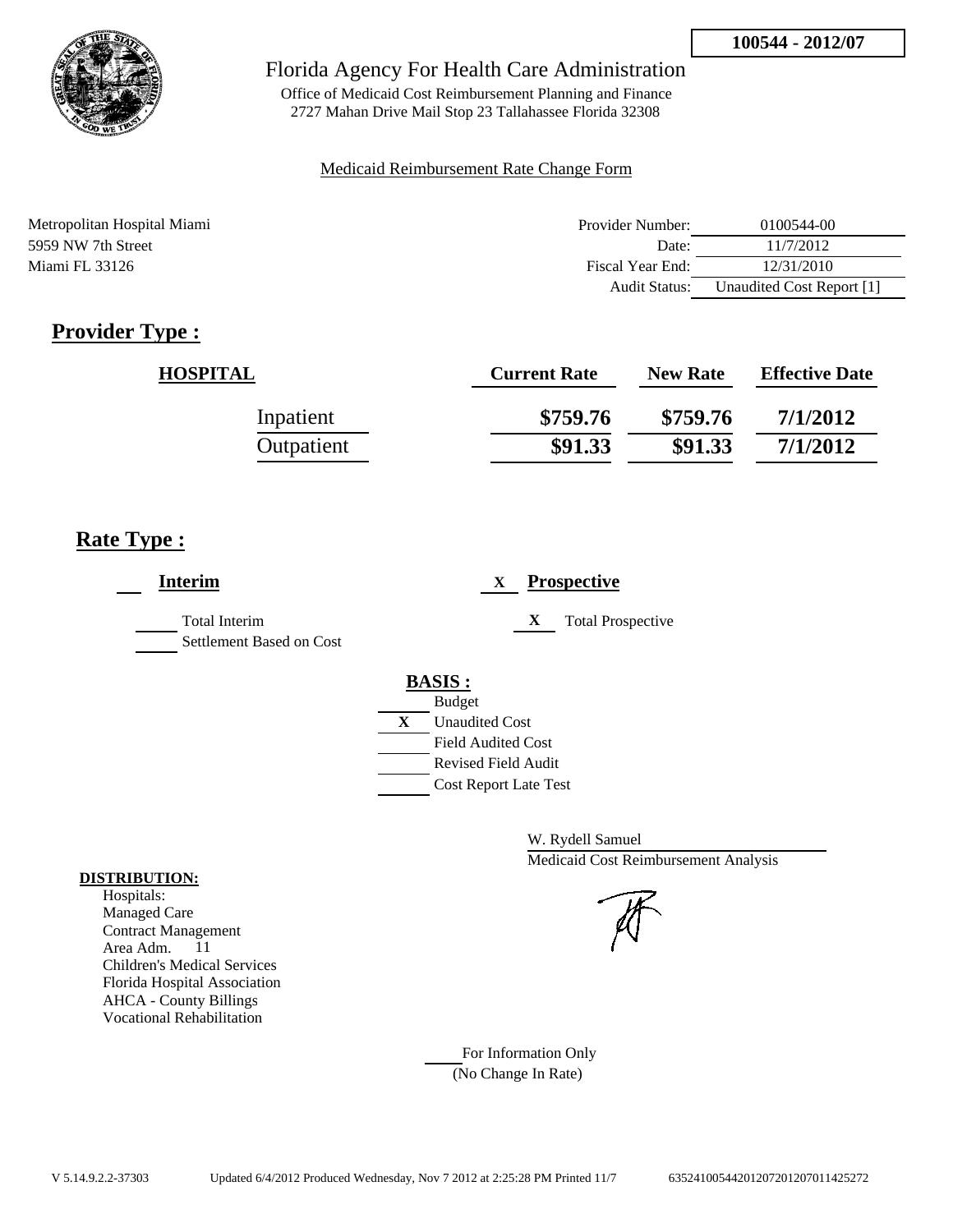

Office of Medicaid Cost Reimbursement Planning and Finance 2727 Mahan Drive Mail Stop 23 Tallahassee Florida 32308

#### Medicaid Reimbursement Rate Change Form

| South Miami Hospital    | Provider Number: | 0100587-00                |
|-------------------------|------------------|---------------------------|
| $6200$ S.W. 73rd Street | Date:            | 11/7/2012                 |
| Miami FL 33143          | Fiscal Year End: | 9/30/2011                 |
|                         | Audit Status:    | Unaudited Cost Report [1] |

# **Provider Type :**

| <b>HOSPITAL</b> | <b>Current Rate</b> | <b>New Rate</b> | <b>Effective Date</b> |
|-----------------|---------------------|-----------------|-----------------------|
| Inpatient       | \$908.08            | \$908.08        | 7/1/2012              |
| Outpatient      | \$99.53             | \$99.53         | 7/1/2012              |

### **Rate Type :**

| <b>Interim</b>                                   | <b>Prospective</b><br>X       |
|--------------------------------------------------|-------------------------------|
| <b>Total Interim</b><br>Settlement Based on Cost | X<br><b>Total Prospective</b> |
|                                                  | <b>BASIS:</b>                 |
|                                                  | <b>Budget</b>                 |
|                                                  | X<br><b>Unaudited Cost</b>    |
|                                                  | <b>Field Audited Cost</b>     |
|                                                  | <b>Revised Field Audit</b>    |
|                                                  | <b>Cost Report Late Test</b>  |

W. Rydell Samuel Medicaid Cost Reimbursement Analysis

For Information Only (No Change In Rate)

#### **DISTRIBUTION:**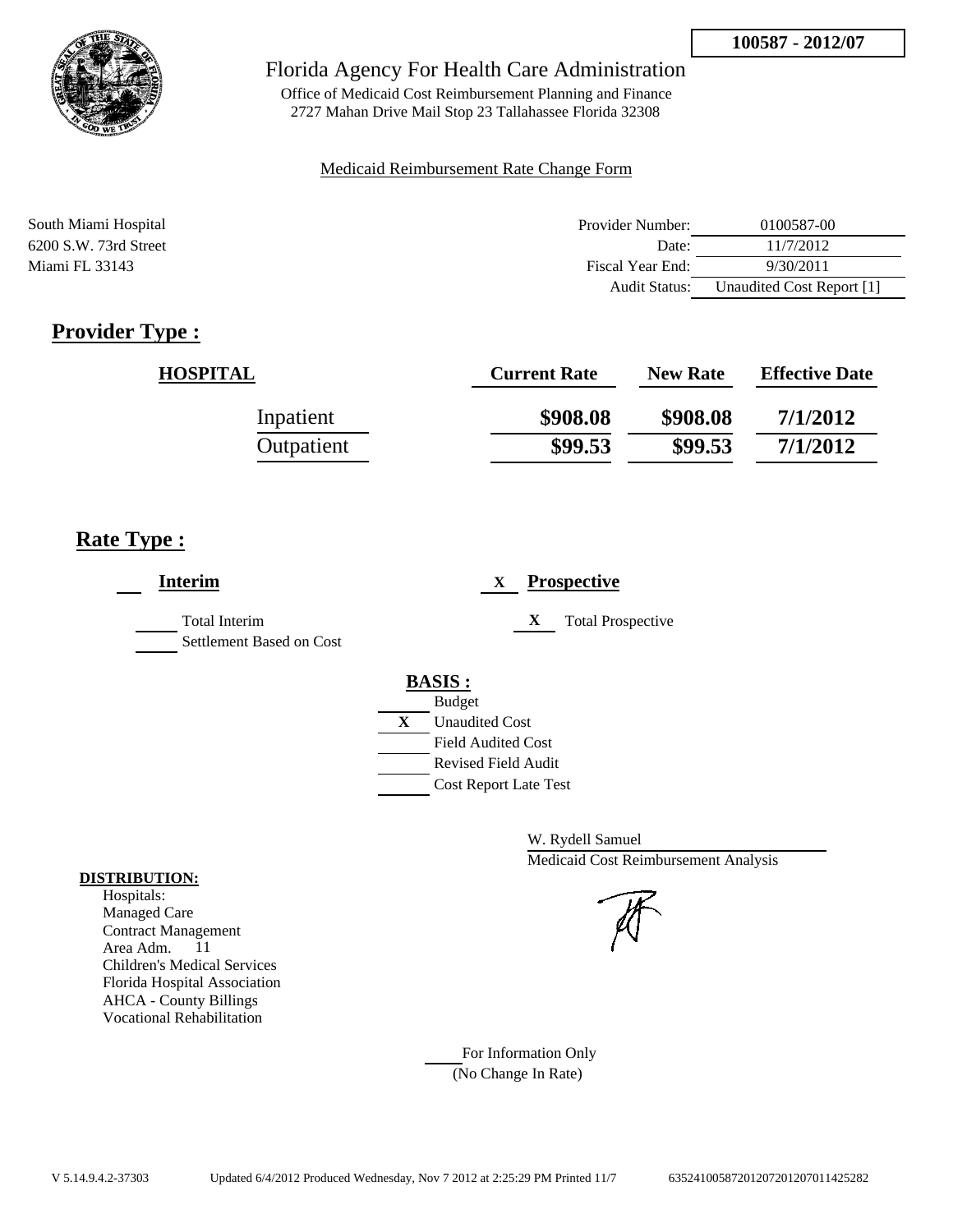

Office of Medicaid Cost Reimbursement Planning and Finance 2727 Mahan Drive Mail Stop 23 Tallahassee Florida 32308

#### Medicaid Reimbursement Rate Change Form

| Miami Childrens Hospital | Provider Number: | 0100609-00              |
|--------------------------|------------------|-------------------------|
| $3100$ S.W. 62nd Avenue  | Date:            | 11/7/2012               |
| Miami FL 33155-3009      | Fiscal Year End: | 12/31/2011              |
|                          | Audit Status:    | Amended Cost Report [2] |
|                          |                  | Rate Includes Buy Back  |
| $Drawidor \text{Trno}$   |                  |                         |

### **Provider Type :**

| <b>HOSPITAL</b>                      | <b>Current Rate</b> | <b>New Rate</b> | <b>Effective Date</b> |
|--------------------------------------|---------------------|-----------------|-----------------------|
| Inpatient                            | \$2,803.15          | \$2,797.69      | 7/1/2012              |
| Outpatient                           | \$184.25            | \$184.30        | 7/1/2012              |
| <b>Inpatient County Billing Rate</b> | \$1,775.62          | \$1,766.05      | 7/1/2012              |

### **Rate Type :**

| Interim                  | <b>Prospective</b><br>X               |
|--------------------------|---------------------------------------|
| <b>Total Interim</b>     | X<br><b>Total Prospective</b>         |
| Settlement Based on Cost |                                       |
|                          | <b>BASIS:</b>                         |
|                          | <b>Budget</b>                         |
|                          | $\mathbf{X}$<br><b>Unaudited Cost</b> |
|                          | <b>Field Audited Cost</b>             |
|                          | Revised Field Audit                   |
|                          | <b>Cost Report Late Test</b>          |

W. Rydell Samuel Medicaid Cost Reimbursement Analysis

For Information Only (No Change In Rate)

#### **DISTRIBUTION:**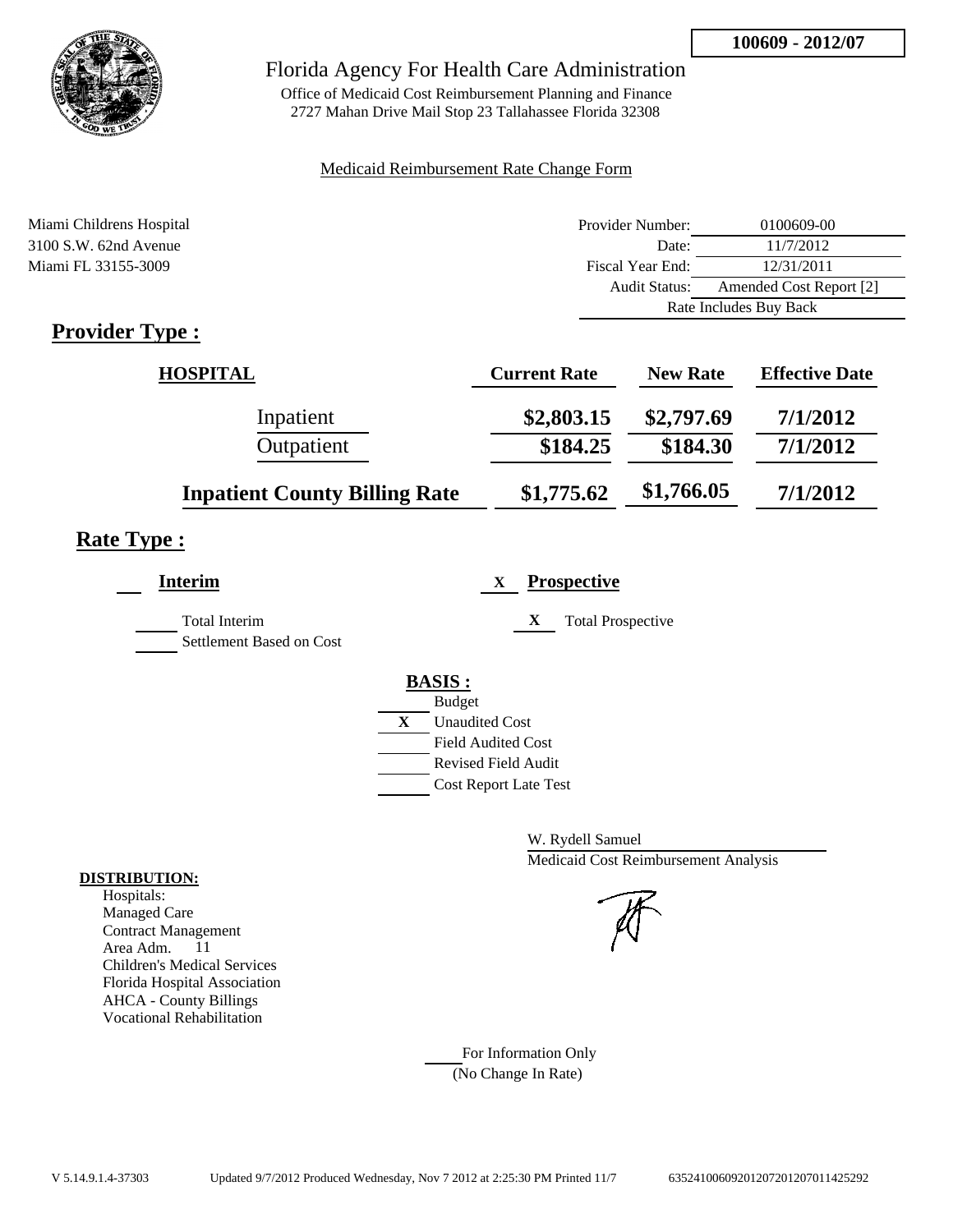

Office of Medicaid Cost Reimbursement Planning and Finance 2727 Mahan Drive Mail Stop 23 Tallahassee Florida 32308

#### Medicaid Reimbursement Rate Change Form

| Westchester General Hospital | Provider Number:     | 0100625-00                |
|------------------------------|----------------------|---------------------------|
| 2500 SW 75th Avenue          | Date:                | 11/7/2012                 |
| Miami FL 33155               | Fiscal Year End:     | 12/31/2010                |
|                              | <b>Audit Status:</b> | Unaudited Cost Report [1] |

# **Provider Type :**

| <b>HOSPITAL</b>                      | <b>Current Rate</b> | <b>New Rate</b> | <b>Effective Date</b> |
|--------------------------------------|---------------------|-----------------|-----------------------|
| Inpatient                            | \$642.21            | \$642.20        | 7/1/2012              |
| Outpatient                           | \$110.15            | \$110.15        | 7/1/2012              |
| <b>Inpatient County Billing Rate</b> | \$347.22            | \$347.22        | 7/1/2012              |

# **Rate Type :**

| <b>Interim</b>                            | <b>Prospective</b><br>X                                                                                                                                 |
|-------------------------------------------|---------------------------------------------------------------------------------------------------------------------------------------------------------|
| Total Interim<br>Settlement Based on Cost | <b>Total Prospective</b><br>X                                                                                                                           |
|                                           | <b>BASIS:</b><br><b>Budget</b><br>X<br><b>Unaudited Cost</b><br><b>Field Audited Cost</b><br><b>Revised Field Audit</b><br><b>Cost Report Late Test</b> |

W. Rydell Samuel Medicaid Cost Reimbursement Analysis

For Information Only (No Change In Rate)

### **DISTRIBUTION:**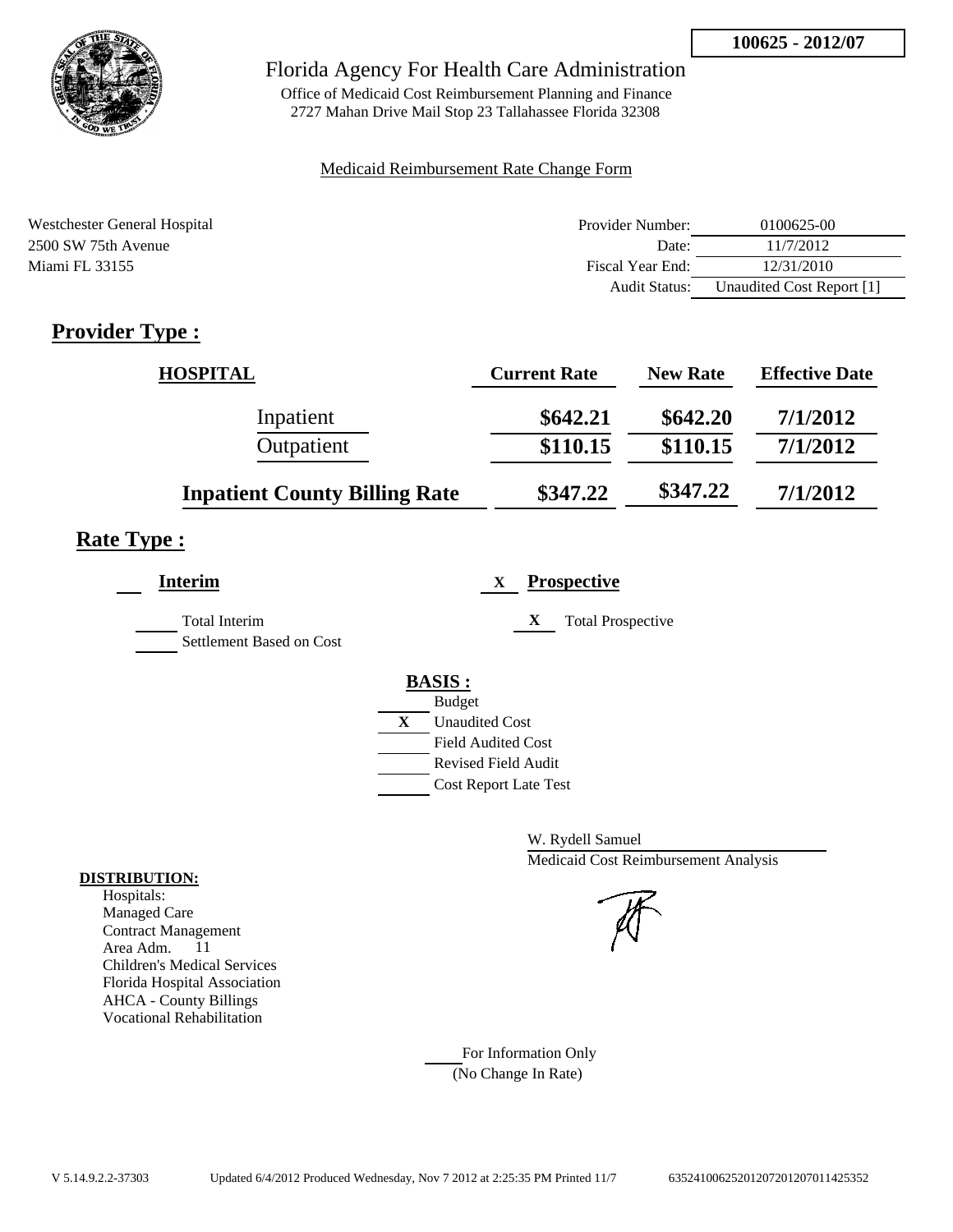

Office of Medicaid Cost Reimbursement Planning and Finance 2727 Mahan Drive Mail Stop 23 Tallahassee Florida 32308

#### Medicaid Reimbursement Rate Change Form

| <b>Baptist Medical Center</b> | Provider Number:     | 0100641-00                |
|-------------------------------|----------------------|---------------------------|
| 800 Prudential Drive          | Date:                | 11/7/2012                 |
| Jacksonville FL 32207         | Fiscal Year End:     | 9/30/2011                 |
|                               | <b>Audit Status:</b> | Unaudited Cost Report [1] |

# **Provider Type :**

| <b>HOSPITAL</b>                      | <b>Current Rate</b> | <b>New Rate</b> | <b>Effective Date</b> |
|--------------------------------------|---------------------|-----------------|-----------------------|
| Inpatient                            | \$1,066.56          | \$1,066.57      | 7/1/2012              |
| Outpatient                           | \$93.35             | \$93.35         | 7/1/2012              |
| <b>Inpatient County Billing Rate</b> | \$730.71            | \$730.71        | 7/1/2012              |

# **Rate Type :**

| <b>Interim</b>                                   | <b>Prospective</b><br>$\mathbf{X}$ |
|--------------------------------------------------|------------------------------------|
| <b>Total Interim</b><br>Settlement Based on Cost | X<br><b>Total Prospective</b>      |
|                                                  | <b>BASIS:</b>                      |
|                                                  | <b>Budget</b>                      |
|                                                  | X<br><b>Unaudited Cost</b>         |
|                                                  | <b>Field Audited Cost</b>          |
|                                                  | <b>Revised Field Audit</b>         |
|                                                  | <b>Cost Report Late Test</b>       |
|                                                  |                                    |

W. Rydell Samuel Medicaid Cost Reimbursement Analysis



For Information Only (No Change In Rate)

#### **DISTRIBUTION:**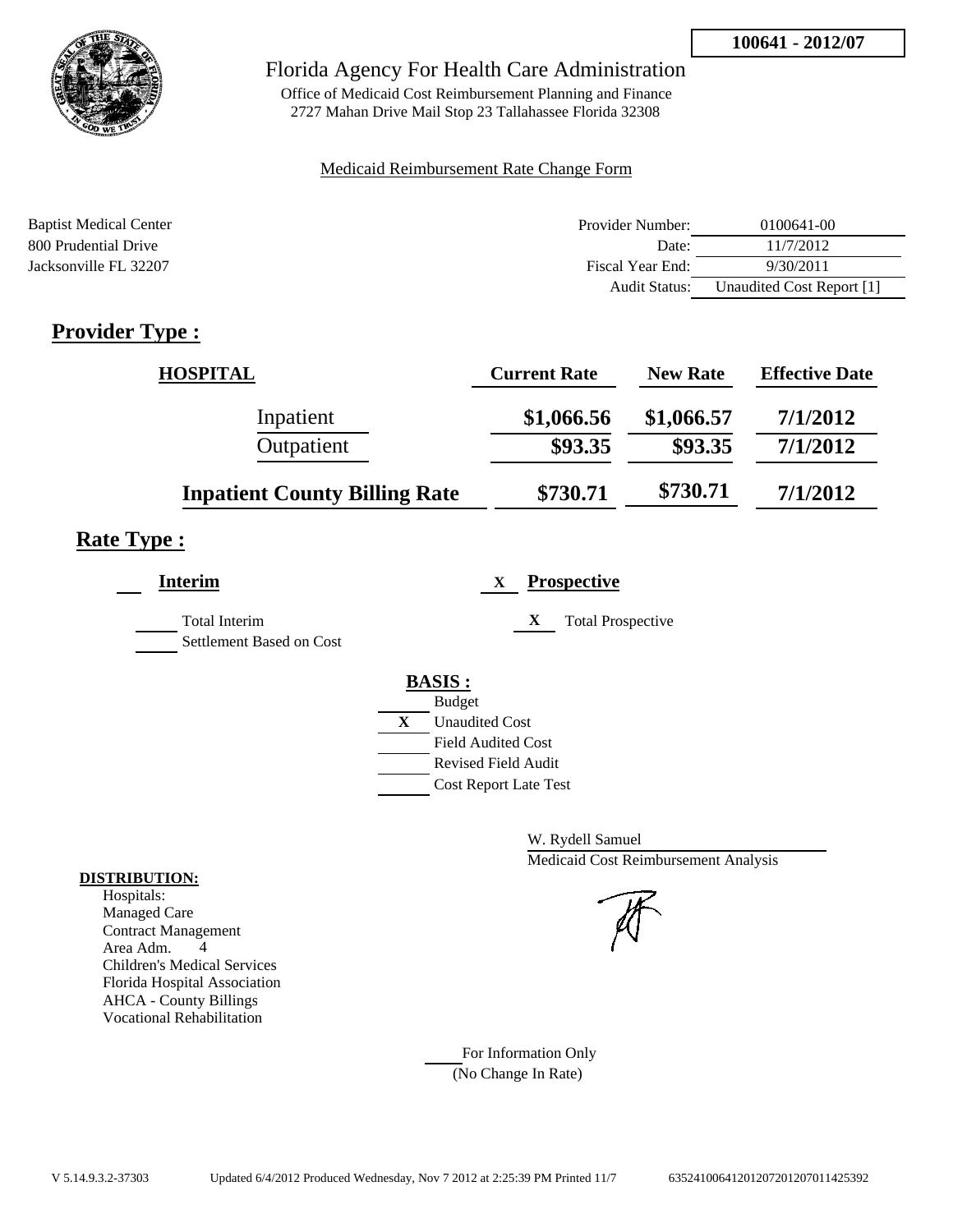

Office of Medicaid Cost Reimbursement Planning and Finance 2727 Mahan Drive Mail Stop 23 Tallahassee Florida 32308

#### Medicaid Reimbursement Rate Change Form

| <b>Baptist Medical Center</b> | Provider Number:     | 0100641-02                |
|-------------------------------|----------------------|---------------------------|
| 800 Prudential Drive          | Date:                | 11/7/2012                 |
| Jacksonville FL 32207         | Fiscal Year End:     | 9/30/2011                 |
|                               | <b>Audit Status:</b> | Unaudited Cost Report [1] |

# **Provider Type :**

| <b>HOSPITAL</b>                      | <b>Current Rate</b> | <b>New Rate</b> | <b>Effective Date</b> |
|--------------------------------------|---------------------|-----------------|-----------------------|
| Inpatient                            | \$1,066.56          | \$1,066.57      | 7/1/2012              |
| Outpatient                           | \$93.35             | \$93.35         | 7/1/2012              |
| <b>Inpatient County Billing Rate</b> | \$730.71            | \$730.71        | 7/1/2012              |

# **Rate Type :**

| Interim                                          | <b>Prospective</b><br>X       |
|--------------------------------------------------|-------------------------------|
| <b>Total Interim</b><br>Settlement Based on Cost | X<br><b>Total Prospective</b> |
|                                                  | <b>BASIS:</b>                 |
|                                                  | <b>Budget</b>                 |
|                                                  | X<br><b>Unaudited Cost</b>    |
|                                                  | <b>Field Audited Cost</b>     |
|                                                  | <b>Revised Field Audit</b>    |
|                                                  | <b>Cost Report Late Test</b>  |
|                                                  |                               |

W. Rydell Samuel Medicaid Cost Reimbursement Analysis

For Information Only (No Change In Rate)

#### **DISTRIBUTION:**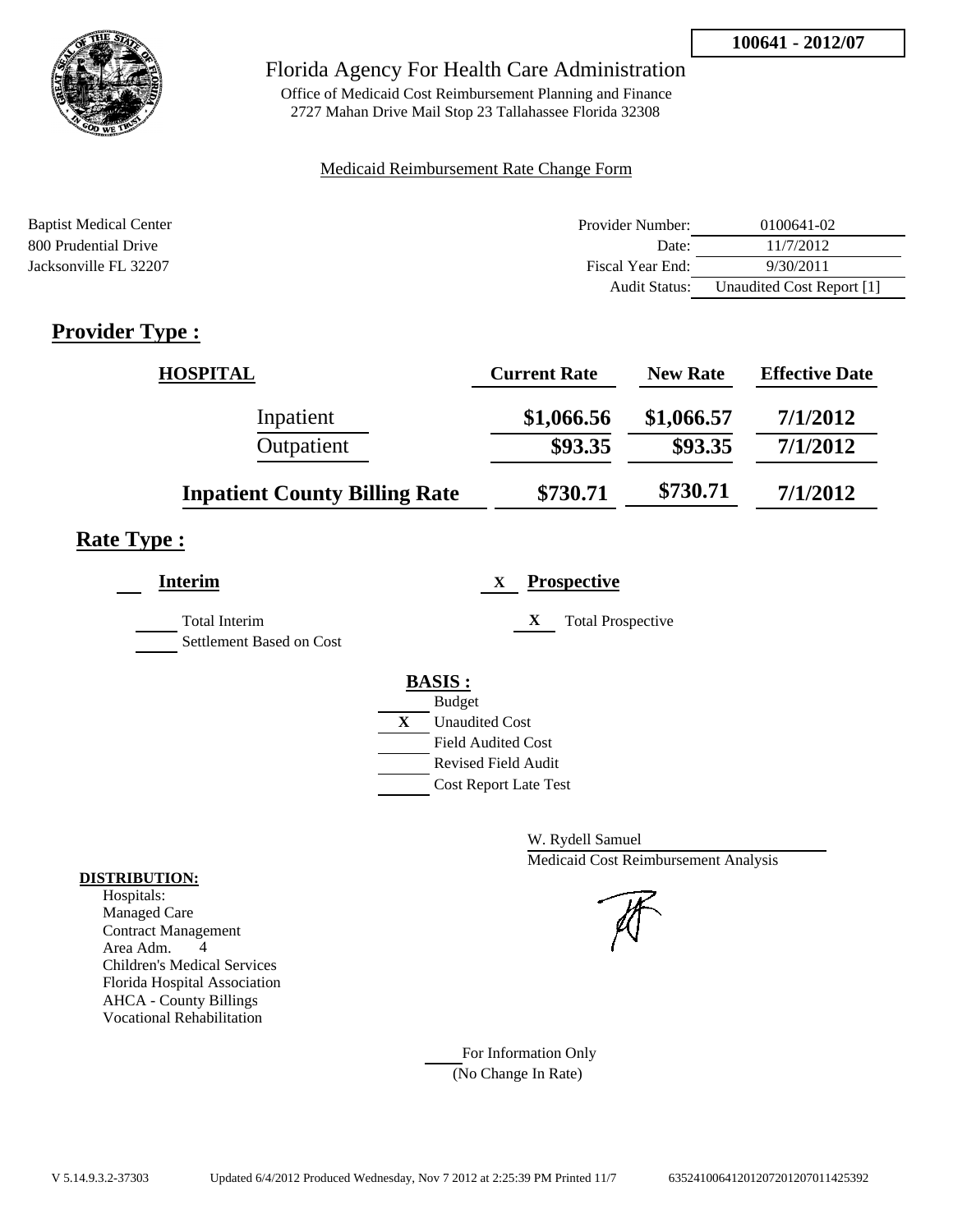

Office of Medicaid Cost Reimbursement Planning and Finance 2727 Mahan Drive Mail Stop 23 Tallahassee Florida 32308

#### Medicaid Reimbursement Rate Change Form

| Shands Jacksonville                             | Provider Number:     | 0100676-00              |
|-------------------------------------------------|----------------------|-------------------------|
| 580 West 8th Street                             | Date:                | 11/7/2012               |
| Jacksonville FL 32209                           | Fiscal Year End:     | 6/30/2011               |
|                                                 | <b>Audit Status:</b> | Amended Cost Report [2] |
|                                                 |                      | Rate Includes Buy Back  |
| $\bullet$ $\blacksquare$<br>$\blacksquare$<br>m |                      |                         |

### **Provider Type :**

| <b>HOSPITAL</b>                      | <b>Current Rate</b> | <b>New Rate</b> | <b>Effective Date</b> |
|--------------------------------------|---------------------|-----------------|-----------------------|
| Inpatient                            | \$1,564.94          | \$1,866.39      | 7/1/2012              |
| Outpatient                           | \$150.83            | \$206.91        | 7/1/2012              |
| <b>Inpatient County Billing Rate</b> | \$962.87            | \$939.93        | 7/1/2012              |

# **Rate Type :**

| <b>Interim</b>                                   | <b>Prospective</b><br>X       |
|--------------------------------------------------|-------------------------------|
| <b>Total Interim</b><br>Settlement Based on Cost | X<br><b>Total Prospective</b> |
|                                                  | <b>BASIS:</b>                 |
|                                                  | <b>Budget</b>                 |
|                                                  | X<br><b>Unaudited Cost</b>    |
|                                                  | <b>Field Audited Cost</b>     |
|                                                  | <b>Revised Field Audit</b>    |
|                                                  | <b>Cost Report Late Test</b>  |
|                                                  |                               |

W. Rydell Samuel Medicaid Cost Reimbursement Analysis

For Information Only (No Change In Rate)

#### **DISTRIBUTION:**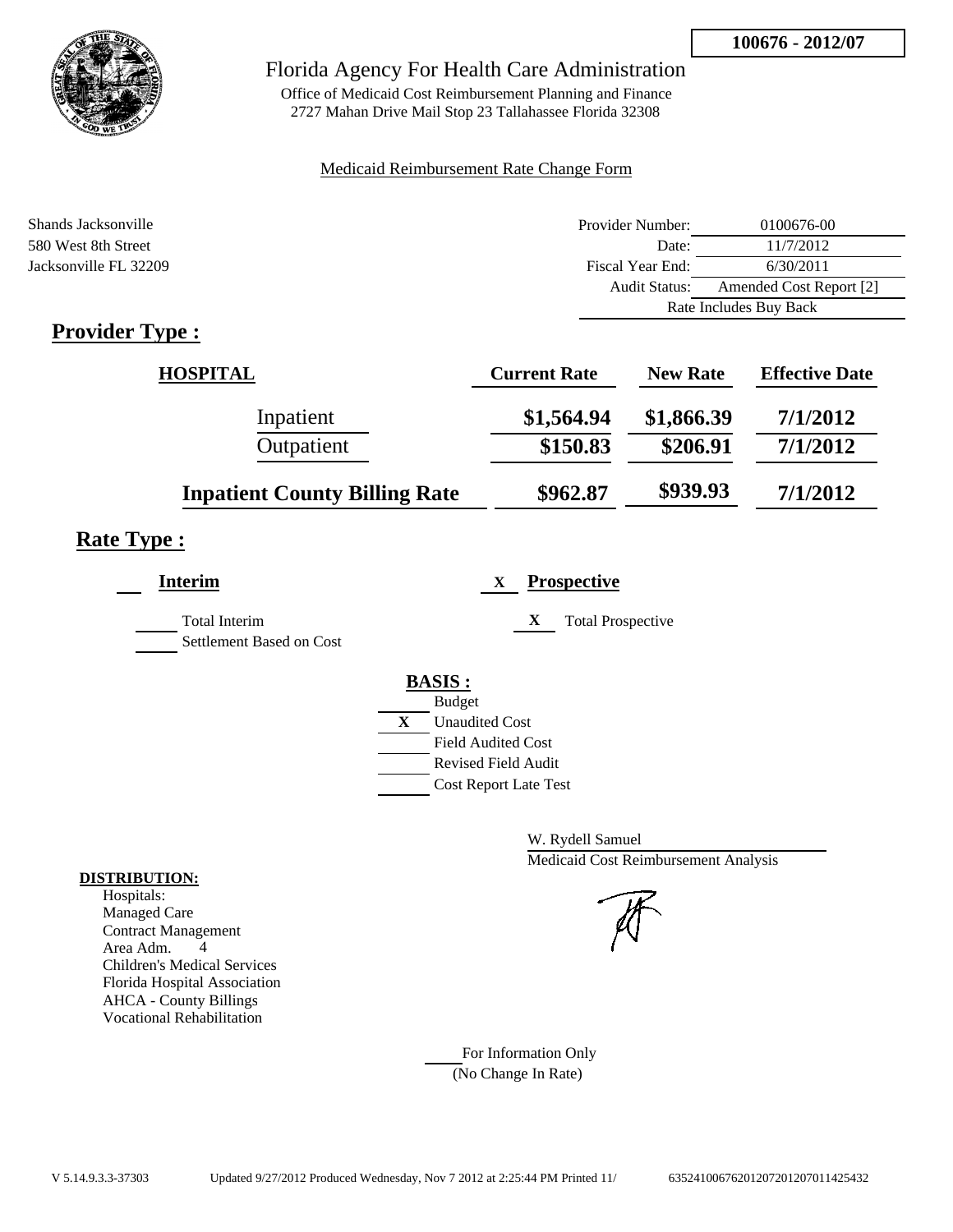**100722 - 2012/07**



### Florida Agency For Health Care Administration

Office of Medicaid Cost Reimbursement Planning and Finance 2727 Mahan Drive Mail Stop 23 Tallahassee Florida 32308

#### Medicaid Reimbursement Rate Change Form

| Mayo Clinic           | Provider Number:     | 0100722-00                |
|-----------------------|----------------------|---------------------------|
| 4500 San Pablo Road   | Date:                | 11/7/2012                 |
| Jacksonville FL 32216 | Fiscal Year End:     | 12/31/2010                |
|                       | <b>Audit Status:</b> | Unaudited Cost Report [1] |
|                       |                      | Rate Includes Buy Back    |
| m<br>$\cdot$ 1<br>n.  |                      |                           |

### **Provider Type :**

| <b>HOSPITAL</b>                      | <b>Current Rate</b> | <b>New Rate</b> | <b>Effective Date</b> |
|--------------------------------------|---------------------|-----------------|-----------------------|
| Inpatient                            | \$2,596.66          | \$2,596.66      | 7/1/2012              |
| Outpatient                           | \$114.35            | \$114.35        | 7/1/2012              |
| <b>Inpatient County Billing Rate</b> | \$1,099.67          | \$1,099.67      | 7/1/2012              |

# **Rate Type :**

| <b>Interim</b>                                   | <b>Prospective</b><br>X       |
|--------------------------------------------------|-------------------------------|
| <b>Total Interim</b><br>Settlement Based on Cost | X<br><b>Total Prospective</b> |
|                                                  | <b>BASIS:</b>                 |
|                                                  | <b>Budget</b>                 |
|                                                  | X<br><b>Unaudited Cost</b>    |
|                                                  | <b>Field Audited Cost</b>     |
|                                                  | Revised Field Audit           |
|                                                  | <b>Cost Report Late Test</b>  |
|                                                  |                               |

W. Rydell Samuel Medicaid Cost Reimbursement Analysis

For Information Only (No Change In Rate)

#### **DISTRIBUTION:**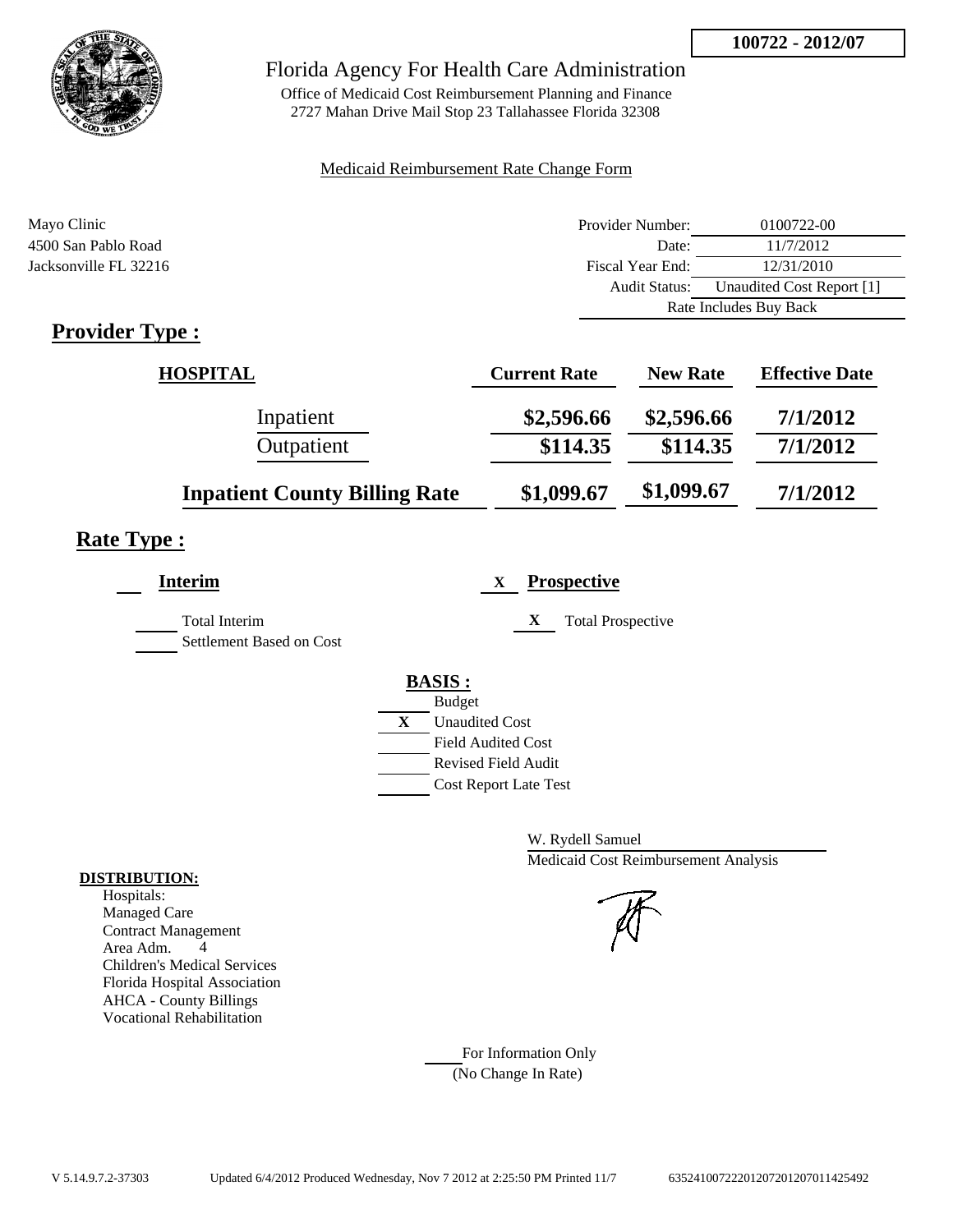

Office of Medicaid Cost Reimbursement Planning and Finance 2727 Mahan Drive Mail Stop 23 Tallahassee Florida 32308

#### Medicaid Reimbursement Rate Change Form

| St. Vincent's Hospital                  | Provider Number:     | 0100731-00                |
|-----------------------------------------|----------------------|---------------------------|
| 1800 Barrs Street 3rd Floor, Seton Hall | Date:                | 11/7/2012                 |
| Jacksonville FL 32204                   | Fiscal Year End:     | 6/30/2011                 |
|                                         | <b>Audit Status:</b> | Unaudited Cost Report [1] |

# **Provider Type :**

| <b>HOSPITAL</b>                      | <b>Current Rate</b> | <b>New Rate</b> | <b>Effective Date</b> |
|--------------------------------------|---------------------|-----------------|-----------------------|
| Inpatient                            | \$1,033.14          | \$1,033.14      | 7/1/2012              |
| Outpatient                           | \$62.25             | \$62.24         | 7/1/2012              |
| <b>Inpatient County Billing Rate</b> | \$731.13            | \$731.13        | 7/1/2012              |

### **Rate Type :**

| <b>Interim</b>                            | <b>Prospective</b><br>X                                                                                                                          |
|-------------------------------------------|--------------------------------------------------------------------------------------------------------------------------------------------------|
| Total Interim<br>Settlement Based on Cost | <b>Total Prospective</b><br>X                                                                                                                    |
|                                           | <b>BASIS:</b><br><b>Budget</b><br>X<br><b>Unaudited Cost</b><br><b>Field Audited Cost</b><br>Revised Field Audit<br><b>Cost Report Late Test</b> |

W. Rydell Samuel Medicaid Cost Reimbursement Analysis



For Information Only (No Change In Rate)

### **DISTRIBUTION:**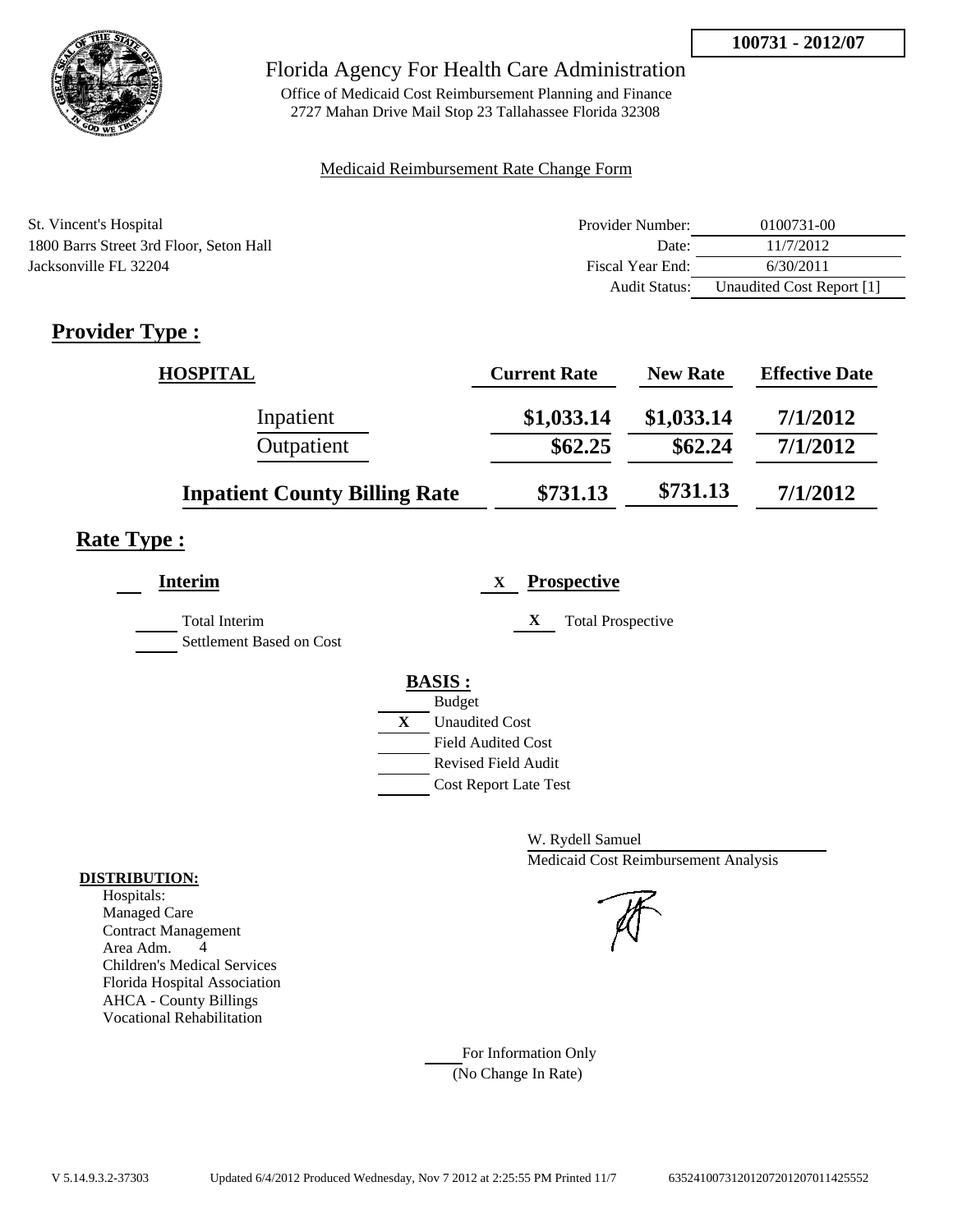

Office of Medicaid Cost Reimbursement Planning and Finance 2727 Mahan Drive Mail Stop 23 Tallahassee Florida 32308

#### Medicaid Reimbursement Rate Change Form

| Baptist Hospital (Pensacola) | Provider Number: | 0100749-00                |
|------------------------------|------------------|---------------------------|
| P.O. Box 17500               | Date:            | 11/7/2012                 |
| Pensacola FL 32522-7500      | Fiscal Year End: | 9/30/2011                 |
|                              | Audit Status:    | Unaudited Cost Report [1] |
|                              |                  | Rate Includes Buy Back    |

# **Provider Type :**

| <b>HOSPITAL</b>                      | <b>Current Rate</b> | <b>New Rate</b> | <b>Effective Date</b> |
|--------------------------------------|---------------------|-----------------|-----------------------|
| Inpatient                            | \$917.07            | \$1,072.21      | 7/1/2012              |
| Outpatient                           | \$88.43             | \$88.43         | 7/1/2012              |
| <b>Inpatient County Billing Rate</b> | \$611.51            | \$611.51        | 7/1/2012              |

# **Rate Type :**

| <b>Interim</b>                            | <b>Prospective</b><br>$\mathbf{X}$ |
|-------------------------------------------|------------------------------------|
| Total Interim<br>Settlement Based on Cost | X<br><b>Total Prospective</b>      |
|                                           | <b>BASIS:</b>                      |
|                                           | <b>Budget</b>                      |
|                                           | X<br><b>Unaudited Cost</b>         |
|                                           | <b>Field Audited Cost</b>          |
|                                           | <b>Revised Field Audit</b>         |
|                                           | <b>Cost Report Late Test</b>       |
|                                           |                                    |

W. Rydell Samuel Medicaid Cost Reimbursement Analysis

For Information Only (No Change In Rate)

#### **DISTRIBUTION:**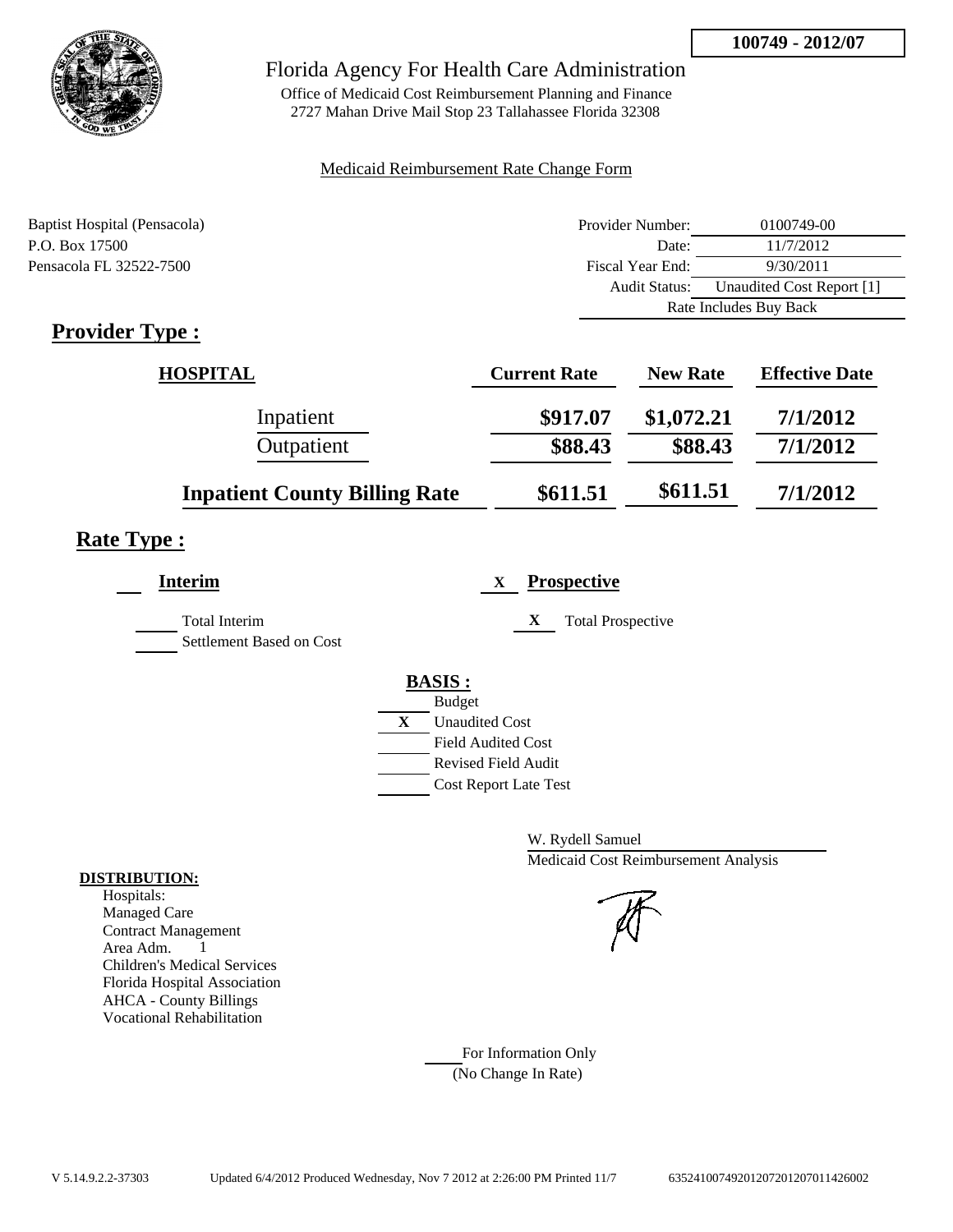

Office of Medicaid Cost Reimbursement Planning and Finance 2727 Mahan Drive Mail Stop 23 Tallahassee Florida 32308

#### Medicaid Reimbursement Rate Change Form

| Baptist Hospital (Pensacola) | Provider Number:     | 0100749-02                |
|------------------------------|----------------------|---------------------------|
| P.O. Box 17500               | Date:                | 11/7/2012                 |
| Pensacola FL 32522-7500      | Fiscal Year End:     | 9/30/2011                 |
|                              | <b>Audit Status:</b> | Unaudited Cost Report [1] |
|                              |                      | Rate Includes Buy Back    |

# **Provider Type :**

| <b>HOSPITAL</b>                      | <b>Current Rate</b> | <b>New Rate</b> | <b>Effective Date</b> |
|--------------------------------------|---------------------|-----------------|-----------------------|
| Inpatient                            | \$917.07            | \$1,072.21      | 7/1/2012              |
| Outpatient                           | \$88.43             | \$88.43         | 7/1/2012              |
| <b>Inpatient County Billing Rate</b> | \$611.51            | \$611.51        | 7/1/2012              |

# **Rate Type :**

| <b>Interim</b>                            | <b>Prospective</b><br>$\mathbf{X}$ |
|-------------------------------------------|------------------------------------|
| Total Interim<br>Settlement Based on Cost | X<br><b>Total Prospective</b>      |
|                                           | <b>BASIS:</b>                      |
|                                           | <b>Budget</b>                      |
|                                           | X<br><b>Unaudited Cost</b>         |
|                                           | <b>Field Audited Cost</b>          |
|                                           | <b>Revised Field Audit</b>         |
|                                           | <b>Cost Report Late Test</b>       |
|                                           |                                    |

W. Rydell Samuel Medicaid Cost Reimbursement Analysis

For Information Only (No Change In Rate)

#### **DISTRIBUTION:**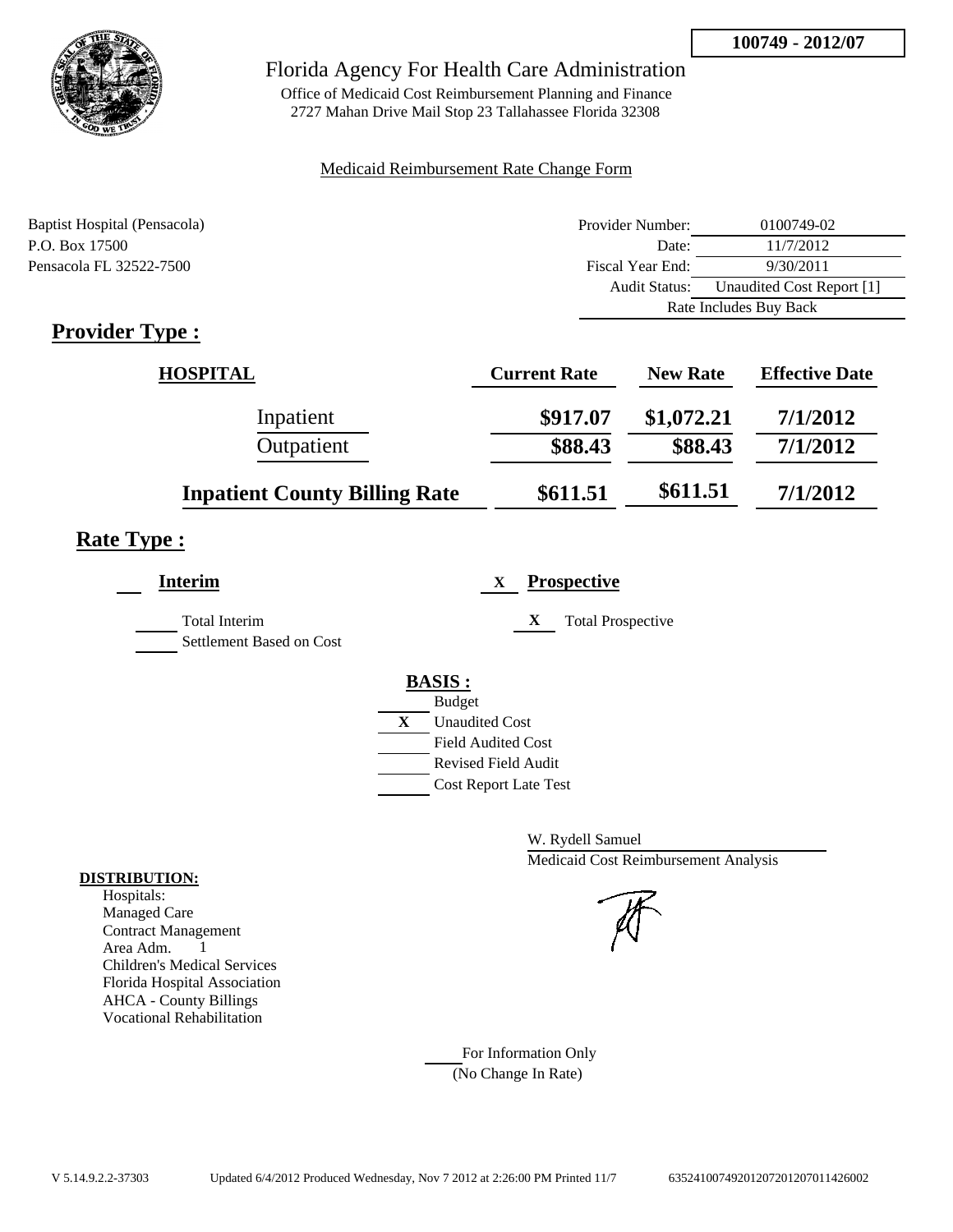

Office of Medicaid Cost Reimbursement Planning and Finance 2727 Mahan Drive Mail Stop 23 Tallahassee Florida 32308

## Medicaid Reimbursement Rate Change Form

| Baptist Hospital (Pensacola) | Provider Number: | 0100749-03                |
|------------------------------|------------------|---------------------------|
| P.O. Box 17500               | Date:            | 11/7/2012                 |
| Pensacola FL 32522-7500      | Fiscal Year End: | 9/30/2011                 |
|                              | Audit Status:    | Unaudited Cost Report [1] |
|                              |                  | Rate Includes Buy Back    |

# **Provider Type :**

| <b>HOSPITAL</b>                      | <b>Current Rate</b> | <b>New Rate</b> | <b>Effective Date</b> |
|--------------------------------------|---------------------|-----------------|-----------------------|
| Inpatient                            | \$917.07            | \$1,072.21      | 7/1/2012              |
| Outpatient                           | \$88.43             | \$88.43         | 7/1/2012              |
| <b>Inpatient County Billing Rate</b> | \$611.51            | \$611.51        | 7/1/2012              |

# **Rate Type :**

| <b>Interim</b>                            | <b>Prospective</b><br>$\mathbf{X}$ |
|-------------------------------------------|------------------------------------|
| Total Interim<br>Settlement Based on Cost | X<br><b>Total Prospective</b>      |
|                                           | <b>BASIS:</b>                      |
|                                           | <b>Budget</b>                      |
|                                           | X<br><b>Unaudited Cost</b>         |
|                                           | <b>Field Audited Cost</b>          |
|                                           | <b>Revised Field Audit</b>         |
|                                           | <b>Cost Report Late Test</b>       |
|                                           |                                    |

W. Rydell Samuel Medicaid Cost Reimbursement Analysis

For Information Only (No Change In Rate)

#### **DISTRIBUTION:**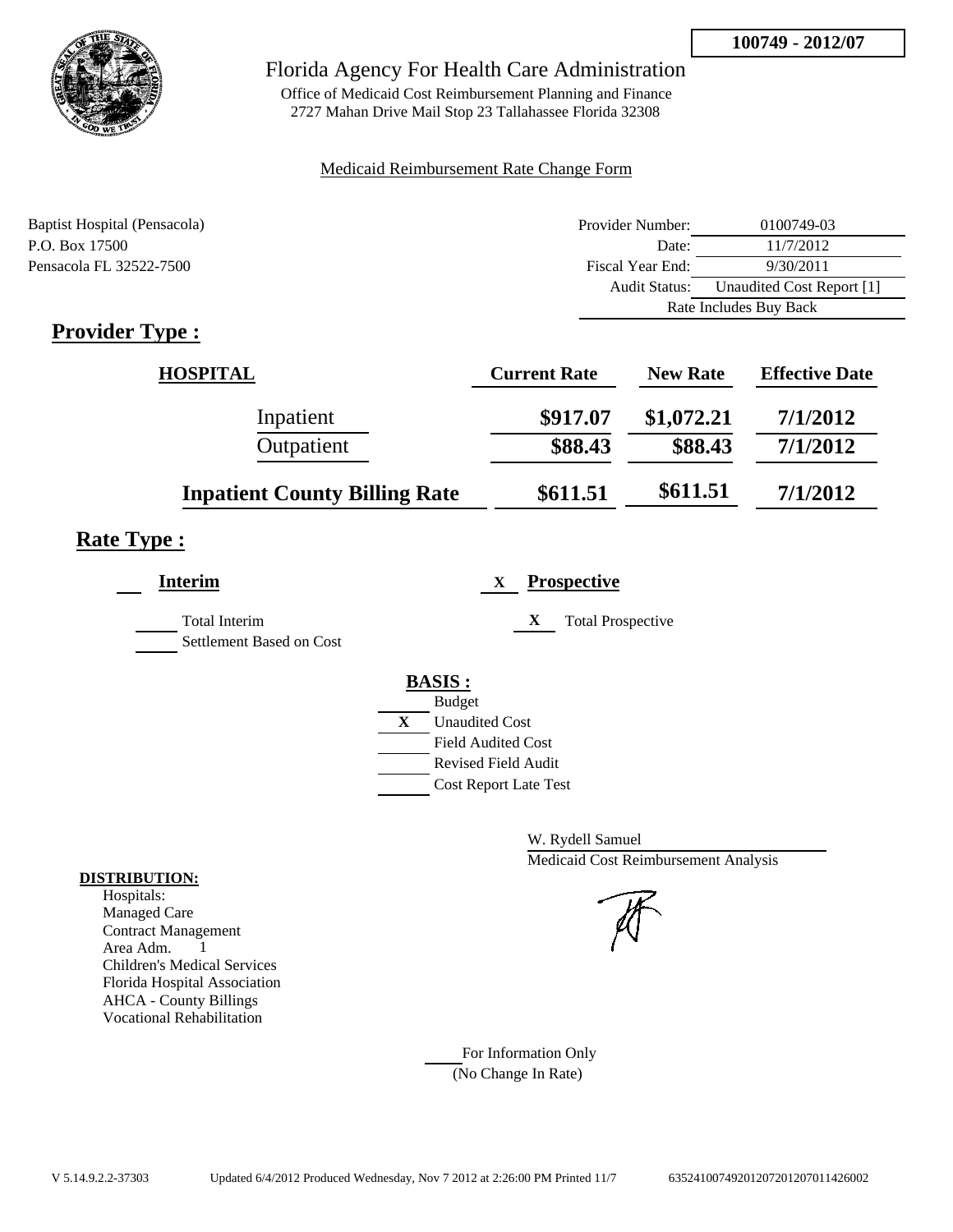

Office of Medicaid Cost Reimbursement Planning and Finance 2727 Mahan Drive Mail Stop 23 Tallahassee Florida 32308

## Medicaid Reimbursement Rate Change Form

| Sacred Heart Hospital   | Provider Number:     | 0100765-00              |
|-------------------------|----------------------|-------------------------|
| Post Office Box 2728    | Date:                | 11/7/2012               |
| Pensacola FL 32513-2728 | Fiscal Year End:     | 6/30/2011               |
|                         | <b>Audit Status:</b> | Amended Cost Report [2] |
|                         |                      | Rate Includes Buy Back  |
| m<br>n.                 |                      |                         |

# **Provider Type :**

| <b>HOSPITAL</b>                      | <b>Current Rate</b> | <b>New Rate</b> | <b>Effective Date</b> |
|--------------------------------------|---------------------|-----------------|-----------------------|
| Inpatient                            | \$1,015.09          | \$1,215.61      | 7/1/2012              |
| Outpatient                           | \$113.24            | \$115.08        | 7/1/2012              |
| <b>Inpatient County Billing Rate</b> | \$744.34            | \$746.56        | 7/1/2012              |

# **Rate Type :**

| Interim                                          | <b>Prospective</b><br>X       |
|--------------------------------------------------|-------------------------------|
| <b>Total Interim</b><br>Settlement Based on Cost | X<br><b>Total Prospective</b> |
|                                                  | <b>BASIS:</b>                 |
|                                                  | <b>Budget</b>                 |
|                                                  | X<br><b>Unaudited Cost</b>    |
|                                                  | <b>Field Audited Cost</b>     |
|                                                  | Revised Field Audit           |
|                                                  | <b>Cost Report Late Test</b>  |

W. Rydell Samuel Medicaid Cost Reimbursement Analysis

For Information Only (No Change In Rate)

#### **DISTRIBUTION:**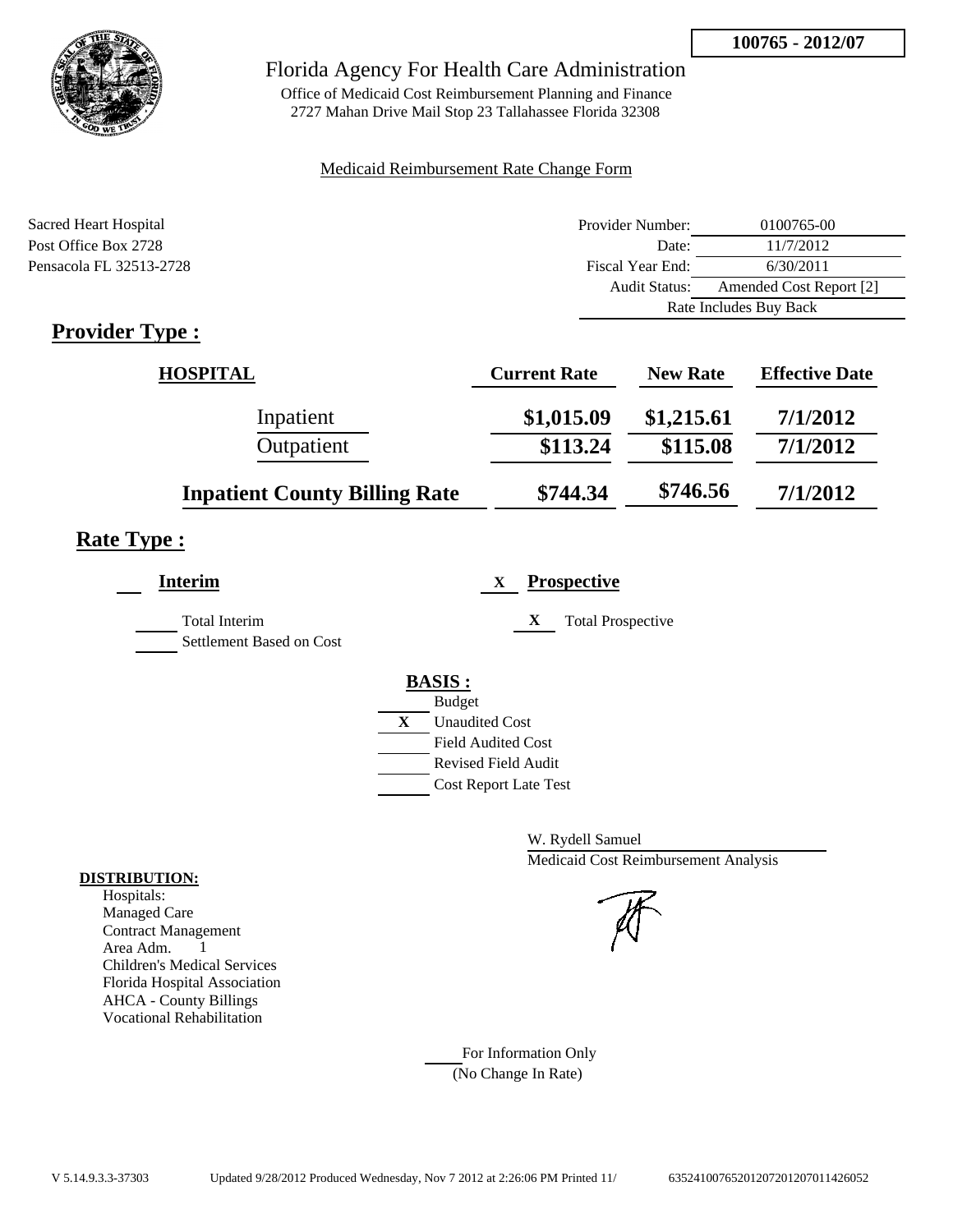

Office of Medicaid Cost Reimbursement Planning and Finance 2727 Mahan Drive Mail Stop 23 Tallahassee Florida 32308

#### Medicaid Reimbursement Rate Change Form

George E. Weems Memorial Hospital P.O. Drawer 610 Apalachicola FL 32320

| Provider Number:       | 0100803-00                |
|------------------------|---------------------------|
| Date:                  | 11/7/2012                 |
| Fiscal Year End:       | 9/30/2011                 |
| Audit Status:          | Unaudited Cost Report [1] |
| Rate Includes Buy Back |                           |

# **Provider Type :**

| <b>HOSPITAL</b> | <b>Current Rate</b> | <b>New Rate</b> | <b>Effective Date</b> |
|-----------------|---------------------|-----------------|-----------------------|
| Inpatient       | \$3,002.88          | \$3,002.88      | 7/1/2012              |
| Outpatient      | \$114.57            | \$114.57        | 7/1/2012              |

## **Rate Type :**

| <b>Interim</b>                                   |                                | <b>Prospective</b><br>$\mathbf{X}$ |
|--------------------------------------------------|--------------------------------|------------------------------------|
| <b>Total Interim</b><br>Settlement Based on Cost |                                | X<br><b>Total Prospective</b>      |
|                                                  | <b>BASIS:</b><br><b>Budget</b> |                                    |
|                                                  | X                              | <b>Unaudited Cost</b>              |
|                                                  |                                | <b>Field Audited Cost</b>          |
|                                                  |                                | <b>Revised Field Audit</b>         |
|                                                  |                                | <b>Cost Report Late Test</b>       |
|                                                  |                                |                                    |

W. Rydell Samuel Medicaid Cost Reimbursement Analysis

For Information Only (No Change In Rate)

#### **DISTRIBUTION:**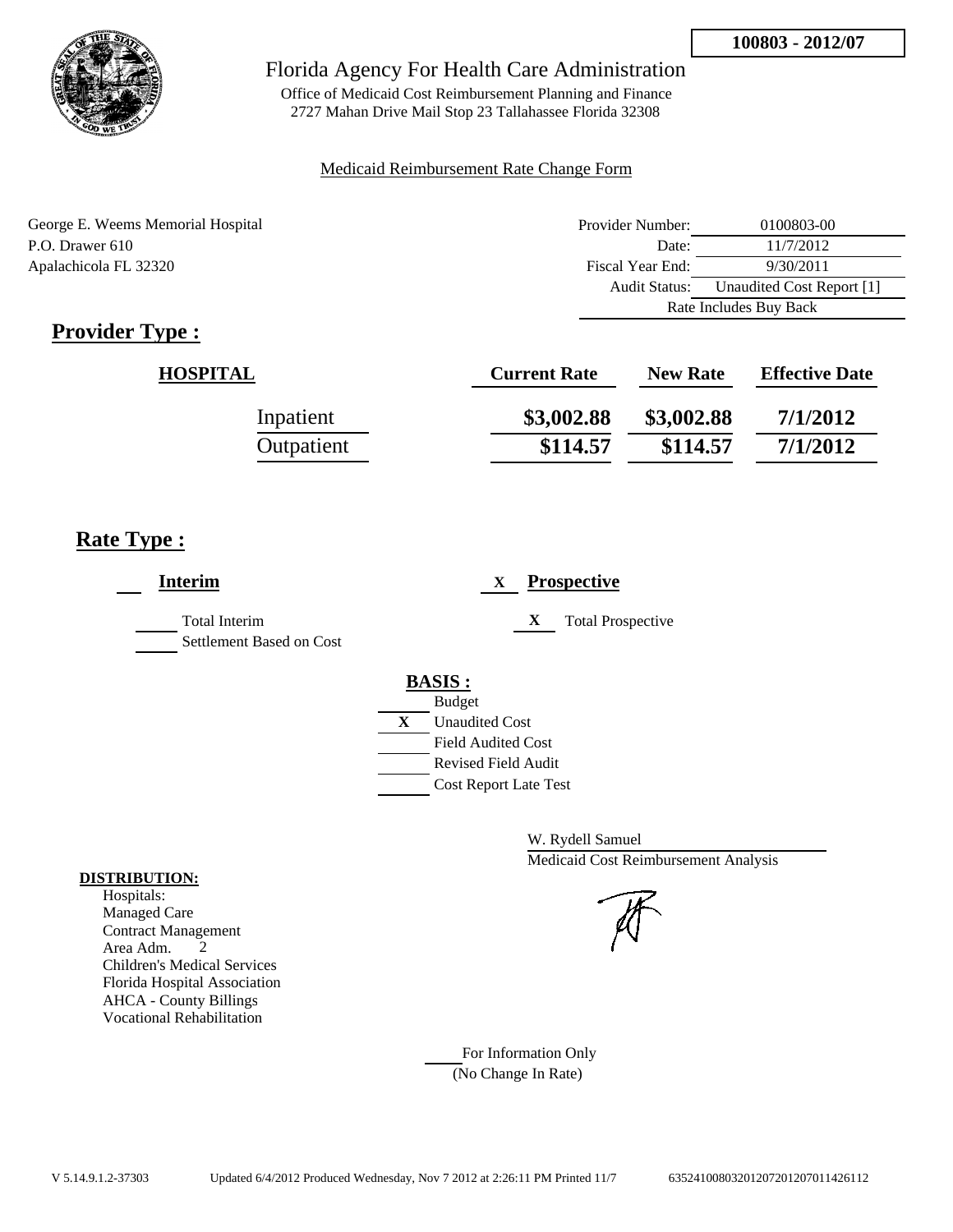

Office of Medicaid Cost Reimbursement Planning and Finance 2727 Mahan Drive Mail Stop 23 Tallahassee Florida 32308

#### Medicaid Reimbursement Rate Change Form

Hendry Regional Medical Center 524 W Sagamore Street Clewiston FL 33440

| Provider Number:       | 0100862-00                |
|------------------------|---------------------------|
| Date:                  | 11/7/2012                 |
| Fiscal Year End:       | 9/30/2011                 |
| <b>Audit Status:</b>   | Unaudited Cost Report [1] |
| Rate Includes Buy Back |                           |

# **Provider Type :**

| <b>HOSPITAL</b> | <b>Current Rate</b> | <b>New Rate</b> | <b>Effective Date</b> |
|-----------------|---------------------|-----------------|-----------------------|
| Inpatient       | \$2,286.12          | \$2,286.12      | 7/1/2012              |
| Outpatient      | \$115.16            | \$115.16        | 7/1/2012              |

# **Rate Type :**

| <b>Interim</b>                            | <b>Prospective</b><br>X                                                                                                                          |
|-------------------------------------------|--------------------------------------------------------------------------------------------------------------------------------------------------|
| Total Interim<br>Settlement Based on Cost | X<br><b>Total Prospective</b>                                                                                                                    |
|                                           | <b>BASIS:</b><br><b>Budget</b><br>X<br><b>Unaudited Cost</b><br><b>Field Audited Cost</b><br>Revised Field Audit<br><b>Cost Report Late Test</b> |

W. Rydell Samuel Medicaid Cost Reimbursement Analysis

For Information Only (No Change In Rate)

## **DISTRIBUTION:**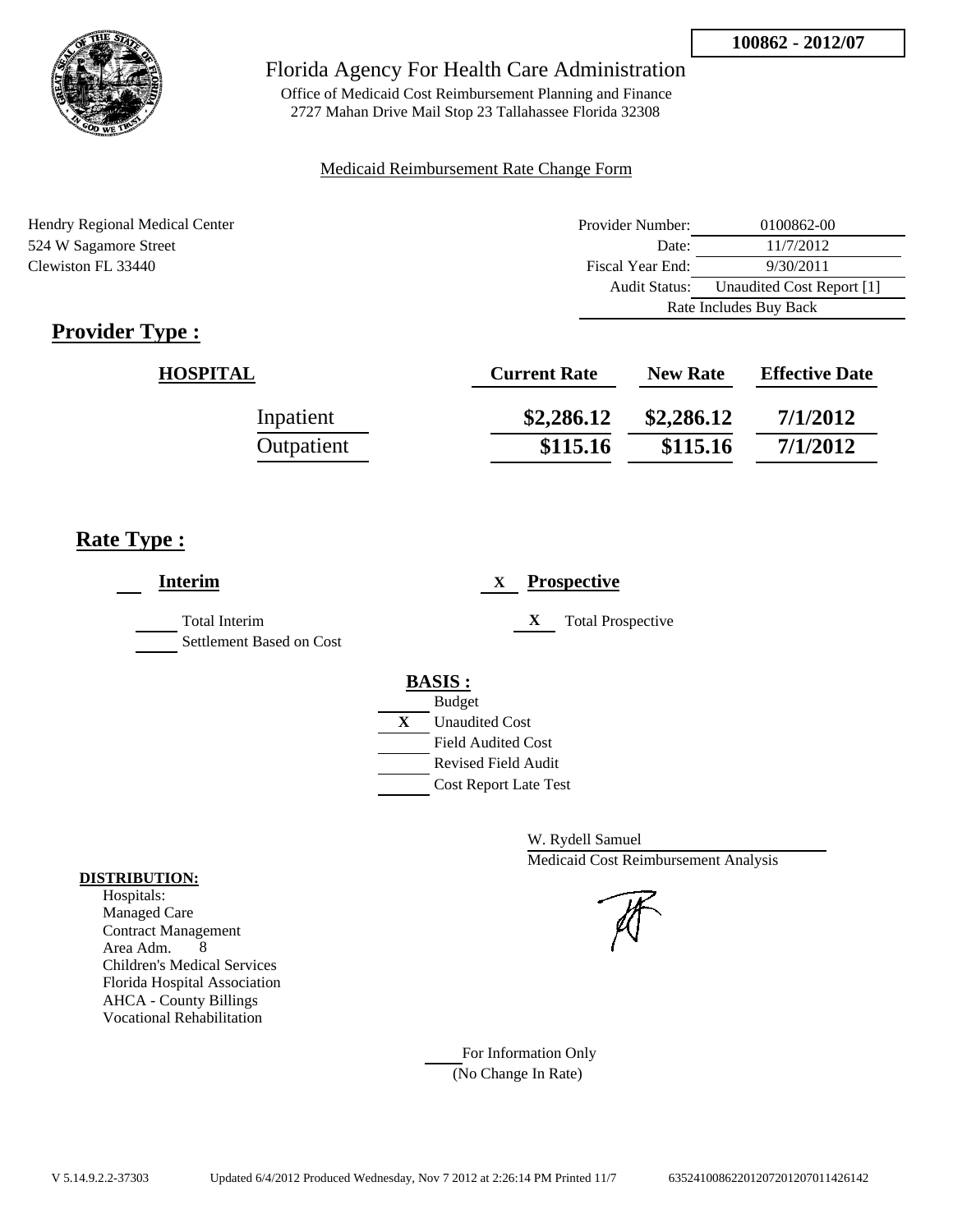

Office of Medicaid Cost Reimbursement Planning and Finance 2727 Mahan Drive Mail Stop 23 Tallahassee Florida 32308

## Medicaid Reimbursement Rate Change Form

| Brooksville Regional Hospital | Provider Number: | 0100871-00              |  |
|-------------------------------|------------------|-------------------------|--|
| Post Office Box 37            | Date:            | 11/7/2012               |  |
| Brooksville FL 34605-0037     | Fiscal Year End: | 9/30/2011               |  |
|                               | Audit Status:    | Amended Cost Report [2] |  |
|                               |                  | Rate Includes Buy Back  |  |

# **Provider Type :**

| <b>HOSPITAL</b>                      | <b>Current Rate</b> | <b>New Rate</b> | <b>Effective Date</b> |
|--------------------------------------|---------------------|-----------------|-----------------------|
| Inpatient                            | \$883.51            | \$1,401.67      | 7/1/2012              |
| Outpatient                           | \$62.95             | \$78.93         | 7/1/2012              |
| <b>Inpatient County Billing Rate</b> | \$676.23            | \$679.17        | 7/1/2012              |

# **Rate Type :**

| <b>Prospective</b><br>X       |
|-------------------------------|
| X<br><b>Total Prospective</b> |
|                               |
| <b>BASIS:</b>                 |
| <b>Budget</b>                 |
| X<br><b>Unaudited Cost</b>    |
| <b>Field Audited Cost</b>     |
| <b>Revised Field Audit</b>    |
| <b>Cost Report Late Test</b>  |
|                               |

W. Rydell Samuel Medicaid Cost Reimbursement Analysis

For Information Only (No Change In Rate)

#### **DISTRIBUTION:**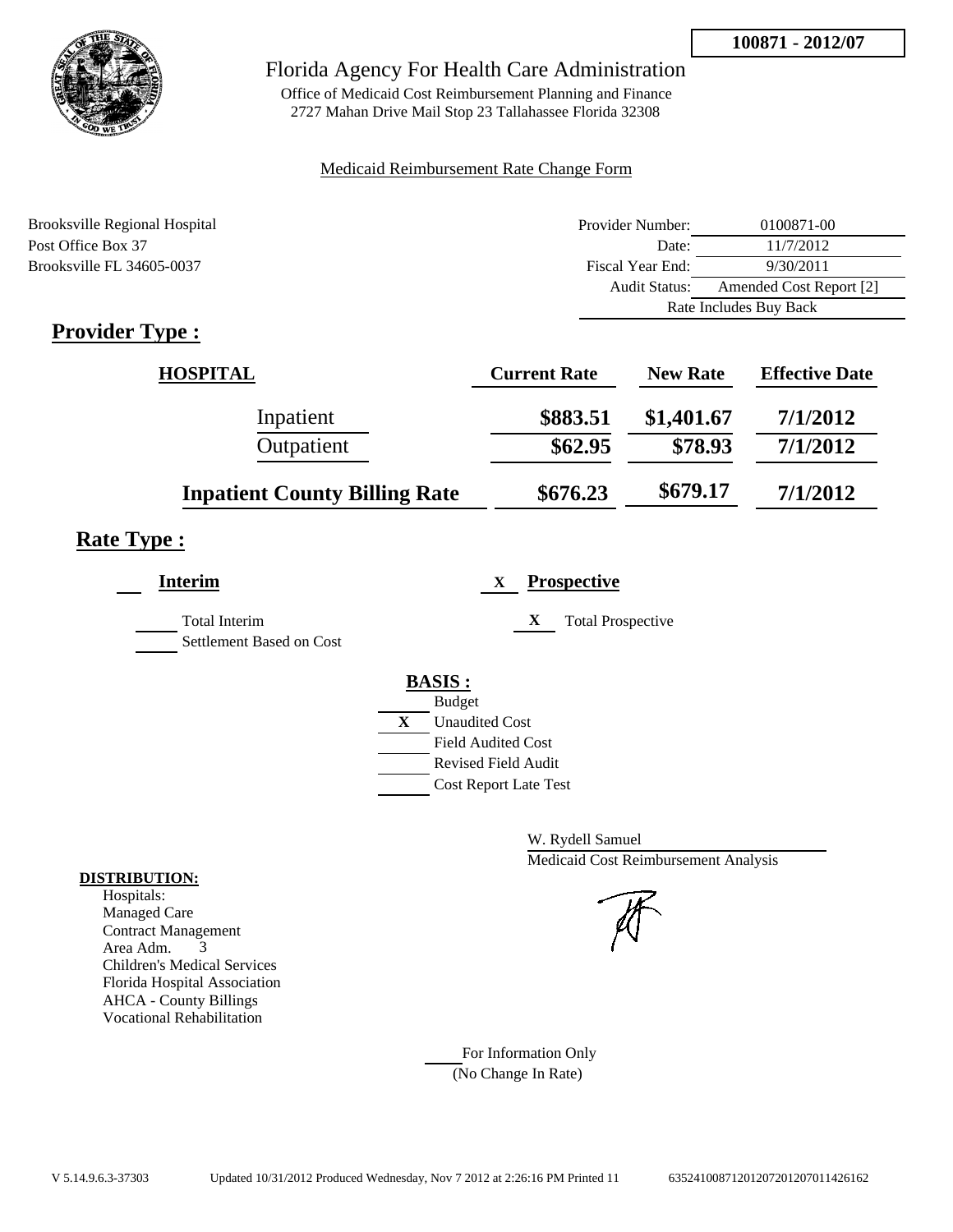

Office of Medicaid Cost Reimbursement Planning and Finance 2727 Mahan Drive Mail Stop 23 Tallahassee Florida 32308

## Medicaid Reimbursement Rate Change Form

| Brooksville Regional Hospital | Provider Number: | 0100871-01              |  |
|-------------------------------|------------------|-------------------------|--|
| Post Office Box 37            | Date:            | 11/7/2012               |  |
| Brooksville FL 34605-0037     | Fiscal Year End: | 9/30/2011               |  |
|                               | Audit Status:    | Amended Cost Report [2] |  |
|                               |                  | Rate Includes Buy Back  |  |

# **Provider Type :**

| <b>HOSPITAL</b>                      | <b>Current Rate</b> | <b>New Rate</b> | <b>Effective Date</b> |
|--------------------------------------|---------------------|-----------------|-----------------------|
| Inpatient                            | \$883.51            | \$1,401.67      | 7/1/2012              |
| Outpatient                           | \$62.95             | \$78.93         | 7/1/2012              |
| <b>Inpatient County Billing Rate</b> | \$676.23            | \$679.17        | 7/1/2012              |

# **Rate Type :**

| <b>Interim</b>                                   | <b>Prospective</b><br>X.                                                                                                                         |
|--------------------------------------------------|--------------------------------------------------------------------------------------------------------------------------------------------------|
| <b>Total Interim</b><br>Settlement Based on Cost | X<br><b>Total Prospective</b>                                                                                                                    |
|                                                  | <b>BASIS:</b><br><b>Budget</b><br>X<br><b>Unaudited Cost</b><br><b>Field Audited Cost</b><br>Revised Field Audit<br><b>Cost Report Late Test</b> |

W. Rydell Samuel Medicaid Cost Reimbursement Analysis

For Information Only (No Change In Rate)

#### **DISTRIBUTION:**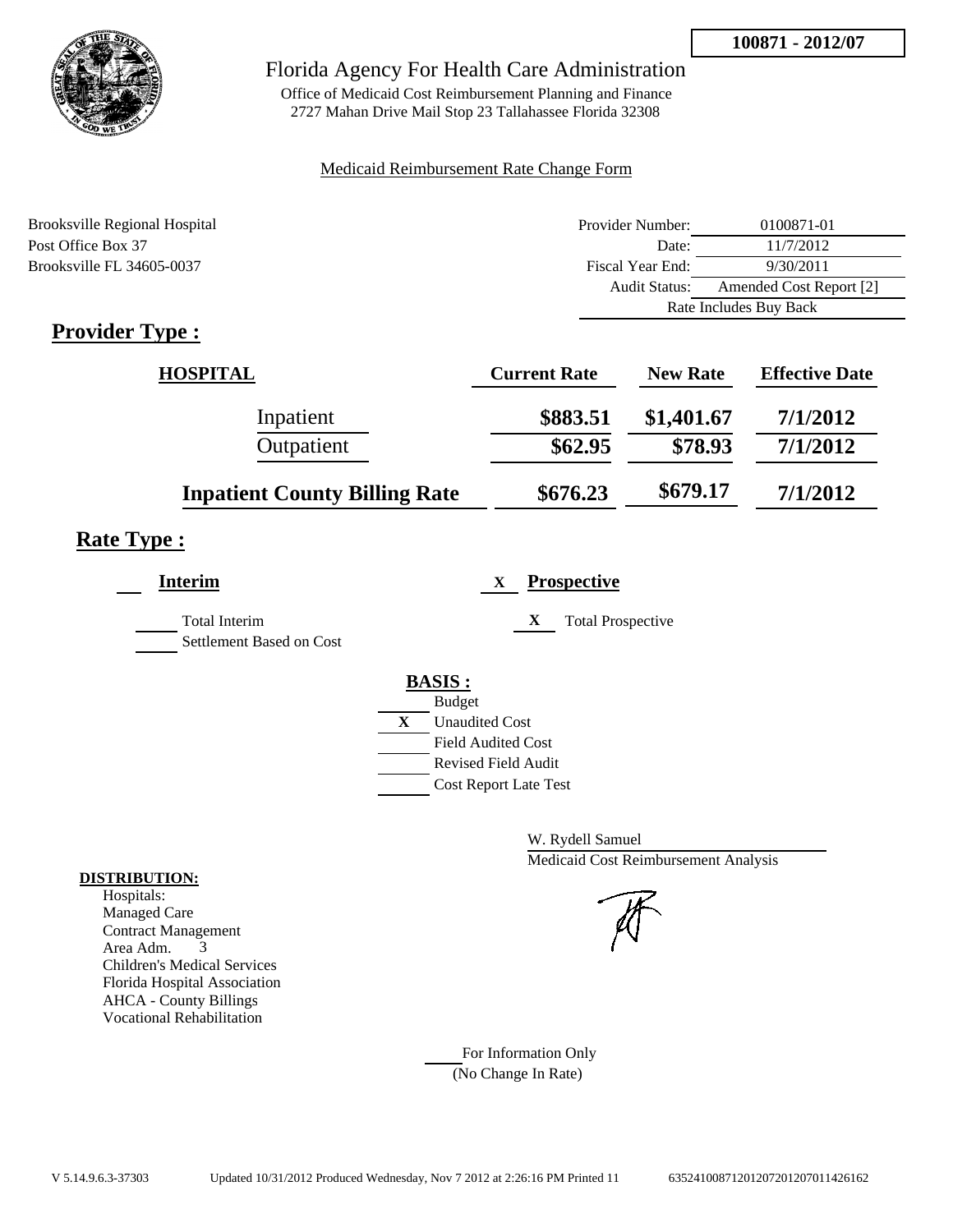

Office of Medicaid Cost Reimbursement Planning and Finance 2727 Mahan Drive Mail Stop 23 Tallahassee Florida 32308

#### Medicaid Reimbursement Rate Change Form

Highlands Regional Medical Center P.O. Drawer 2066 Sebring FL 33870

| Provider Number:     | 0100897-00                                        |
|----------------------|---------------------------------------------------|
| Date:                | 11/7/2012                                         |
| Fiscal Year End:     | 9/30/2011                                         |
| <b>Audit Status:</b> | Unaudited Cost Report [1]                         |
|                      | Rate Includes Buy Back and Partial Self Exemption |

# **Provider Type :**

| <b>HOSPITAL</b>                      | <b>Current Rate</b> | <b>New Rate</b> | <b>Effective Date</b> |
|--------------------------------------|---------------------|-----------------|-----------------------|
| Inpatient                            | \$622.28            | \$1,599.53      | 7/1/2012              |
| Outpatient                           | \$61.22             | \$82.22         | 7/1/2012              |
| <b>Inpatient County Billing Rate</b> |                     | \$622.28        | 7/1/2012              |

# **Rate Type :**

| <b>Interim</b>                                   | <b>Prospective</b><br>X              |
|--------------------------------------------------|--------------------------------------|
| <b>Total Interim</b><br>Settlement Based on Cost | X<br><b>Total Prospective</b>        |
|                                                  |                                      |
|                                                  | <b>BASIS:</b>                        |
|                                                  | <b>Budget</b>                        |
|                                                  | $\mathbf X$<br><b>Unaudited Cost</b> |
|                                                  | <b>Field Audited Cost</b>            |
|                                                  | Revised Field Audit                  |
|                                                  | <b>Cost Report Late Test</b>         |

W. Rydell Samuel Medicaid Cost Reimbursement Analysis

For Information Only (No Change In Rate)

#### **DISTRIBUTION:**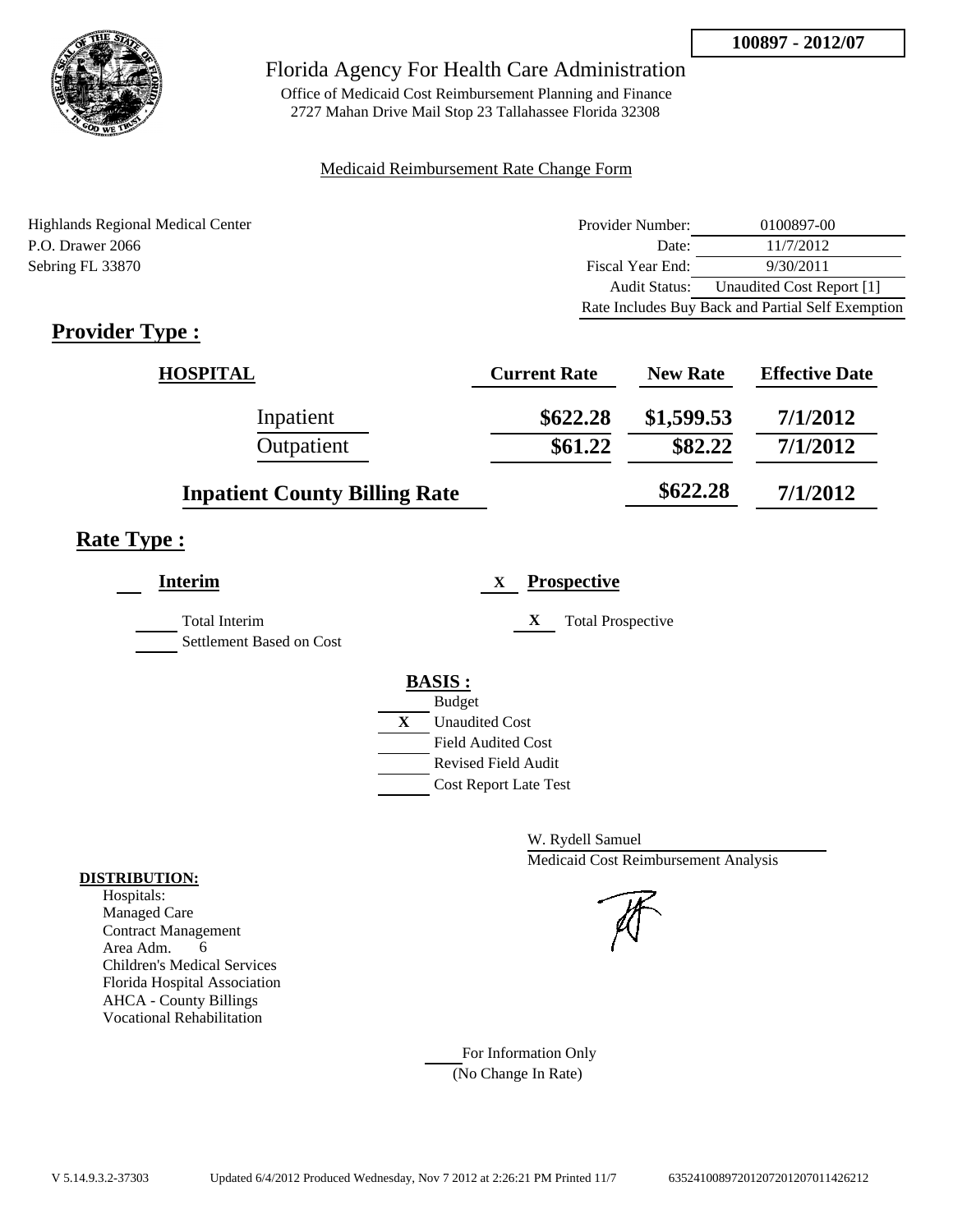

Office of Medicaid Cost Reimbursement Planning and Finance 2727 Mahan Drive Mail Stop 23 Tallahassee Florida 32308

## Medicaid Reimbursement Rate Change Form

| Provider Number: | 0100901-02 |
|------------------|------------|
| Date:            | 11/7/2012  |
| Fiscal Year End: | 12/31/2010 |
|                  |            |

| Provider Number: | 0100901-02                |
|------------------|---------------------------|
| Date:            | 11/7/2012                 |
| Fiscal Year End: | 12/31/2010                |
| Audit Status:    | Unaudited Cost Report [1] |

# **Provider Type :**

| <b>HOSPITAL</b> | <b>Current Rate</b> | <b>New Rate</b> | <b>Effective Date</b> |
|-----------------|---------------------|-----------------|-----------------------|
| Inpatient       | \$696.18            | \$696.18        | 7/1/2012              |
| Outpatient      | \$88.17             | \$88.17         | 7/1/2012              |

# **Rate Type :**

| <b>Prospective</b><br>X       |
|-------------------------------|
| X<br><b>Total Prospective</b> |
| <b>BASIS:</b>                 |
| <b>Budget</b>                 |
| X<br><b>Unaudited Cost</b>    |
| <b>Field Audited Cost</b>     |
| <b>Revised Field Audit</b>    |
| <b>Cost Report Late Test</b>  |
|                               |

W. Rydell Samuel Medicaid Cost Reimbursement Analysis

For Information Only (No Change In Rate)

## **DISTRIBUTION:**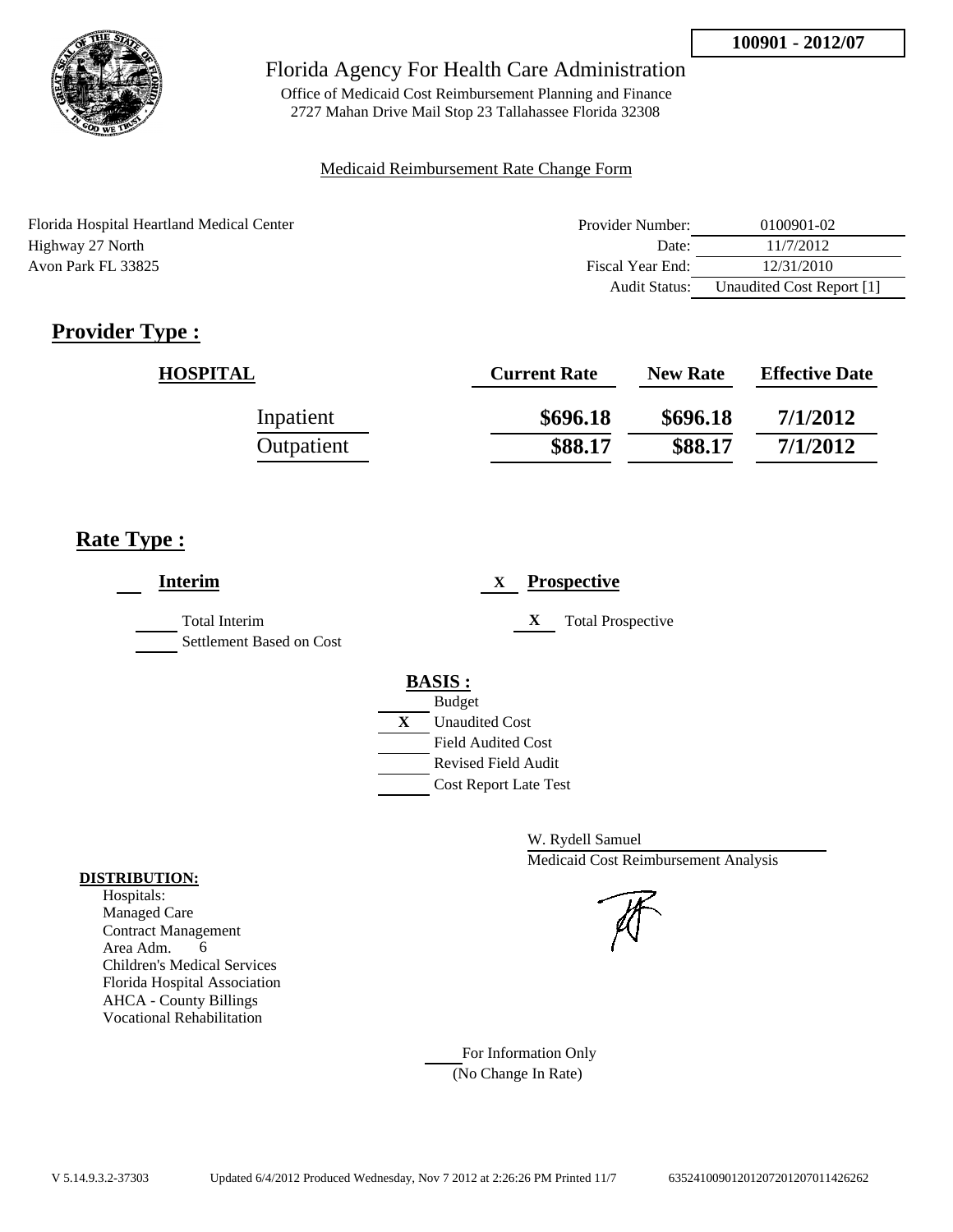

Office of Medicaid Cost Reimbursement Planning and Finance 2727 Mahan Drive Mail Stop 23 Tallahassee Florida 32308

## Medicaid Reimbursement Rate Change Form

University Community Hospital Carrollwood 3100 East Fletcher Avenue Tampa FL 33613

| Provider Number: | 0100943-00                                        |
|------------------|---------------------------------------------------|
| Date:            | 11/7/2012                                         |
| Fiscal Year End: | 12/31/2010                                        |
| Audit Status:    | Unaudited Cost Report [1]                         |
|                  | Rate Includes Buy Back and Partial Self Exemption |

# **Provider Type :**

| <b>HOSPITAL</b>                      | <b>Current Rate</b> | <b>New Rate</b> | <b>Effective Date</b> |
|--------------------------------------|---------------------|-----------------|-----------------------|
| Inpatient                            | \$794.45            | \$1,671.17      | 7/1/2012              |
| Outpatient                           | \$75.48             | \$75.48         | 7/1/2012              |
| <b>Inpatient County Billing Rate</b> |                     | \$794.45        | 7/1/2012              |

# **Rate Type :**

| <b>Prospective</b><br>X       |
|-------------------------------|
| X<br><b>Total Prospective</b> |
| <b>BASIS:</b>                 |
| <b>Budget</b>                 |
| X<br><b>Unaudited Cost</b>    |
| <b>Field Audited Cost</b>     |
| <b>Revised Field Audit</b>    |
| <b>Cost Report Late Test</b>  |
|                               |

W. Rydell Samuel Medicaid Cost Reimbursement Analysis

For Information Only (No Change In Rate)

## **DISTRIBUTION:**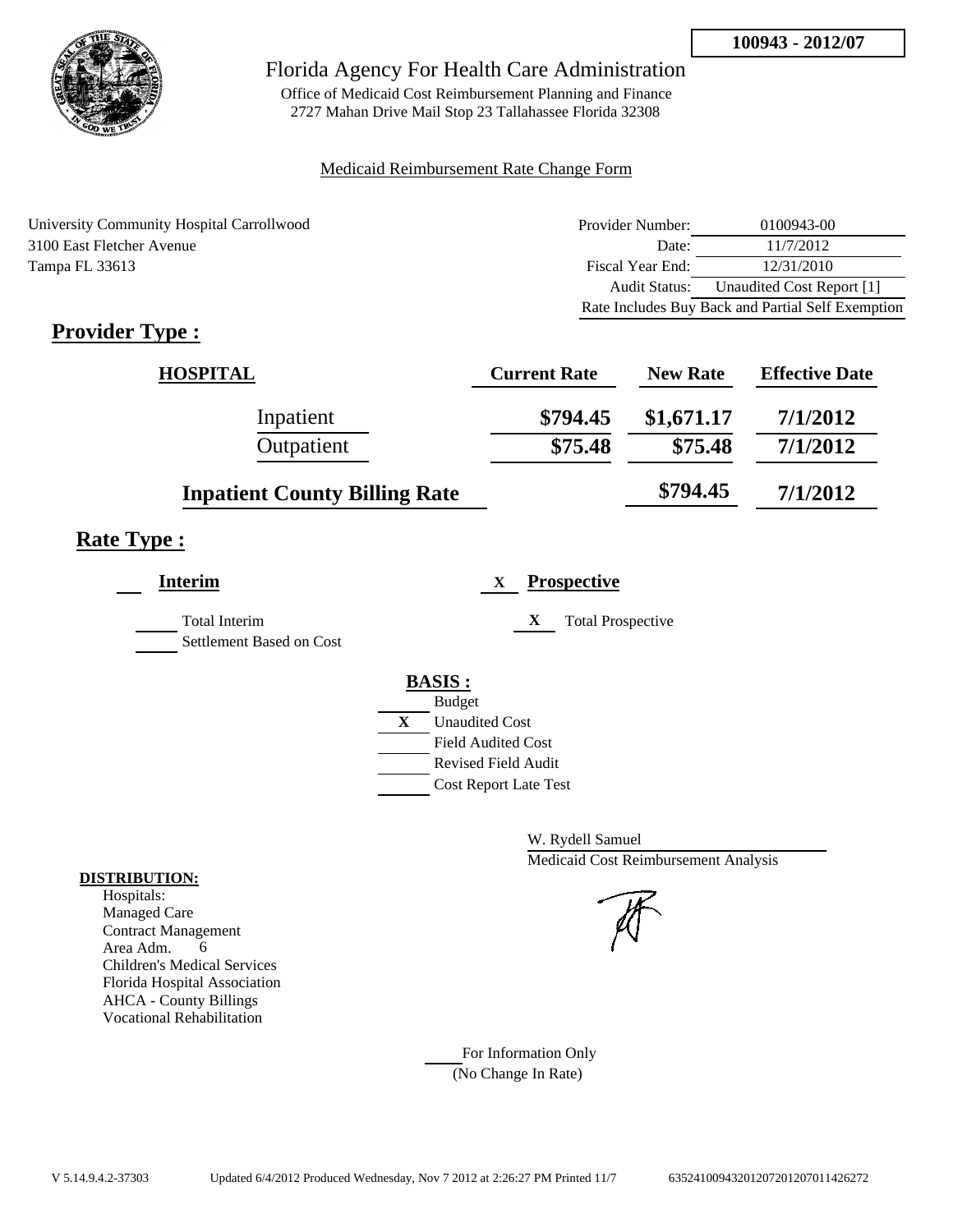

Office of Medicaid Cost Reimbursement Planning and Finance 2727 Mahan Drive Mail Stop 23 Tallahassee Florida 32308

## Medicaid Reimbursement Rate Change Form

| St. Joseph's Hospital                      | Provider Number:     | 0100978-00                |  |
|--------------------------------------------|----------------------|---------------------------|--|
| 3001 W. ML King Blvd. Post Office Box 4227 | Date:                | 11/7/2012                 |  |
| Tampa FL 33677-4227                        | Fiscal Year End:     | 12/31/2011                |  |
|                                            | <b>Audit Status:</b> | Unaudited Cost Report [1] |  |
|                                            |                      | Rate Includes Buy Back    |  |

# **Provider Type :**

| <b>HOSPITAL</b>                      | <b>Current Rate</b> | <b>New Rate</b> | <b>Effective Date</b> |
|--------------------------------------|---------------------|-----------------|-----------------------|
| Inpatient                            | \$1,248.89          | \$1,937.53      | 7/1/2012              |
| Outpatient                           | \$132.94            | \$165.18        | 7/1/2012              |
| <b>Inpatient County Billing Rate</b> | \$840.97            | \$840.97        | 7/1/2012              |

# **Rate Type :**

| <b>Interim</b>                                   | <b>Prospective</b><br>X       |
|--------------------------------------------------|-------------------------------|
| <b>Total Interim</b><br>Settlement Based on Cost | X<br><b>Total Prospective</b> |
|                                                  | <b>BASIS:</b>                 |
|                                                  | <b>Budget</b>                 |
|                                                  | X<br><b>Unaudited Cost</b>    |
|                                                  | <b>Field Audited Cost</b>     |
|                                                  | <b>Revised Field Audit</b>    |
|                                                  | <b>Cost Report Late Test</b>  |
|                                                  |                               |

W. Rydell Samuel Medicaid Cost Reimbursement Analysis

For Information Only (No Change In Rate)

#### **DISTRIBUTION:**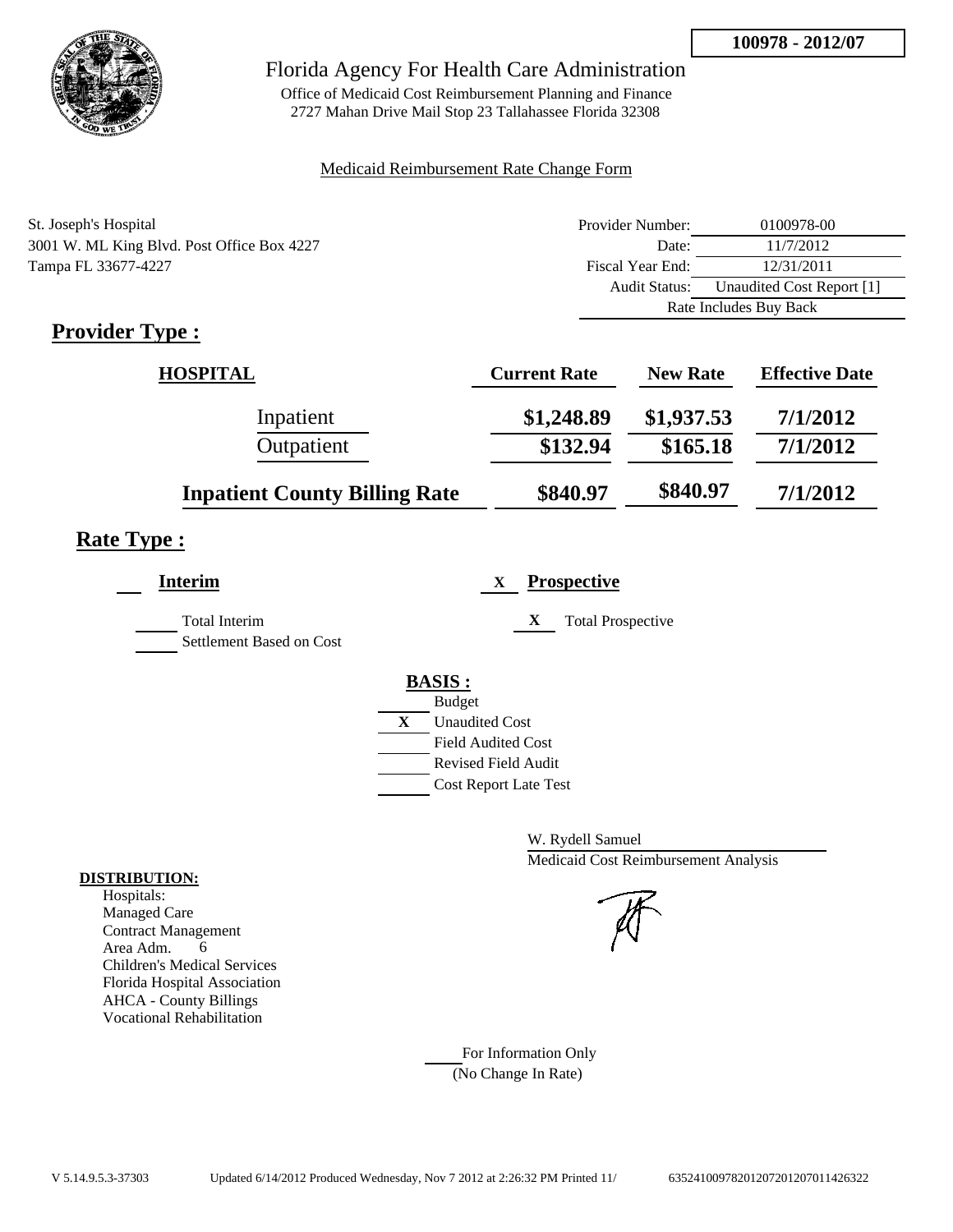

Office of Medicaid Cost Reimbursement Planning and Finance 2727 Mahan Drive Mail Stop 23 Tallahassee Florida 32308

## Medicaid Reimbursement Rate Change Form

| St. Joseph's Hospital                      | Provider Number:       | 0100978-02                |
|--------------------------------------------|------------------------|---------------------------|
| 3001 W. ML King Blvd. Post Office Box 4227 | Date:                  | 11/7/2012                 |
| Tampa FL 33677-4227                        | Fiscal Year End:       | 12/31/2011                |
|                                            | <b>Audit Status:</b>   | Unaudited Cost Report [1] |
|                                            | Rate Includes Buy Back |                           |

# **Provider Type :**

| <b>HOSPITAL</b>                      | <b>Current Rate</b> | <b>New Rate</b> | <b>Effective Date</b> |
|--------------------------------------|---------------------|-----------------|-----------------------|
| Inpatient                            | \$1,248.89          | \$1,937.53      | 7/1/2012              |
| Outpatient                           | \$132.94            | \$165.18        | 7/1/2012              |
| <b>Inpatient County Billing Rate</b> | \$840.97            | \$840.97        | 7/1/2012              |

# **Rate Type :**

| <b>Interim</b>                                   | <b>Prospective</b><br>X       |
|--------------------------------------------------|-------------------------------|
| <b>Total Interim</b><br>Settlement Based on Cost | X<br><b>Total Prospective</b> |
|                                                  | <b>BASIS:</b>                 |
|                                                  | <b>Budget</b>                 |
|                                                  | X<br><b>Unaudited Cost</b>    |
|                                                  | <b>Field Audited Cost</b>     |
|                                                  | <b>Revised Field Audit</b>    |
|                                                  | <b>Cost Report Late Test</b>  |
|                                                  |                               |

W. Rydell Samuel Medicaid Cost Reimbursement Analysis

For Information Only (No Change In Rate)

#### **DISTRIBUTION:**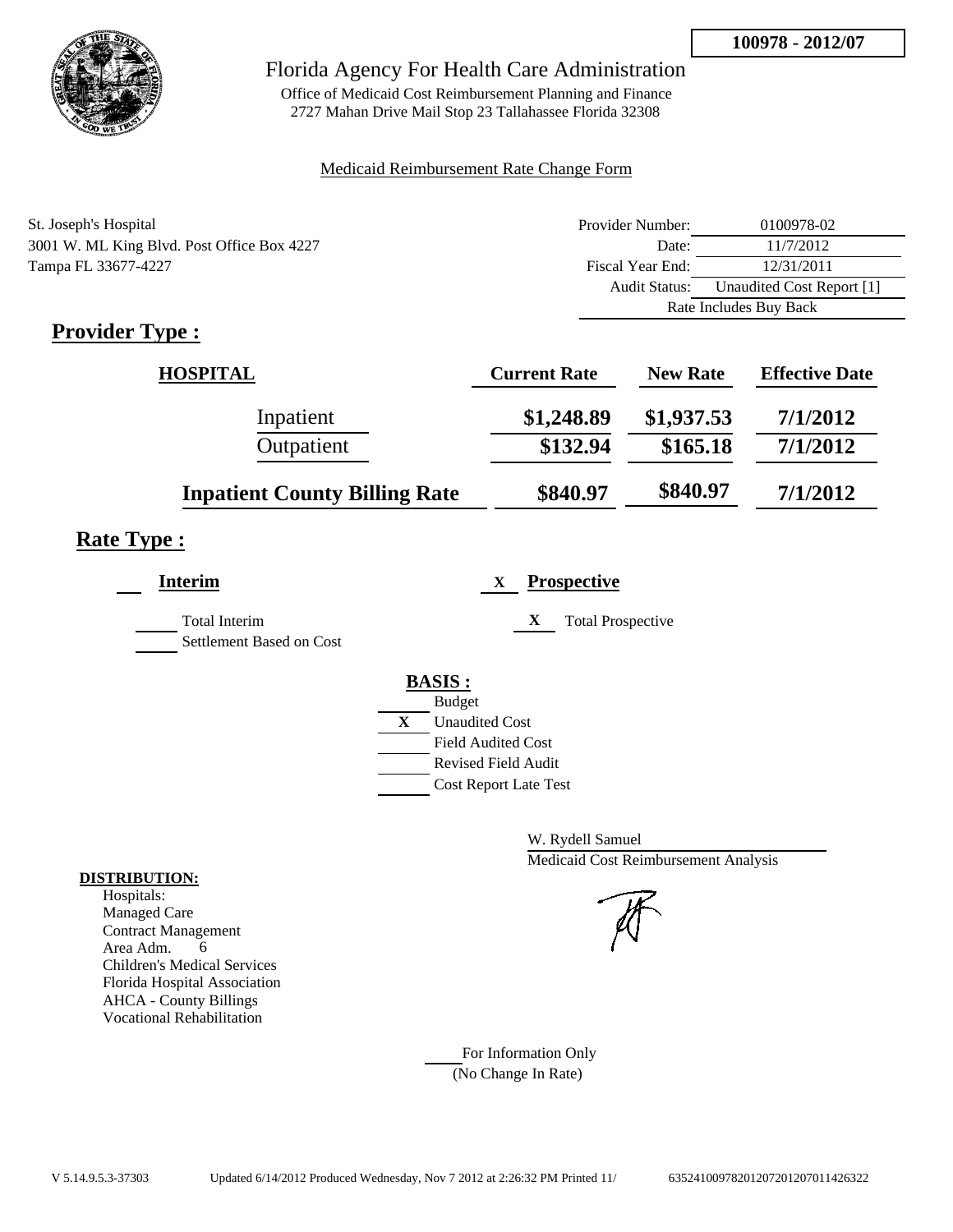

Office of Medicaid Cost Reimbursement Planning and Finance 2727 Mahan Drive Mail Stop 23 Tallahassee Florida 32308

## Medicaid Reimbursement Rate Change Form

| St. Joseph's Hospital                      | Provider Number:       | 0100978-03                |
|--------------------------------------------|------------------------|---------------------------|
| 3001 W. ML King Blvd. Post Office Box 4227 | Date:                  | 11/7/2012                 |
| Tampa FL 33677-4227                        | Fiscal Year End:       | 12/31/2011                |
|                                            | <b>Audit Status:</b>   | Unaudited Cost Report [1] |
|                                            | Rate Includes Buy Back |                           |

# **Provider Type :**

| <b>HOSPITAL</b>                      | <b>Current Rate</b> | <b>New Rate</b> | <b>Effective Date</b> |
|--------------------------------------|---------------------|-----------------|-----------------------|
| Inpatient                            | \$1,248.89          | \$1,937.53      | 7/1/2012              |
| Outpatient                           | \$132.94            | \$165.18        | 7/1/2012              |
| <b>Inpatient County Billing Rate</b> | \$840.97            | \$840.97        | 7/1/2012              |

# **Rate Type :**

| <b>Interim</b>                                   | <b>Prospective</b><br>X       |
|--------------------------------------------------|-------------------------------|
| <b>Total Interim</b><br>Settlement Based on Cost | X<br><b>Total Prospective</b> |
|                                                  | <b>BASIS:</b>                 |
|                                                  | <b>Budget</b>                 |
|                                                  | X<br><b>Unaudited Cost</b>    |
|                                                  | <b>Field Audited Cost</b>     |
|                                                  | <b>Revised Field Audit</b>    |
|                                                  | <b>Cost Report Late Test</b>  |
|                                                  |                               |

W. Rydell Samuel Medicaid Cost Reimbursement Analysis

For Information Only (No Change In Rate)

#### **DISTRIBUTION:**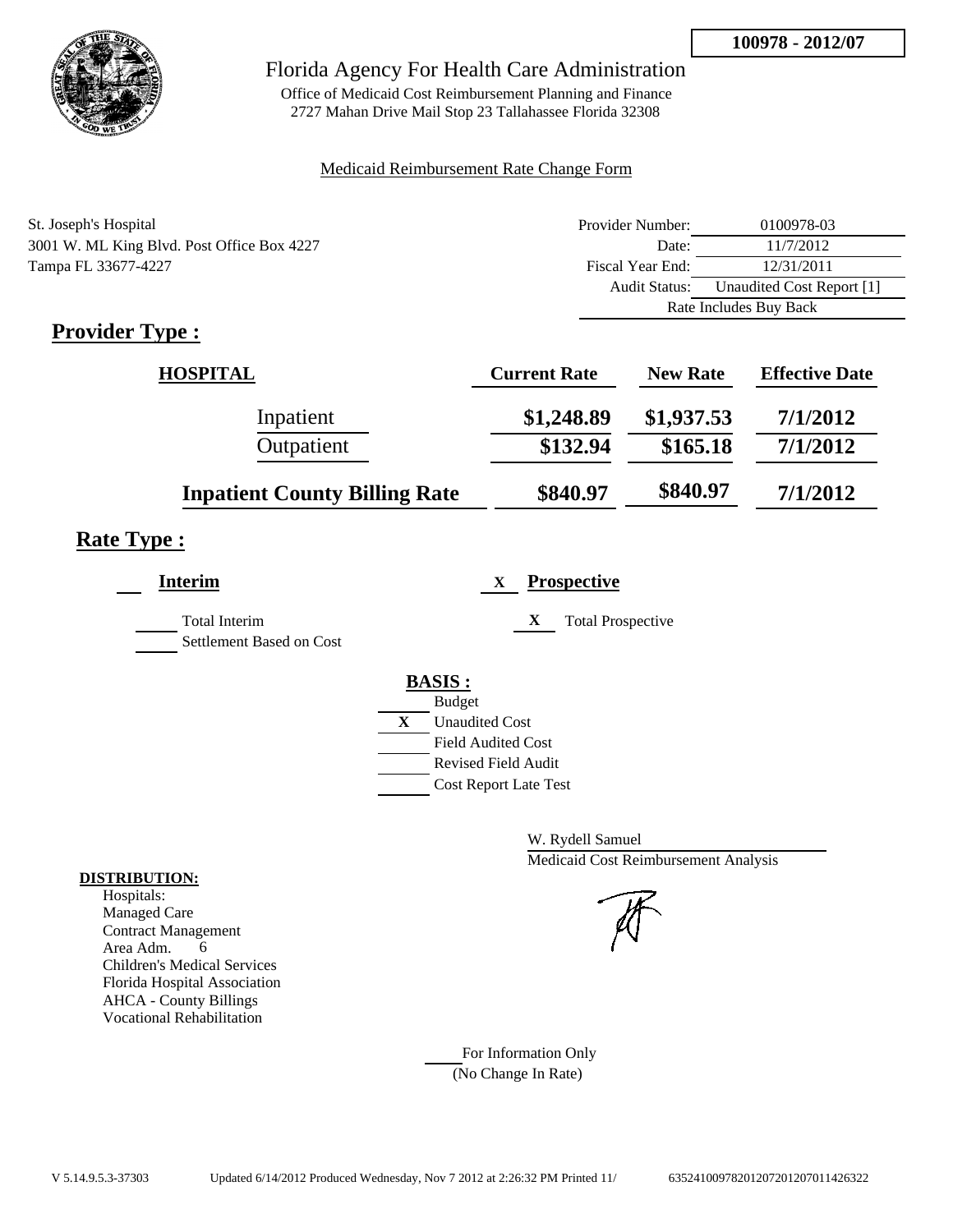

Office of Medicaid Cost Reimbursement Planning and Finance 2727 Mahan Drive Mail Stop 23 Tallahassee Florida 32308

## Medicaid Reimbursement Rate Change Form

| St. Joseph's Hospital                      | Provider Number:     | 0100978-06                |  |
|--------------------------------------------|----------------------|---------------------------|--|
| 3001 W. ML King Blvd. Post Office Box 4227 | Date:                | 11/7/2012                 |  |
| Tampa FL 33677-4227                        | Fiscal Year End:     | 12/31/2011                |  |
|                                            | <b>Audit Status:</b> | Unaudited Cost Report [1] |  |
|                                            |                      | Rate Includes Buy Back    |  |

# **Provider Type :**

| <b>HOSPITAL</b>                      | <b>Current Rate</b> | <b>New Rate</b> | <b>Effective Date</b> |
|--------------------------------------|---------------------|-----------------|-----------------------|
| Inpatient                            | \$1,248.89          | \$1,937.53      | 7/1/2012              |
| Outpatient                           | \$132.94            | \$165.18        | 7/1/2012              |
| <b>Inpatient County Billing Rate</b> | \$840.97            | \$840.97        | 7/1/2012              |

# **Rate Type :**

| <b>Interim</b>                                   | <b>Prospective</b><br>X       |
|--------------------------------------------------|-------------------------------|
| <b>Total Interim</b><br>Settlement Based on Cost | X<br><b>Total Prospective</b> |
|                                                  | <b>BASIS:</b>                 |
|                                                  | <b>Budget</b>                 |
|                                                  | X<br><b>Unaudited Cost</b>    |
|                                                  | <b>Field Audited Cost</b>     |
|                                                  | <b>Revised Field Audit</b>    |
|                                                  | <b>Cost Report Late Test</b>  |
|                                                  |                               |

W. Rydell Samuel Medicaid Cost Reimbursement Analysis

For Information Only (No Change In Rate)

#### **DISTRIBUTION:**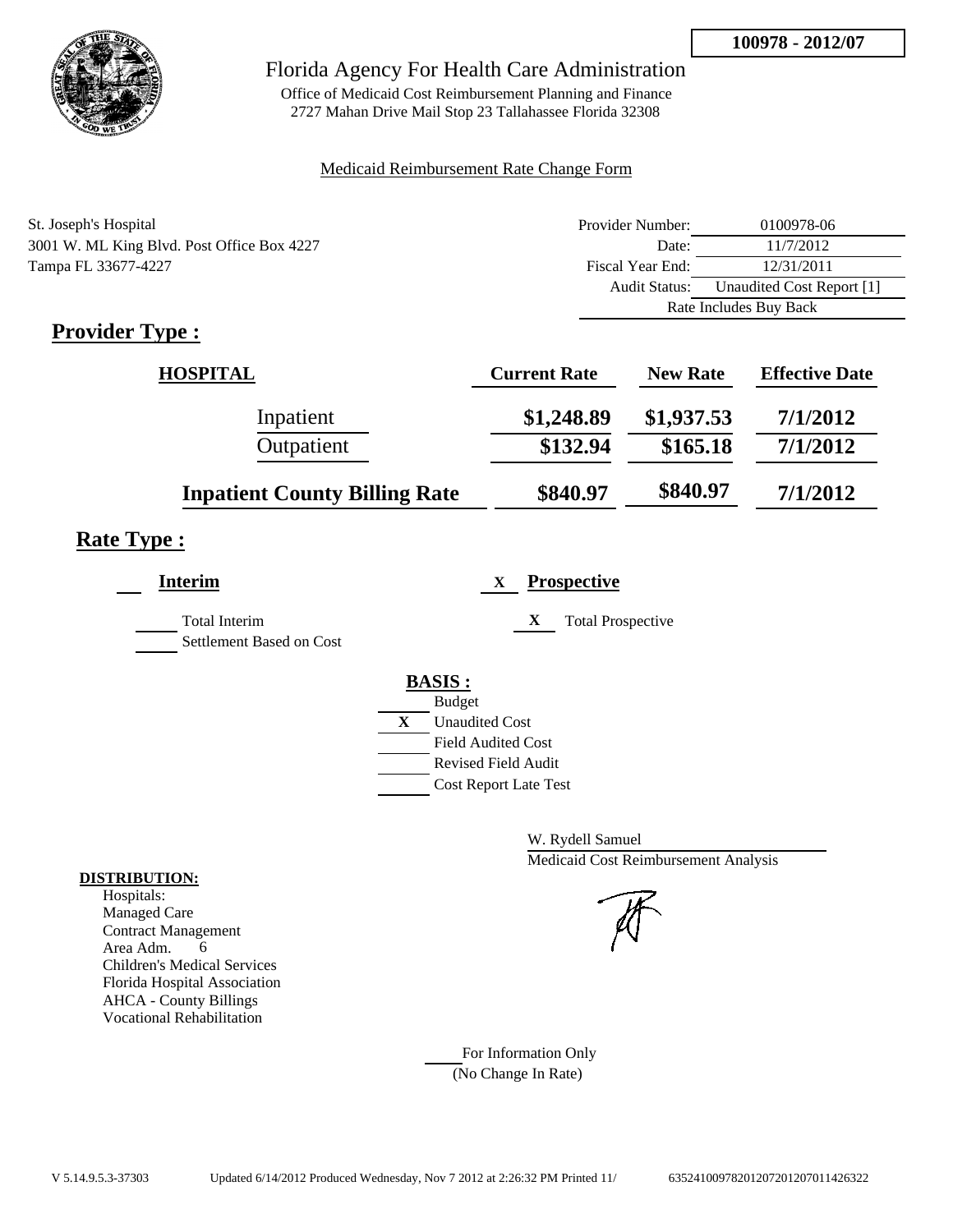

Office of Medicaid Cost Reimbursement Planning and Finance 2727 Mahan Drive Mail Stop 23 Tallahassee Florida 32308

## Medicaid Reimbursement Rate Change Form

| South Florida Baptist  | Provider Number:     | 0100986-00                |  |
|------------------------|----------------------|---------------------------|--|
| 301 N Alexander Street | Date:                | 11/7/2012                 |  |
| Plant City FL 33566    | Fiscal Year End:     | 12/31/2011                |  |
|                        | <b>Audit Status:</b> | Unaudited Cost Report [1] |  |
|                        |                      | Rate Includes Buy Back    |  |
| Provider Tyne .        |                      |                           |  |

# **Provider Type :**

| <b>HOSPITAL</b>                      | <b>Current Rate</b> | <b>New Rate</b> | <b>Effective Date</b> |
|--------------------------------------|---------------------|-----------------|-----------------------|
| Inpatient                            | \$1,313.20          | \$2,242.36      | 7/1/2012              |
| Outpatient                           | \$92.66             | \$135.62        | 7/1/2012              |
| <b>Inpatient County Billing Rate</b> | \$754.03            | \$754.03        | 7/1/2012              |

# **Rate Type :**

| Interim                                          | <b>Prospective</b><br>X       |
|--------------------------------------------------|-------------------------------|
| <b>Total Interim</b><br>Settlement Based on Cost | X<br><b>Total Prospective</b> |
|                                                  | <b>BASIS:</b>                 |
|                                                  | <b>Budget</b>                 |
|                                                  | X<br><b>Unaudited Cost</b>    |
|                                                  | <b>Field Audited Cost</b>     |
|                                                  | Revised Field Audit           |
|                                                  | <b>Cost Report Late Test</b>  |
|                                                  |                               |

W. Rydell Samuel Medicaid Cost Reimbursement Analysis

For Information Only (No Change In Rate)

#### **DISTRIBUTION:**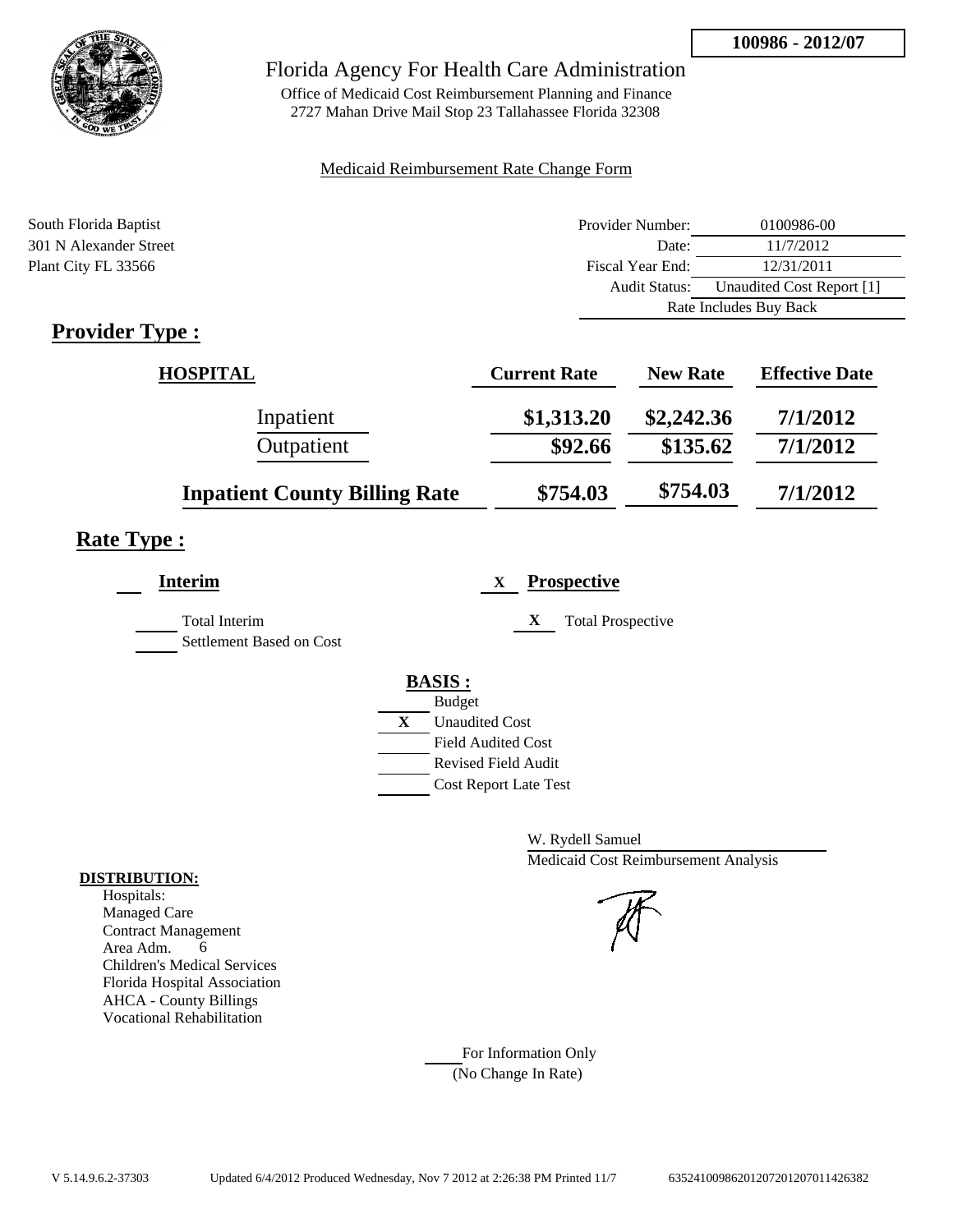

Office of Medicaid Cost Reimbursement Planning and Finance 2727 Mahan Drive Mail Stop 23 Tallahassee Florida 32308

## Medicaid Reimbursement Rate Change Form

| Tampa General Hospital | Provider Number:     | 0100994-00                |  |
|------------------------|----------------------|---------------------------|--|
| P.O. Box 1289          | Date:                | 11/7/2012                 |  |
| Tampa FL 33601         | Fiscal Year End:     | 9/30/2011                 |  |
|                        | <b>Audit Status:</b> | Unaudited Cost Report [1] |  |
|                        |                      | Rate Includes Buy Back    |  |
|                        |                      |                           |  |

# **Provider Type :**

| <b>HOSPITAL</b>                      | <b>Current Rate</b> | <b>New Rate</b> | <b>Effective Date</b> |
|--------------------------------------|---------------------|-----------------|-----------------------|
| Inpatient                            | \$1,659.63          | \$2,470.89      | 7/1/2012              |
| Outpatient                           | \$164.58            | \$190.46        | 7/1/2012              |
| <b>Inpatient County Billing Rate</b> | \$901.83            | \$901.83        | 7/1/2012              |

# **Rate Type :**

| <b>Interim</b>                            | <b>Prospective</b><br>X               |
|-------------------------------------------|---------------------------------------|
| Total Interim<br>Settlement Based on Cost | X<br><b>Total Prospective</b>         |
|                                           | <b>BASIS:</b>                         |
|                                           | <b>Budget</b>                         |
|                                           | $\mathbf{X}$<br><b>Unaudited Cost</b> |
|                                           | <b>Field Audited Cost</b>             |
|                                           | <b>Revised Field Audit</b>            |
|                                           | <b>Cost Report Late Test</b>          |
|                                           |                                       |

W. Rydell Samuel Medicaid Cost Reimbursement Analysis

For Information Only (No Change In Rate)

#### **DISTRIBUTION:**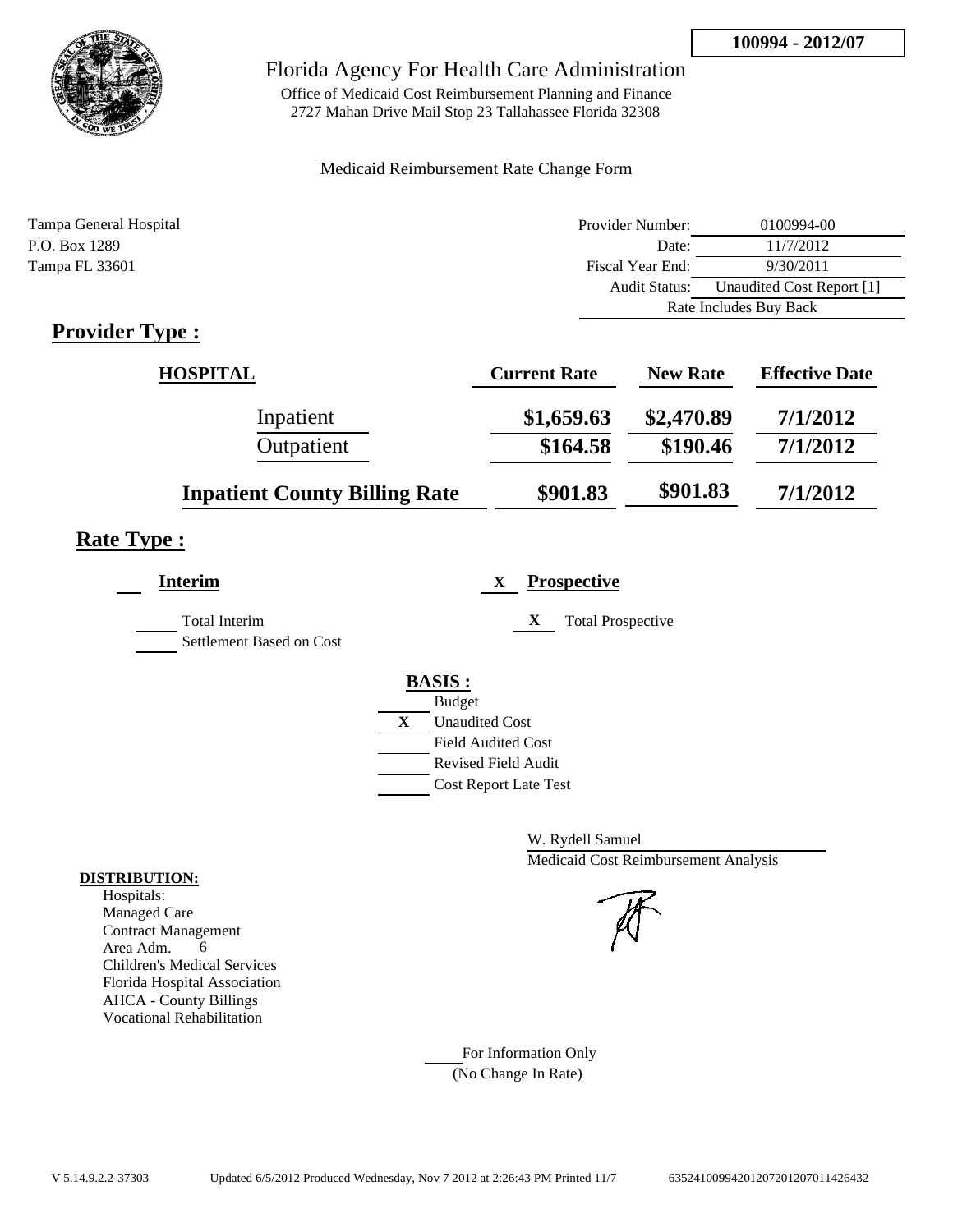

Office of Medicaid Cost Reimbursement Planning and Finance 2727 Mahan Drive Mail Stop 23 Tallahassee Florida 32308

## Medicaid Reimbursement Rate Change Form

| Tampa General Hospital | Provider Number:     | 0100994-01                |  |
|------------------------|----------------------|---------------------------|--|
| P.O. Box 1289          | Date:                | 11/7/2012                 |  |
| Tampa FL 33601         | Fiscal Year End:     | 9/30/2011                 |  |
|                        | <b>Audit Status:</b> | Unaudited Cost Report [1] |  |
|                        |                      | Rate Includes Buy Back    |  |
|                        |                      |                           |  |

# **Provider Type :**

| <b>HOSPITAL</b>                      | <b>Current Rate</b> | <b>New Rate</b> | <b>Effective Date</b> |
|--------------------------------------|---------------------|-----------------|-----------------------|
| Inpatient                            | \$1,659.63          | \$2,470.89      | 7/1/2012              |
| Outpatient                           | \$164.58            | \$190.46        | 7/1/2012              |
| <b>Inpatient County Billing Rate</b> | \$901.83            | \$901.83        | 7/1/2012              |

# **Rate Type :**

| <b>Interim</b>                            | <b>Prospective</b><br>X               |
|-------------------------------------------|---------------------------------------|
| Total Interim<br>Settlement Based on Cost | X<br><b>Total Prospective</b>         |
|                                           |                                       |
|                                           | <b>BASIS:</b><br><b>Budget</b>        |
|                                           | $\mathbf{X}$<br><b>Unaudited Cost</b> |
|                                           | <b>Field Audited Cost</b>             |
|                                           | <b>Revised Field Audit</b>            |
|                                           | <b>Cost Report Late Test</b>          |

W. Rydell Samuel Medicaid Cost Reimbursement Analysis

For Information Only (No Change In Rate)

#### **DISTRIBUTION:**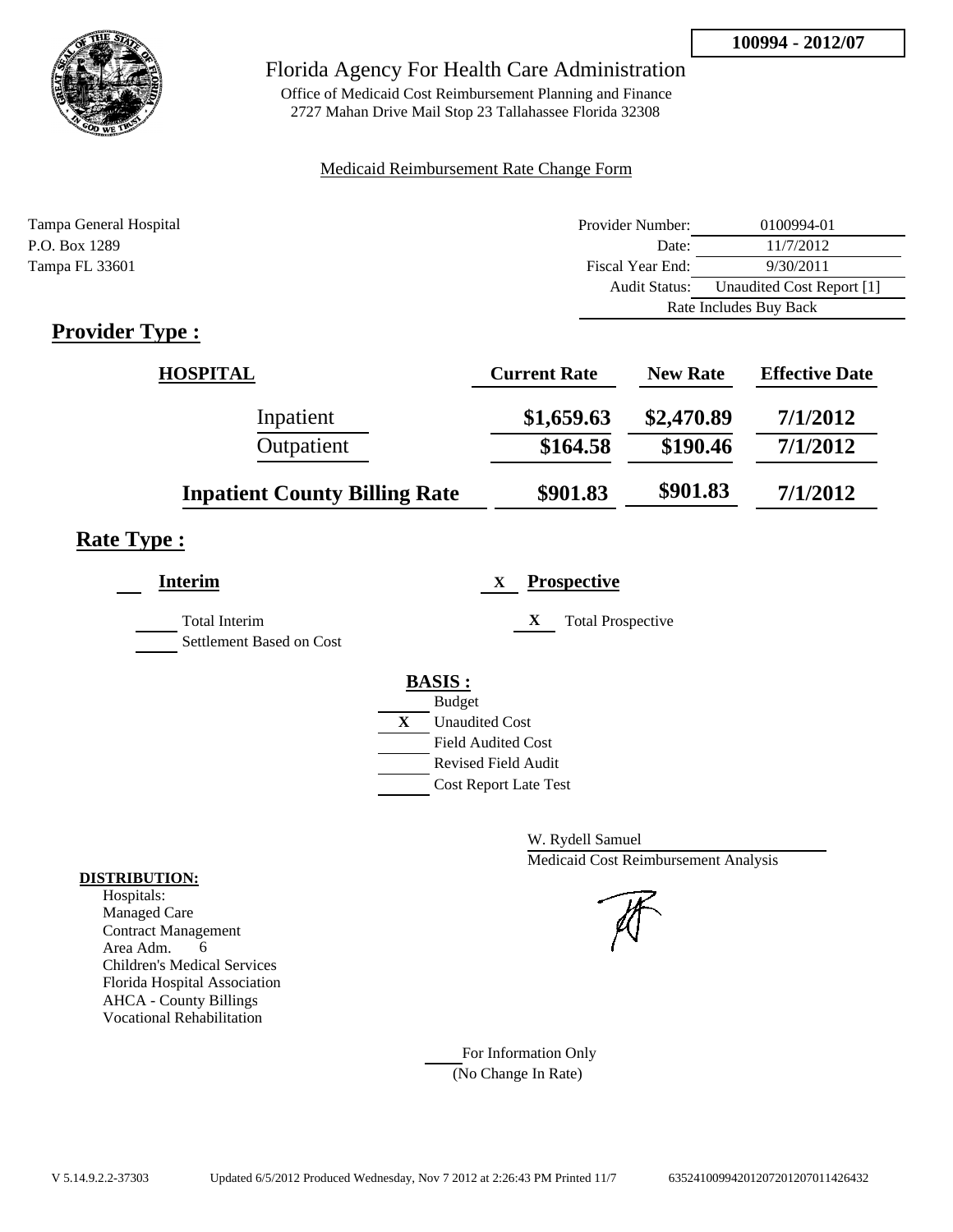

Office of Medicaid Cost Reimbursement Planning and Finance 2727 Mahan Drive Mail Stop 23 Tallahassee Florida 32308

## Medicaid Reimbursement Rate Change Form

| Tampa General Hospital | Provider Number:     | 0100994-12                |  |
|------------------------|----------------------|---------------------------|--|
| P.O. Box 1289          | Date:                | 11/7/2012                 |  |
| Tampa FL 33601         | Fiscal Year End:     | 9/30/2011                 |  |
|                        | <b>Audit Status:</b> | Unaudited Cost Report [1] |  |
|                        |                      | Rate Includes Buy Back    |  |
|                        |                      |                           |  |

# **Provider Type :**

| <b>HOSPITAL</b>                      | <b>Current Rate</b> | <b>New Rate</b> | <b>Effective Date</b> |
|--------------------------------------|---------------------|-----------------|-----------------------|
| Inpatient                            | \$1,659.63          | \$2,470.89      | 7/1/2012              |
| Outpatient                           | \$164.58            | \$190.46        | 7/1/2012              |
| <b>Inpatient County Billing Rate</b> | \$901.83            | \$901.83        | 7/1/2012              |

# **Rate Type :**

| <b>Interim</b>                            | <b>Prospective</b><br>X       |
|-------------------------------------------|-------------------------------|
| Total Interim<br>Settlement Based on Cost | X<br><b>Total Prospective</b> |
|                                           | <b>BASIS:</b>                 |
|                                           | <b>Budget</b>                 |
|                                           | X<br><b>Unaudited Cost</b>    |
|                                           | Field Audited Cost            |
|                                           | Revised Field Audit           |
|                                           | <b>Cost Report Late Test</b>  |
|                                           |                               |

W. Rydell Samuel Medicaid Cost Reimbursement Analysis

For Information Only (No Change In Rate)

## **DISTRIBUTION:**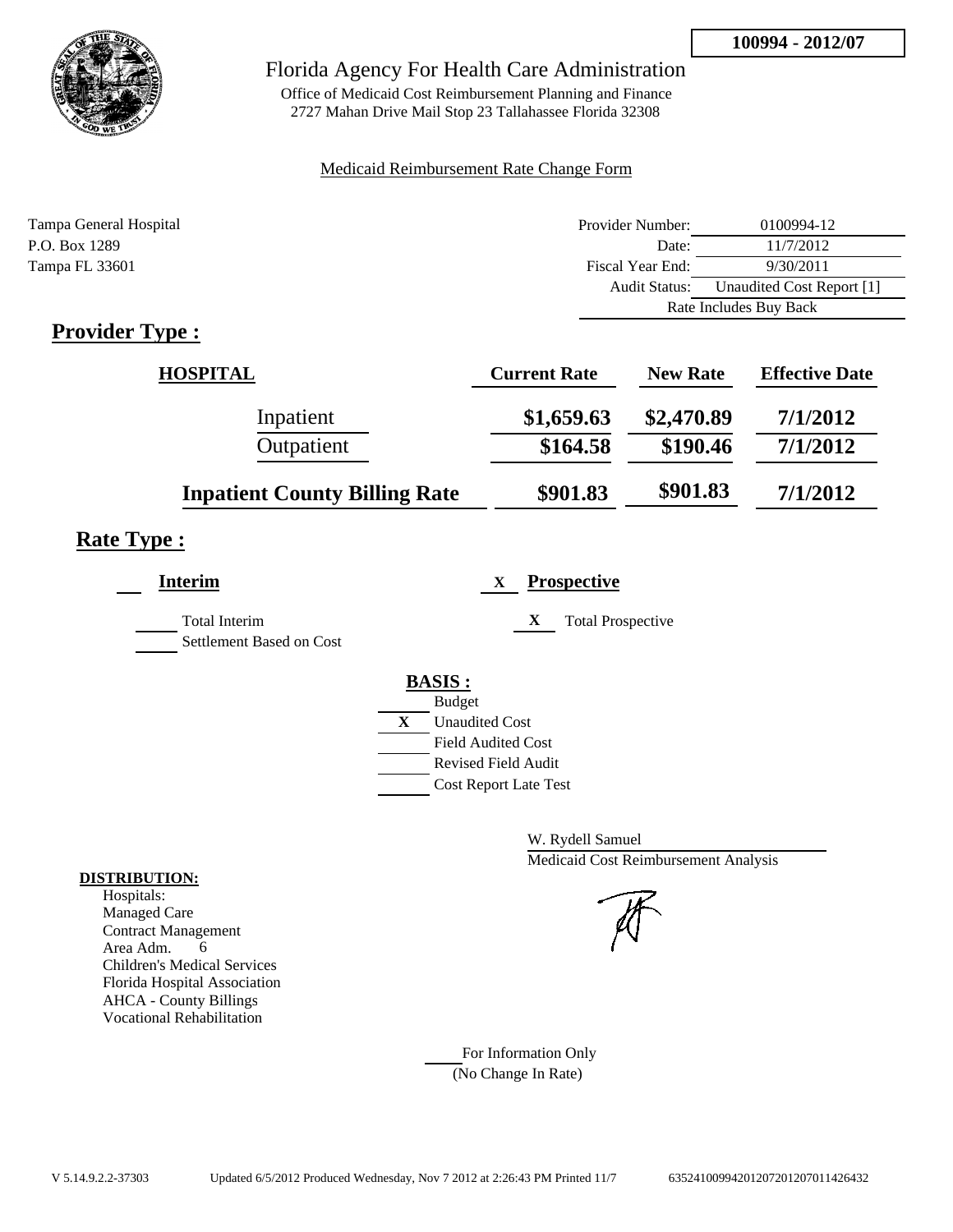

Office of Medicaid Cost Reimbursement Planning and Finance 2727 Mahan Drive Mail Stop 23 Tallahassee Florida 32308

## Medicaid Reimbursement Rate Change Form

| Tampa General Hospital | Provider Number:     | 0100994-13                |  |
|------------------------|----------------------|---------------------------|--|
| P.O. Box 1289          | Date:                | 11/7/2012                 |  |
| Tampa FL 33601         | Fiscal Year End:     | 9/30/2011                 |  |
|                        | <b>Audit Status:</b> | Unaudited Cost Report [1] |  |
|                        |                      | Rate Includes Buy Back    |  |

# **Provider Type :**

| <b>HOSPITAL</b>                      | <b>Current Rate</b> | <b>New Rate</b> | <b>Effective Date</b> |
|--------------------------------------|---------------------|-----------------|-----------------------|
| Inpatient                            | \$1,659.63          | \$2,470.89      | 7/1/2012              |
| Outpatient                           | \$164.58            | \$190.46        | 7/1/2012              |
| <b>Inpatient County Billing Rate</b> | \$901.83            | \$901.83        | 7/1/2012              |

# **Rate Type :**

| <b>Interim</b>                                   | <b>Prospective</b><br>X       |
|--------------------------------------------------|-------------------------------|
| <b>Total Interim</b><br>Settlement Based on Cost | X<br><b>Total Prospective</b> |
|                                                  | <b>BASIS:</b>                 |
|                                                  | <b>Budget</b>                 |
|                                                  | X<br><b>Unaudited Cost</b>    |
|                                                  | <b>Field Audited Cost</b>     |
|                                                  | <b>Revised Field Audit</b>    |
|                                                  | <b>Cost Report Late Test</b>  |
|                                                  |                               |

W. Rydell Samuel Medicaid Cost Reimbursement Analysis

For Information Only (No Change In Rate)

#### **DISTRIBUTION:**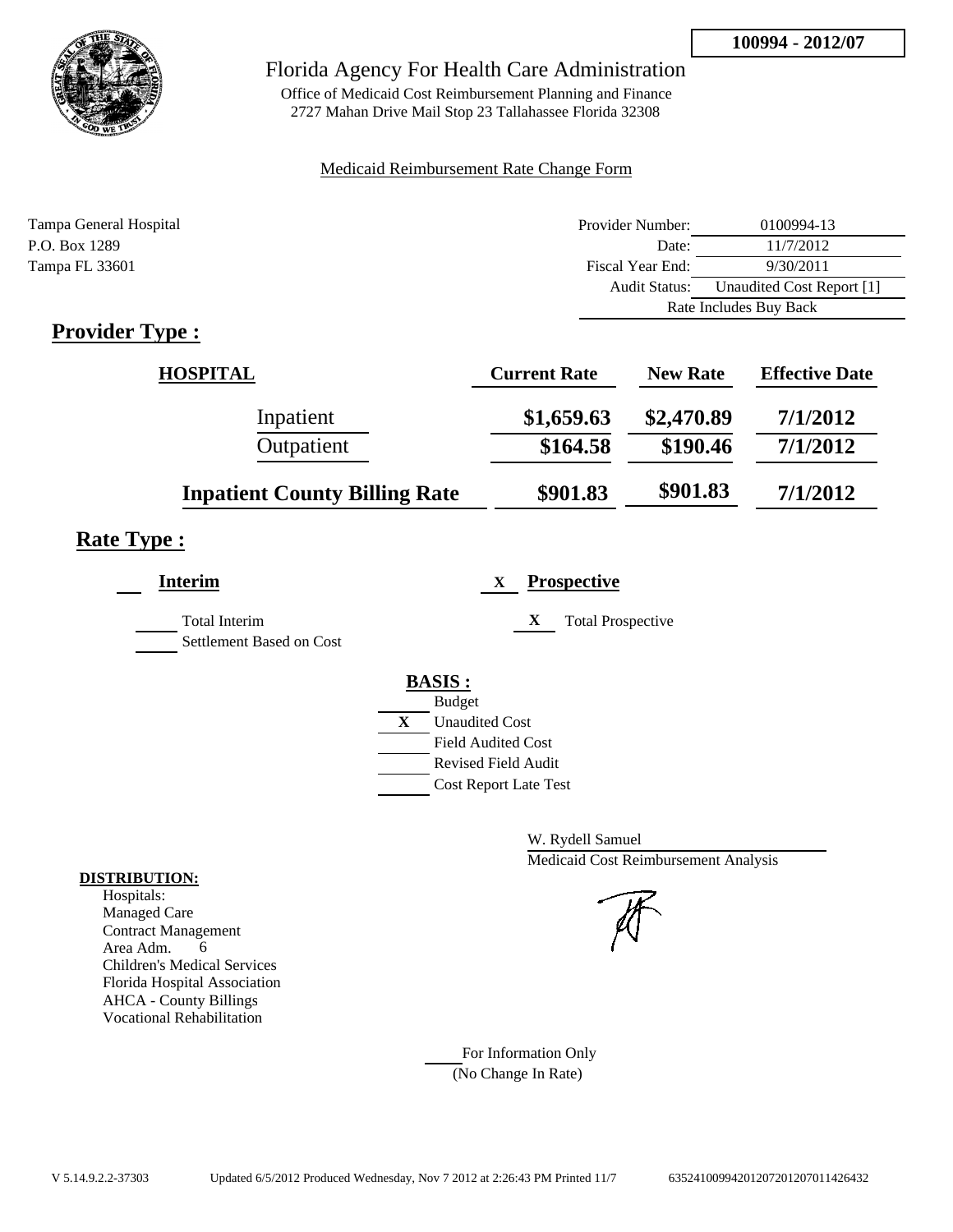

Office of Medicaid Cost Reimbursement Planning and Finance 2727 Mahan Drive Mail Stop 23 Tallahassee Florida 32308

## Medicaid Reimbursement Rate Change Form

| Tampa General Hospital | Provider Number:     | 0100994-14                |  |
|------------------------|----------------------|---------------------------|--|
| P.O. Box 1289          | Date:                | 11/7/2012                 |  |
| Tampa FL 33601         | Fiscal Year End:     | 9/30/2011                 |  |
|                        | <b>Audit Status:</b> | Unaudited Cost Report [1] |  |
|                        |                      | Rate Includes Buy Back    |  |
|                        |                      |                           |  |

# **Provider Type :**

| <b>HOSPITAL</b>                      | <b>Current Rate</b> | <b>New Rate</b> | <b>Effective Date</b> |
|--------------------------------------|---------------------|-----------------|-----------------------|
| Inpatient                            | \$1,659.63          | \$2,470.89      | 7/1/2012              |
| Outpatient                           | \$164.58            | \$190.46        | 7/1/2012              |
| <b>Inpatient County Billing Rate</b> | \$901.83            | \$901.83        | 7/1/2012              |

# **Rate Type :**

| <b>Interim</b>                            | <b>Prospective</b><br>X       |
|-------------------------------------------|-------------------------------|
| Total Interim<br>Settlement Based on Cost | X<br><b>Total Prospective</b> |
|                                           | <b>BASIS:</b>                 |
|                                           | <b>Budget</b>                 |
|                                           | X<br><b>Unaudited Cost</b>    |
|                                           | Field Audited Cost            |
|                                           | Revised Field Audit           |
|                                           | <b>Cost Report Late Test</b>  |
|                                           |                               |

W. Rydell Samuel Medicaid Cost Reimbursement Analysis

For Information Only (No Change In Rate)

#### **DISTRIBUTION:**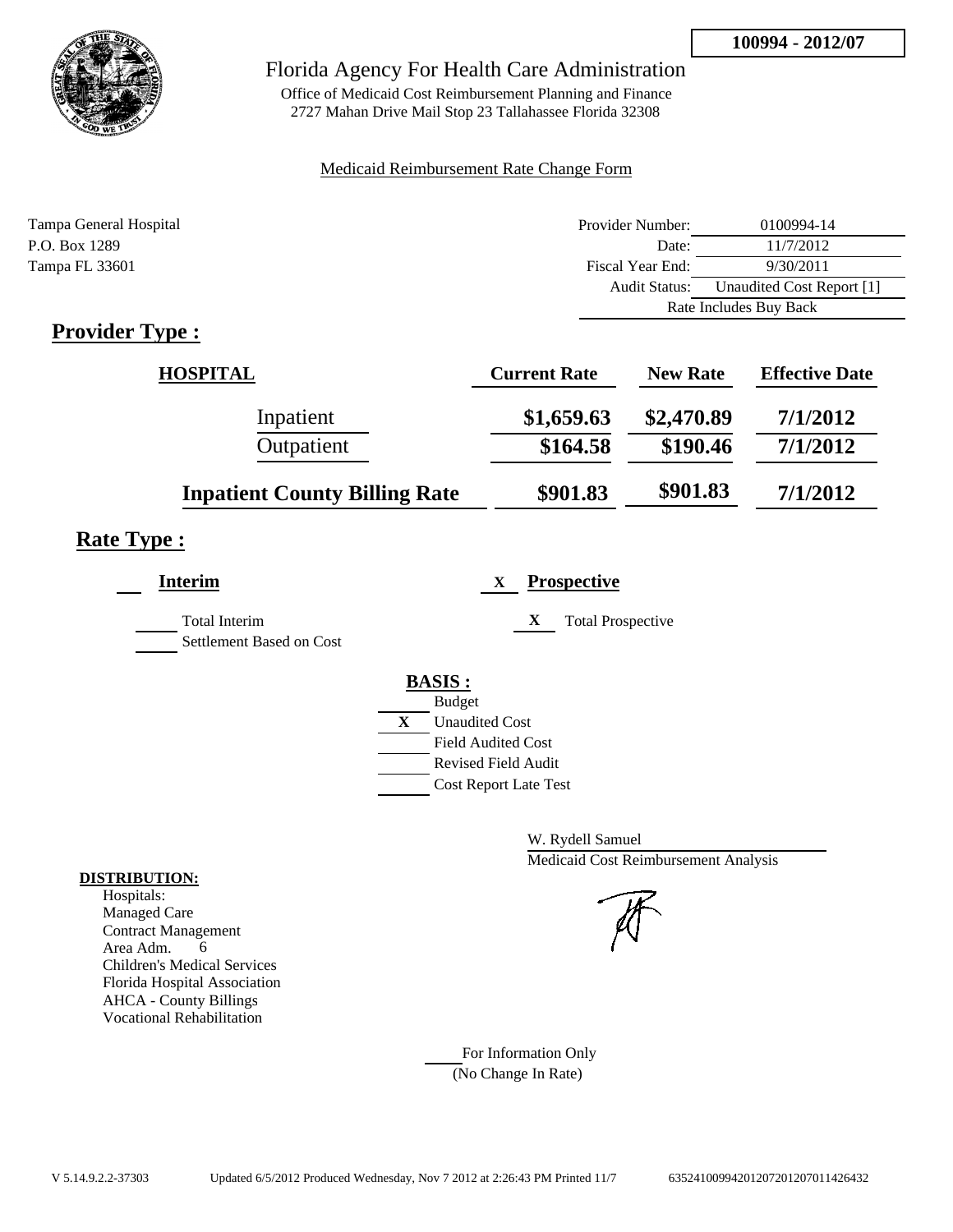

Office of Medicaid Cost Reimbursement Planning and Finance 2727 Mahan Drive Mail Stop 23 Tallahassee Florida 32308

## Medicaid Reimbursement Rate Change Form

University Community Hospital-Tampa 3100 East Fletcher Avenue Tampa FL 33613

| Provider Number: | 0101028-00                                        |
|------------------|---------------------------------------------------|
| Date:            | 11/7/2012                                         |
| Fiscal Year End: | 12/31/2010                                        |
| Audit Status:    | Unaudited Cost Report [1]                         |
|                  | Rate Includes Buy Back and Partial Self Exemption |

# **Provider Type :**

| <b>HOSPITAL</b>                      | <b>Current Rate</b> | <b>New Rate</b> | <b>Effective Date</b> |
|--------------------------------------|---------------------|-----------------|-----------------------|
| Inpatient                            | \$793.90            | \$961.24        | 7/1/2012              |
| Outpatient                           | \$66.92             | \$66.92         | 7/1/2012              |
| <b>Inpatient County Billing Rate</b> |                     | \$793.90        | 7/1/2012              |

# **Rate Type :**

| <b>Interim</b>                                   | <b>Prospective</b><br>X       |  |
|--------------------------------------------------|-------------------------------|--|
| <b>Total Interim</b><br>Settlement Based on Cost | X<br><b>Total Prospective</b> |  |
|                                                  | <b>BASIS:</b>                 |  |
|                                                  | <b>Budget</b>                 |  |
|                                                  | X<br><b>Unaudited Cost</b>    |  |
|                                                  | <b>Field Audited Cost</b>     |  |
|                                                  | Revised Field Audit           |  |
|                                                  | <b>Cost Report Late Test</b>  |  |
|                                                  |                               |  |

W. Rydell Samuel Medicaid Cost Reimbursement Analysis

For Information Only (No Change In Rate)

#### **DISTRIBUTION:**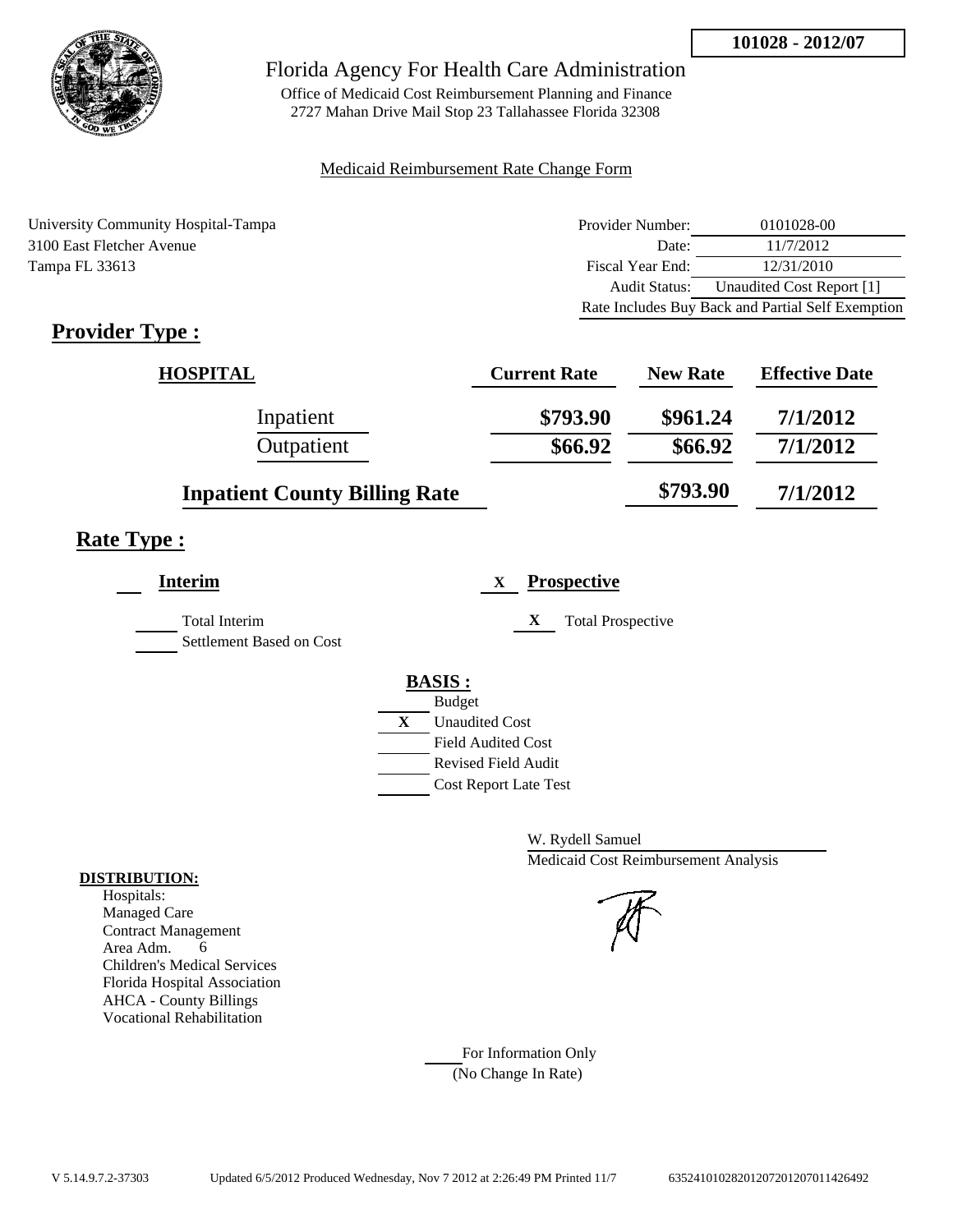

Office of Medicaid Cost Reimbursement Planning and Finance 2727 Mahan Drive Mail Stop 23 Tallahassee Florida 32308

## Medicaid Reimbursement Rate Change Form

University Community Hospital-Tampa 3100 East Fletcher Avenue Tampa FL 33613

| Provider Number: | 0101028-09                                        |
|------------------|---------------------------------------------------|
| Date:            | 11/7/2012                                         |
| Fiscal Year End: | 12/31/2010                                        |
| Audit Status:    | Unaudited Cost Report [1]                         |
|                  | Rate Includes Buy Back and Partial Self Exemption |

# **Provider Type :**

| <b>HOSPITAL</b>                      | <b>Current Rate</b> | <b>New Rate</b> | <b>Effective Date</b> |
|--------------------------------------|---------------------|-----------------|-----------------------|
| Inpatient                            | \$793.90            | \$961.24        | 7/1/2012              |
| Outpatient                           | \$66.92             | \$66.92         | 7/1/2012              |
| <b>Inpatient County Billing Rate</b> |                     | \$793.90        | 7/1/2012              |

# **Rate Type :**

| <b>Interim</b>                                   | <b>Prospective</b><br>X       |  |
|--------------------------------------------------|-------------------------------|--|
| <b>Total Interim</b><br>Settlement Based on Cost | X<br><b>Total Prospective</b> |  |
|                                                  | <b>BASIS:</b>                 |  |
|                                                  | <b>Budget</b>                 |  |
|                                                  | X<br><b>Unaudited Cost</b>    |  |
|                                                  | <b>Field Audited Cost</b>     |  |
|                                                  | Revised Field Audit           |  |
|                                                  | <b>Cost Report Late Test</b>  |  |
|                                                  |                               |  |

W. Rydell Samuel Medicaid Cost Reimbursement Analysis

For Information Only (No Change In Rate)

## **DISTRIBUTION:**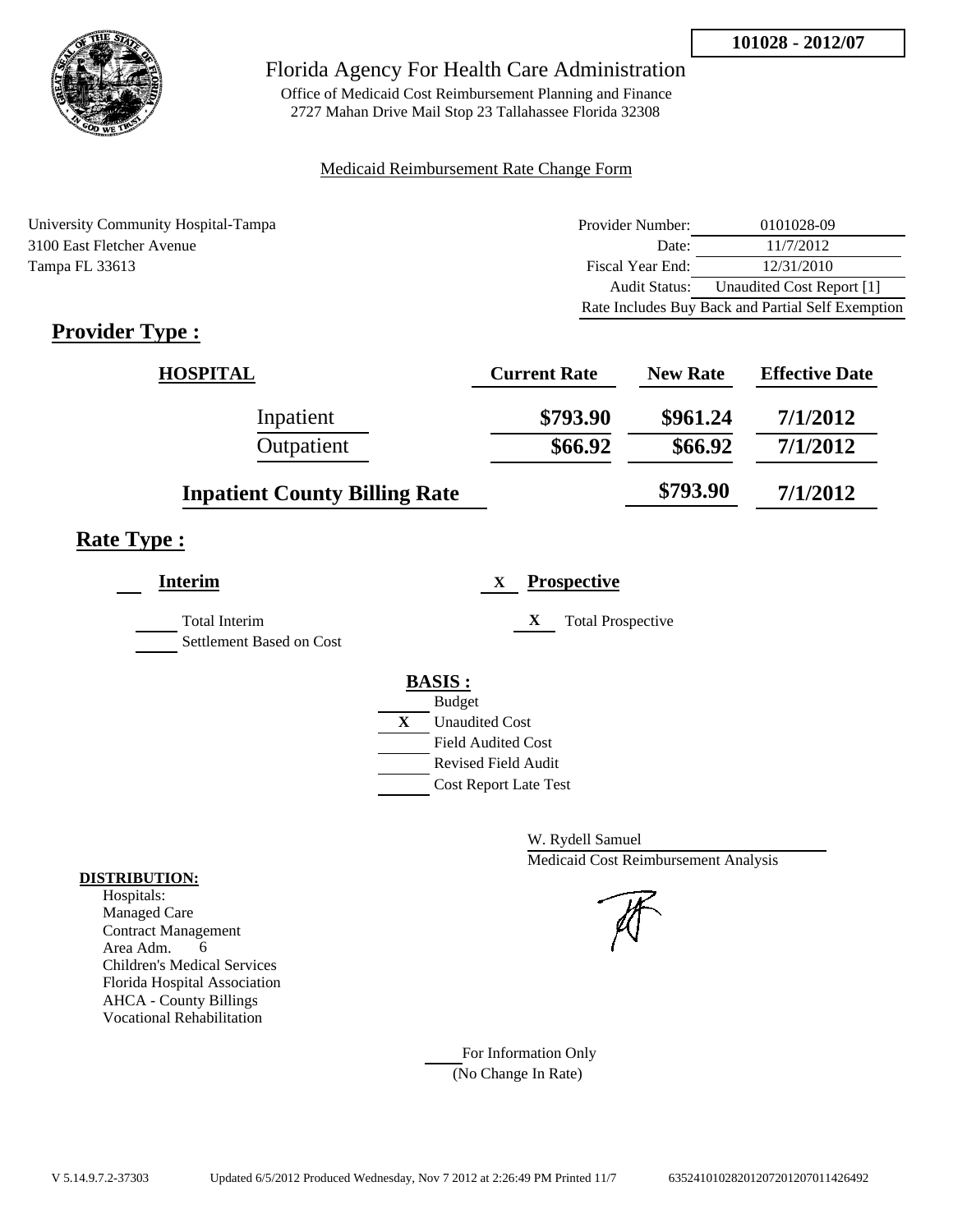

Office of Medicaid Cost Reimbursement Planning and Finance 2727 Mahan Drive Mail Stop 23 Tallahassee Florida 32308

## Medicaid Reimbursement Rate Change Form

Doctors Memorial Hospital P.O. Box 188 **Date:** 11/7/2012 Bonifay FL 32425

| Provider Number:       | 0101036-00                |  |
|------------------------|---------------------------|--|
| Date:                  | 11/7/2012                 |  |
| Fiscal Year End:       | 9/30/2011                 |  |
| Audit Status:          | Unaudited Cost Report [1] |  |
| Rate Includes Buy Back |                           |  |

# **Provider Type :**

| <b>HOSPITAL</b> | <b>Current Rate</b> | <b>New Rate</b> | <b>Effective Date</b> |
|-----------------|---------------------|-----------------|-----------------------|
| Inpatient       | \$1,485.51          | \$1,485.51      | 7/1/2012              |
| Outpatient      | \$170.01            | \$170.01        | 7/1/2012              |

# **Rate Type :**

| <b>Interim</b>                            | <b>Prospective</b>             |
|-------------------------------------------|--------------------------------|
| Total Interim<br>Settlement Based on Cost | X<br><b>Total Prospective</b>  |
|                                           | <b>BASIS:</b><br><b>Budget</b> |
|                                           | X<br><b>Unaudited Cost</b>     |
|                                           | <b>Field Audited Cost</b>      |
|                                           | Revised Field Audit            |
|                                           | <b>Cost Report Late Test</b>   |
|                                           |                                |

W. Rydell Samuel Medicaid Cost Reimbursement Analysis

For Information Only (No Change In Rate)

#### **DISTRIBUTION:**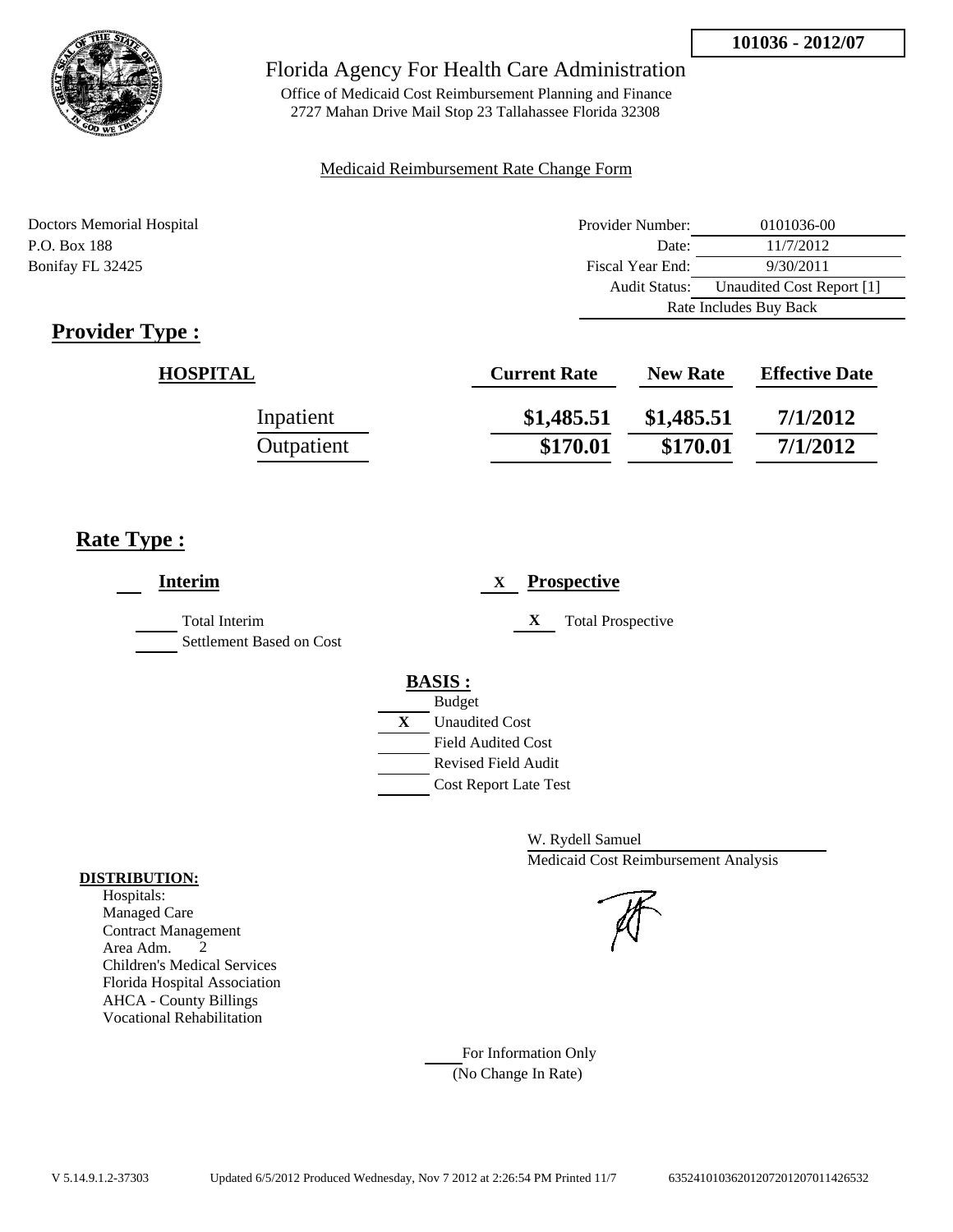

Office of Medicaid Cost Reimbursement Planning and Finance 2727 Mahan Drive Mail Stop 23 Tallahassee Florida 32308

## Medicaid Reimbursement Rate Change Form

Indian River Memorial Hospital 1000 36th Street Vero Beach FL 32960

| Provider Number: | 0101044-00                                        |
|------------------|---------------------------------------------------|
| Date:            | 11/7/2012                                         |
| Fiscal Year End: | 9/30/2010                                         |
| Audit Status:    | Unaudited Cost Report [1]                         |
|                  | Rate Includes Buy Back and Partial Self Exemption |

# **Provider Type :**

| <b>HOSPITAL</b>                      | <b>Current Rate</b> | <b>New Rate</b> | <b>Effective Date</b> |
|--------------------------------------|---------------------|-----------------|-----------------------|
| Inpatient                            | \$778.67            | \$1,795.53      | 7/1/2012              |
| Outpatient                           | \$87.46             | \$115.79        | 7/1/2012              |
| <b>Inpatient County Billing Rate</b> |                     | \$778.67        | 7/1/2012              |

# **Rate Type :**

| <b>Interim</b>                                   | <b>Prospective</b><br>X       |
|--------------------------------------------------|-------------------------------|
| <b>Total Interim</b><br>Settlement Based on Cost | X<br><b>Total Prospective</b> |
|                                                  | <b>BASIS:</b>                 |
|                                                  | <b>Budget</b>                 |
|                                                  | X<br><b>Unaudited Cost</b>    |
|                                                  | <b>Field Audited Cost</b>     |
|                                                  | <b>Revised Field Audit</b>    |
|                                                  | <b>Cost Report Late Test</b>  |
|                                                  |                               |

W. Rydell Samuel Medicaid Cost Reimbursement Analysis

For Information Only (No Change In Rate)

#### **DISTRIBUTION:**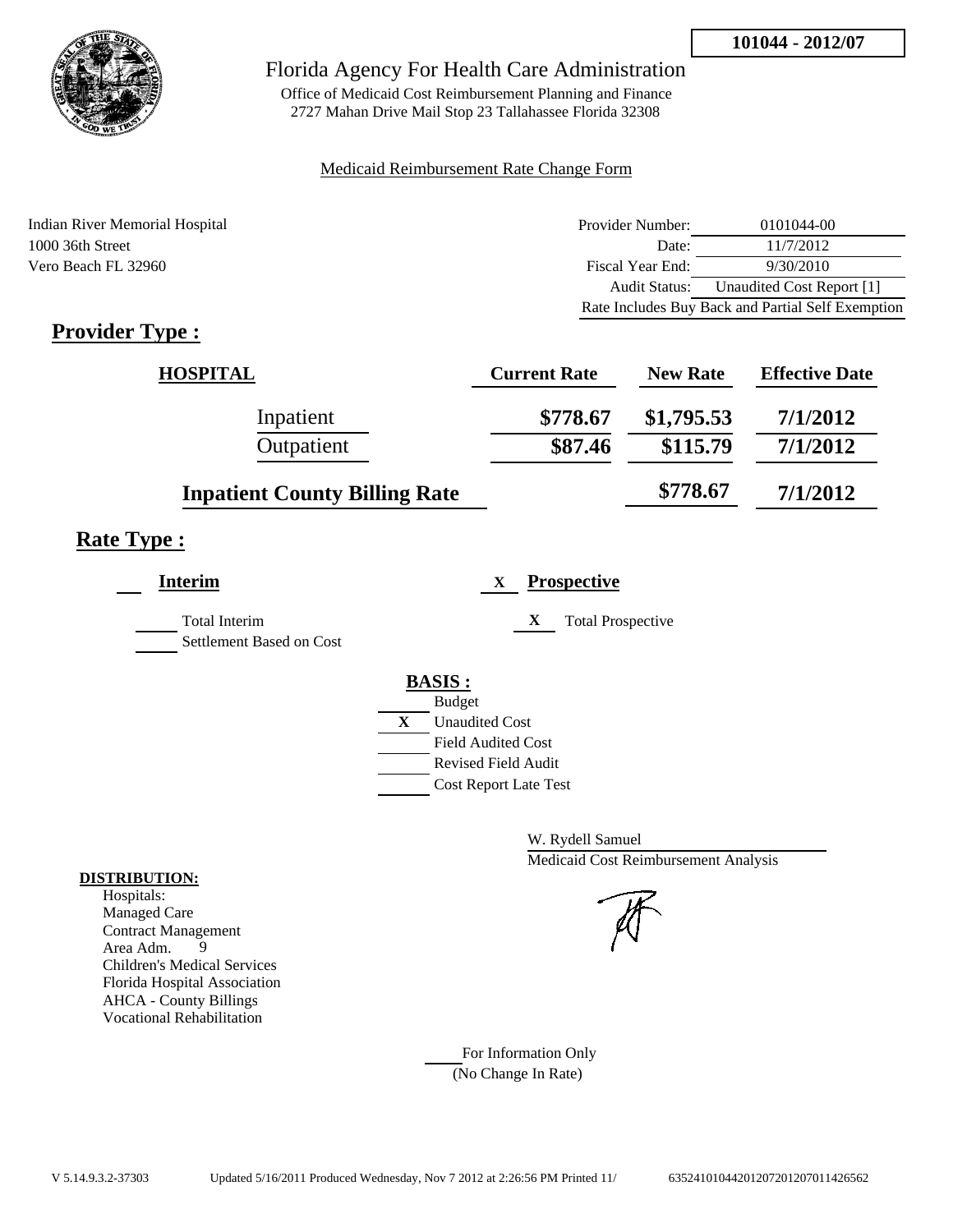

Office of Medicaid Cost Reimbursement Planning and Finance 2727 Mahan Drive Mail Stop 23 Tallahassee Florida 32308

#### Medicaid Reimbursement Rate Change Form

| Jackson Hospital    | Provider Number:     | 0101061-00                |  |
|---------------------|----------------------|---------------------------|--|
| 4250 Hospital Drive | Date:                | 11/7/2012                 |  |
| Marianna FL 32446   | Fiscal Year End:     | 9/30/2011                 |  |
|                     | <b>Audit Status:</b> | Unaudited Cost Report [1] |  |
|                     |                      | Rate Includes Buy Back    |  |

# **Provider Type :**

| <b>HOSPITAL</b> | <b>Current Rate</b> | <b>New Rate</b> | <b>Effective Date</b> |
|-----------------|---------------------|-----------------|-----------------------|
| Inpatient       | \$2,051.02          | \$2,051.02      | 7/1/2012              |
| Outpatient      | \$113.94            | \$113.94        | 7/1/2012              |

# **Rate Type :**

| <b>Interim</b>                                   | <b>Prospective</b><br>X                                                                                                                                 |
|--------------------------------------------------|---------------------------------------------------------------------------------------------------------------------------------------------------------|
| <b>Total Interim</b><br>Settlement Based on Cost | <b>Total Prospective</b><br>X                                                                                                                           |
|                                                  | <b>BASIS:</b><br><b>Budget</b><br>X<br><b>Unaudited Cost</b><br><b>Field Audited Cost</b><br><b>Revised Field Audit</b><br><b>Cost Report Late Test</b> |

W. Rydell Samuel Medicaid Cost Reimbursement Analysis

For Information Only (No Change In Rate)

#### **DISTRIBUTION:**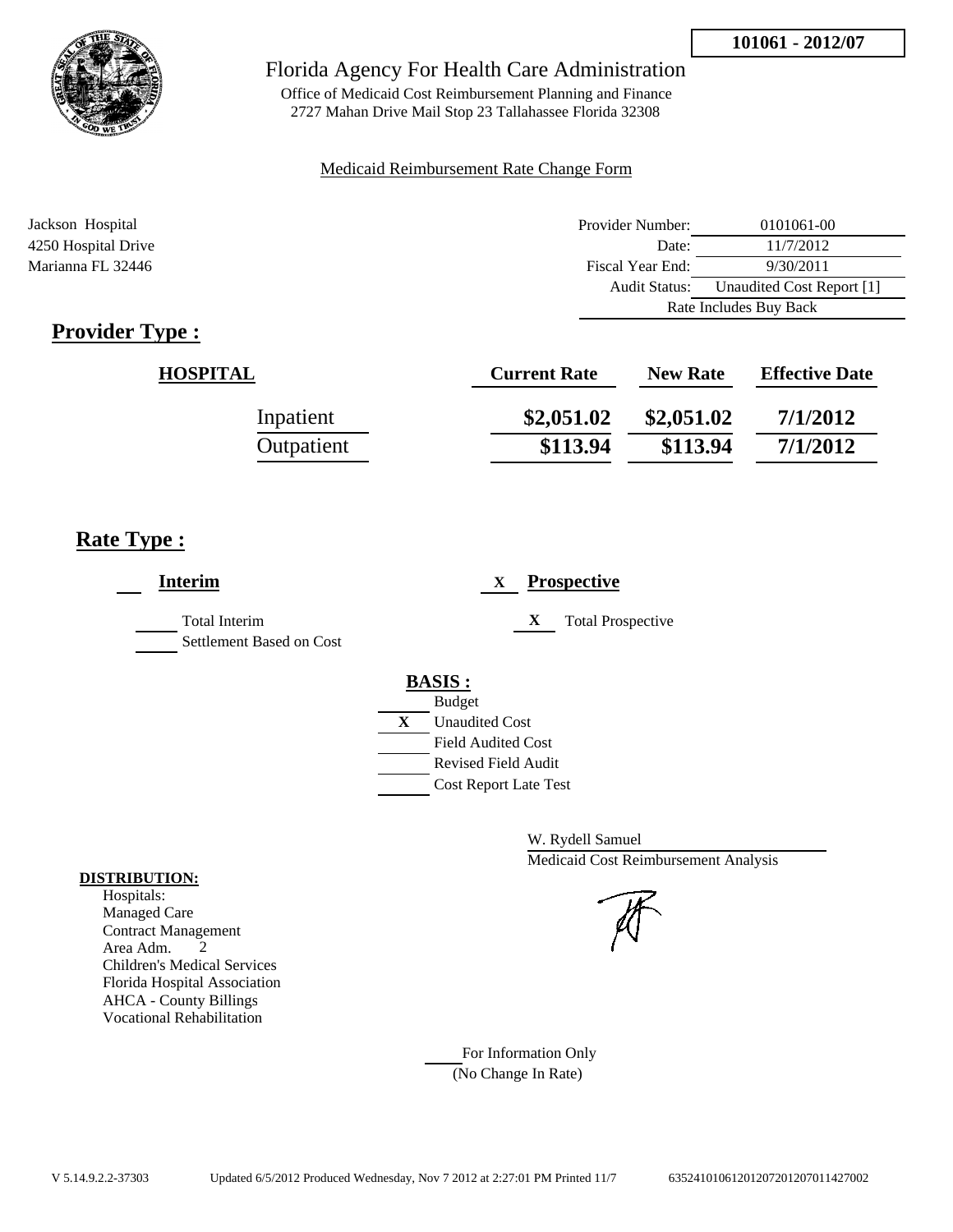

Office of Medicaid Cost Reimbursement Planning and Finance 2727 Mahan Drive Mail Stop 23 Tallahassee Florida 32308

#### Medicaid Reimbursement Rate Change Form

| Leesburg Regional Medical Center | Provider Number: | 0101079-00                           |  |
|----------------------------------|------------------|--------------------------------------|--|
| 600 E Dixie Ave                  | Date:            | 11/7/2012                            |  |
| Leesburg FL 32748                | Fiscal Year End: | 6/30/2011                            |  |
|                                  | Audit Status:    | Unaudited Cost Report [1]            |  |
|                                  |                  | Rate Includes Partial Self Exemption |  |

# **Provider Type :**

| <b>HOSPITAL</b>                      | <b>Current Rate</b> | <b>New Rate</b> | <b>Effective Date</b> |
|--------------------------------------|---------------------|-----------------|-----------------------|
| Inpatient                            | \$764.87            | \$1,394.05      | 7/1/2012              |
| Outpatient                           | \$78.25             | \$83.82         | 7/1/2012              |
| <b>Inpatient County Billing Rate</b> |                     | \$764.87        | 7/1/2012              |

# **Rate Type :**

| Interim                                          |   | <b>Prospective</b><br>X       |
|--------------------------------------------------|---|-------------------------------|
| <b>Total Interim</b><br>Settlement Based on Cost |   | X<br><b>Total Prospective</b> |
|                                                  |   | <b>BASIS:</b>                 |
|                                                  |   | <b>Budget</b>                 |
|                                                  | X | <b>Unaudited Cost</b>         |
|                                                  |   | <b>Field Audited Cost</b>     |
|                                                  |   | <b>Revised Field Audit</b>    |
|                                                  |   | <b>Cost Report Late Test</b>  |
|                                                  |   |                               |
|                                                  |   |                               |

W. Rydell Samuel Medicaid Cost Reimbursement Analysis

For Information Only (No Change In Rate)

#### **DISTRIBUTION:**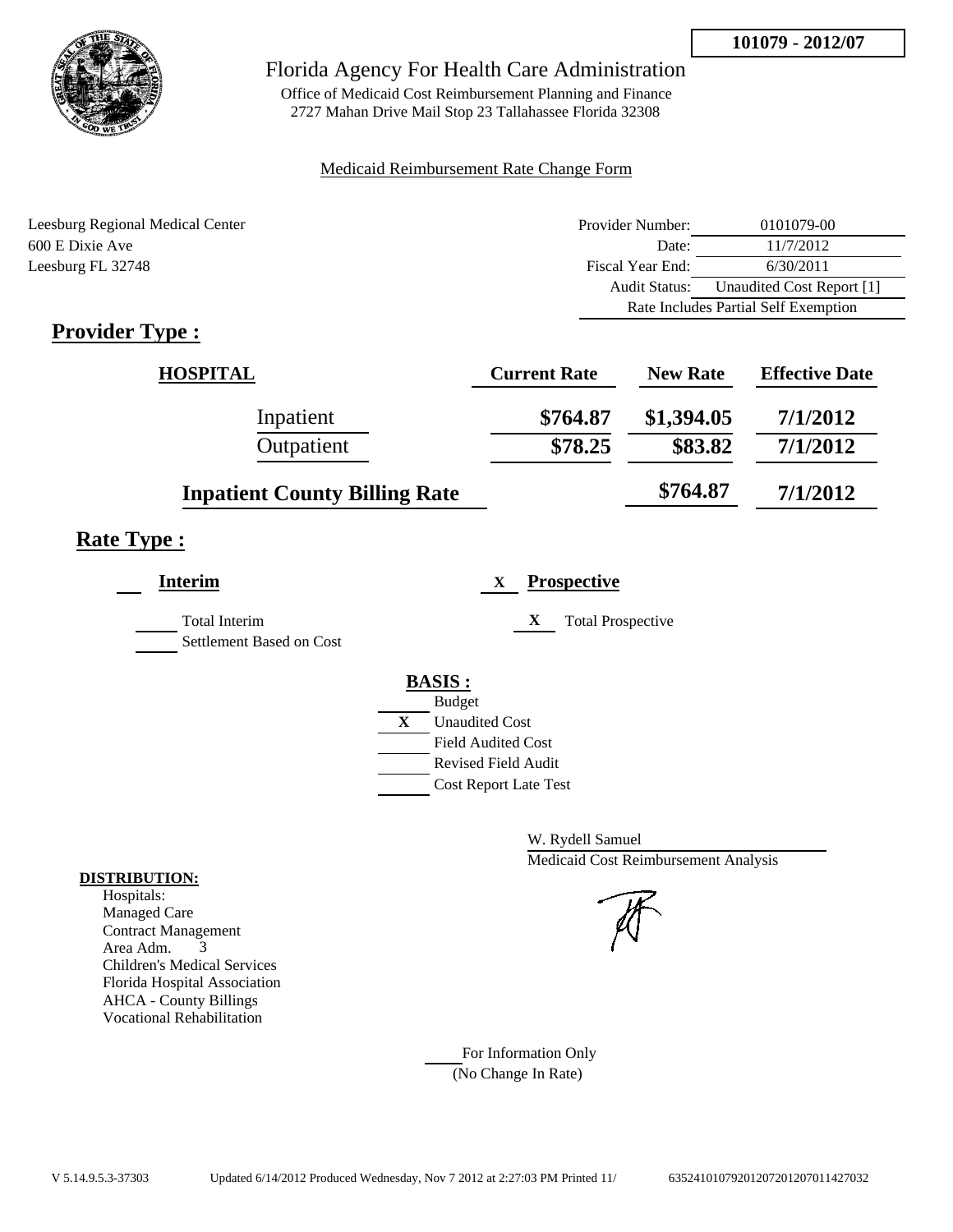

Office of Medicaid Cost Reimbursement Planning and Finance 2727 Mahan Drive Mail Stop 23 Tallahassee Florida 32308

#### Medicaid Reimbursement Rate Change Form

| South Lake Memorial Hospital | Provider Number: | 0101087-00                                        |
|------------------------------|------------------|---------------------------------------------------|
| 847 8th Street               | Date:            | 11/7/2012                                         |
| Clermont FL 32711            | Fiscal Year End: | 9/30/2011                                         |
|                              | Audit Status:    | Unaudited Cost Report [1]                         |
|                              |                  | Rate Includes Buy Back and Partial Self Exemption |

# **Provider Type :**

| <b>HOSPITAL</b>                      | <b>Current Rate</b> | <b>New Rate</b> | <b>Effective Date</b> |
|--------------------------------------|---------------------|-----------------|-----------------------|
| Inpatient                            | \$846.03            | \$2,313.20      | 7/1/2012              |
| Outpatient                           | \$71.09             | \$121.75        | 7/1/2012              |
| <b>Inpatient County Billing Rate</b> |                     | \$846.03        | 7/1/2012              |

# **Rate Type :**

 $\overline{\phantom{a}}$ 

| Interim                                          |   | <b>Prospective</b><br>$\mathbf X$ |
|--------------------------------------------------|---|-----------------------------------|
| <b>Total Interim</b><br>Settlement Based on Cost |   | X<br><b>Total Prospective</b>     |
|                                                  |   | <b>BASIS:</b>                     |
|                                                  |   | <b>Budget</b>                     |
|                                                  | X | <b>Unaudited Cost</b>             |
|                                                  |   | <b>Field Audited Cost</b>         |
|                                                  |   | Revised Field Audit               |
|                                                  |   | <b>Cost Report Late Test</b>      |
|                                                  |   |                                   |

W. Rydell Samuel Medicaid Cost Reimbursement Analysis

For Information Only (No Change In Rate)

#### **DISTRIBUTION:**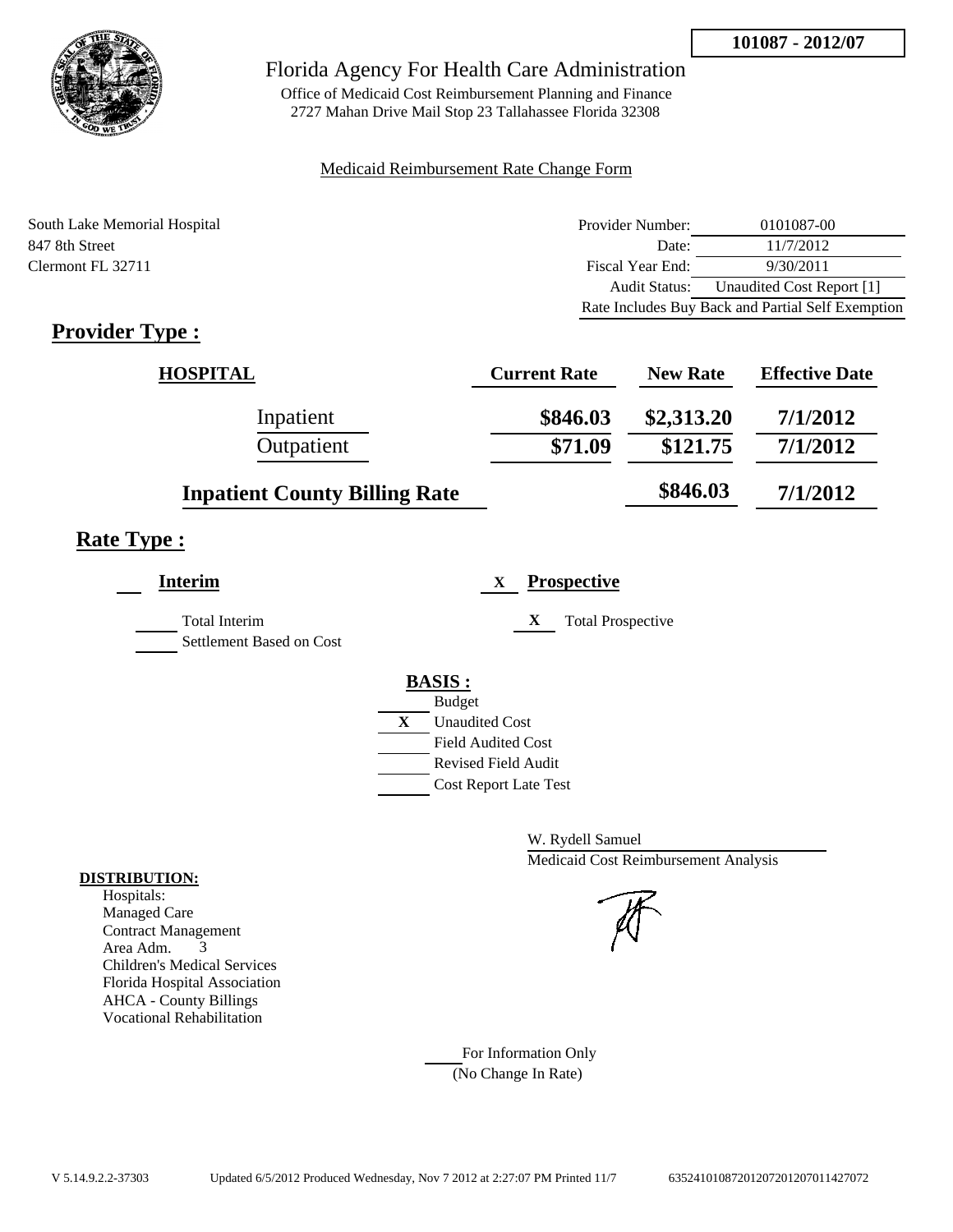

Office of Medicaid Cost Reimbursement Planning and Finance 2727 Mahan Drive Mail Stop 23 Tallahassee Florida 32308

## Medicaid Reimbursement Rate Change Form

| Florida Hospital Waterman | Provider Number: | 0101095-00                                        |
|---------------------------|------------------|---------------------------------------------------|
| P.O. Box 333              | Date:            | 11/7/2012                                         |
| Eustis FL 32727-0333      | Fiscal Year End: | 12/31/2010                                        |
|                           | Audit Status:    | Unaudited Cost Report [1]                         |
|                           |                  | Rate Includes Buy Back and Partial Self Exemption |

# **Provider Type :**

| <b>HOSPITAL</b>                      | <b>Current Rate</b> | <b>New Rate</b>       | <b>Effective Date</b> |
|--------------------------------------|---------------------|-----------------------|-----------------------|
| Inpatient<br>Outpatient              | \$683.96<br>\$76.81 | \$1,615.70<br>\$95.72 | 7/1/2012<br>7/1/2012  |
| <b>Inpatient County Billing Rate</b> |                     | \$683.96              | 7/1/2012              |

# **Rate Type :**

| Interim                                          | <b>Prospective</b><br>X       |
|--------------------------------------------------|-------------------------------|
| <b>Total Interim</b><br>Settlement Based on Cost | X<br><b>Total Prospective</b> |
|                                                  | <b>BASIS:</b>                 |
|                                                  | <b>Budget</b>                 |
|                                                  | X<br><b>Unaudited Cost</b>    |
|                                                  | <b>Field Audited Cost</b>     |
|                                                  | <b>Revised Field Audit</b>    |
|                                                  | <b>Cost Report Late Test</b>  |
|                                                  |                               |

W. Rydell Samuel Medicaid Cost Reimbursement Analysis

For Information Only (No Change In Rate)

#### **DISTRIBUTION:**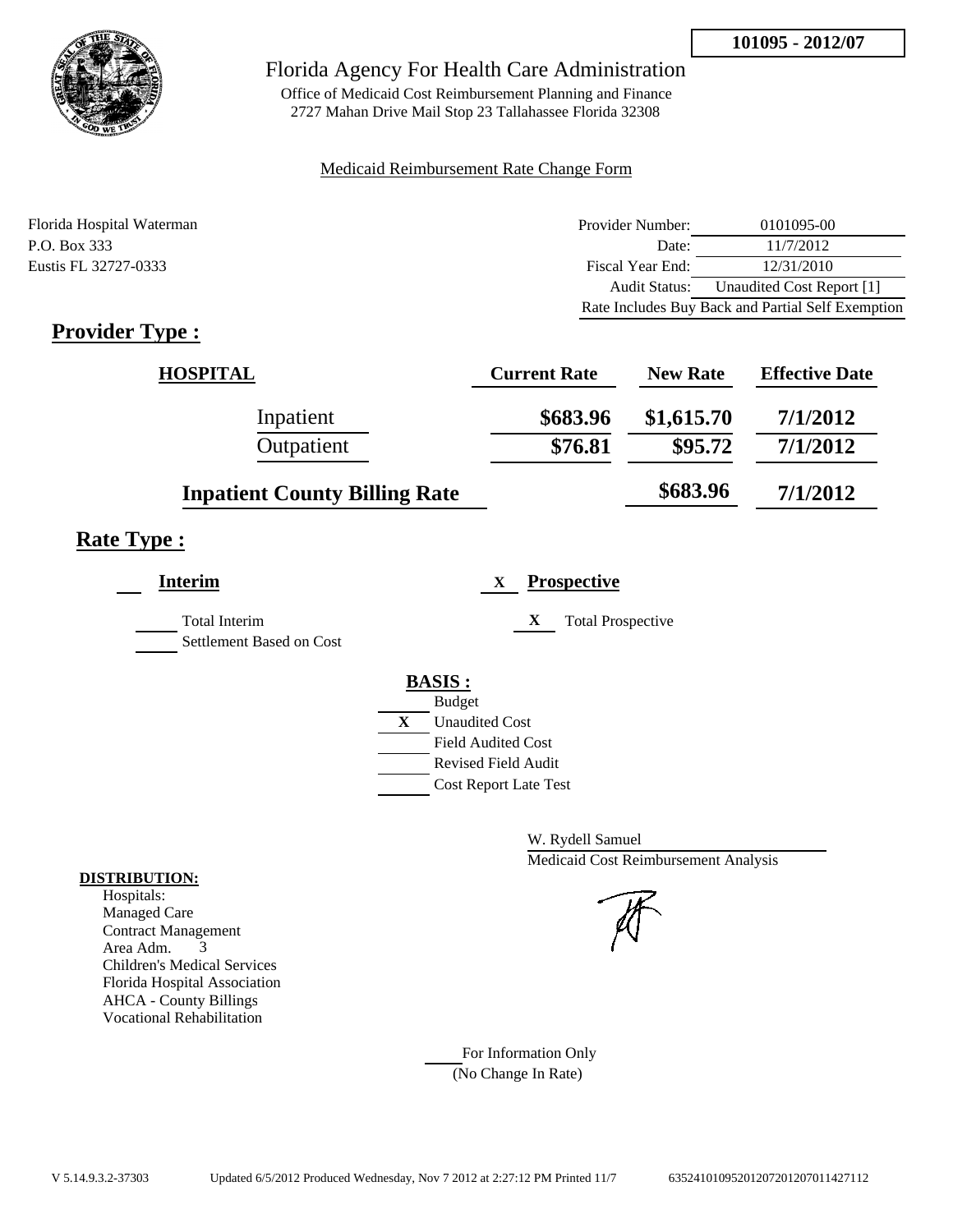

Office of Medicaid Cost Reimbursement Planning and Finance 2727 Mahan Drive Mail Stop 23 Tallahassee Florida 32308

## Medicaid Reimbursement Rate Change Form

| Lee Memorial Hospital | Provider Number:     | 0101109-00              |  |
|-----------------------|----------------------|-------------------------|--|
| PO Box 151247         | Date:                | 11/7/2012               |  |
| Cape Coral FL 33915   | Fiscal Year End:     | 9/30/2011               |  |
|                       | <b>Audit Status:</b> | Amended Cost Report [2] |  |
|                       |                      | Rate Includes Buy Back  |  |
|                       |                      |                         |  |

# **Provider Type :**

| <b>HOSPITAL</b>                      | <b>Current Rate</b> | <b>New Rate</b> | <b>Effective Date</b> |
|--------------------------------------|---------------------|-----------------|-----------------------|
| Inpatient                            | \$1,289.65          | \$1,988.68      | 7/1/2012              |
| Outpatient                           | \$128.76            | \$173.05        | 7/1/2012              |
| <b>Inpatient County Billing Rate</b> | \$787.62            | \$787.62        | 7/1/2012              |

## **Rate Type :**

| X<br><b>Total Prospective</b> |
|-------------------------------|
| <b>BASIS:</b>                 |
| <b>Budget</b>                 |
| X<br><b>Unaudited Cost</b>    |
| <b>Field Audited Cost</b>     |
| Revised Field Audit           |
| <b>Cost Report Late Test</b>  |
|                               |

W. Rydell Samuel Medicaid Cost Reimbursement Analysis

For Information Only (No Change In Rate)

#### **DISTRIBUTION:**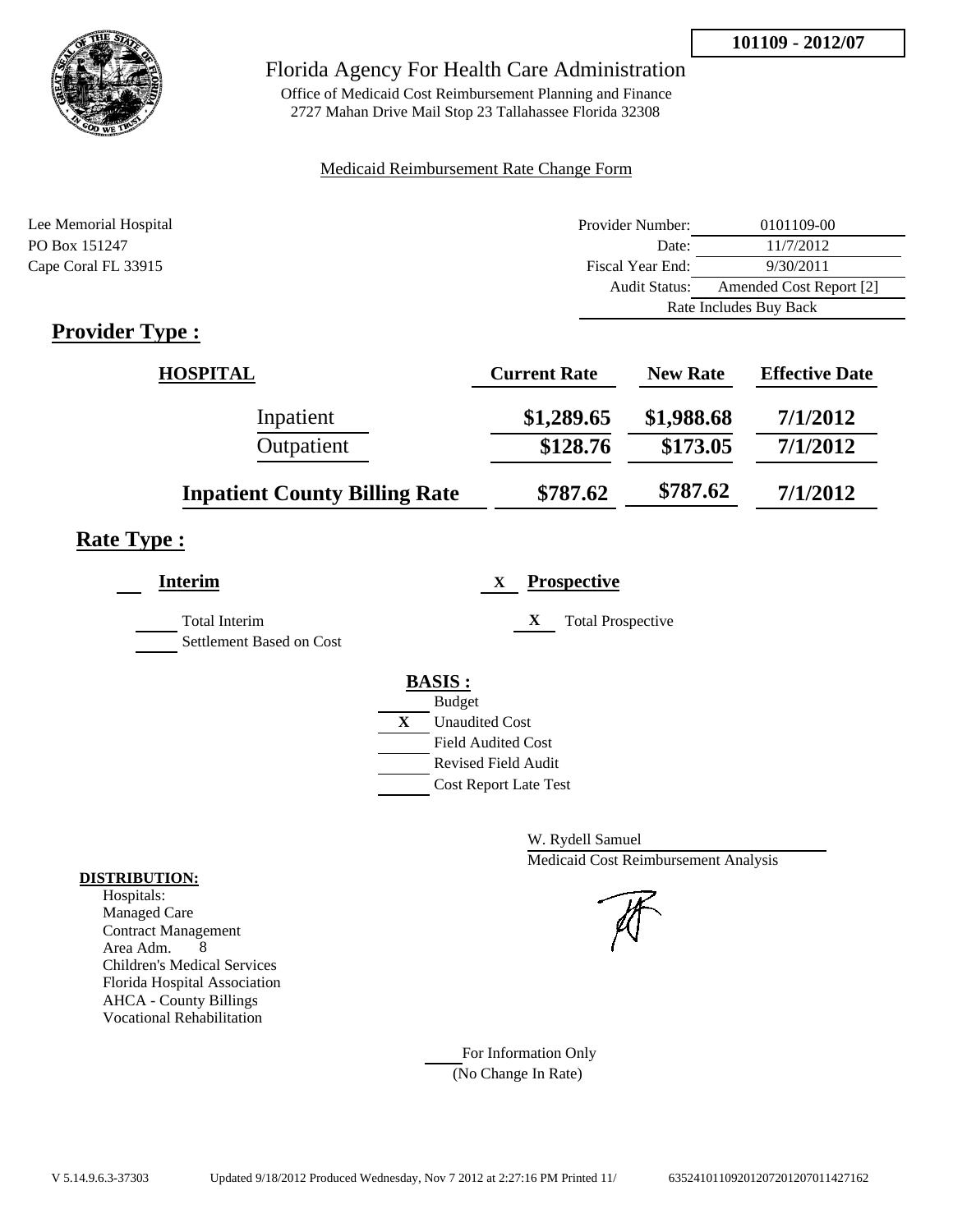**101109 - 2012/07**



## Florida Agency For Health Care Administration

Office of Medicaid Cost Reimbursement Planning and Finance 2727 Mahan Drive Mail Stop 23 Tallahassee Florida 32308

## Medicaid Reimbursement Rate Change Form

| Lee Memorial Hospital | Provider Number:     | 0101109-11              |  |
|-----------------------|----------------------|-------------------------|--|
| PO Box 151247         | Date:                | 11/7/2012               |  |
| Cape Coral FL 33915   | Fiscal Year End:     | 9/30/2011               |  |
|                       | <b>Audit Status:</b> | Amended Cost Report [2] |  |
|                       |                      | Rate Includes Buy Back  |  |
|                       |                      |                         |  |

# **Provider Type :**

| <b>HOSPITAL</b>                      | <b>Current Rate</b> | <b>New Rate</b> | <b>Effective Date</b> |
|--------------------------------------|---------------------|-----------------|-----------------------|
| Inpatient                            | \$1,289.65          | \$1,988.68      | 7/1/2012              |
| Outpatient                           | \$128.76            | \$173.05        | 7/1/2012              |
| <b>Inpatient County Billing Rate</b> | \$787.62            | \$787.62        | 7/1/2012              |

# **Rate Type :**

| Interim                                   | <b>Prospective</b><br>$\mathbf{X}$                                                                                                                          |
|-------------------------------------------|-------------------------------------------------------------------------------------------------------------------------------------------------------------|
| Total Interim<br>Settlement Based on Cost | X<br><b>Total Prospective</b>                                                                                                                               |
|                                           | <b>BASIS:</b><br><b>Budget</b><br>$\mathbf{X}$<br><b>Unaudited Cost</b><br><b>Field Audited Cost</b><br>Revised Field Audit<br><b>Cost Report Late Test</b> |

W. Rydell Samuel Medicaid Cost Reimbursement Analysis

For Information Only (No Change In Rate)

#### **DISTRIBUTION:**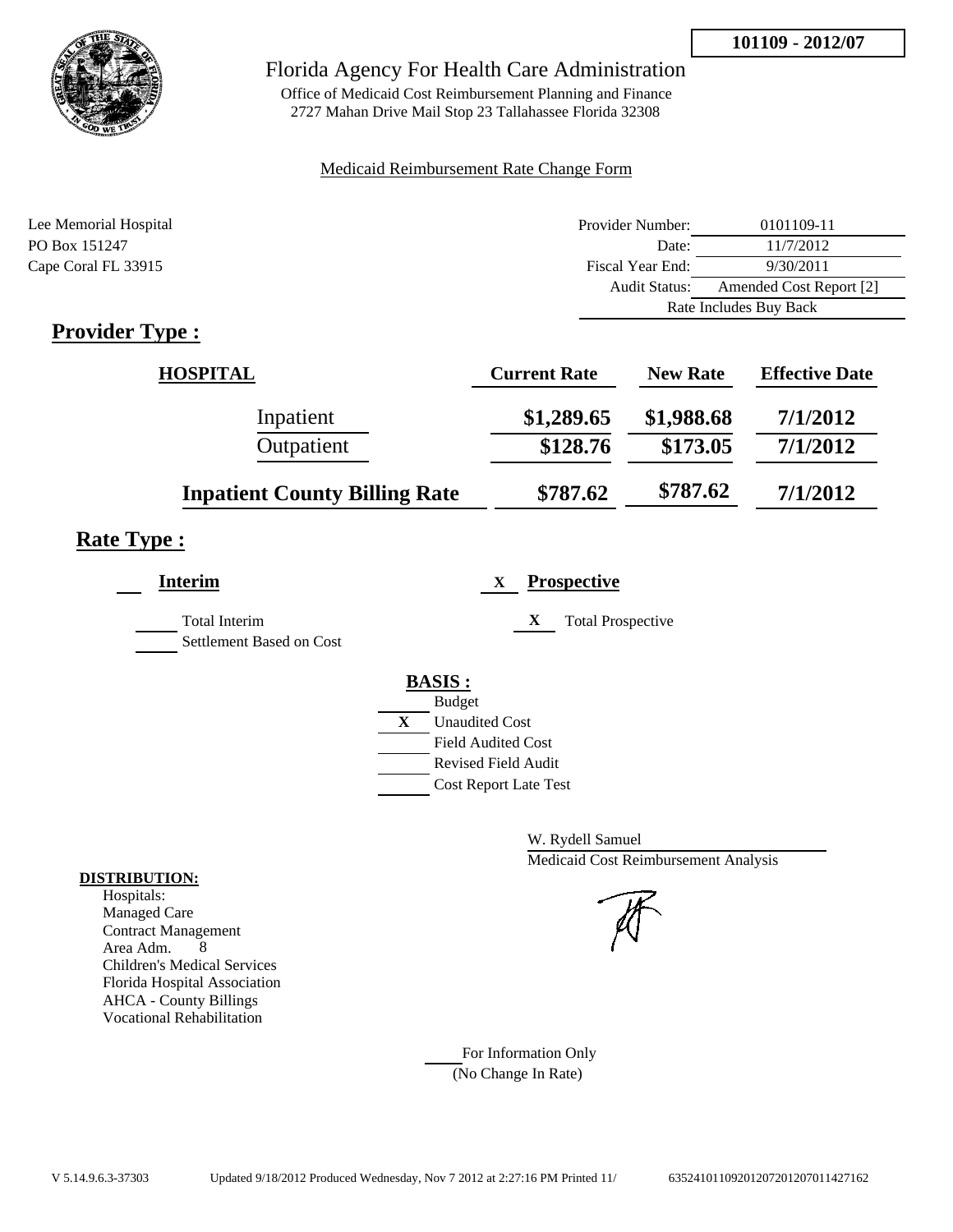**101109 - 2012/07**



## Florida Agency For Health Care Administration

Office of Medicaid Cost Reimbursement Planning and Finance 2727 Mahan Drive Mail Stop 23 Tallahassee Florida 32308

## Medicaid Reimbursement Rate Change Form

| Lee Memorial Hospital | Provider Number:     | 0101109-17              |  |
|-----------------------|----------------------|-------------------------|--|
| PO Box 151247         | Date:                | 11/7/2012               |  |
| Cape Coral FL 33915   | Fiscal Year End:     | 9/30/2011               |  |
|                       | <b>Audit Status:</b> | Amended Cost Report [2] |  |
|                       |                      | Rate Includes Buy Back  |  |
|                       |                      |                         |  |

# **Provider Type :**

| <b>HOSPITAL</b>                      | <b>Current Rate</b> | <b>New Rate</b> | <b>Effective Date</b> |
|--------------------------------------|---------------------|-----------------|-----------------------|
| Inpatient                            | \$1,289.65          | \$1,988.68      | 7/1/2012              |
| Outpatient                           | \$128.76            | \$173.05        | 7/1/2012              |
| <b>Inpatient County Billing Rate</b> | \$787.62            | \$787.62        | 7/1/2012              |

# **Rate Type :**

| <b>Interim</b>                                   | <b>Prospective</b><br>X                                                                                                                                 |
|--------------------------------------------------|---------------------------------------------------------------------------------------------------------------------------------------------------------|
| <b>Total Interim</b><br>Settlement Based on Cost | X<br><b>Total Prospective</b>                                                                                                                           |
|                                                  | <b>BASIS:</b><br><b>Budget</b><br>X<br><b>Unaudited Cost</b><br><b>Field Audited Cost</b><br><b>Revised Field Audit</b><br><b>Cost Report Late Test</b> |

W. Rydell Samuel Medicaid Cost Reimbursement Analysis

For Information Only (No Change In Rate)

#### **DISTRIBUTION:**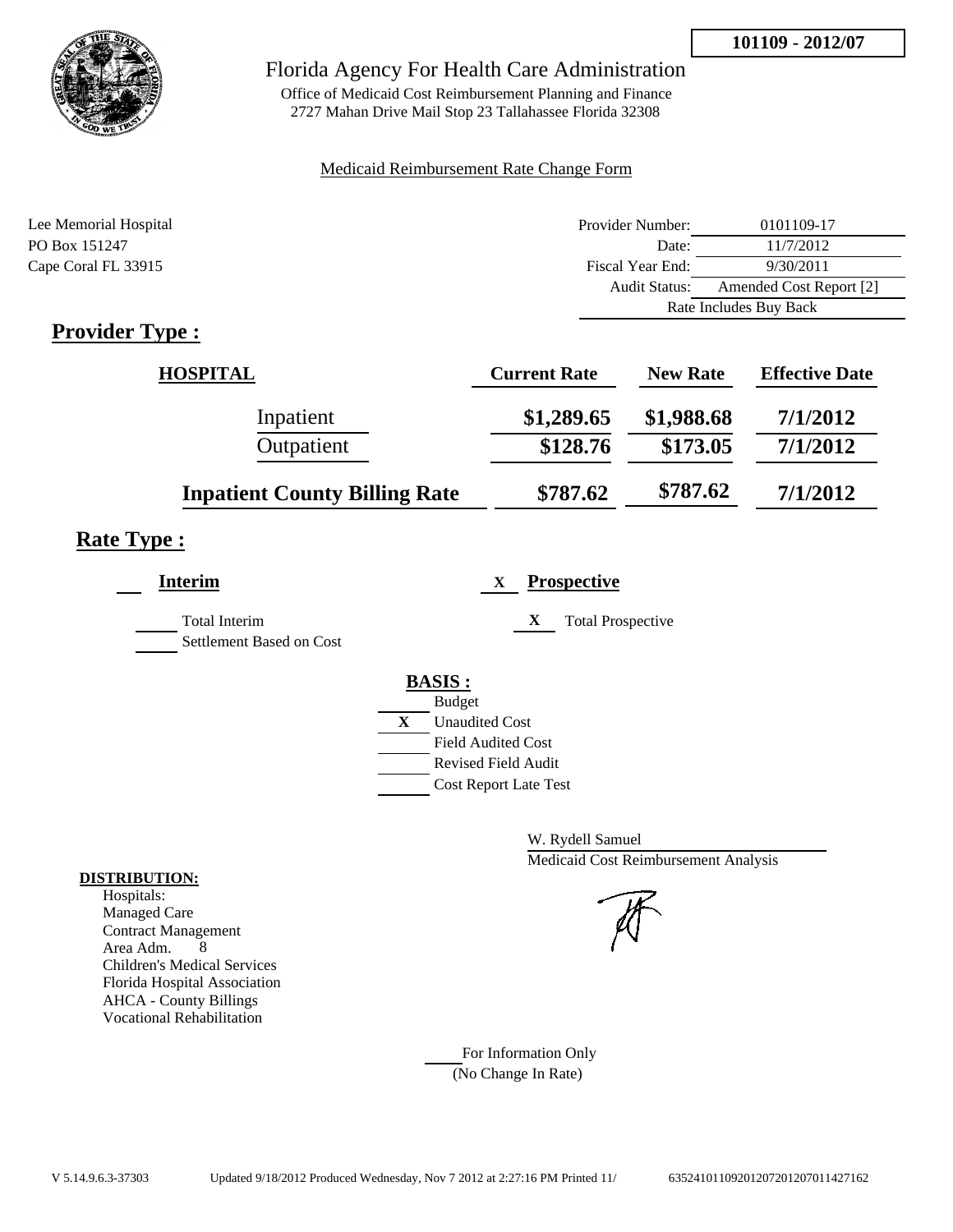**101109 - 2012/07**



## Florida Agency For Health Care Administration

Office of Medicaid Cost Reimbursement Planning and Finance 2727 Mahan Drive Mail Stop 23 Tallahassee Florida 32308

## Medicaid Reimbursement Rate Change Form

| Lee Memorial Hospital | Provider Number:     | 0101109-18              |  |
|-----------------------|----------------------|-------------------------|--|
| PO Box 151247         | Date:                | 11/7/2012               |  |
| Cape Coral FL 33915   | Fiscal Year End:     | 9/30/2011               |  |
|                       | <b>Audit Status:</b> | Amended Cost Report [2] |  |
|                       |                      | Rate Includes Buy Back  |  |
|                       |                      |                         |  |

# **Provider Type :**

| <b>HOSPITAL</b>                      | <b>Current Rate</b> | <b>New Rate</b> | <b>Effective Date</b> |
|--------------------------------------|---------------------|-----------------|-----------------------|
| Inpatient                            | \$1,289.65          | \$1,988.68      | 7/1/2012              |
| Outpatient                           | \$128.76            | \$173.05        | 7/1/2012              |
| <b>Inpatient County Billing Rate</b> | \$787.62            | \$787.62        | 7/1/2012              |

# **Rate Type :**

| Interim                                   | <b>Prospective</b><br>$\mathbf{X}$                                                                                                                          |
|-------------------------------------------|-------------------------------------------------------------------------------------------------------------------------------------------------------------|
| Total Interim<br>Settlement Based on Cost | X<br><b>Total Prospective</b>                                                                                                                               |
|                                           | <b>BASIS:</b><br><b>Budget</b><br>$\mathbf{X}$<br><b>Unaudited Cost</b><br><b>Field Audited Cost</b><br>Revised Field Audit<br><b>Cost Report Late Test</b> |

W. Rydell Samuel Medicaid Cost Reimbursement Analysis

For Information Only (No Change In Rate)

#### **DISTRIBUTION:**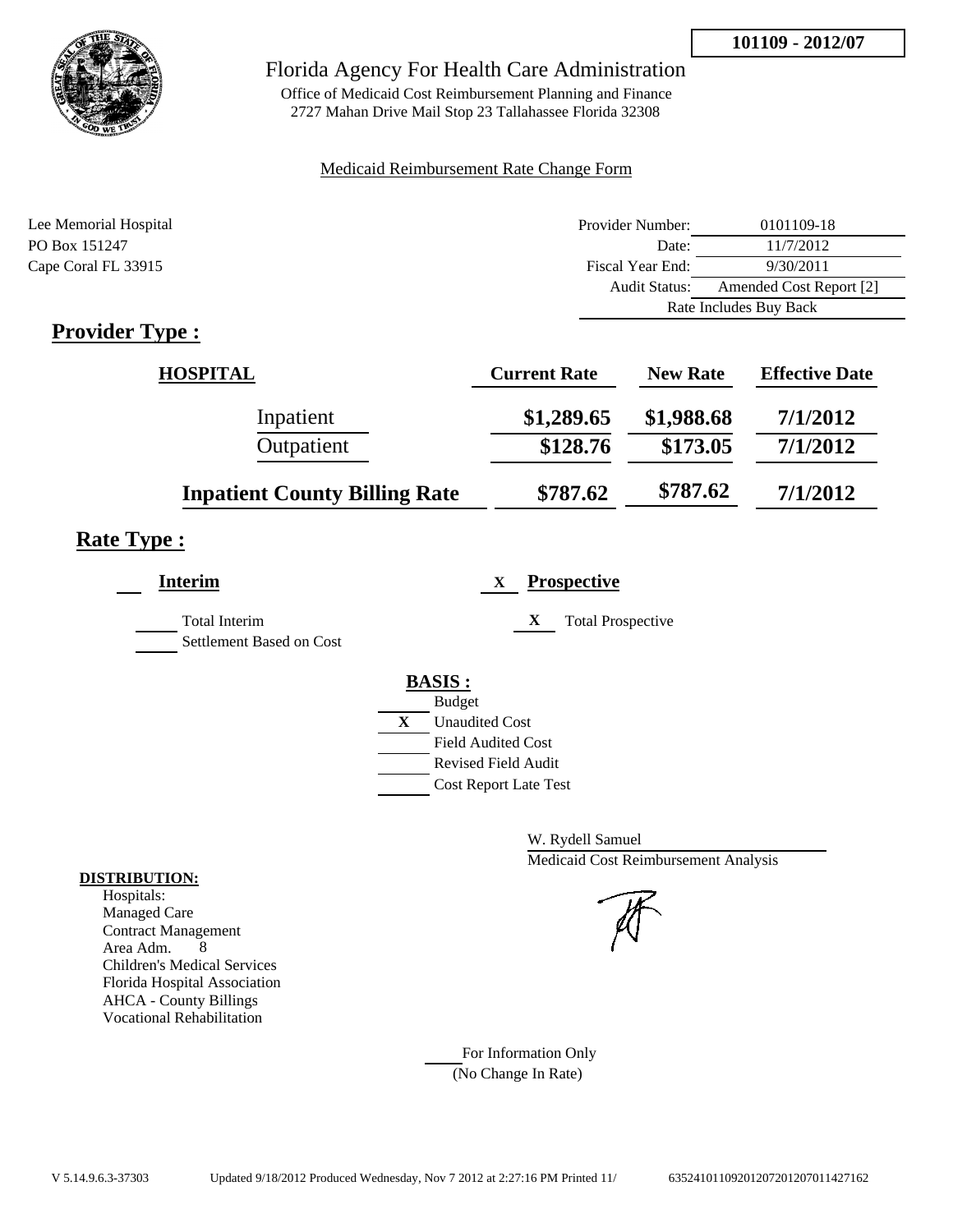

Office of Medicaid Cost Reimbursement Planning and Finance 2727 Mahan Drive Mail Stop 23 Tallahassee Florida 32308

#### Medicaid Reimbursement Rate Change Form

| Lehigh Regional Medical Center | Provider Number:     | 0101117-00                |
|--------------------------------|----------------------|---------------------------|
| $1500$ Lee Blyd.               | Date:                | 11/7/2012                 |
| Lehigh Acres FL 33936          | Fiscal Year End:     | 12/31/2010                |
|                                | <b>Audit Status:</b> | Unaudited Cost Report [1] |

# **Provider Type :**

| <b>HOSPITAL</b> | <b>Current Rate</b> | <b>New Rate</b> | <b>Effective Date</b> |
|-----------------|---------------------|-----------------|-----------------------|
| Inpatient       | \$797.40            | \$797.40        | 7/1/2012              |
| Outpatient      | \$35.98             | \$35.98         | 7/1/2012              |

# **Rate Type :**

| <b>Interim</b>                                   | <b>Prospective</b><br>X                             |
|--------------------------------------------------|-----------------------------------------------------|
| <b>Total Interim</b><br>Settlement Based on Cost | X<br><b>Total Prospective</b>                       |
|                                                  | <b>BASIS:</b>                                       |
|                                                  | <b>Budget</b><br>X<br><b>Unaudited Cost</b>         |
|                                                  | <b>Field Audited Cost</b>                           |
|                                                  | Revised Field Audit<br><b>Cost Report Late Test</b> |

W. Rydell Samuel Medicaid Cost Reimbursement Analysis

For Information Only (No Change In Rate)

#### **DISTRIBUTION:**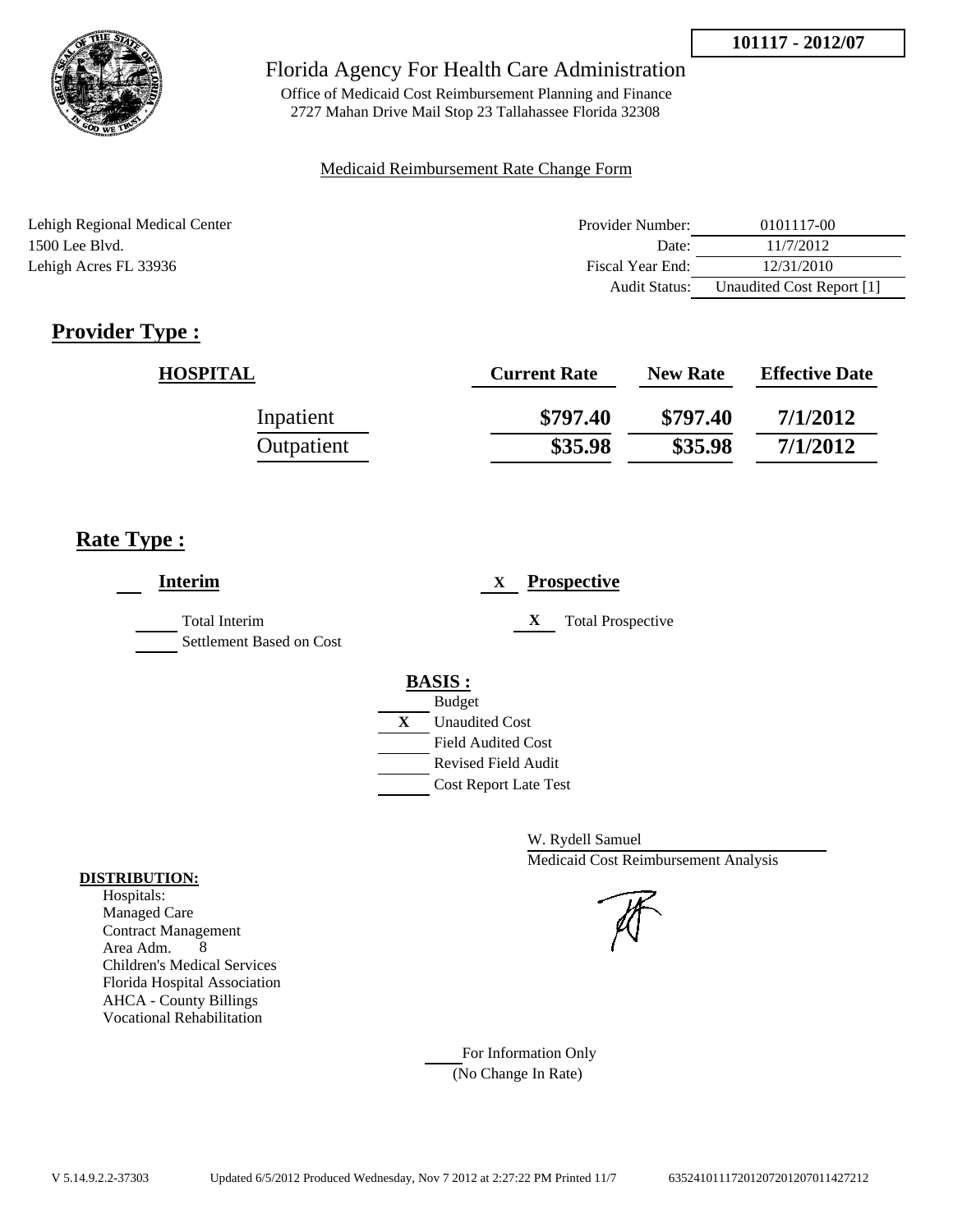

Office of Medicaid Cost Reimbursement Planning and Finance 2727 Mahan Drive Mail Stop 23 Tallahassee Florida 32308

## Medicaid Reimbursement Rate Change Form

| Tallahassee Memorial Regional M.C. | Provider Number:     | 0101133-00                |  |
|------------------------------------|----------------------|---------------------------|--|
| 1300 Miccousukee                   | Date:                | 11/7/2012                 |  |
| Tallahassee FL 32308               | Fiscal Year End:     | 9/30/2011                 |  |
|                                    | <b>Audit Status:</b> | Unaudited Cost Report [1] |  |
|                                    |                      | Rate Includes Buy Back    |  |

# **Provider Type :**

| <b>HOSPITAL</b>                      | <b>Current Rate</b> | <b>New Rate</b> | <b>Effective Date</b> |
|--------------------------------------|---------------------|-----------------|-----------------------|
| Inpatient                            | \$1,100.19          | \$1,100.19      | 7/1/2012              |
| Outpatient                           | \$110.64            | \$110.64        | 7/1/2012              |
| <b>Inpatient County Billing Rate</b> | \$713.07            | \$713.07        | 7/1/2012              |

# **Rate Type :**

| <b>Interim</b>                                   | <b>Prospective</b><br>X       |
|--------------------------------------------------|-------------------------------|
| <b>Total Interim</b><br>Settlement Based on Cost | X<br><b>Total Prospective</b> |
|                                                  | <b>BASIS:</b>                 |
|                                                  | <b>Budget</b>                 |
|                                                  | X<br><b>Unaudited Cost</b>    |
|                                                  | <b>Field Audited Cost</b>     |
|                                                  | <b>Revised Field Audit</b>    |
|                                                  | <b>Cost Report Late Test</b>  |
|                                                  |                               |

W. Rydell Samuel Medicaid Cost Reimbursement Analysis

For Information Only (No Change In Rate)

#### **DISTRIBUTION:**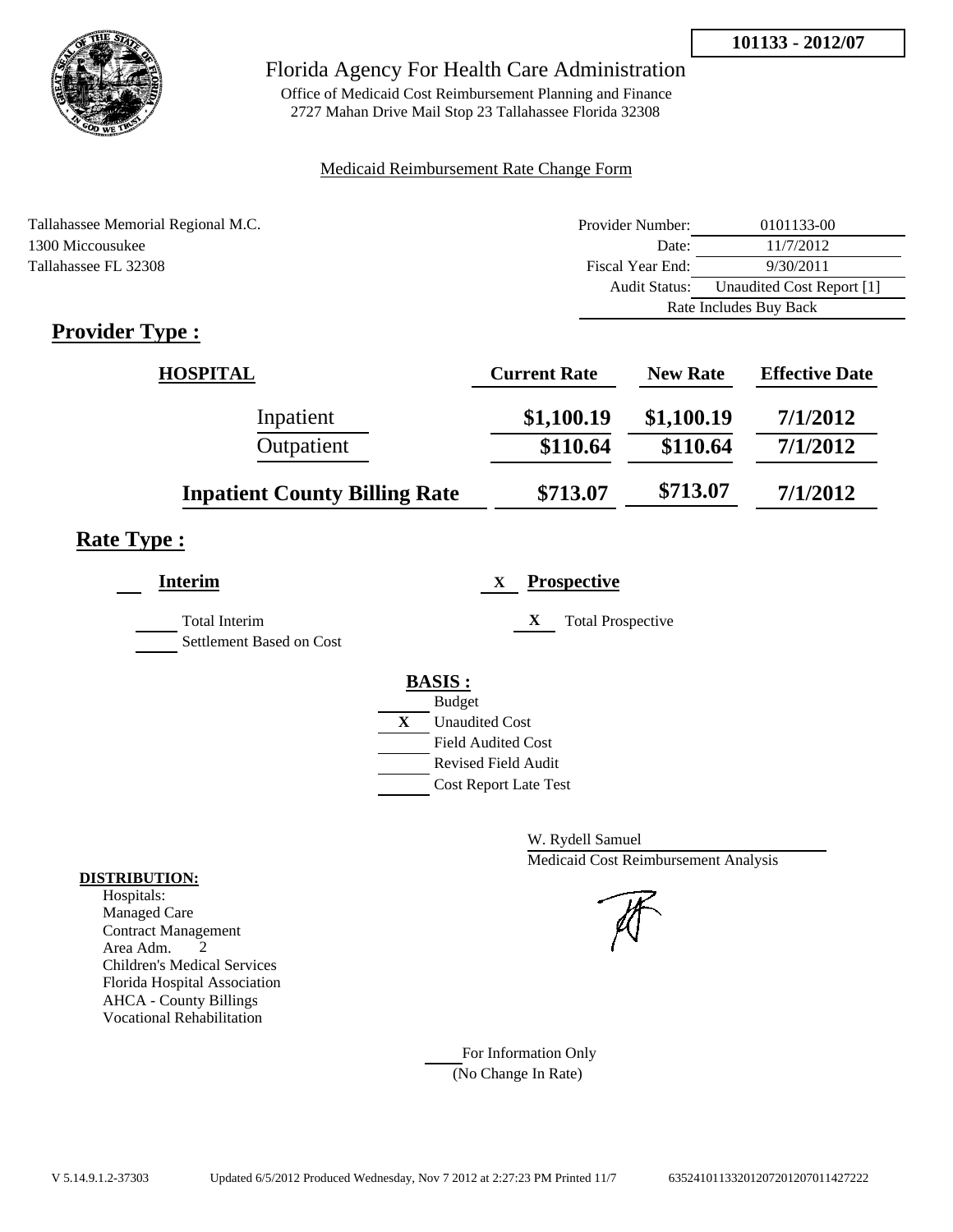

Office of Medicaid Cost Reimbursement Planning and Finance 2727 Mahan Drive Mail Stop 23 Tallahassee Florida 32308

#### Medicaid Reimbursement Rate Change Form

Tri-County Hospital Williston P.O. Drawer 460 Williston FL 32696

| Provider Number:       | 0101141-00                |  |
|------------------------|---------------------------|--|
| Date:                  | 11/7/2012                 |  |
| Fiscal Year End:       | 9/30/2010                 |  |
| Audit Status:          | Unaudited Cost Report [1] |  |
| Rate Includes Buy Back |                           |  |

# **Provider Type :**

| <b>HOSPITAL</b> | <b>Current Rate</b> | <b>New Rate</b> | <b>Effective Date</b> |
|-----------------|---------------------|-----------------|-----------------------|
| Inpatient       | \$1,300.55          | \$1,300.55      | 7/1/2012              |
| Outpatient      | \$37.55             | \$37.55         | 7/1/2012              |

# **Rate Type :**

| <b>Interim</b>                                   | <b>Prospective</b><br>$\mathbf{X}$                                                                                                                      |
|--------------------------------------------------|---------------------------------------------------------------------------------------------------------------------------------------------------------|
| <b>Total Interim</b><br>Settlement Based on Cost | <b>Total Prospective</b><br>X                                                                                                                           |
|                                                  | <b>BASIS:</b><br><b>Budget</b><br>X<br><b>Unaudited Cost</b><br><b>Field Audited Cost</b><br><b>Revised Field Audit</b><br><b>Cost Report Late Test</b> |

W. Rydell Samuel Medicaid Cost Reimbursement Analysis

For Information Only (No Change In Rate)

#### **DISTRIBUTION:**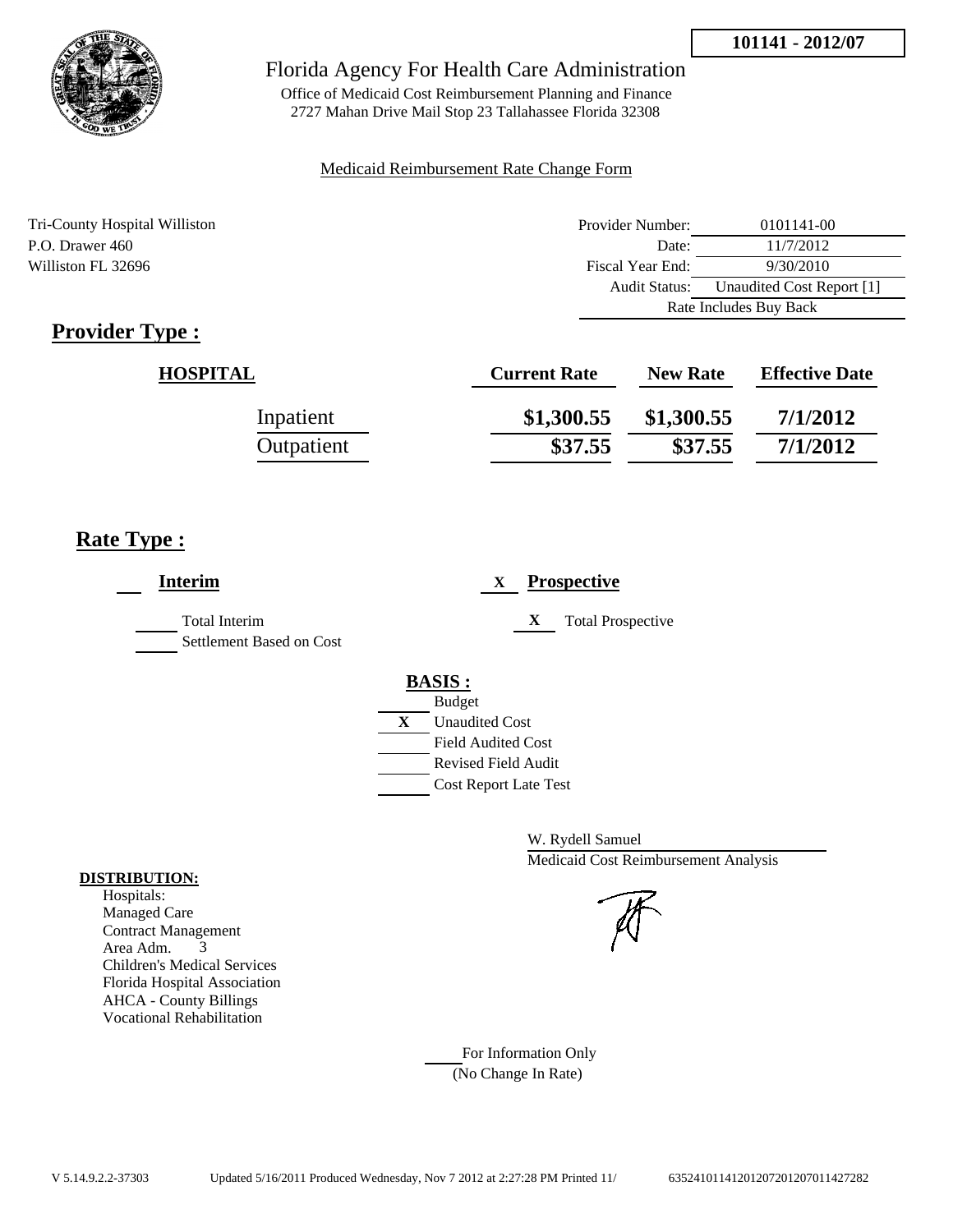

Office of Medicaid Cost Reimbursement Planning and Finance 2727 Mahan Drive Mail Stop 23 Tallahassee Florida 32308

## Medicaid Reimbursement Rate Change Form

| Madison County Memorial Hospital | Provider Number:     | 0101150-00                |  |
|----------------------------------|----------------------|---------------------------|--|
| 201 East Marion Street           | Date:                | 11/7/2012                 |  |
| Madison FL 32340                 | Fiscal Year End:     | 9/30/2011                 |  |
|                                  | <b>Audit Status:</b> | Unaudited Cost Report [1] |  |
|                                  |                      | Rate Includes Buy Back    |  |

# **Provider Type :**

| <b>HOSPITAL</b> | <b>Current Rate</b> | <b>New Rate</b> | <b>Effective Date</b> |
|-----------------|---------------------|-----------------|-----------------------|
| Inpatient       | \$1,352.22          | \$1,352.22      | 7/1/2012              |
| Outpatient      | \$59.76             | \$59.76         | 7/1/2012              |

# **Rate Type :**

| <b>Interim</b>                            | <b>Prospective</b><br>X                                                                                                                                     |
|-------------------------------------------|-------------------------------------------------------------------------------------------------------------------------------------------------------------|
| Total Interim<br>Settlement Based on Cost | <b>Total Prospective</b><br>X                                                                                                                               |
|                                           | <b>BASIS:</b><br><b>Budget</b><br>$\mathbf{X}$<br><b>Unaudited Cost</b><br><b>Field Audited Cost</b><br>Revised Field Audit<br><b>Cost Report Late Test</b> |

W. Rydell Samuel Medicaid Cost Reimbursement Analysis

## For Information Only (No Change In Rate)

#### **DISTRIBUTION:**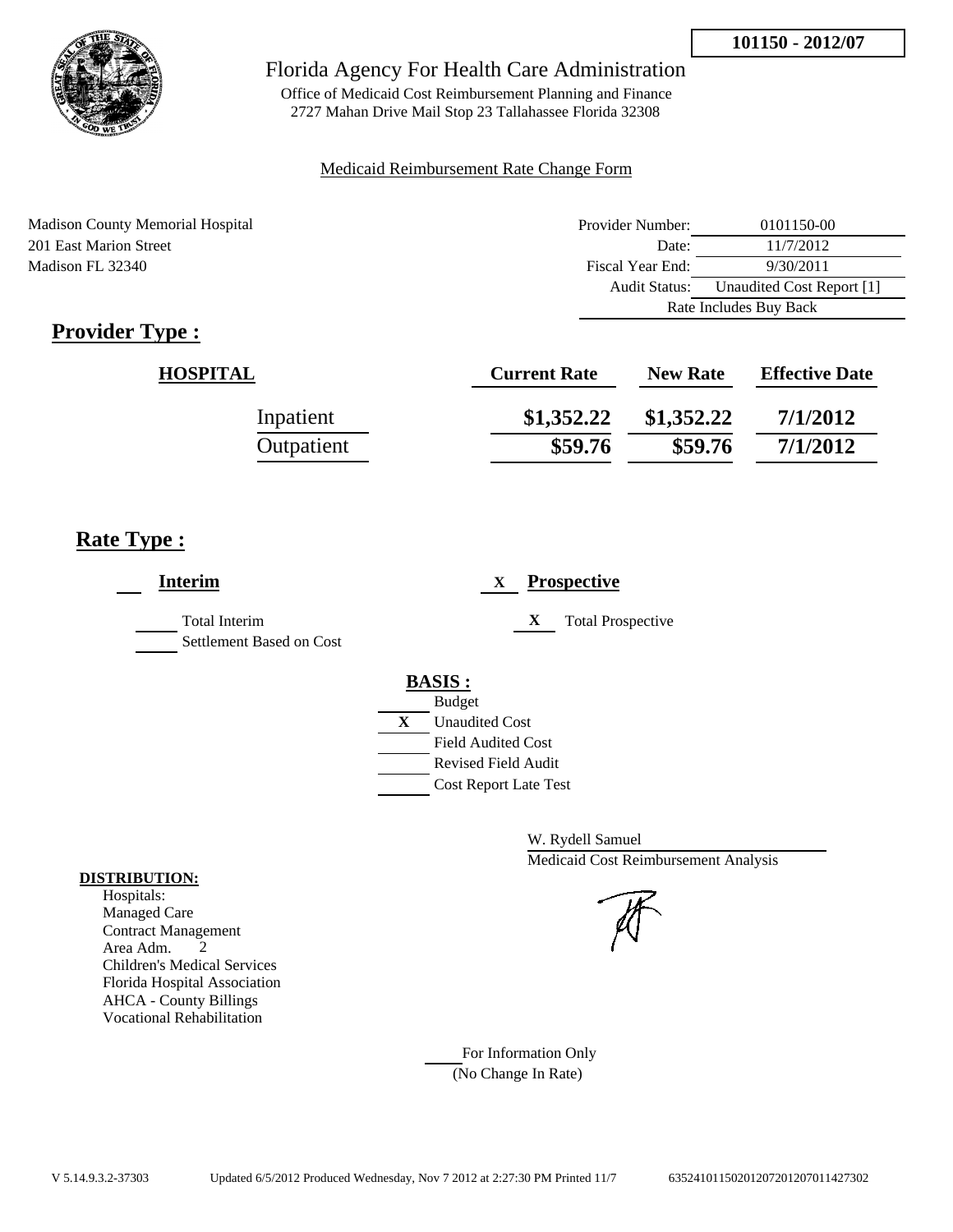

Office of Medicaid Cost Reimbursement Planning and Finance 2727 Mahan Drive Mail Stop 23 Tallahassee Florida 32308

## Medicaid Reimbursement Rate Change Form

| Manatee Memorial Hospital | Provider Number:     | 0101168-00                |  |
|---------------------------|----------------------|---------------------------|--|
| 206 Second Street East    | Date:                | 11/7/2012                 |  |
| Bradenton FL 34208        | Fiscal Year End:     | 12/31/2010                |  |
|                           | <b>Audit Status:</b> | Unaudited Cost Report [1] |  |
|                           |                      | Rate Includes Buy Back    |  |
|                           |                      |                           |  |

# **Provider Type :**

| HOSPITAL                             | <b>Current Rate</b> | <b>New Rate</b> | <b>Effective Date</b> |
|--------------------------------------|---------------------|-----------------|-----------------------|
| Inpatient                            | \$1,034.75          | \$1,698.06      | 7/1/2012              |
| Outpatient                           | \$85.66             | \$106.69        | 7/1/2012              |
| <b>Inpatient County Billing Rate</b> | \$681.74            | \$681.74        | 7/1/2012              |

# **Rate Type :**

| <b>Prospective</b><br>X               |
|---------------------------------------|
| X<br><b>Total Prospective</b>         |
| <b>BASIS:</b>                         |
| <b>Budget</b>                         |
| $\mathbf{X}$<br><b>Unaudited Cost</b> |
| <b>Field Audited Cost</b>             |
| <b>Revised Field Audit</b>            |
| <b>Cost Report Late Test</b>          |
|                                       |

W. Rydell Samuel Medicaid Cost Reimbursement Analysis

For Information Only (No Change In Rate)

#### **DISTRIBUTION:**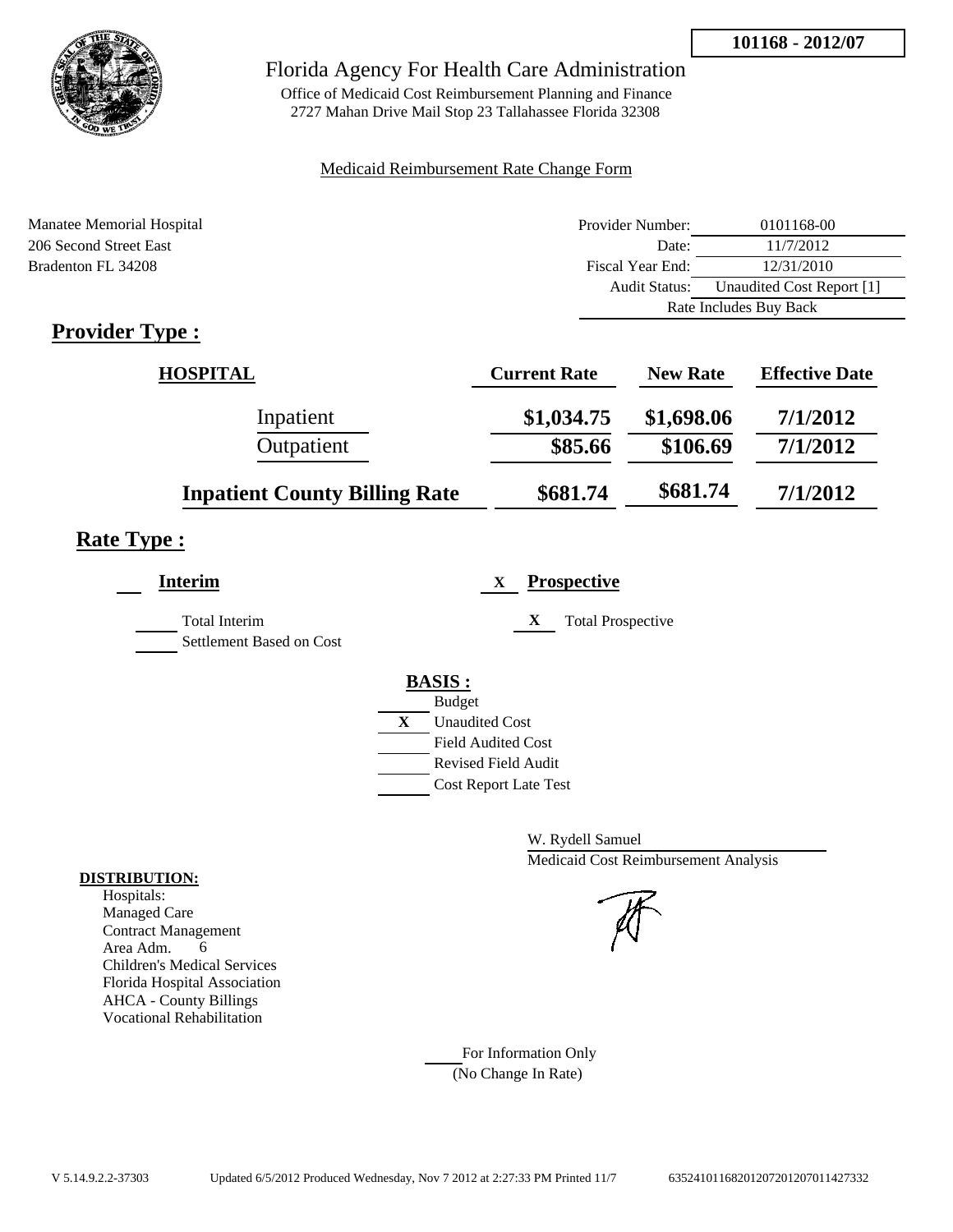

Office of Medicaid Cost Reimbursement Planning and Finance 2727 Mahan Drive Mail Stop 23 Tallahassee Florida 32308

#### Medicaid Reimbursement Rate Change Form

Munroe Regional Medical Center Post Office Box 6000 Ocala FL 34478

| Provider Number: | 0101176-00                                        |
|------------------|---------------------------------------------------|
| Date:            | 11/7/2012                                         |
| Fiscal Year End: | 9/30/2011                                         |
| Audit Status:    | Unaudited Cost Report [1]                         |
|                  | Rate Includes Buy Back and Partial Self Exemption |

## **Provider Type :**

| <b>HOSPITAL</b>                      | <b>Current Rate</b> | <b>New Rate</b> | <b>Effective Date</b> |
|--------------------------------------|---------------------|-----------------|-----------------------|
| Inpatient                            | \$1,045.08          | \$1,757.30      | 7/1/2012              |
| Outpatient                           | \$100.07            | \$97.14         | 7/1/2012              |
| <b>Inpatient County Billing Rate</b> |                     | \$743.42        | 7/1/2012              |

## **Rate Type :**

| <b>Interim</b>                                   |   | <b>Prospective</b><br>X       |
|--------------------------------------------------|---|-------------------------------|
| <b>Total Interim</b><br>Settlement Based on Cost |   | X<br><b>Total Prospective</b> |
|                                                  |   | <b>BASIS:</b>                 |
|                                                  |   | <b>Budget</b>                 |
|                                                  | X | <b>Unaudited Cost</b>         |
|                                                  |   | <b>Field Audited Cost</b>     |
|                                                  |   | <b>Revised Field Audit</b>    |
|                                                  |   | <b>Cost Report Late Test</b>  |
|                                                  |   |                               |

W. Rydell Samuel Medicaid Cost Reimbursement Analysis

For Information Only (No Change In Rate)

#### **DISTRIBUTION:**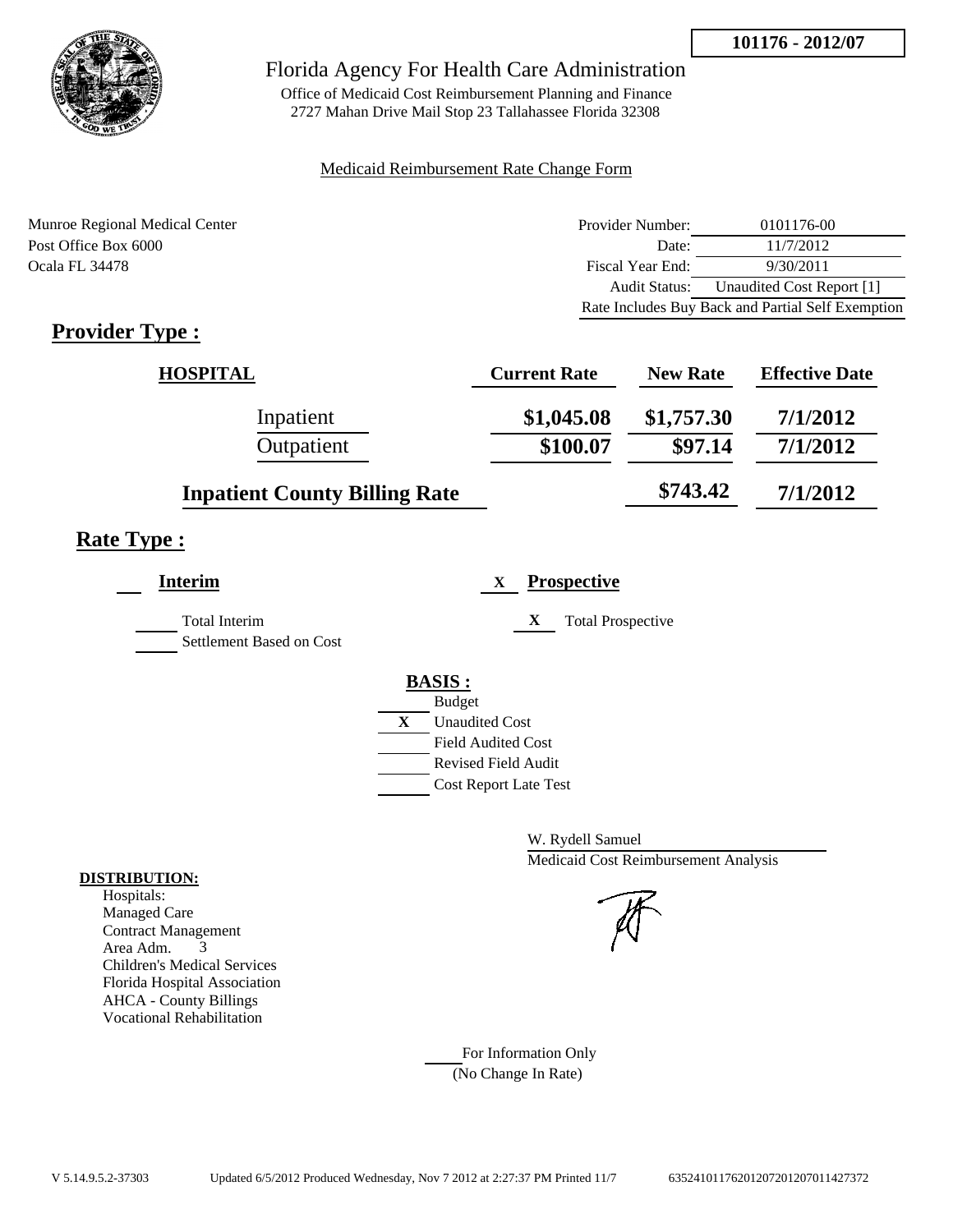

Office of Medicaid Cost Reimbursement Planning and Finance 2727 Mahan Drive Mail Stop 23 Tallahassee Florida 32308

#### Medicaid Reimbursement Rate Change Form

Martin Memorial Hospital P.O. Box 9033 Stuart FL 34995-9033

| Provider Number:                           | 0101184-00 |  |
|--------------------------------------------|------------|--|
| Date:                                      | 11/7/2012  |  |
| Fiscal Year End:                           | 9/30/2011  |  |
| Unaudited Cost Report [1]<br>Audit Status: |            |  |
| Rate Includes Buy Back                     |            |  |

## **Provider Type :**

| <b>HOSPITAL</b> | <b>Current Rate</b> | <b>New Rate</b> | <b>Effective Date</b> |
|-----------------|---------------------|-----------------|-----------------------|
| Inpatient       | \$1,079.03          | \$1,079.03      | 7/1/2012              |
| Outpatient      | \$114.45            | \$111.07        | 7/1/2012              |

## **Rate Type :**

| <b>Interim</b>                            |   | <b>Prospective</b><br>X                |
|-------------------------------------------|---|----------------------------------------|
| Total Interim<br>Settlement Based on Cost |   | X<br><b>Total Prospective</b>          |
|                                           |   | <b>BASIS:</b>                          |
|                                           | X | <b>Budget</b><br><b>Unaudited Cost</b> |
|                                           |   | <b>Field Audited Cost</b>              |
|                                           |   | <b>Revised Field Audit</b>             |
|                                           |   | <b>Cost Report Late Test</b>           |
|                                           |   |                                        |

W. Rydell Samuel Medicaid Cost Reimbursement Analysis

For Information Only (No Change In Rate)

#### **DISTRIBUTION:**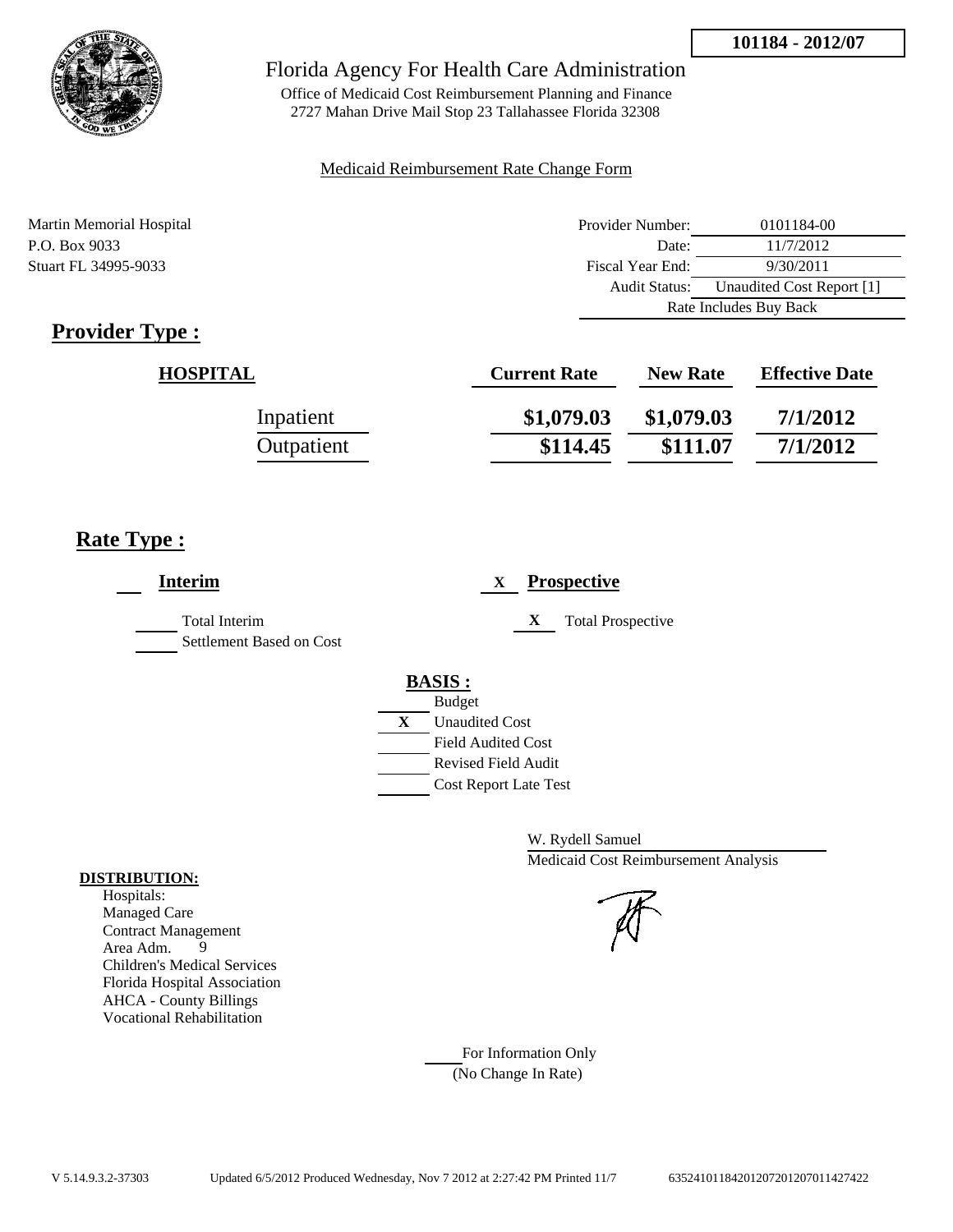

Office of Medicaid Cost Reimbursement Planning and Finance 2727 Mahan Drive Mail Stop 23 Tallahassee Florida 32308

#### Medicaid Reimbursement Rate Change Form

| Lower Florida Keys Hospital | Provider Number:     | 0101192-00                |
|-----------------------------|----------------------|---------------------------|
| P.O. Box 9107               | Date:                | 11/7/2012                 |
| Key West FL 33401           | Fiscal Year End:     | 9/30/2011                 |
|                             | <b>Audit Status:</b> | Unaudited Cost Report [1] |

## **Provider Type :**

| <b>HOSPITAL</b>                      | <b>Current Rate</b> | <b>New Rate</b> | <b>Effective Date</b> |
|--------------------------------------|---------------------|-----------------|-----------------------|
| Inpatient                            | \$1,058.70          | \$1,058.70      | 7/1/2012              |
| Outpatient                           | \$69.07             | \$69.07         | 7/1/2012              |
| <b>Inpatient County Billing Rate</b> | \$633.28            | \$633.28        | 7/1/2012              |

## **Rate Type :**

| <b>Interim</b>                                   | <b>Prospective</b><br>X                                                                                                                   |
|--------------------------------------------------|-------------------------------------------------------------------------------------------------------------------------------------------|
| <b>Total Interim</b><br>Settlement Based on Cost | <b>Total Prospective</b><br>$\mathbf X$                                                                                                   |
|                                                  | <b>BASIS:</b><br><b>Budget</b><br>X<br><b>Unaudited Cost</b><br>Field Audited Cost<br>Revised Field Audit<br><b>Cost Report Late Test</b> |

W. Rydell Samuel Medicaid Cost Reimbursement Analysis

For Information Only (No Change In Rate)

#### **DISTRIBUTION:**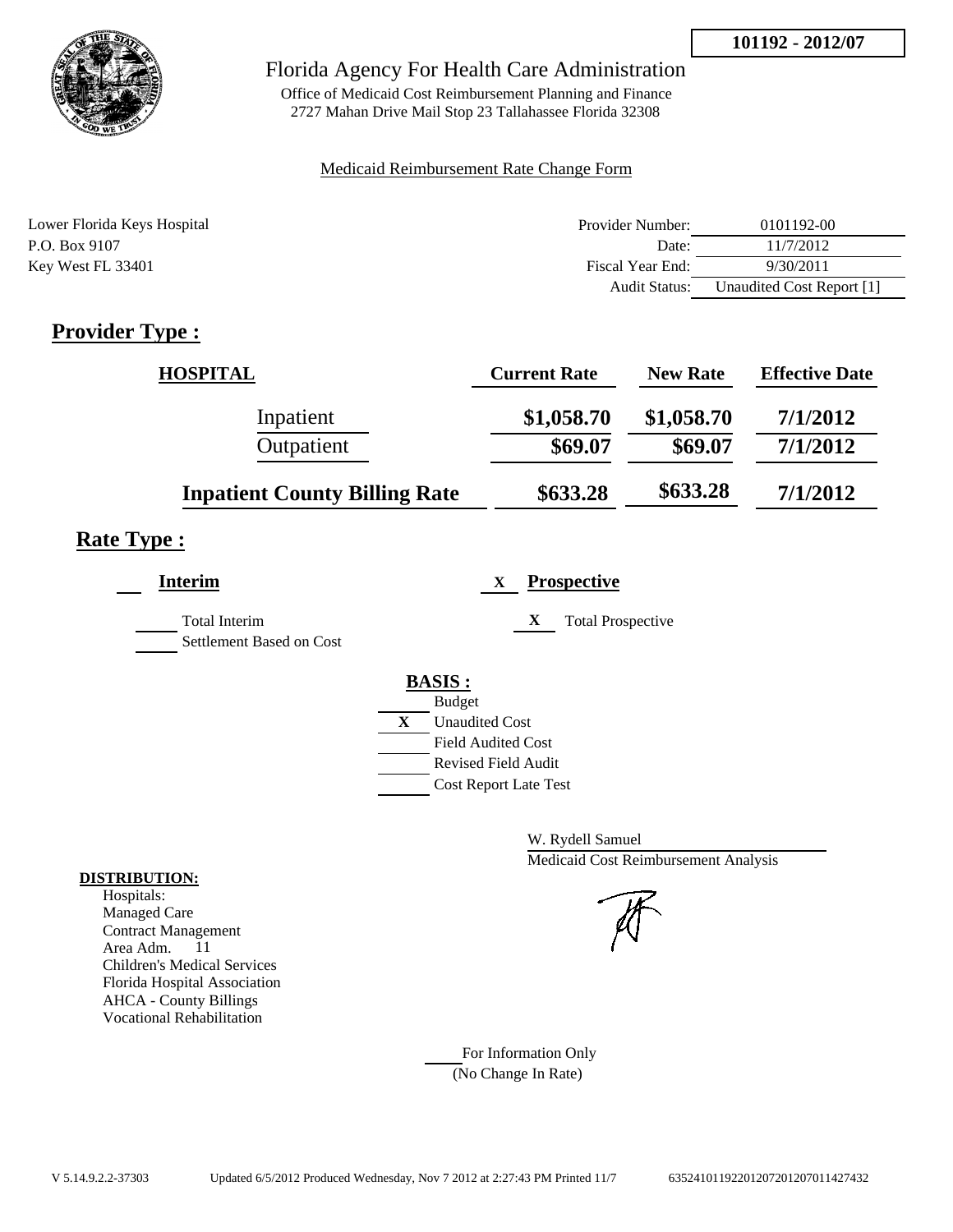

Office of Medicaid Cost Reimbursement Planning and Finance 2727 Mahan Drive Mail Stop 23 Tallahassee Florida 32308

#### Medicaid Reimbursement Rate Change Form

| Lower Florida Keys Hospital | Provider Number:     | 0101192-01                |
|-----------------------------|----------------------|---------------------------|
| P.O. Box 9107               | Date:                | 11/7/2012                 |
| Key West FL 33401           | Fiscal Year End:     | 9/30/2011                 |
|                             | <b>Audit Status:</b> | Unaudited Cost Report [1] |

## **Provider Type :**

| <b>HOSPITAL</b>                      | <b>Current Rate</b> | <b>New Rate</b> | <b>Effective Date</b> |
|--------------------------------------|---------------------|-----------------|-----------------------|
| Inpatient                            | \$1,058.70          | \$1,058.70      | 7/1/2012              |
| Outpatient                           | \$69.07             | \$69.07         | 7/1/2012              |
| <b>Inpatient County Billing Rate</b> | \$633.28            | \$633.28        | 7/1/2012              |

## **Rate Type :**

| <b>Interim</b>                            | <b>Prospective</b><br>X        |
|-------------------------------------------|--------------------------------|
| Total Interim<br>Settlement Based on Cost | <b>Total Prospective</b><br>X  |
|                                           | <b>BASIS:</b><br><b>Budget</b> |
|                                           | X<br><b>Unaudited Cost</b>     |
|                                           | <b>Field Audited Cost</b>      |
|                                           | <b>Revised Field Audit</b>     |
|                                           | <b>Cost Report Late Test</b>   |

W. Rydell Samuel Medicaid Cost Reimbursement Analysis

For Information Only (No Change In Rate)

#### **DISTRIBUTION:**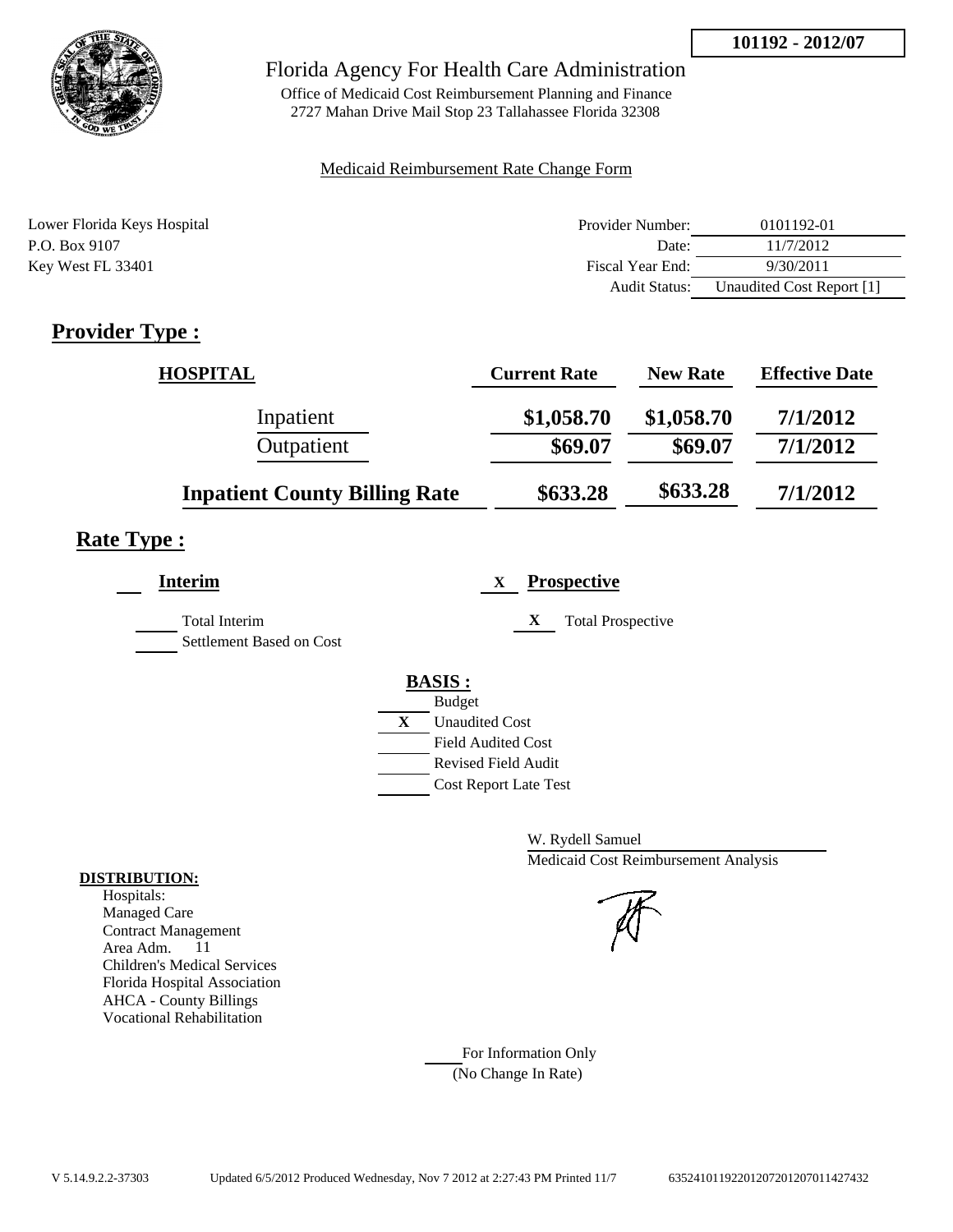

Office of Medicaid Cost Reimbursement Planning and Finance 2727 Mahan Drive Mail Stop 23 Tallahassee Florida 32308

#### Medicaid Reimbursement Rate Change Form

| Fishermen's Hospital  | Provider Number:     | 0101206-00                |
|-----------------------|----------------------|---------------------------|
| 3301 Overseas Highway | Date:                | 11/7/2012                 |
| Marathon FL 33050     | Fiscal Year End:     | 6/30/2011                 |
|                       | <b>Audit Status:</b> | Unaudited Cost Report [1] |
|                       |                      | Rate Includes Buy Back    |

## **Provider Type :**

| <b>HOSPITAL</b> | <b>Current Rate</b> | <b>New Rate</b> | <b>Effective Date</b> |
|-----------------|---------------------|-----------------|-----------------------|
| Inpatient       | \$2,980.97          | \$2,980.97      | 7/1/2012              |
| Outpatient      | \$123.74            | \$123.74        | 7/1/2012              |

## **Rate Type :**

| <b>Interim</b>                                   | <b>Prospective</b><br>X                                                                                                                          |
|--------------------------------------------------|--------------------------------------------------------------------------------------------------------------------------------------------------|
| <b>Total Interim</b><br>Settlement Based on Cost | X<br><b>Total Prospective</b>                                                                                                                    |
|                                                  | <b>BASIS:</b><br><b>Budget</b><br>X<br><b>Unaudited Cost</b><br><b>Field Audited Cost</b><br>Revised Field Audit<br><b>Cost Report Late Test</b> |

W. Rydell Samuel Medicaid Cost Reimbursement Analysis

For Information Only (No Change In Rate)

#### **DISTRIBUTION:**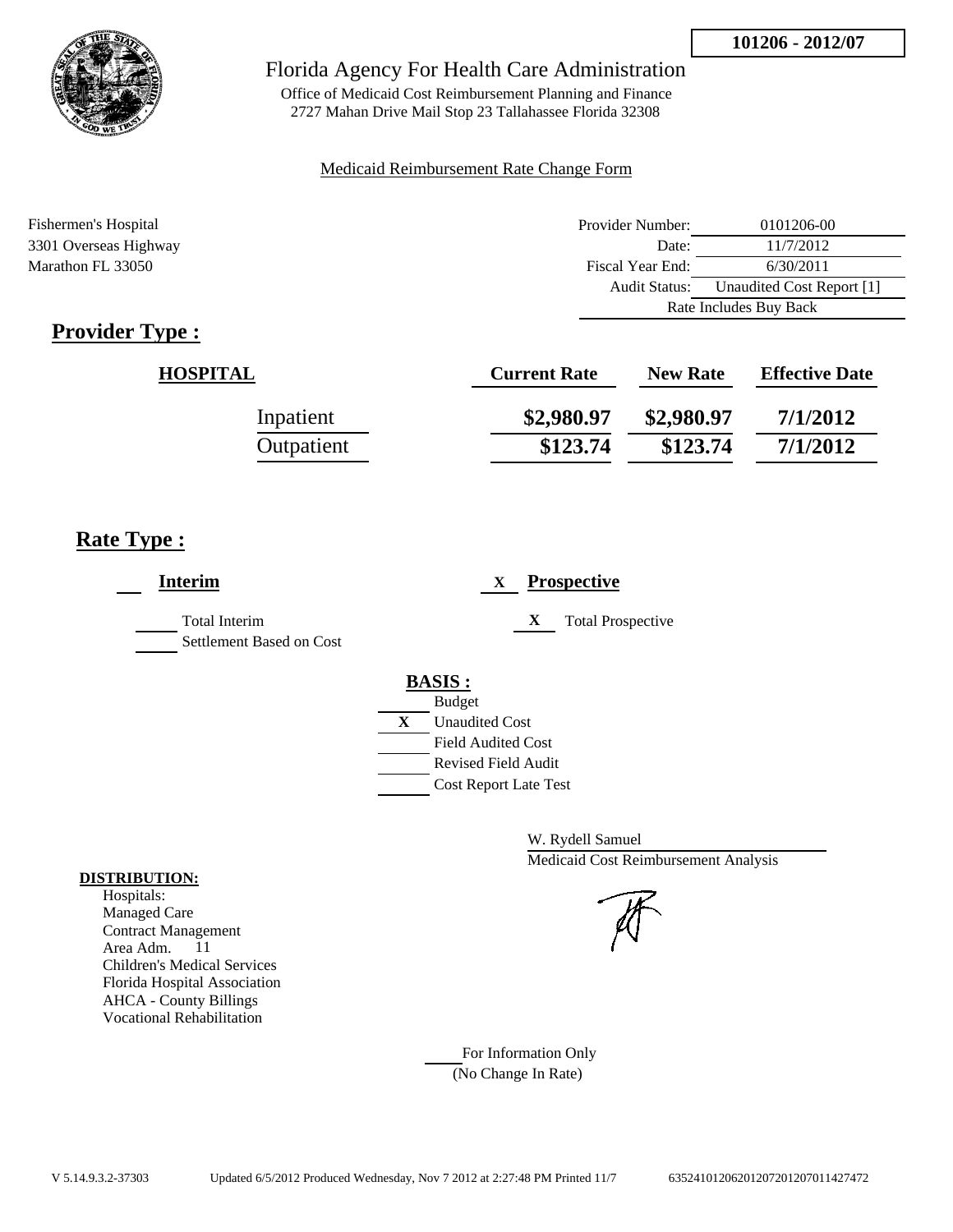

Office of Medicaid Cost Reimbursement Planning and Finance 2727 Mahan Drive Mail Stop 23 Tallahassee Florida 32308

#### Medicaid Reimbursement Rate Change Form

| Mariners Hospital      | Provider Number:     | 0101214-00                |
|------------------------|----------------------|---------------------------|
| 91500 Overseas Highway | Date:                | 11/7/2012                 |
| Tavernier FL 33070     | Fiscal Year End:     | 9/30/2011                 |
|                        | <b>Audit Status:</b> | Unaudited Cost Report [1] |
|                        |                      | Rate Includes Buy Back    |

## **Provider Type :**

| <b>HOSPITAL</b> | <b>Current Rate</b> | <b>New Rate</b> | <b>Effective Date</b> |
|-----------------|---------------------|-----------------|-----------------------|
| Inpatient       | \$5,193.67          | \$5,193.67      | 7/1/2012              |
| Outpatient      | \$340.56            | \$340.56        | 7/1/2012              |

## **Rate Type :**

| <b>Interim</b>                                   | <b>Prospective</b><br>X       |
|--------------------------------------------------|-------------------------------|
| <b>Total Interim</b><br>Settlement Based on Cost | <b>Total Prospective</b><br>X |
|                                                  | <b>BASIS:</b>                 |
|                                                  | <b>Budget</b>                 |
|                                                  | X<br><b>Unaudited Cost</b>    |
|                                                  | <b>Field Audited Cost</b>     |
|                                                  | <b>Revised Field Audit</b>    |
|                                                  | <b>Cost Report Late Test</b>  |
|                                                  |                               |

W. Rydell Samuel Medicaid Cost Reimbursement Analysis

#### For Information Only (No Change In Rate)

#### **DISTRIBUTION:**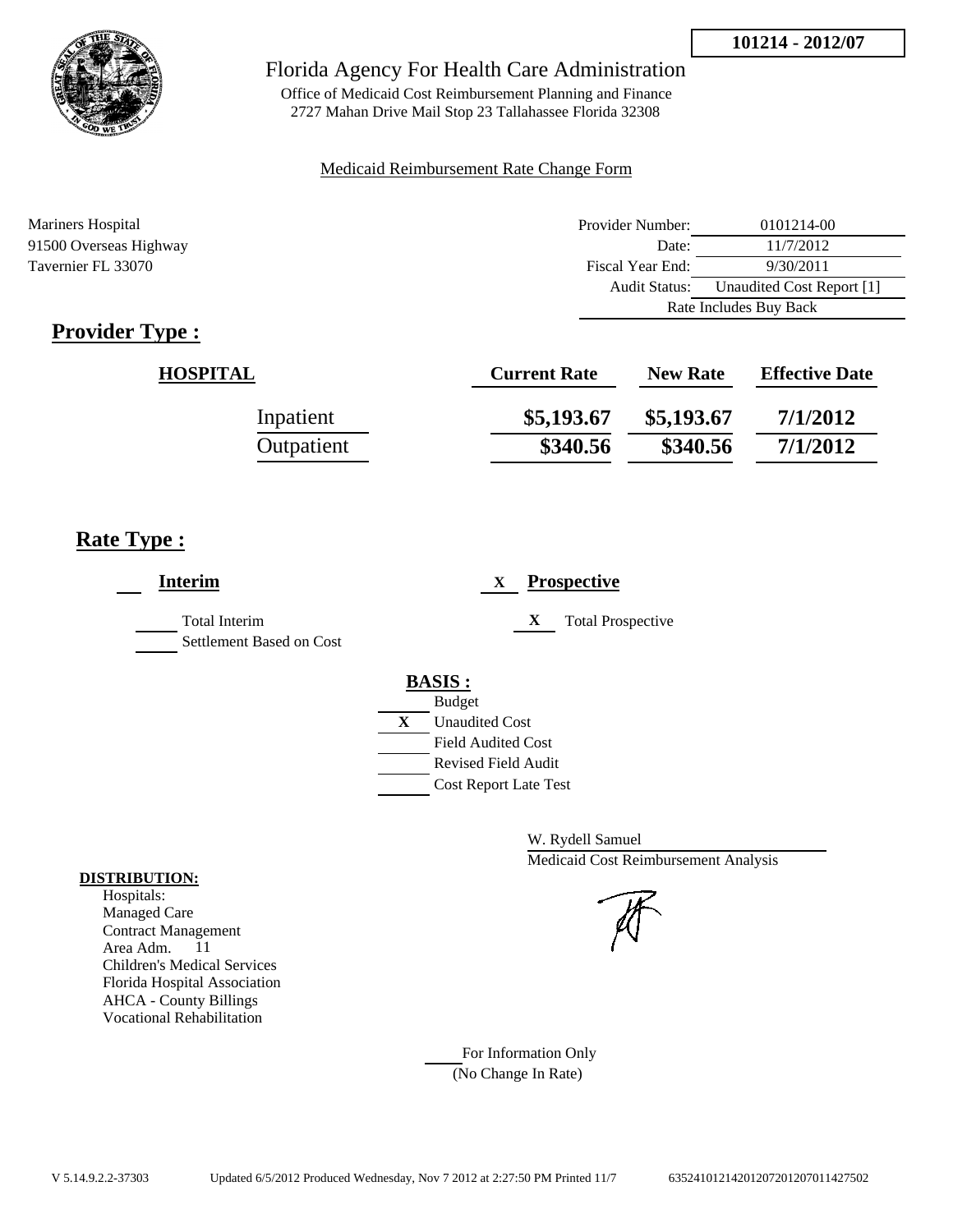

Office of Medicaid Cost Reimbursement Planning and Finance 2727 Mahan Drive Mail Stop 23 Tallahassee Florida 32308

#### Medicaid Reimbursement Rate Change Form

Baptist Medical Center - Nassau 1250 South 18th Street Fernandina Beach FL 32034

| Provider Number:       | 0101231-00                |
|------------------------|---------------------------|
| Date:                  | 11/7/2012                 |
| Fiscal Year End:       | 9/30/2011                 |
| <b>Audit Status:</b>   | Unaudited Cost Report [1] |
| Rate Includes Buy Back |                           |

## **Provider Type :**

| <b>HOSPITAL</b> | <b>Current Rate</b> | <b>New Rate</b> | <b>Effective Date</b> |
|-----------------|---------------------|-----------------|-----------------------|
| Inpatient       | \$2,871.91          | \$2,871.91      | 7/1/2012              |
| Outpatient      | \$111.84            | \$111.84        | 7/1/2012              |

## **Rate Type :**

| <b>Interim</b>                                   | <b>Prospective</b><br>X       |
|--------------------------------------------------|-------------------------------|
| <b>Total Interim</b><br>Settlement Based on Cost | <b>Total Prospective</b><br>X |
|                                                  | <b>BASIS:</b>                 |
|                                                  | <b>Budget</b>                 |
|                                                  | X<br><b>Unaudited Cost</b>    |
|                                                  | <b>Field Audited Cost</b>     |
|                                                  | <b>Revised Field Audit</b>    |
|                                                  | <b>Cost Report Late Test</b>  |
|                                                  |                               |

W. Rydell Samuel Medicaid Cost Reimbursement Analysis

# For Information Only

(No Change In Rate)

#### **DISTRIBUTION:**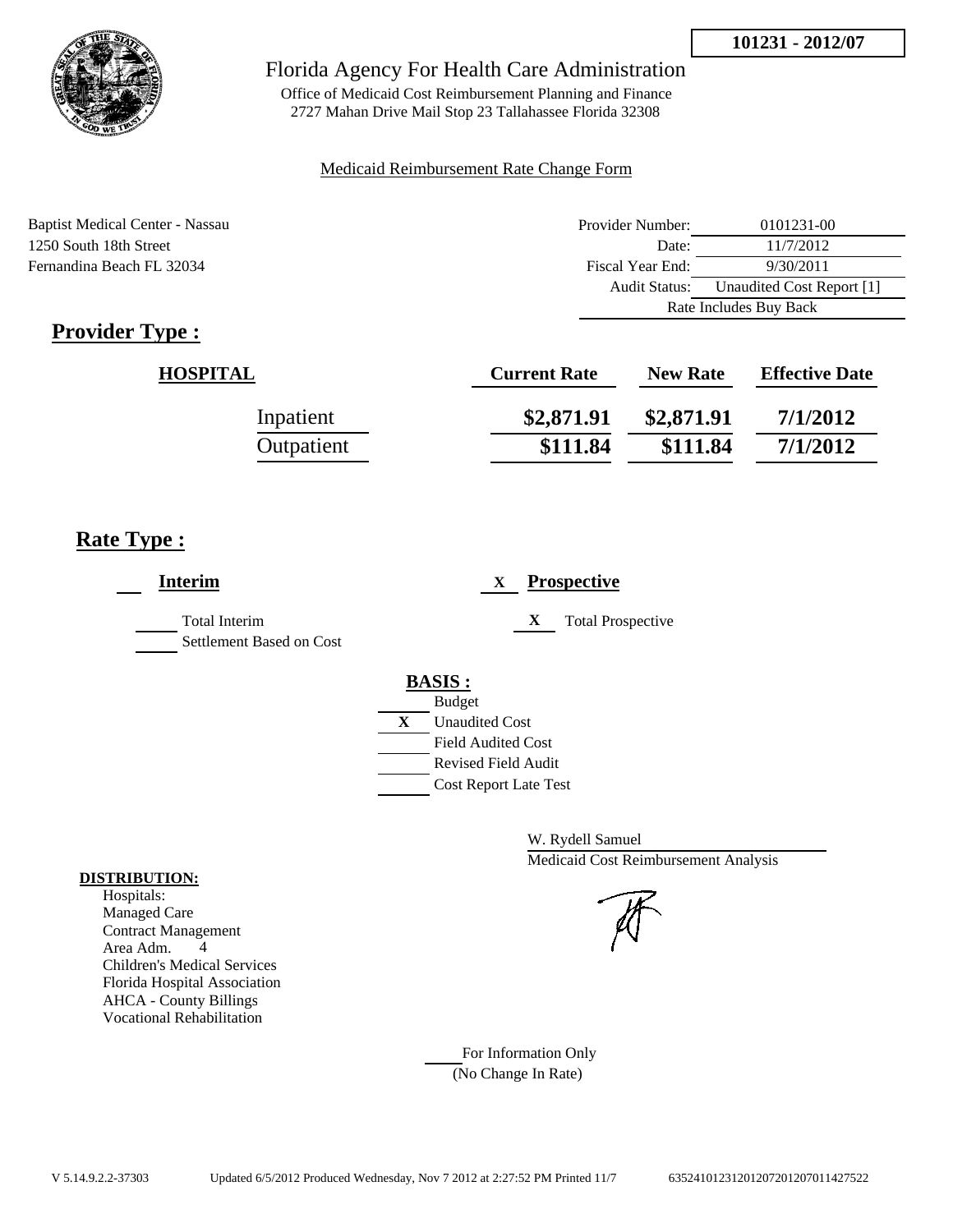

Office of Medicaid Cost Reimbursement Planning and Finance 2727 Mahan Drive Mail Stop 23 Tallahassee Florida 32308

#### Medicaid Reimbursement Rate Change Form

| Twin Cities Hospital | Provider Number:     | 0101257-00                |
|----------------------|----------------------|---------------------------|
| 2190 Hwy 85 North    | Date:                | 11/7/2012                 |
| Niceville FL 32578   | Fiscal Year End:     | 5/31/2011                 |
|                      | <b>Audit Status:</b> | Unaudited Cost Report [1] |

## **Provider Type :**

| <b>HOSPITAL</b> | <b>Current Rate</b> | <b>New Rate</b> | <b>Effective Date</b> |
|-----------------|---------------------|-----------------|-----------------------|
| Inpatient       | \$862.33            | \$862.33        | 7/1/2012              |
| Outpatient      | \$67.36             | \$67.36         | 7/1/2012              |

## **Rate Type :**

| <b>Interim</b>                                   | <b>Prospective</b><br>X                                                                                                                                 |
|--------------------------------------------------|---------------------------------------------------------------------------------------------------------------------------------------------------------|
| <b>Total Interim</b><br>Settlement Based on Cost | X<br><b>Total Prospective</b>                                                                                                                           |
|                                                  | <b>BASIS:</b><br><b>Budget</b><br>X<br><b>Unaudited Cost</b><br><b>Field Audited Cost</b><br><b>Revised Field Audit</b><br><b>Cost Report Late Test</b> |

W. Rydell Samuel Medicaid Cost Reimbursement Analysis

For Information Only (No Change In Rate)

#### **DISTRIBUTION:**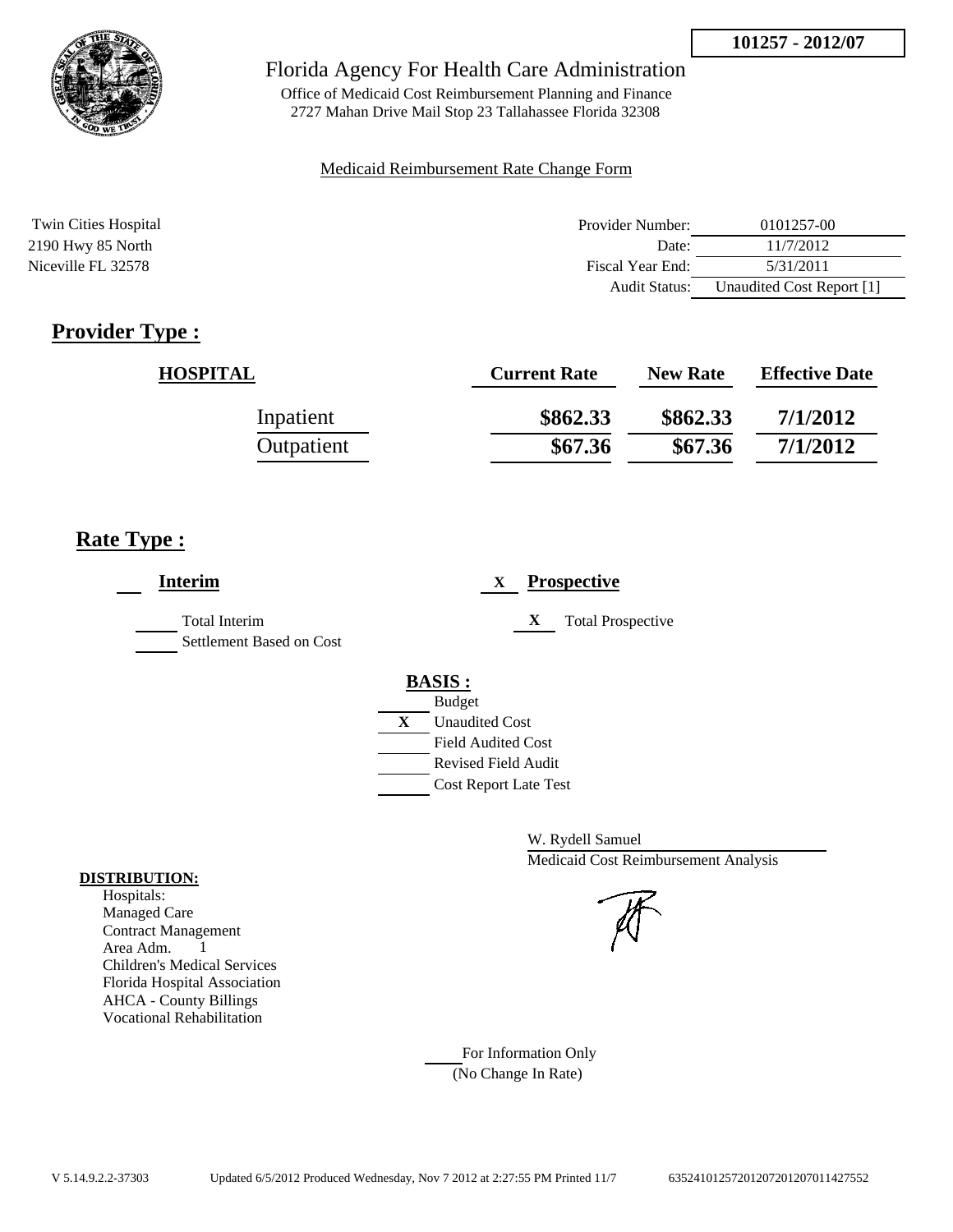

Office of Medicaid Cost Reimbursement Planning and Finance 2727 Mahan Drive Mail Stop 23 Tallahassee Florida 32308

#### Medicaid Reimbursement Rate Change Form

| North Okaloosa Medical Center | Provider Number:     | 0101265-00              |
|-------------------------------|----------------------|-------------------------|
| 151 Redstone Ave.             | Date:                | 11/7/2012               |
| Crestview FL 32536            | Fiscal Year End:     | 3/31/2011               |
|                               | <b>Audit Status:</b> | Amended Cost Report [2] |

## **Provider Type :**

| <b>HOSPITAL</b> | <b>Current Rate</b> | <b>New Rate</b> | <b>Effective Date</b> |
|-----------------|---------------------|-----------------|-----------------------|
| Inpatient       | \$903.71            | \$767.47        | 7/1/2012              |
| Outpatient      | \$33.18             | \$85.70         | 7/1/2012              |

## **Rate Type :**

| <b>Interim</b>                                   | <b>Prospective</b><br>X                     |
|--------------------------------------------------|---------------------------------------------|
| <b>Total Interim</b><br>Settlement Based on Cost | X<br><b>Total Prospective</b>               |
|                                                  | <b>BASIS:</b>                               |
|                                                  | <b>Budget</b><br>X<br><b>Unaudited Cost</b> |
|                                                  | <b>Field Audited Cost</b>                   |
|                                                  | <b>Revised Field Audit</b>                  |
|                                                  | <b>Cost Report Late Test</b>                |

W. Rydell Samuel Medicaid Cost Reimbursement Analysis

For Information Only (No Change In Rate)

#### **DISTRIBUTION:**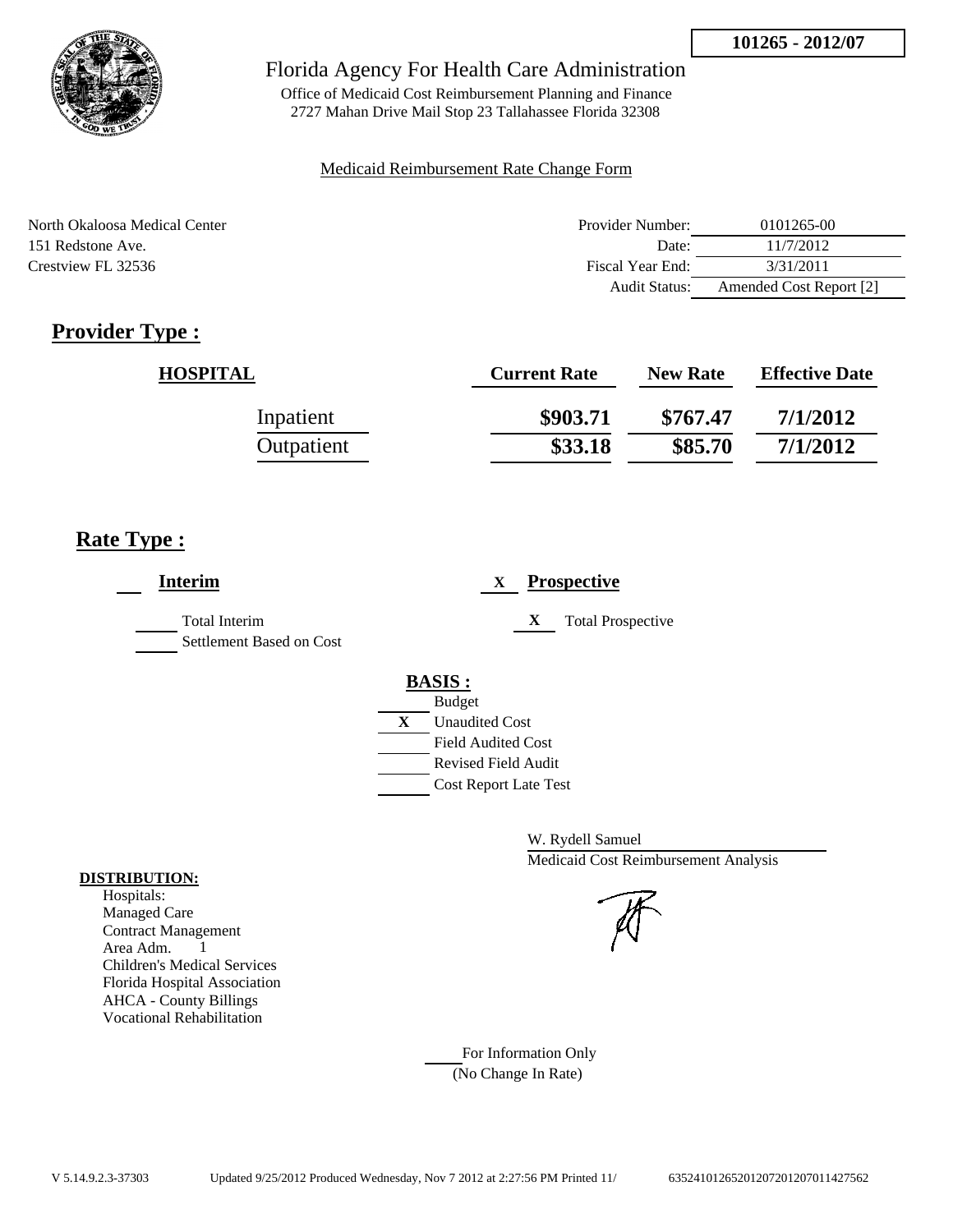

Office of Medicaid Cost Reimbursement Planning and Finance 2727 Mahan Drive Mail Stop 23 Tallahassee Florida 32308

#### Medicaid Reimbursement Rate Change Form

| Florida Hospital        | Provider Number: | 0101290-00                |
|-------------------------|------------------|---------------------------|
| 500 East Rollins Street | Date:            | 11/7/2012                 |
| Orlando FL 32803        | Fiscal Year End: | 12/31/2010                |
|                         | Audit Status:    | Unaudited Cost Report [1] |
|                         |                  | Rate Includes Buy Back    |
| m<br>$\cdot$ 1<br>T.    |                  |                           |

## **Provider Type :**

| <b>HOSPITAL</b>                      | <b>Current Rate</b> | <b>New Rate</b> | <b>Effective Date</b> |
|--------------------------------------|---------------------|-----------------|-----------------------|
| Inpatient                            | \$1,361.64          | \$1,500.98      | 7/1/2012              |
| Outpatient                           | \$127.85            | \$127.85        | 7/1/2012              |
| <b>Inpatient County Billing Rate</b> | \$789.72            | \$789.72        | 7/1/2012              |

## **Rate Type :**

| <b>Interim</b>                                   | <b>Prospective</b><br>X       |
|--------------------------------------------------|-------------------------------|
| <b>Total Interim</b><br>Settlement Based on Cost | X<br><b>Total Prospective</b> |
|                                                  | <b>BASIS:</b>                 |
|                                                  | <b>Budget</b>                 |
|                                                  | X<br><b>Unaudited Cost</b>    |
|                                                  | <b>Field Audited Cost</b>     |
|                                                  | <b>Revised Field Audit</b>    |
|                                                  | <b>Cost Report Late Test</b>  |
|                                                  |                               |

W. Rydell Samuel Medicaid Cost Reimbursement Analysis

For Information Only (No Change In Rate)

#### **DISTRIBUTION:**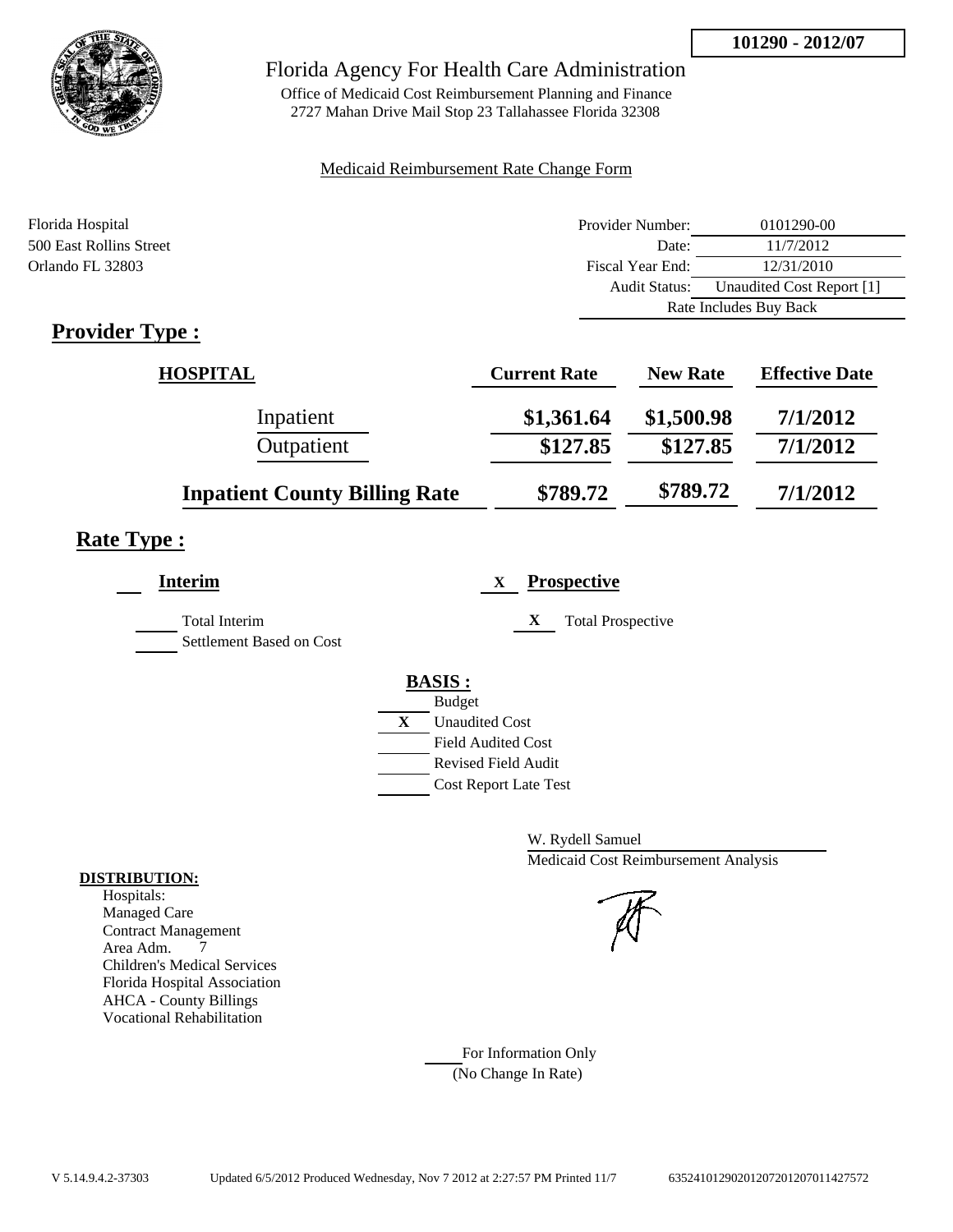

Office of Medicaid Cost Reimbursement Planning and Finance 2727 Mahan Drive Mail Stop 23 Tallahassee Florida 32308

#### Medicaid Reimbursement Rate Change Form

| Florida Hospital                       | Provider Number:     | 0101290-01                |
|----------------------------------------|----------------------|---------------------------|
| 500 East Rollins Street                | Date:                | 11/7/2012                 |
| Orlando FL 32803                       | Fiscal Year End:     | 12/31/2010                |
|                                        | <b>Audit Status:</b> | Unaudited Cost Report [1] |
|                                        |                      | Rate Includes Buy Back    |
| $\mathbf{n}$ . The set of $\mathbf{n}$ |                      |                           |

## **Provider Type :**

| <b>HOSPITAL</b>                      | <b>Current Rate</b> | <b>New Rate</b> | <b>Effective Date</b> |
|--------------------------------------|---------------------|-----------------|-----------------------|
| Inpatient                            | \$1,361.64          | \$1,500.98      | 7/1/2012              |
| Outpatient                           | \$127.85            | \$127.85        | 7/1/2012              |
| <b>Inpatient County Billing Rate</b> | \$789.72            | \$789.72        | 7/1/2012              |

## **Rate Type :**

| <b>Interim</b>                                   | <b>Prospective</b><br>X       |
|--------------------------------------------------|-------------------------------|
| <b>Total Interim</b><br>Settlement Based on Cost | X<br><b>Total Prospective</b> |
|                                                  | <b>BASIS:</b>                 |
|                                                  | <b>Budget</b>                 |
|                                                  | X<br><b>Unaudited Cost</b>    |
|                                                  | <b>Field Audited Cost</b>     |
|                                                  | <b>Revised Field Audit</b>    |
|                                                  | <b>Cost Report Late Test</b>  |
|                                                  |                               |

W. Rydell Samuel Medicaid Cost Reimbursement Analysis

For Information Only (No Change In Rate)

#### **DISTRIBUTION:**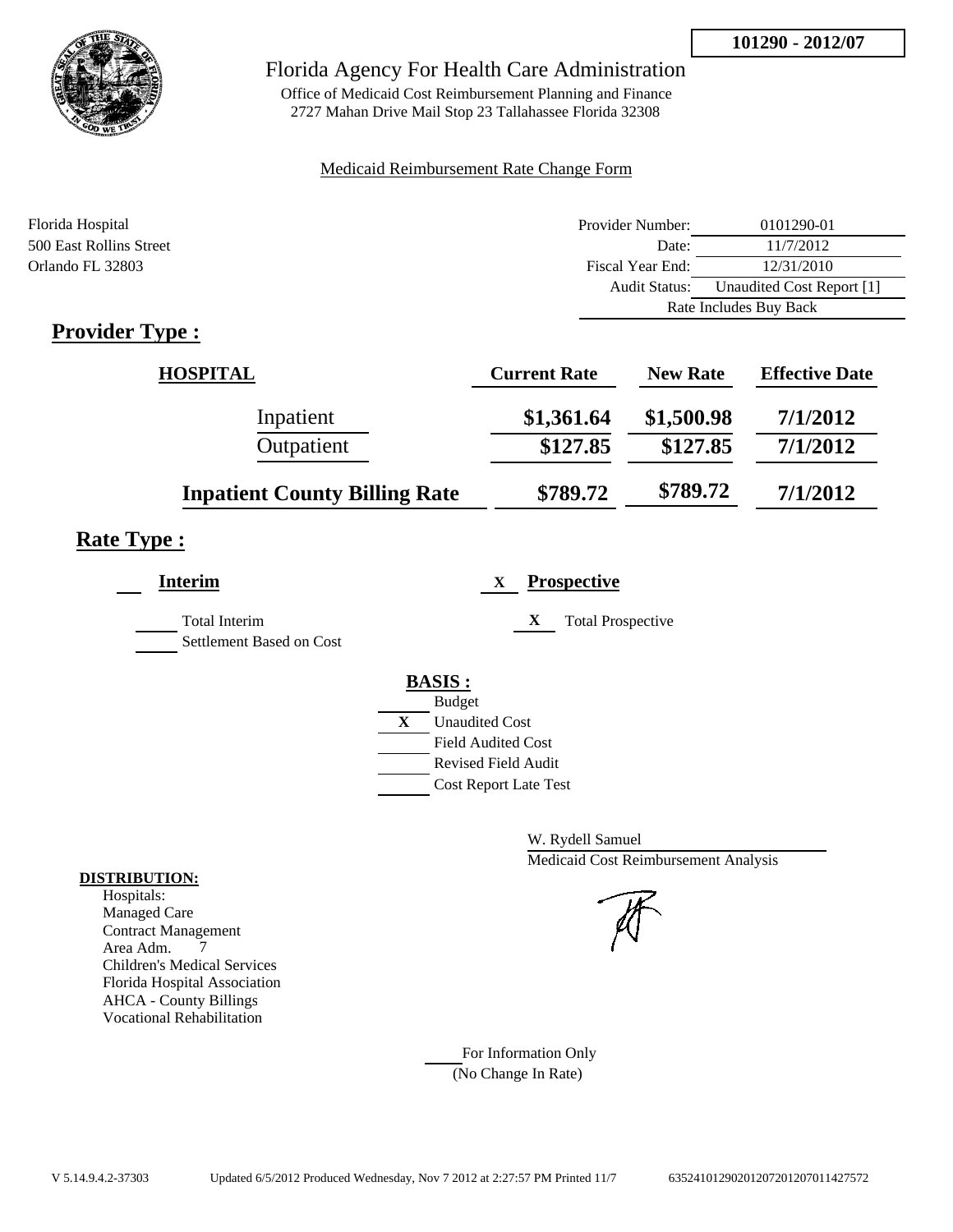

Office of Medicaid Cost Reimbursement Planning and Finance 2727 Mahan Drive Mail Stop 23 Tallahassee Florida 32308

#### Medicaid Reimbursement Rate Change Form

| Florida Hospital        | Provider Number: | 0101290-04                |
|-------------------------|------------------|---------------------------|
| 500 East Rollins Street | Date:            | 11/7/2012                 |
| Orlando FL 32803        | Fiscal Year End: | 12/31/2010                |
|                         | Audit Status:    | Unaudited Cost Report [1] |
|                         |                  | Rate Includes Buy Back    |
| m<br>$\cdot$ 1<br>T.    |                  |                           |

## **Provider Type :**

| <b>HOSPITAL</b>                      | <b>Current Rate</b> | <b>New Rate</b> | <b>Effective Date</b> |
|--------------------------------------|---------------------|-----------------|-----------------------|
| Inpatient                            | \$1,361.64          | \$1,500.98      | 7/1/2012              |
| Outpatient                           | \$127.85            | \$127.85        | 7/1/2012              |
| <b>Inpatient County Billing Rate</b> | \$789.72            | \$789.72        | 7/1/2012              |

## **Rate Type :**

| Interim                                          | <b>Prospective</b><br>X       |
|--------------------------------------------------|-------------------------------|
| <b>Total Interim</b><br>Settlement Based on Cost | X<br><b>Total Prospective</b> |
|                                                  | <b>BASIS:</b>                 |
|                                                  | <b>Budget</b>                 |
|                                                  | X<br><b>Unaudited Cost</b>    |
|                                                  | <b>Field Audited Cost</b>     |
|                                                  | Revised Field Audit           |
|                                                  | <b>Cost Report Late Test</b>  |

W. Rydell Samuel Medicaid Cost Reimbursement Analysis

For Information Only (No Change In Rate)

#### **DISTRIBUTION:**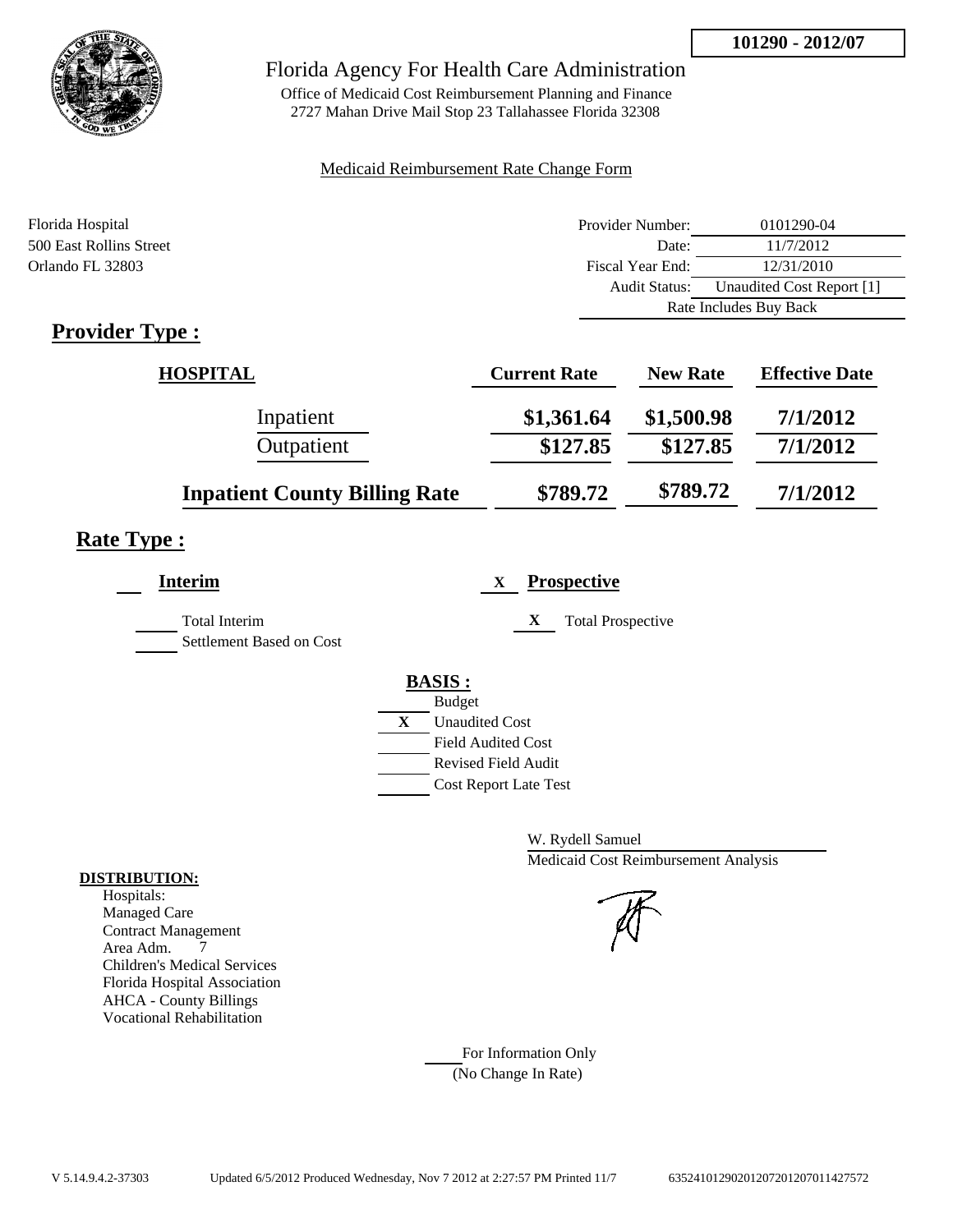

Office of Medicaid Cost Reimbursement Planning and Finance 2727 Mahan Drive Mail Stop 23 Tallahassee Florida 32308

#### Medicaid Reimbursement Rate Change Form

| Orlando Health                                                                  | Provider Number:     | 0101338-00              |
|---------------------------------------------------------------------------------|----------------------|-------------------------|
| 1414 S. Kuhl Avenue                                                             | Date:                | 11/7/2012               |
| Orlando FL 32806                                                                | Fiscal Year End:     | 9/30/2011               |
|                                                                                 | <b>Audit Status:</b> | Amended Cost Report [2] |
|                                                                                 |                      | Rate Includes Buy Back  |
| $\mathbf{D}_{\text{max}}$ , $\mathbf{J}_{\text{max}}$ $\mathbf{T}_{\text{max}}$ |                      |                         |

## **Provider Type :**

| <b>HOSPITAL</b>                      | <b>Current Rate</b> | <b>New Rate</b> | <b>Effective Date</b> |
|--------------------------------------|---------------------|-----------------|-----------------------|
| Inpatient                            | \$1,353.85          | \$1,518.08      | 7/1/2012              |
| Outpatient                           | \$136.92            | \$152.29        | 7/1/2012              |
| <b>Inpatient County Billing Rate</b> | \$969.66            | \$971.26        | 7/1/2012              |

## **Rate Type :**

| <b>Interim</b>                            | <b>Prospective</b><br>X               |
|-------------------------------------------|---------------------------------------|
| Total Interim<br>Settlement Based on Cost | X<br><b>Total Prospective</b>         |
|                                           | <b>BASIS:</b>                         |
|                                           | <b>Budget</b>                         |
|                                           | $\mathbf{X}$<br><b>Unaudited Cost</b> |
|                                           | <b>Field Audited Cost</b>             |
|                                           | <b>Revised Field Audit</b>            |
|                                           | <b>Cost Report Late Test</b>          |
|                                           |                                       |

W. Rydell Samuel Medicaid Cost Reimbursement Analysis

For Information Only (No Change In Rate)

#### **DISTRIBUTION:**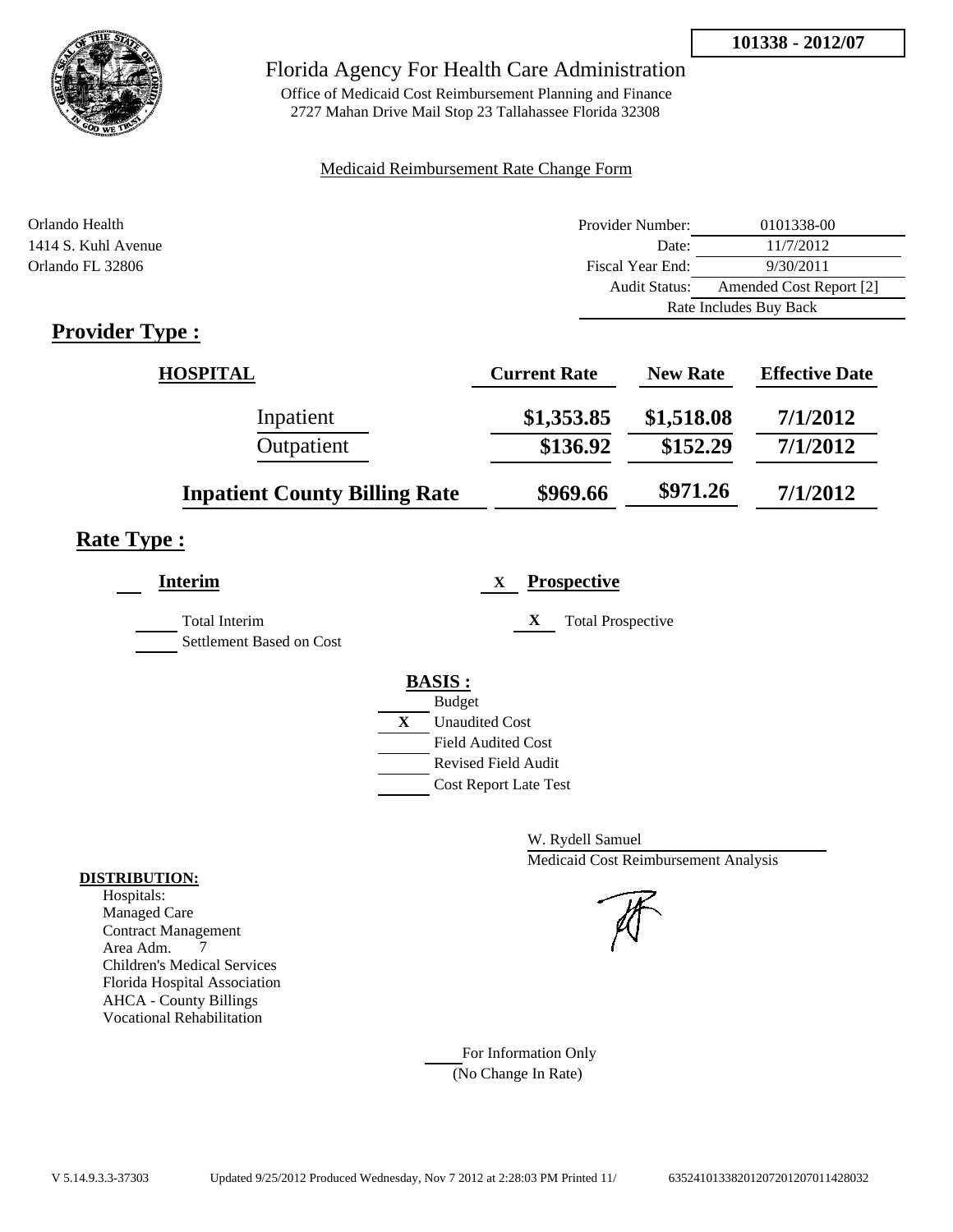

Office of Medicaid Cost Reimbursement Planning and Finance 2727 Mahan Drive Mail Stop 23 Tallahassee Florida 32308

#### Medicaid Reimbursement Rate Change Form

| Health Central                            | Provider Number: | 0101354-00                |
|-------------------------------------------|------------------|---------------------------|
| 10000 West Colonial Dr.                   | Date:            | 11/7/2012                 |
| Ocoee FL 34761                            | Fiscal Year End: | 9/30/2011                 |
|                                           | Audit Status:    | Unaudited Cost Report [1] |
|                                           |                  | Rate Includes Buy Back    |
| $\sim$ $\sim$<br>$\overline{\phantom{a}}$ |                  |                           |

## **Provider Type :**

| <b>HOSPITAL</b>                      | <b>Current Rate</b> | <b>New Rate</b> | <b>Effective Date</b> |
|--------------------------------------|---------------------|-----------------|-----------------------|
| Inpatient                            | \$953.20            | \$1,450.06      | 7/1/2012              |
| Outpatient                           | \$86.37             | \$86.37         | 7/1/2012              |
| <b>Inpatient County Billing Rate</b> | \$762.81            | \$762.81        | 7/1/2012              |

## **Rate Type :**

| <b>Interim</b>                            | <b>Prospective</b><br>$\mathbf{X}$                                                                                                               |
|-------------------------------------------|--------------------------------------------------------------------------------------------------------------------------------------------------|
| Total Interim<br>Settlement Based on Cost | X<br><b>Total Prospective</b>                                                                                                                    |
|                                           | <b>BASIS:</b><br><b>Budget</b><br>X<br><b>Unaudited Cost</b><br><b>Field Audited Cost</b><br>Revised Field Audit<br><b>Cost Report Late Test</b> |

W. Rydell Samuel Medicaid Cost Reimbursement Analysis

For Information Only (No Change In Rate)

#### **DISTRIBUTION:**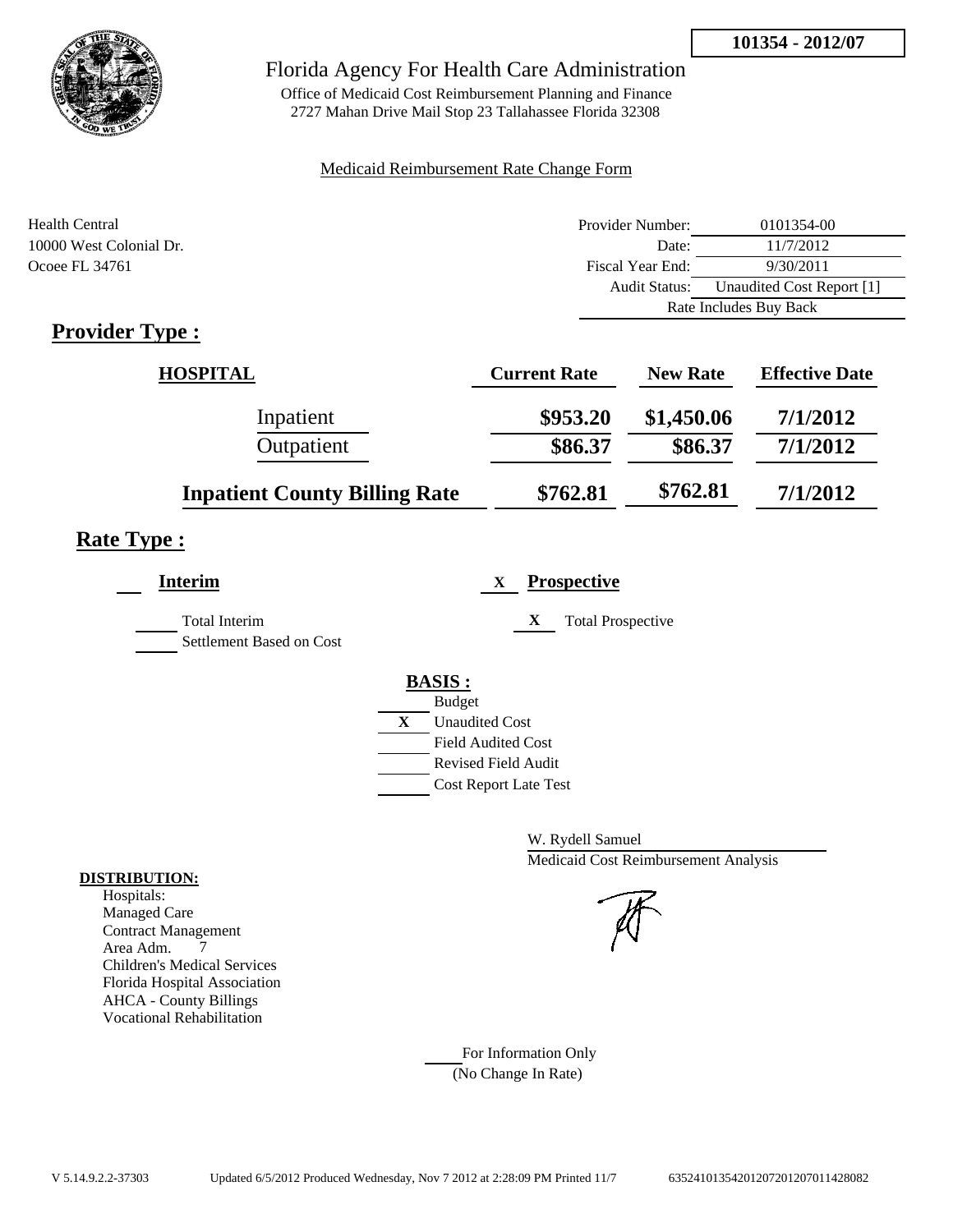

Office of Medicaid Cost Reimbursement Planning and Finance 2727 Mahan Drive Mail Stop 23 Tallahassee Florida 32308

#### Medicaid Reimbursement Rate Change Form

| Osceola Regional Medical Center | Provider Number: | 0101389-00                |
|---------------------------------|------------------|---------------------------|
| 700 West Oak St.                | Date:            | 11/7/2012                 |
| Kissimmee FL 32742-2589         | Fiscal Year End: | 12/31/2010                |
|                                 | Audit Status:    | Unaudited Cost Report [1] |

## **Provider Type :**

| <b>HOSPITAL</b>                      | <b>Current Rate</b> | <b>New Rate</b> | <b>Effective Date</b> |
|--------------------------------------|---------------------|-----------------|-----------------------|
| Inpatient                            | \$1,140.42          | \$1,140.42      | 7/1/2012              |
| Outpatient                           | \$95.62             | \$95.62         | 7/1/2012              |
| <b>Inpatient County Billing Rate</b> | \$729.68            | \$729.68        | 7/1/2012              |

## **Rate Type :**

| <b>Interim</b>                            | <b>Prospective</b><br>$\mathbf{X}$    |
|-------------------------------------------|---------------------------------------|
| Total Interim<br>Settlement Based on Cost | X<br><b>Total Prospective</b>         |
|                                           | <b>BASIS:</b>                         |
|                                           | <b>Budget</b>                         |
|                                           | $\mathbf{X}$<br><b>Unaudited Cost</b> |
|                                           | <b>Field Audited Cost</b>             |
|                                           | <b>Revised Field Audit</b>            |
|                                           | <b>Cost Report Late Test</b>          |
|                                           |                                       |

W. Rydell Samuel Medicaid Cost Reimbursement Analysis

For Information Only (No Change In Rate)

#### **DISTRIBUTION:**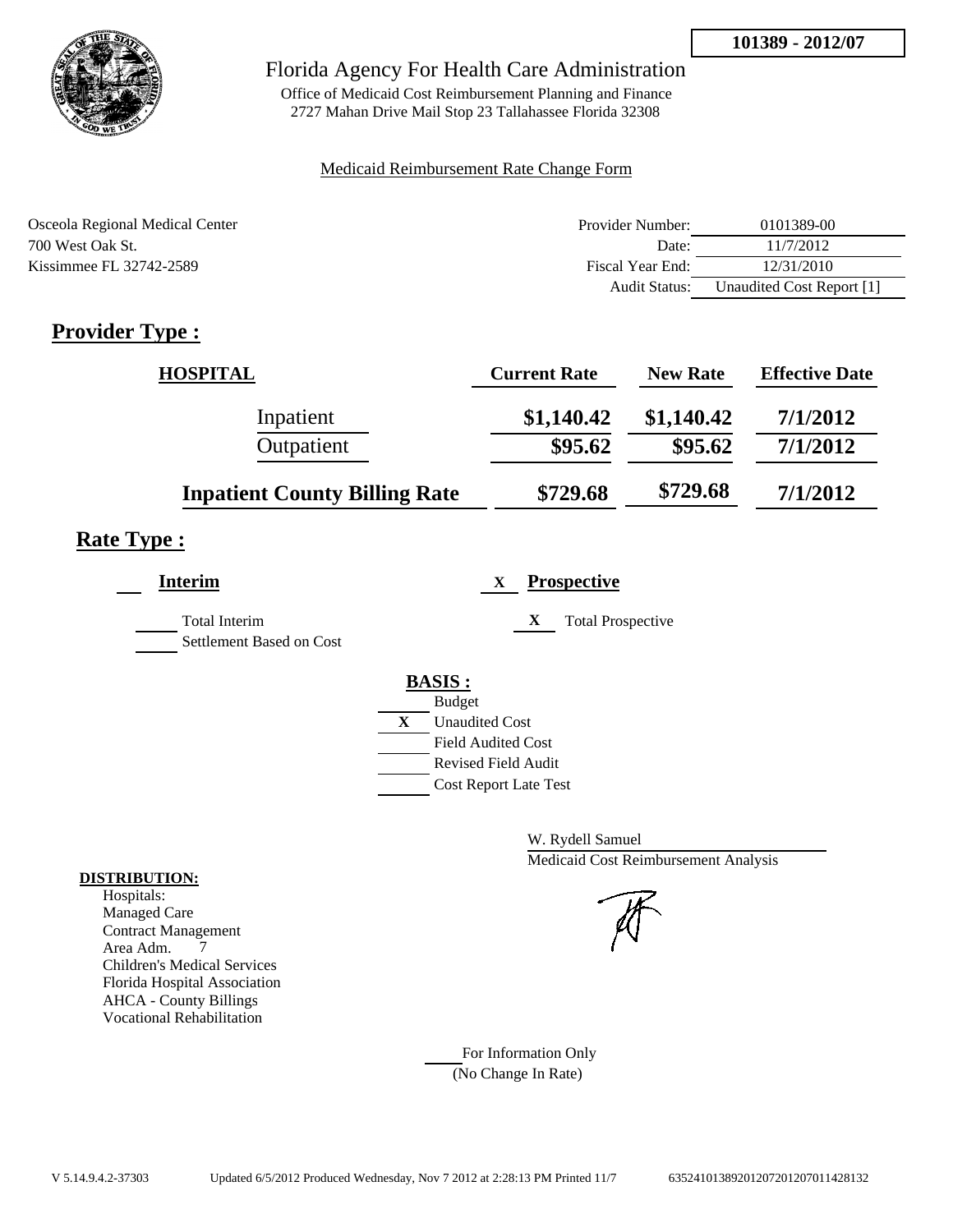

Office of Medicaid Cost Reimbursement Planning and Finance 2727 Mahan Drive Mail Stop 23 Tallahassee Florida 32308

#### Medicaid Reimbursement Rate Change Form

| Bethesda Mem. Hosp.                                                                                                                                                                                                                                                                                                                                                               | Provider Number:     | 0101401-00                |
|-----------------------------------------------------------------------------------------------------------------------------------------------------------------------------------------------------------------------------------------------------------------------------------------------------------------------------------------------------------------------------------|----------------------|---------------------------|
| 2815 S Seacrest Blvd.                                                                                                                                                                                                                                                                                                                                                             | Date:                | 11/7/2012                 |
| Boynton Beach FL 33435                                                                                                                                                                                                                                                                                                                                                            | Fiscal Year End:     | 9/30/2011                 |
|                                                                                                                                                                                                                                                                                                                                                                                   | <b>Audit Status:</b> | Unaudited Cost Report [1] |
|                                                                                                                                                                                                                                                                                                                                                                                   |                      | Rate Includes Buy Back    |
| $\mathbf{n}$ . $\mathbf{1}$ . $\mathbf{n}$ . $\mathbf{n}$ . $\mathbf{n}$ . $\mathbf{n}$ . $\mathbf{n}$ . $\mathbf{n}$ . $\mathbf{n}$ . $\mathbf{n}$ . $\mathbf{n}$ . $\mathbf{n}$ . $\mathbf{n}$ . $\mathbf{n}$ . $\mathbf{n}$ . $\mathbf{n}$ . $\mathbf{n}$ . $\mathbf{n}$ . $\mathbf{n}$ . $\mathbf{n}$ . $\mathbf{n}$ . $\mathbf{n}$ . $\mathbf{n}$ . $\mathbf{n}$ . $\mathbf$ |                      |                           |

## **Provider Type :**

| <b>HOSPITAL</b>                      | <b>Current Rate</b> | <b>New Rate</b> | <b>Effective Date</b> |
|--------------------------------------|---------------------|-----------------|-----------------------|
| Inpatient                            | \$1,019.49          | \$1,412.70      | 7/1/2012              |
| Outpatient                           | \$89.56             | \$89.55         | 7/1/2012              |
| <b>Inpatient County Billing Rate</b> | \$809.02            | \$809.02        | 7/1/2012              |

## **Rate Type :**

| Interim                                          | <b>Prospective</b><br>X       |
|--------------------------------------------------|-------------------------------|
| <b>Total Interim</b><br>Settlement Based on Cost | X<br><b>Total Prospective</b> |
|                                                  | <b>BASIS:</b>                 |
|                                                  | <b>Budget</b>                 |
|                                                  | X<br><b>Unaudited Cost</b>    |
|                                                  | <b>Field Audited Cost</b>     |
|                                                  | Revised Field Audit           |
|                                                  | <b>Cost Report Late Test</b>  |
|                                                  |                               |

W. Rydell Samuel Medicaid Cost Reimbursement Analysis

For Information Only (No Change In Rate)

#### **DISTRIBUTION:**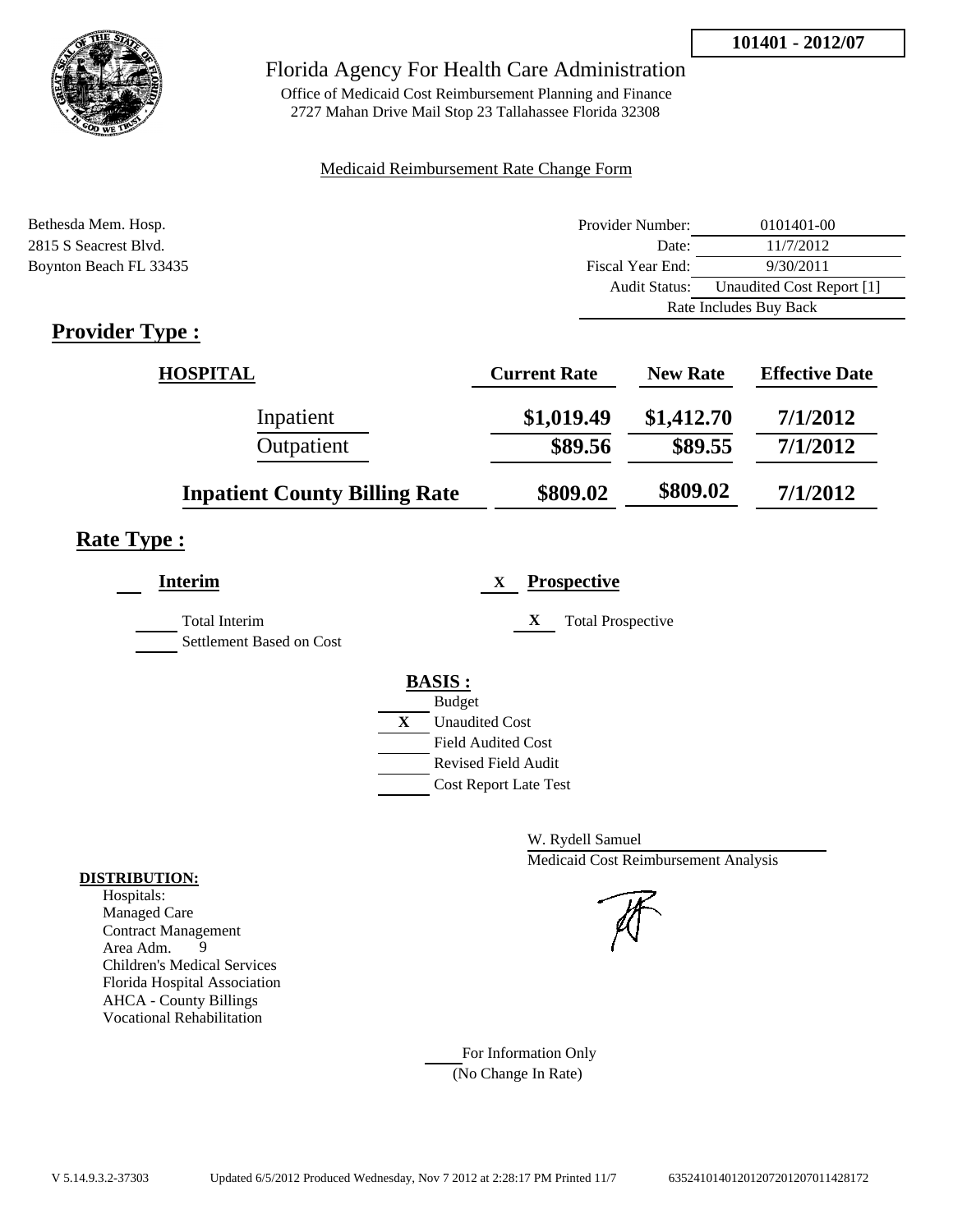

Office of Medicaid Cost Reimbursement Planning and Finance 2727 Mahan Drive Mail Stop 23 Tallahassee Florida 32308

#### Medicaid Reimbursement Rate Change Form

Boca Raton Community Hospital 800 Meadows Rd. Boca Raton FL 33486

| Provider Number:       | 0101419-00                |  |
|------------------------|---------------------------|--|
| Date:                  | 11/7/2012                 |  |
| Fiscal Year End:       | 6/30/2011                 |  |
| Audit Status:          | Unaudited Cost Report [1] |  |
| Rate Includes Buy Back |                           |  |

## **Provider Type :**

| <b>HOSPITAL</b> | <b>Current Rate</b> | <b>New Rate</b> | <b>Effective Date</b> |
|-----------------|---------------------|-----------------|-----------------------|
| Inpatient       | \$801.53            | \$1,126.77      | 7/1/2012              |
| Outpatient      | \$81.48             | \$105.41        | 7/1/2012              |

## **Rate Type :**

| <b>Interim</b>                            | <b>Prospective</b><br>X                                                                                                   |
|-------------------------------------------|---------------------------------------------------------------------------------------------------------------------------|
| Total Interim<br>Settlement Based on Cost | X<br><b>Total Prospective</b>                                                                                             |
|                                           | <b>BASIS:</b><br><b>Budget</b>                                                                                            |
|                                           | $\mathbf{X}$<br><b>Unaudited Cost</b><br><b>Field Audited Cost</b><br>Revised Field Audit<br><b>Cost Report Late Test</b> |

W. Rydell Samuel Medicaid Cost Reimbursement Analysis

For Information Only (No Change In Rate)

#### **DISTRIBUTION:**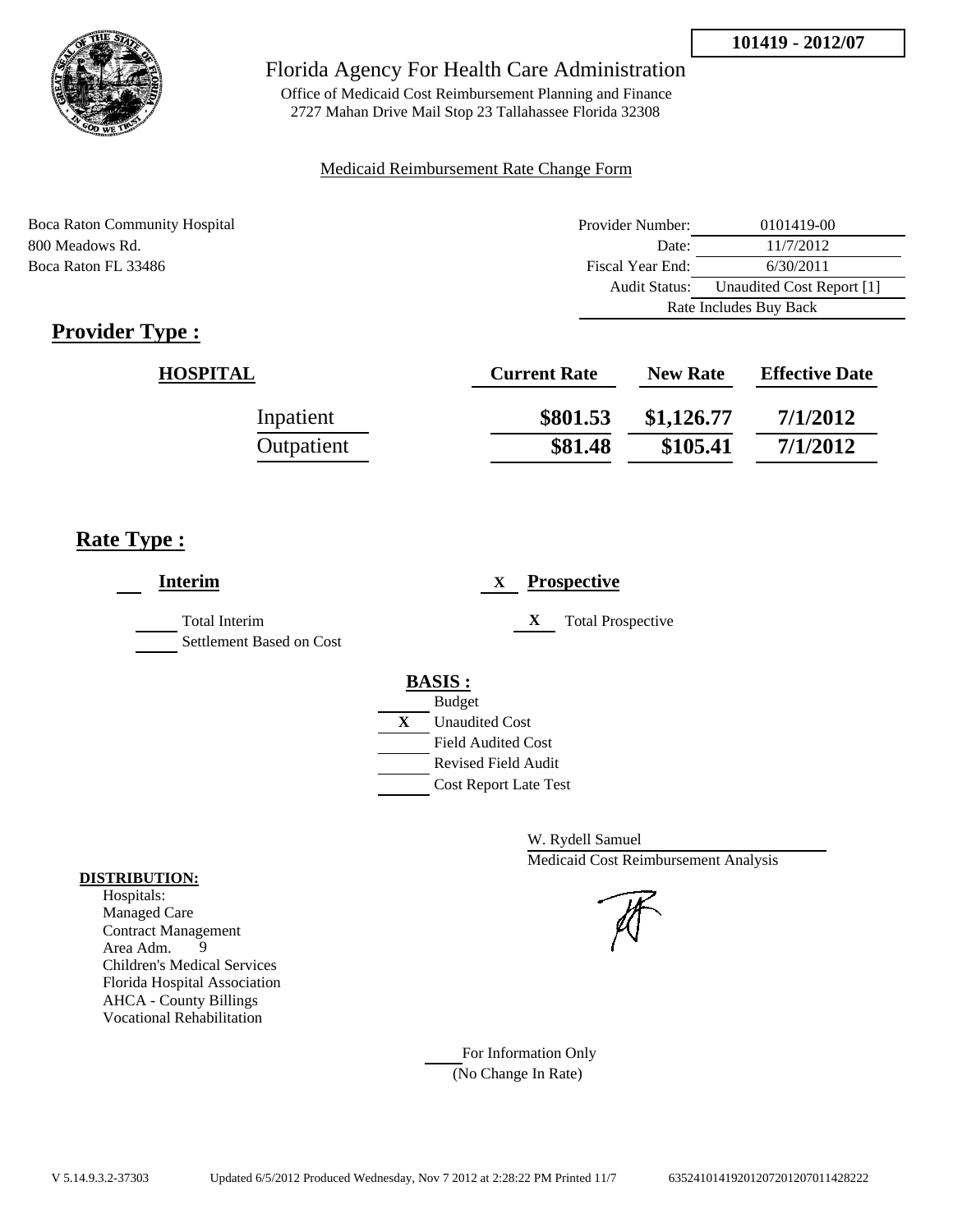

Office of Medicaid Cost Reimbursement Planning and Finance 2727 Mahan Drive Mail Stop 23 Tallahassee Florida 32308

#### Medicaid Reimbursement Rate Change Form

Lakeside Medical Center **Provider Number:** 0101443-00 39200 Hooker Highway Date: 11/7/2012 Belle Glade FL 33430 Fiscal Year End: 9/30/2011 Audit Status: Unaudited Cost Report [1] Rate Includes Buy Back

## **Provider Type :**

| <b>HOSPITAL</b> | <b>Current Rate</b> | <b>New Rate</b> | <b>Effective Date</b> |
|-----------------|---------------------|-----------------|-----------------------|
| Inpatient       | \$1,751.62          | \$1,761.69      | 7/1/2012              |
| Outpatient      | \$94.50             | \$94.50         | 7/1/2012              |

## **Rate Type :**

| <b>Interim</b>                                   | <b>Prospective</b><br>X                     |
|--------------------------------------------------|---------------------------------------------|
| <b>Total Interim</b><br>Settlement Based on Cost | X<br><b>Total Prospective</b>               |
|                                                  | <b>BASIS:</b>                               |
|                                                  | <b>Budget</b><br>X<br><b>Unaudited Cost</b> |
|                                                  | <b>Field Audited Cost</b>                   |
|                                                  | <b>Revised Field Audit</b>                  |
|                                                  | <b>Cost Report Late Test</b>                |

W. Rydell Samuel Medicaid Cost Reimbursement Analysis

#### For Information Only (No Change In Rate)

#### **DISTRIBUTION:**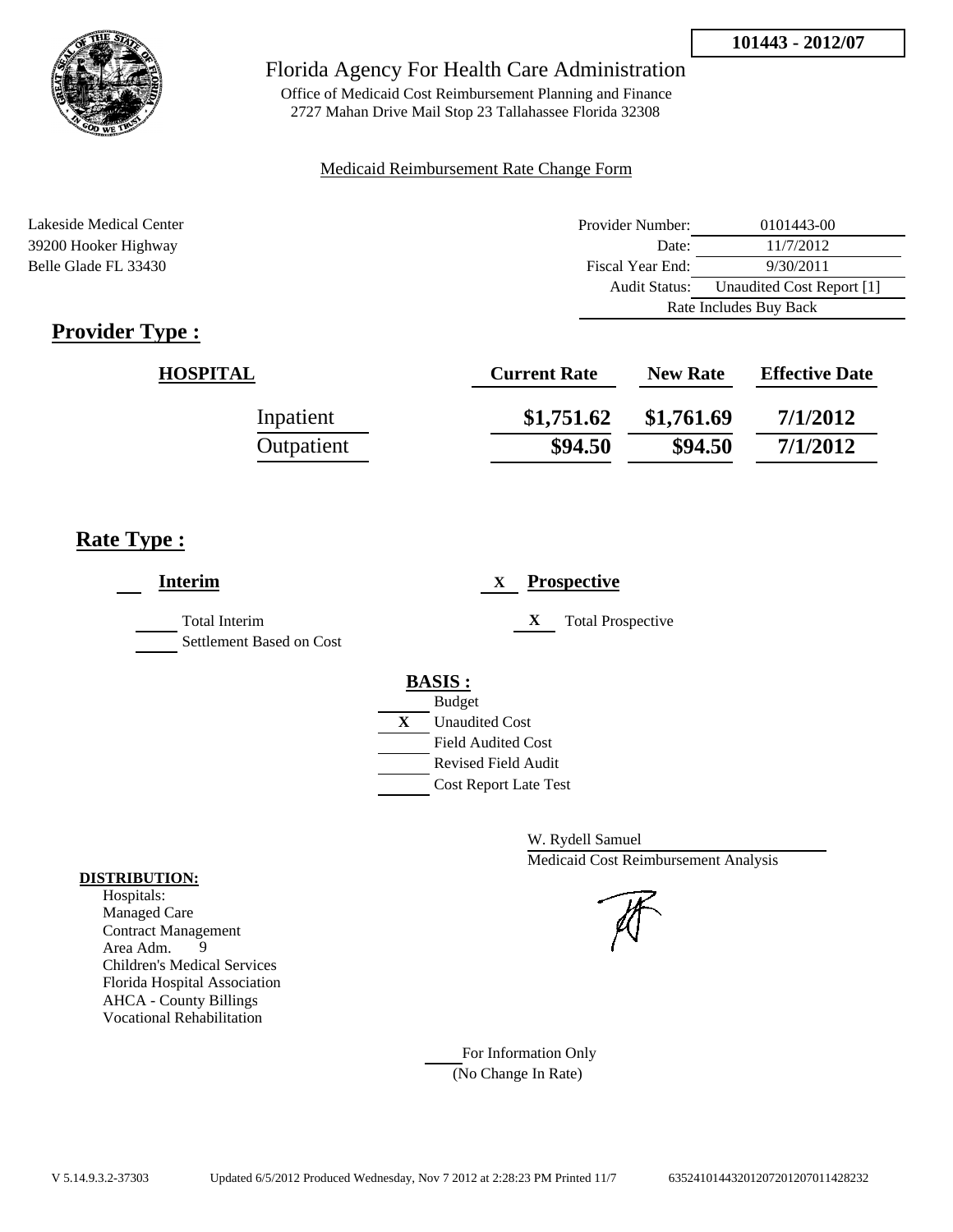

Office of Medicaid Cost Reimbursement Planning and Finance 2727 Mahan Drive Mail Stop 23 Tallahassee Florida 32308

#### Medicaid Reimbursement Rate Change Form

| JFK Medical Center       | Provider Number:     | 0101460-00                |  |
|--------------------------|----------------------|---------------------------|--|
| 5301 S. Congress Ave.    | Date:                | 11/7/2012                 |  |
| Lake Worth FL 33462-1149 | Fiscal Year End:     | 6/30/2011                 |  |
|                          | <b>Audit Status:</b> | Unaudited Cost Report [1] |  |
|                          |                      | Rate Includes Buy Back    |  |

## **Provider Type :**

| <b>HOSPITAL</b>                      | <b>Current Rate</b> | <b>New Rate</b> | <b>Effective Date</b> |
|--------------------------------------|---------------------|-----------------|-----------------------|
| Inpatient                            | \$1,023.56          | \$1,682.00      | 7/1/2012              |
| Outpatient                           | \$98.31             | \$119.53        | 7/1/2012              |
| <b>Inpatient County Billing Rate</b> | \$657.42            | \$657.42        | 7/1/2012              |

## **Rate Type :**

| <b>Interim</b>                                   | <b>Prospective</b><br>X               |
|--------------------------------------------------|---------------------------------------|
| <b>Total Interim</b><br>Settlement Based on Cost | X<br><b>Total Prospective</b>         |
|                                                  | <b>BASIS:</b>                         |
|                                                  | <b>Budget</b>                         |
|                                                  | $\mathbf{X}$<br><b>Unaudited Cost</b> |
|                                                  | <b>Field Audited Cost</b>             |
|                                                  | Revised Field Audit                   |
|                                                  | <b>Cost Report Late Test</b>          |
|                                                  |                                       |

W. Rydell Samuel Medicaid Cost Reimbursement Analysis

For Information Only (No Change In Rate)

#### **DISTRIBUTION:**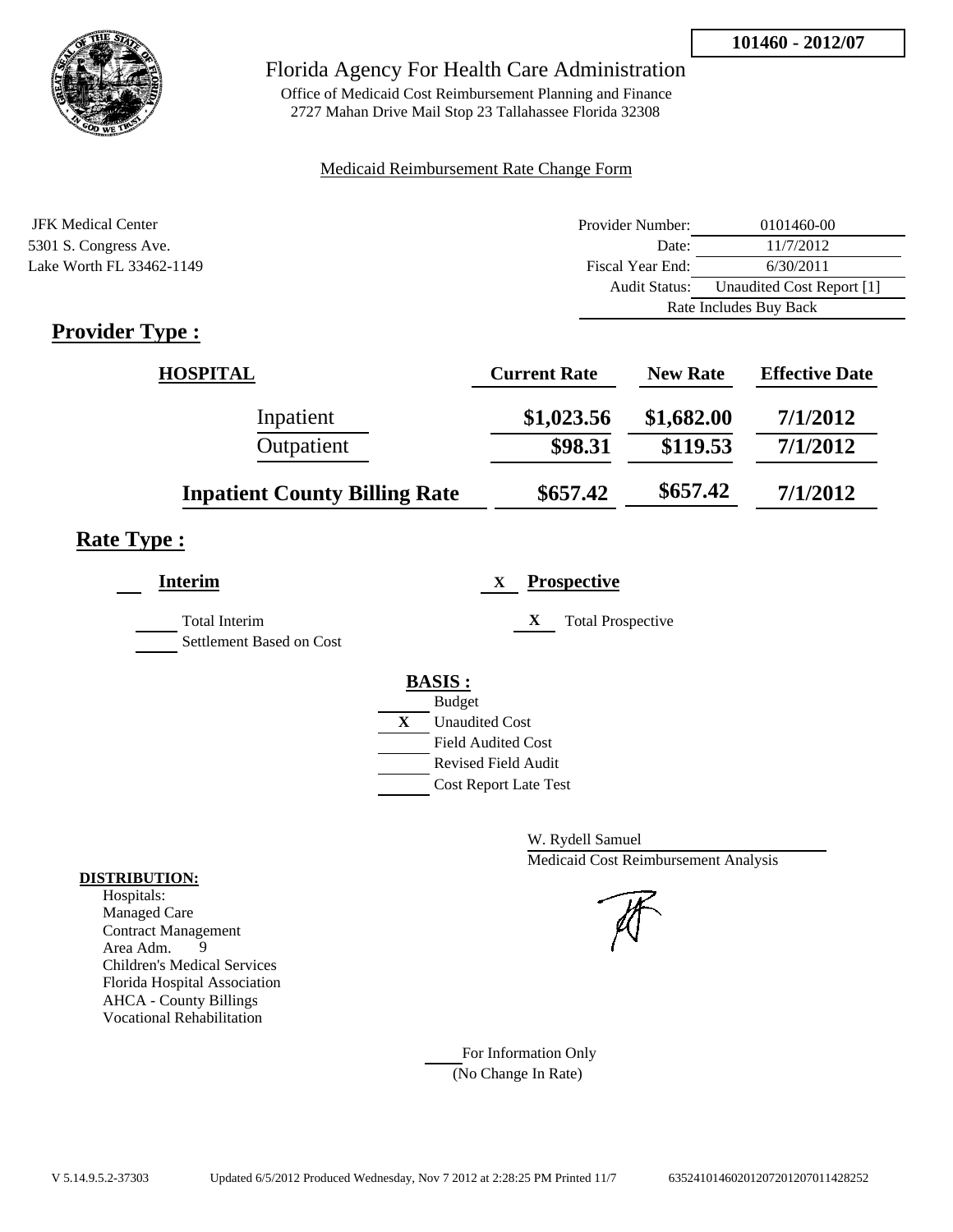

Office of Medicaid Cost Reimbursement Planning and Finance 2727 Mahan Drive Mail Stop 23 Tallahassee Florida 32308

#### Medicaid Reimbursement Rate Change Form

| St. Mary's Hospital      | Provider Number:     | 0101486-00                |  |
|--------------------------|----------------------|---------------------------|--|
| 1300 N. Flagler Drive    | Date:                | 11/7/2012                 |  |
| West Palm Beach FL 33401 | Fiscal Year End:     | 5/31/2011                 |  |
|                          | <b>Audit Status:</b> | Unaudited Cost Report [1] |  |
|                          |                      | Rate Includes Buy Back    |  |
|                          |                      |                           |  |

## **Provider Type :**

| <b>HOSPITAL</b>                      | <b>Current Rate</b> | <b>New Rate</b> | <b>Effective Date</b> |
|--------------------------------------|---------------------|-----------------|-----------------------|
| Inpatient                            | \$1,091.98          | \$1,618.41      | 7/1/2012              |
| Outpatient                           | \$88.47             | \$105.23        | 7/1/2012              |
| <b>Inpatient County Billing Rate</b> | \$800.12            | \$800.12        | 7/1/2012              |

## **Rate Type :**

| <b>Interim</b>                                   | <b>Prospective</b><br>X               |
|--------------------------------------------------|---------------------------------------|
| <b>Total Interim</b><br>Settlement Based on Cost | X<br><b>Total Prospective</b>         |
|                                                  | <b>BASIS:</b>                         |
|                                                  | <b>Budget</b>                         |
|                                                  | $\mathbf{X}$<br><b>Unaudited Cost</b> |
|                                                  | <b>Field Audited Cost</b>             |
|                                                  | <b>Revised Field Audit</b>            |
|                                                  | <b>Cost Report Late Test</b>          |
|                                                  |                                       |

W. Rydell Samuel Medicaid Cost Reimbursement Analysis

For Information Only (No Change In Rate)

#### **DISTRIBUTION:**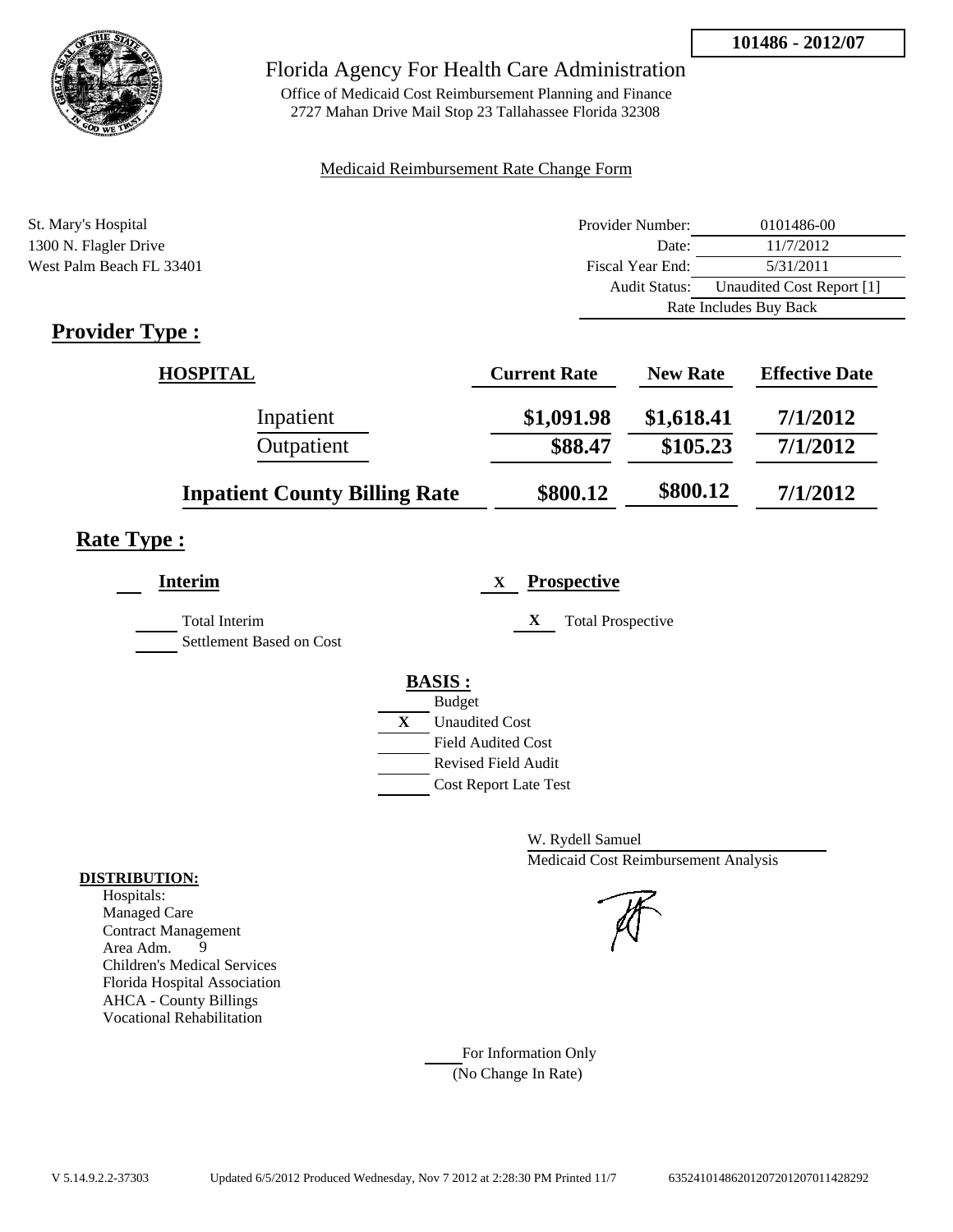

Office of Medicaid Cost Reimbursement Planning and Finance 2727 Mahan Drive Mail Stop 23 Tallahassee Florida 32308

#### Medicaid Reimbursement Rate Change Form

| St. Mary's Hospital      | Provider Number:     | 0101486-01                |  |
|--------------------------|----------------------|---------------------------|--|
| 1300 N. Flagler Drive    | Date:                | 11/7/2012                 |  |
| West Palm Beach FL 33401 | Fiscal Year End:     | 5/31/2011                 |  |
|                          | <b>Audit Status:</b> | Unaudited Cost Report [1] |  |
|                          |                      | Rate Includes Buy Back    |  |
|                          |                      |                           |  |

## **Provider Type :**

| <b>HOSPITAL</b>                      | <b>Current Rate</b> | <b>New Rate</b> | <b>Effective Date</b> |
|--------------------------------------|---------------------|-----------------|-----------------------|
| Inpatient                            | \$1,091.98          | \$1,618.41      | 7/1/2012              |
| Outpatient                           | \$88.47             | \$105.23        | 7/1/2012              |
| <b>Inpatient County Billing Rate</b> | \$800.12            | \$800.12        | 7/1/2012              |

## **Rate Type :**

| <b>Interim</b>           | <b>Prospective</b><br>X       |
|--------------------------|-------------------------------|
| <b>Total Interim</b>     | X<br><b>Total Prospective</b> |
| Settlement Based on Cost |                               |
|                          | <b>BASIS:</b>                 |
|                          | <b>Budget</b>                 |
|                          | X<br><b>Unaudited Cost</b>    |
|                          | <b>Field Audited Cost</b>     |
|                          | <b>Revised Field Audit</b>    |
|                          | <b>Cost Report Late Test</b>  |

W. Rydell Samuel Medicaid Cost Reimbursement Analysis

For Information Only (No Change In Rate)

#### **DISTRIBUTION:**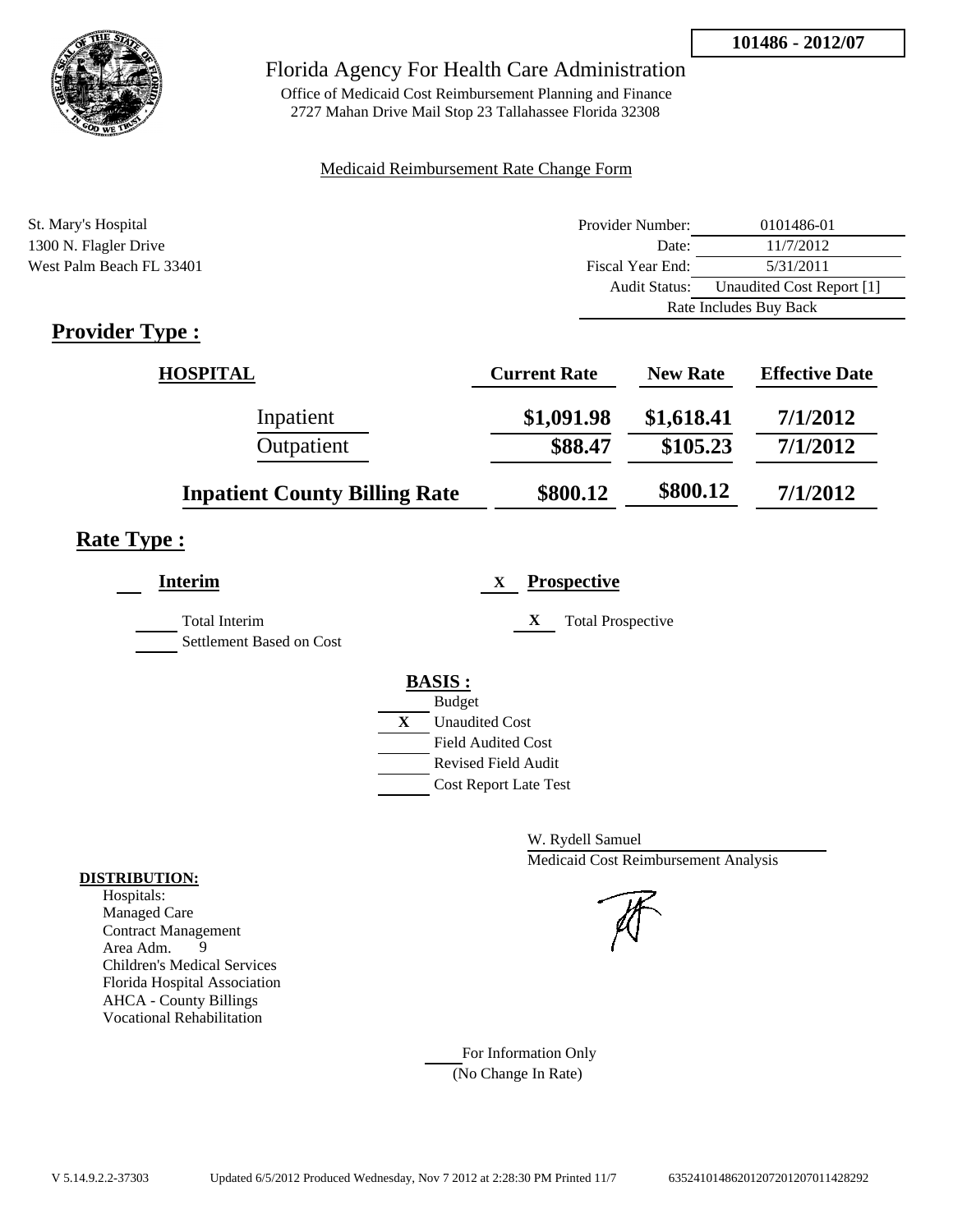

Office of Medicaid Cost Reimbursement Planning and Finance 2727 Mahan Drive Mail Stop 23 Tallahassee Florida 32308

#### Medicaid Reimbursement Rate Change Form

| Florida Hospital Zephyrhills | Provider Number: | 0101494-00                |
|------------------------------|------------------|---------------------------|
| 7050 Gall Blyd               | Date:            | 11/7/2012                 |
| Zephyrhills FL 33541         | Fiscal Year End: | 12/31/2010                |
|                              | Audit Status:    | Unaudited Cost Report [1] |

## **Provider Type :**

| <b>HOSPITAL</b> | <b>Current Rate</b> | <b>New Rate</b> | <b>Effective Date</b> |
|-----------------|---------------------|-----------------|-----------------------|
| Inpatient       | \$730.64            | \$730.64        | 7/1/2012              |
| Outpatient      | \$68.85             | \$68.85         | 7/1/2012              |

## **Rate Type :**

| <b>Interim</b>                            | <b>Prospective</b><br>X       |
|-------------------------------------------|-------------------------------|
| Total Interim<br>Settlement Based on Cost | X<br><b>Total Prospective</b> |
|                                           | <b>BASIS:</b>                 |
|                                           | <b>Budget</b>                 |
|                                           | X<br><b>Unaudited Cost</b>    |
|                                           | <b>Field Audited Cost</b>     |
|                                           | <b>Revised Field Audit</b>    |
|                                           | <b>Cost Report Late Test</b>  |

W. Rydell Samuel Medicaid Cost Reimbursement Analysis

For Information Only (No Change In Rate)

#### **DISTRIBUTION:**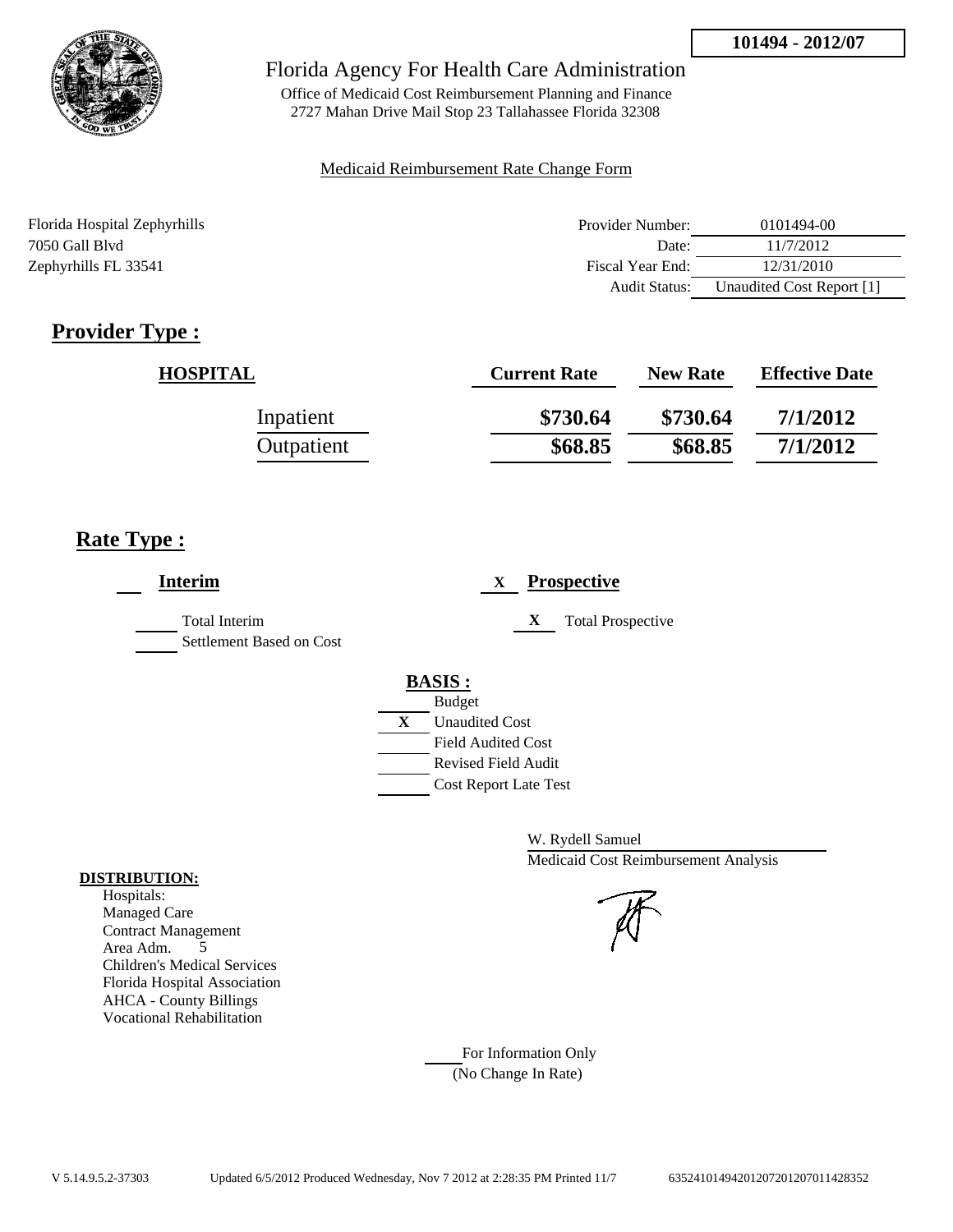

Office of Medicaid Cost Reimbursement Planning and Finance 2727 Mahan Drive Mail Stop 23 Tallahassee Florida 32308

#### Medicaid Reimbursement Rate Change Form

| Florida Hospital Zephyrhills | Provider Number: | 0101494-01                |
|------------------------------|------------------|---------------------------|
| 7050 Gall Blyd               | Date:            | 11/7/2012                 |
| Zephyrhills FL 33541         | Fiscal Year End: | 12/31/2010                |
|                              | Audit Status:    | Unaudited Cost Report [1] |

## **Provider Type :**

| <b>HOSPITAL</b> | <b>Current Rate</b> | <b>New Rate</b> | <b>Effective Date</b> |
|-----------------|---------------------|-----------------|-----------------------|
| Inpatient       | \$730.64            | \$730.64        | 7/1/2012              |
| Outpatient      | \$68.85             | \$68.85         | 7/1/2012              |

## **Rate Type :**

| <b>Interim</b>                            | <b>Prospective</b><br>X       |
|-------------------------------------------|-------------------------------|
| Total Interim<br>Settlement Based on Cost | X<br><b>Total Prospective</b> |
|                                           | <b>BASIS:</b>                 |
|                                           | <b>Budget</b>                 |
|                                           | X<br><b>Unaudited Cost</b>    |
|                                           | <b>Field Audited Cost</b>     |
|                                           | <b>Revised Field Audit</b>    |
|                                           | <b>Cost Report Late Test</b>  |

W. Rydell Samuel Medicaid Cost Reimbursement Analysis

#### **DISTRIBUTION:** Hospitals:

Managed Care Contract Management Area Adm. 5 Children's Medical Services Florida Hospital Association AHCA - County Billings Vocational Rehabilitation

> For Information Only (No Change In Rate)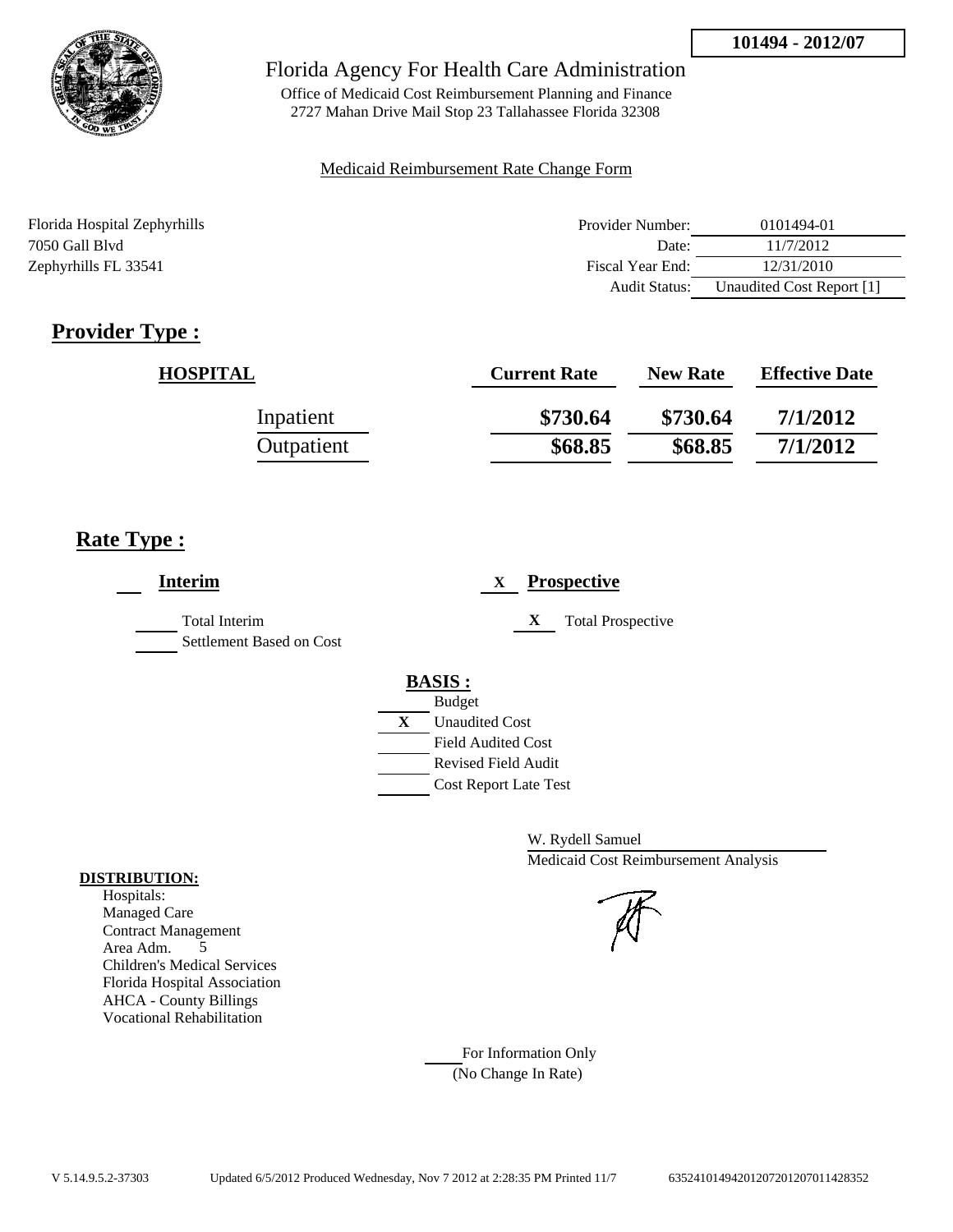

Office of Medicaid Cost Reimbursement Planning and Finance 2727 Mahan Drive Mail Stop 23 Tallahassee Florida 32308

#### Medicaid Reimbursement Rate Change Form

| North Bay Medical Center | Provider Number: | 0101508-00                |
|--------------------------|------------------|---------------------------|
| 16255 Bay Vista Drive    | Date:            | 11/7/2012                 |
| Clearwater FL 33760      | Fiscal Year End: | 12/31/2010                |
|                          | Audit Status:    | Unaudited Cost Report [1] |

## **Provider Type :**

| <b>HOSPITAL</b> | <b>Current Rate</b> | <b>New Rate</b> | <b>Effective Date</b> |
|-----------------|---------------------|-----------------|-----------------------|
| Inpatient       | \$764.52            | \$764.52        | 7/1/2012              |
| Outpatient      | \$78.30             | \$78.30         | 7/1/2012              |

## **Rate Type :**

| <b>Interim</b>                                   | <b>Prospective</b><br>X       |
|--------------------------------------------------|-------------------------------|
| <b>Total Interim</b><br>Settlement Based on Cost | X<br><b>Total Prospective</b> |
|                                                  | <b>BASIS:</b>                 |
|                                                  | <b>Budget</b>                 |
|                                                  | X<br><b>Unaudited Cost</b>    |
|                                                  | <b>Field Audited Cost</b>     |
|                                                  | <b>Revised Field Audit</b>    |
|                                                  | <b>Cost Report Late Test</b>  |

W. Rydell Samuel Medicaid Cost Reimbursement Analysis

For Information Only (No Change In Rate)

#### **DISTRIBUTION:**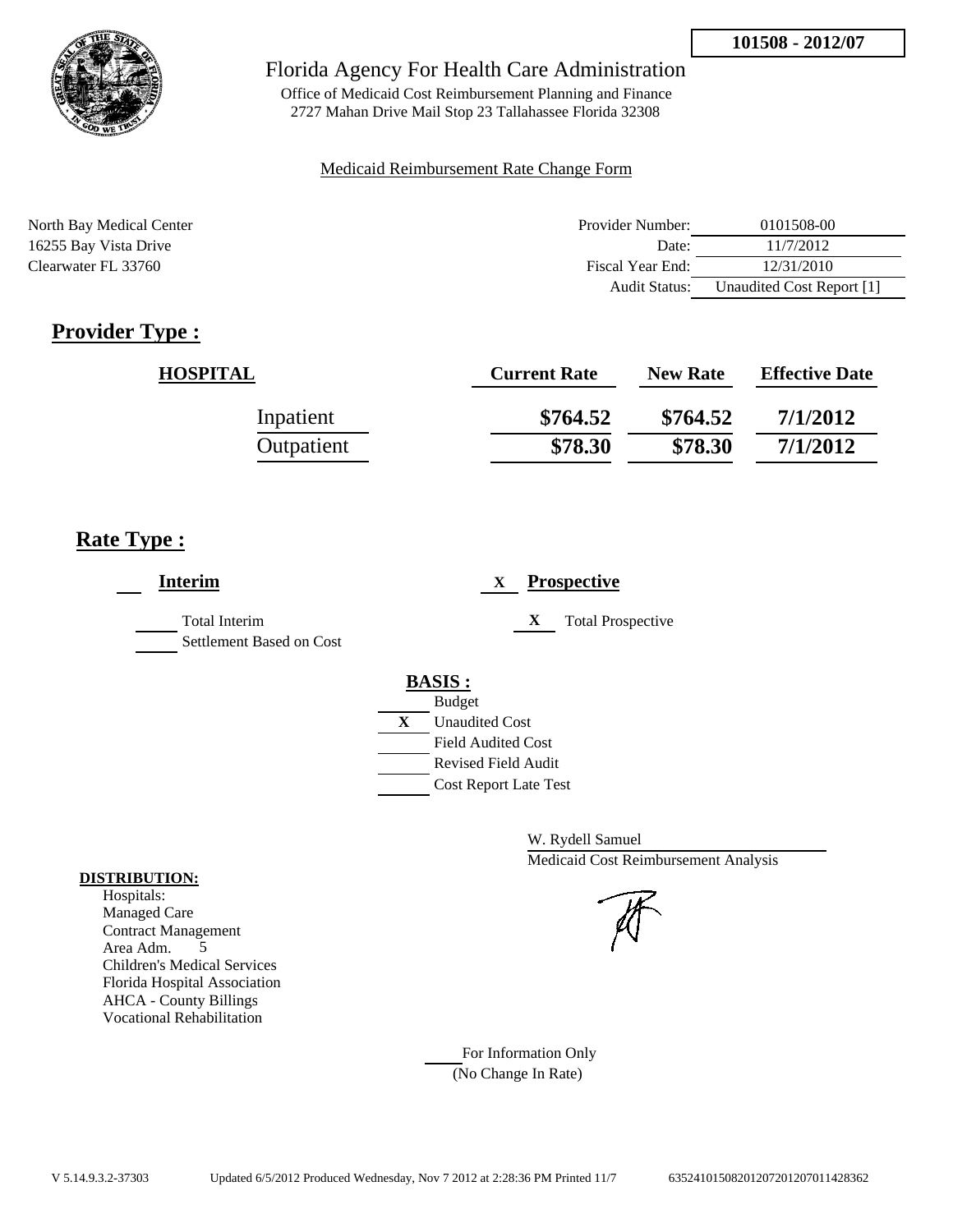**101516 - 2012/07**



### Florida Agency For Health Care Administration

Office of Medicaid Cost Reimbursement Planning and Finance 2727 Mahan Drive Mail Stop 23 Tallahassee Florida 32308

#### Medicaid Reimbursement Rate Change Form

| All Children's Hospital | Provider Number:     | 0101516-00              |  |
|-------------------------|----------------------|-------------------------|--|
| 801 6th St. South       | Date:                | 11/7/2012               |  |
| St. Petersburg FL 33701 | Fiscal Year End:     | 9/30/2011               |  |
|                         | <b>Audit Status:</b> | Amended Cost Report [2] |  |
|                         |                      | Rate Includes Buy Back  |  |

## **Provider Type :**

| <b>HOSPITAL</b>                      | <b>Current Rate</b> | <b>New Rate</b> | <b>Effective Date</b> |
|--------------------------------------|---------------------|-----------------|-----------------------|
| Inpatient                            | \$2,452.03          | \$2,578.09      | 7/1/2012              |
| Outpatient                           | \$230.56            | \$220.71        | 7/1/2012              |
| <b>Inpatient County Billing Rate</b> | \$1,784.32          | \$1,777.46      | 7/1/2012              |

## **Rate Type :**

| <b>Interim</b>           | <b>Prospective</b><br>$\mathbf{X}$    |
|--------------------------|---------------------------------------|
| Total Interim            | X<br><b>Total Prospective</b>         |
| Settlement Based on Cost |                                       |
|                          | <b>BASIS:</b>                         |
|                          | <b>Budget</b>                         |
|                          | $\mathbf{X}$<br><b>Unaudited Cost</b> |
|                          | <b>Field Audited Cost</b>             |
|                          | Revised Field Audit                   |
|                          | <b>Cost Report Late Test</b>          |

W. Rydell Samuel Medicaid Cost Reimbursement Analysis

#### For Information Only (No Change In Rate)

**DISTRIBUTION:**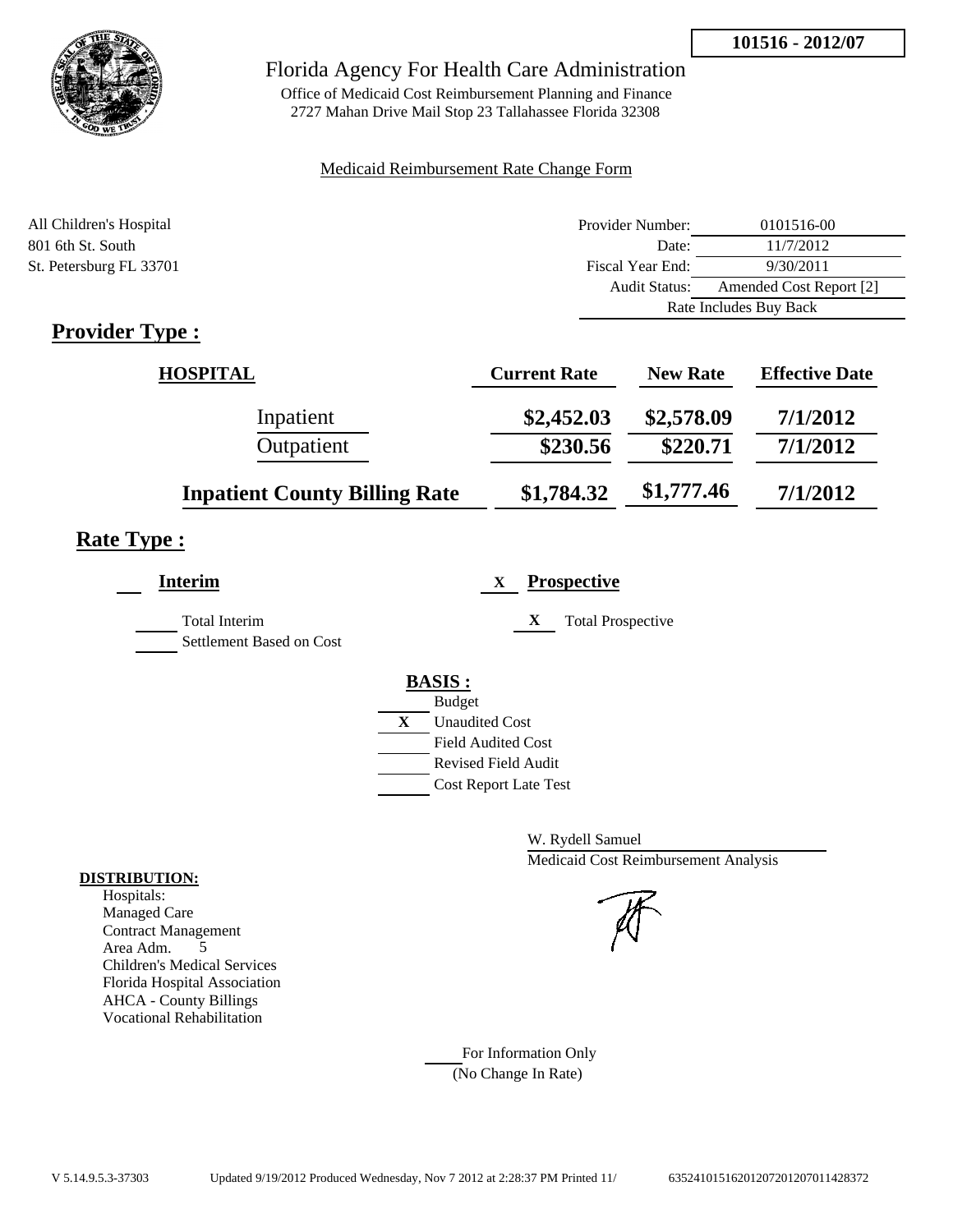

Office of Medicaid Cost Reimbursement Planning and Finance 2727 Mahan Drive Mail Stop 23 Tallahassee Florida 32308

#### Medicaid Reimbursement Rate Change Form

Good Samaritan Hospital **Provider Number:** 0101524-00 1300 N. Flagler Drive Date: 11/7/2012 West Palm Beach FL 33401 Fiscal Year End: 5/31/2011 Audit Status: Unaudited Cost Report [1] Rate Includes Buy Back and Partial Self Exemption

## **Provider Type :**

| <b>HOSPITAL</b>                      | <b>Current Rate</b> | <b>New Rate</b> | <b>Effective Date</b> |
|--------------------------------------|---------------------|-----------------|-----------------------|
| Inpatient                            | \$822.28            | \$1,769.05      | 7/1/2012              |
| Outpatient                           | \$86.38             | \$135.02        | 7/1/2012              |
| <b>Inpatient County Billing Rate</b> |                     | \$822.28        | 7/1/2012              |

### **Rate Type :**

| <b>Interim</b>                            | <b>Prospective</b><br>$\mathbf X$     |
|-------------------------------------------|---------------------------------------|
| Total Interim<br>Settlement Based on Cost | X<br><b>Total Prospective</b>         |
|                                           | <b>BASIS:</b>                         |
|                                           | <b>Budget</b>                         |
|                                           | $\mathbf{X}$<br><b>Unaudited Cost</b> |
|                                           | Field Audited Cost                    |
|                                           | Revised Field Audit                   |
|                                           | <b>Cost Report Late Test</b>          |
|                                           |                                       |

W. Rydell Samuel Medicaid Cost Reimbursement Analysis

For Information Only (No Change In Rate)

#### **DISTRIBUTION:**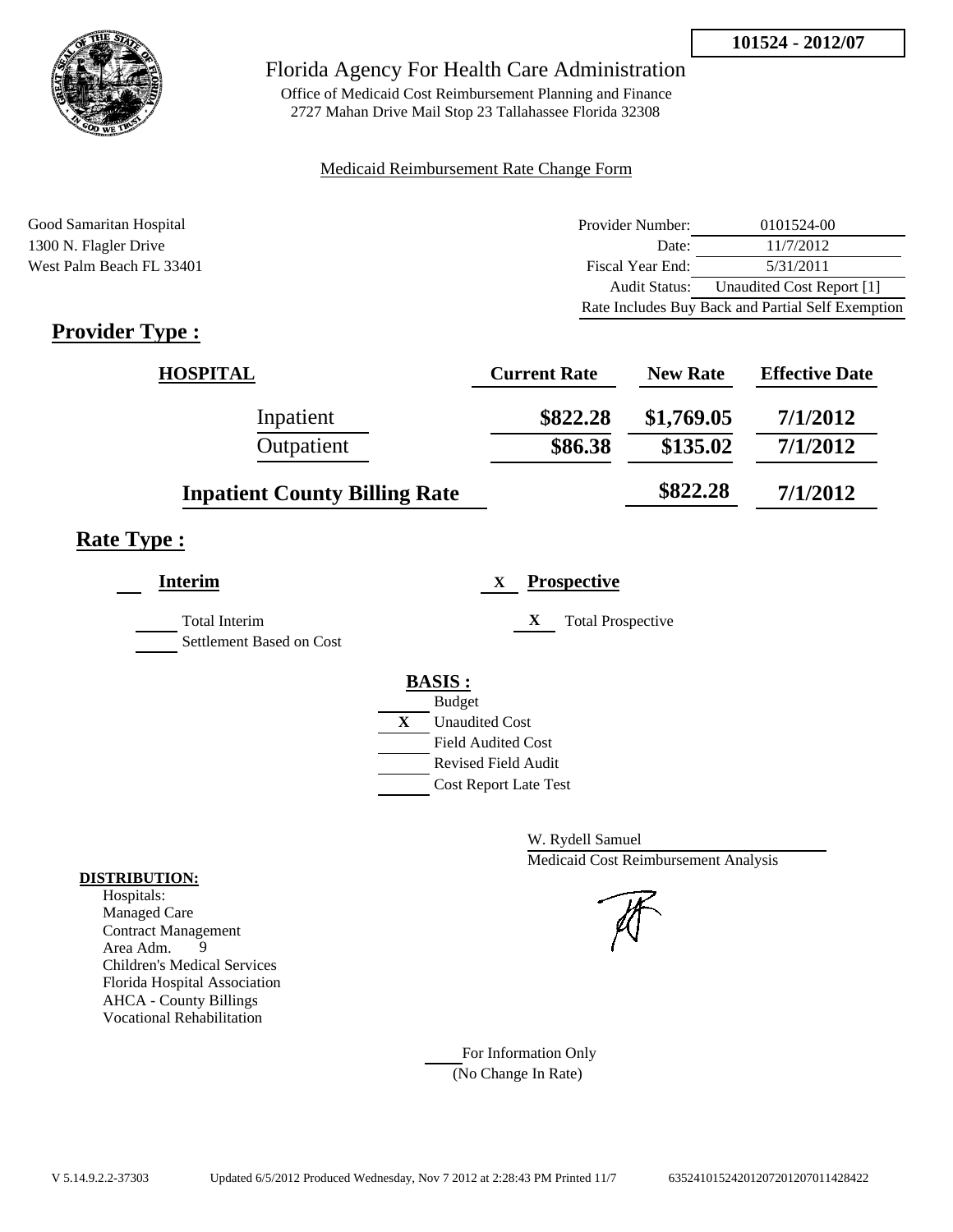

Office of Medicaid Cost Reimbursement Planning and Finance 2727 Mahan Drive Mail Stop 23 Tallahassee Florida 32308

#### Medicaid Reimbursement Rate Change Form

Mease Hospital Clinic Post Box 210 Mailstation 102 Clearwater FL 33517

| Provider Number:                                  | 0101541-00                |  |
|---------------------------------------------------|---------------------------|--|
| Date:                                             | 11/7/2012                 |  |
| Fiscal Year End:                                  | 12/31/2010                |  |
| <b>Audit Status:</b>                              | Unaudited Cost Report [1] |  |
| Rate Includes Buy Back and Partial Self Exemption |                           |  |

## **Provider Type :**

| <b>HOSPITAL</b>                      | <b>Current Rate</b> | <b>New Rate</b> | <b>Effective Date</b> |
|--------------------------------------|---------------------|-----------------|-----------------------|
| Inpatient                            | \$810.16            | \$1,514.44      | 7/1/2012              |
| Outpatient                           | \$83.47             | \$83.47         | 7/1/2012              |
| <b>Inpatient County Billing Rate</b> |                     | \$810.16        | 7/1/2012              |

## **Rate Type :**

| <b>Interim</b>                            |   | <b>Prospective</b><br>X       |
|-------------------------------------------|---|-------------------------------|
| Total Interim<br>Settlement Based on Cost |   | X<br><b>Total Prospective</b> |
|                                           |   | <b>BASIS:</b>                 |
|                                           |   | <b>Budget</b>                 |
|                                           | X | <b>Unaudited Cost</b>         |
|                                           |   | <b>Field Audited Cost</b>     |
|                                           |   | <b>Revised Field Audit</b>    |
|                                           |   | <b>Cost Report Late Test</b>  |
|                                           |   |                               |

W. Rydell Samuel Medicaid Cost Reimbursement Analysis

For Information Only (No Change In Rate)

#### **DISTRIBUTION:**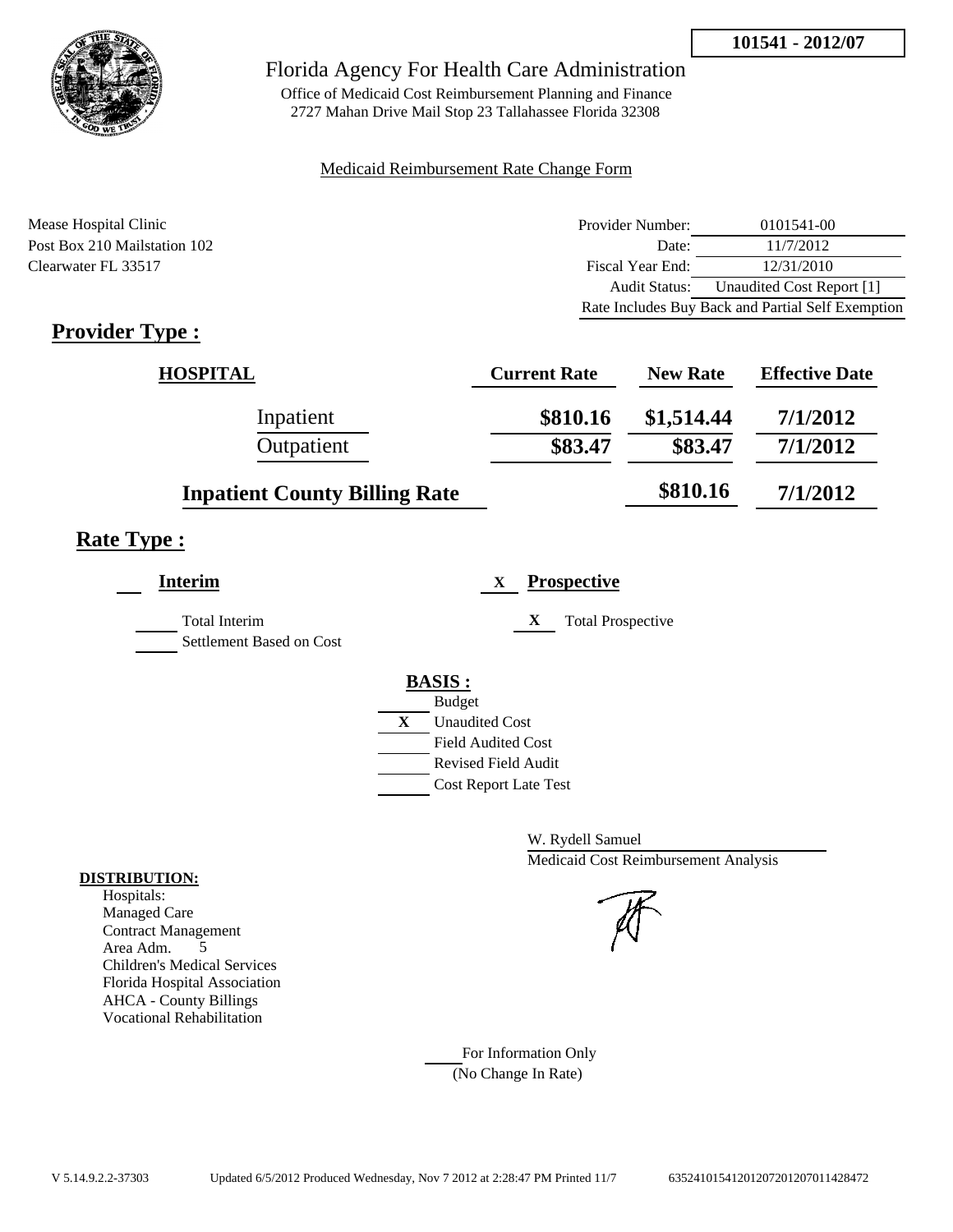**101567 - 2012/07**



## Florida Agency For Health Care Administration

Office of Medicaid Cost Reimbursement Planning and Finance 2727 Mahan Drive Mail Stop 23 Tallahassee Florida 32308

#### Medicaid Reimbursement Rate Change Form

| <b>Bayfront Medical Center</b> | Provider Number:     | 0101567-00                |  |
|--------------------------------|----------------------|---------------------------|--|
| 701 6th St. South              | Date:                | 11/7/2012                 |  |
| St. Petersburg FL 33701        | Fiscal Year End:     | 12/31/2010                |  |
|                                | <b>Audit Status:</b> | Unaudited Cost Report [1] |  |
|                                |                      | Rate Includes Buy Back    |  |

## **Provider Type :**

| <b>HOSPITAL</b>                      | <b>Current Rate</b> | <b>New Rate</b> | <b>Effective Date</b> |
|--------------------------------------|---------------------|-----------------|-----------------------|
| Inpatient                            | \$1,121.26          | \$1,690.20      | 7/1/2012              |
| Outpatient                           | \$72.18             | \$84.95         | 7/1/2012              |
| <b>Inpatient County Billing Rate</b> | \$762.54            | \$762.54        | 7/1/2012              |

## **Rate Type :**

| <b>Interim</b>                            | <b>Prospective</b><br>$\mathbf{X}$ |
|-------------------------------------------|------------------------------------|
| Total Interim<br>Settlement Based on Cost | X<br><b>Total Prospective</b>      |
|                                           | <b>BASIS:</b>                      |
|                                           | <b>Budget</b>                      |
|                                           | X<br><b>Unaudited Cost</b>         |
|                                           | <b>Field Audited Cost</b>          |
|                                           | Revised Field Audit                |
|                                           | <b>Cost Report Late Test</b>       |
|                                           |                                    |

W. Rydell Samuel Medicaid Cost Reimbursement Analysis

For Information Only (No Change In Rate)

#### **DISTRIBUTION:**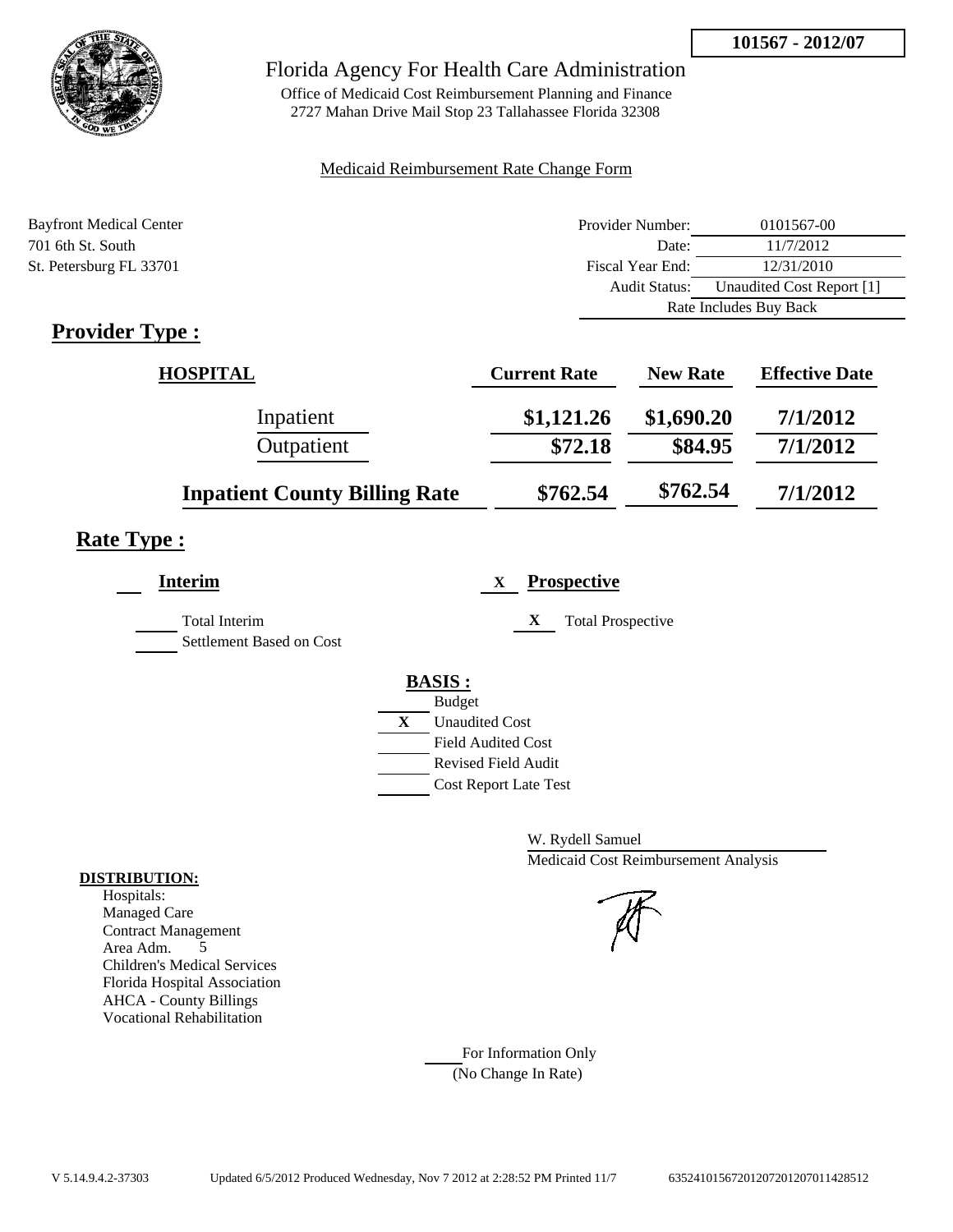**101567 - 2012/07**



## Florida Agency For Health Care Administration

Office of Medicaid Cost Reimbursement Planning and Finance 2727 Mahan Drive Mail Stop 23 Tallahassee Florida 32308

#### Medicaid Reimbursement Rate Change Form

| <b>Bayfront Medical Center</b> | Provider Number:     | 0101567-07                |  |
|--------------------------------|----------------------|---------------------------|--|
| 701 6th St. South              | Date:                | 11/7/2012                 |  |
| St. Petersburg FL 33701        | Fiscal Year End:     | 12/31/2010                |  |
|                                | <b>Audit Status:</b> | Unaudited Cost Report [1] |  |
|                                |                      | Rate Includes Buy Back    |  |

## **Provider Type :**

| <b>HOSPITAL</b>                      | <b>Current Rate</b> | <b>New Rate</b> | <b>Effective Date</b> |
|--------------------------------------|---------------------|-----------------|-----------------------|
| Inpatient                            | \$1,121.26          | \$1,690.20      | 7/1/2012              |
| Outpatient                           | \$72.18             | \$84.95         | 7/1/2012              |
| <b>Inpatient County Billing Rate</b> | \$762.54            | \$762.54        | 7/1/2012              |

## **Rate Type :**

| Interim                  | <b>Prospective</b><br>X               |
|--------------------------|---------------------------------------|
| <b>Total Interim</b>     | X<br><b>Total Prospective</b>         |
| Settlement Based on Cost |                                       |
|                          | <b>BASIS:</b>                         |
|                          | <b>Budget</b>                         |
|                          | $\mathbf{X}$<br><b>Unaudited Cost</b> |
|                          | <b>Field Audited Cost</b>             |
|                          | Revised Field Audit                   |
|                          | <b>Cost Report Late Test</b>          |

W. Rydell Samuel Medicaid Cost Reimbursement Analysis

For Information Only (No Change In Rate)

#### **DISTRIBUTION:**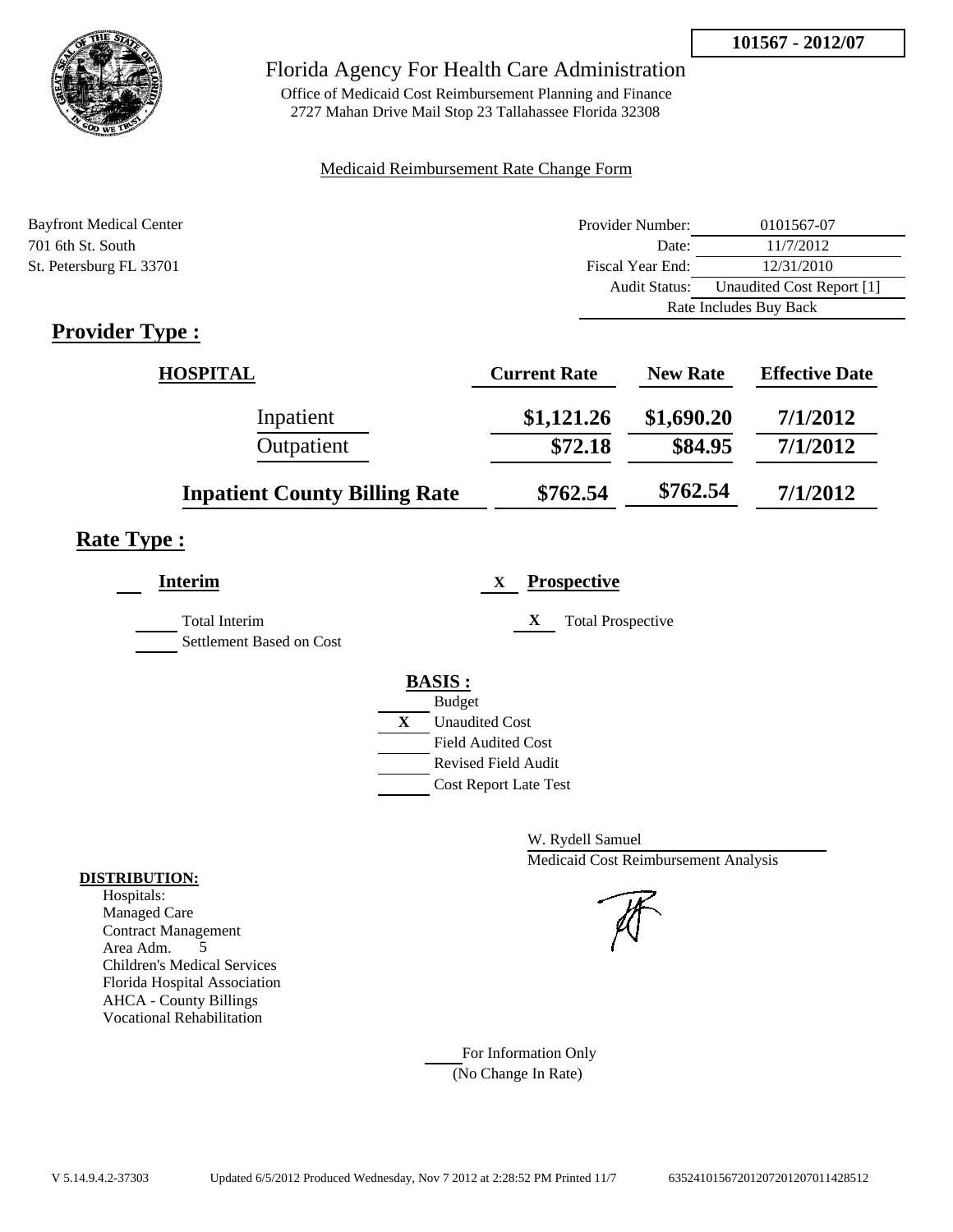

Office of Medicaid Cost Reimbursement Planning and Finance 2727 Mahan Drive Mail Stop 23 Tallahassee Florida 32308

#### Medicaid Reimbursement Rate Change Form

| Morton F. Plant Hospital   | Provider Number:     | 0101583-00                |  |
|----------------------------|----------------------|---------------------------|--|
| 16255 Bay Vista Dr, MS 100 | Date:                | 11/7/2012                 |  |
| Clearwater FL 33760        | Fiscal Year End:     | 12/31/2010                |  |
|                            | <b>Audit Status:</b> | Unaudited Cost Report [1] |  |
|                            |                      | Rate Includes Buy Back    |  |
|                            |                      |                           |  |

## **Provider Type :**

| HOSPITAL                             | <b>Current Rate</b> | <b>New Rate</b> | <b>Effective Date</b> |
|--------------------------------------|---------------------|-----------------|-----------------------|
| Inpatient                            | \$1,048.55          | \$1,709.64      | 7/1/2012              |
| Outpatient                           | \$119.05            | \$125.69        | 7/1/2012              |
| <b>Inpatient County Billing Rate</b> | \$511.55            | \$511.55        | 7/1/2012              |

## **Rate Type :**

| <b>Interim</b>                                   | <b>Prospective</b><br>X                                                                                                                                 |
|--------------------------------------------------|---------------------------------------------------------------------------------------------------------------------------------------------------------|
| <b>Total Interim</b><br>Settlement Based on Cost | X<br><b>Total Prospective</b>                                                                                                                           |
|                                                  | <b>BASIS:</b><br><b>Budget</b><br>X<br><b>Unaudited Cost</b><br><b>Field Audited Cost</b><br><b>Revised Field Audit</b><br><b>Cost Report Late Test</b> |

W. Rydell Samuel Medicaid Cost Reimbursement Analysis

For Information Only (No Change In Rate)

#### **DISTRIBUTION:**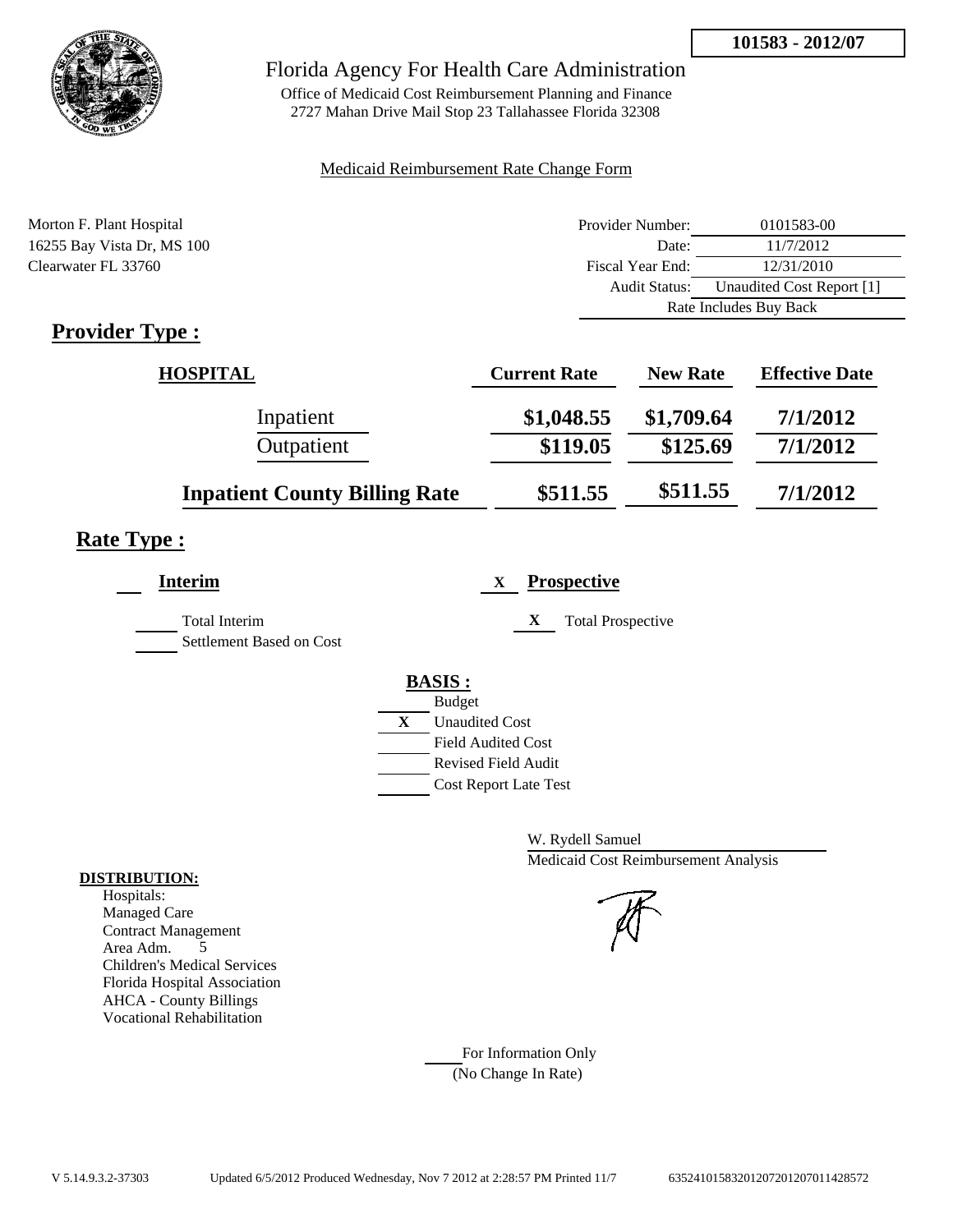

Office of Medicaid Cost Reimbursement Planning and Finance 2727 Mahan Drive Mail Stop 23 Tallahassee Florida 32308

#### Medicaid Reimbursement Rate Change Form

| Morton F. Plant Hospital   | Provider Number:     | 0101583-01                |  |
|----------------------------|----------------------|---------------------------|--|
| 16255 Bay Vista Dr, MS 100 | Date:                | 11/7/2012                 |  |
| Clearwater FL 33760        | Fiscal Year End:     | 12/31/2010                |  |
|                            | <b>Audit Status:</b> | Unaudited Cost Report [1] |  |
|                            |                      | Rate Includes Buy Back    |  |
|                            |                      |                           |  |

## **Provider Type :**

| HOSPITAL                             | <b>Current Rate</b> | <b>New Rate</b> | <b>Effective Date</b> |
|--------------------------------------|---------------------|-----------------|-----------------------|
| Inpatient                            | \$1,048.55          | \$1,709.64      | 7/1/2012              |
| Outpatient                           | \$119.05            | \$125.69        | 7/1/2012              |
| <b>Inpatient County Billing Rate</b> | \$511.55            | \$511.55        | 7/1/2012              |

## **Rate Type :**

| <b>Interim</b>                                   | <b>Prospective</b><br>X                                                                                                                                 |
|--------------------------------------------------|---------------------------------------------------------------------------------------------------------------------------------------------------------|
| <b>Total Interim</b><br>Settlement Based on Cost | X<br><b>Total Prospective</b>                                                                                                                           |
|                                                  | <b>BASIS:</b><br><b>Budget</b><br>X<br><b>Unaudited Cost</b><br><b>Field Audited Cost</b><br><b>Revised Field Audit</b><br><b>Cost Report Late Test</b> |

W. Rydell Samuel Medicaid Cost Reimbursement Analysis

For Information Only (No Change In Rate)

#### **DISTRIBUTION:**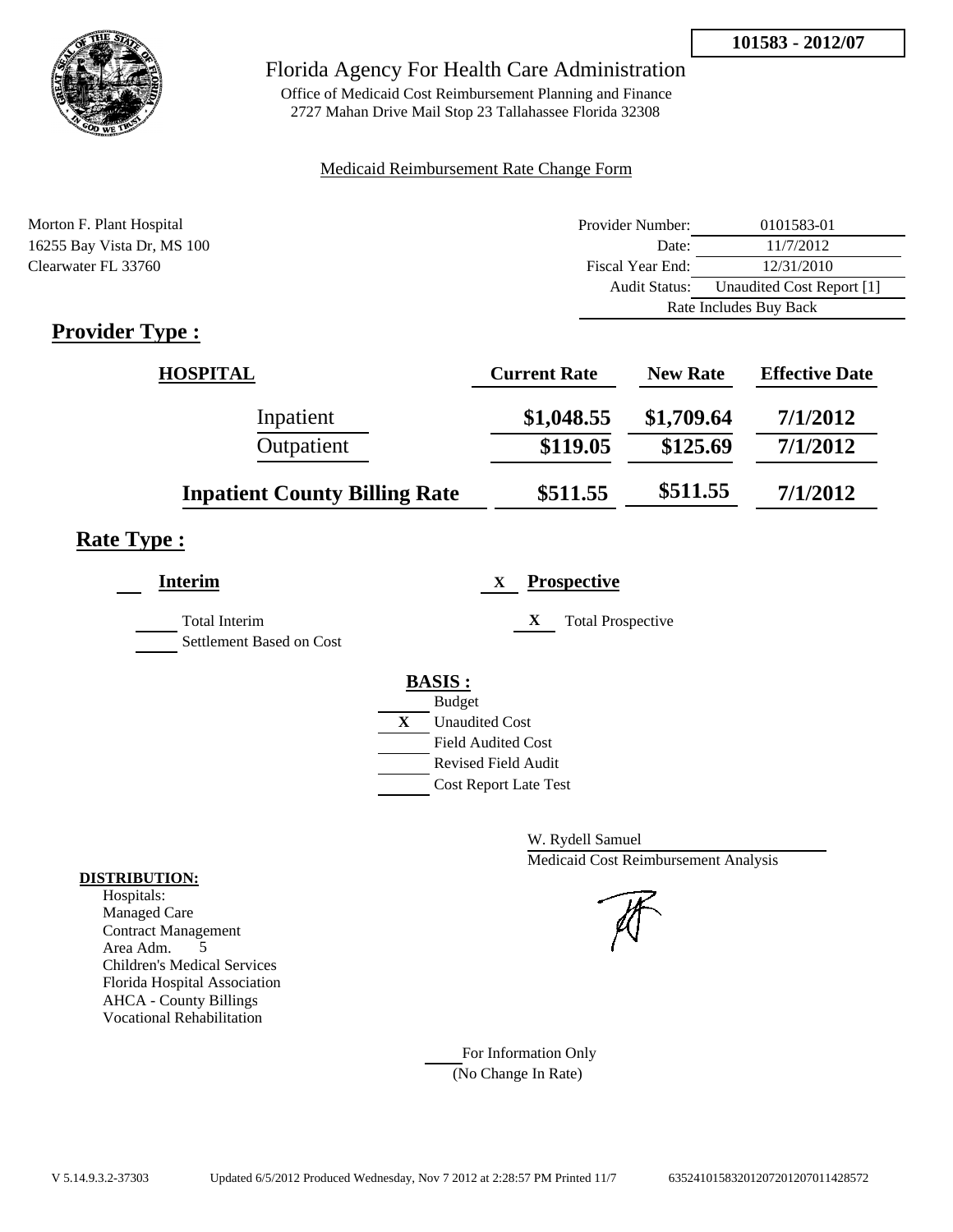

Office of Medicaid Cost Reimbursement Planning and Finance 2727 Mahan Drive Mail Stop 23 Tallahassee Florida 32308

#### Medicaid Reimbursement Rate Change Form

| Helen Ellis Memorial Hospital | Provider Number: | 0101613-00                |
|-------------------------------|------------------|---------------------------|
| 1395 South Pinellas Ave.      | Date:            | 11/7/2012                 |
| Tarpon Springs FL 34689-1487  | Fiscal Year End: | 12/31/2010                |
|                               | Audit Status:    | Unaudited Cost Report [1] |

## **Provider Type :**

| <b>HOSPITAL</b> | <b>Current Rate</b> | <b>New Rate</b> | <b>Effective Date</b> |
|-----------------|---------------------|-----------------|-----------------------|
| Inpatient       | \$743.53            | \$743.53        | 7/1/2012              |
| Outpatient      | \$93.37             | \$93.37         | 7/1/2012              |

## **Rate Type :**

| <b>Interim</b>                            | <b>Prospective</b><br>X                                                                                                                                            |
|-------------------------------------------|--------------------------------------------------------------------------------------------------------------------------------------------------------------------|
| Total Interim<br>Settlement Based on Cost | X<br><b>Total Prospective</b>                                                                                                                                      |
|                                           | <b>BASIS:</b><br><b>Budget</b><br>$\mathbf{X}$<br><b>Unaudited Cost</b><br><b>Field Audited Cost</b><br><b>Revised Field Audit</b><br><b>Cost Report Late Test</b> |

W. Rydell Samuel Medicaid Cost Reimbursement Analysis

For Information Only (No Change In Rate)

#### **DISTRIBUTION:**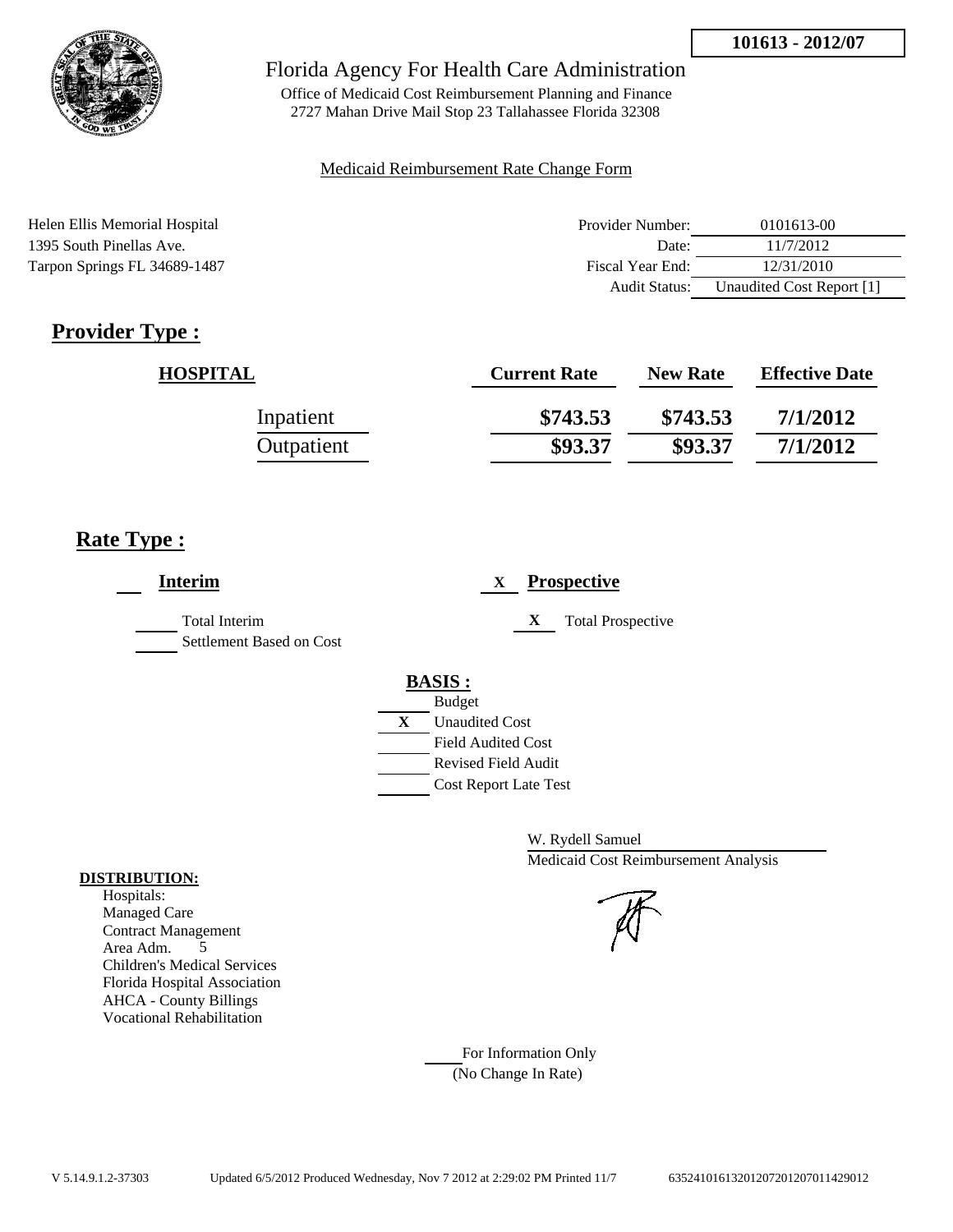

Office of Medicaid Cost Reimbursement Planning and Finance 2727 Mahan Drive Mail Stop 23 Tallahassee Florida 32308

#### Medicaid Reimbursement Rate Change Form

| Lakeland Regional Medical Center            | Provider Number:     | 0101648-00                |
|---------------------------------------------|----------------------|---------------------------|
| 230 South Florida Ave, Reimb Dept 4th Floor | Date:                | 11/7/2012                 |
| Lakeland FL 33801                           | Fiscal Year End:     | 9/30/2011                 |
|                                             | <b>Audit Status:</b> | Unaudited Cost Report [1] |
|                                             |                      | Rate Includes Buy Back    |
| T.<br>m                                     |                      |                           |

## **Provider Type :**

| <b>HOSPITAL</b>                      | <b>Current Rate</b> | <b>New Rate</b> | <b>Effective Date</b> |
|--------------------------------------|---------------------|-----------------|-----------------------|
| Inpatient                            | \$1,732.85          | \$1,732.85      | 7/1/2012              |
| Outpatient                           | \$135.81            | \$126.23        | 7/1/2012              |
| <b>Inpatient County Billing Rate</b> | \$735.25            | \$735.25        | 7/1/2012              |

## **Rate Type :**

| <b>Interim</b>                            | <b>Prospective</b><br>X                                                                                                                                 |
|-------------------------------------------|---------------------------------------------------------------------------------------------------------------------------------------------------------|
| Total Interim<br>Settlement Based on Cost | X<br><b>Total Prospective</b>                                                                                                                           |
|                                           | <b>BASIS:</b><br><b>Budget</b><br>X<br><b>Unaudited Cost</b><br><b>Field Audited Cost</b><br><b>Revised Field Audit</b><br><b>Cost Report Late Test</b> |

W. Rydell Samuel Medicaid Cost Reimbursement Analysis

For Information Only (No Change In Rate)

#### **DISTRIBUTION:**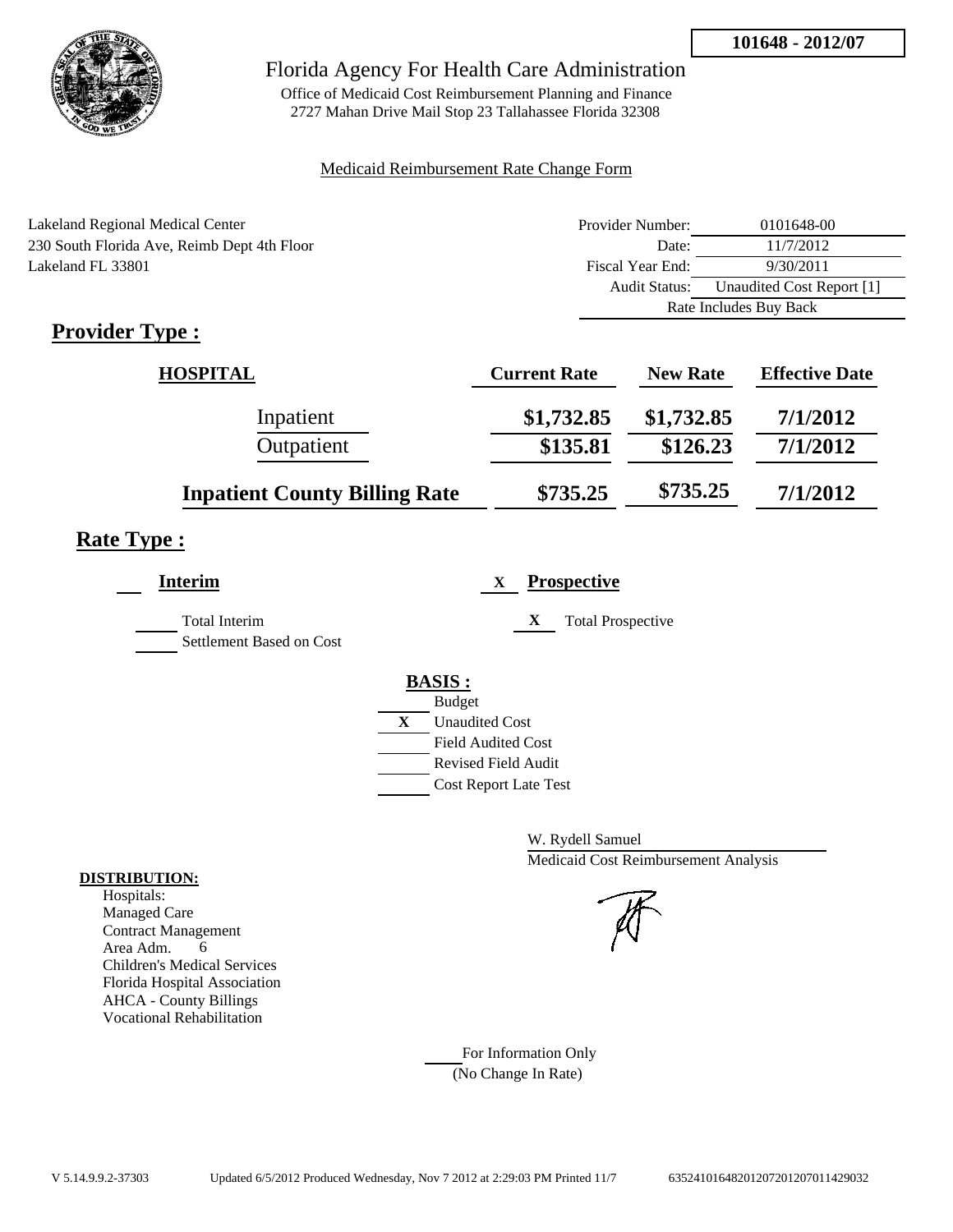

Office of Medicaid Cost Reimbursement Planning and Finance 2727 Mahan Drive Mail Stop 23 Tallahassee Florida 32308

#### Medicaid Reimbursement Rate Change Form

Lake Wales Hospital Association 410 South 11th St. Lake Wales FL 33853

| Provider Number:                                  | 0101664-00                |  |
|---------------------------------------------------|---------------------------|--|
| Date:                                             | 11/7/2012                 |  |
| Fiscal Year End:                                  | 12/31/2010                |  |
| <b>Audit Status:</b>                              | Unaudited Cost Report [1] |  |
| Rate Includes Buy Back and Partial Self Exemption |                           |  |

## **Provider Type :**

| <b>HOSPITAL</b>                      | <b>Current Rate</b> | <b>New Rate</b> | <b>Effective Date</b> |
|--------------------------------------|---------------------|-----------------|-----------------------|
| Inpatient                            | \$1,555.10          | \$1,505.85      | 7/1/2012              |
| Outpatient                           | \$93.17             | \$87.62         | 7/1/2012              |
| <b>Inpatient County Billing Rate</b> | \$711.59            | \$711.59        | 7/1/2012              |

## **Rate Type :**

| <b>Interim</b>                                   | <b>Prospective</b><br>X                                                                                                            |
|--------------------------------------------------|------------------------------------------------------------------------------------------------------------------------------------|
| <b>Total Interim</b><br>Settlement Based on Cost | X<br><b>Total Prospective</b>                                                                                                      |
|                                                  | <b>BASIS:</b><br><b>Budget</b><br>$\mathbf{X}$<br><b>Unaudited Cost</b><br><b>Field Audited Cost</b><br><b>Revised Field Audit</b> |
|                                                  | <b>Cost Report Late Test</b>                                                                                                       |

W. Rydell Samuel Medicaid Cost Reimbursement Analysis



For Information Only (No Change In Rate)

#### **DISTRIBUTION:**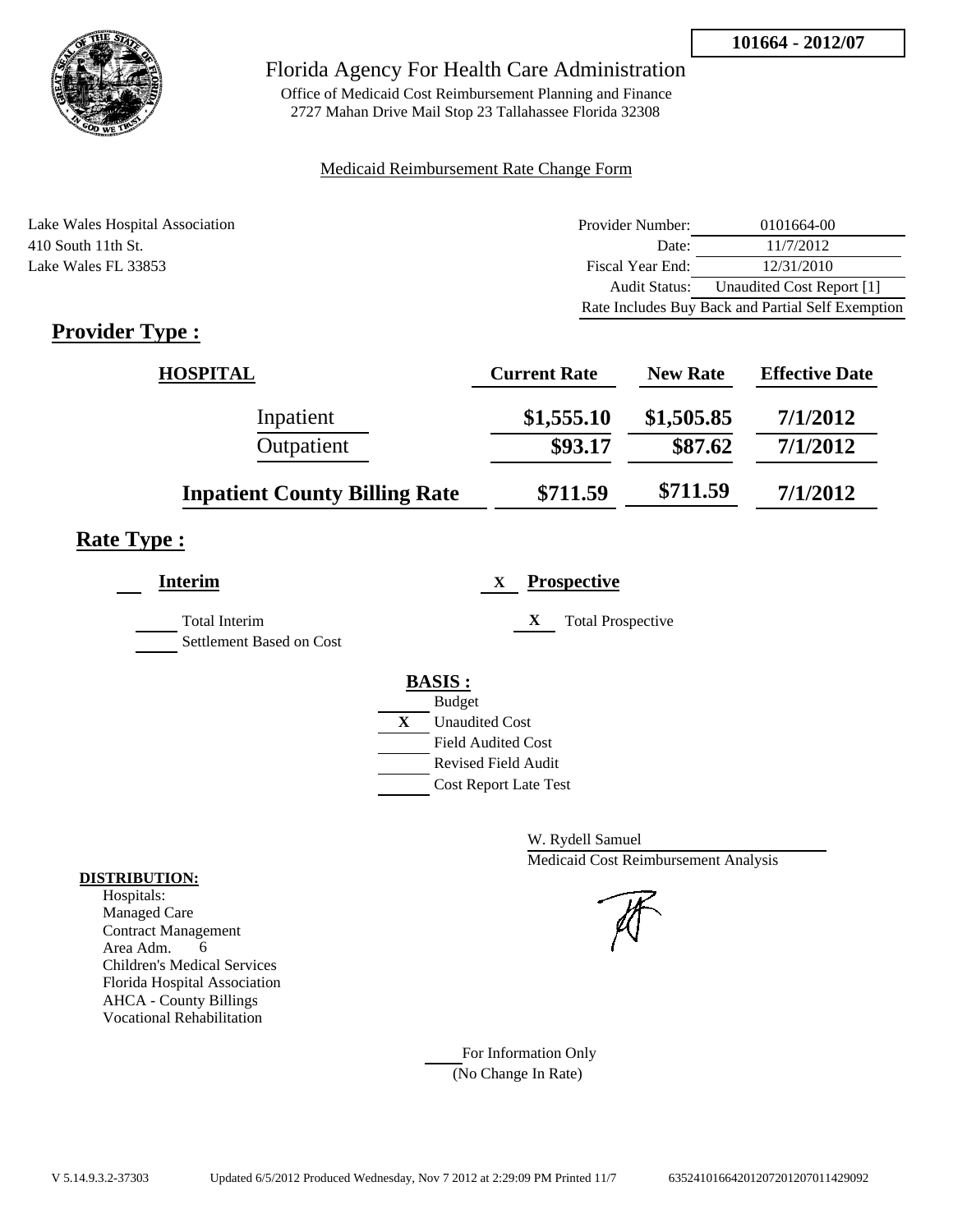

Office of Medicaid Cost Reimbursement Planning and Finance 2727 Mahan Drive Mail Stop 23 Tallahassee Florida 32308

#### Medicaid Reimbursement Rate Change Form

| Winter Haven Hospital      | Provider Number: | 0101699-00                |  |
|----------------------------|------------------|---------------------------|--|
| 200 Avenue "F" Northeast   | Date:            | 11/7/2012                 |  |
| Winter Haven FL 33880      | Fiscal Year End: | 9/30/2011                 |  |
|                            | Audit Status:    | Unaudited Cost Report [1] |  |
|                            |                  | Rate Includes Buy Back    |  |
| $\cdot$ $\cdot$<br>T.<br>m |                  |                           |  |

## **Provider Type :**

| <b>HOSPITAL</b>                      | <b>Current Rate</b> | <b>New Rate</b> | <b>Effective Date</b> |
|--------------------------------------|---------------------|-----------------|-----------------------|
| Inpatient                            | \$2,121.34          | \$2,060.89      | 7/1/2012              |
| Outpatient                           | \$119.91            | \$78.72         | 7/1/2012              |
| <b>Inpatient County Billing Rate</b> | \$646.49            | \$646.49        | 7/1/2012              |

## **Rate Type :**

| <b>Interim</b>                                   | <b>Prospective</b><br>X       |
|--------------------------------------------------|-------------------------------|
| <b>Total Interim</b><br>Settlement Based on Cost | X<br><b>Total Prospective</b> |
|                                                  | <b>BASIS:</b>                 |
|                                                  | <b>Budget</b>                 |
|                                                  | X<br><b>Unaudited Cost</b>    |
|                                                  | <b>Field Audited Cost</b>     |
|                                                  | <b>Revised Field Audit</b>    |
|                                                  | <b>Cost Report Late Test</b>  |
|                                                  |                               |

W. Rydell Samuel Medicaid Cost Reimbursement Analysis

For Information Only (No Change In Rate)

#### **DISTRIBUTION:**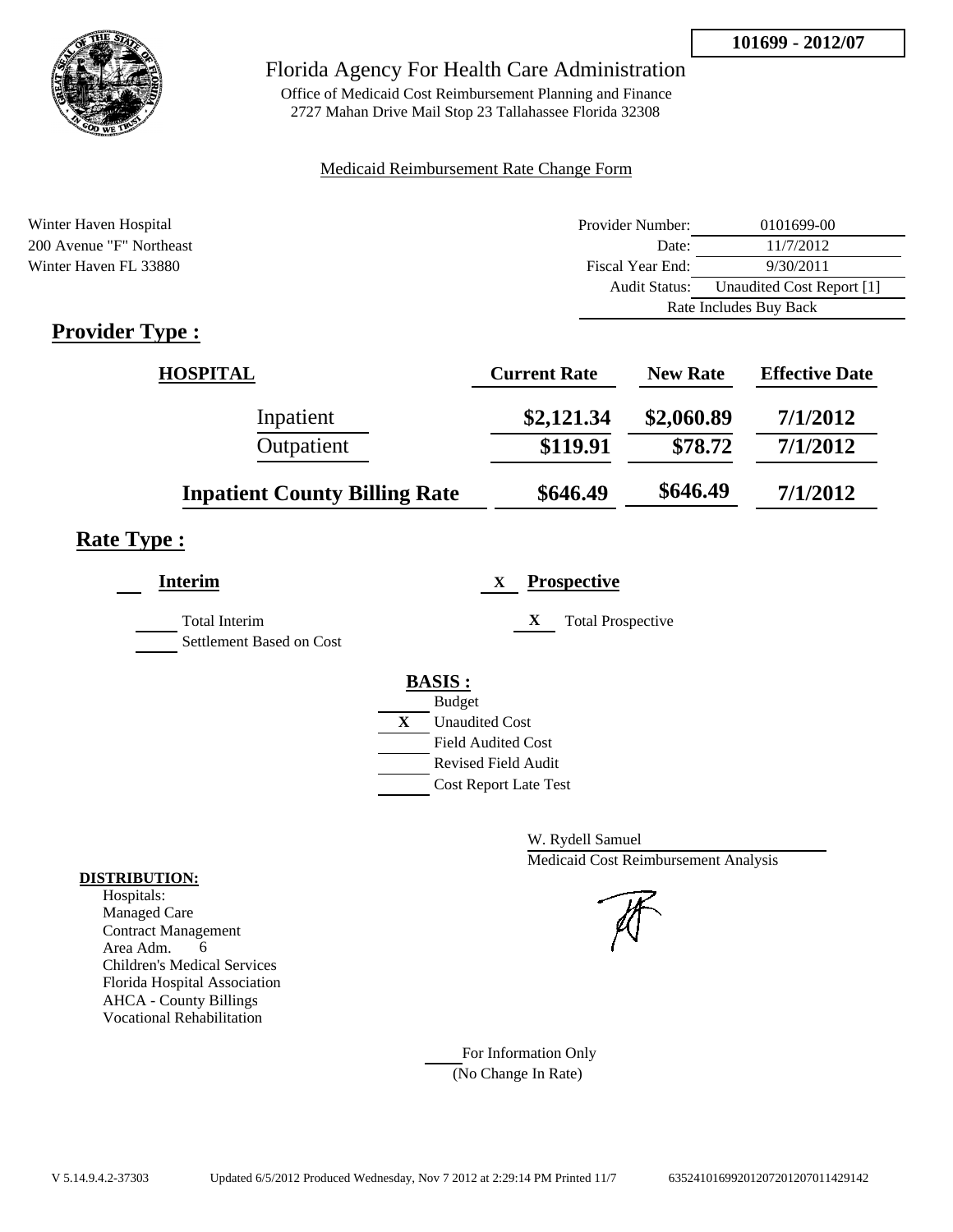

Office of Medicaid Cost Reimbursement Planning and Finance 2727 Mahan Drive Mail Stop 23 Tallahassee Florida 32308

#### Medicaid Reimbursement Rate Change Form

| West Gables Rehabilitation | Provider Number: | 0101702-00                |
|----------------------------|------------------|---------------------------|
| 2525 Southwest 75th Av.    | Date:            | 11/7/2012                 |
| Miami FL 33155             | Fiscal Year End: | 12/31/2010                |
|                            | Audit Status:    | Unaudited Cost Report [1] |

## **Provider Type :**

| <b>HOSPITAL</b> | <b>Current Rate</b> | <b>New Rate</b> | <b>Effective Date</b> |
|-----------------|---------------------|-----------------|-----------------------|
| Inpatient       | \$365.96            | \$365.96        | 7/1/2012              |
| Outpatient      | \$14.24             | \$14.24         | 7/1/2012              |

## **Rate Type :**

| <b>Interim</b>                                   | <b>Prospective</b><br>X       |
|--------------------------------------------------|-------------------------------|
| <b>Total Interim</b><br>Settlement Based on Cost | X<br><b>Total Prospective</b> |
|                                                  | <b>BASIS:</b>                 |
|                                                  | <b>Budget</b>                 |
|                                                  | X<br><b>Unaudited Cost</b>    |
|                                                  | <b>Field Audited Cost</b>     |
|                                                  | <b>Revised Field Audit</b>    |
|                                                  | <b>Cost Report Late Test</b>  |
|                                                  |                               |

W. Rydell Samuel Medicaid Cost Reimbursement Analysis



#### For Information Only (No Change In Rate)

**DISTRIBUTION:**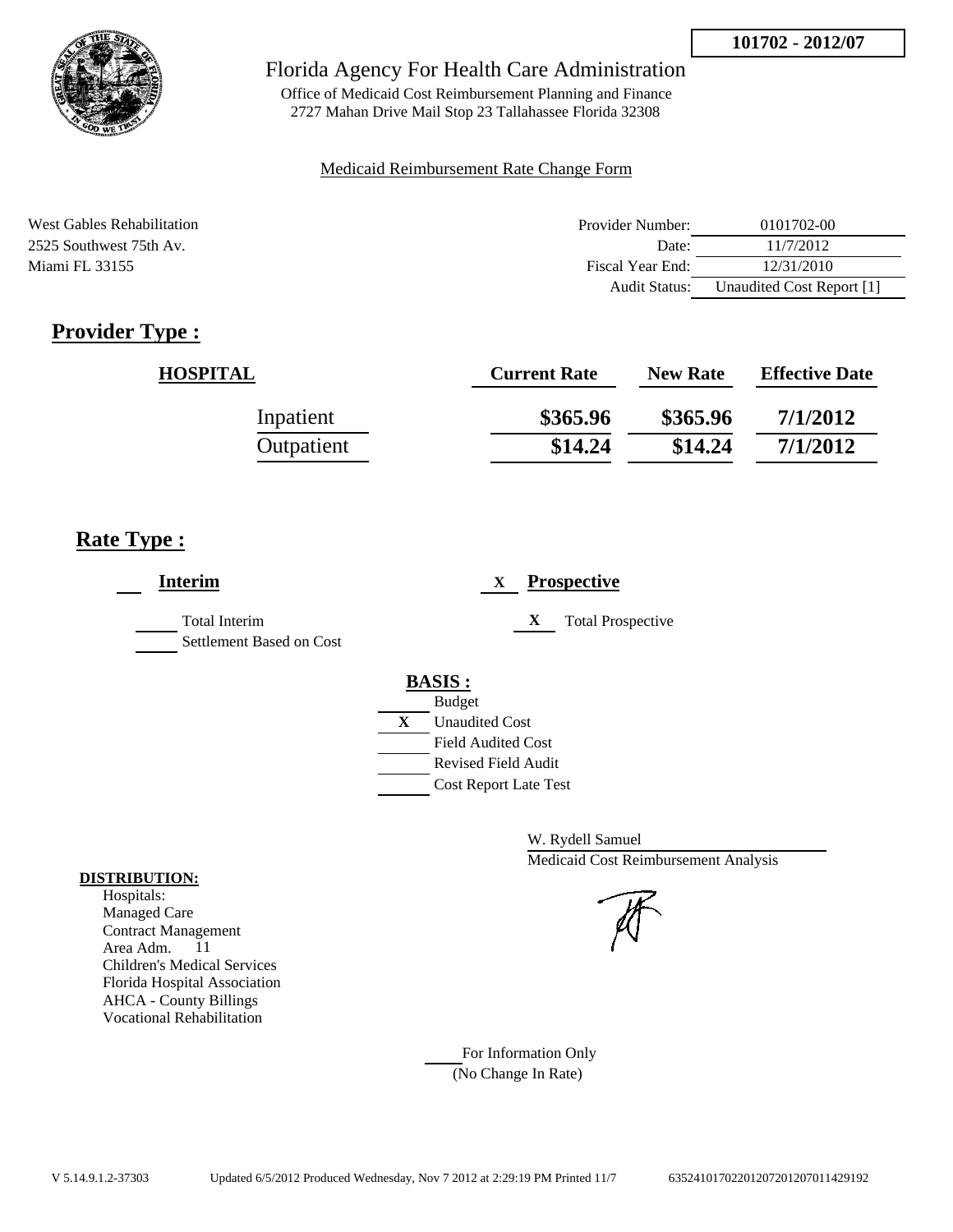



Office of Medicaid Cost Reimbursement Planning and Finance 2727 Mahan Drive Mail Stop 23 Tallahassee Florida 32308

#### Medicaid Reimbursement Rate Change Form

| Flagler Hospital       | Provider Number:     | 0101711-00                |
|------------------------|----------------------|---------------------------|
| 400 Health Park Blvd.  | Date:                | 11/7/2012                 |
| St. Augustine FL 32086 | Fiscal Year End:     | 9/30/2011                 |
|                        | <b>Audit Status:</b> | Unaudited Cost Report [1] |
|                        |                      | Rate Includes Buy Back    |

## **Provider Type :**

| <b>HOSPITAL</b> | <b>Current Rate</b> | <b>New Rate</b> | <b>Effective Date</b> |
|-----------------|---------------------|-----------------|-----------------------|
| Inpatient       | \$763.39            | \$1,073.15      | 7/1/2012              |
| Outpatient      | \$49.90             | \$70.85         | 7/1/2012              |

## **Rate Type :**

| <b>Interim</b>                                   | <b>Prospective</b><br>X       |
|--------------------------------------------------|-------------------------------|
| <b>Total Interim</b><br>Settlement Based on Cost | X<br><b>Total Prospective</b> |
|                                                  | <b>BASIS:</b>                 |
|                                                  | <b>Budget</b>                 |
|                                                  | X<br><b>Unaudited Cost</b>    |
|                                                  | <b>Field Audited Cost</b>     |
|                                                  | <b>Revised Field Audit</b>    |
|                                                  | <b>Cost Report Late Test</b>  |
|                                                  |                               |

W. Rydell Samuel Medicaid Cost Reimbursement Analysis

#### For Information Only (No Change In Rate)

**DISTRIBUTION:**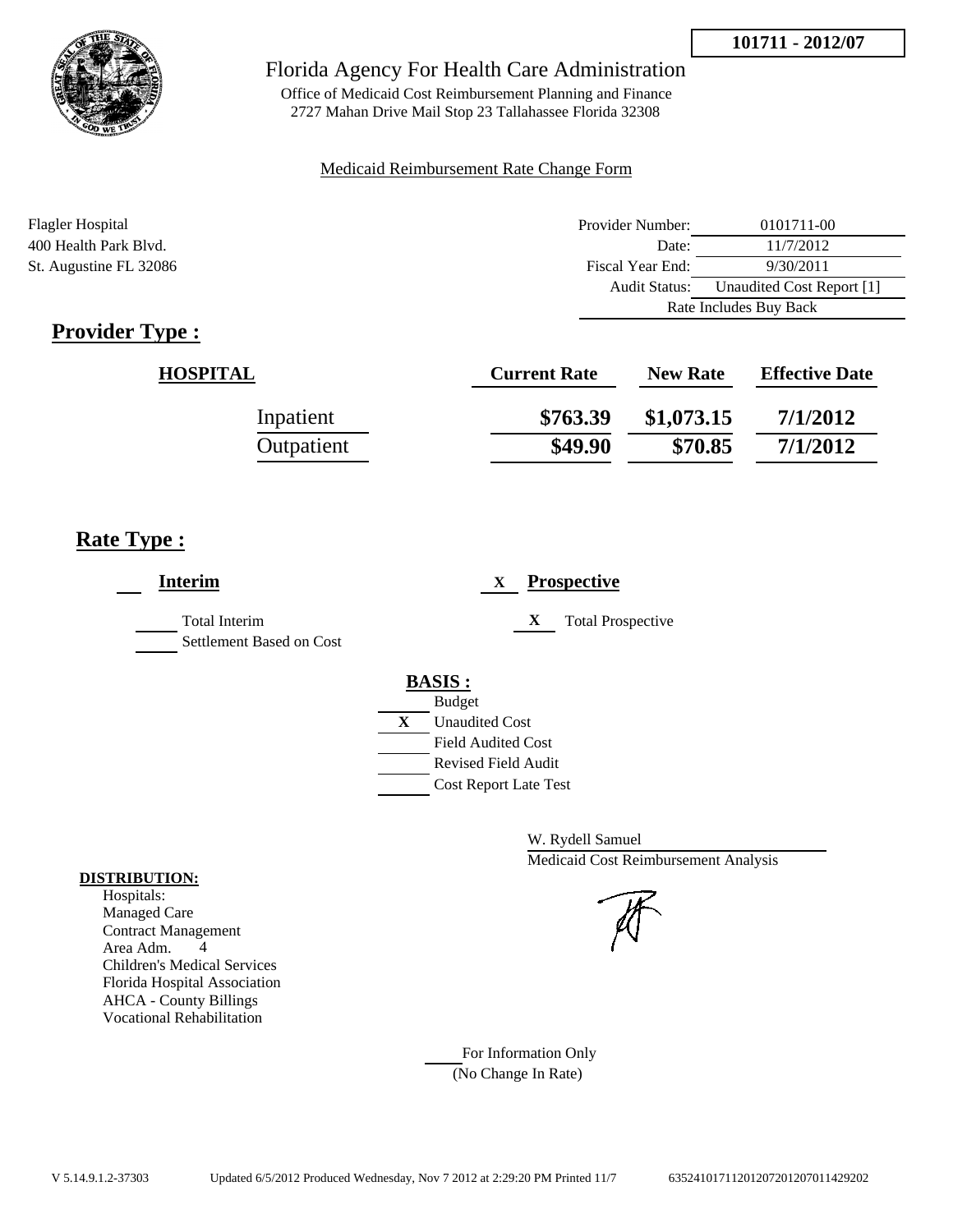



Office of Medicaid Cost Reimbursement Planning and Finance 2727 Mahan Drive Mail Stop 23 Tallahassee Florida 32308

#### Medicaid Reimbursement Rate Change Form

| Jay Hospital             | Provider Number: | 0101737-00                |
|--------------------------|------------------|---------------------------|
| 221 South Alabama Street | Date:            | 11/7/2012                 |
| Jay FL 32565             | Fiscal Year End: | 9/30/2011                 |
|                          | Audit Status:    | Unaudited Cost Report [1] |
|                          |                  | Rate Includes Buy Back    |

## **Provider Type :**

| <b>HOSPITAL</b> | <b>Current Rate</b> | <b>New Rate</b> | <b>Effective Date</b> |
|-----------------|---------------------|-----------------|-----------------------|
| Inpatient       | \$1,218.16          | \$1,218.16      | 7/1/2012              |
| Outpatient      | \$65.85             | \$65.85         | 7/1/2012              |

## **Rate Type :**

| <b>Interim</b>                                   | <b>Prospective</b><br>X                                                                                                                                 |
|--------------------------------------------------|---------------------------------------------------------------------------------------------------------------------------------------------------------|
| <b>Total Interim</b><br>Settlement Based on Cost | <b>Total Prospective</b><br>X                                                                                                                           |
|                                                  | <b>BASIS:</b><br><b>Budget</b><br>X<br><b>Unaudited Cost</b><br><b>Field Audited Cost</b><br><b>Revised Field Audit</b><br><b>Cost Report Late Test</b> |

W. Rydell Samuel Medicaid Cost Reimbursement Analysis

For Information Only (No Change In Rate)

#### **DISTRIBUTION:**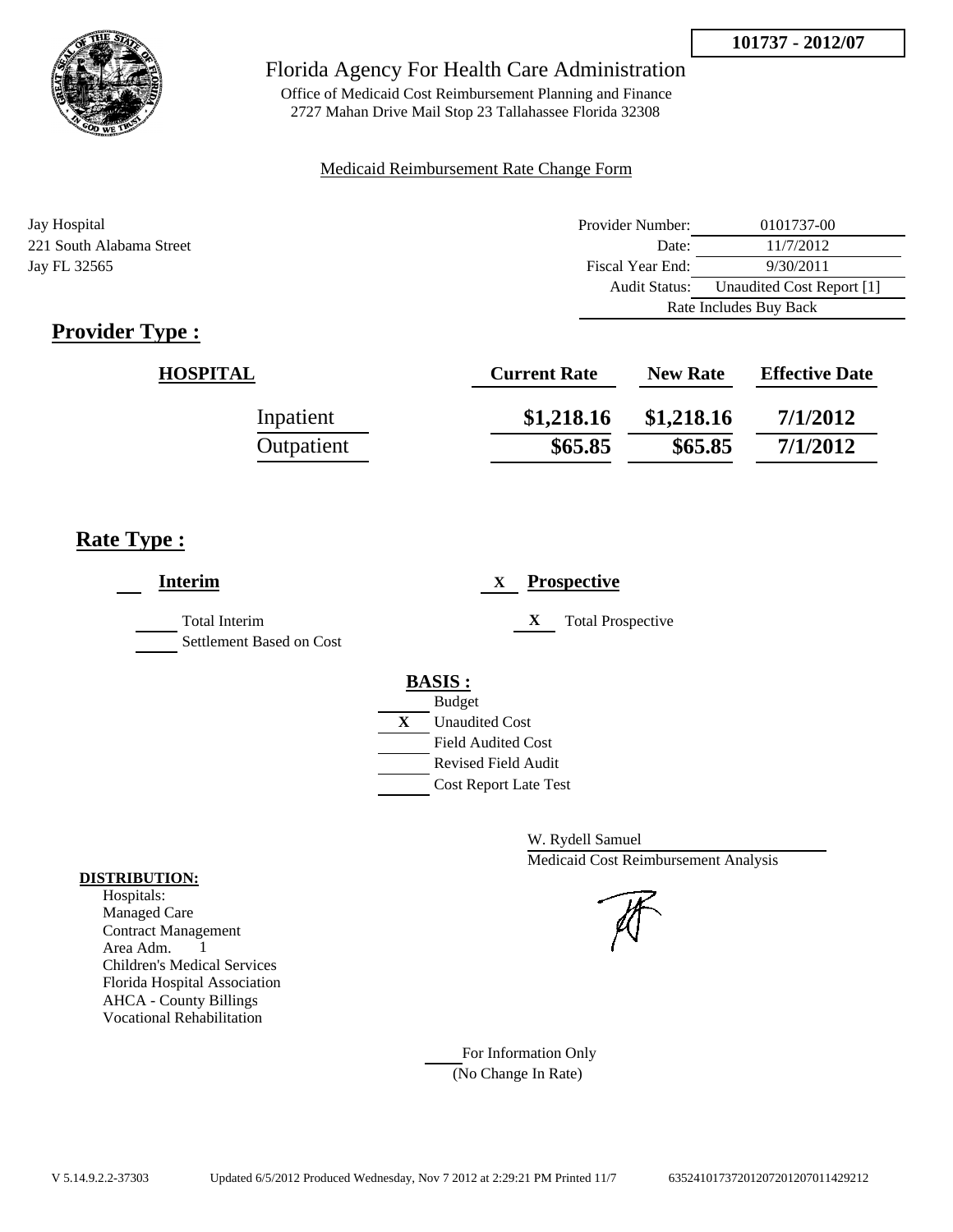

Office of Medicaid Cost Reimbursement Planning and Finance 2727 Mahan Drive Mail Stop 23 Tallahassee Florida 32308

#### Medicaid Reimbursement Rate Change Form

| Santa Rosa Hospital | Provider Number:     | 0101745-00                                        |
|---------------------|----------------------|---------------------------------------------------|
| P.O. BOX 648        | Date:                | 11/7/2012                                         |
| Milton FL 32570     | Fiscal Year End:     | 5/31/2011                                         |
|                     | <b>Audit Status:</b> | Amended Cost Report [2]                           |
|                     |                      | Rate Includes Buy Back and Partial Self Exemption |

## **Provider Type :**

| <b>HOSPITAL</b>                      | <b>Current Rate</b> | <b>New Rate</b> | <b>Effective Date</b> |
|--------------------------------------|---------------------|-----------------|-----------------------|
| Inpatient                            | \$901.80            | \$1,645.03      | 7/1/2012              |
| Outpatient                           | \$64.06             | \$92.86         | 7/1/2012              |
| <b>Inpatient County Billing Rate</b> |                     | \$845.90        | 7/1/2012              |

## **Rate Type :**

| <b>Interim</b>           |   | <b>Prospective</b><br>X       |
|--------------------------|---|-------------------------------|
| Total Interim            |   | X<br><b>Total Prospective</b> |
| Settlement Based on Cost |   |                               |
|                          |   | <b>BASIS:</b>                 |
|                          |   | <b>Budget</b>                 |
|                          | X | <b>Unaudited Cost</b>         |
|                          |   | <b>Field Audited Cost</b>     |
|                          |   | <b>Revised Field Audit</b>    |
|                          |   | <b>Cost Report Late Test</b>  |
|                          |   |                               |

W. Rydell Samuel Medicaid Cost Reimbursement Analysis

For Information Only (No Change In Rate)

#### **DISTRIBUTION:**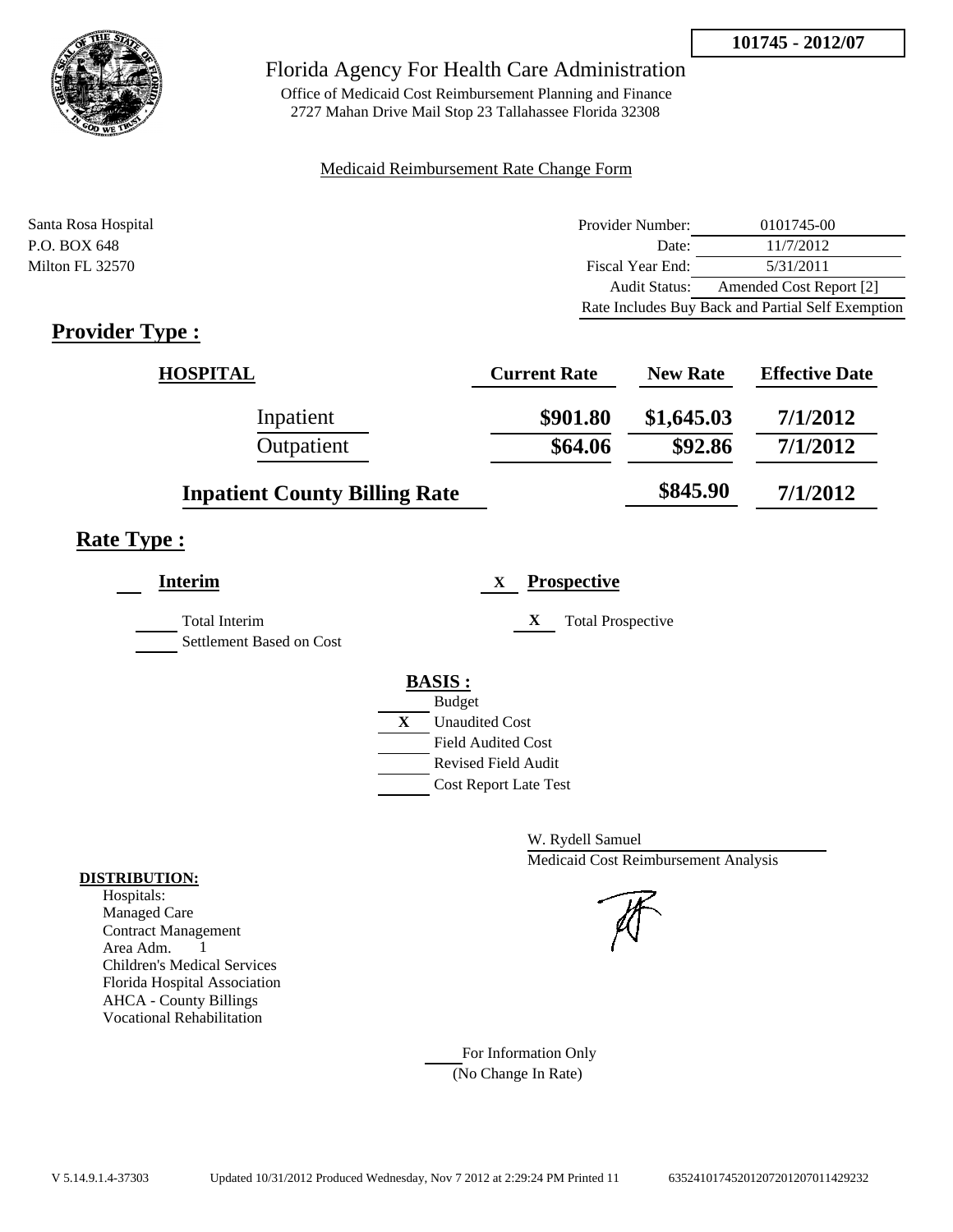

Office of Medicaid Cost Reimbursement Planning and Finance 2727 Mahan Drive Mail Stop 23 Tallahassee Florida 32308

### Medicaid Reimbursement Rate Change Form

| HealthSouth Rehabilitation Hospital-Largo | Provider Number: | 0101753-00                |
|-------------------------------------------|------------------|---------------------------|
| 901 Clearwater Largo Rd.                  | Date:            | 11/7/2012                 |
| Largo FL 34640                            | Fiscal Year End: | 12/31/2010                |
|                                           | Audit Status:    | Unaudited Cost Report [1] |

## **Provider Type :**

| <b>HOSPITAL</b> | <b>Current Rate</b> | <b>New Rate</b> | <b>Effective Date</b> |
|-----------------|---------------------|-----------------|-----------------------|
| Inpatient       | \$421.34            | \$421.34        | 7/1/2012              |
| Outpatient      | \$14.24             | \$14.24         | 7/1/2012              |

## **Rate Type :**

| <b>Interim</b>                                   | <b>Prospective</b><br>X       |
|--------------------------------------------------|-------------------------------|
| <b>Total Interim</b><br>Settlement Based on Cost | X<br><b>Total Prospective</b> |
|                                                  | <b>BASIS:</b>                 |
|                                                  | <b>Budget</b>                 |
|                                                  | X<br><b>Unaudited Cost</b>    |
|                                                  | <b>Field Audited Cost</b>     |
|                                                  | <b>Revised Field Audit</b>    |
|                                                  | <b>Cost Report Late Test</b>  |
|                                                  |                               |

W. Rydell Samuel Medicaid Cost Reimbursement Analysis

For Information Only (No Change In Rate)

#### **DISTRIBUTION:**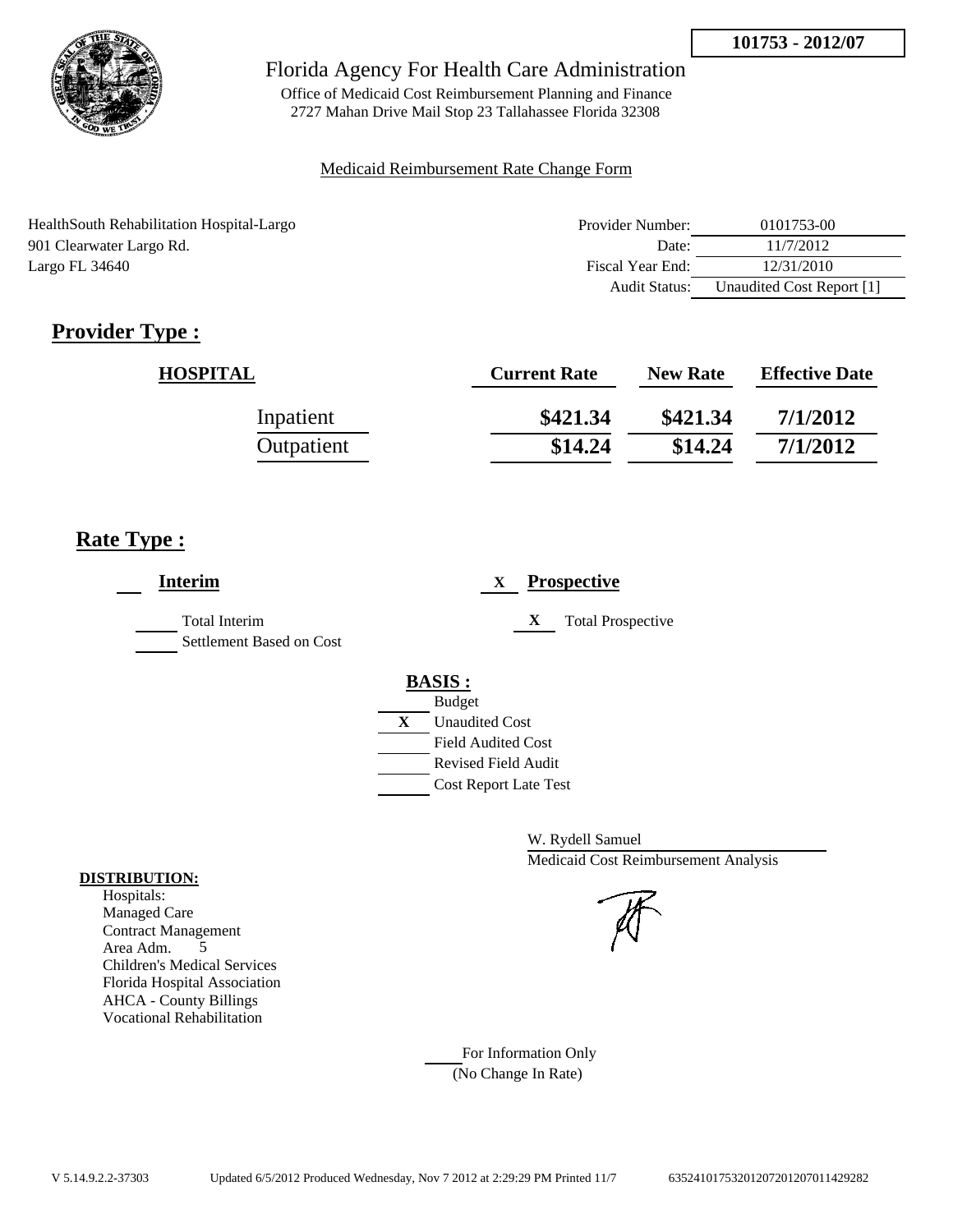

Office of Medicaid Cost Reimbursement Planning and Finance 2727 Mahan Drive Mail Stop 23 Tallahassee Florida 32308

#### Medicaid Reimbursement Rate Change Form

| Memorial Hospital  | Provider Number: | 0101761-00                                        |
|--------------------|------------------|---------------------------------------------------|
| 1901 Arlington St. | Date:            | 11/7/2012                                         |
| Sarasota FL 33579  | Fiscal Year End: | 9/30/2011                                         |
|                    | Audit Status:    | Unaudited Cost Report [1]                         |
|                    |                  | Rate Includes Buy Back and Partial Self Exemption |

## **Provider Type :**

| <b>HOSPITAL</b>                      | <b>Current Rate</b> | <b>New Rate</b> | <b>Effective Date</b> |
|--------------------------------------|---------------------|-----------------|-----------------------|
| Inpatient                            | \$645.44            | \$1,787.78      | 7/1/2012              |
| Outpatient                           | \$90.92             | \$134.82        | 7/1/2012              |
| <b>Inpatient County Billing Rate</b> |                     | \$645.44        | 7/1/2012              |

## **Rate Type :**

|   | X<br><b>Total Prospective</b> |
|---|-------------------------------|
|   | <b>BASIS:</b>                 |
|   | <b>Budget</b>                 |
| X | <b>Unaudited Cost</b>         |
|   | <b>Field Audited Cost</b>     |
|   | <b>Revised Field Audit</b>    |
|   | <b>Cost Report Late Test</b>  |
|   |                               |

W. Rydell Samuel Medicaid Cost Reimbursement Analysis



For Information Only (No Change In Rate)

#### **DISTRIBUTION:**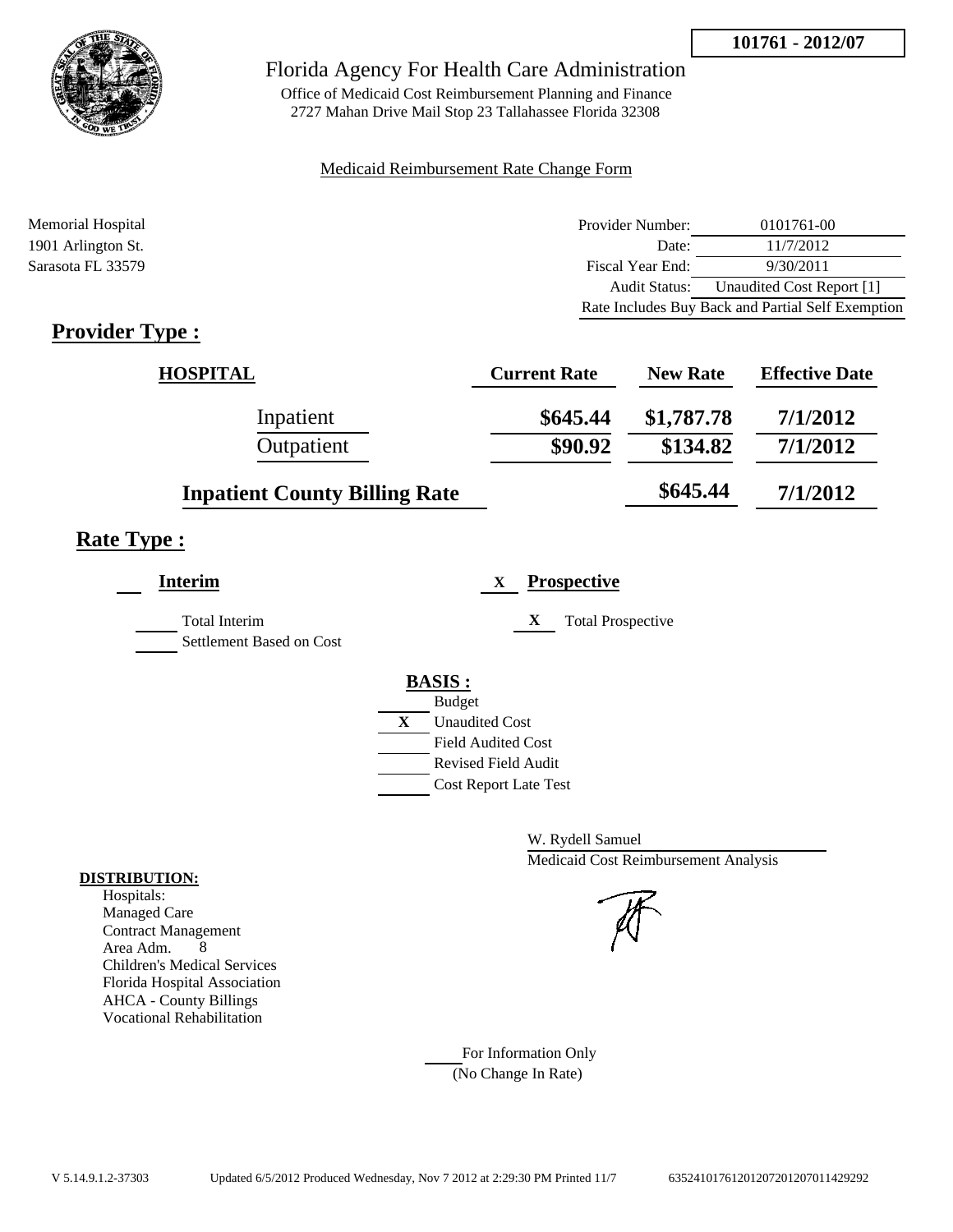

Office of Medicaid Cost Reimbursement Planning and Finance 2727 Mahan Drive Mail Stop 23 Tallahassee Florida 32308

#### Medicaid Reimbursement Rate Change Form

| Central Florida Regional Hospital | Provider Number: | 0101788-00                |
|-----------------------------------|------------------|---------------------------|
| 1401 West Seminole Blyd.          | Date:            | 11/7/2012                 |
| Sanford FL 32771                  | Fiscal Year End: | 5/31/2011                 |
|                                   | Audit Status:    | Unaudited Cost Report [1] |

## **Provider Type :**

| <b>HOSPITAL</b> | <b>Current Rate</b> | <b>New Rate</b> | <b>Effective Date</b> |
|-----------------|---------------------|-----------------|-----------------------|
| Inpatient       | \$757.38            | \$757.38        | 7/1/2012              |
| Outpatient      | \$82.02             | \$82.02         | 7/1/2012              |

## **Rate Type :**

| <b>Interim</b>                                   | <b>Prospective</b><br>X               |
|--------------------------------------------------|---------------------------------------|
| <b>Total Interim</b><br>Settlement Based on Cost | X<br><b>Total Prospective</b>         |
|                                                  | <b>BASIS:</b>                         |
|                                                  | <b>Budget</b>                         |
|                                                  | $\mathbf{X}$<br><b>Unaudited Cost</b> |
|                                                  | <b>Field Audited Cost</b>             |
|                                                  | Revised Field Audit                   |
|                                                  | <b>Cost Report Late Test</b>          |
|                                                  |                                       |

W. Rydell Samuel Medicaid Cost Reimbursement Analysis

For Information Only (No Change In Rate)

#### **DISTRIBUTION:**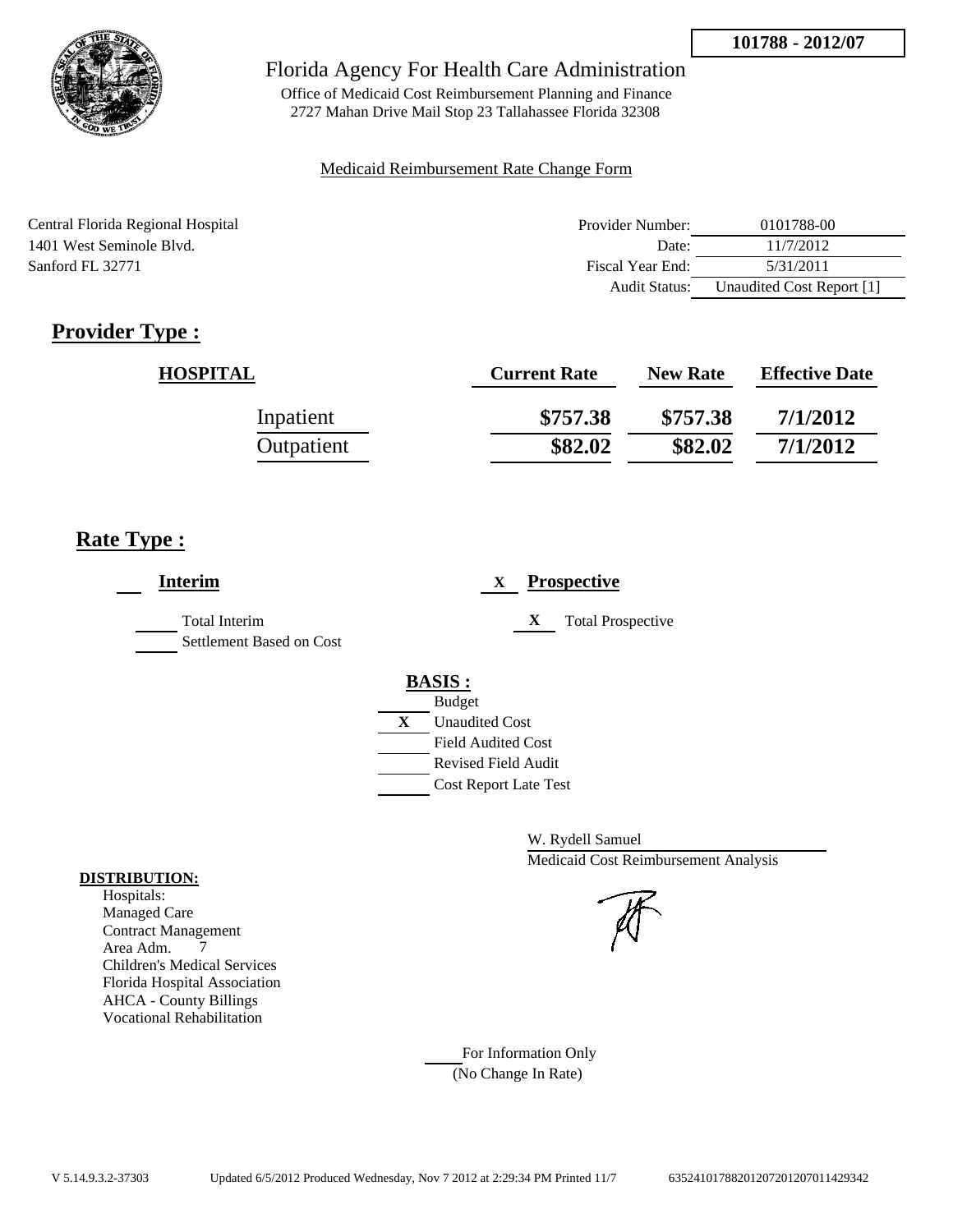

Office of Medicaid Cost Reimbursement Planning and Finance 2727 Mahan Drive Mail Stop 23 Tallahassee Florida 32308

### Medicaid Reimbursement Rate Change Form

Shands at Live Oak **Provider Number:** 0101796-00 Post Office Box 100336 Date: 11/7/2012 Gainesville FL 32610-0336 Fiscal Year End: 6/30/2011 Audit Status: Unaudited Cost Report [1] Rate Includes Buy Back

## **Provider Type :**

| <b>HOSPITAL</b> | <b>Current Rate</b> | <b>New Rate</b> | <b>Effective Date</b> |
|-----------------|---------------------|-----------------|-----------------------|
| Inpatient       | \$1,521.40          | \$1,536.09      | 7/1/2012              |
| Outpatient      | \$111.75            | \$114.10        | 7/1/2012              |

## **Rate Type :**

| <b>Interim</b>                                   | <b>Prospective</b><br>X                                                                                                                                 |
|--------------------------------------------------|---------------------------------------------------------------------------------------------------------------------------------------------------------|
| <b>Total Interim</b><br>Settlement Based on Cost | X<br><b>Total Prospective</b>                                                                                                                           |
|                                                  | <b>BASIS:</b><br><b>Budget</b><br>X<br><b>Unaudited Cost</b><br><b>Field Audited Cost</b><br><b>Revised Field Audit</b><br><b>Cost Report Late Test</b> |

W. Rydell Samuel Medicaid Cost Reimbursement Analysis

For Information Only (No Change In Rate)

#### **DISTRIBUTION:**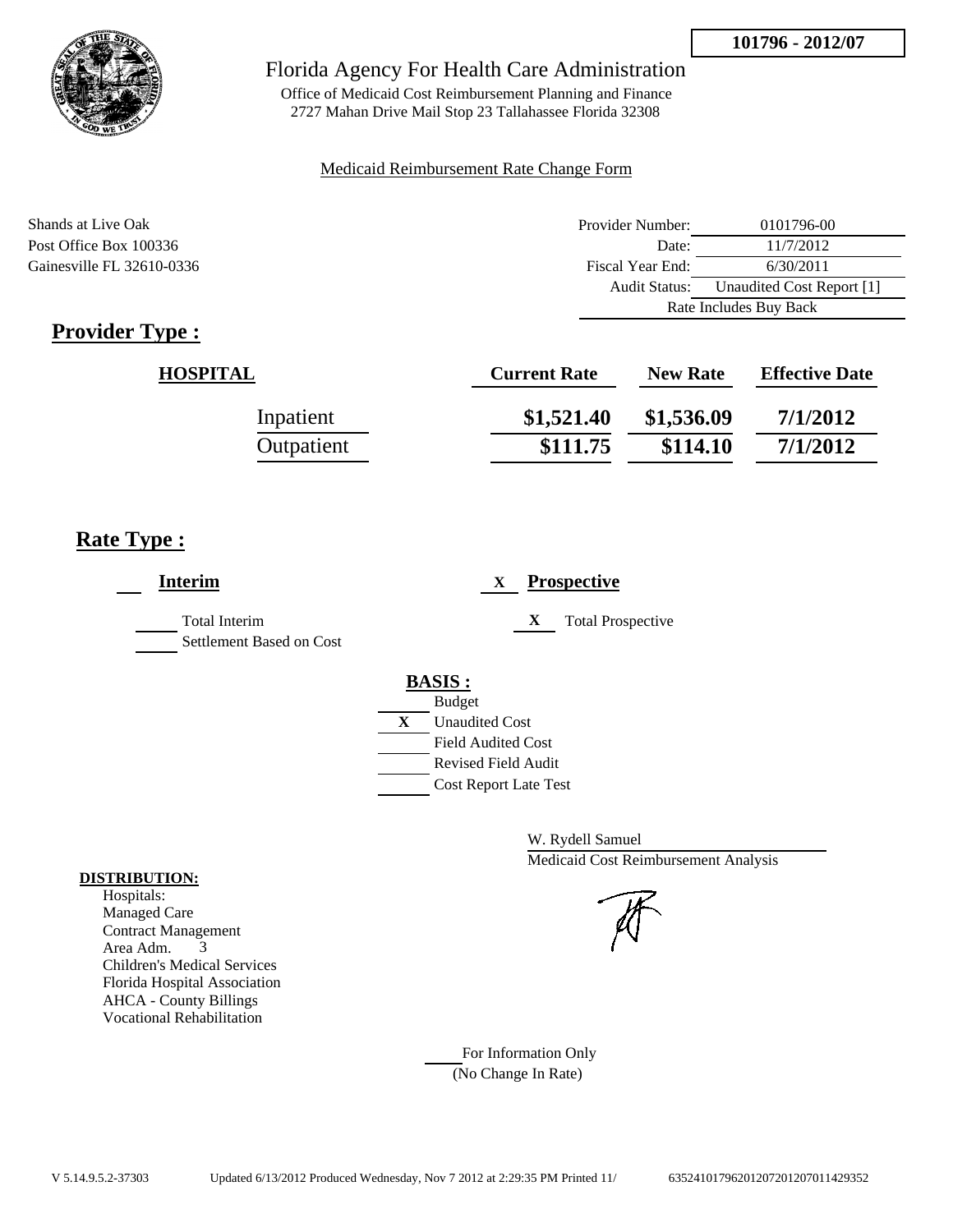

Office of Medicaid Cost Reimbursement Planning and Finance 2727 Mahan Drive Mail Stop 23 Tallahassee Florida 32308

### Medicaid Reimbursement Rate Change Form

Doctor's Memorial Hospital 407 East Ash Street Perry FL 32347

| Provider Number:       | 0101800-00                |
|------------------------|---------------------------|
| Date:                  | 11/7/2012                 |
| Fiscal Year End:       | 5/31/2010                 |
| <b>Audit Status:</b>   | Unaudited Cost Report [1] |
| Rate Includes Buy Back |                           |

## **Provider Type :**

| <b>HOSPITAL</b> | <b>Current Rate</b> | <b>New Rate</b> | <b>Effective Date</b> |
|-----------------|---------------------|-----------------|-----------------------|
| Inpatient       | \$1,540.56          | \$1,540.55      | 7/1/2012              |
| Outpatient      | \$113.92            | \$113.92        | 7/1/2012              |

## **Rate Type :**

| <b>Interim</b>                                   |   | <b>Prospective</b><br>X                                                                                            |
|--------------------------------------------------|---|--------------------------------------------------------------------------------------------------------------------|
| <b>Total Interim</b><br>Settlement Based on Cost |   | X<br><b>Total Prospective</b>                                                                                      |
|                                                  | X | <b>BASIS:</b><br><b>Budget</b><br><b>Unaudited Cost</b><br><b>Field Audited Cost</b><br><b>Revised Field Audit</b> |
|                                                  |   | <b>Cost Report Late Test</b>                                                                                       |

W. Rydell Samuel Medicaid Cost Reimbursement Analysis

For Information Only (No Change In Rate)

#### **DISTRIBUTION:**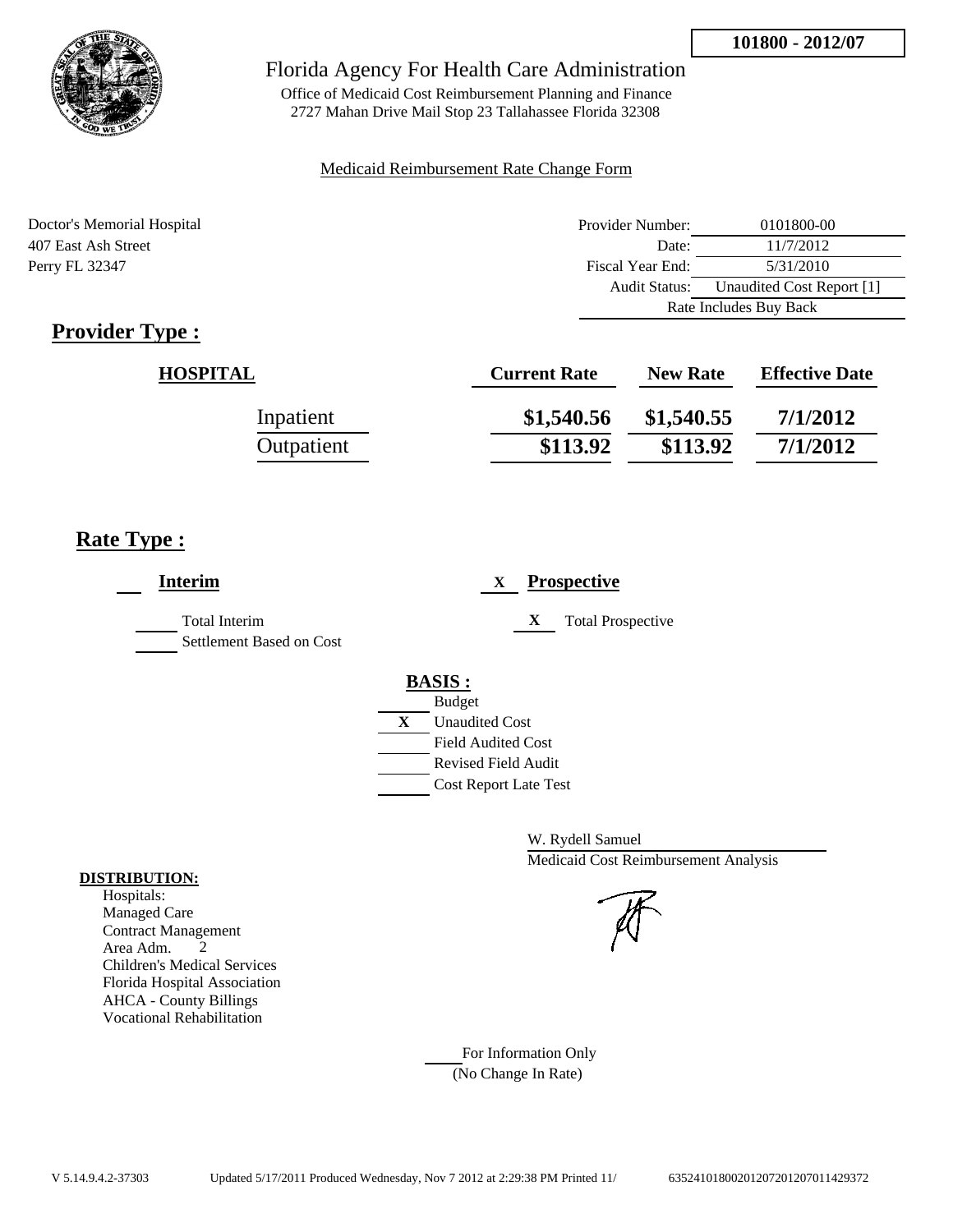

Office of Medicaid Cost Reimbursement Planning and Finance 2727 Mahan Drive Mail Stop 23 Tallahassee Florida 32308

#### Medicaid Reimbursement Rate Change Form

Florida Hospital - Fish Memorial 1055 Sax Boulevard Orange City FL 32763

| Provider Number:     | 0101826-00                                        |
|----------------------|---------------------------------------------------|
| Date:                | 11/7/2012                                         |
| Fiscal Year End:     | 12/31/2010                                        |
| <b>Audit Status:</b> | Unaudited Cost Report [1]                         |
|                      | Rate Includes Buy Back and Partial Self Exemption |

## **Provider Type :**

| <b>HOSPITAL</b>                      | <b>Current Rate</b> | <b>New Rate</b> | <b>Effective Date</b> |
|--------------------------------------|---------------------|-----------------|-----------------------|
| Inpatient                            | \$847.80            | \$1,766.87      | 7/1/2012              |
| Outpatient                           | \$78.43             | \$106.41        | 7/1/2012              |
| <b>Inpatient County Billing Rate</b> |                     | \$847.80        | 7/1/2012              |

## **Rate Type :**

| <b>Interim</b>                            |   | <b>Prospective</b><br>X       |
|-------------------------------------------|---|-------------------------------|
| Total Interim<br>Settlement Based on Cost |   | X<br><b>Total Prospective</b> |
|                                           |   | <b>BASIS:</b>                 |
|                                           |   | <b>Budget</b>                 |
|                                           | X | <b>Unaudited Cost</b>         |
|                                           |   | <b>Field Audited Cost</b>     |
|                                           |   | Revised Field Audit           |
|                                           |   | <b>Cost Report Late Test</b>  |
|                                           |   |                               |

W. Rydell Samuel Medicaid Cost Reimbursement Analysis

For Information Only (No Change In Rate)

#### **DISTRIBUTION:**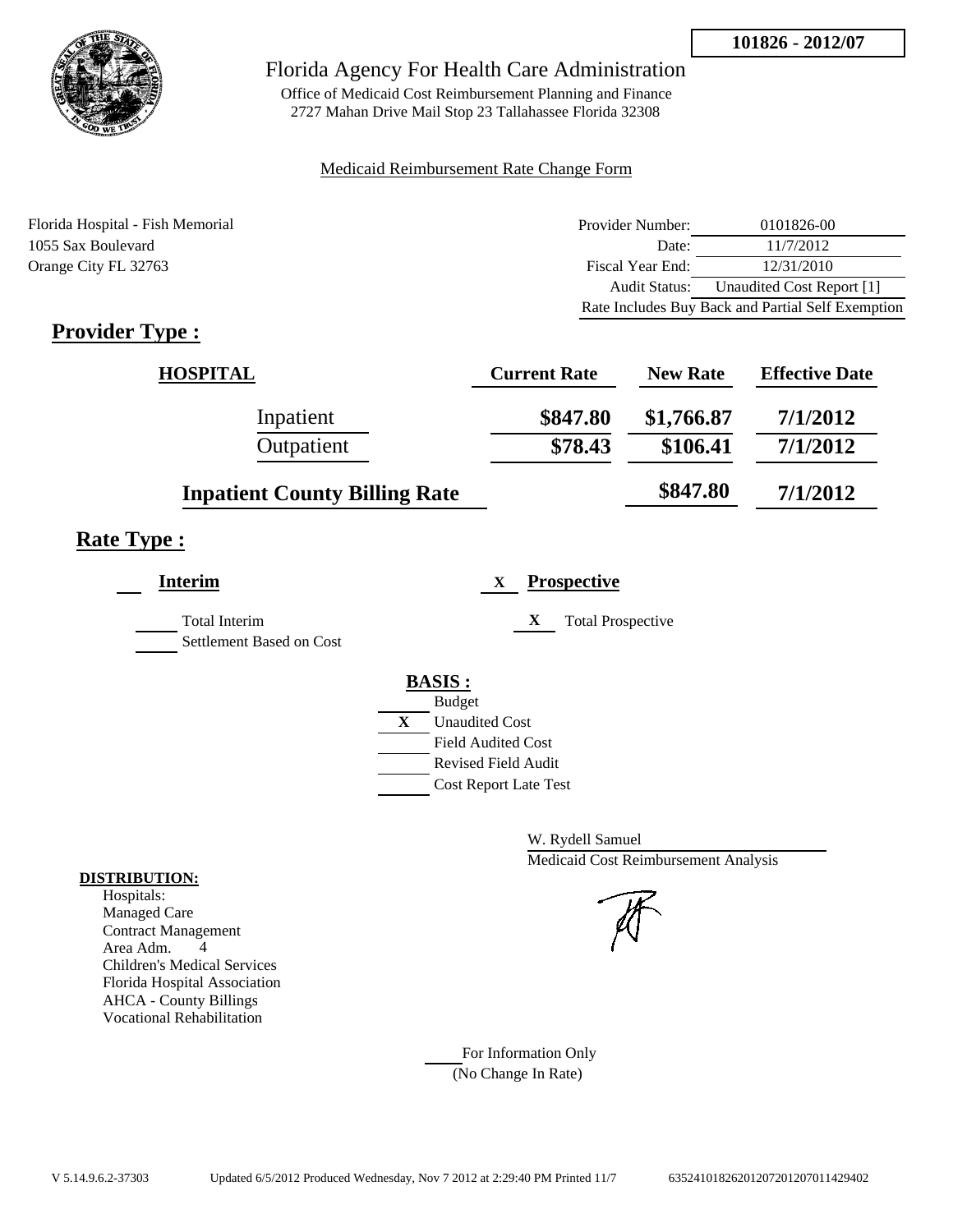

Office of Medicaid Cost Reimbursement Planning and Finance 2727 Mahan Drive Mail Stop 23 Tallahassee Florida 32308

#### Medicaid Reimbursement Rate Change Form

Bert Fish Memorial Hospital 401 Palmetto Street New Smyrna Beach FL 32170

| Provider Number: | 0101834-00                                        |
|------------------|---------------------------------------------------|
| Date:            | 11/7/2012                                         |
| Fiscal Year End: | 9/30/2011                                         |
| Audit Status:    | Unaudited Cost Report [1]                         |
|                  | Rate Includes Buy Back and Partial Self Exemption |

## **Provider Type :**

| <b>HOSPITAL</b>                      | <b>Current Rate</b> | <b>New Rate</b> | <b>Effective Date</b> |
|--------------------------------------|---------------------|-----------------|-----------------------|
| Inpatient                            | \$951.93            | \$2,245.86      | 7/1/2012              |
| Outpatient                           | \$74.65             | \$190.83        | 7/1/2012              |
| <b>Inpatient County Billing Rate</b> |                     | \$951.93        | 7/1/2012              |

## **Rate Type :**

L,

| <b>Interim</b>                            |              | <b>Prospective</b><br>X       |
|-------------------------------------------|--------------|-------------------------------|
| Total Interim<br>Settlement Based on Cost |              | X<br><b>Total Prospective</b> |
|                                           |              | <b>BASIS:</b>                 |
|                                           |              | <b>Budget</b>                 |
|                                           | $\mathbf{X}$ | <b>Unaudited Cost</b>         |
|                                           |              | <b>Field Audited Cost</b>     |
|                                           |              | Revised Field Audit           |
|                                           |              | <b>Cost Report Late Test</b>  |
|                                           |              |                               |

W. Rydell Samuel Medicaid Cost Reimbursement Analysis

#### For Information Only (No Change In Rate)

**DISTRIBUTION:**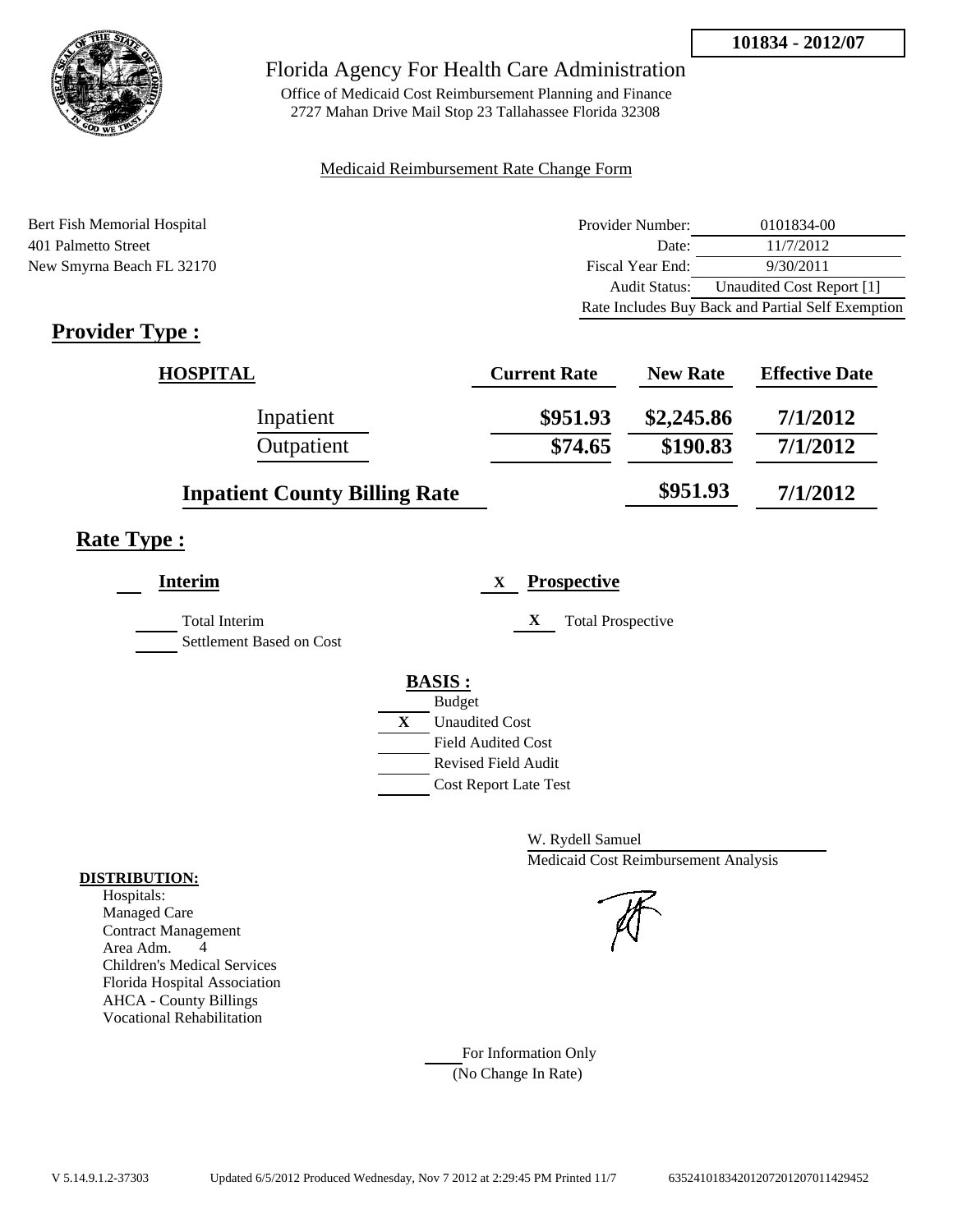**101842 - 2012/07**



## Florida Agency For Health Care Administration

Office of Medicaid Cost Reimbursement Planning and Finance 2727 Mahan Drive Mail Stop 23 Tallahassee Florida 32308

### Medicaid Reimbursement Rate Change Form

| Halifax Medical Center      | Provider Number:     | 0101842-00                |
|-----------------------------|----------------------|---------------------------|
| P.O. Box 2830               | Date:                | 11/7/2012                 |
| Daytona Beach FL 32115-2830 | Fiscal Year End:     | 9/30/2011                 |
|                             | <b>Audit Status:</b> | Unaudited Cost Report [1] |
|                             |                      | Rate Includes Buy Back    |

## **Provider Type :**

| <b>HOSPITAL</b>                      | <b>Current Rate</b> | <b>New Rate</b> | <b>Effective Date</b> |
|--------------------------------------|---------------------|-----------------|-----------------------|
| Inpatient                            | \$1,673.64          | \$1,673.64      | 7/1/2012              |
| Outpatient                           | \$153.69            | \$141.33        | 7/1/2012              |
| <b>Inpatient County Billing Rate</b> | \$709.31            | \$709.31        | 7/1/2012              |

## **Rate Type :**

| <b>Interim</b>                                   | <b>Prospective</b><br>X                                 |
|--------------------------------------------------|---------------------------------------------------------|
| <b>Total Interim</b><br>Settlement Based on Cost | X<br><b>Total Prospective</b>                           |
|                                                  | <b>BASIS:</b>                                           |
|                                                  | <b>Budget</b><br>X<br><b>Unaudited Cost</b>             |
|                                                  | <b>Field Audited Cost</b><br><b>Revised Field Audit</b> |
|                                                  | <b>Cost Report Late Test</b>                            |

W. Rydell Samuel Medicaid Cost Reimbursement Analysis

For Information Only (No Change In Rate)

#### **DISTRIBUTION:**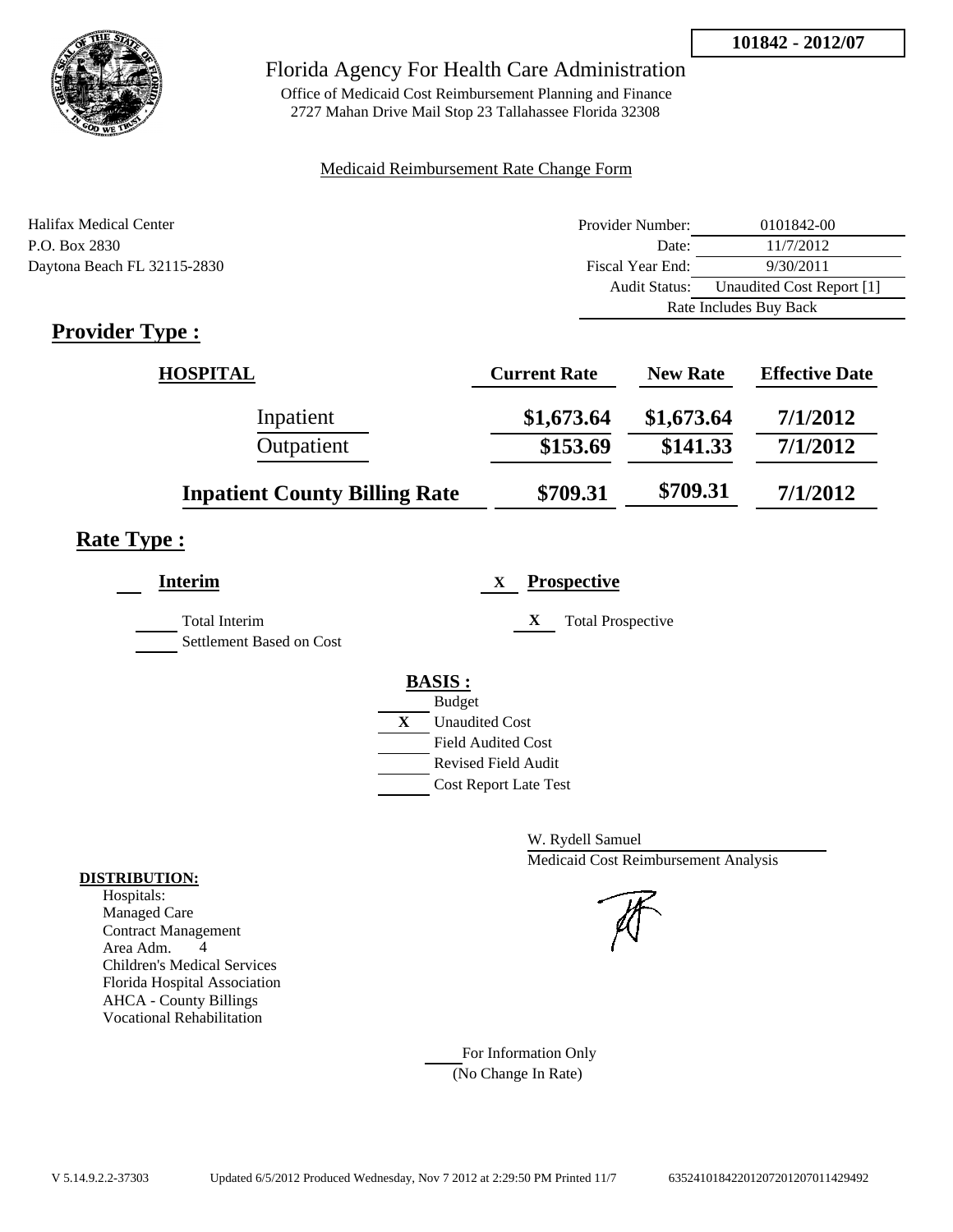

Office of Medicaid Cost Reimbursement Planning and Finance 2727 Mahan Drive Mail Stop 23 Tallahassee Florida 32308

### Medicaid Reimbursement Rate Change Form

| Ormond Beach Memorial Hospital | Provider Number: | 0101869-00                |
|--------------------------------|------------------|---------------------------|
| 875 Sterthaus Avenue           | Date:            | 11/7/2012                 |
| Ormond Beach FL 32174          | Fiscal Year End: | 12/31/2010                |
|                                | Audit Status:    | Unaudited Cost Report [1] |

## **Provider Type :**

| <b>HOSPITAL</b> | <b>Current Rate</b> | <b>New Rate</b> | <b>Effective Date</b> |
|-----------------|---------------------|-----------------|-----------------------|
| Inpatient       | \$823.79            | \$823.79        | 7/1/2012              |
| Outpatient      | \$81.18             | \$81.18         | 7/1/2012              |

## **Rate Type :**

| <b>Interim</b>                                   | <b>Prospective</b><br>X                                                                                                                          |
|--------------------------------------------------|--------------------------------------------------------------------------------------------------------------------------------------------------|
| <b>Total Interim</b><br>Settlement Based on Cost | X<br><b>Total Prospective</b>                                                                                                                    |
|                                                  | <b>BASIS:</b><br><b>Budget</b><br>X<br><b>Unaudited Cost</b><br><b>Field Audited Cost</b><br>Revised Field Audit<br><b>Cost Report Late Test</b> |

W. Rydell Samuel Medicaid Cost Reimbursement Analysis

For Information Only (No Change In Rate)

#### **DISTRIBUTION:**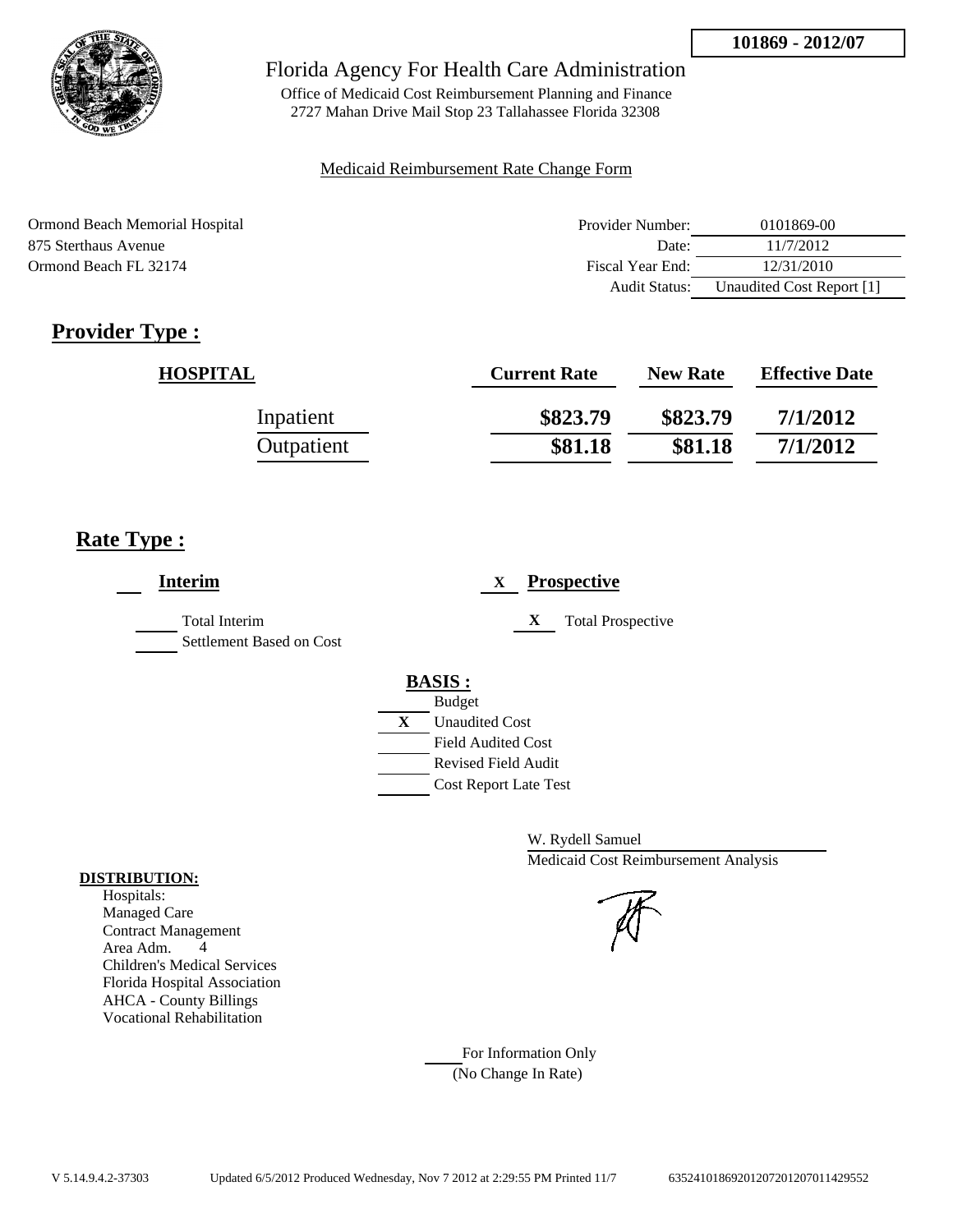

Office of Medicaid Cost Reimbursement Planning and Finance 2727 Mahan Drive Mail Stop 23 Tallahassee Florida 32308

#### Medicaid Reimbursement Rate Change Form

Memorial Hospital - West Volusia 701 West Plymouth Avenue Deland FL 32720

| Provider Number: | 0101877-00                                        |
|------------------|---------------------------------------------------|
| Date:            | 11/7/2012                                         |
| Fiscal Year End: | 12/31/2010                                        |
| Audit Status:    | Unaudited Cost Report [1]                         |
|                  | Rate Includes Buy Back and Partial Self Exemption |

## **Provider Type :**

| <b>HOSPITAL</b>                      | <b>Current Rate</b> | <b>New Rate</b> | <b>Effective Date</b> |
|--------------------------------------|---------------------|-----------------|-----------------------|
| Inpatient                            | \$795.03            | \$1,953.10      | 7/1/2012              |
| Outpatient                           | \$65.35             | \$91.44         | 7/1/2012              |
| <b>Inpatient County Billing Rate</b> |                     | \$795.03        | 7/1/2012              |

## **Rate Type :**

| <b>Interim</b>                                   |   | <b>Prospective</b><br>X       |
|--------------------------------------------------|---|-------------------------------|
| <b>Total Interim</b><br>Settlement Based on Cost |   | X<br><b>Total Prospective</b> |
|                                                  |   | <b>BASIS:</b>                 |
|                                                  |   | <b>Budget</b>                 |
|                                                  | X | <b>Unaudited Cost</b>         |
|                                                  |   | <b>Field Audited Cost</b>     |
|                                                  |   | <b>Revised Field Audit</b>    |
|                                                  |   | <b>Cost Report Late Test</b>  |
|                                                  |   |                               |

W. Rydell Samuel Medicaid Cost Reimbursement Analysis

For Information Only (No Change In Rate)

#### **DISTRIBUTION:**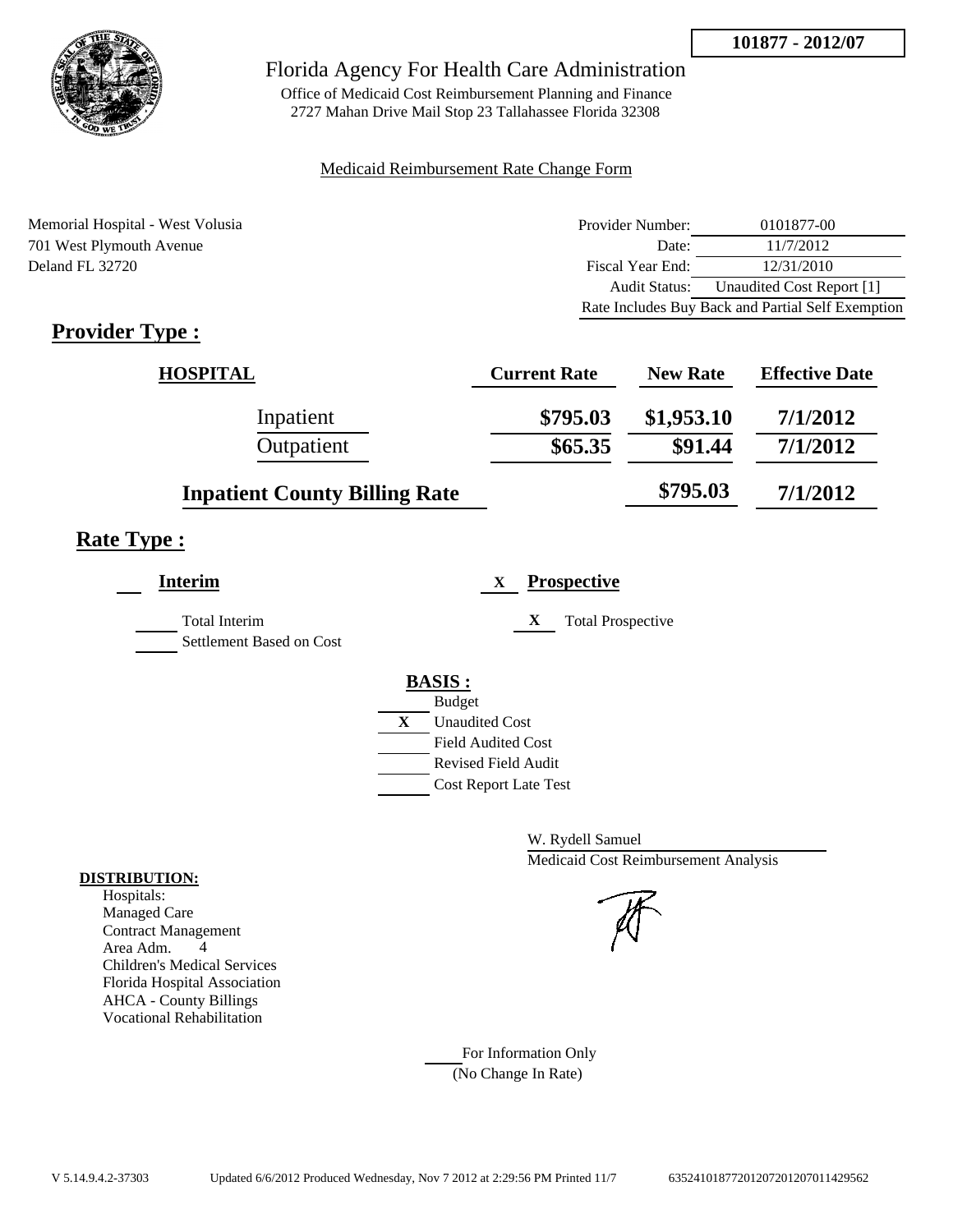

Office of Medicaid Cost Reimbursement Planning and Finance 2727 Mahan Drive Mail Stop 23 Tallahassee Florida 32308

### Medicaid Reimbursement Rate Change Form

| <b>Healthmark Regional Medical Center</b> | Provider Number: | 0101885-00                |
|-------------------------------------------|------------------|---------------------------|
| PO Box 1326                               | Date:            | 11/7/2012                 |
| Defuniak Springs FL 32433                 | Fiscal Year End: | 9/30/2011                 |
|                                           | Audit Status:    | Unaudited Cost Report [1] |
|                                           |                  | Rate Includes Buy Back    |

## **Provider Type :**

| <b>HOSPITAL</b> | <b>Current Rate</b> | <b>New Rate</b> | <b>Effective Date</b> |
|-----------------|---------------------|-----------------|-----------------------|
| Inpatient       | \$1,246.01          | \$1,221.54      | 7/1/2012              |
| Outpatient      | \$61.93             | \$61.48         | 7/1/2012              |

## **Rate Type :**

| <b>Interim</b>                                   | <b>Prospective</b><br>X                                                                                                                                 |
|--------------------------------------------------|---------------------------------------------------------------------------------------------------------------------------------------------------------|
| <b>Total Interim</b><br>Settlement Based on Cost | <b>Total Prospective</b><br>X                                                                                                                           |
|                                                  | <b>BASIS:</b><br><b>Budget</b><br>X<br><b>Unaudited Cost</b><br><b>Field Audited Cost</b><br><b>Revised Field Audit</b><br><b>Cost Report Late Test</b> |

W. Rydell Samuel Medicaid Cost Reimbursement Analysis

For Information Only (No Change In Rate)

#### **DISTRIBUTION:**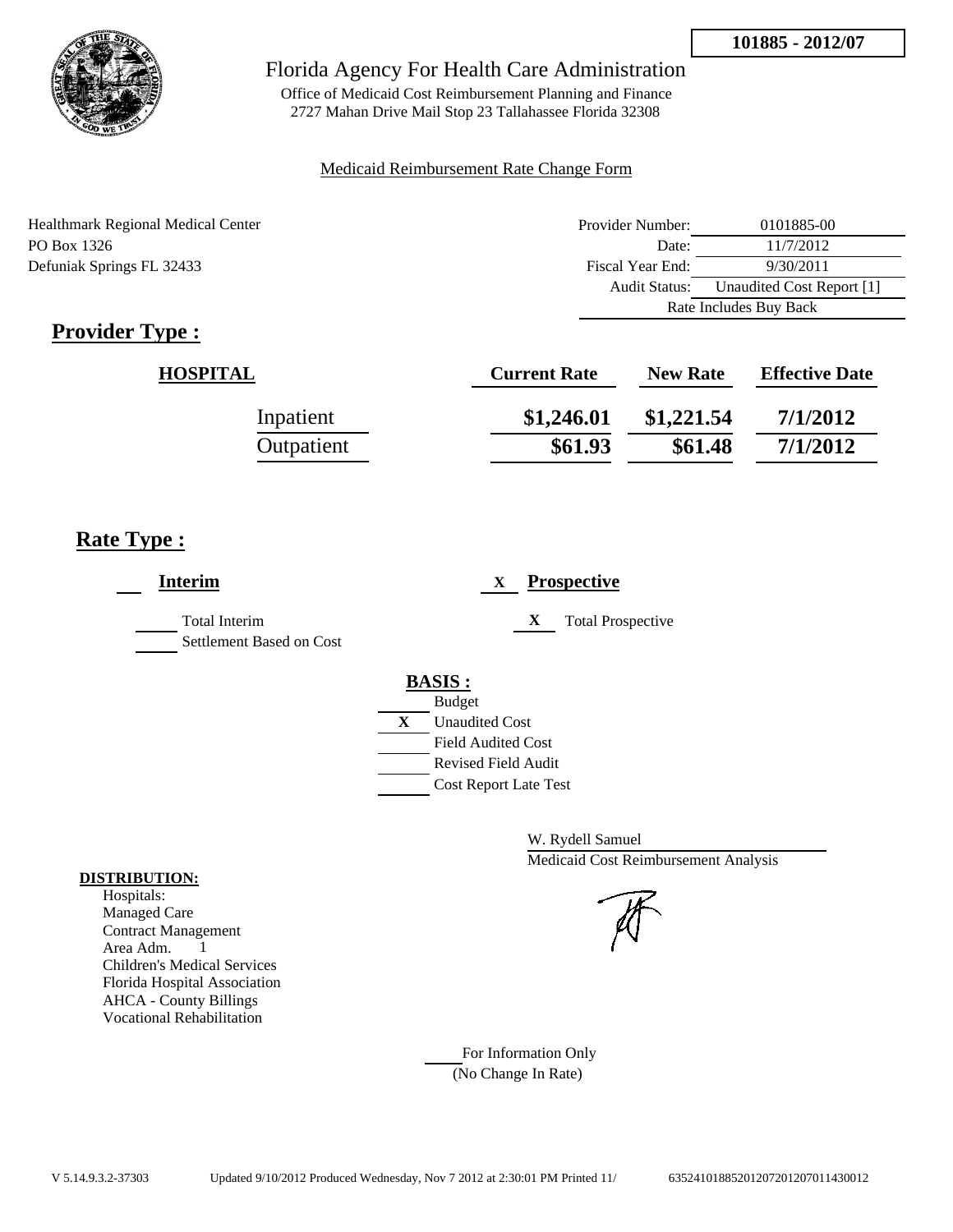

Office of Medicaid Cost Reimbursement Planning and Finance 2727 Mahan Drive Mail Stop 23 Tallahassee Florida 32308

#### Medicaid Reimbursement Rate Change Form

Florida Hospital - Flagler Provider Number: 0101893-00 60 Memorial Medical Pkwy Date: 11/7/2012 Palm Coast FL 32164 Fiscal Year End: 12/31/2010 Audit Status: Unaudited Cost Report [1] Rate Includes Buy Back

## **Provider Type :**

| <b>HOSPITAL</b> | <b>Current Rate</b> | <b>New Rate</b> | <b>Effective Date</b> |
|-----------------|---------------------|-----------------|-----------------------|
| Inpatient       | \$1,683.34          | \$1,683.34      | 7/1/2012              |
| Outpatient      | \$82.30             | \$82.31         | 7/1/2012              |

## **Rate Type :**

| <b>Interim</b>                            | <b>Prospective</b><br>X                                                                                                            |
|-------------------------------------------|------------------------------------------------------------------------------------------------------------------------------------|
| Total Interim<br>Settlement Based on Cost | X<br><b>Total Prospective</b>                                                                                                      |
|                                           | <b>BASIS:</b><br><b>Budget</b><br>$\mathbf{X}$<br><b>Unaudited Cost</b><br><b>Field Audited Cost</b><br><b>Revised Field Audit</b> |
|                                           | <b>Cost Report Late Test</b>                                                                                                       |

W. Rydell Samuel Medicaid Cost Reimbursement Analysis

#### Managed Care

**DISTRIBUTION:** Hospitals:

> Contract Management Area Adm. 4 Children's Medical Services Florida Hospital Association AHCA - County Billings Vocational Rehabilitation

> > For Information Only (No Change In Rate)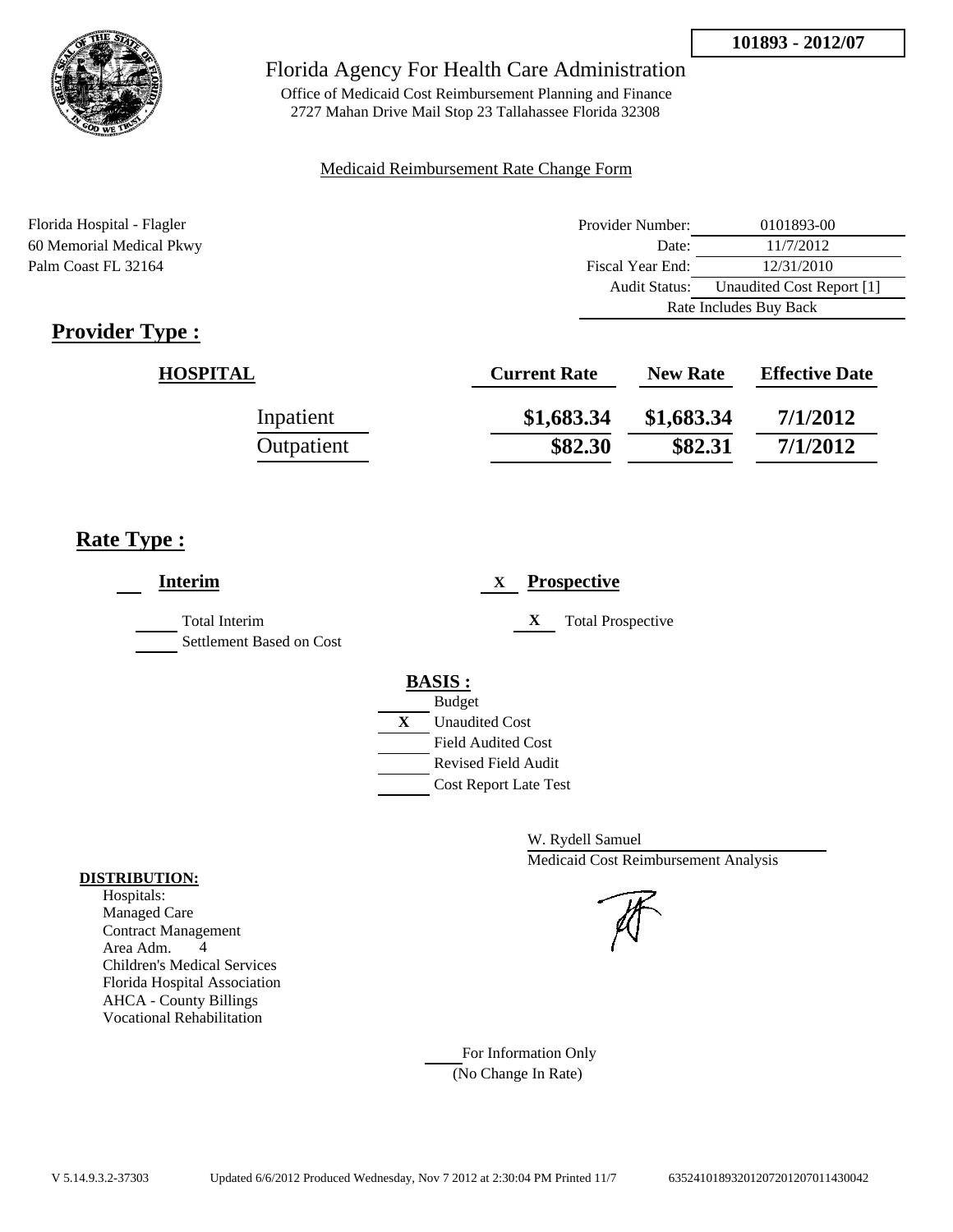

Office of Medicaid Cost Reimbursement Planning and Finance 2727 Mahan Drive Mail Stop 23 Tallahassee Florida 32308

#### Medicaid Reimbursement Rate Change Form

Northwest Community Hospital Post Office Box 889 Chipley FL 32428

| Provider Number:       | 0101907-00                |  |
|------------------------|---------------------------|--|
| Date:                  | 11/7/2012                 |  |
| Fiscal Year End:       | 9/30/2011                 |  |
| <b>Audit Status:</b>   | Unaudited Cost Report [1] |  |
| Rate Includes Buy Back |                           |  |

## **Provider Type :**

| <b>HOSPITAL</b> | <b>Current Rate</b> | <b>New Rate</b> | <b>Effective Date</b> |
|-----------------|---------------------|-----------------|-----------------------|
| Inpatient       | \$1,785.00          | \$1,785.00      | 7/1/2012              |
| Outpatient      | \$117.24            | \$117.24        | 7/1/2012              |

## **Rate Type :**

| <b>Interim</b>                                   | <b>Prospective</b><br>$\mathbf{X}$                                                                                                                      |
|--------------------------------------------------|---------------------------------------------------------------------------------------------------------------------------------------------------------|
| <b>Total Interim</b><br>Settlement Based on Cost | X<br><b>Total Prospective</b>                                                                                                                           |
|                                                  | <b>BASIS:</b><br><b>Budget</b><br>X<br><b>Unaudited Cost</b><br><b>Field Audited Cost</b><br><b>Revised Field Audit</b><br><b>Cost Report Late Test</b> |

W. Rydell Samuel Medicaid Cost Reimbursement Analysis

For Information Only (No Change In Rate)

#### **DISTRIBUTION:**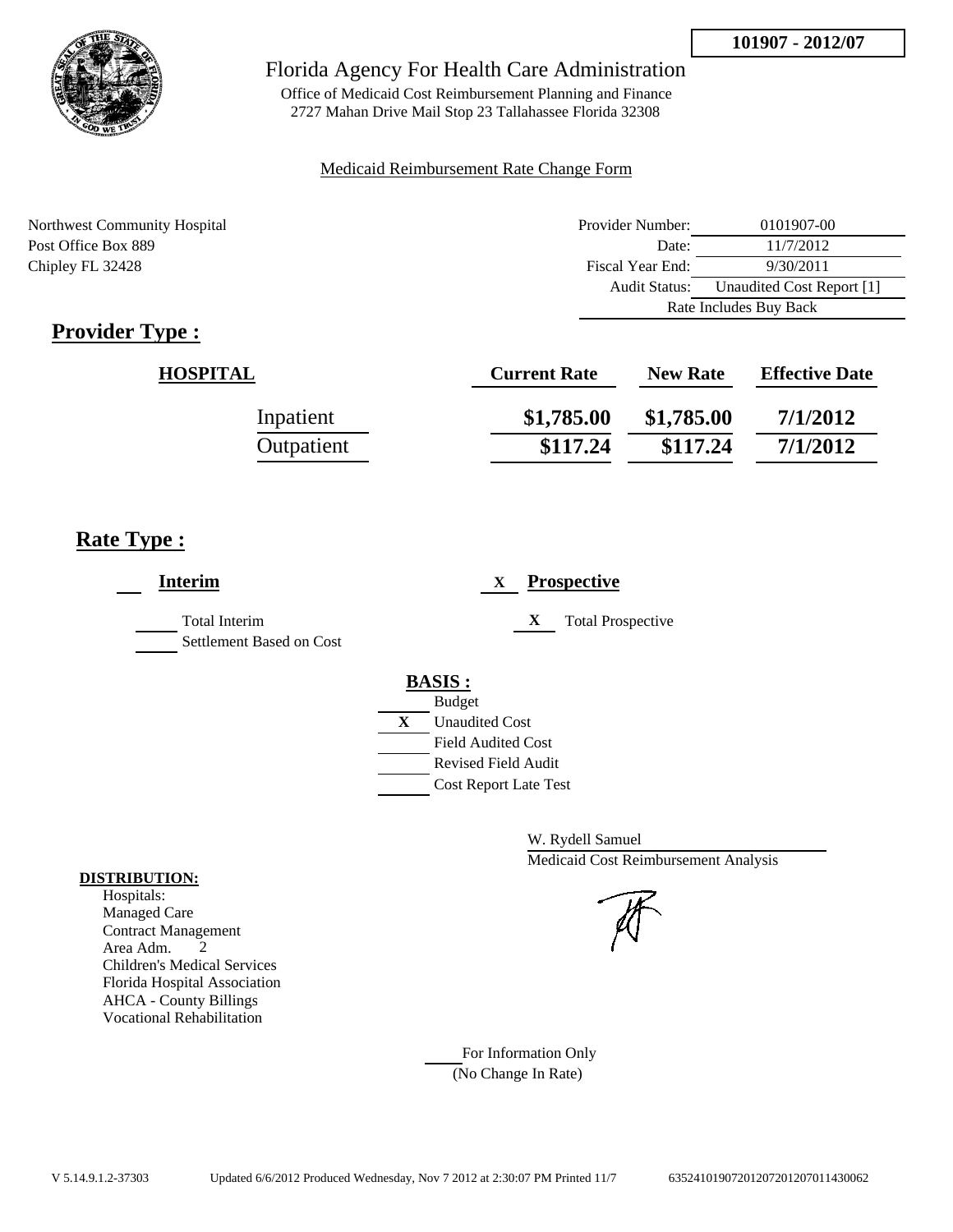

Office of Medicaid Cost Reimbursement Planning and Finance 2727 Mahan Drive Mail Stop 23 Tallahassee Florida 32308

#### Medicaid Reimbursement Rate Change Form

| Kindred Hospital-Hollywood | Provider Number:     | 0101915-00                |
|----------------------------|----------------------|---------------------------|
| 1859 Van Buren St.         | Date:                | 11/7/2012                 |
| Hollywood FL 33022         | Fiscal Year End:     | 8/31/2011                 |
|                            | <b>Audit Status:</b> | Unaudited Cost Report [1] |

## **Provider Type :**

| <b>HOSPITAL</b> | <b>Current Rate</b> | <b>New Rate</b> | <b>Effective Date</b> |
|-----------------|---------------------|-----------------|-----------------------|
| Inpatient       | \$592.54            | \$592.54        | 7/1/2012              |
| Outpatient      | \$14.24             | \$14.24         | 7/1/2012              |

## **Rate Type :**

| <b>Interim</b>                                   | <b>Prospective</b><br>X                                                                                                           |
|--------------------------------------------------|-----------------------------------------------------------------------------------------------------------------------------------|
| <b>Total Interim</b><br>Settlement Based on Cost | X<br><b>Total Prospective</b>                                                                                                     |
|                                                  | <b>BASIS:</b><br><b>Budget</b><br>$\mathbf X$<br><b>Unaudited Cost</b><br><b>Field Audited Cost</b><br><b>Revised Field Audit</b> |
|                                                  | <b>Cost Report Late Test</b>                                                                                                      |

W. Rydell Samuel Medicaid Cost Reimbursement Analysis

For Information Only (No Change In Rate)

#### **DISTRIBUTION:**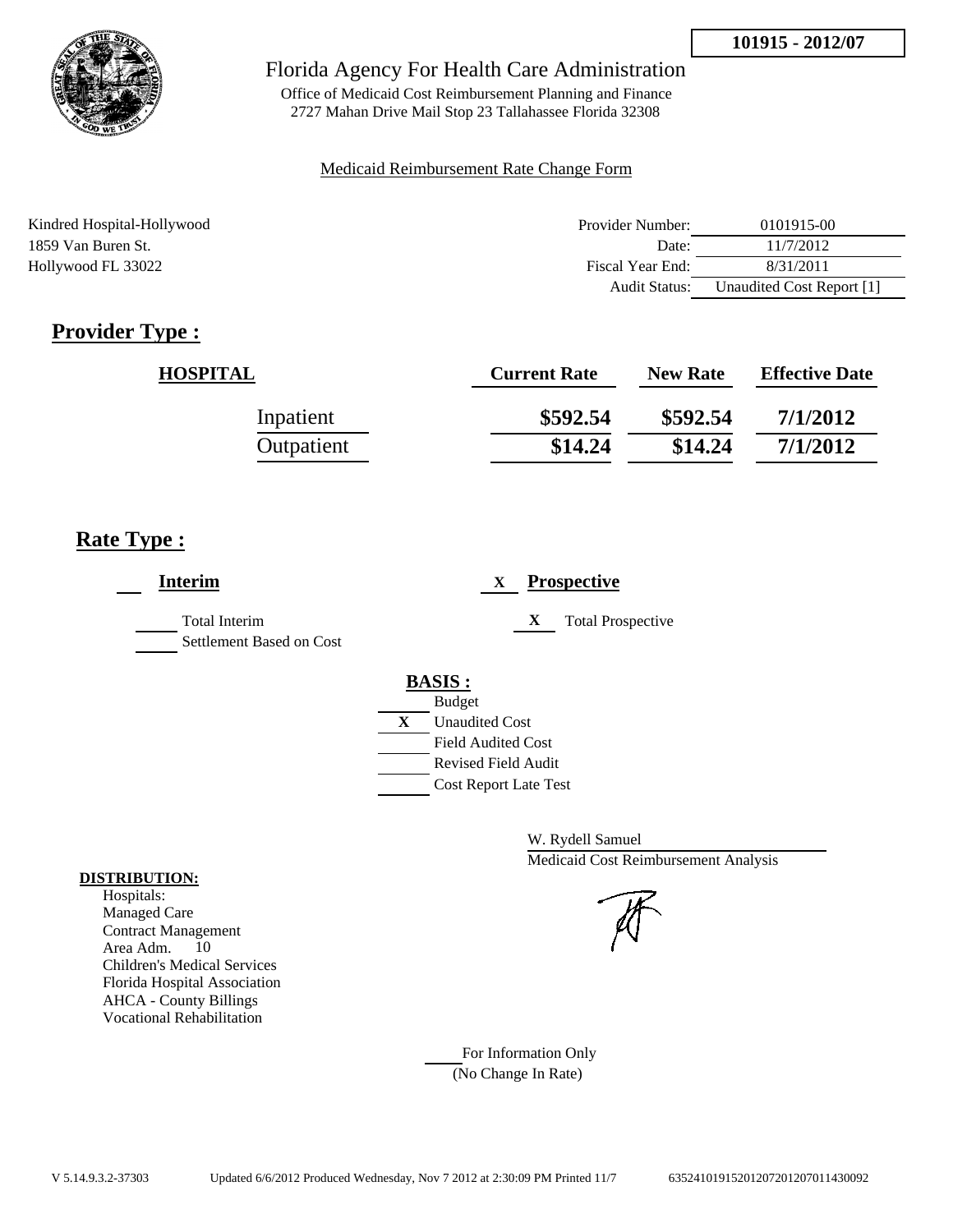

Office of Medicaid Cost Reimbursement Planning and Finance 2727 Mahan Drive Mail Stop 23 Tallahassee Florida 32308

### Medicaid Reimbursement Rate Change Form

| Desoto Memorial Hospital | Provider Number:     | 0101923-00                |  |
|--------------------------|----------------------|---------------------------|--|
| PO Box 2180              | Date:                | 11/7/2012                 |  |
| Arcadia FL 33821         | Fiscal Year End:     | 9/30/2011                 |  |
|                          | <b>Audit Status:</b> | Unaudited Cost Report [1] |  |
|                          |                      | Rate Includes Buy Back    |  |

## **Provider Type :**

| <b>HOSPITAL</b> | <b>Current Rate</b> | <b>New Rate</b> | <b>Effective Date</b> |
|-----------------|---------------------|-----------------|-----------------------|
| Inpatient       | \$2,161.90          | \$2,161.90      | 7/1/2012              |
| Outpatient      | \$145.63            | \$145.64        | 7/1/2012              |

## **Rate Type :**

| <b>Interim</b>                                   |   | <b>Prospective</b><br>X       |
|--------------------------------------------------|---|-------------------------------|
| <b>Total Interim</b><br>Settlement Based on Cost |   | X<br><b>Total Prospective</b> |
|                                                  |   | <b>BASIS:</b>                 |
|                                                  |   | <b>Budget</b>                 |
|                                                  | X | <b>Unaudited Cost</b>         |
|                                                  |   | <b>Field Audited Cost</b>     |
|                                                  |   | <b>Revised Field Audit</b>    |
|                                                  |   | <b>Cost Report Late Test</b>  |
|                                                  |   |                               |

W. Rydell Samuel Medicaid Cost Reimbursement Analysis

#### For Information Only (No Change In Rate)

**DISTRIBUTION:**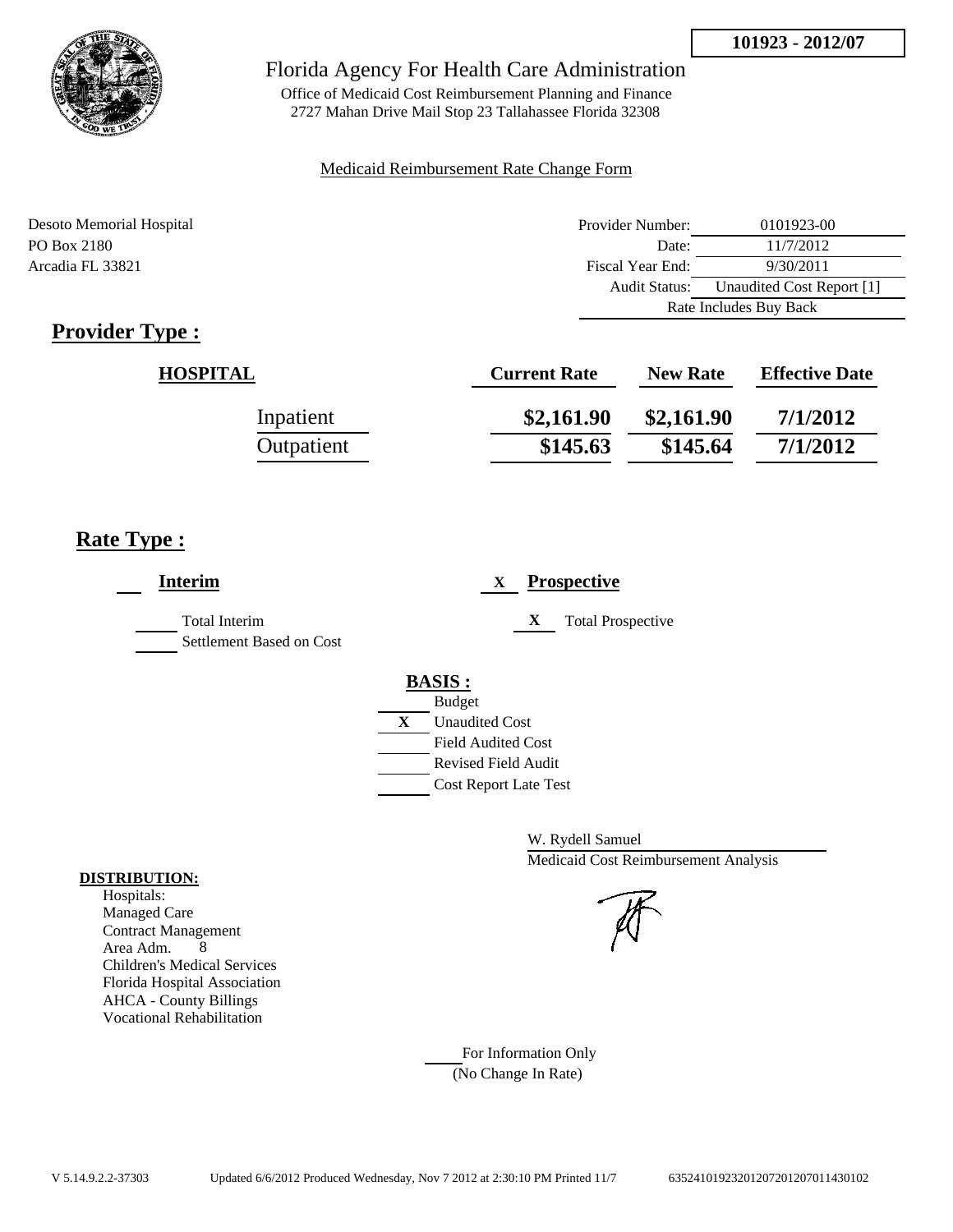

Office of Medicaid Cost Reimbursement Planning and Finance 2727 Mahan Drive Mail Stop 23 Tallahassee Florida 32308

### Medicaid Reimbursement Rate Change Form

| Memorial Hospital of Jacksonville | Provider Number:     | 0101931-00                |
|-----------------------------------|----------------------|---------------------------|
| PO Box 16325                      | Date:                | 11/7/2012                 |
| Jacksonville FL 32216             | Fiscal Year End:     | 12/31/2010                |
|                                   | <b>Audit Status:</b> | Unaudited Cost Report [1] |

## **Provider Type :**

| <b>HOSPITAL</b> | <b>Current Rate</b> | <b>New Rate</b> | <b>Effective Date</b> |
|-----------------|---------------------|-----------------|-----------------------|
| Inpatient       | \$739.32            | \$739.32        | 7/1/2012              |
| Outpatient      | \$68.17             | \$68.17         | 7/1/2012              |

## **Rate Type :**

| <b>Interim</b>                                   | <b>Prospective</b><br>X                                                                                                                                 |
|--------------------------------------------------|---------------------------------------------------------------------------------------------------------------------------------------------------------|
| <b>Total Interim</b><br>Settlement Based on Cost | X<br><b>Total Prospective</b>                                                                                                                           |
|                                                  | <b>BASIS:</b><br><b>Budget</b><br>X<br><b>Unaudited Cost</b><br><b>Field Audited Cost</b><br><b>Revised Field Audit</b><br><b>Cost Report Late Test</b> |

W. Rydell Samuel Medicaid Cost Reimbursement Analysis

For Information Only (No Change In Rate)

#### **DISTRIBUTION:**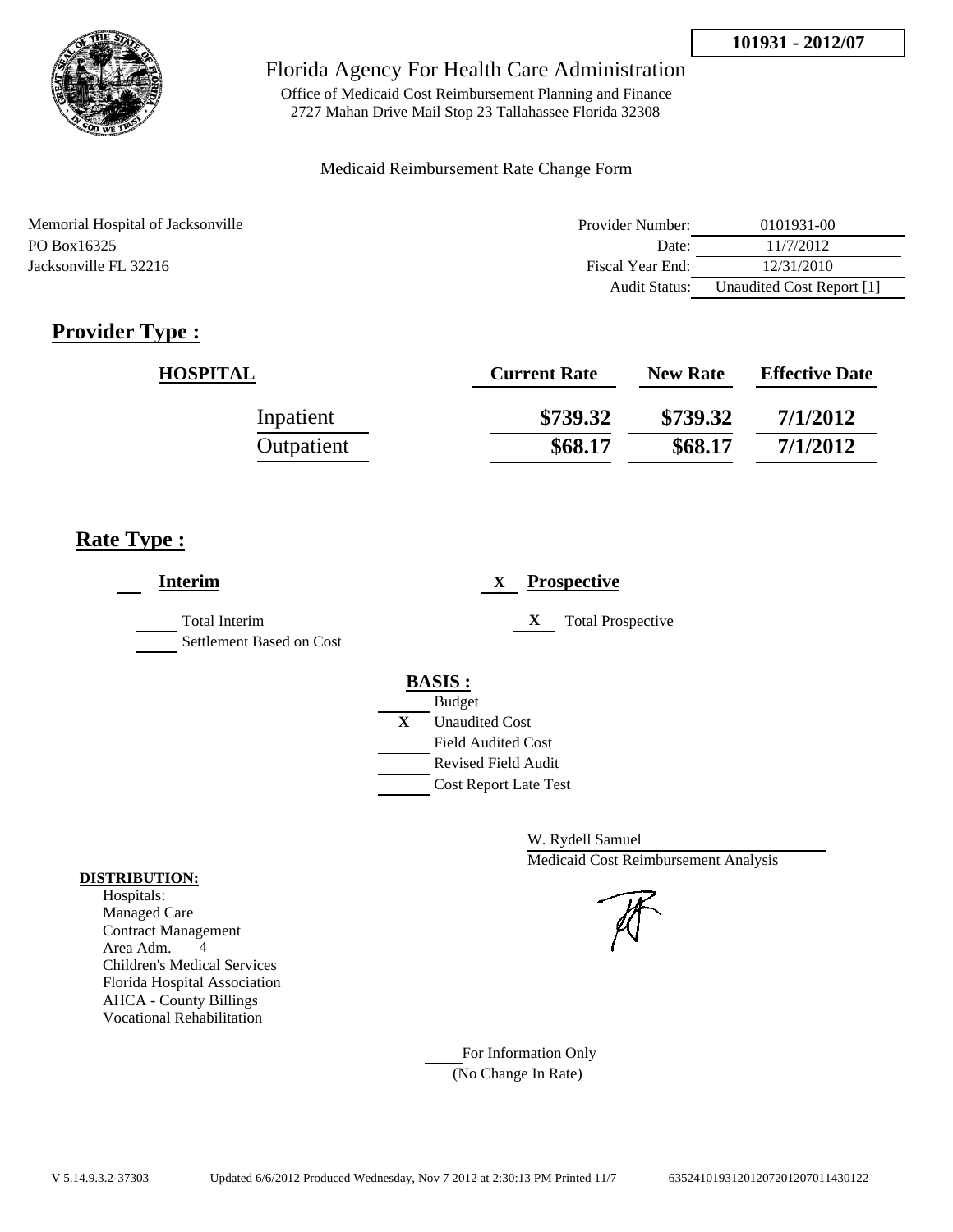

Office of Medicaid Cost Reimbursement Planning and Finance 2727 Mahan Drive Mail Stop 23 Tallahassee Florida 32308

#### Medicaid Reimbursement Rate Change Form

Campbellton-Graceville Hospital 5429 College Dr. Graceville FL 32240

| Provider Number:       | 0101940-00                |  |
|------------------------|---------------------------|--|
| Date:                  | 11/7/2012                 |  |
| Fiscal Year End:       | 9/30/2009                 |  |
| Audit Status:          | Unaudited Cost Report [1] |  |
| Rate Includes Buy Back |                           |  |

## **Provider Type :**

| <b>HOSPITAL</b> | <b>Current Rate</b> | <b>New Rate</b> | <b>Effective Date</b> |
|-----------------|---------------------|-----------------|-----------------------|
| Inpatient       | \$2,631.80          | \$2,631.79      | 7/1/2012              |
| Outpatient      | \$108.10            | \$108.09        | 7/1/2012              |

## **Rate Type :**

| <b>Interim</b>                            |   | <b>Prospective</b><br>X       |
|-------------------------------------------|---|-------------------------------|
| Total Interim<br>Settlement Based on Cost |   | X<br><b>Total Prospective</b> |
|                                           |   | <b>BASIS:</b>                 |
|                                           |   | <b>Budget</b>                 |
|                                           | X | <b>Unaudited Cost</b>         |
|                                           |   | <b>Field Audited Cost</b>     |
|                                           |   | <b>Revised Field Audit</b>    |
|                                           |   | <b>Cost Report Late Test</b>  |
|                                           |   |                               |

W. Rydell Samuel Medicaid Cost Reimbursement Analysis

For Information Only (No Change In Rate)

### **DISTRIBUTION:**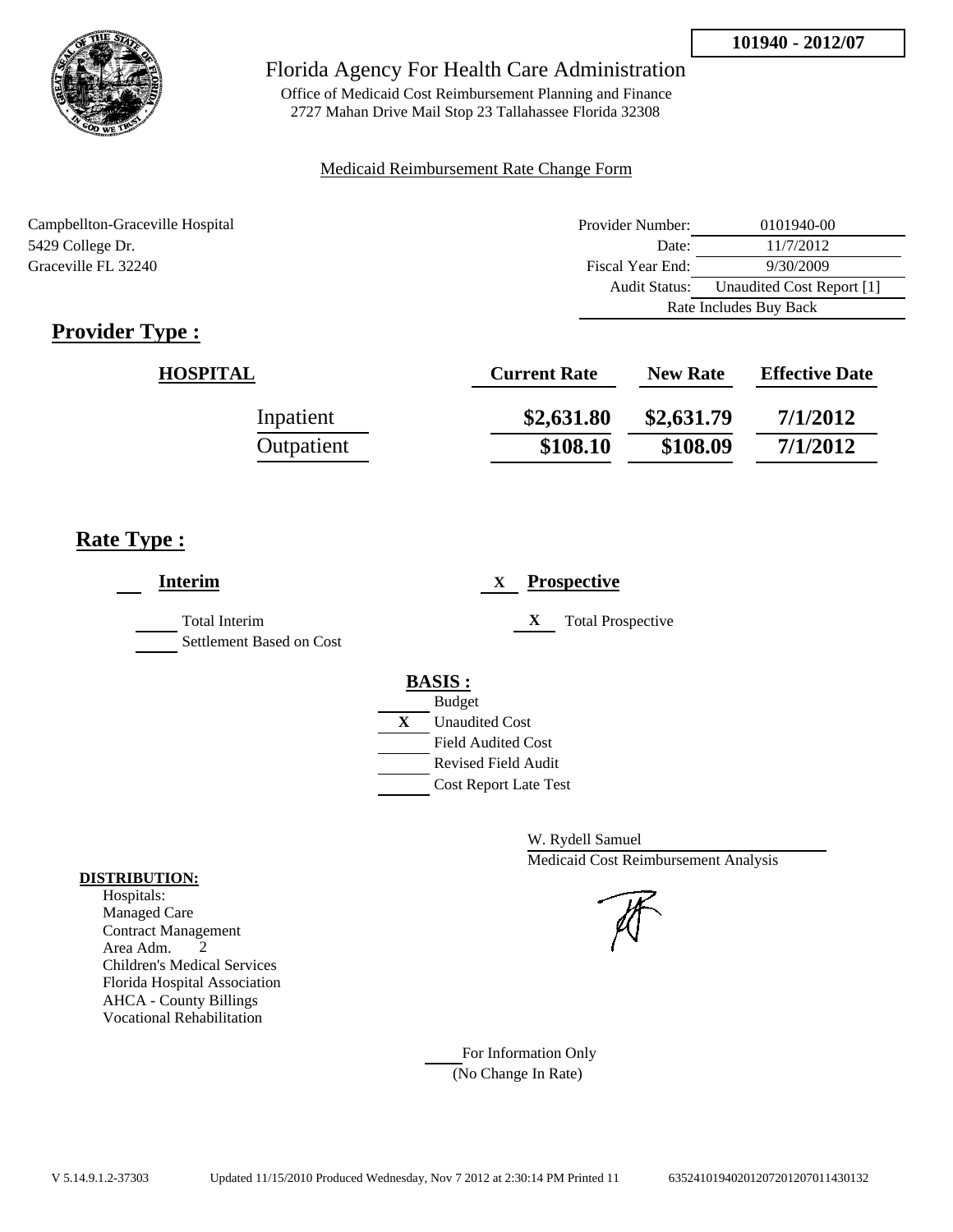

Office of Medicaid Cost Reimbursement Planning and Finance 2727 Mahan Drive Mail Stop 23 Tallahassee Florida 32308

### Medicaid Reimbursement Rate Change Form

| Wiregrass Hospital | Provider Number:     | 0101991-00                |
|--------------------|----------------------|---------------------------|
| 1200 Maple Av.     | Date:                | 11/7/2012                 |
| Geneva AL 36340    | Fiscal Year End:     | 9/30/2011                 |
|                    | <b>Audit Status:</b> | Unaudited Cost Report [1] |

## **Provider Type :**

| <b>HOSPITAL</b> | <b>Current Rate</b> | <b>New Rate</b> | <b>Effective Date</b> |
|-----------------|---------------------|-----------------|-----------------------|
| Inpatient       | \$224.82            | \$224.82        | 7/1/2012              |
| Outpatient      | \$82.18             | \$82.18         | 7/1/2012              |

## **Rate Type :**

| <b>Interim</b>                            | <b>Prospective</b><br>X                                                                                                                                 |
|-------------------------------------------|---------------------------------------------------------------------------------------------------------------------------------------------------------|
| Total Interim<br>Settlement Based on Cost | X<br><b>Total Prospective</b>                                                                                                                           |
|                                           | <b>BASIS:</b><br><b>Budget</b><br>X<br><b>Unaudited Cost</b><br><b>Field Audited Cost</b><br><b>Revised Field Audit</b><br><b>Cost Report Late Test</b> |

W. Rydell Samuel Medicaid Cost Reimbursement Analysis

For Information Only (No Change In Rate)

#### **DISTRIBUTION:**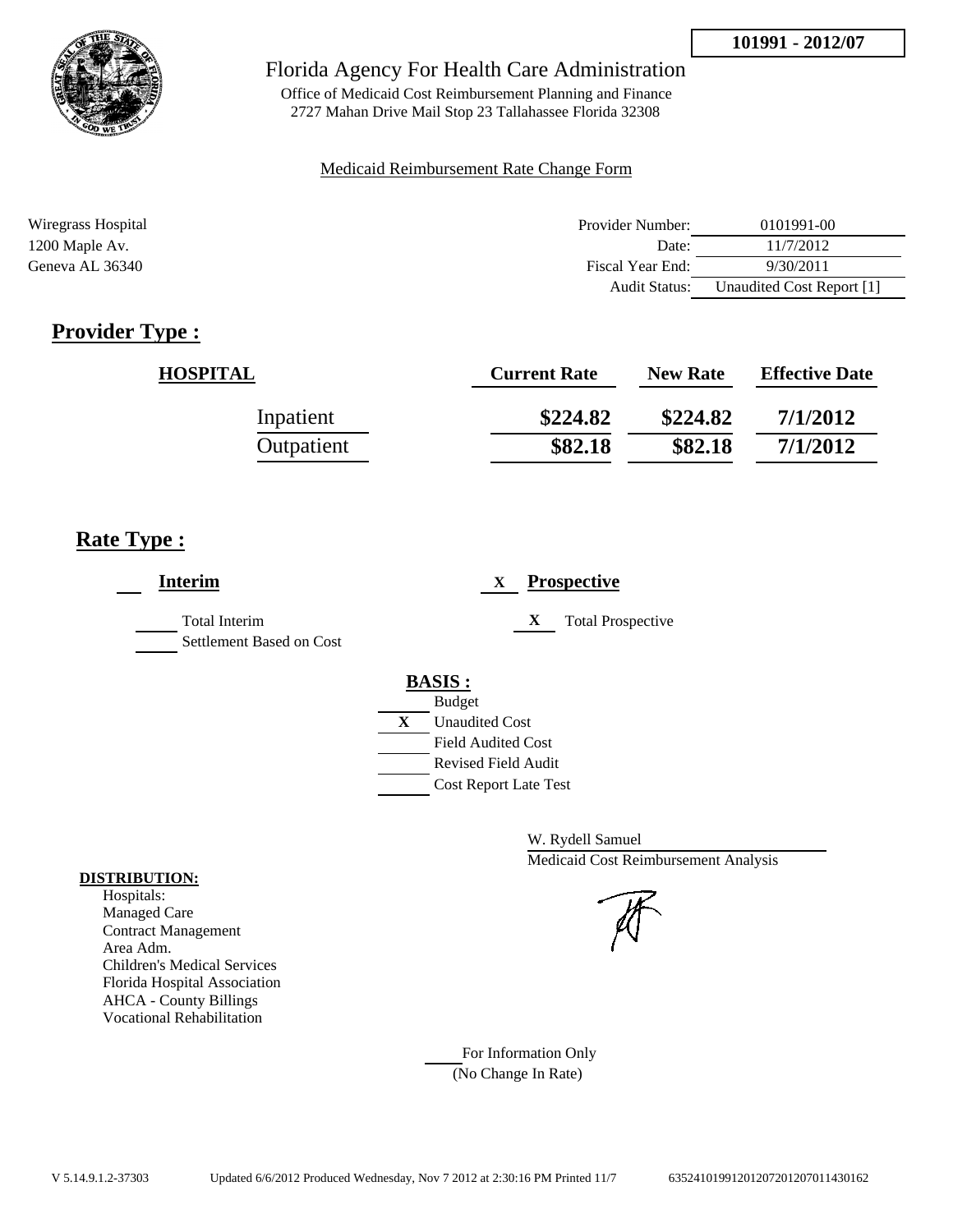

Office of Medicaid Cost Reimbursement Planning and Finance 2727 Mahan Drive Mail Stop 23 Tallahassee Florida 32308

### Medicaid Reimbursement Rate Change Form

| Florala Memorial Hospital | Provider Number:     | 0102016-00                |
|---------------------------|----------------------|---------------------------|
| PO BOX 206                | Date:                | 11/7/2012                 |
| Florala AL 36442          | Fiscal Year End:     | 6/30/2011                 |
|                           | <b>Audit Status:</b> | Unaudited Cost Report [1] |

## **Provider Type :**

| <b>HOSPITAL</b> | <b>Current Rate</b> | <b>New Rate</b> | <b>Effective Date</b> |
|-----------------|---------------------|-----------------|-----------------------|
| Inpatient       | \$282.65            | \$282.65        | 7/1/2012              |
| Outpatient      | \$86.31             | \$86.31         | 7/1/2012              |

## **Rate Type :**

| Interim                                          | <b>Prospective</b><br>X                                                                                                                                 |
|--------------------------------------------------|---------------------------------------------------------------------------------------------------------------------------------------------------------|
| <b>Total Interim</b><br>Settlement Based on Cost | X<br><b>Total Prospective</b>                                                                                                                           |
|                                                  | <b>BASIS:</b><br><b>Budget</b><br>X<br><b>Unaudited Cost</b><br><b>Field Audited Cost</b><br><b>Revised Field Audit</b><br><b>Cost Report Late Test</b> |

W. Rydell Samuel Medicaid Cost Reimbursement Analysis

For Information Only (No Change In Rate)

#### **DISTRIBUTION:**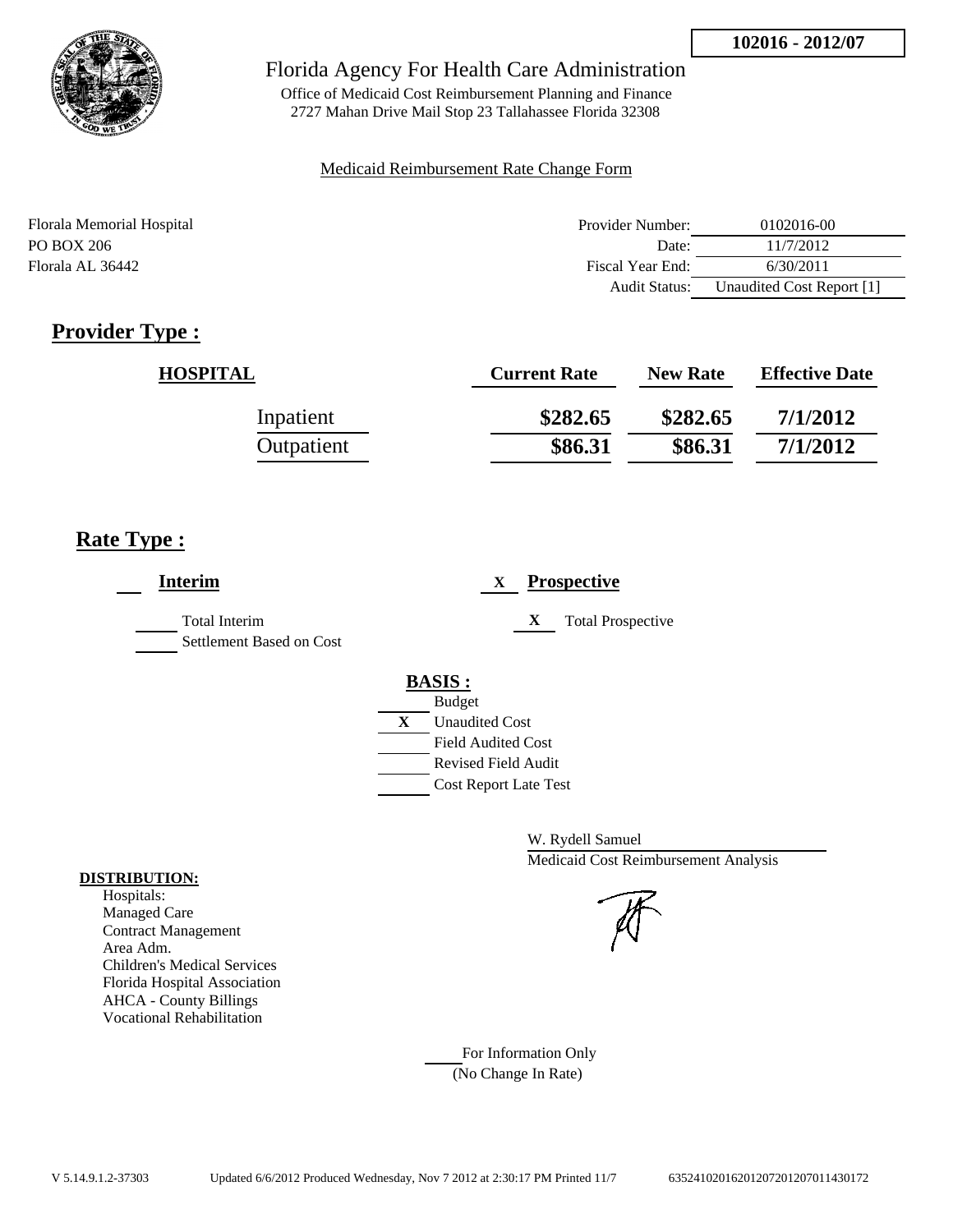

Office of Medicaid Cost Reimbursement Planning and Finance 2727 Mahan Drive Mail Stop 23 Tallahassee Florida 32308

### Medicaid Reimbursement Rate Change Form

| D.W.Mcmillan Memorial | Provider Number:     | 0102024-00                |
|-----------------------|----------------------|---------------------------|
| PO BOX 908            | Date:                | 11/7/2012                 |
| Brewton AL 36427      | Fiscal Year End:     | 9/30/2004                 |
|                       | <b>Audit Status:</b> | Unaudited Cost Report [1] |

## **Provider Type :**

| <b>HOSPITAL</b> | <b>Current Rate</b> | <b>New Rate</b> | <b>Effective Date</b> |
|-----------------|---------------------|-----------------|-----------------------|
| Inpatient       | \$492.18            | \$492.18        | 7/1/2012              |
| Outpatient      | \$137.24            | \$137.24        | 7/1/2012              |

## **Rate Type :**

| <b>Interim</b>                                   | <b>Prospective</b><br>X       |  |
|--------------------------------------------------|-------------------------------|--|
| <b>Total Interim</b><br>Settlement Based on Cost | X<br><b>Total Prospective</b> |  |
|                                                  | <b>BASIS:</b>                 |  |
|                                                  | <b>Budget</b>                 |  |
|                                                  | X<br><b>Unaudited Cost</b>    |  |
|                                                  | <b>Field Audited Cost</b>     |  |
|                                                  | <b>Revised Field Audit</b>    |  |
|                                                  | <b>Cost Report Late Test</b>  |  |
|                                                  |                               |  |

W. Rydell Samuel Medicaid Cost Reimbursement Analysis

## For Information Only (No Change In Rate)

**DISTRIBUTION:**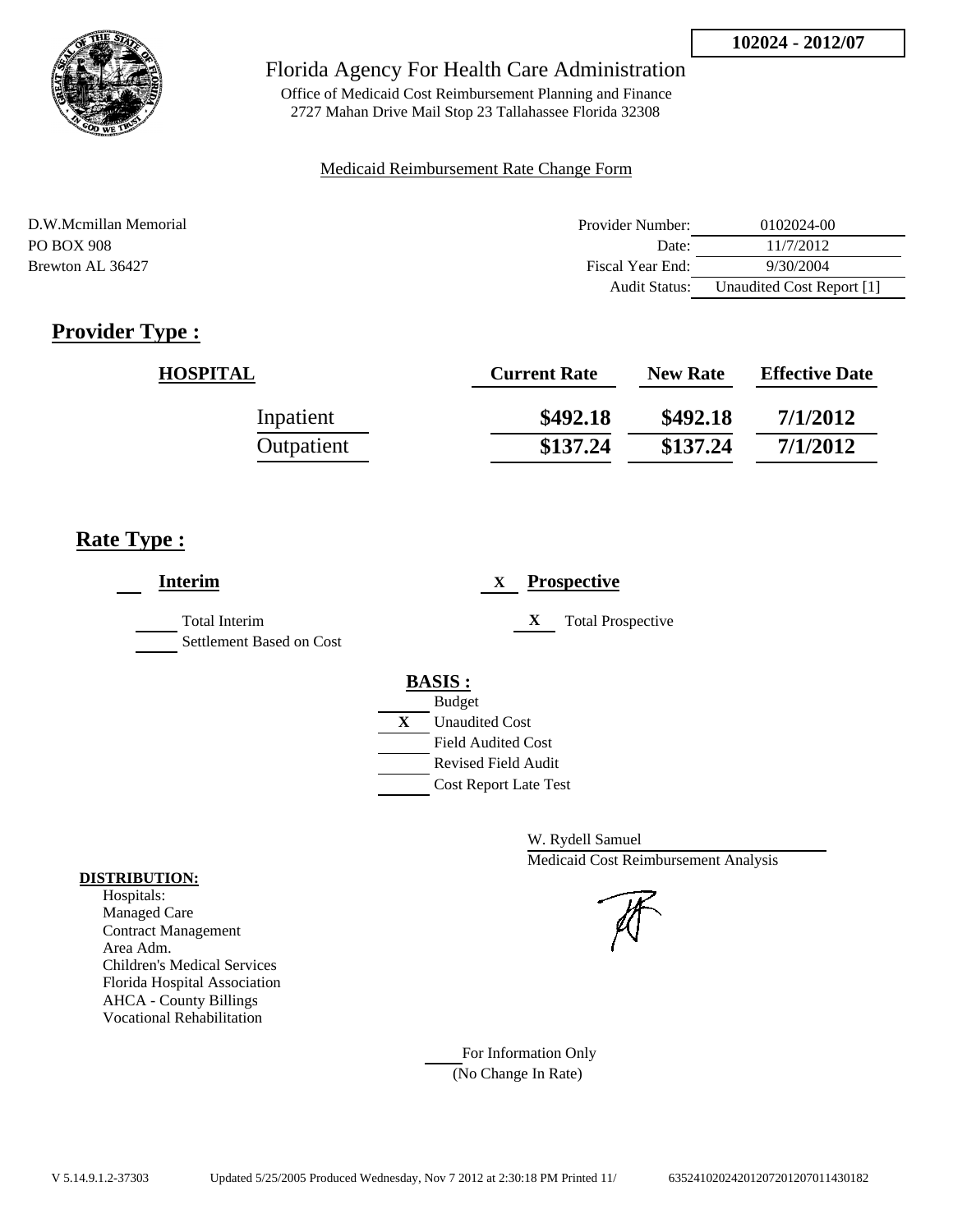

Office of Medicaid Cost Reimbursement Planning and Finance 2727 Mahan Drive Mail Stop 23 Tallahassee Florida 32308

#### Medicaid Reimbursement Rate Change Form

| Archbold Memorial Hospital | Provider Number: | 0102041-00                |
|----------------------------|------------------|---------------------------|
| Post Office Box 1018       | Date:            | 11/7/2012                 |
| Thomasville GA 31799-1018  | Fiscal Year End: | 9/30/2009                 |
|                            | Audit Status:    | Unaudited Cost Report [1] |

## **Provider Type :**

| <b>HOSPITAL</b> | <b>Current Rate</b> | <b>New Rate</b> | <b>Effective Date</b> |
|-----------------|---------------------|-----------------|-----------------------|
| Inpatient       | \$508.15            | \$508.15        | 7/1/2012              |
| Outpatient      | \$82.15             | \$82.15         | 7/1/2012              |

## **Rate Type :**

| <b>Prospective</b><br>X                                                                                                                          |
|--------------------------------------------------------------------------------------------------------------------------------------------------|
| <b>Total Prospective</b><br>X                                                                                                                    |
| <b>BASIS:</b><br><b>Budget</b><br>X<br><b>Unaudited Cost</b><br><b>Field Audited Cost</b><br>Revised Field Audit<br><b>Cost Report Late Test</b> |
|                                                                                                                                                  |

W. Rydell Samuel Medicaid Cost Reimbursement Analysis

For Information Only (No Change In Rate)

#### **DISTRIBUTION:**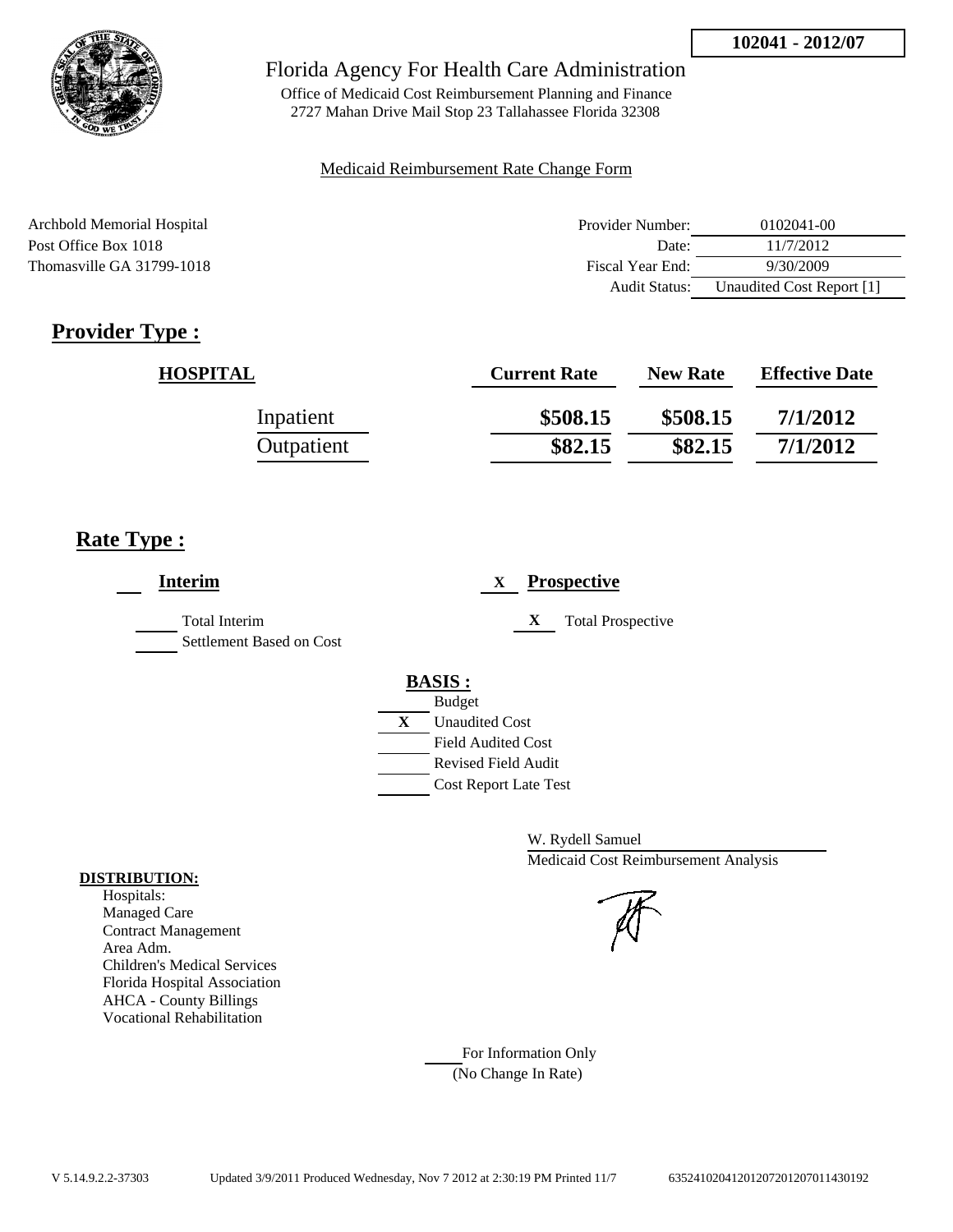

Office of Medicaid Cost Reimbursement Planning and Finance 2727 Mahan Drive Mail Stop 23 Tallahassee Florida 32308

### Medicaid Reimbursement Rate Change Form

| Southeast Alabama General | Provider Number: | 0102067-00                |
|---------------------------|------------------|---------------------------|
| PO BOX 6987               | Date:            | 11/7/2012                 |
| Dothan AL 36301           | Fiscal Year End: | 9/30/2009                 |
|                           | Audit Status:    | Unaudited Cost Report [1] |

## **Provider Type :**

| <b>HOSPITAL</b> | <b>Current Rate</b> | <b>New Rate</b> | <b>Effective Date</b> |
|-----------------|---------------------|-----------------|-----------------------|
| Inpatient       | \$789.26            | \$789.26        | 7/1/2012              |
| Outpatient      | \$122.78            | \$122.78        | 7/1/2012              |

## **Rate Type :**

| <b>Interim</b>                                   | <b>Prospective</b><br>X                                                                                                                          |
|--------------------------------------------------|--------------------------------------------------------------------------------------------------------------------------------------------------|
| <b>Total Interim</b><br>Settlement Based on Cost | X<br><b>Total Prospective</b>                                                                                                                    |
|                                                  | <b>BASIS:</b><br><b>Budget</b><br>X<br><b>Unaudited Cost</b><br><b>Field Audited Cost</b><br>Revised Field Audit<br><b>Cost Report Late Test</b> |

W. Rydell Samuel Medicaid Cost Reimbursement Analysis

For Information Only (No Change In Rate)

#### **DISTRIBUTION:**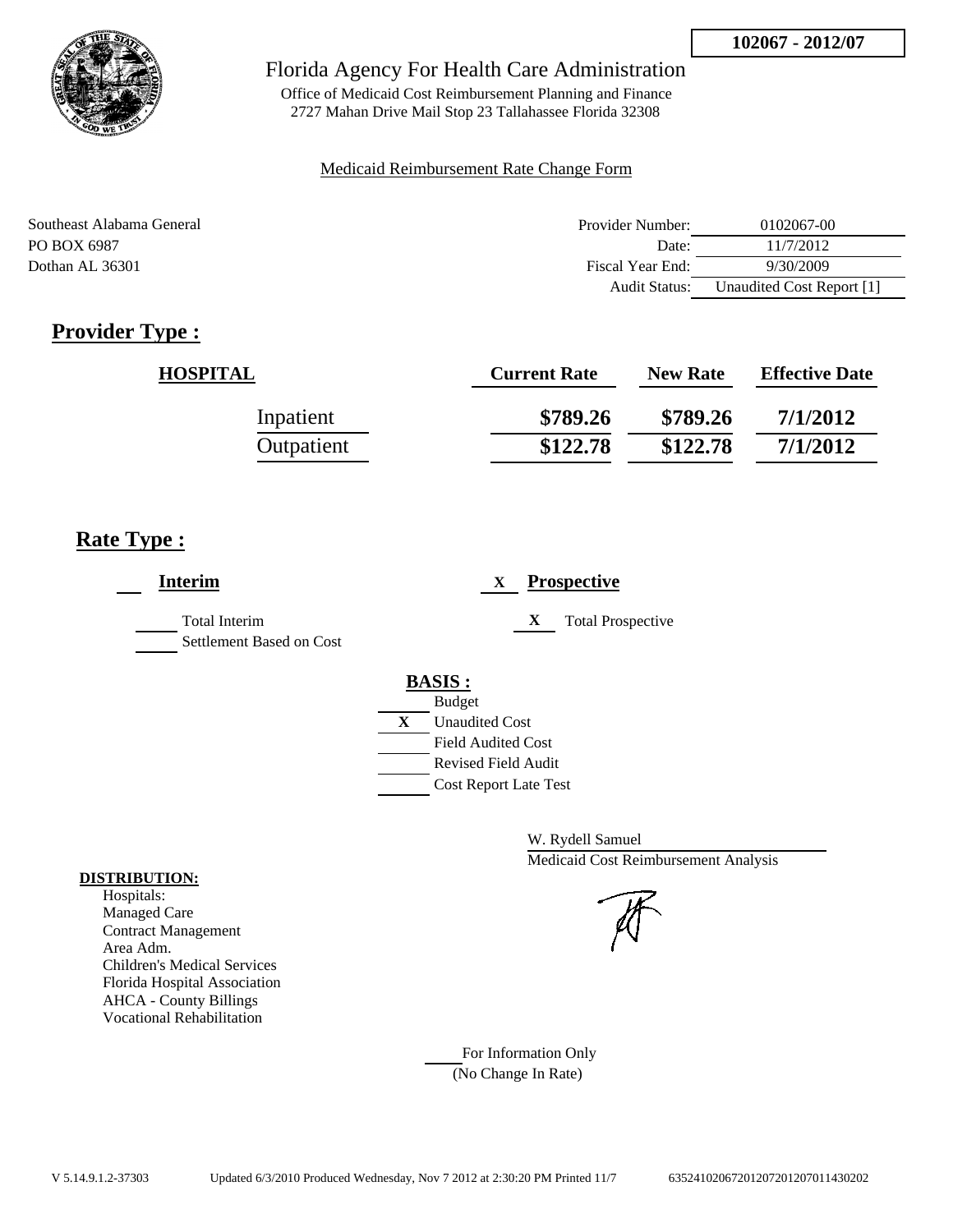

Office of Medicaid Cost Reimbursement Planning and Finance 2727 Mahan Drive Mail Stop 23 Tallahassee Florida 32308

#### Medicaid Reimbursement Rate Change Form

| South Georgia Medical Center | Provider Number: | 0102075-00                |
|------------------------------|------------------|---------------------------|
| PO BOX 1727                  | Date:            | 11/7/2012                 |
| Valdosta GA 31601            | Fiscal Year End: | 9/30/2010                 |
|                              | Audit Status:    | Unaudited Cost Report [1] |

## **Provider Type :**

| <b>HOSPITAL</b> | <b>Current Rate</b> | <b>New Rate</b> | <b>Effective Date</b> |
|-----------------|---------------------|-----------------|-----------------------|
| Inpatient       | \$614.81            | \$614.81        | 7/1/2012              |
| Outpatient      | \$74.29             | \$74.29         | 7/1/2012              |

## **Rate Type :**

| <b>Interim</b>                                   | <b>Prospective</b><br>X       |
|--------------------------------------------------|-------------------------------|
| <b>Total Interim</b><br>Settlement Based on Cost | X<br><b>Total Prospective</b> |
|                                                  | <b>BASIS:</b>                 |
|                                                  | <b>Budget</b>                 |
|                                                  | X<br><b>Unaudited Cost</b>    |
|                                                  | <b>Field Audited Cost</b>     |
|                                                  | <b>Revised Field Audit</b>    |
|                                                  | <b>Cost Report Late Test</b>  |
|                                                  |                               |

W. Rydell Samuel Medicaid Cost Reimbursement Analysis

For Information Only (No Change In Rate)

#### **DISTRIBUTION:**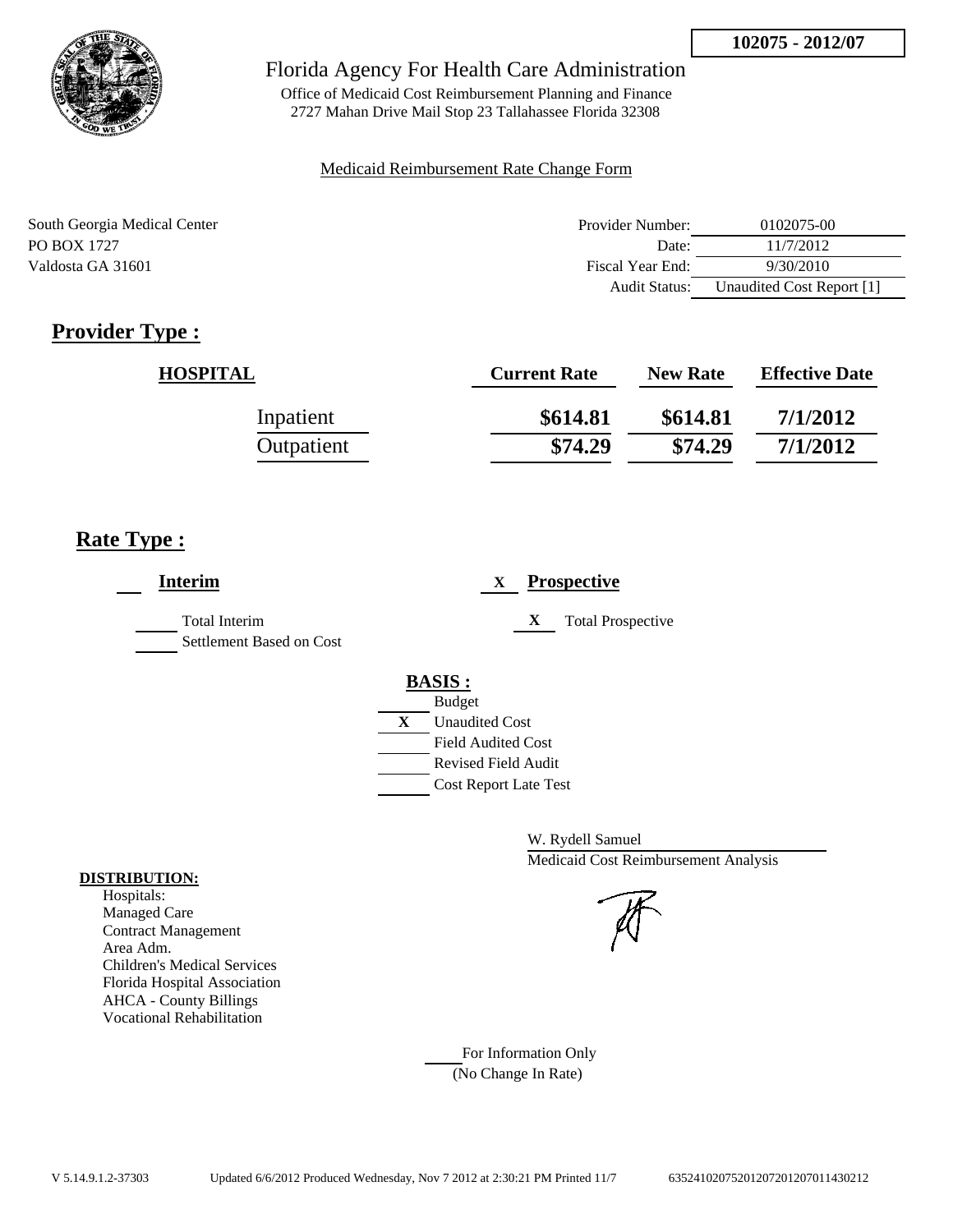

Office of Medicaid Cost Reimbursement Planning and Finance 2727 Mahan Drive Mail Stop 23 Tallahassee Florida 32308

#### Medicaid Reimbursement Rate Change Form

| <b>Flowers Hospital</b> | Provider Number:     | 0102091-00                |
|-------------------------|----------------------|---------------------------|
| PO BOX 6907             | Date:                | 11/7/2012                 |
| Dothan AL 36302         | Fiscal Year End:     | 6/30/2011                 |
|                         | <b>Audit Status:</b> | Unaudited Cost Report [1] |

## **Provider Type :**

| <b>HOSPITAL</b> | <b>Current Rate</b> | <b>New Rate</b> | <b>Effective Date</b> |
|-----------------|---------------------|-----------------|-----------------------|
| Inpatient       | \$580.75            | \$580.75        | 7/1/2012              |
| Outpatient      | \$109.62            | \$109.62        | 7/1/2012              |

## **Rate Type :**

| <b>Interim</b>                                   | <b>Prospective</b><br>X       |
|--------------------------------------------------|-------------------------------|
| <b>Total Interim</b><br>Settlement Based on Cost | X<br><b>Total Prospective</b> |
|                                                  | <b>BASIS:</b>                 |
|                                                  | <b>Budget</b>                 |
|                                                  | X<br><b>Unaudited Cost</b>    |
|                                                  | <b>Field Audited Cost</b>     |
|                                                  | Revised Field Audit           |
|                                                  | <b>Cost Report Late Test</b>  |
|                                                  |                               |

W. Rydell Samuel Medicaid Cost Reimbursement Analysis

For Information Only (No Change In Rate)

#### **DISTRIBUTION:**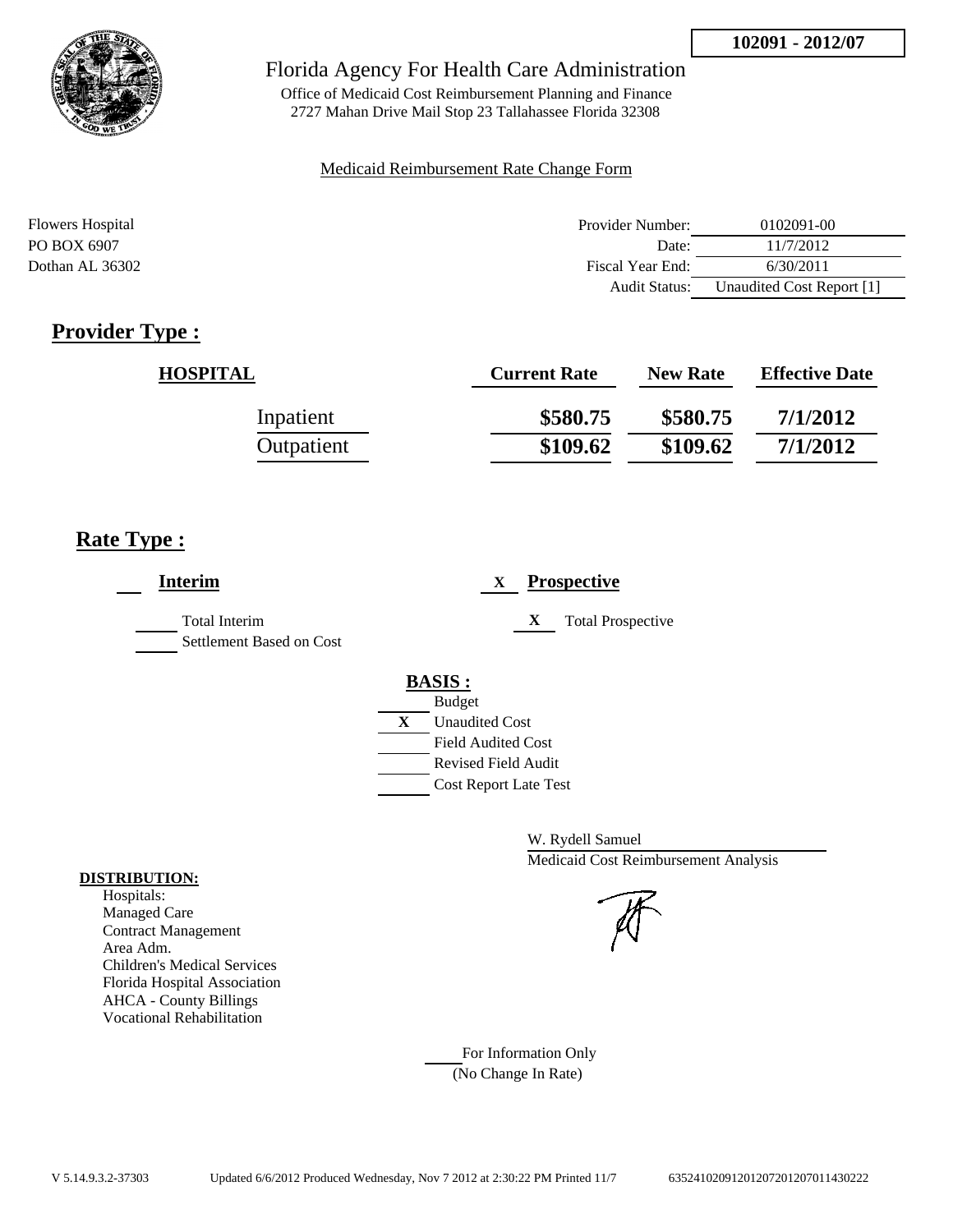

Office of Medicaid Cost Reimbursement Planning and Finance 2727 Mahan Drive Mail Stop 23 Tallahassee Florida 32308

#### Medicaid Reimbursement Rate Change Form

Palm Beach Gardens Medical Center 3360 Burns Rd. Palm Beach Gardens FL 33410

| Provider Number:     | 0102105-00                                        |
|----------------------|---------------------------------------------------|
| Date:                | 11/7/2012                                         |
| Fiscal Year End:     | 12/31/2010                                        |
| <b>Audit Status:</b> | Unaudited Cost Report [1]                         |
|                      | Rate Includes Buy Back and Partial Self Exemption |

## **Provider Type :**

| <b>HOSPITAL</b>                      | <b>Current Rate</b> | <b>New Rate</b> | <b>Effective Date</b> |
|--------------------------------------|---------------------|-----------------|-----------------------|
| Inpatient                            | \$833.98            | \$2,228.19      | 7/1/2012              |
| Outpatient                           | \$75.88             | \$140.38        | 7/1/2012              |
| <b>Inpatient County Billing Rate</b> |                     | \$833.98        | 7/1/2012              |

## **Rate Type :**

| <b>Interim</b>                            |   | <b>Prospective</b><br>X                     |
|-------------------------------------------|---|---------------------------------------------|
| Total Interim<br>Settlement Based on Cost |   | X<br><b>Total Prospective</b>               |
|                                           |   | <b>BASIS:</b>                               |
|                                           |   | <b>Budget</b>                               |
|                                           | X | <b>Unaudited Cost</b><br>Field Audited Cost |
|                                           |   | <b>Revised Field Audit</b>                  |
|                                           |   | <b>Cost Report Late Test</b>                |

W. Rydell Samuel Medicaid Cost Reimbursement Analysis

For Information Only (No Change In Rate)

#### **DISTRIBUTION:**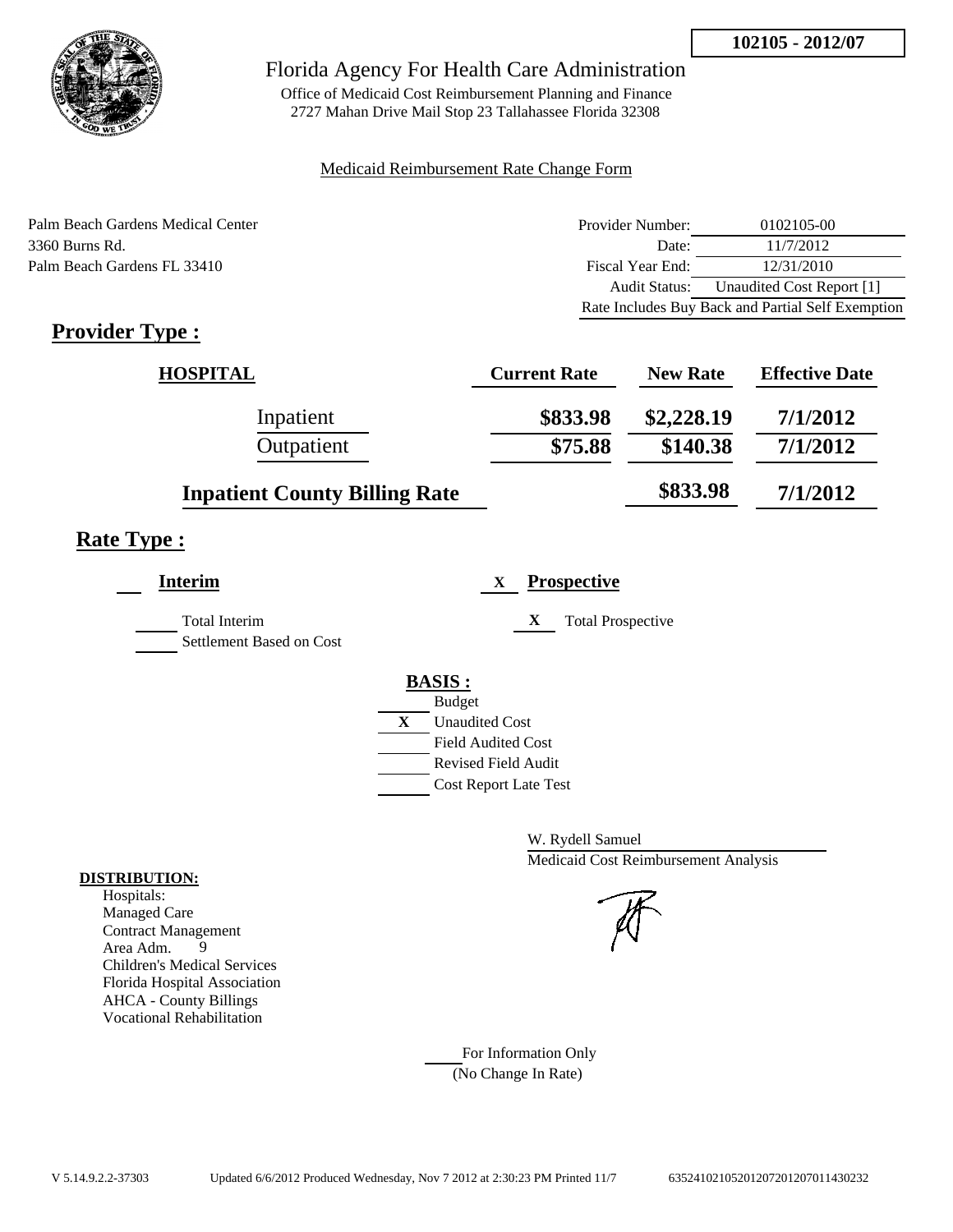

Office of Medicaid Cost Reimbursement Planning and Finance 2727 Mahan Drive Mail Stop 23 Tallahassee Florida 32308

#### Medicaid Reimbursement Rate Change Form

| Grady General Hospital | Provider Number:     | 0102121-00                |
|------------------------|----------------------|---------------------------|
| 1155 5th St.           | Date:                | 11/7/2012                 |
| Cairo GA 31728         | Fiscal Year End:     | 9/30/2009                 |
|                        | <b>Audit Status:</b> | Unaudited Cost Report [1] |

## **Provider Type :**

| <b>HOSPITAL</b> | <b>Current Rate</b> | <b>New Rate</b> | <b>Effective Date</b> |
|-----------------|---------------------|-----------------|-----------------------|
| Inpatient       | \$482.05            | \$482.05        | 7/1/2012              |
| Outpatient      | \$49.81             | \$49.81         | 7/1/2012              |

## **Rate Type :**

| <b>Interim</b>                            | <b>Prospective</b><br>X                                                                                                 |
|-------------------------------------------|-------------------------------------------------------------------------------------------------------------------------|
| Total Interim<br>Settlement Based on Cost | X<br><b>Total Prospective</b>                                                                                           |
|                                           | <b>BASIS:</b><br><b>Budget</b><br>X<br><b>Unaudited Cost</b><br><b>Field Audited Cost</b><br><b>Revised Field Audit</b> |
|                                           | <b>Cost Report Late Test</b>                                                                                            |

W. Rydell Samuel Medicaid Cost Reimbursement Analysis

For Information Only (No Change In Rate)

#### **DISTRIBUTION:**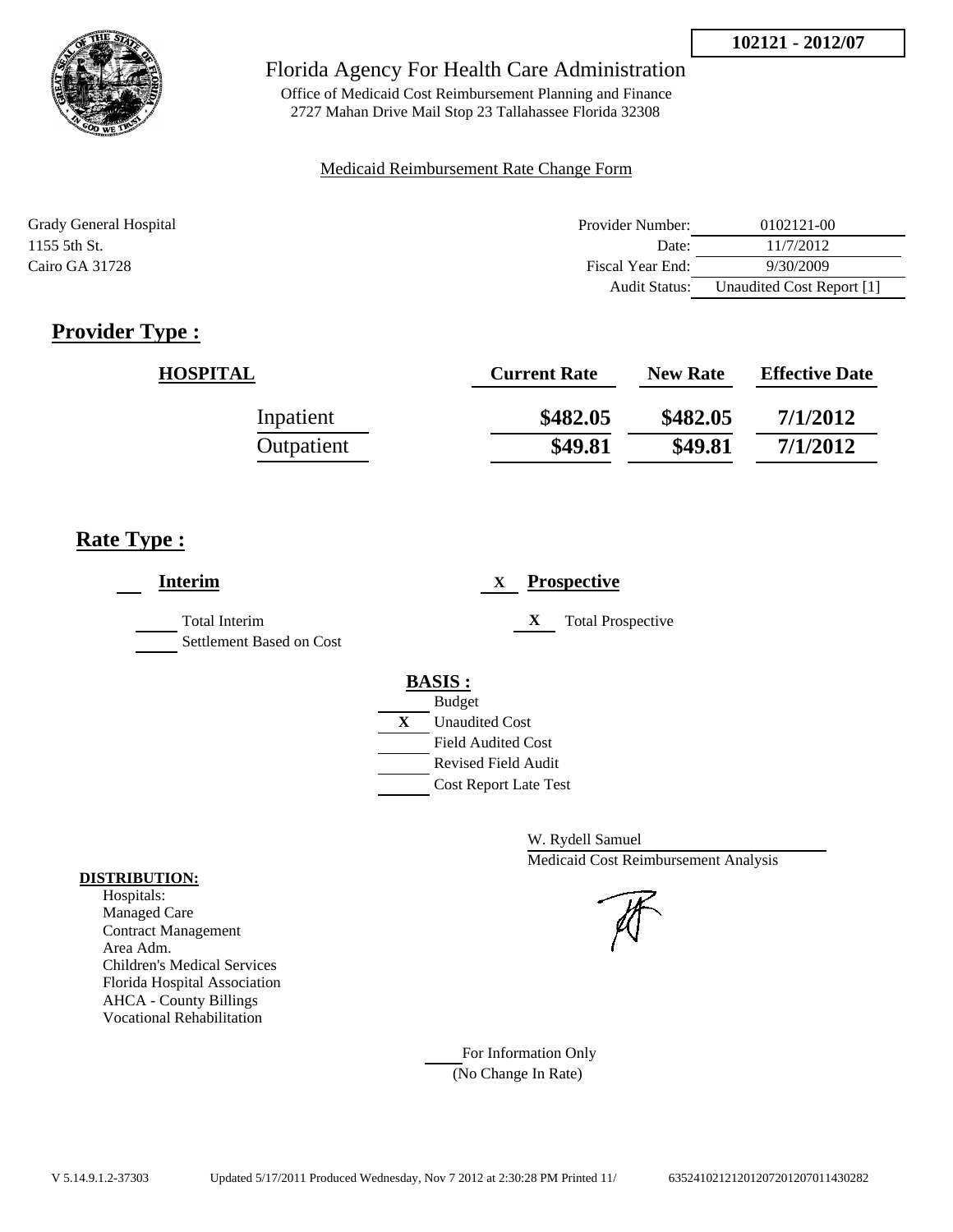

Office of Medicaid Cost Reimbursement Planning and Finance 2727 Mahan Drive Mail Stop 23 Tallahassee Florida 32308

### Medicaid Reimbursement Rate Change Form

| Wellington Regional Medical Center | Provider Number:     | 0102130-00                |  |
|------------------------------------|----------------------|---------------------------|--|
| 10101 Forest Hill Blyd.            | Date:                | 11/7/2012                 |  |
| West Palm Beach FL 33414           | Fiscal Year End:     | 12/31/2010                |  |
|                                    | <b>Audit Status:</b> | Unaudited Cost Report [1] |  |
|                                    |                      | Rate Includes Buy Back    |  |
| . .<br>$\overline{\phantom{a}}$    |                      |                           |  |

## **Provider Type :**

| <b>HOSPITAL</b>                      | <b>Current Rate</b> | <b>New Rate</b> | <b>Effective Date</b> |
|--------------------------------------|---------------------|-----------------|-----------------------|
| Inpatient                            | \$914.94            | \$1,311.75      | 7/1/2012              |
| Outpatient                           | \$100.31            | \$113.89        | 7/1/2012              |
| <b>Inpatient County Billing Rate</b> | \$790.08            | \$790.08        | 7/1/2012              |

## **Rate Type :**

| <b>Interim</b>           | <b>Prospective</b><br>X       |
|--------------------------|-------------------------------|
| <b>Total Interim</b>     | X<br><b>Total Prospective</b> |
| Settlement Based on Cost |                               |
|                          | <b>BASIS:</b>                 |
|                          | <b>Budget</b>                 |
|                          | X<br><b>Unaudited Cost</b>    |
|                          | <b>Field Audited Cost</b>     |
|                          | <b>Revised Field Audit</b>    |
|                          | <b>Cost Report Late Test</b>  |
|                          |                               |

W. Rydell Samuel Medicaid Cost Reimbursement Analysis

# For Information Only

(No Change In Rate)

#### **DISTRIBUTION:**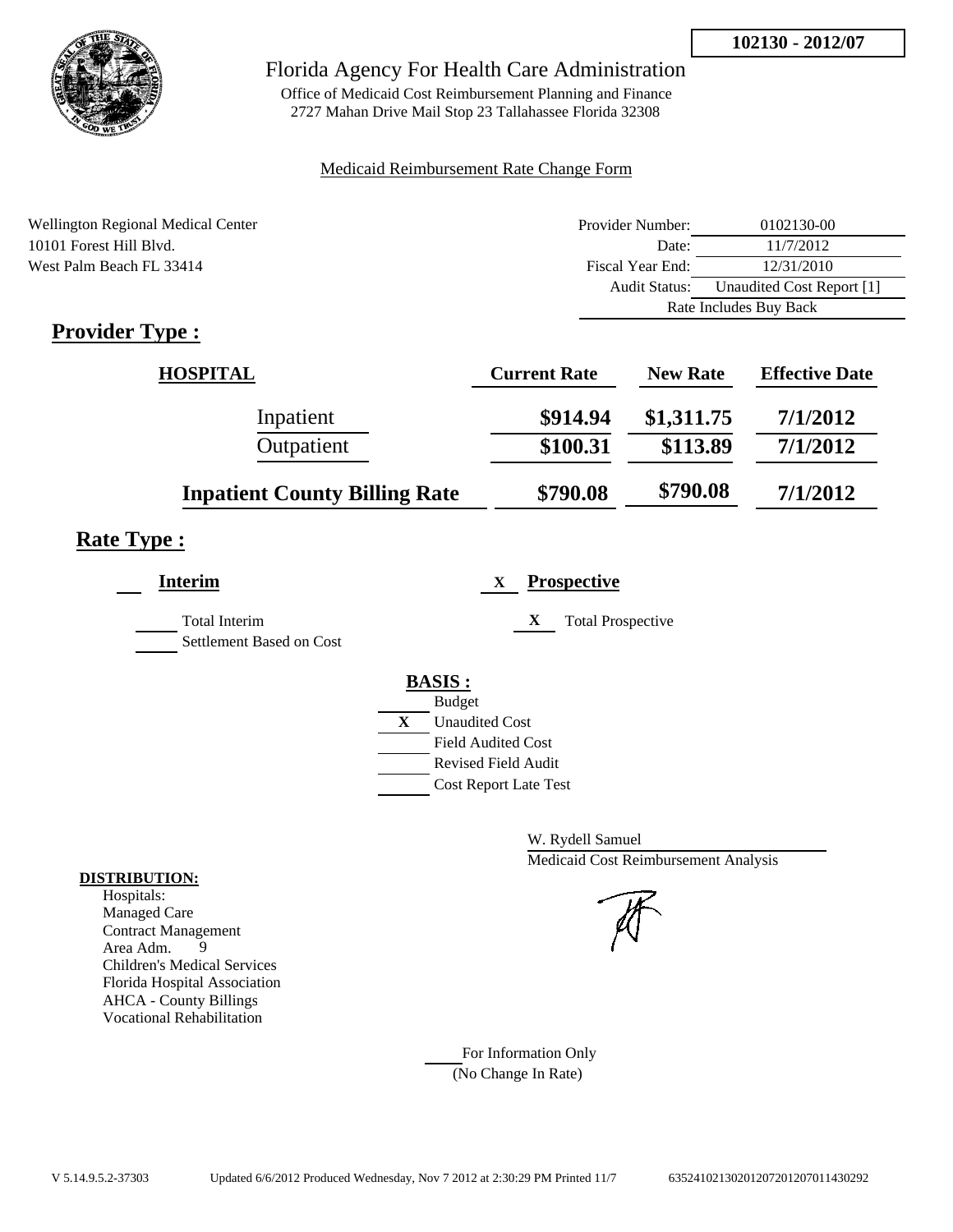

Office of Medicaid Cost Reimbursement Planning and Finance 2727 Mahan Drive Mail Stop 23 Tallahassee Florida 32308

### Medicaid Reimbursement Rate Change Form

| Mizell Memorial Hospital | Provider Number:     | 0102164-00                |
|--------------------------|----------------------|---------------------------|
| PO BOX 429               | Date:                | 11/7/2012                 |
| Opp AL 36467             | Fiscal Year End:     | 9/30/1992                 |
|                          | <b>Audit Status:</b> | Unaudited Cost Report [1] |

## **Provider Type :**

| <b>HOSPITAL</b> | <b>Current Rate</b> | <b>New Rate</b> | <b>Effective Date</b> |
|-----------------|---------------------|-----------------|-----------------------|
| Inpatient       | \$472.89            | \$472.89        | 7/1/2012              |
| Outpatient      | \$14.24             | \$14.24         | 7/1/2012              |

## **Rate Type :**

| <b>Interim</b>                                   | <b>Prospective</b><br>X                                                                                                                          |
|--------------------------------------------------|--------------------------------------------------------------------------------------------------------------------------------------------------|
| <b>Total Interim</b><br>Settlement Based on Cost | X<br><b>Total Prospective</b>                                                                                                                    |
|                                                  | <b>BASIS:</b><br><b>Budget</b><br>X<br><b>Unaudited Cost</b><br><b>Field Audited Cost</b><br>Revised Field Audit<br><b>Cost Report Late Test</b> |

W. Rydell Samuel Medicaid Cost Reimbursement Analysis

For Information Only (No Change In Rate)

#### **DISTRIBUTION:**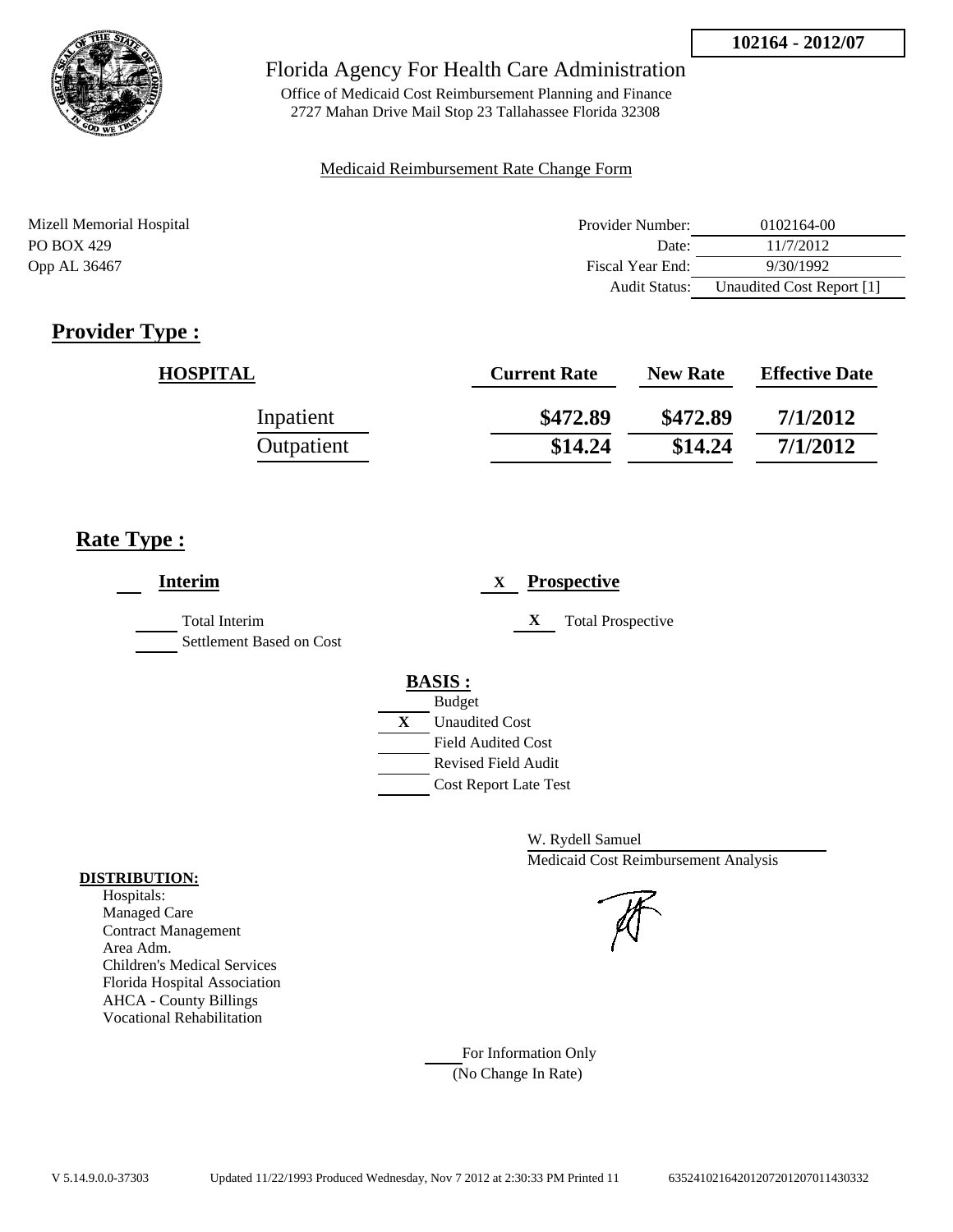

Office of Medicaid Cost Reimbursement Planning and Finance 2727 Mahan Drive Mail Stop 23 Tallahassee Florida 32308

### Medicaid Reimbursement Rate Change Form

| Citrus Memorial Hospital | Provider Number: | 0102199-00                                        |
|--------------------------|------------------|---------------------------------------------------|
| 502 Highland Blvd.       | Date:            | 11/7/2012                                         |
| Iverness FL 32652        | Fiscal Year End: | 9/30/2011                                         |
|                          | Audit Status:    | Unaudited Cost Report [1]                         |
|                          |                  | Rate Includes Buy Back and Partial Self Exemption |

## **Provider Type :**

| <b>HOSPITAL</b>                      | <b>Current Rate</b> | <b>New Rate</b> | <b>Effective Date</b> |
|--------------------------------------|---------------------|-----------------|-----------------------|
| Inpatient                            | \$1,637.18          | \$2,116.75      | 7/1/2012              |
| Outpatient                           | \$98.42             | \$86.53         | 7/1/2012              |
| <b>Inpatient County Billing Rate</b> | \$811.88            | \$811.88        | 7/1/2012              |

## **Rate Type :**

| <b>Interim</b>                                   | <b>Prospective</b><br>X       |
|--------------------------------------------------|-------------------------------|
| <b>Total Interim</b><br>Settlement Based on Cost | X<br><b>Total Prospective</b> |
|                                                  | <b>BASIS:</b>                 |
|                                                  | <b>Budget</b>                 |
|                                                  | X<br><b>Unaudited Cost</b>    |
|                                                  | <b>Field Audited Cost</b>     |
|                                                  | Revised Field Audit           |
|                                                  | <b>Cost Report Late Test</b>  |
|                                                  |                               |

W. Rydell Samuel Medicaid Cost Reimbursement Analysis

For Information Only (No Change In Rate)

#### **DISTRIBUTION:**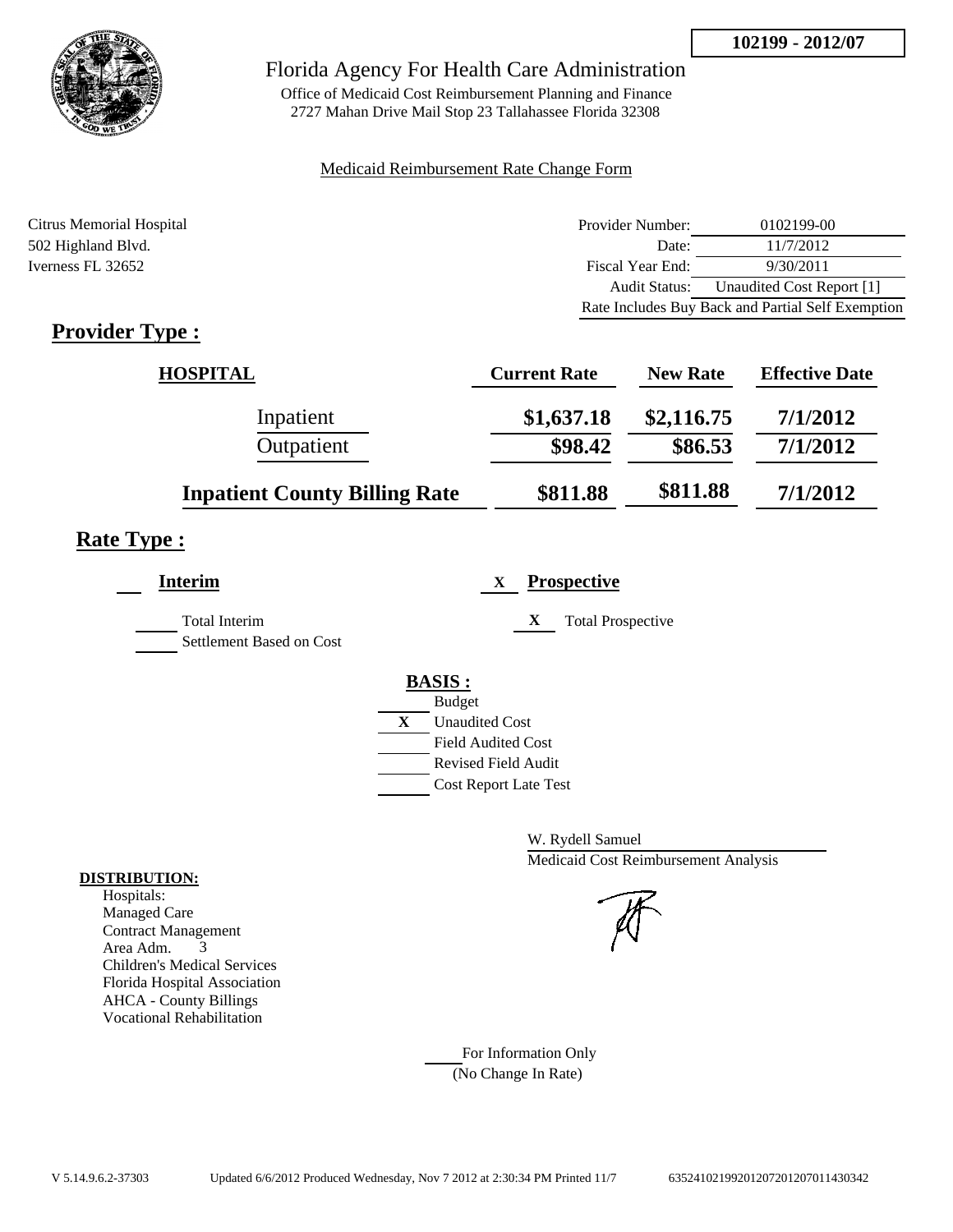

Office of Medicaid Cost Reimbursement Planning and Finance 2727 Mahan Drive Mail Stop 23 Tallahassee Florida 32308

#### Medicaid Reimbursement Rate Change Form

| Cleveland Clinic Hospital-Weston | Provider Number:     | 0102202-00                |
|----------------------------------|----------------------|---------------------------|
| 3100 Weston Rd                   | Date:                | 11/7/2012                 |
| Weston FL 33331                  | Fiscal Year End:     | 12/31/2010                |
|                                  | <b>Audit Status:</b> | Unaudited Cost Report [1] |

## **Provider Type :**

| <b>HOSPITAL</b> | <b>Current Rate</b> | <b>New Rate</b> | <b>Effective Date</b> |
|-----------------|---------------------|-----------------|-----------------------|
| Inpatient       | \$793.32            | \$793.32        | 7/1/2012              |
| Outpatient      | \$74.00             | \$74.00         | 7/1/2012              |

## **Rate Type :**

| <b>Interim</b>                                   | <b>Prospective</b><br>X                                                                                                                                 |
|--------------------------------------------------|---------------------------------------------------------------------------------------------------------------------------------------------------------|
| <b>Total Interim</b><br>Settlement Based on Cost | X<br><b>Total Prospective</b>                                                                                                                           |
|                                                  | <b>BASIS:</b><br><b>Budget</b><br>X<br><b>Unaudited Cost</b><br><b>Field Audited Cost</b><br><b>Revised Field Audit</b><br><b>Cost Report Late Test</b> |

W. Rydell Samuel Medicaid Cost Reimbursement Analysis

For Information Only (No Change In Rate)

#### **DISTRIBUTION:**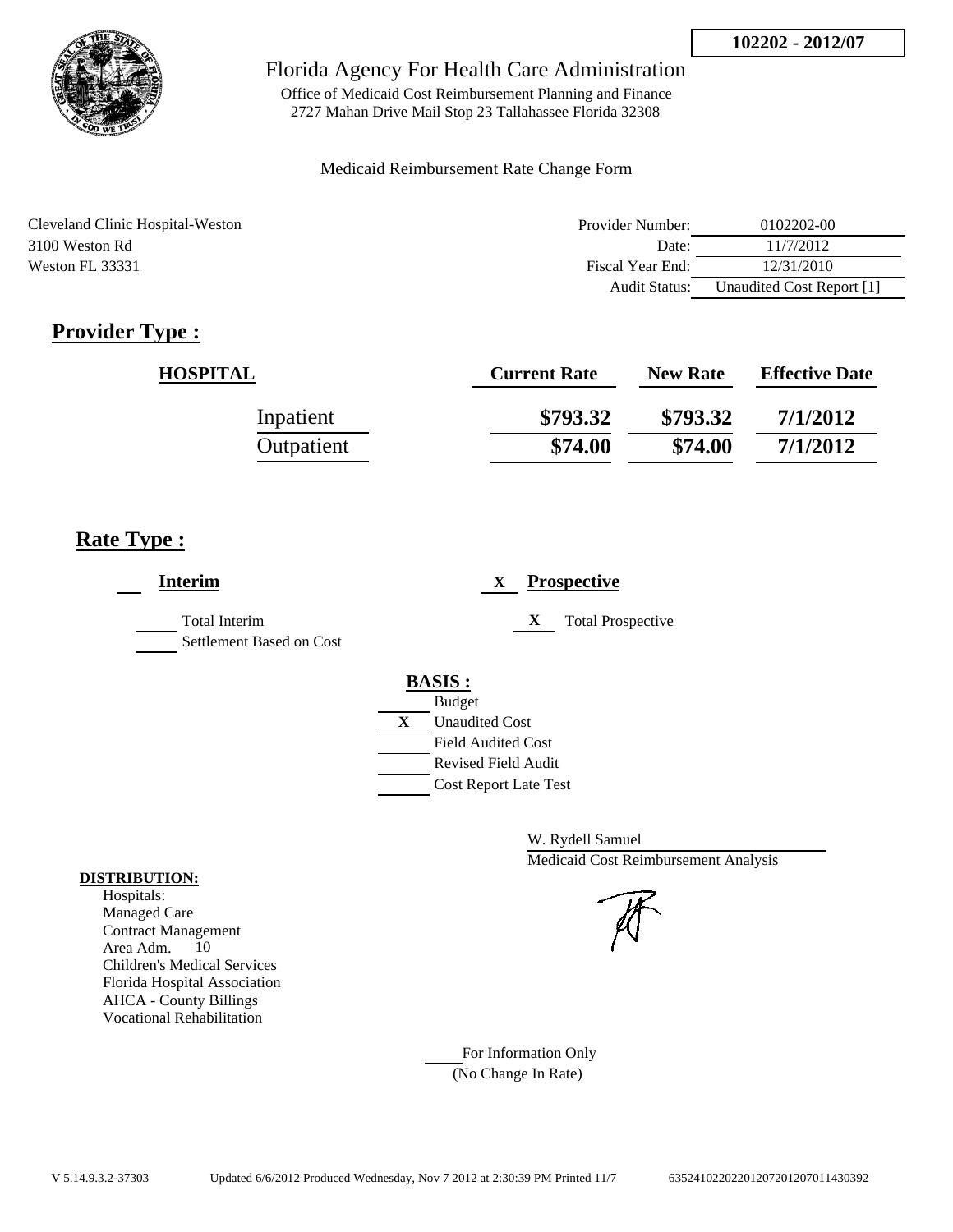

Office of Medicaid Cost Reimbursement Planning and Finance 2727 Mahan Drive Mail Stop 23 Tallahassee Florida 32308

### Medicaid Reimbursement Rate Change Form

| Pembroke Pines Hospital | Provider Number: | 0102229-00                |
|-------------------------|------------------|---------------------------|
| 2301 University Dr.     | Date:            | 11/7/2012                 |
| Pembroke Pines FL 33024 | Fiscal Year End: | 4/30/2011                 |
|                         | Audit Status:    | Unaudited Cost Report [1] |
|                         |                  | Rate Includes Buy Back    |

## **Provider Type :**

| <b>HOSPITAL</b>                      | <b>Current Rate</b> | <b>New Rate</b> | <b>Effective Date</b> |
|--------------------------------------|---------------------|-----------------|-----------------------|
| Inpatient                            | \$1,390.87          | \$2,047.28      | 7/1/2012              |
| Outpatient                           | \$137.12            | \$201.85        | 7/1/2012              |
| <b>Inpatient County Billing Rate</b> | \$944.81            | \$944.81        | 7/1/2012              |

## **Rate Type :**

| <b>Interim</b>                            | <b>Prospective</b><br>X                                                                 |
|-------------------------------------------|-----------------------------------------------------------------------------------------|
| Total Interim<br>Settlement Based on Cost | X<br><b>Total Prospective</b>                                                           |
|                                           | <b>BASIS:</b><br><b>Budget</b><br>X<br><b>Unaudited Cost</b>                            |
|                                           | <b>Field Audited Cost</b><br><b>Revised Field Audit</b><br><b>Cost Report Late Test</b> |

W. Rydell Samuel Medicaid Cost Reimbursement Analysis

For Information Only (No Change In Rate)

#### **DISTRIBUTION:**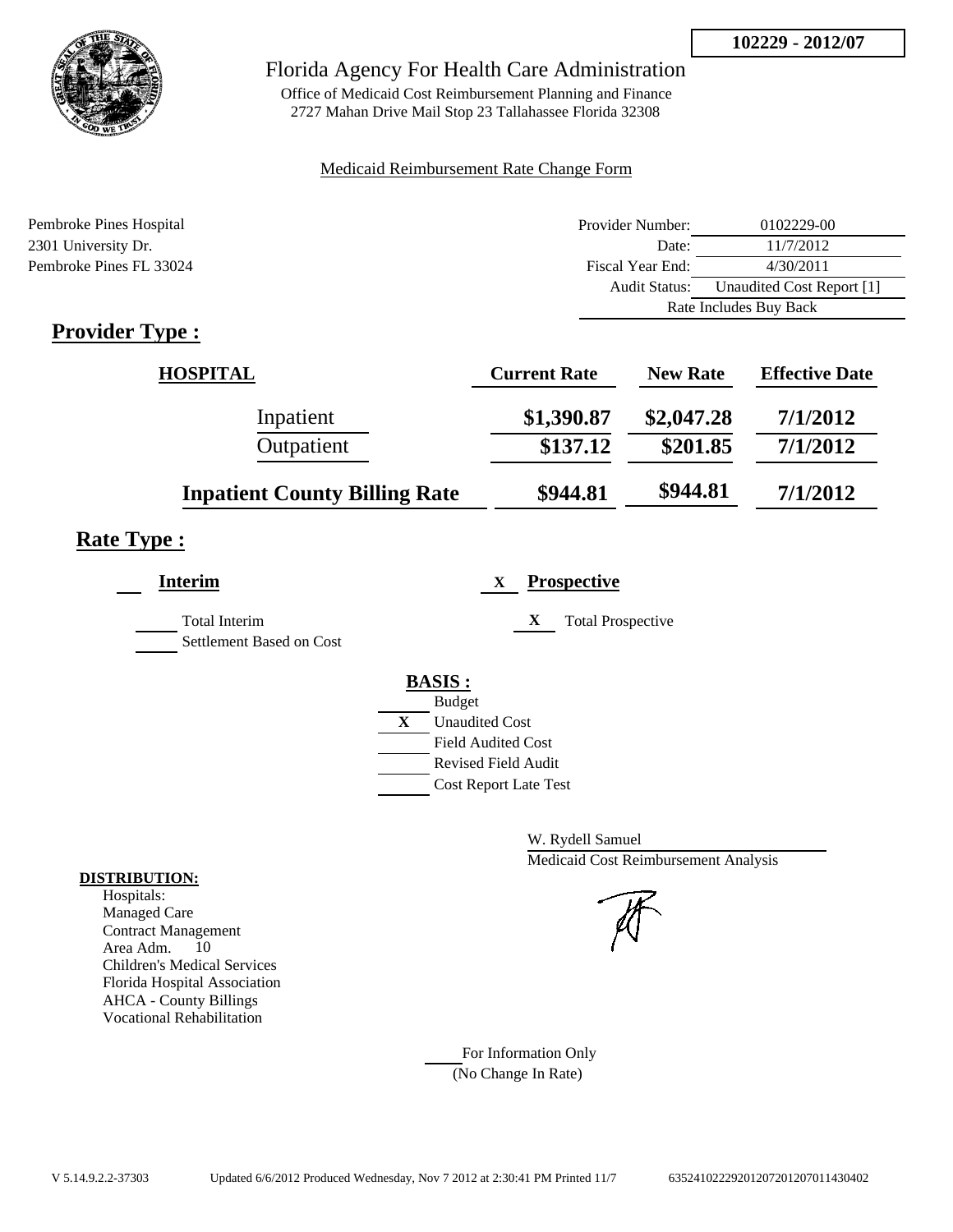

Office of Medicaid Cost Reimbursement Planning and Finance 2727 Mahan Drive Mail Stop 23 Tallahassee Florida 32308

### Medicaid Reimbursement Rate Change Form

| <b>Homestead Hospital</b> | Provider Number:     | 0102261-00                |
|---------------------------|----------------------|---------------------------|
| $160$ N.W. 13th Street    | Date:                | 11/7/2012                 |
| Homestead FL 33030        | Fiscal Year End:     | 9/30/2011                 |
|                           | <b>Audit Status:</b> | Unaudited Cost Report [1] |

## **Provider Type :**

| <b>HOSPITAL</b>                      | <b>Current Rate</b> | <b>New Rate</b> | <b>Effective Date</b> |
|--------------------------------------|---------------------|-----------------|-----------------------|
| Inpatient                            | \$1,820.92          | \$1,820.91      | 7/1/2012              |
| Outpatient                           | \$162.11            | \$162.11        | 7/1/2012              |
| <b>Inpatient County Billing Rate</b> | \$1,020.57          | \$1,020.57      | 7/1/2012              |

## **Rate Type :**

| <b>Interim</b>                                   | <b>Prospective</b><br>X                                                                                                                          |
|--------------------------------------------------|--------------------------------------------------------------------------------------------------------------------------------------------------|
| <b>Total Interim</b><br>Settlement Based on Cost | X<br><b>Total Prospective</b>                                                                                                                    |
|                                                  | <b>BASIS:</b><br><b>Budget</b><br>X<br><b>Unaudited Cost</b><br><b>Field Audited Cost</b><br>Revised Field Audit<br><b>Cost Report Late Test</b> |

W. Rydell Samuel Medicaid Cost Reimbursement Analysis

For Information Only (No Change In Rate)

#### **DISTRIBUTION:**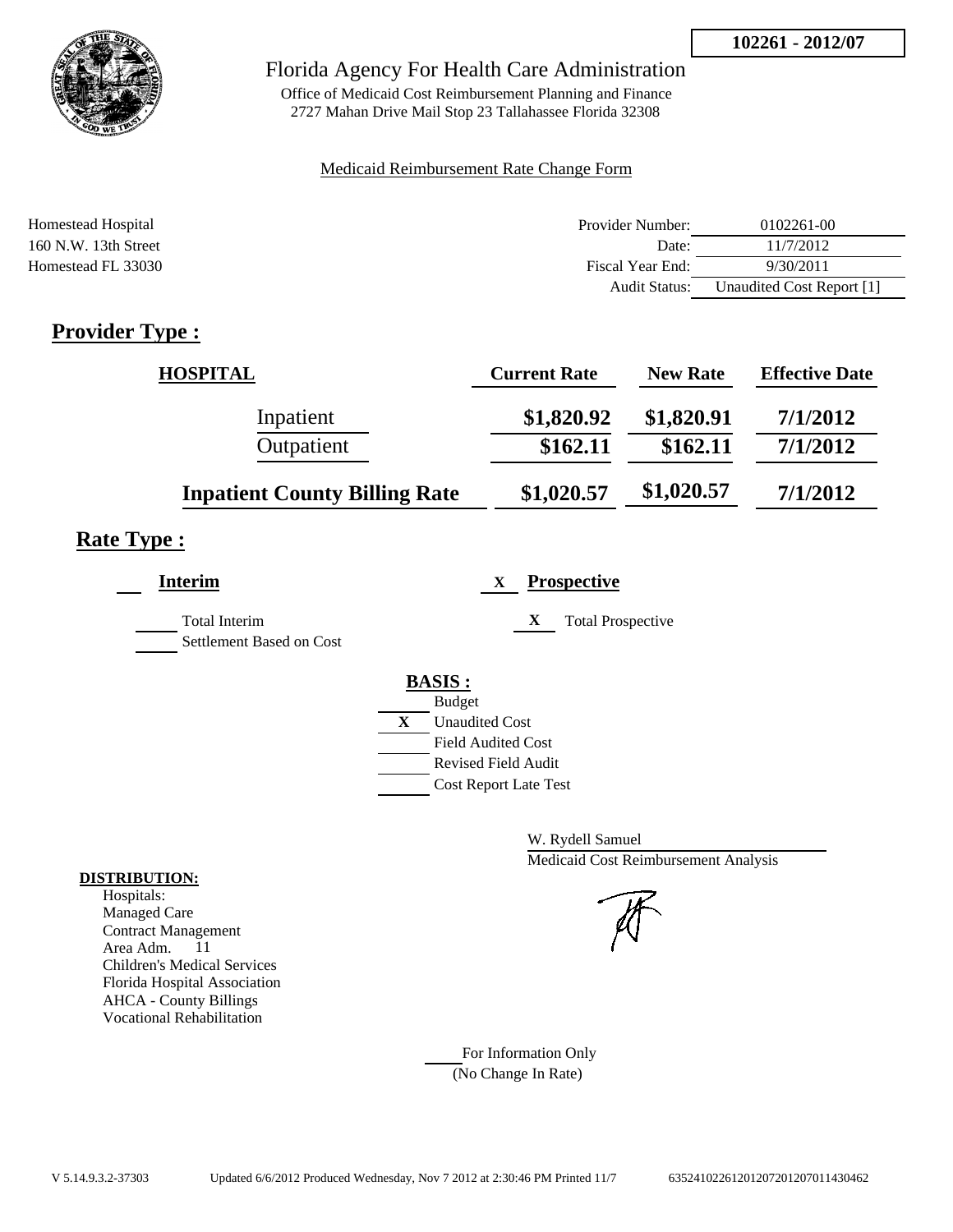

Office of Medicaid Cost Reimbursement Planning and Finance 2727 Mahan Drive Mail Stop 23 Tallahassee Florida 32308

### Medicaid Reimbursement Rate Change Form

| Heart Of Florida Hospital | Provider Number:     | 0102288-00                |
|---------------------------|----------------------|---------------------------|
| P.O. Box 67               | Date:                | 11/7/2012                 |
| Haines City FL 33845      | Fiscal Year End:     | 6/30/2011                 |
|                           | <b>Audit Status:</b> | Unaudited Cost Report [1] |
|                           |                      | Rate Includes Buy Back    |

## **Provider Type :**

| <b>HOSPITAL</b>                      | <b>Current Rate</b> | <b>New Rate</b> | <b>Effective Date</b> |
|--------------------------------------|---------------------|-----------------|-----------------------|
| Inpatient                            | \$1,624.33          | \$1,606.85      | 7/1/2012              |
| Outpatient                           | \$73.68             | \$68.67         | 7/1/2012              |
| <b>Inpatient County Billing Rate</b> | \$567.77            | \$567.77        | 7/1/2012              |

## **Rate Type :**

| Interim                                          |   | <b>Prospective</b><br>X       |
|--------------------------------------------------|---|-------------------------------|
| <b>Total Interim</b><br>Settlement Based on Cost |   | X<br><b>Total Prospective</b> |
|                                                  |   | <b>BASIS:</b>                 |
|                                                  |   | <b>Budget</b>                 |
|                                                  | X | <b>Unaudited Cost</b>         |
|                                                  |   | <b>Field Audited Cost</b>     |
|                                                  |   | <b>Revised Field Audit</b>    |
|                                                  |   | <b>Cost Report Late Test</b>  |
|                                                  |   |                               |

W. Rydell Samuel Medicaid Cost Reimbursement Analysis

For Information Only (No Change In Rate)

#### **DISTRIBUTION:**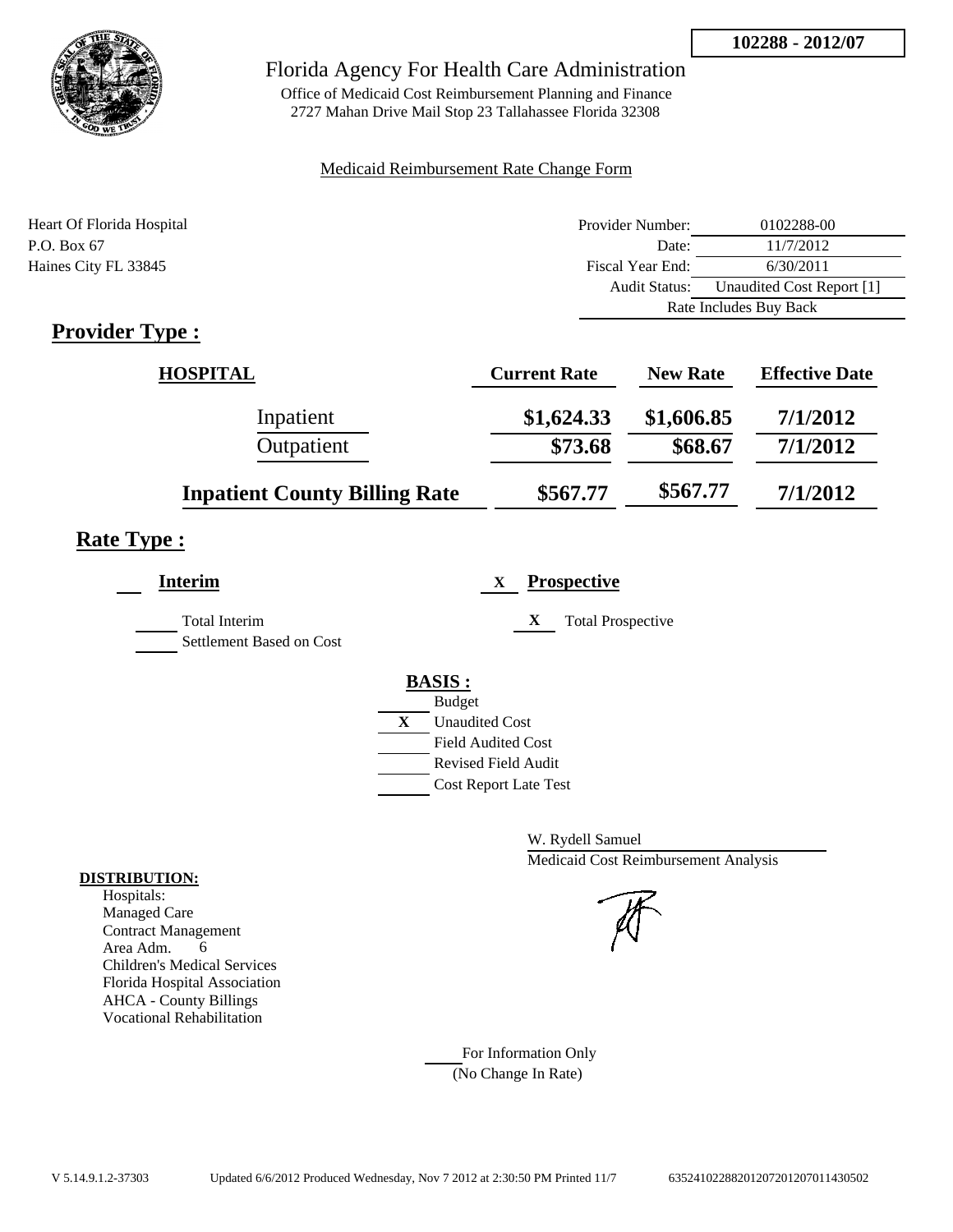

Office of Medicaid Cost Reimbursement Planning and Finance 2727 Mahan Drive Mail Stop 23 Tallahassee Florida 32308

#### Medicaid Reimbursement Rate Change Form

| Kindred Hospital Central Tampa | Provider Number: | 0102300-00                |
|--------------------------------|------------------|---------------------------|
| 4801 N HOWARD AVE.             | Date:            | 11/7/2012                 |
| Tampa FL 33604                 | Fiscal Year End: | 8/31/2011                 |
|                                | Audit Status:    | Unaudited Cost Report [1] |

# **Provider Type :**

| <b>HOSPITAL</b> | <b>Current Rate</b> | <b>New Rate</b> | <b>Effective Date</b> |
|-----------------|---------------------|-----------------|-----------------------|
| Inpatient       | \$747.35            | \$747.35        | 7/1/2012              |
| Outpatient      | \$14.24             | \$14.24         | 7/1/2012              |

## **Rate Type :**

| <b>Interim</b>                                   | <b>Prospective</b><br>X               |
|--------------------------------------------------|---------------------------------------|
| <b>Total Interim</b><br>Settlement Based on Cost | X<br><b>Total Prospective</b>         |
|                                                  | <b>BASIS:</b>                         |
|                                                  | <b>Budget</b>                         |
|                                                  | $\mathbf{X}$<br><b>Unaudited Cost</b> |
|                                                  | <b>Field Audited Cost</b>             |
|                                                  | <b>Revised Field Audit</b>            |
|                                                  | <b>Cost Report Late Test</b>          |
|                                                  |                                       |

W. Rydell Samuel Medicaid Cost Reimbursement Analysis

For Information Only (No Change In Rate)

#### **DISTRIBUTION:**

Hospitals: Managed Care Contract Management Area Adm. 6 Children's Medical Services Florida Hospital Association AHCA - County Billings Vocational Rehabilitation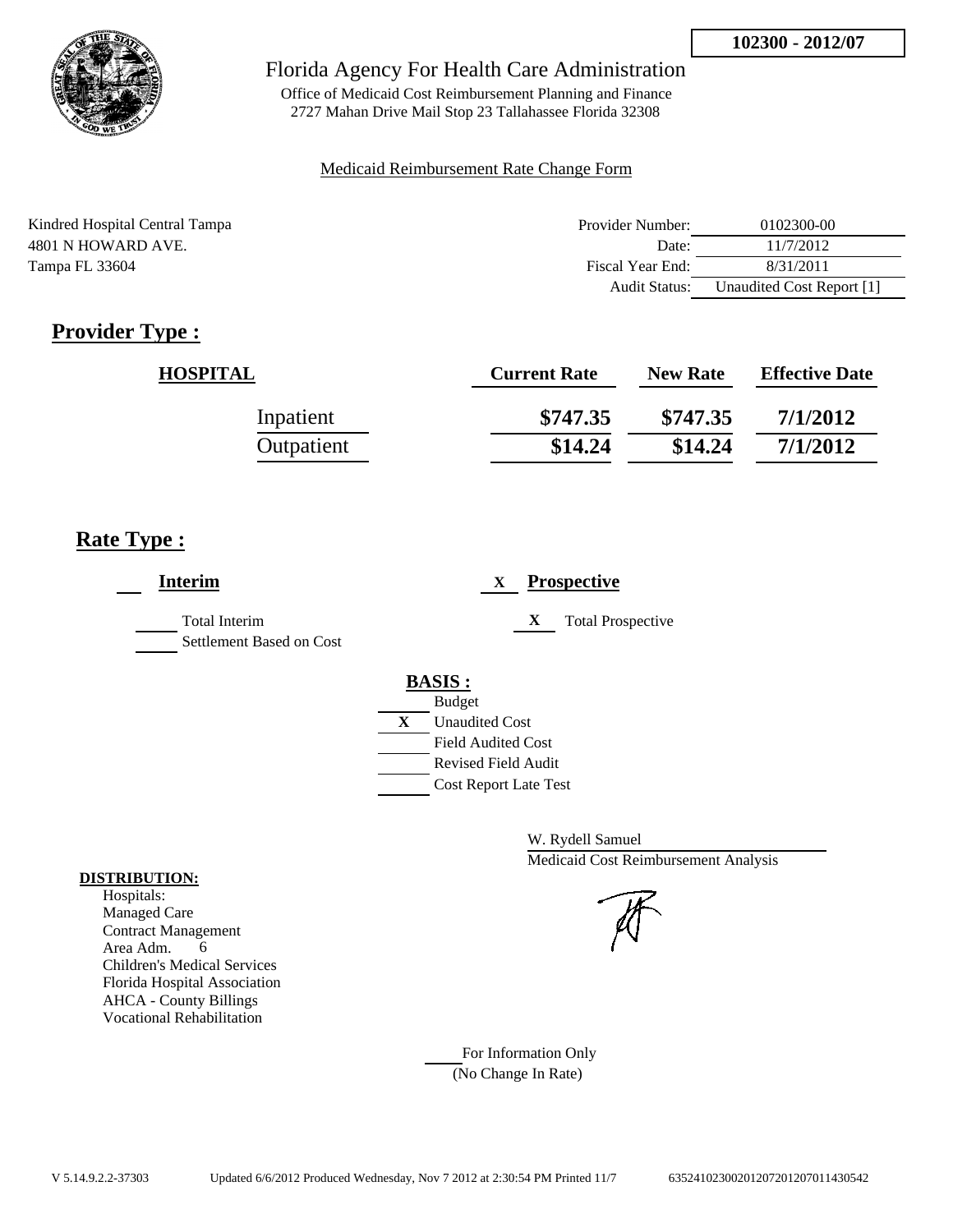

Office of Medicaid Cost Reimbursement Planning and Finance 2727 Mahan Drive Mail Stop 23 Tallahassee Florida 32308

#### Medicaid Reimbursement Rate Change Form

| <b>Baptist Hospital Of Beaches</b> | Provider Number:     | 0102326-00                |
|------------------------------------|----------------------|---------------------------|
| 1350 13th AVE., SOUTH              | Date:                | 11/7/2012                 |
| Jacksonville FL 32250              | Fiscal Year End:     | 9/30/2011                 |
|                                    | <b>Audit Status:</b> | Unaudited Cost Report [1] |

# **Provider Type :**

| <b>HOSPITAL</b> | <b>Current Rate</b> | <b>New Rate</b> | <b>Effective Date</b> |
|-----------------|---------------------|-----------------|-----------------------|
| Inpatient       | \$764.50            | \$764.50        | 7/1/2012              |
| Outpatient      | \$61.50             | \$61.50         | 7/1/2012              |

### **Rate Type :**

| <b>Interim</b>                            | <b>Prospective</b><br>X                                                                                                 |
|-------------------------------------------|-------------------------------------------------------------------------------------------------------------------------|
| Total Interim<br>Settlement Based on Cost | X<br><b>Total Prospective</b>                                                                                           |
|                                           | <b>BASIS:</b><br><b>Budget</b><br>X<br><b>Unaudited Cost</b><br><b>Field Audited Cost</b><br><b>Revised Field Audit</b> |
|                                           | <b>Cost Report Late Test</b>                                                                                            |

W. Rydell Samuel Medicaid Cost Reimbursement Analysis

For Information Only (No Change In Rate)

#### **DISTRIBUTION:**

Hospitals: Managed Care Contract Management Area Adm. 4 Children's Medical Services Florida Hospital Association AHCA - County Billings Vocational Rehabilitation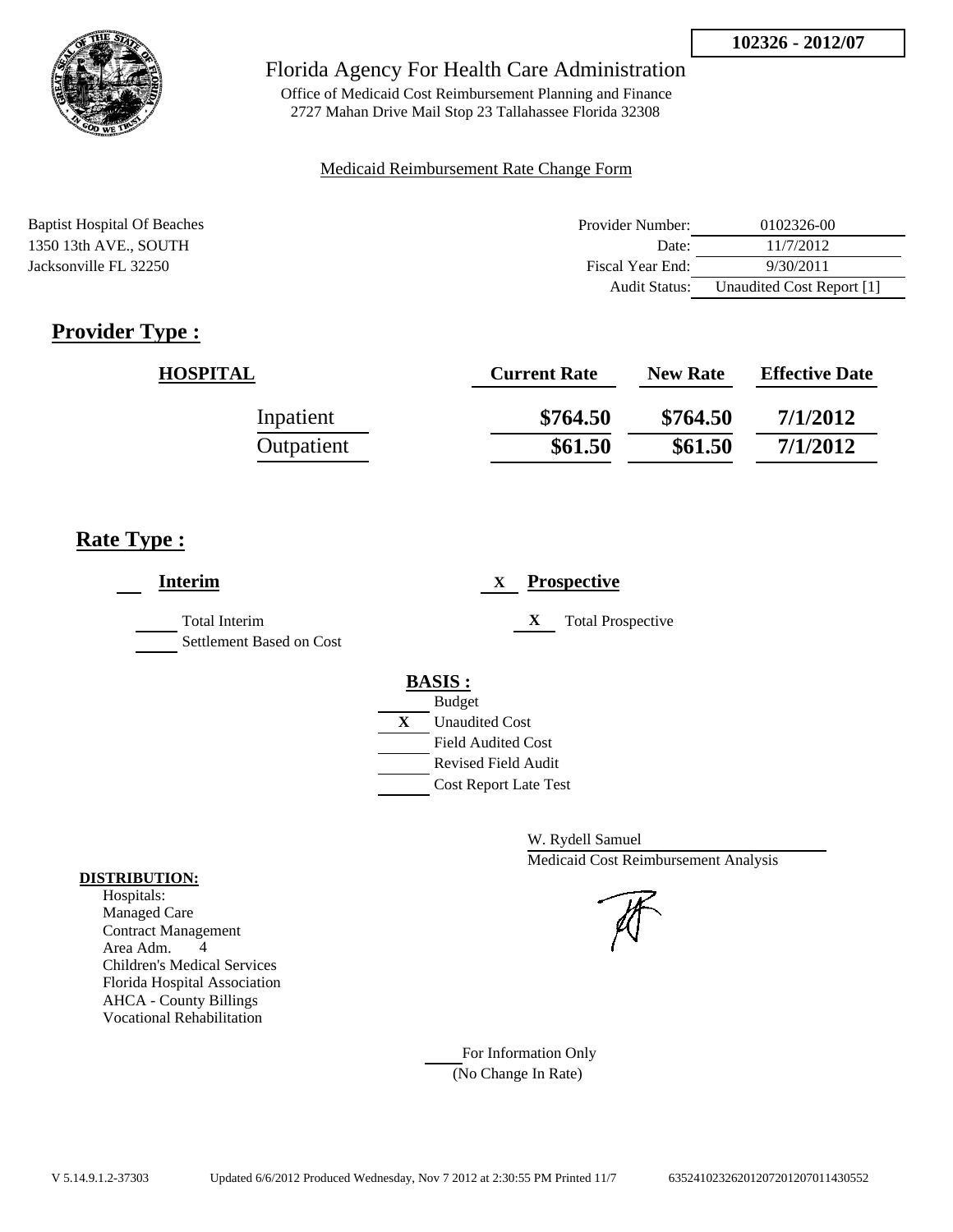

Office of Medicaid Cost Reimbursement Planning and Finance 2727 Mahan Drive Mail Stop 23 Tallahassee Florida 32308

### Medicaid Reimbursement Rate Change Form

| <b>Atmore Community Hospital</b> | Provider Number:     | 0102334-00                |
|----------------------------------|----------------------|---------------------------|
| 401 Medical Park Dr.             | Date:                | 11/7/2012                 |
| Atmore AL 36502                  | Fiscal Year End:     | 9/30/2011                 |
|                                  | <b>Audit Status:</b> | Unaudited Cost Report [1] |

# **Provider Type :**

| <b>HOSPITAL</b> | <b>Current Rate</b> | <b>New Rate</b> | <b>Effective Date</b> |
|-----------------|---------------------|-----------------|-----------------------|
| Inpatient       | \$524.82            | \$524.82        | 7/1/2012              |
| Outpatient      | \$44.89             | \$44.89         | 7/1/2012              |

## **Rate Type :**

| <b>Interim</b>                                   | <b>Prospective</b><br>X               |
|--------------------------------------------------|---------------------------------------|
| <b>Total Interim</b><br>Settlement Based on Cost | X<br><b>Total Prospective</b>         |
|                                                  | <b>BASIS:</b>                         |
|                                                  | <b>Budget</b>                         |
|                                                  | $\mathbf{X}$<br><b>Unaudited Cost</b> |
|                                                  | <b>Field Audited Cost</b>             |
|                                                  | <b>Revised Field Audit</b>            |
|                                                  | <b>Cost Report Late Test</b>          |
|                                                  |                                       |

W. Rydell Samuel Medicaid Cost Reimbursement Analysis

For Information Only (No Change In Rate)

#### **DISTRIBUTION:**

Hospitals: Managed Care Contract Management Area Adm. Children's Medical Services Florida Hospital Association AHCA - County Billings Vocational Rehabilitation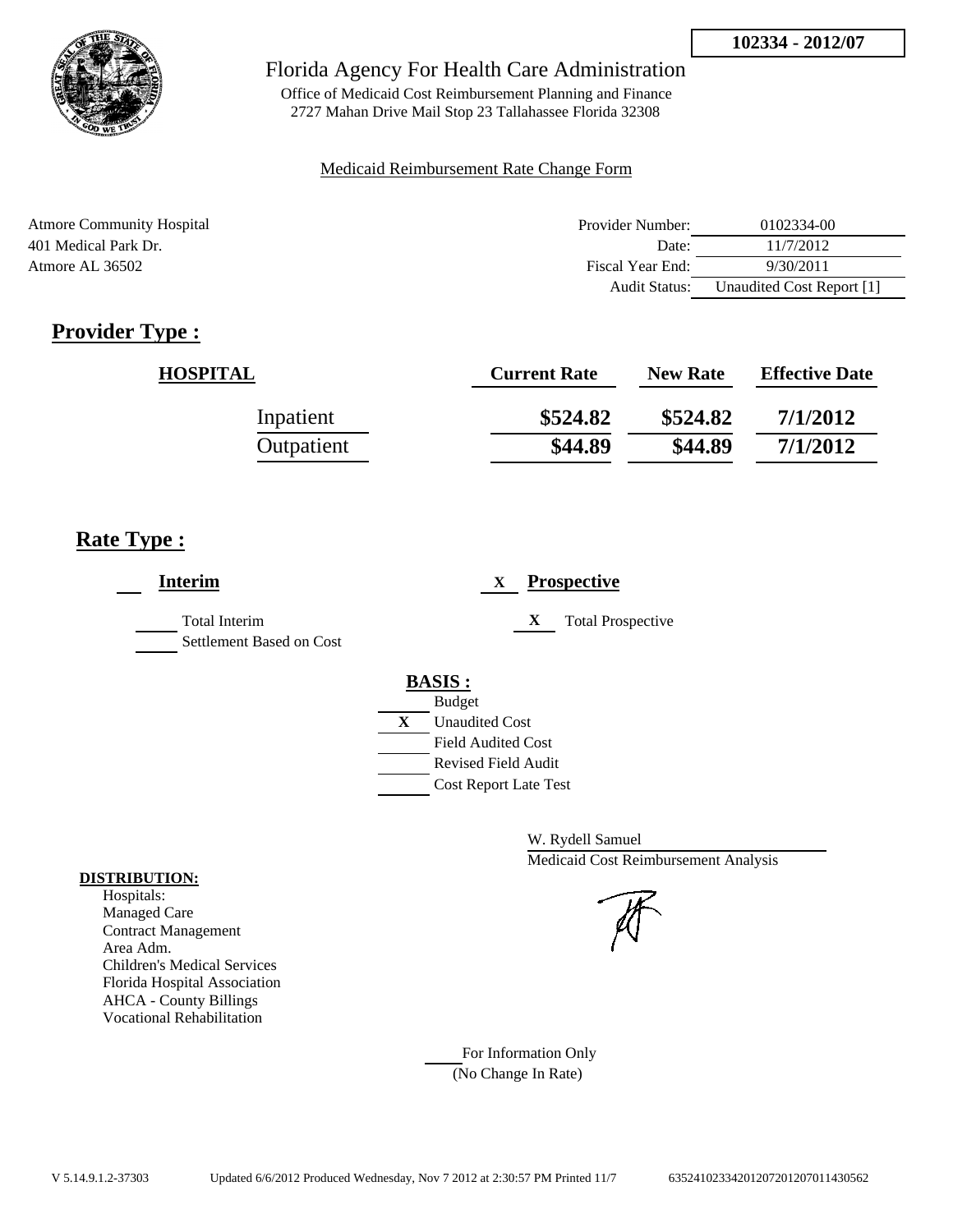

Office of Medicaid Cost Reimbursement Planning and Finance 2727 Mahan Drive Mail Stop 23 Tallahassee Florida 32308

#### Medicaid Reimbursement Rate Change Form

| Kindred Hospital (Tampa)  | Provider Number: | 0102342-00                |
|---------------------------|------------------|---------------------------|
| 4555 SOUTH MANHATTAN AVE. | Date:            | 11/7/2012                 |
| Tampa FL 33611            | Fiscal Year End: | 8/31/2011                 |
|                           | Audit Status:    | Unaudited Cost Report [1] |

# **Provider Type :**

| <b>HOSPITAL</b> | <b>Current Rate</b> | <b>New Rate</b> | <b>Effective Date</b> |
|-----------------|---------------------|-----------------|-----------------------|
| Inpatient       | \$648.16            | \$648.16        | 7/1/2012              |
| Outpatient      | \$14.24             | \$14.24         | 7/1/2012              |

### **Rate Type :**

| <b>Interim</b>                                   | <b>Prospective</b><br>X       |
|--------------------------------------------------|-------------------------------|
| <b>Total Interim</b><br>Settlement Based on Cost | X<br><b>Total Prospective</b> |
|                                                  | <b>BASIS:</b>                 |
|                                                  | <b>Budget</b>                 |
|                                                  | X<br><b>Unaudited Cost</b>    |
|                                                  | <b>Field Audited Cost</b>     |
|                                                  | <b>Revised Field Audit</b>    |
|                                                  | <b>Cost Report Late Test</b>  |
|                                                  |                               |

W. Rydell Samuel Medicaid Cost Reimbursement Analysis

For Information Only (No Change In Rate)

#### **DISTRIBUTION:**

Hospitals: Managed Care Contract Management Area Adm. 6 Children's Medical Services Florida Hospital Association AHCA - County Billings Vocational Rehabilitation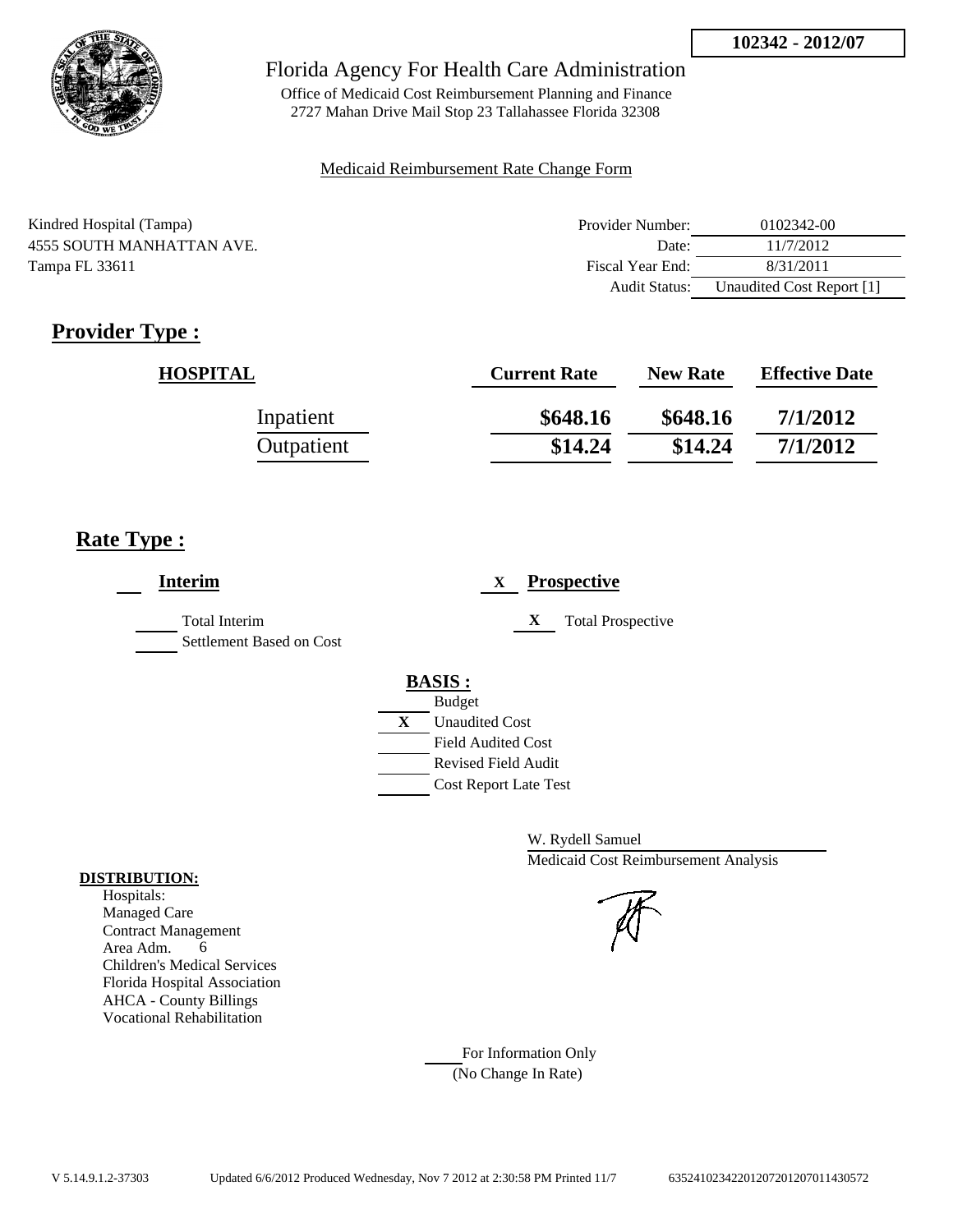

Office of Medicaid Cost Reimbursement Planning and Finance 2727 Mahan Drive Mail Stop 23 Tallahassee Florida 32308

#### Medicaid Reimbursement Rate Change Form

| Smith Hospital    | Provider Number:     | 0102369-00                |
|-------------------|----------------------|---------------------------|
| P.O. Box 10010    | Date:                | 11/7/2012                 |
| Valdosta GA 31604 | Fiscal Year End:     | 12/31/2010                |
|                   | <b>Audit Status:</b> | Unaudited Cost Report [1] |

# **Provider Type :**

| <b>HOSPITAL</b> | <b>Current Rate</b> | <b>New Rate</b> | <b>Effective Date</b> |
|-----------------|---------------------|-----------------|-----------------------|
| Inpatient       | \$430.94            | \$430.94        | 7/1/2012              |
| Outpatient      | \$84.11             | \$84.11         | 7/1/2012              |

## **Rate Type :**

| <b>Interim</b>                            | <b>Prospective</b><br>X                                                                 |
|-------------------------------------------|-----------------------------------------------------------------------------------------|
| Total Interim<br>Settlement Based on Cost | X<br><b>Total Prospective</b>                                                           |
|                                           | <b>BASIS:</b><br><b>Budget</b><br>$\mathbf{X}$<br><b>Unaudited Cost</b>                 |
|                                           | <b>Field Audited Cost</b><br><b>Revised Field Audit</b><br><b>Cost Report Late Test</b> |

W. Rydell Samuel Medicaid Cost Reimbursement Analysis

For Information Only (No Change In Rate)

#### **DISTRIBUTION:**

Hospitals: Managed Care Contract Management Area Adm. Children's Medical Services Florida Hospital Association AHCA - County Billings Vocational Rehabilitation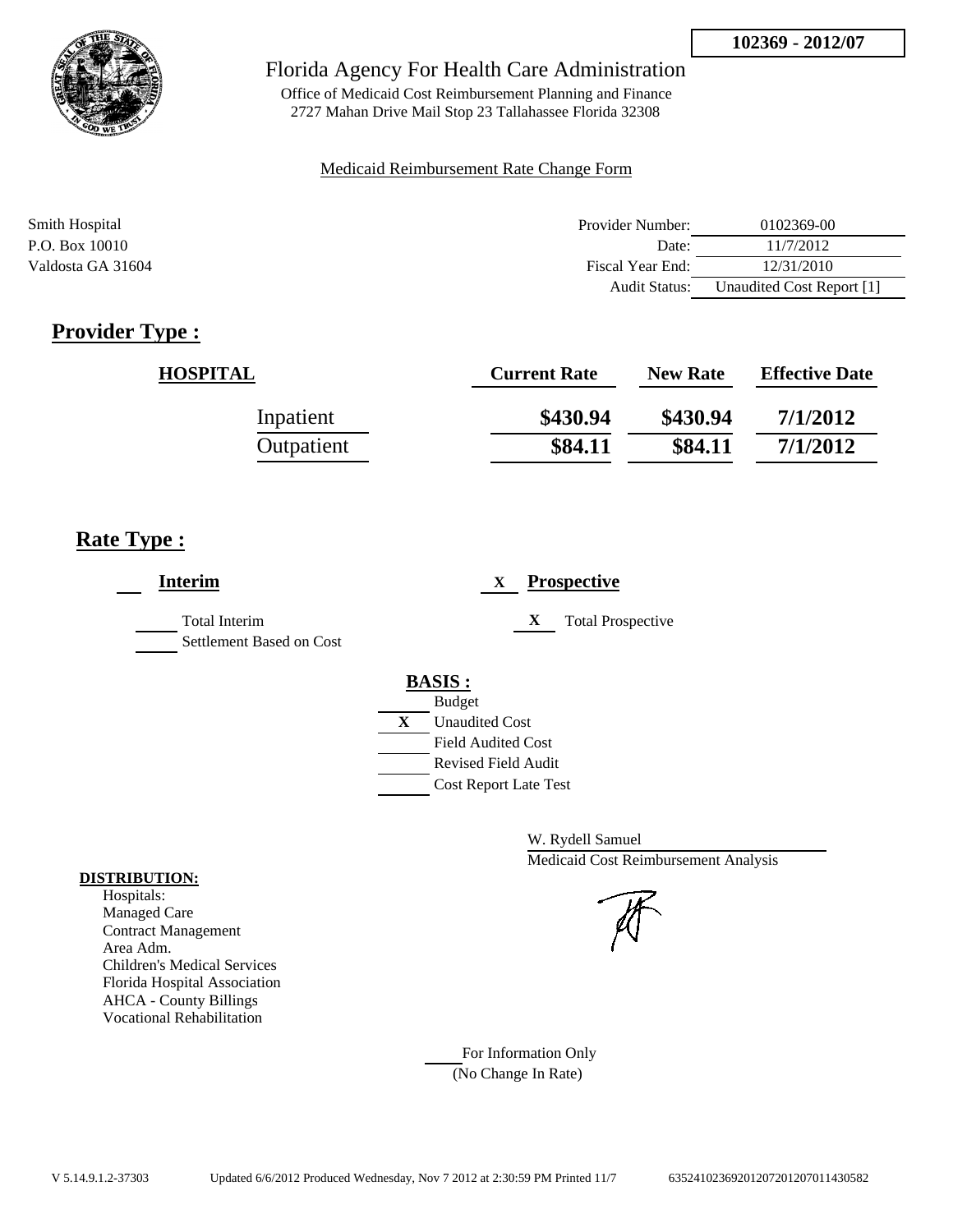

Office of Medicaid Cost Reimbursement Planning and Finance 2727 Mahan Drive Mail Stop 23 Tallahassee Florida 32308

#### Medicaid Reimbursement Rate Change Form

| St. John'S Rehabilitation Hospital | Provider Number: | 0102407-00                |
|------------------------------------|------------------|---------------------------|
| 3075 N.W. 35th Ave.                | Date:            | 11/7/2012                 |
| Lauderdale Lake FL 33311           | Fiscal Year End: | 9/30/2011                 |
|                                    | Audit Status:    | Unaudited Cost Report [1] |

# **Provider Type :**

| <b>HOSPITAL</b> | <b>Current Rate</b> | <b>New Rate</b> | <b>Effective Date</b> |
|-----------------|---------------------|-----------------|-----------------------|
| Inpatient       | \$550.02            | \$550.02        | 7/1/2012              |
| Outpatient      | \$14.24             | \$14.24         | 7/1/2012              |

## **Rate Type :**

| <b>Interim</b>                                   | <b>Prospective</b><br>X       |
|--------------------------------------------------|-------------------------------|
| <b>Total Interim</b><br>Settlement Based on Cost | X<br><b>Total Prospective</b> |
|                                                  | <b>BASIS:</b>                 |
|                                                  | <b>Budget</b>                 |
|                                                  | X<br><b>Unaudited Cost</b>    |
|                                                  | <b>Field Audited Cost</b>     |
|                                                  | <b>Revised Field Audit</b>    |
|                                                  | <b>Cost Report Late Test</b>  |

W. Rydell Samuel Medicaid Cost Reimbursement Analysis

#### **DISTRIBUTION:** Hospitals:

Managed Care Contract Management Area Adm. 10 Children's Medical Services Florida Hospital Association AHCA - County Billings Vocational Rehabilitation

> For Information Only (No Change In Rate)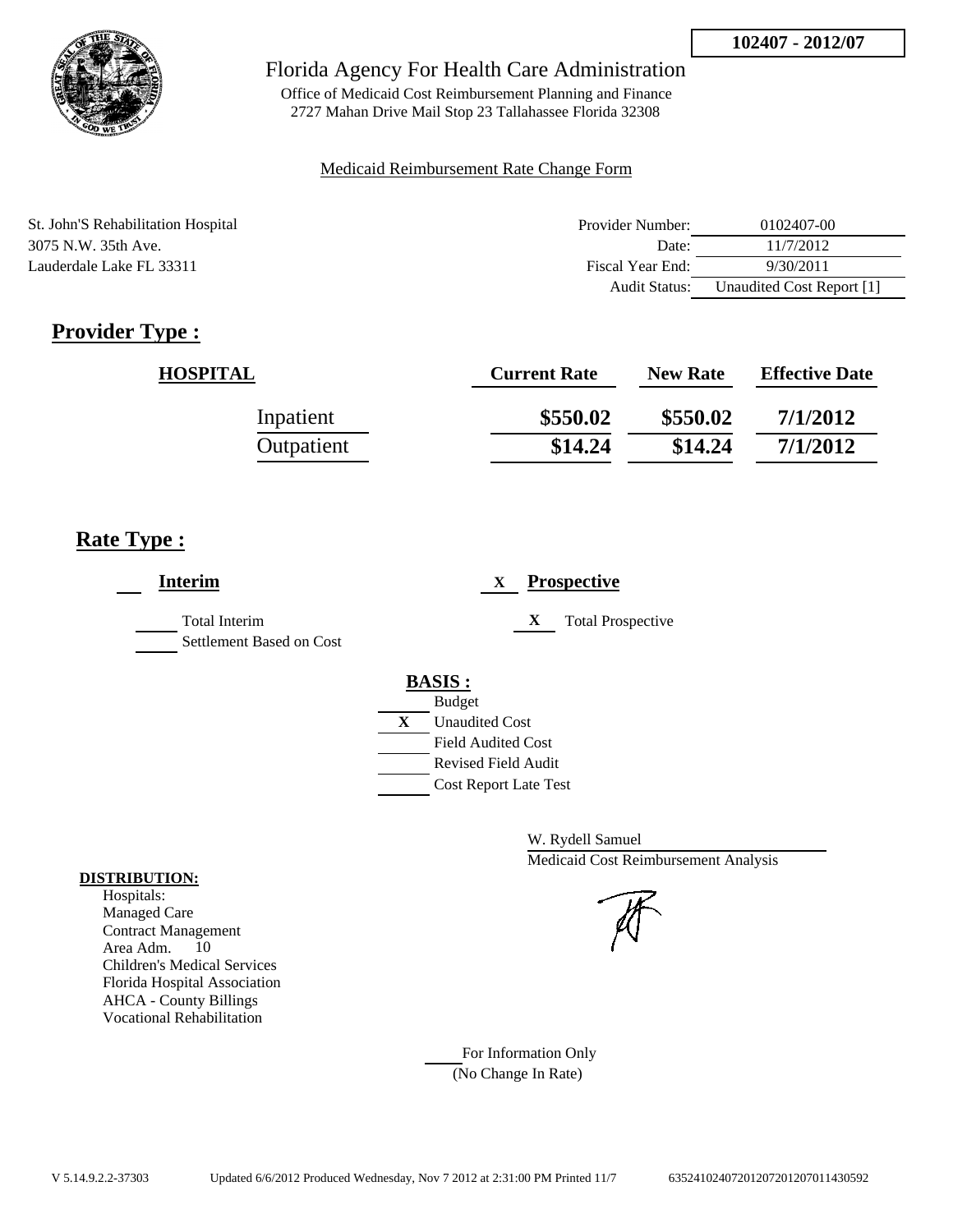

Office of Medicaid Cost Reimbursement Planning and Finance 2727 Mahan Drive Mail Stop 23 Tallahassee Florida 32308

#### Medicaid Reimbursement Rate Change Form

| South Baldwin Hospital | Provider Number:     | 0102474-00                |
|------------------------|----------------------|---------------------------|
| 1613 West McKenzie St. | Date:                | 11/7/2012                 |
| Foley AL 36536         | Fiscal Year End:     | 9/30/1995                 |
|                        | <b>Audit Status:</b> | Unaudited Cost Report [1] |

# **Provider Type :**

| <b>HOSPITAL</b> | <b>Current Rate</b> | <b>New Rate</b> | <b>Effective Date</b> |
|-----------------|---------------------|-----------------|-----------------------|
| Inpatient       | \$550.29            | \$550.29        | 7/1/2012              |
| Outpatient      | \$14.24             | \$14.24         | 7/1/2012              |

## **Rate Type :**

| <b>Interim</b>                                   | <b>Prospective</b><br>X       |  |
|--------------------------------------------------|-------------------------------|--|
| <b>Total Interim</b><br>Settlement Based on Cost | X<br><b>Total Prospective</b> |  |
|                                                  | <b>BASIS:</b>                 |  |
|                                                  | <b>Budget</b>                 |  |
|                                                  | X<br><b>Unaudited Cost</b>    |  |
|                                                  | <b>Field Audited Cost</b>     |  |
|                                                  | <b>Revised Field Audit</b>    |  |
|                                                  | <b>Cost Report Late Test</b>  |  |
|                                                  |                               |  |

W. Rydell Samuel Medicaid Cost Reimbursement Analysis

### For Information Only (No Change In Rate)

**DISTRIBUTION:**

Hospitals: Managed Care Contract Management Area Adm. Children's Medical Services Florida Hospital Association AHCA - County Billings Vocational Rehabilitation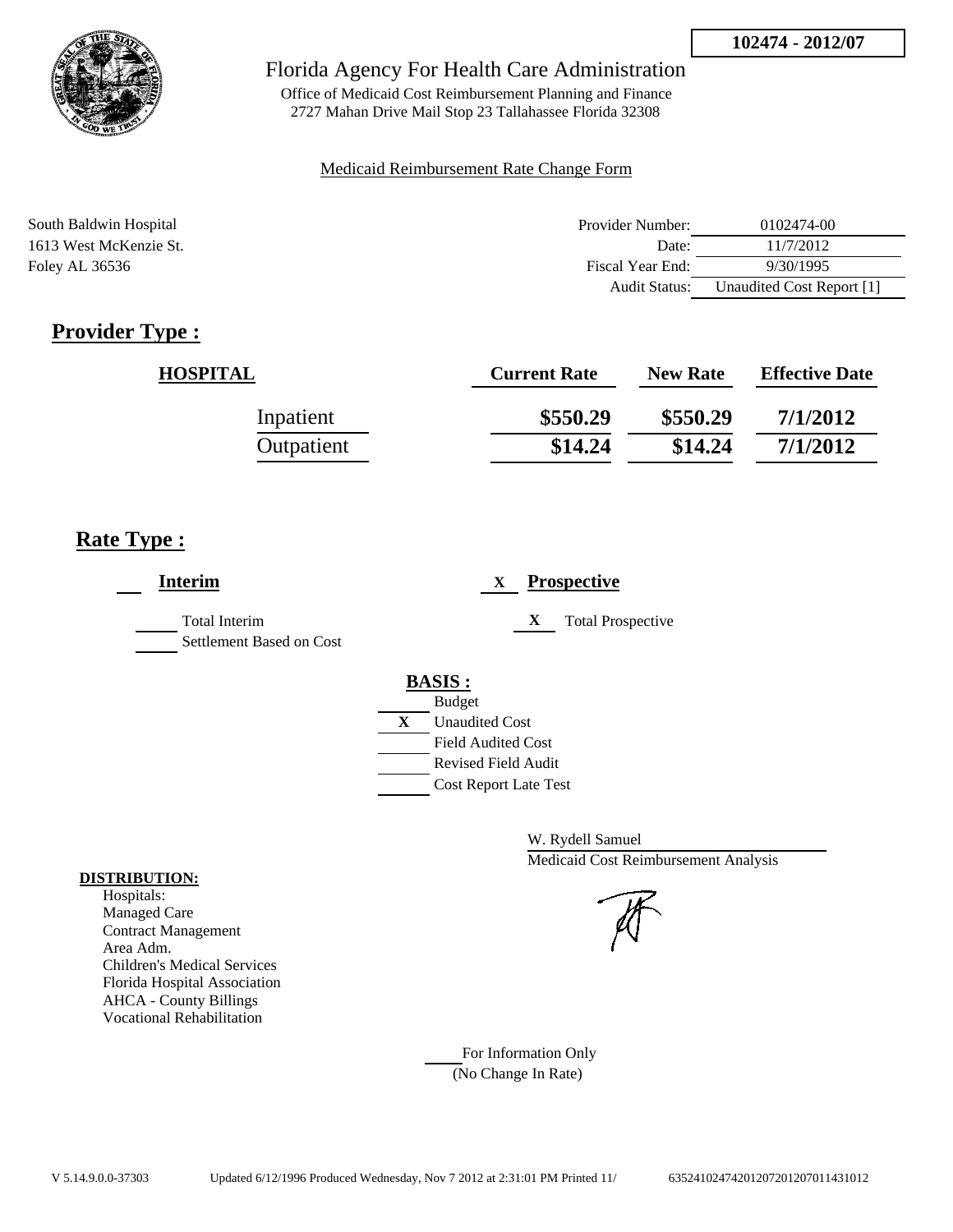Audit Status: Unaudited Cost Report [1]

Rate Includes Buy Back and Partial Self Exemption



### Florida Agency For Health Care Administration

Office of Medicaid Cost Reimbursement Planning and Finance 2727 Mahan Drive Mail Stop 23 Tallahassee Florida 32308

#### Medicaid Reimbursement Rate Change Form

Memorial Hosp. - West **Provider Number:** 0102521-00 703 North Flamingo Road Date: 11/7/2012 Pembroke Pines FL 33028 Fiscal Year End: 4/30/2011

# **Provider Type :**

| <b>HOSPITAL</b>                      | <b>Current Rate</b> | <b>New Rate</b> | <b>Effective Date</b> |
|--------------------------------------|---------------------|-----------------|-----------------------|
| Inpatient                            | \$950.80            | \$1,690.21      | 7/1/2012              |
| Outpatient                           | \$96.73             | \$183.99        | 7/1/2012              |
| <b>Inpatient County Billing Rate</b> |                     | \$892.10        | 7/1/2012              |

## **Rate Type :**

| Interim                                          | <b>Prospective</b><br>X               |
|--------------------------------------------------|---------------------------------------|
| <b>Total Interim</b><br>Settlement Based on Cost | X<br><b>Total Prospective</b>         |
|                                                  | <b>BASIS:</b>                         |
|                                                  | <b>Budget</b>                         |
|                                                  | $\mathbf{X}$<br><b>Unaudited Cost</b> |
|                                                  | <b>Field Audited Cost</b>             |
|                                                  | <b>Revised Field Audit</b>            |
|                                                  | <b>Cost Report Late Test</b>          |

W. Rydell Samuel Medicaid Cost Reimbursement Analysis

For Information Only (No Change In Rate)

#### **DISTRIBUTION:**

Hospitals: Managed Care Contract Management Area Adm. 10 Children's Medical Services Florida Hospital Association AHCA - County Billings Vocational Rehabilitation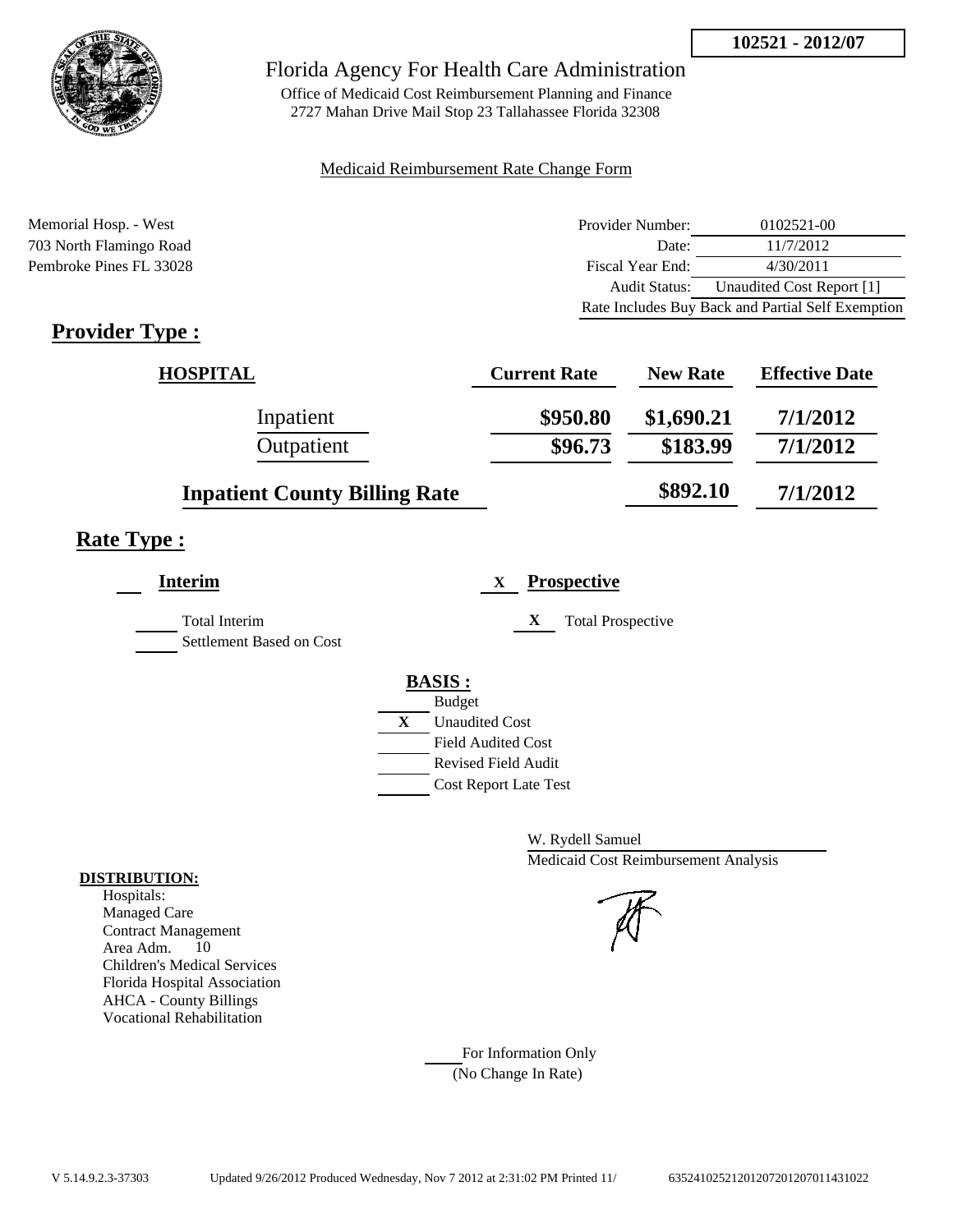

Office of Medicaid Cost Reimbursement Planning and Finance 2727 Mahan Drive Mail Stop 23 Tallahassee Florida 32308

### Medicaid Reimbursement Rate Change Form

| <b>Englewood Community Hospital</b> | Provider Number:     | 0102539-00                |
|-------------------------------------|----------------------|---------------------------|
| 700 Medical Blyd.                   | Date:                | 11/7/2012                 |
| Englewood FL 34223                  | Fiscal Year End:     | 12/31/2010                |
|                                     | <b>Audit Status:</b> | Unaudited Cost Report [1] |

# **Provider Type :**

| <b>HOSPITAL</b> | <b>Current Rate</b> | <b>New Rate</b> | <b>Effective Date</b> |
|-----------------|---------------------|-----------------|-----------------------|
| Inpatient       | \$738.20            | \$738.20        | 7/1/2012              |
| Outpatient      | \$45.08             | \$45.08         | 7/1/2012              |

## **Rate Type :**

| <b>Interim</b>                                   | <b>Prospective</b><br>X                                                                                                                                 |
|--------------------------------------------------|---------------------------------------------------------------------------------------------------------------------------------------------------------|
| <b>Total Interim</b><br>Settlement Based on Cost | X<br><b>Total Prospective</b>                                                                                                                           |
|                                                  | <b>BASIS:</b><br><b>Budget</b><br>X<br><b>Unaudited Cost</b><br><b>Field Audited Cost</b><br><b>Revised Field Audit</b><br><b>Cost Report Late Test</b> |

W. Rydell Samuel Medicaid Cost Reimbursement Analysis

For Information Only (No Change In Rate)

#### **DISTRIBUTION:**

Hospitals: Managed Care Contract Management Area Adm. 8 Children's Medical Services Florida Hospital Association AHCA - County Billings Vocational Rehabilitation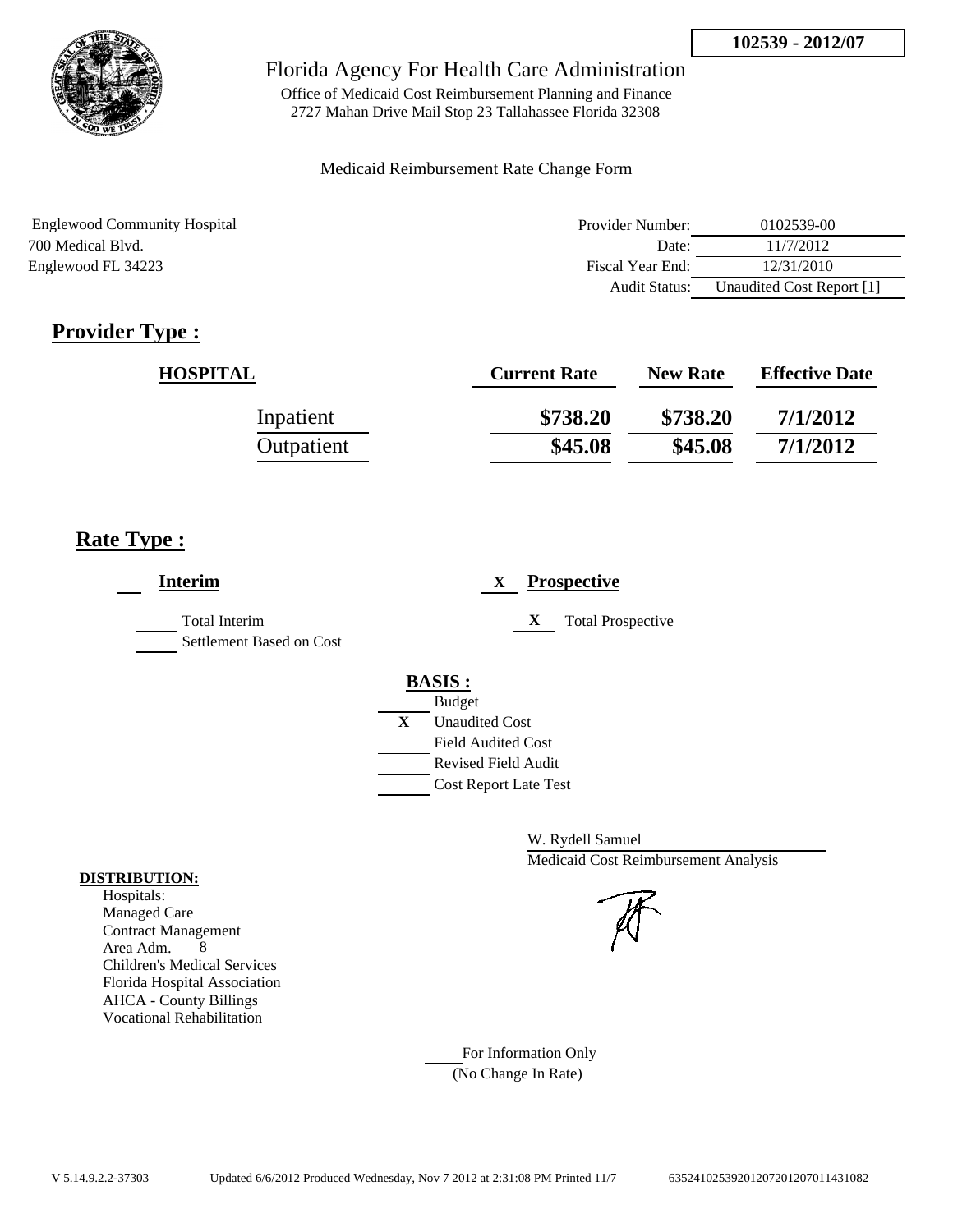

Office of Medicaid Cost Reimbursement Planning and Finance 2727 Mahan Drive Mail Stop 23 Tallahassee Florida 32308

#### Medicaid Reimbursement Rate Change Form

| Southeast Georgia Medical Center | Provider Number: | 0102555-00                |
|----------------------------------|------------------|---------------------------|
| 3100 Kemble Avenue               | Date:            | 11/7/2012                 |
| Brunswick GA 31520               | Fiscal Year End: | 4/30/2010                 |
|                                  | Audit Status:    | Unaudited Cost Report [1] |

# **Provider Type :**

| <b>HOSPITAL</b> | <b>Current Rate</b> | <b>New Rate</b> | <b>Effective Date</b> |
|-----------------|---------------------|-----------------|-----------------------|
| Inpatient       | \$649.04            | \$649.04        | 7/1/2012              |
| Outpatient      | \$55.00             | \$55.00         | 7/1/2012              |

## **Rate Type :**

| <b>Interim</b>                                   | <b>Prospective</b><br>X                                                                                                                          |
|--------------------------------------------------|--------------------------------------------------------------------------------------------------------------------------------------------------|
| <b>Total Interim</b><br>Settlement Based on Cost | X<br><b>Total Prospective</b>                                                                                                                    |
|                                                  | <b>BASIS:</b><br><b>Budget</b><br>X<br><b>Unaudited Cost</b><br><b>Field Audited Cost</b><br>Revised Field Audit<br><b>Cost Report Late Test</b> |

W. Rydell Samuel Medicaid Cost Reimbursement Analysis

For Information Only (No Change In Rate)

#### **DISTRIBUTION:**

Hospitals: Managed Care Contract Management Area Adm. Children's Medical Services Florida Hospital Association AHCA - County Billings Vocational Rehabilitation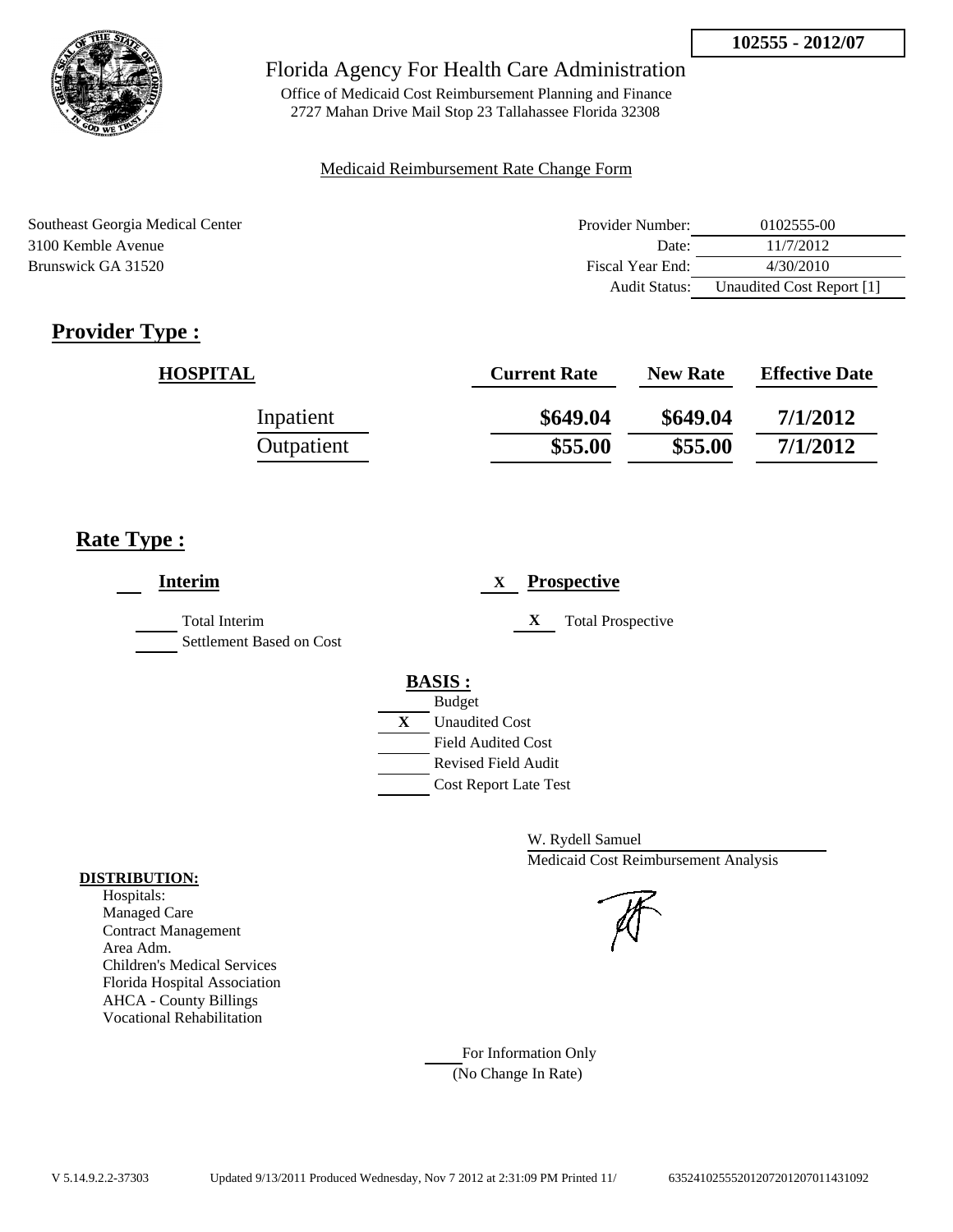

Office of Medicaid Cost Reimbursement Planning and Finance 2727 Mahan Drive Mail Stop 23 Tallahassee Florida 32308

#### Medicaid Reimbursement Rate Change Form

| Edward White Hospital                | Provider Number: | 0102598-00                |
|--------------------------------------|------------------|---------------------------|
| 2323 9th Avenue North P.O. Box 12018 | Date:            | 11/7/2012                 |
| St. Petersburg Fl 33733              | Fiscal Year End: | 12/31/2010                |
|                                      | Audit Status:    | Unaudited Cost Report [1] |

# **Provider Type :**

| <b>HOSPITAL</b> | <b>Current Rate</b> | <b>New Rate</b> | <b>Effective Date</b> |
|-----------------|---------------------|-----------------|-----------------------|
| Inpatient       | \$771.95            | \$771.95        | 7/1/2012              |
| Outpatient      | \$87.36             | \$87.36         | 7/1/2012              |

## **Rate Type :**

| <b>Interim</b>                            | <b>Prospective</b><br>X               |  |
|-------------------------------------------|---------------------------------------|--|
| Total Interim<br>Settlement Based on Cost | X<br><b>Total Prospective</b>         |  |
|                                           | <b>BASIS:</b>                         |  |
|                                           | <b>Budget</b>                         |  |
|                                           | $\mathbf{X}$<br><b>Unaudited Cost</b> |  |
|                                           | <b>Field Audited Cost</b>             |  |
|                                           | <b>Revised Field Audit</b>            |  |
|                                           | <b>Cost Report Late Test</b>          |  |
|                                           |                                       |  |

W. Rydell Samuel Medicaid Cost Reimbursement Analysis

For Information Only (No Change In Rate)

#### **DISTRIBUTION:**

Hospitals: Managed Care Contract Management Area Adm. 5 Children's Medical Services Florida Hospital Association AHCA - County Billings Vocational Rehabilitation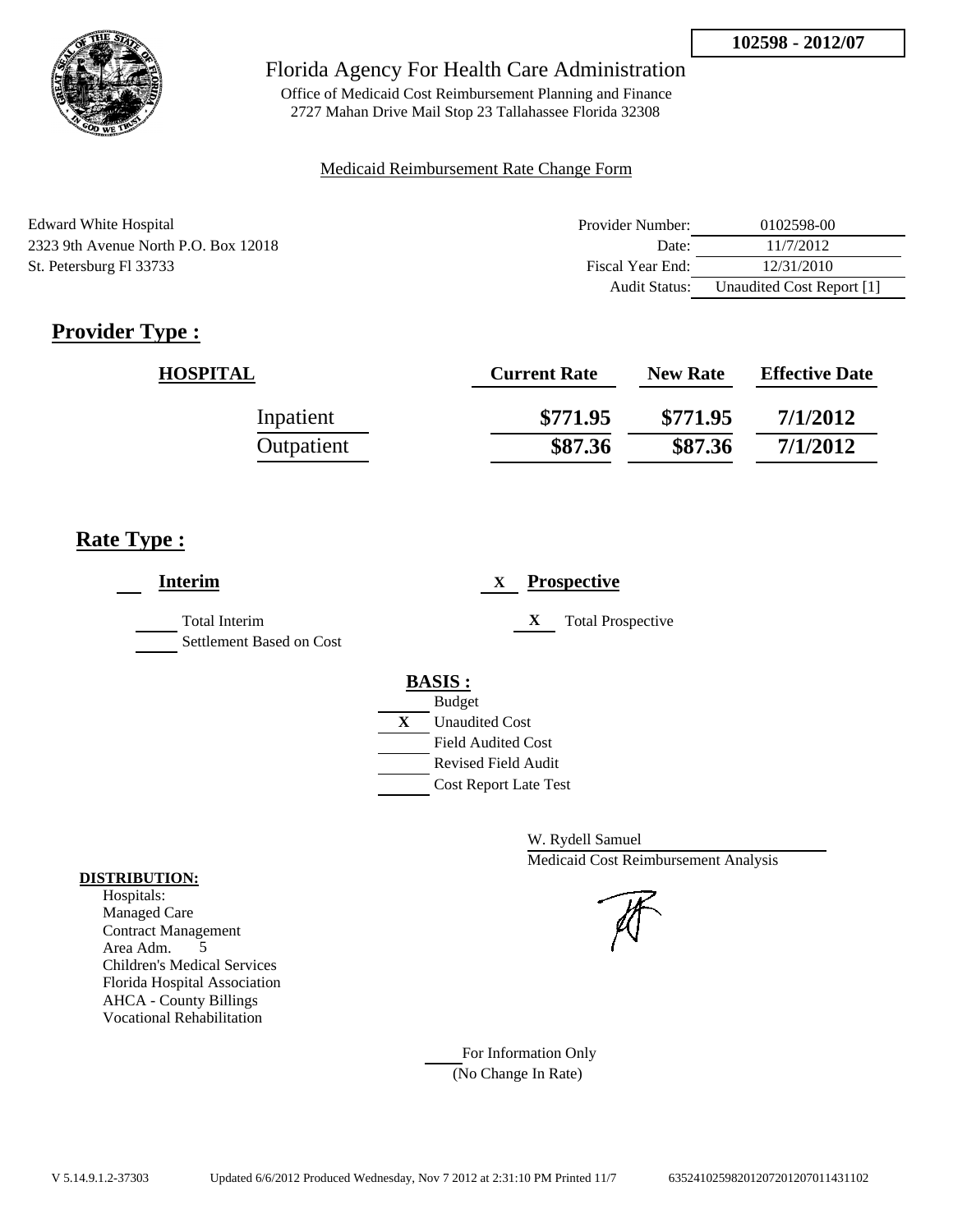

Office of Medicaid Cost Reimbursement Planning and Finance 2727 Mahan Drive Mail Stop 23 Tallahassee Florida 32308

#### Medicaid Reimbursement Rate Change Form

| Florida Hospital Wauchula            | Provider Number: | 0102601-00                |  |
|--------------------------------------|------------------|---------------------------|--|
| 2501 U.S. Hwy 27 North P.O. Box 1200 | Date:            | 11/7/2012                 |  |
| Avon Park FL 33825                   | Fiscal Year End: | 12/31/2010                |  |
|                                      | Audit Status:    | Unaudited Cost Report [1] |  |
|                                      |                  | Rate Includes Buy Back    |  |

# **Provider Type :**

| <b>HOSPITAL</b> | <b>Current Rate</b> | <b>New Rate</b> | <b>Effective Date</b> |
|-----------------|---------------------|-----------------|-----------------------|
| Inpatient       | \$4,747.41          | \$4,747.41      | 7/1/2012              |
| Outpatient      | \$119.14            | \$119.13        | 7/1/2012              |

## **Rate Type :**

| <b>Interim</b>                                   |                                | <b>Prospective</b><br>$\mathbf{X}$ |
|--------------------------------------------------|--------------------------------|------------------------------------|
| <b>Total Interim</b><br>Settlement Based on Cost |                                | X<br><b>Total Prospective</b>      |
|                                                  | <b>BASIS:</b><br><b>Budget</b> |                                    |
|                                                  | X                              | <b>Unaudited Cost</b>              |
|                                                  |                                | <b>Field Audited Cost</b>          |
|                                                  |                                | <b>Revised Field Audit</b>         |
|                                                  |                                | <b>Cost Report Late Test</b>       |
|                                                  |                                |                                    |

W. Rydell Samuel Medicaid Cost Reimbursement Analysis

#### For Information Only (No Change In Rate)

**DISTRIBUTION:**

Hospitals: Managed Care Contract Management Area Adm. 6 Children's Medical Services Florida Hospital Association AHCA - County Billings Vocational Rehabilitation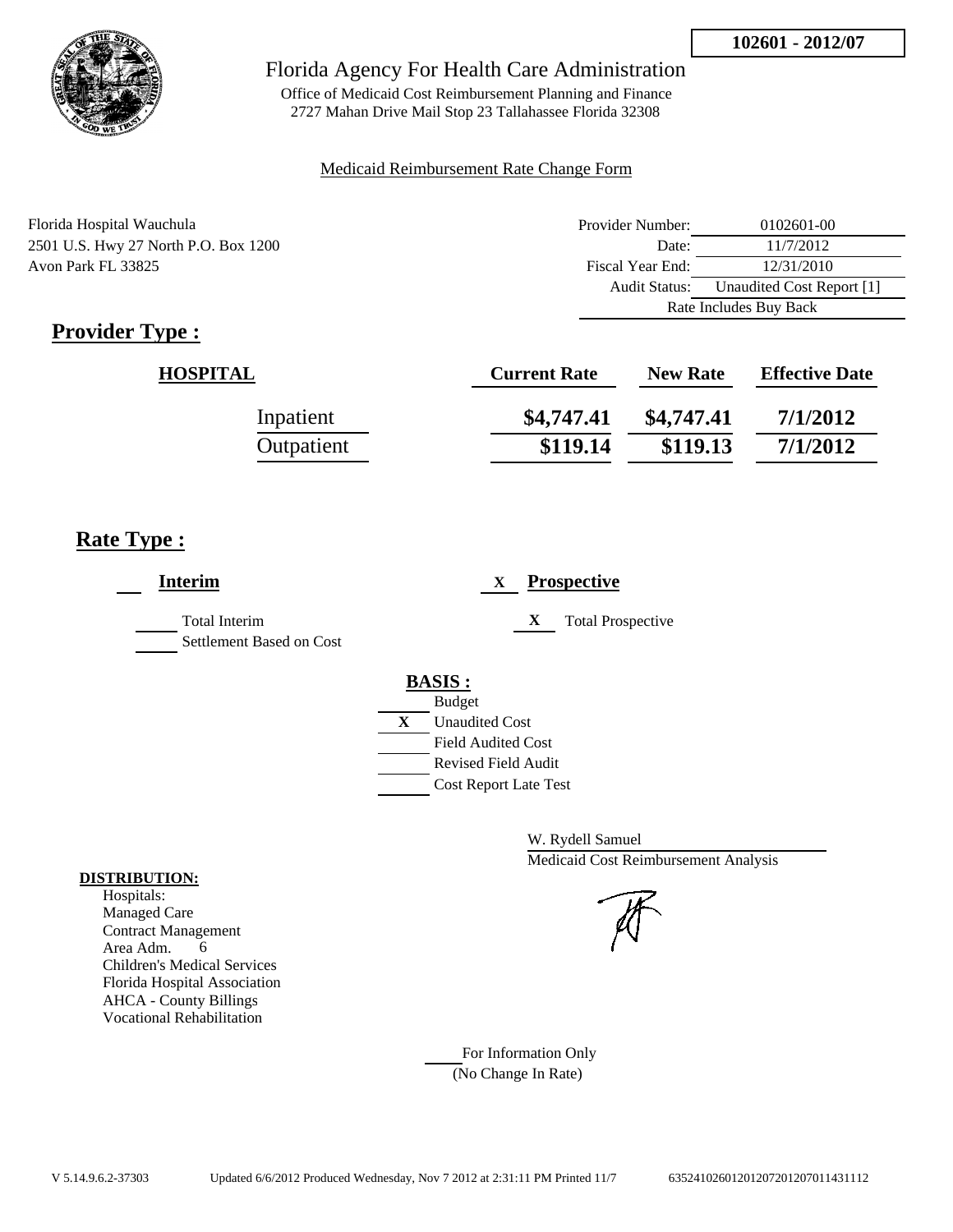

Office of Medicaid Cost Reimbursement Planning and Finance 2727 Mahan Drive Mail Stop 23 Tallahassee Florida 32308

#### Medicaid Reimbursement Rate Change Form

| A.G. Holley State Hospital     | Provider Number: | 0102610-00                |
|--------------------------------|------------------|---------------------------|
| 1199 Lantana Rd. P.O. Box 3084 | Date:            | 11/7/2012                 |
| Lantana FL 33465               | Fiscal Year End: | 6/30/2010                 |
|                                | Audit Status:    | Unaudited Cost Report [1] |

# **Provider Type :**

| <b>HOSPITAL</b>                      | <b>Current Rate</b> | <b>New Rate</b> | <b>Effective Date</b> |
|--------------------------------------|---------------------|-----------------|-----------------------|
| Inpatient                            | \$598.08            | \$598.08        | 7/1/2012              |
| Outpatient                           | \$14.24             | \$14.24         | 7/1/2012              |
| <b>Inpatient County Billing Rate</b> | \$434.70            | \$434.70        | 7/1/2012              |

# **Rate Type :**

| <b>Interim</b>                                   | <b>Prospective</b><br>X                                                                                                            |
|--------------------------------------------------|------------------------------------------------------------------------------------------------------------------------------------|
| <b>Total Interim</b><br>Settlement Based on Cost | <b>Total Prospective</b><br>X                                                                                                      |
|                                                  | <b>BASIS:</b><br><b>Budget</b><br>$\mathbf{X}$<br><b>Unaudited Cost</b><br><b>Field Audited Cost</b><br><b>Revised Field Audit</b> |
|                                                  | <b>Cost Report Late Test</b>                                                                                                       |

W. Rydell Samuel Medicaid Cost Reimbursement Analysis

For Information Only (No Change In Rate)

#### **DISTRIBUTION:**

Hospitals: Managed Care Contract Management Area Adm. 9 Children's Medical Services Florida Hospital Association AHCA - County Billings Vocational Rehabilitation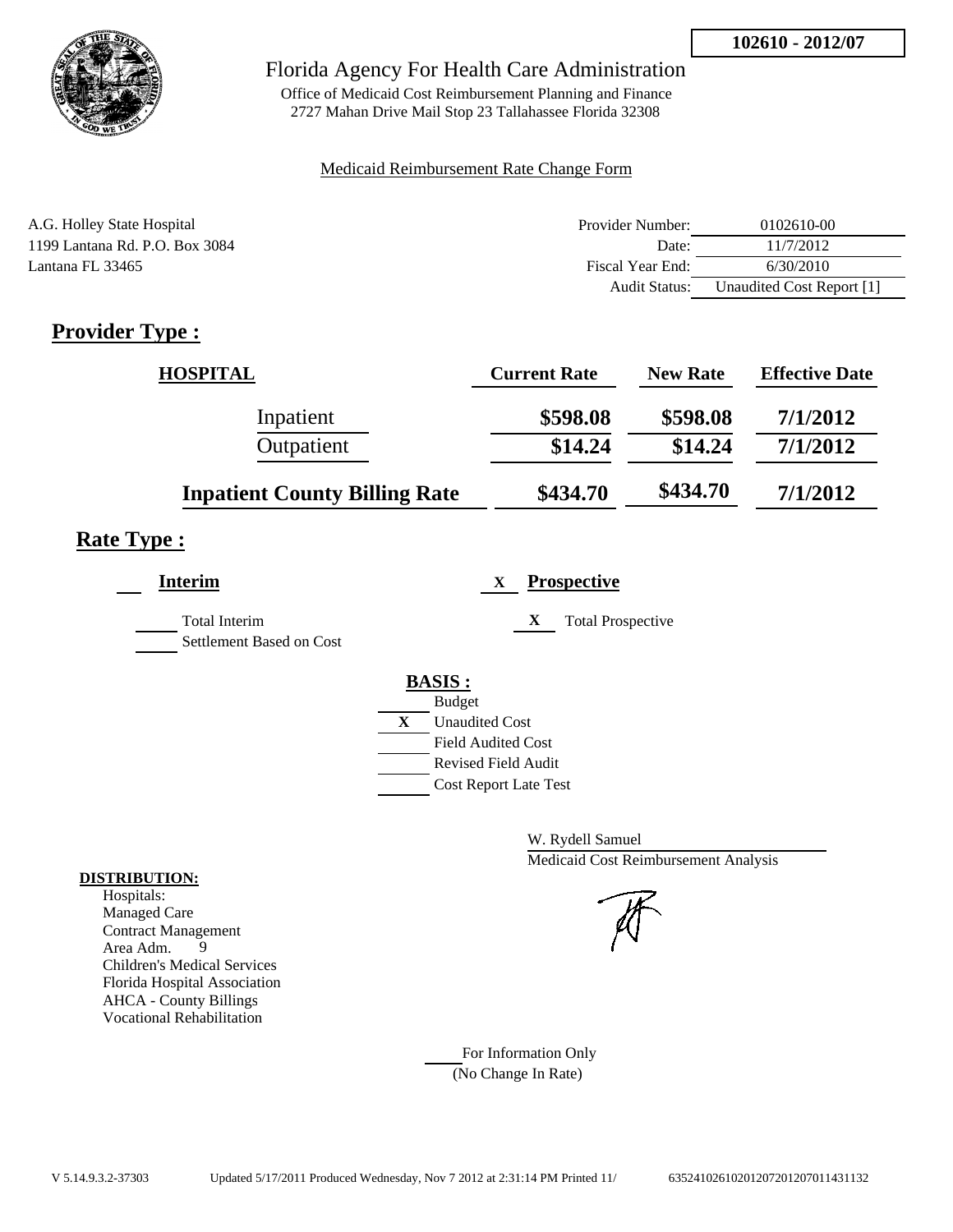

Office of Medicaid Cost Reimbursement Planning and Finance 2727 Mahan Drive Mail Stop 23 Tallahassee Florida 32308

### Medicaid Reimbursement Rate Change Form

| Kindred Hosp. - North Fla   | Provider Number:     | 0102679-00                |
|-----------------------------|----------------------|---------------------------|
| 801 Oak Street              | Date:                | 11/7/2012                 |
| Green Cove Springs FL 32043 | Fiscal Year End:     | 8/31/2011                 |
|                             | <b>Audit Status:</b> | Unaudited Cost Report [1] |

# **Provider Type :**

| <b>HOSPITAL</b> | <b>Current Rate</b> | <b>New Rate</b> | <b>Effective Date</b> |
|-----------------|---------------------|-----------------|-----------------------|
| Inpatient       | \$607.88            | \$607.88        | 7/1/2012              |
| Outpatient      | \$14.24             | \$14.24         | 7/1/2012              |

## **Rate Type :**

| <b>Interim</b>                                   | <b>Prospective</b><br>X               |
|--------------------------------------------------|---------------------------------------|
| <b>Total Interim</b><br>Settlement Based on Cost | <b>Total Prospective</b><br>X         |
|                                                  | <b>BASIS:</b>                         |
|                                                  | <b>Budget</b>                         |
|                                                  | $\mathbf{X}$<br><b>Unaudited Cost</b> |
|                                                  | <b>Field Audited Cost</b>             |
|                                                  | <b>Revised Field Audit</b>            |
|                                                  | <b>Cost Report Late Test</b>          |
|                                                  |                                       |

W. Rydell Samuel Medicaid Cost Reimbursement Analysis

#### Managed Care Contract Management

**DISTRIBUTION:** Hospitals:

> Area Adm. 4 Children's Medical Services Florida Hospital Association AHCA - County Billings Vocational Rehabilitation

> > For Information Only (No Change In Rate)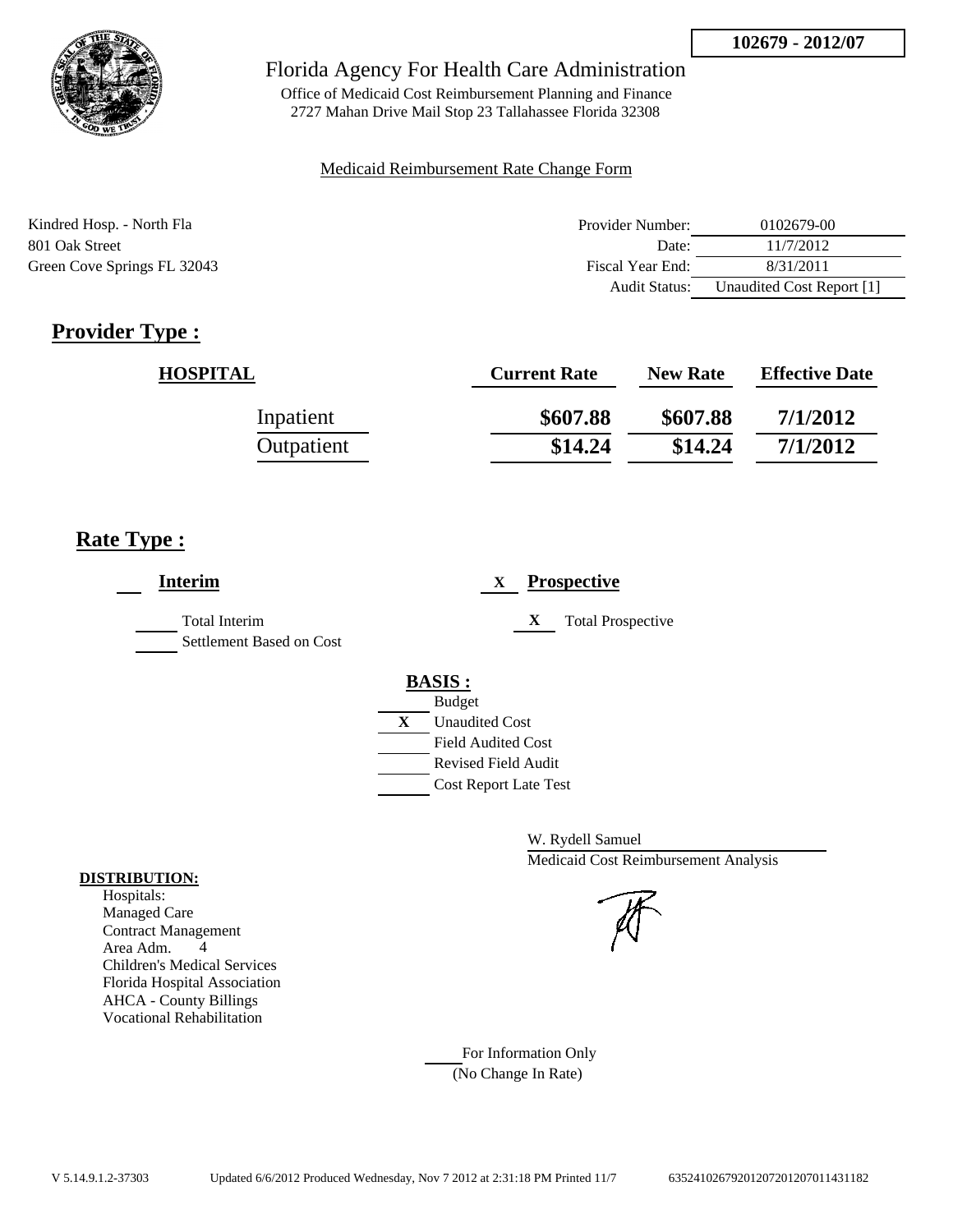

Office of Medicaid Cost Reimbursement Planning and Finance 2727 Mahan Drive Mail Stop 23 Tallahassee Florida 32308

#### Medicaid Reimbursement Rate Change Form

| HealthSouth Rehab - Dothan | Provider Number:     | 0102687-00                |
|----------------------------|----------------------|---------------------------|
| 1736 East Main Street      | Date:                | 11/7/2012                 |
| Dothan AL 36301            | Fiscal Year End:     | 12/31/2002                |
|                            | <b>Audit Status:</b> | Unaudited Cost Report [1] |

# **Provider Type :**

| <b>HOSPITAL</b> | <b>Current Rate</b> | <b>New Rate</b> | <b>Effective Date</b> |
|-----------------|---------------------|-----------------|-----------------------|
| Inpatient       | \$411.42            | \$411.42        | 7/1/2012              |
| Outpatient      | \$14.24             | \$14.24         | 7/1/2012              |

## **Rate Type :**

| <b>Interim</b>                                   | <b>Prospective</b><br>X       |
|--------------------------------------------------|-------------------------------|
| <b>Total Interim</b><br>Settlement Based on Cost | <b>Total Prospective</b><br>X |
|                                                  | <b>BASIS:</b>                 |
|                                                  | <b>Budget</b>                 |
|                                                  | X<br><b>Unaudited Cost</b>    |
|                                                  | <b>Field Audited Cost</b>     |
|                                                  | <b>Revised Field Audit</b>    |
|                                                  | <b>Cost Report Late Test</b>  |

W. Rydell Samuel Medicaid Cost Reimbursement Analysis

For Information Only (No Change In Rate)

#### **DISTRIBUTION:**

Hospitals: Managed Care Contract Management Area Adm. Children's Medical Services Florida Hospital Association AHCA - County Billings Vocational Rehabilitation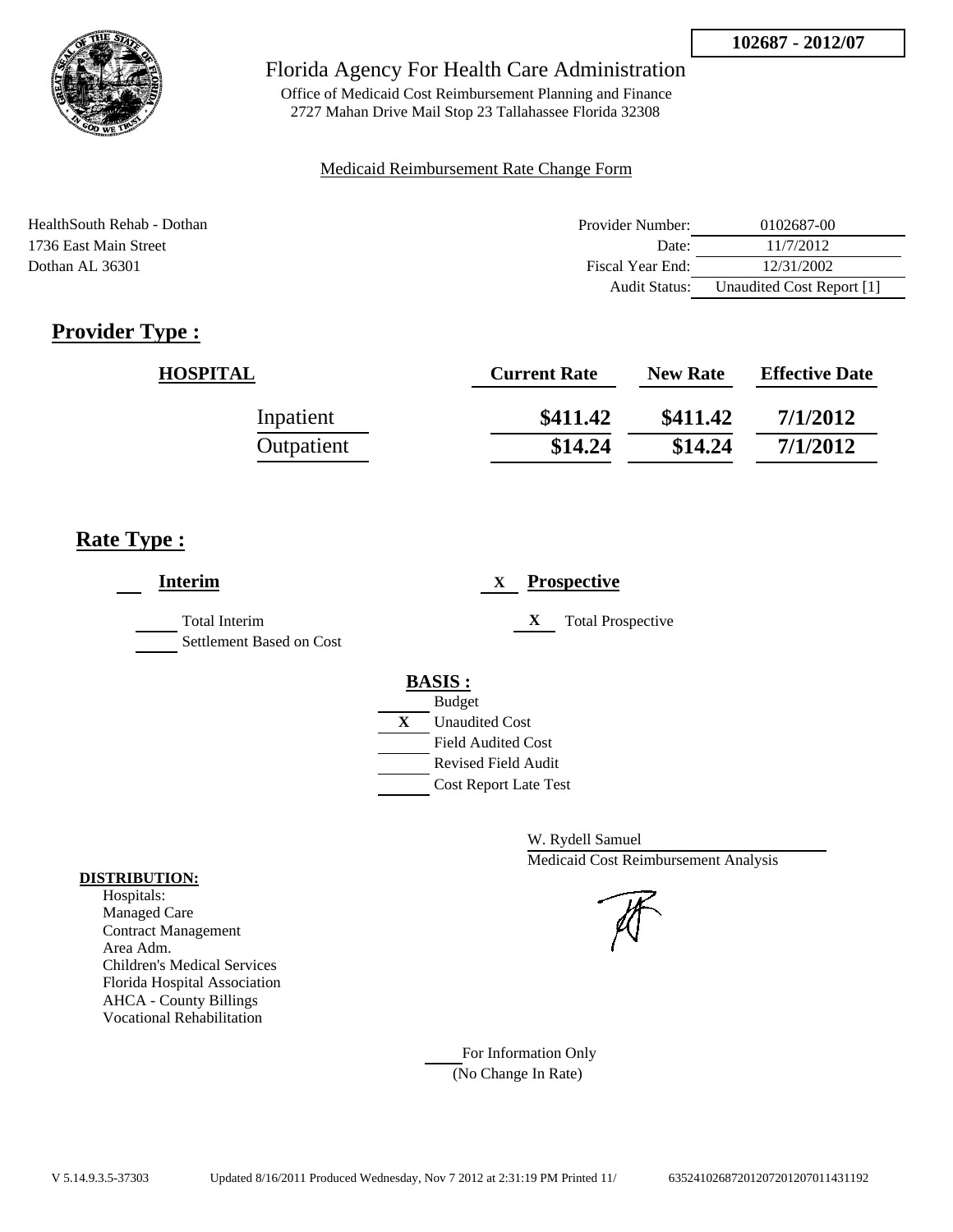

Office of Medicaid Cost Reimbursement Planning and Finance 2727 Mahan Drive Mail Stop 23 Tallahassee Florida 32308

### Medicaid Reimbursement Rate Change Form

| HealthSouth Rehabililation Hospital - Miami | Provider Number: | 0102709-00                |
|---------------------------------------------|------------------|---------------------------|
| 20601 Old Cutler Road                       | Date:            | 11/7/2012                 |
| Miami FL 33188                              | Fiscal Year End: | 5/30/2011                 |
|                                             | Audit Status:    | Unaudited Cost Report [1] |

# **Provider Type :**

| <b>HOSPITAL</b> | <b>Current Rate</b> | <b>New Rate</b> | <b>Effective Date</b> |
|-----------------|---------------------|-----------------|-----------------------|
| Inpatient       | \$386.48            | \$386.48        | 7/1/2012              |
| Outpatient      | \$14.24             | \$14.24         | 7/1/2012              |

## **Rate Type :**

| <b>Interim</b>                                   | <b>Prospective</b><br>X                                 |
|--------------------------------------------------|---------------------------------------------------------|
| <b>Total Interim</b><br>Settlement Based on Cost | <b>Total Prospective</b><br>X                           |
|                                                  | <b>BASIS:</b>                                           |
|                                                  | <b>Budget</b><br>X<br><b>Unaudited Cost</b>             |
|                                                  | <b>Field Audited Cost</b><br><b>Revised Field Audit</b> |
|                                                  | <b>Cost Report Late Test</b>                            |

W. Rydell Samuel Medicaid Cost Reimbursement Analysis

For Information Only (No Change In Rate)

#### **DISTRIBUTION:**

Hospitals: Managed Care Contract Management Area Adm. 11 Children's Medical Services Florida Hospital Association AHCA - County Billings Vocational Rehabilitation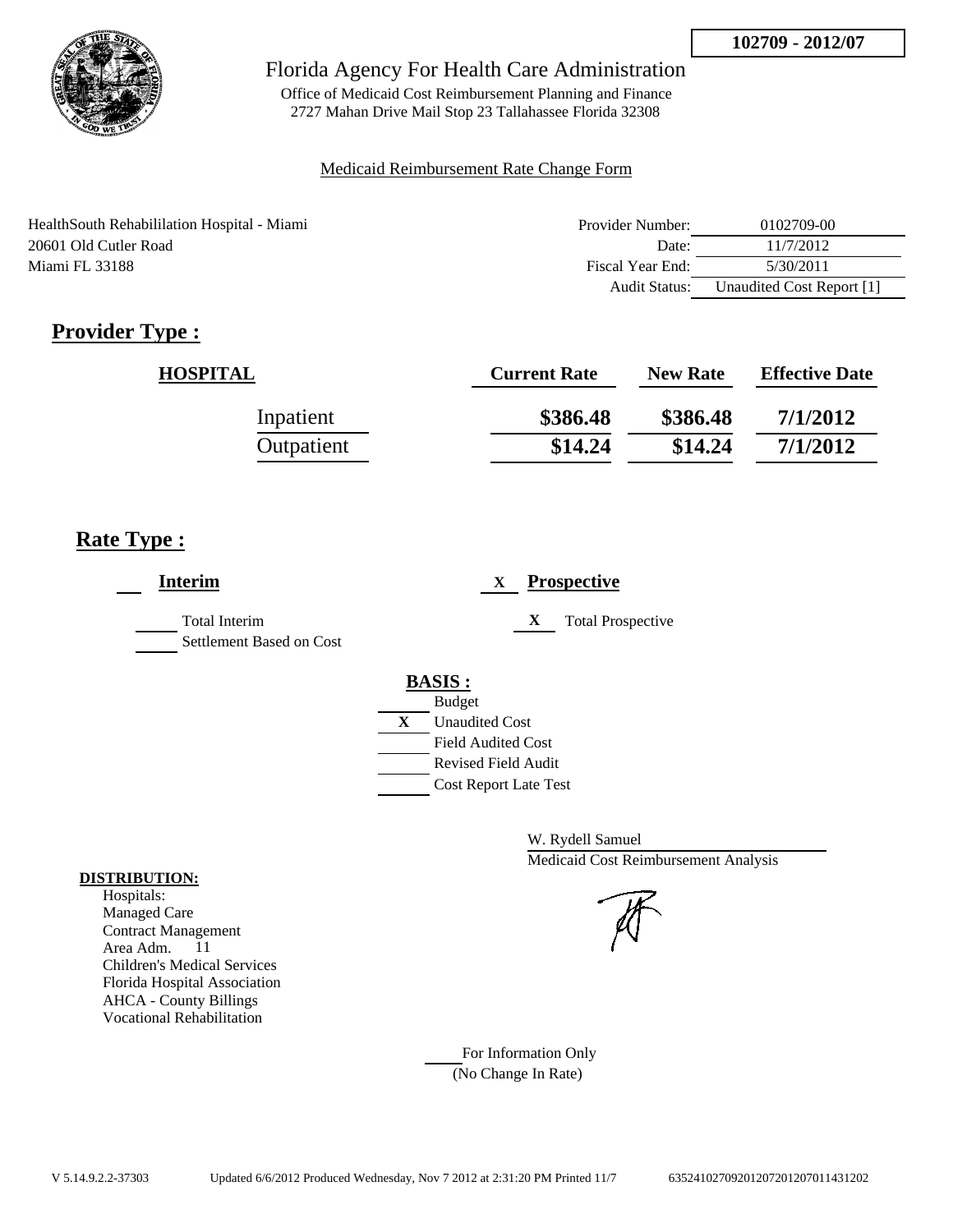

Office of Medicaid Cost Reimbursement Planning and Finance 2727 Mahan Drive Mail Stop 23 Tallahassee Florida 32308

#### Medicaid Reimbursement Rate Change Form

Brooks Rehabilitation Hospital **Provider Number:** 0102717-00 3599 University Blvd., S Date: 11/7/2012 Jacksonville FL 32216 Fiscal Year End: 12/31/2010 Audit Status: Unaudited Cost Report [1]

# **Provider Type :**

| <b>HOSPITAL</b> | <b>Current Rate</b> | <b>New Rate</b> | <b>Effective Date</b> |
|-----------------|---------------------|-----------------|-----------------------|
| Inpatient       | \$582.00            | \$582.00        | 7/1/2012              |
| Outpatient      | \$49.32             | \$49.32         | 7/1/2012              |

## **Rate Type :**

| <b>Interim</b>                                   | <b>Prospective</b><br>$\mathbf{X}$                         |
|--------------------------------------------------|------------------------------------------------------------|
| <b>Total Interim</b><br>Settlement Based on Cost | X<br><b>Total Prospective</b>                              |
|                                                  | <b>BASIS:</b><br><b>Budget</b>                             |
|                                                  | X<br><b>Unaudited Cost</b><br><b>Field Audited Cost</b>    |
|                                                  | <b>Revised Field Audit</b><br><b>Cost Report Late Test</b> |

W. Rydell Samuel Medicaid Cost Reimbursement Analysis

For Information Only (No Change In Rate)

#### **DISTRIBUTION:**

Hospitals: Managed Care Contract Management Area Adm. 4 Children's Medical Services Florida Hospital Association AHCA - County Billings Vocational Rehabilitation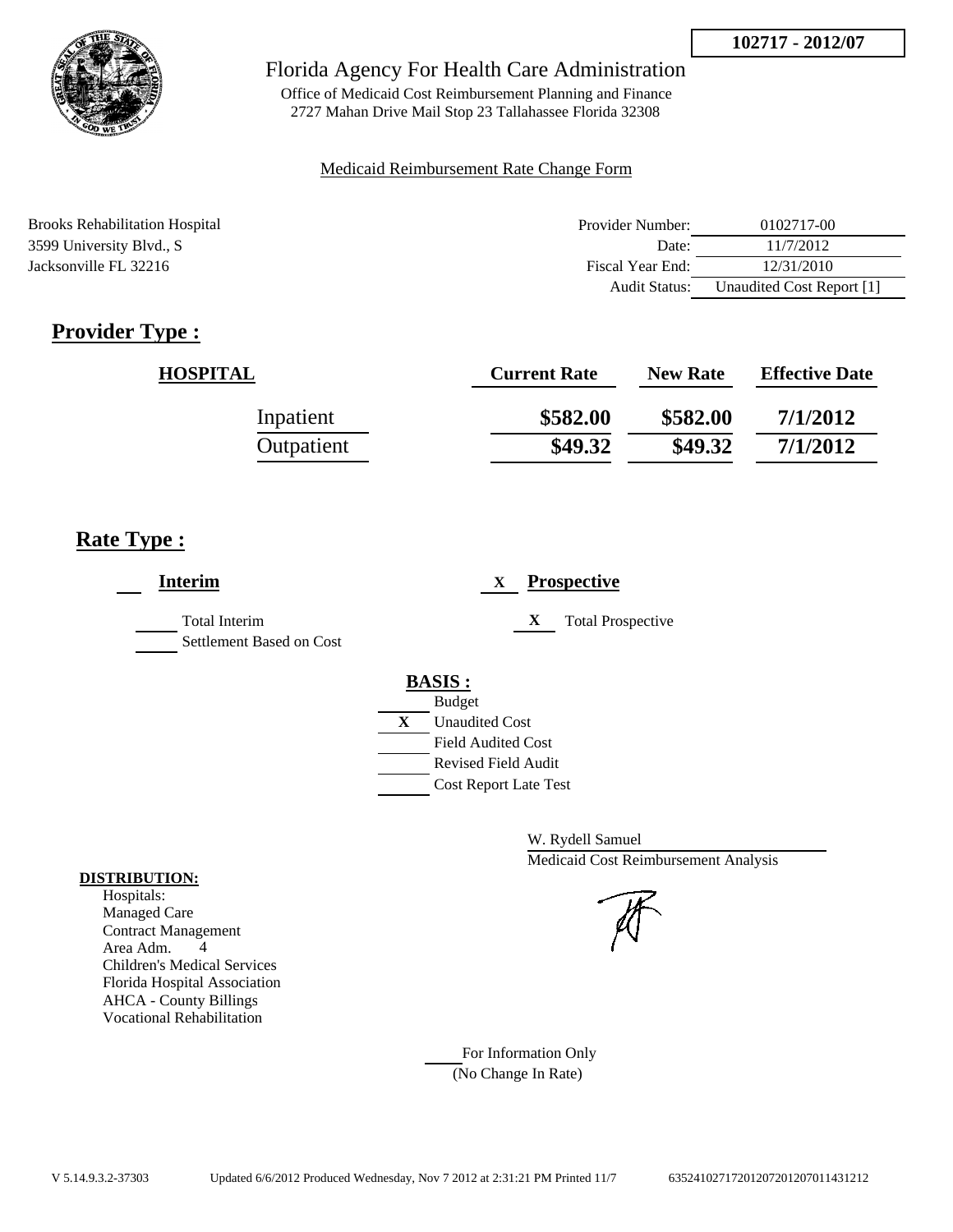

Office of Medicaid Cost Reimbursement Planning and Finance 2727 Mahan Drive Mail Stop 23 Tallahassee Florida 32308

#### Medicaid Reimbursement Rate Change Form

| Healthsouth Emerald Coast Hospital | Provider Number:     | 0102750-00                |
|------------------------------------|----------------------|---------------------------|
| 1847 Florida Avenue                | Date:                | 11/7/2012                 |
| Panama City FL 32405               | Fiscal Year End:     | 12/31/2010                |
|                                    | <b>Audit Status:</b> | Unaudited Cost Report [1] |

# **Provider Type :**

| <b>HOSPITAL</b> | <b>Current Rate</b> | <b>New Rate</b> | <b>Effective Date</b> |
|-----------------|---------------------|-----------------|-----------------------|
| Inpatient       | \$396.31            | \$396.31        | 7/1/2012              |
| Outpatient      | \$41.94             | \$41.94         | 7/1/2012              |

## **Rate Type :**

| <b>Interim</b>                            | <b>Prospective</b><br>X       |
|-------------------------------------------|-------------------------------|
| Total Interim<br>Settlement Based on Cost | <b>Total Prospective</b><br>X |
|                                           | <b>BASIS:</b>                 |
|                                           | <b>Budget</b>                 |
|                                           | X<br><b>Unaudited Cost</b>    |
|                                           | <b>Field Audited Cost</b>     |
|                                           | Revised Field Audit           |
|                                           | <b>Cost Report Late Test</b>  |
|                                           |                               |

W. Rydell Samuel Medicaid Cost Reimbursement Analysis

For Information Only (No Change In Rate)

#### **DISTRIBUTION:**

Hospitals: Managed Care Contract Management Area Adm. 2 Children's Medical Services Florida Hospital Association AHCA - County Billings Vocational Rehabilitation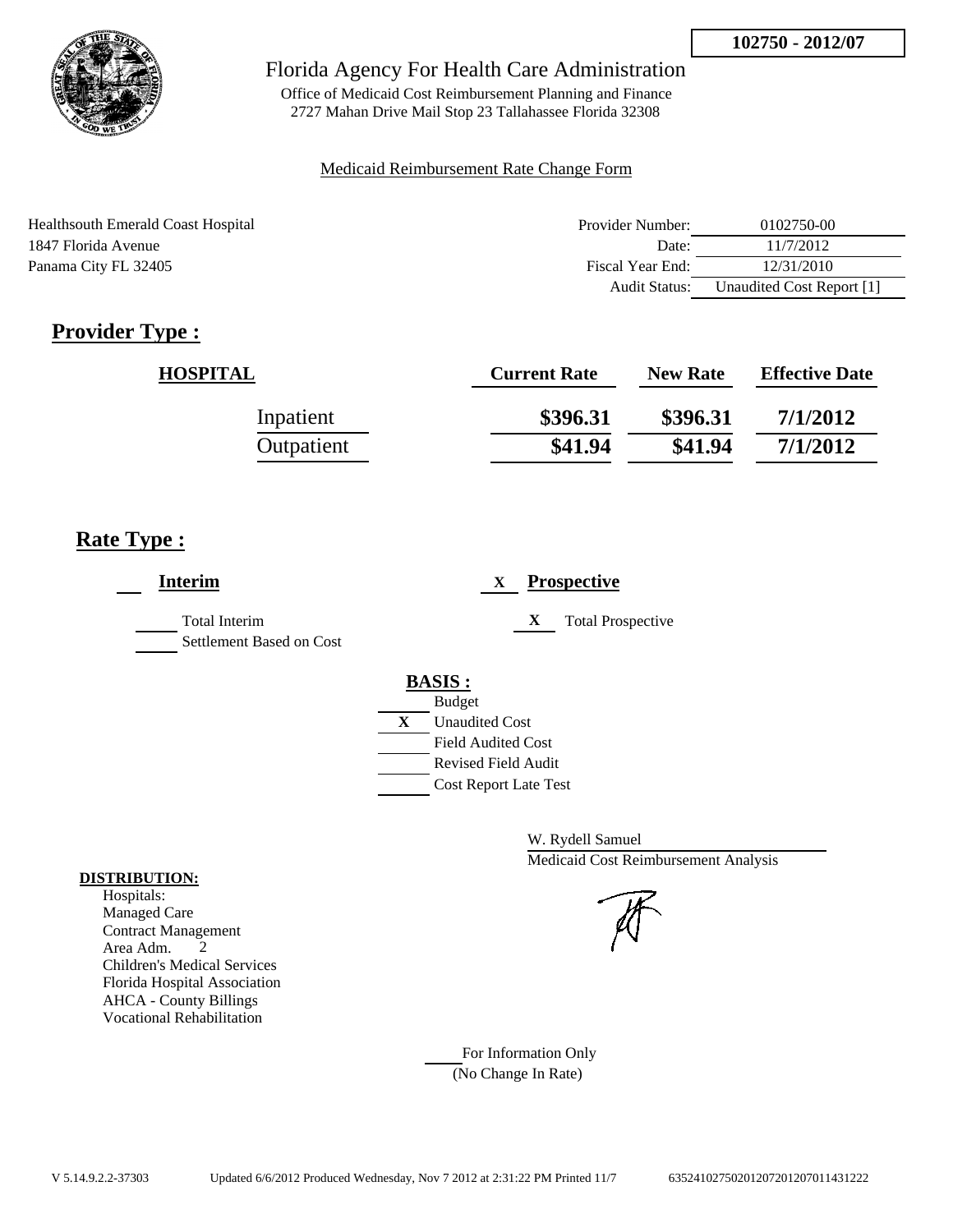

Office of Medicaid Cost Reimbursement Planning and Finance 2727 Mahan Drive Mail Stop 23 Tallahassee Florida 32308

### Medicaid Reimbursement Rate Change Form

| Kindred Hospital-St. Petersburg | Provider Number:     | 0102768-00                |
|---------------------------------|----------------------|---------------------------|
| 3030 6th Street, South          | Date:                | 11/7/2012                 |
| St. Petersburg FL 33705         | Fiscal Year End:     | 8/31/2011                 |
|                                 | <b>Audit Status:</b> | Unaudited Cost Report [1] |

# **Provider Type :**

| <b>HOSPITAL</b> | <b>Current Rate</b> | <b>New Rate</b> | <b>Effective Date</b> |
|-----------------|---------------------|-----------------|-----------------------|
| Inpatient       | \$628.01            | \$628.01        | 7/1/2012              |
| Outpatient      | \$14.24             | \$14.24         | 7/1/2012              |

## **Rate Type :**

| <b>Interim</b>                                   | <b>Prospective</b><br>X       |
|--------------------------------------------------|-------------------------------|
| <b>Total Interim</b><br>Settlement Based on Cost | <b>Total Prospective</b><br>X |
|                                                  | <b>BASIS:</b>                 |
|                                                  | <b>Budget</b>                 |
|                                                  | X<br><b>Unaudited Cost</b>    |
|                                                  | <b>Field Audited Cost</b>     |
|                                                  | <b>Revised Field Audit</b>    |
|                                                  | <b>Cost Report Late Test</b>  |

W. Rydell Samuel Medicaid Cost Reimbursement Analysis

For Information Only (No Change In Rate)

#### **DISTRIBUTION:**

Hospitals: Managed Care Contract Management Area Adm. 5 Children's Medical Services Florida Hospital Association AHCA - County Billings Vocational Rehabilitation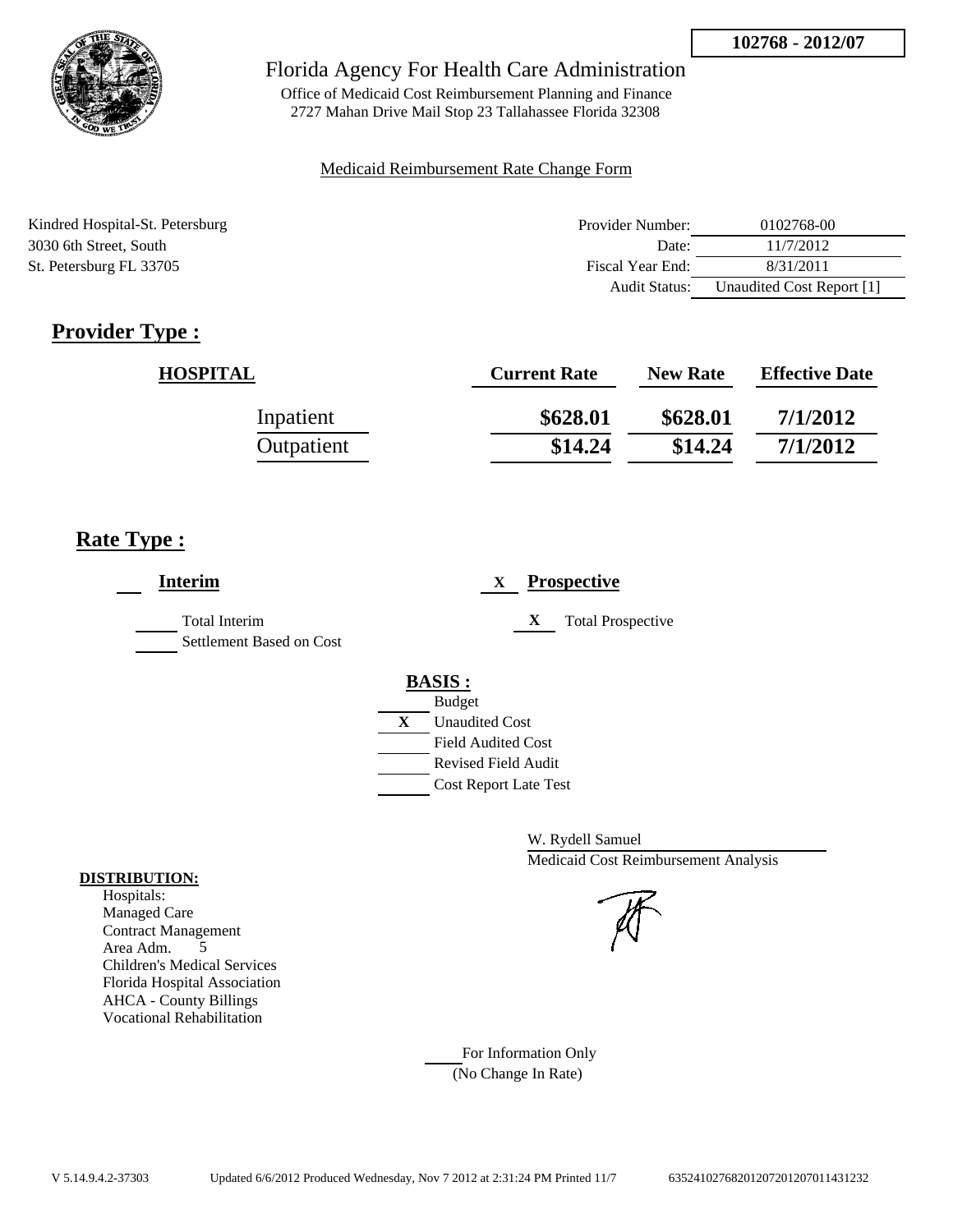

Office of Medicaid Cost Reimbursement Planning and Finance 2727 Mahan Drive Mail Stop 23 Tallahassee Florida 32308

#### Medicaid Reimbursement Rate Change Form

| Douglas Gardens Hospital | Provider Number: | 0102776-00                |
|--------------------------|------------------|---------------------------|
| 5200 NE 2nd Avenue       | Date:            | 11/7/2012                 |
| Miami FL 33137           | Fiscal Year End: | 6/30/2011                 |
|                          | Audit Status:    | Unaudited Cost Report [1] |

# **Provider Type :**

| <b>HOSPITAL</b> | <b>Current Rate</b> | <b>New Rate</b> | <b>Effective Date</b> |
|-----------------|---------------------|-----------------|-----------------------|
| Inpatient       | \$1,057.72          | \$1,057.72      | 7/1/2012              |
| Outpatient      | \$14.24             | \$14.24         | 7/1/2012              |

## **Rate Type :**

| <b>Interim</b>                                   | <b>Prospective</b><br>X                          |
|--------------------------------------------------|--------------------------------------------------|
| <b>Total Interim</b><br>Settlement Based on Cost | <b>Total Prospective</b><br>X                    |
|                                                  | <b>BASIS:</b>                                    |
|                                                  | <b>Budget</b><br>X<br><b>Unaudited Cost</b>      |
|                                                  | <b>Field Audited Cost</b><br>Revised Field Audit |
|                                                  | <b>Cost Report Late Test</b>                     |

W. Rydell Samuel Medicaid Cost Reimbursement Analysis

For Information Only (No Change In Rate)

#### **DISTRIBUTION:**

Hospitals: Managed Care Contract Management Area Adm. 11 Children's Medical Services Florida Hospital Association AHCA - County Billings Vocational Rehabilitation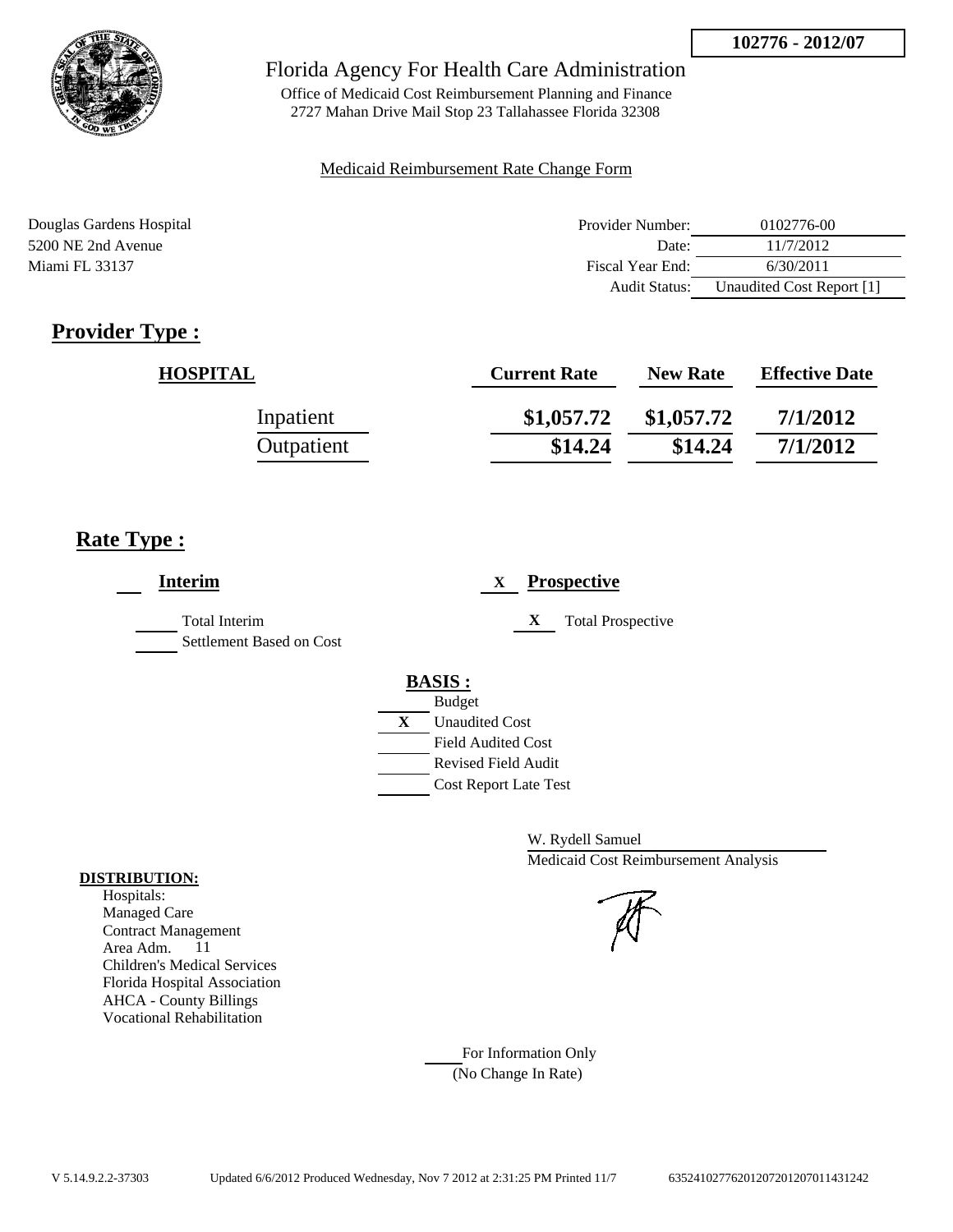

Office of Medicaid Cost Reimbursement Planning and Finance 2727 Mahan Drive Mail Stop 23 Tallahassee Florida 32308

#### Medicaid Reimbursement Rate Change Form

Physicians Regional Medical Center 6101 Pine Ridge Road Naples FL 34119

| Provider Number:                                  | 0103144-00              |  |
|---------------------------------------------------|-------------------------|--|
| Date:                                             | 11/7/2012               |  |
| Fiscal Year End:                                  | 12/31/2010              |  |
| Audit Status:                                     | Amended Cost Report [2] |  |
| Rate Includes Buy Back and Partial Self Exemption |                         |  |

# **Provider Type :**

| HOSPITAL                             | <b>Current Rate</b> | <b>New Rate</b> | <b>Effective Date</b> |
|--------------------------------------|---------------------|-----------------|-----------------------|
| Inpatient                            | \$1,159.80          | \$2,242.25      | 7/1/2012              |
| Outpatient                           | \$28.77             | \$119.67        | 7/1/2012              |
| <b>Inpatient County Billing Rate</b> |                     | \$1,159.80      | 7/1/2012              |

## **Rate Type :**

| <b>Prospective</b>       |
|--------------------------|
| <b>Total Prospective</b> |
|                          |
|                          |
|                          |
|                          |
|                          |
|                          |
|                          |

W. Rydell Samuel Medicaid Cost Reimbursement Analysis

For Information Only (No Change In Rate)

#### **DISTRIBUTION:**

Hospitals: Managed Care Contract Management Area Adm. 8 Children's Medical Services Florida Hospital Association AHCA - County Billings Vocational Rehabilitation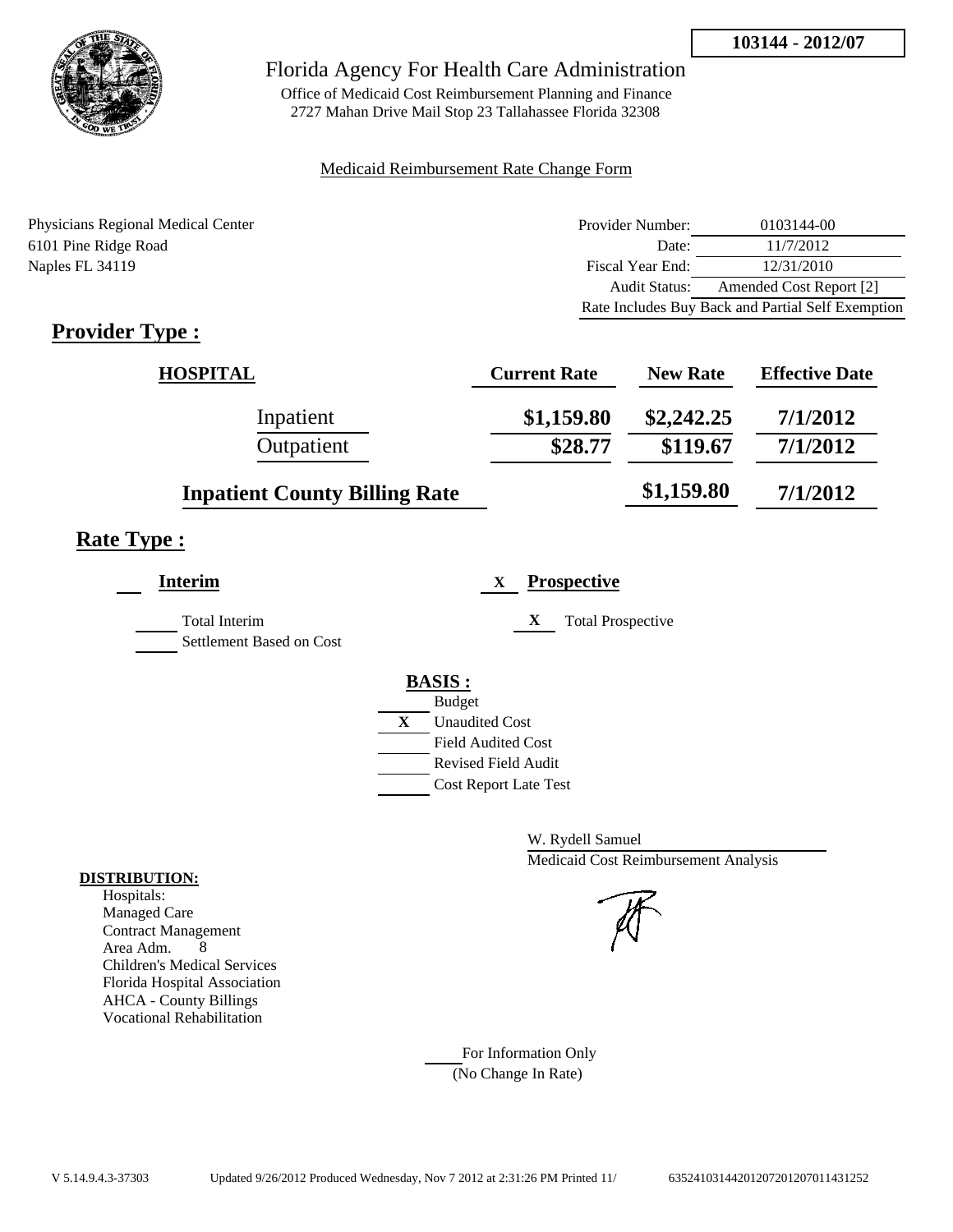

Office of Medicaid Cost Reimbursement Planning and Finance 2727 Mahan Drive Mail Stop 23 Tallahassee Florida 32308

#### Medicaid Reimbursement Rate Change Form

Physicians Regional Medical Center 6101 Pine Ridge Road Naples FL 34119

| Provider Number: | 0103144-01                                        |
|------------------|---------------------------------------------------|
| Date:            | 11/7/2012                                         |
| Fiscal Year End: | 12/31/2010                                        |
| Audit Status:    | Amended Cost Report [2]                           |
|                  | Rate Includes Buy Back and Partial Self Exemption |

# **Provider Type :**

| <b>HOSPITAL</b>                      | <b>Current Rate</b> | <b>New Rate</b> | <b>Effective Date</b> |
|--------------------------------------|---------------------|-----------------|-----------------------|
| Inpatient                            | \$1,159.80          | \$2,242.25      | 7/1/2012              |
| Outpatient                           | \$28.77             | \$119.67        | 7/1/2012              |
| <b>Inpatient County Billing Rate</b> |                     | \$1,159.80      | 7/1/2012              |

## **Rate Type :**

| <b>Interim</b>                                   | <b>Prospective</b><br>X       |
|--------------------------------------------------|-------------------------------|
| <b>Total Interim</b><br>Settlement Based on Cost | X<br><b>Total Prospective</b> |
|                                                  | <b>BASIS:</b>                 |
|                                                  | <b>Budget</b>                 |
|                                                  | X<br><b>Unaudited Cost</b>    |
|                                                  | <b>Field Audited Cost</b>     |
|                                                  | <b>Revised Field Audit</b>    |
|                                                  | <b>Cost Report Late Test</b>  |

W. Rydell Samuel Medicaid Cost Reimbursement Analysis

For Information Only (No Change In Rate)

#### **DISTRIBUTION:**

Hospitals: Managed Care Contract Management Area Adm. 8 Children's Medical Services Florida Hospital Association AHCA - County Billings Vocational Rehabilitation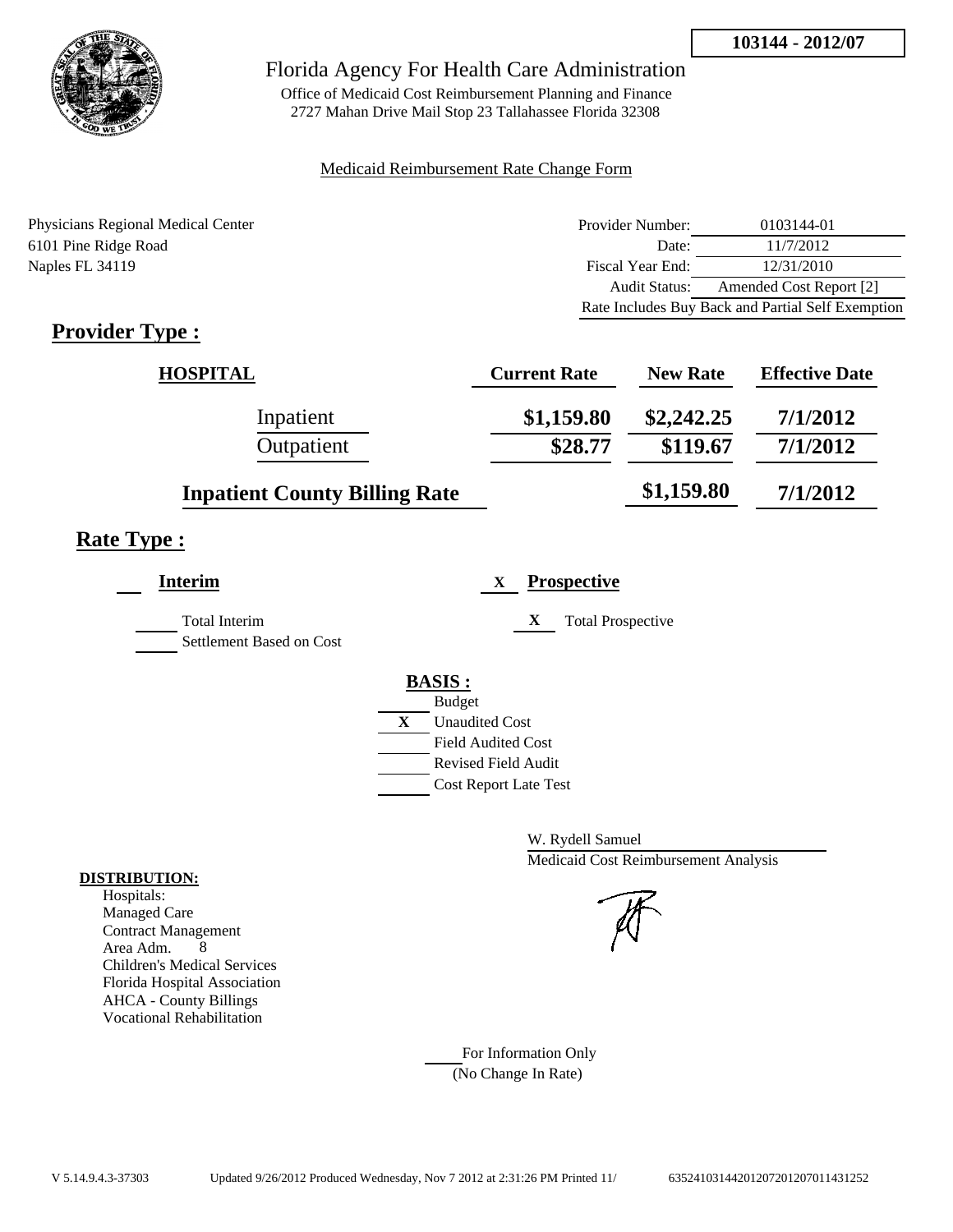

Office of Medicaid Cost Reimbursement Planning and Finance 2727 Mahan Drive Mail Stop 23 Tallahassee Florida 32308

### Medicaid Reimbursement Rate Change Form

| The Villages Regional Hospital | Provider Number:     | 0103179-00                |
|--------------------------------|----------------------|---------------------------|
| 600 East Dixie Ave             | Date:                | 11/7/2012                 |
| Leesburg FL 34748              | Fiscal Year End:     | 6/30/2011                 |
|                                | <b>Audit Status:</b> | Unaudited Cost Report [1] |

# **Provider Type :**

| <b>HOSPITAL</b> | <b>Current Rate</b> | <b>New Rate</b> | <b>Effective Date</b> |
|-----------------|---------------------|-----------------|-----------------------|
| Inpatient       | \$907.48            | \$907.48        | 7/1/2012              |
| Outpatient      | \$69.19             | \$69.19         | 7/1/2012              |

## **Rate Type :**

| <b>Interim</b>                            | <b>Prospective</b><br>X                                                                 |
|-------------------------------------------|-----------------------------------------------------------------------------------------|
| Total Interim<br>Settlement Based on Cost | X<br><b>Total Prospective</b>                                                           |
|                                           | <b>BASIS:</b><br><b>Budget</b><br>X<br><b>Unaudited Cost</b>                            |
|                                           | <b>Field Audited Cost</b><br><b>Revised Field Audit</b><br><b>Cost Report Late Test</b> |

W. Rydell Samuel Medicaid Cost Reimbursement Analysis

For Information Only (No Change In Rate)

#### **DISTRIBUTION:**

Hospitals: Managed Care Contract Management Area Adm. 3 Children's Medical Services Florida Hospital Association AHCA - County Billings Vocational Rehabilitation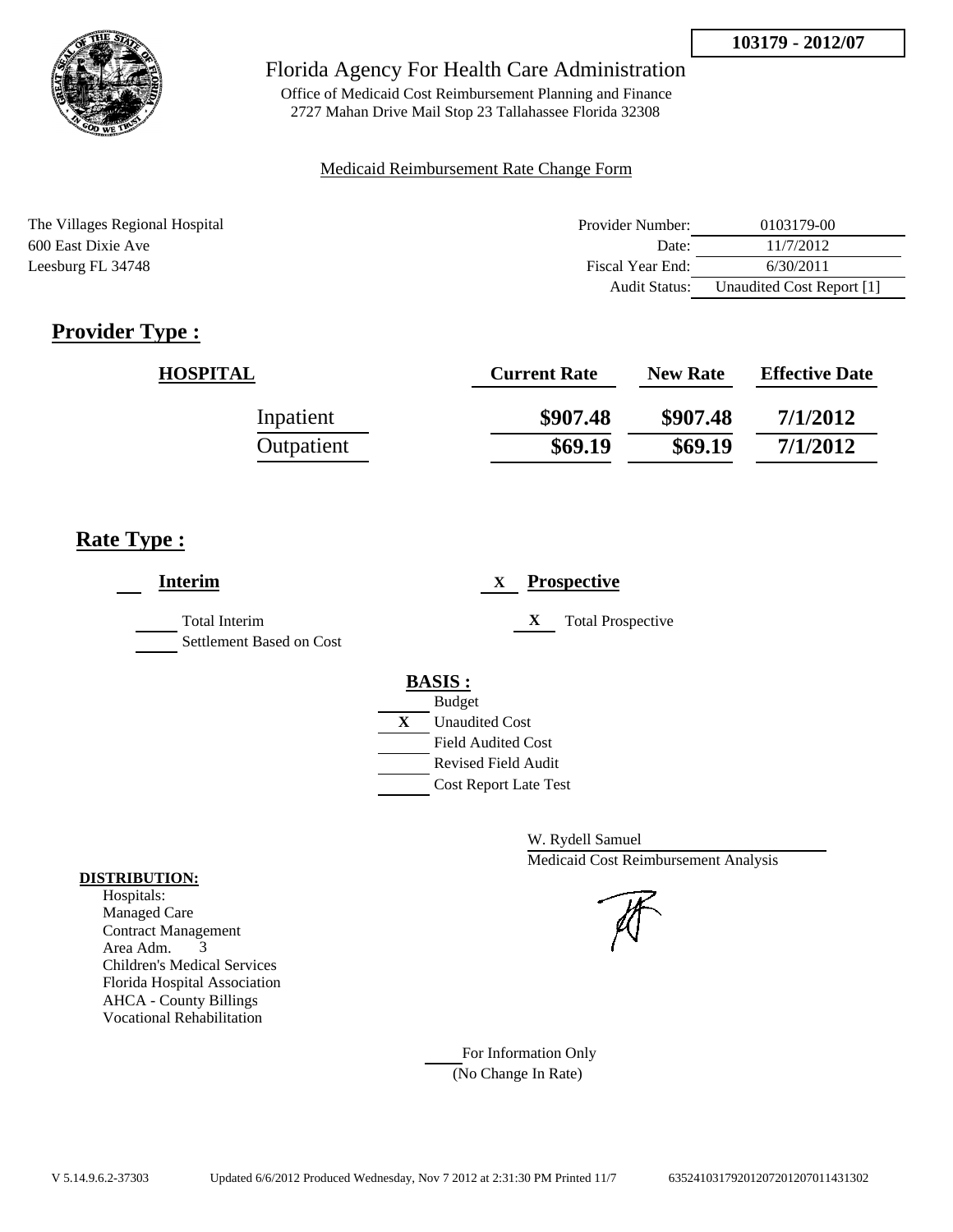

Office of Medicaid Cost Reimbursement Planning and Finance 2727 Mahan Drive Mail Stop 23 Tallahassee Florida 32308

### Medicaid Reimbursement Rate Change Form

| Wuesthoff Medical Center Melbourne | Provider Number: | 0103209-00                |
|------------------------------------|------------------|---------------------------|
| 250 N. Wickham Road                | Date:            | 11/7/2012                 |
| Melbourne FL 32935                 | Fiscal Year End: | 9/30/2011                 |
|                                    | Audit Status:    | Unaudited Cost Report [1] |

# **Provider Type :**

| <b>HOSPITAL</b> | <b>Current Rate</b> | <b>New Rate</b> | <b>Effective Date</b> |
|-----------------|---------------------|-----------------|-----------------------|
| Inpatient       | \$802.42            | \$802.42        | 7/1/2012              |
| Outpatient      | \$69.21             | \$69.21         | 7/1/2012              |

## **Rate Type :**

| <b>Interim</b>                                   | <b>Prospective</b><br>X                                                                                                                                 |
|--------------------------------------------------|---------------------------------------------------------------------------------------------------------------------------------------------------------|
| <b>Total Interim</b><br>Settlement Based on Cost | X<br><b>Total Prospective</b>                                                                                                                           |
|                                                  | <b>BASIS:</b><br><b>Budget</b><br>X<br><b>Unaudited Cost</b><br><b>Field Audited Cost</b><br><b>Revised Field Audit</b><br><b>Cost Report Late Test</b> |

W. Rydell Samuel Medicaid Cost Reimbursement Analysis

For Information Only (No Change In Rate)

#### **DISTRIBUTION:**

Hospitals: Managed Care Contract Management Area Adm. 7 Children's Medical Services Florida Hospital Association AHCA - County Billings Vocational Rehabilitation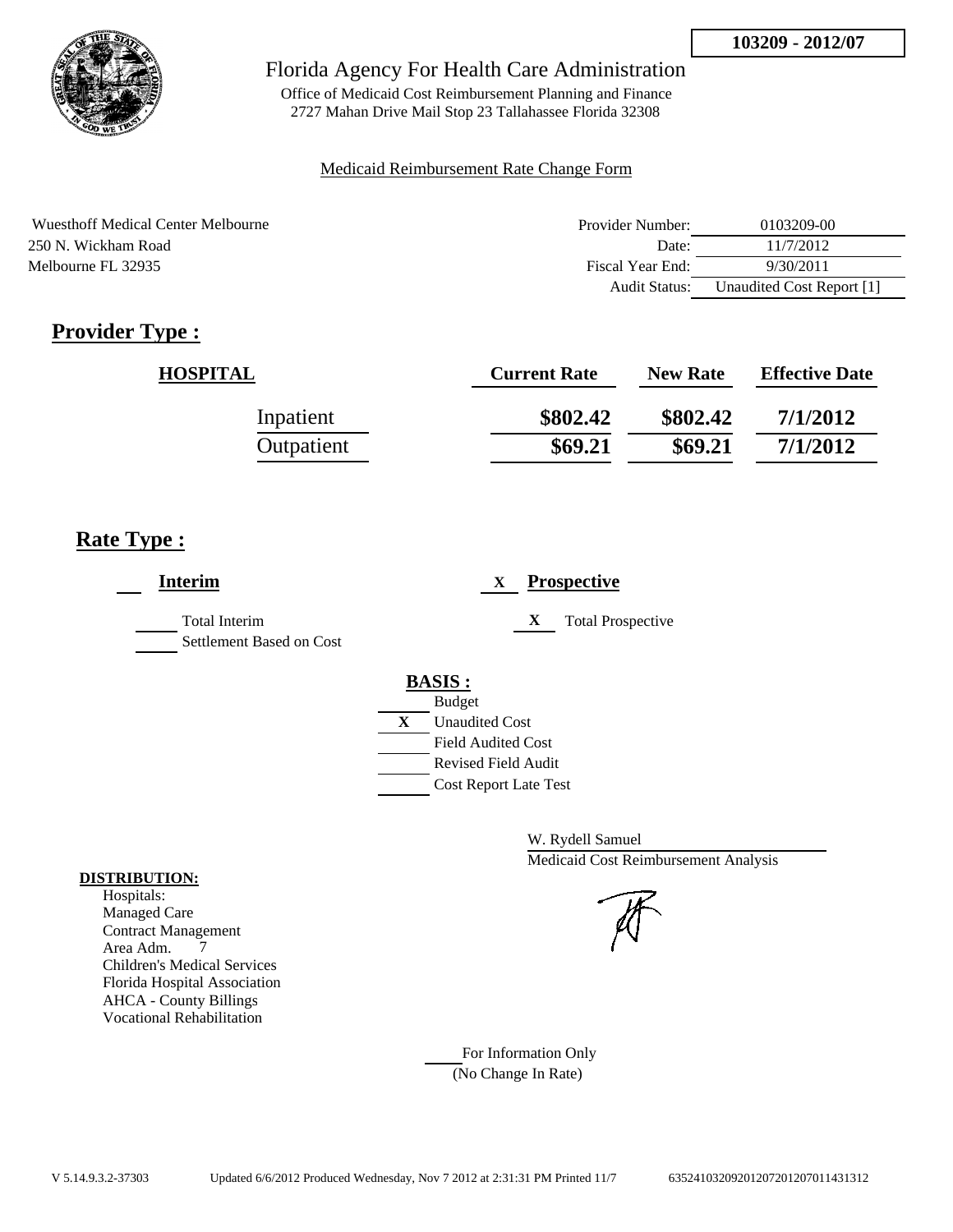

Office of Medicaid Cost Reimbursement Planning and Finance 2727 Mahan Drive Mail Stop 23 Tallahassee Florida 32308

#### Medicaid Reimbursement Rate Change Form

| Sacred Heart Hospital on the Emerald Coast | Provider Number: | 0103233-00              |  |
|--------------------------------------------|------------------|-------------------------|--|
| 7800 US Highway 98 West                    | Date:            | 11/7/2012               |  |
| Destin FL 32550-7228                       | Fiscal Year End: | 6/30/2011               |  |
|                                            | Audit Status:    | Amended Cost Report [2] |  |
|                                            |                  | Rate Includes Buy Back  |  |

# **Provider Type :**

| <b>HOSPITAL</b> | <b>Current Rate</b> | <b>New Rate</b> | <b>Effective Date</b> |
|-----------------|---------------------|-----------------|-----------------------|
| Inpatient       | \$2,423.48          | \$2,423.48      | 7/1/2012              |
| Outpatient      | \$113.88            | \$115.21        | 7/1/2012              |

## **Rate Type :**

| <b>Interim</b>                            | <b>Prospective</b><br>X                                                                                              |
|-------------------------------------------|----------------------------------------------------------------------------------------------------------------------|
| Total Interim<br>Settlement Based on Cost | X<br><b>Total Prospective</b>                                                                                        |
|                                           | <b>BASIS:</b><br><b>Budget</b><br>$\mathbf{X}$<br><b>Unaudited Cost</b><br>Field Audited Cost<br>Revised Field Audit |
|                                           | <b>Cost Report Late Test</b>                                                                                         |

W. Rydell Samuel Medicaid Cost Reimbursement Analysis

### For Information Only (No Change In Rate)

#### **DISTRIBUTION:**

Hospitals: Managed Care Contract Management Area Adm. 1 Children's Medical Services Florida Hospital Association AHCA - County Billings Vocational Rehabilitation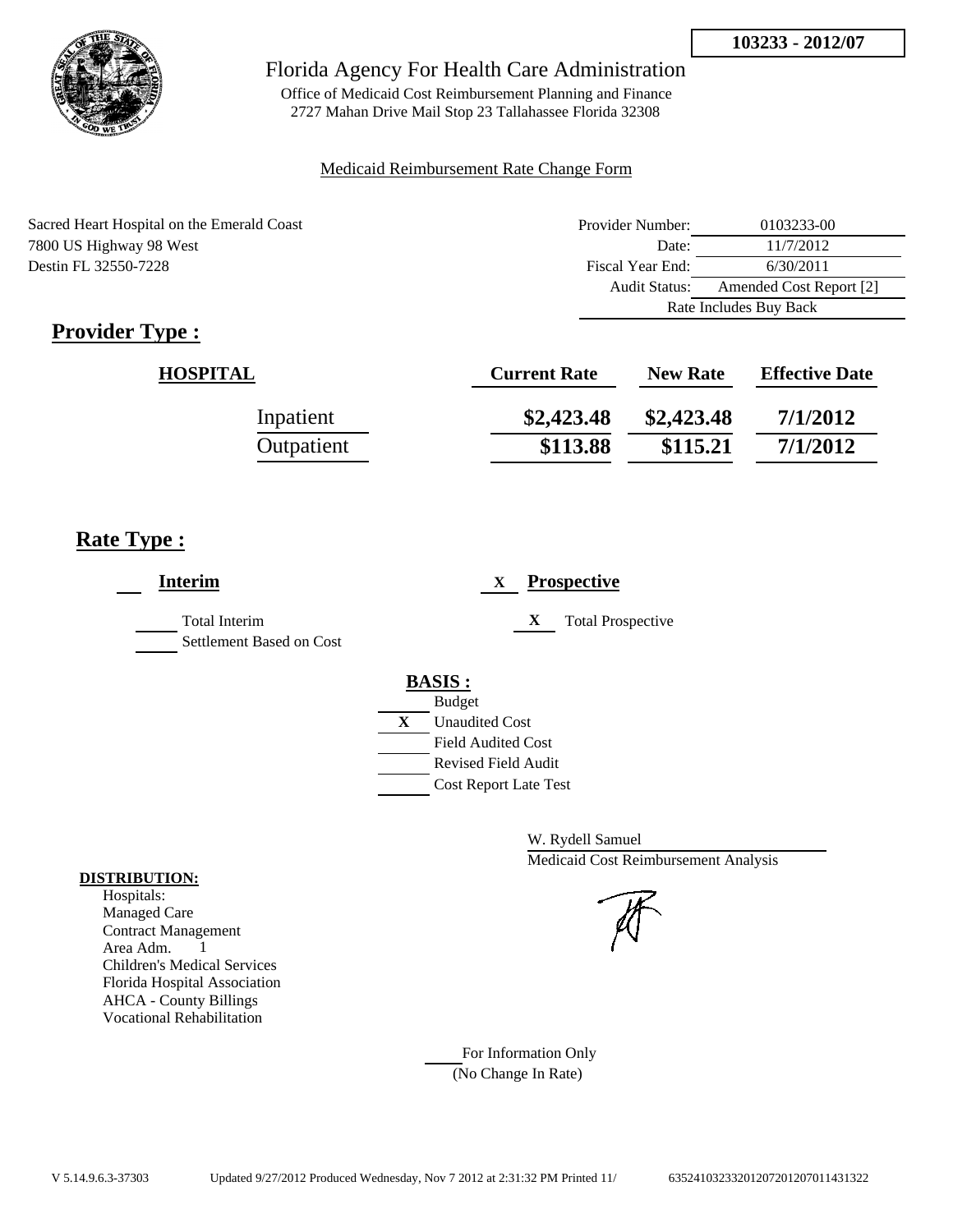

Office of Medicaid Cost Reimbursement Planning and Finance 2727 Mahan Drive Mail Stop 23 Tallahassee Florida 32308

### Medicaid Reimbursement Rate Change Form

| Sister Emmanuel Hospital        | Provider Number: | 0103284-00                |
|---------------------------------|------------------|---------------------------|
| 3663 South Miami Ave, 4th Floor | Date:            | 11/7/2012                 |
| Miami FL 33133                  | Fiscal Year End: | 8/31/2011                 |
|                                 | Audit Status:    | Unaudited Cost Report [1] |

# **Provider Type :**

| <b>HOSPITAL</b> | <b>Current Rate</b> | <b>New Rate</b> | <b>Effective Date</b> |
|-----------------|---------------------|-----------------|-----------------------|
| Inpatient       | \$652.56            | \$652.56        | 7/1/2012              |
| Outpatient      | \$14.24             | \$14.24         | 7/1/2012              |

# **Rate Type :**

| <b>Interim</b>                            | <b>Prospective</b><br>X       |
|-------------------------------------------|-------------------------------|
| Total Interim<br>Settlement Based on Cost | X<br><b>Total Prospective</b> |
|                                           | <b>BASIS:</b>                 |
|                                           | <b>Budget</b>                 |
|                                           | X<br><b>Unaudited Cost</b>    |
|                                           | <b>Field Audited Cost</b>     |
|                                           | <b>Revised Field Audit</b>    |
|                                           | <b>Cost Report Late Test</b>  |
|                                           |                               |

W. Rydell Samuel Medicaid Cost Reimbursement Analysis

For Information Only (No Change In Rate)

#### **DISTRIBUTION:**

Hospitals: Managed Care Contract Management Area Adm. 11 Children's Medical Services Florida Hospital Association AHCA - County Billings Vocational Rehabilitation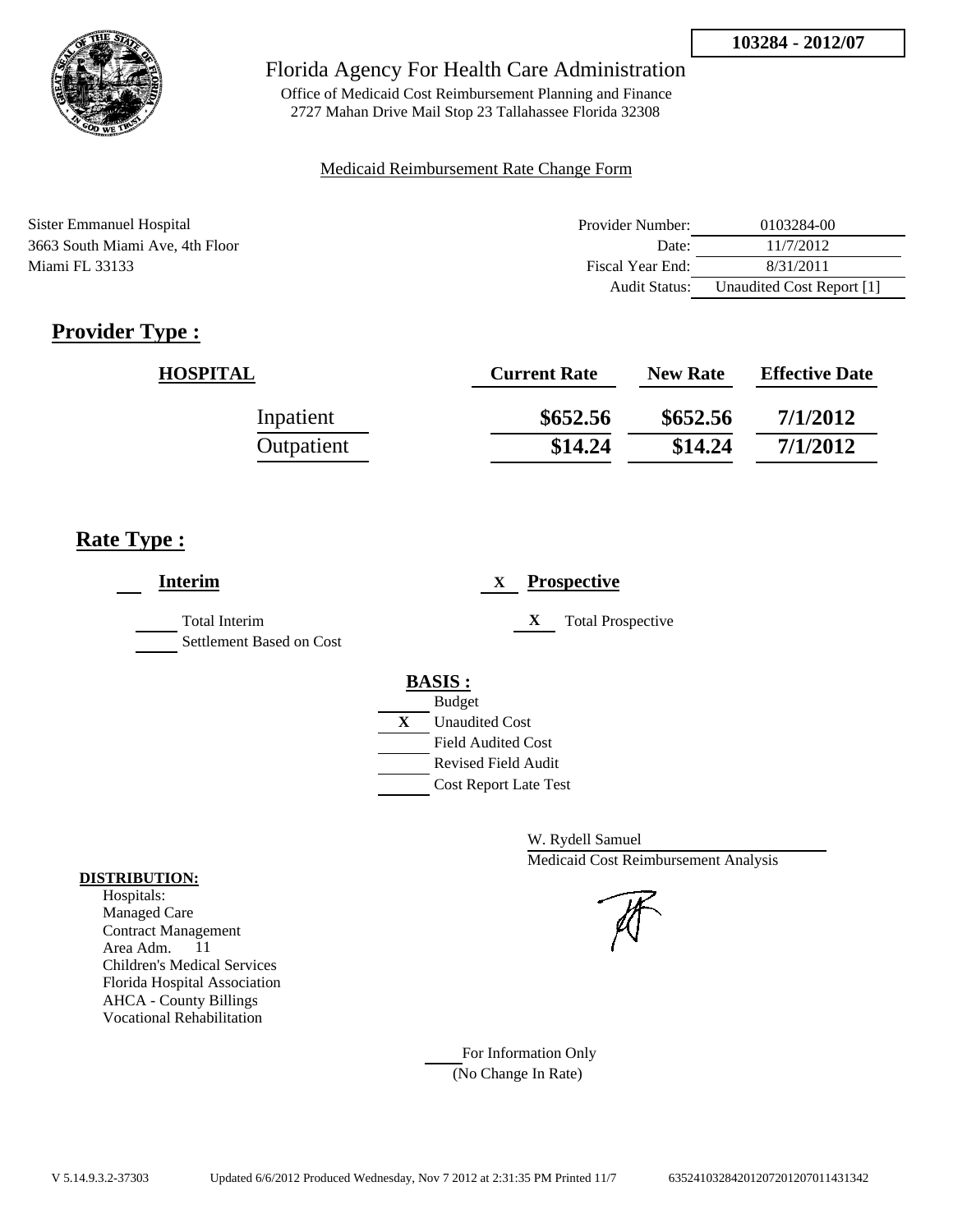

Office of Medicaid Cost Reimbursement Planning and Finance 2727 Mahan Drive Mail Stop 23 Tallahassee Florida 32308

#### Medicaid Reimbursement Rate Change Form

Select Specialty Hospital Miami 955 NW 3rd Street, 8th Floor Miami FL 33128

| Provider Number: | 0103373-00                |
|------------------|---------------------------|
| Date:            | 11/7/2012                 |
| Fiscal Year End: | 8/31/2011                 |
| Audit Status:    | Unaudited Cost Report [1] |

# **Provider Type :**

| <b>HOSPITAL</b> | <b>Current Rate</b> | <b>New Rate</b> | <b>Effective Date</b> |
|-----------------|---------------------|-----------------|-----------------------|
| Inpatient       | \$816.96            | \$816.96        | 7/1/2012              |
| Outpatient      | \$14.24             | \$14.24         | 7/1/2012              |

### **Rate Type :**

| <b>Interim</b>                            | <b>Prospective</b><br>X       |
|-------------------------------------------|-------------------------------|
| Total Interim<br>Settlement Based on Cost | <b>Total Prospective</b><br>X |
|                                           | <b>BASIS:</b>                 |
|                                           | <b>Budget</b>                 |
|                                           | X<br><b>Unaudited Cost</b>    |
|                                           | <b>Field Audited Cost</b>     |
|                                           | Revised Field Audit           |
|                                           | <b>Cost Report Late Test</b>  |
|                                           |                               |

W. Rydell Samuel Medicaid Cost Reimbursement Analysis

For Information Only (No Change In Rate)

#### **DISTRIBUTION:**

Hospitals: Managed Care Contract Management Area Adm. 11 Children's Medical Services Florida Hospital Association AHCA - County Billings Vocational Rehabilitation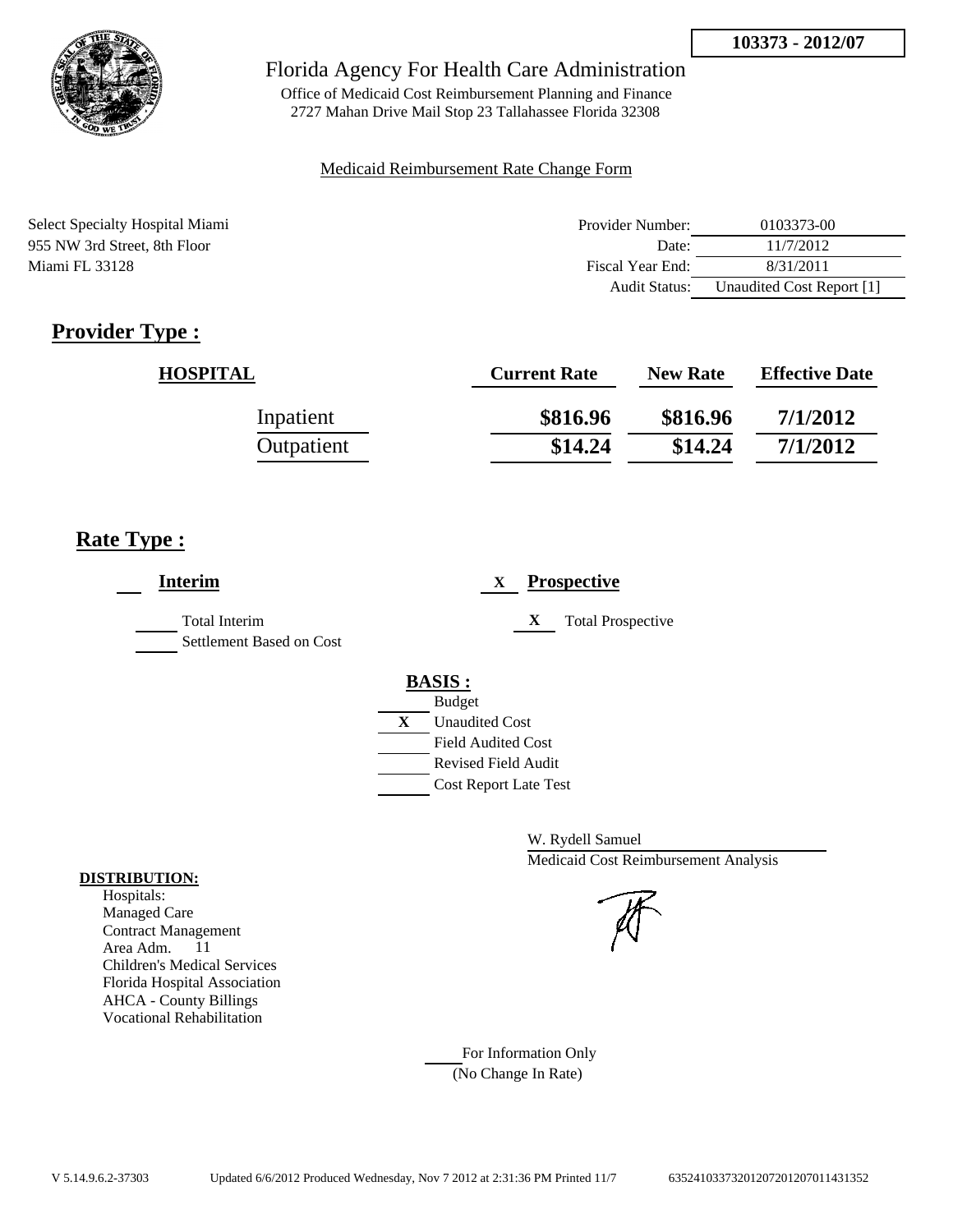

Office of Medicaid Cost Reimbursement Planning and Finance 2727 Mahan Drive Mail Stop 23 Tallahassee Florida 32308

#### Medicaid Reimbursement Rate Change Form

| Select Specialty Hospital - Orlando | Provider Number: | 0103390-00                |
|-------------------------------------|------------------|---------------------------|
| 601 E Rollins Street                | Date:            | 11/7/2012                 |
| Orlando FL 32803                    | Fiscal Year End: | 12/31/2010                |
|                                     | Audit Status:    | Unaudited Cost Report [1] |

# **Provider Type :**

| <b>HOSPITAL</b> | <b>Current Rate</b> | <b>New Rate</b> | <b>Effective Date</b> |
|-----------------|---------------------|-----------------|-----------------------|
| Inpatient       | \$839.47            | \$839.47        | 7/1/2012              |
| Outpatient      | \$14.24             | \$14.24         | 7/1/2012              |

## **Rate Type :**

| <b>Interim</b>                            | <b>Prospective</b><br>X               |  |
|-------------------------------------------|---------------------------------------|--|
| Total Interim<br>Settlement Based on Cost | X<br><b>Total Prospective</b>         |  |
|                                           | <b>BASIS:</b>                         |  |
|                                           | <b>Budget</b>                         |  |
|                                           | $\mathbf{X}$<br><b>Unaudited Cost</b> |  |
|                                           | <b>Field Audited Cost</b>             |  |
|                                           | <b>Revised Field Audit</b>            |  |
|                                           | <b>Cost Report Late Test</b>          |  |
|                                           |                                       |  |

W. Rydell Samuel Medicaid Cost Reimbursement Analysis

For Information Only (No Change In Rate)

#### **DISTRIBUTION:**

Hospitals: Managed Care Contract Management Area Adm. 7 Children's Medical Services Florida Hospital Association AHCA - County Billings Vocational Rehabilitation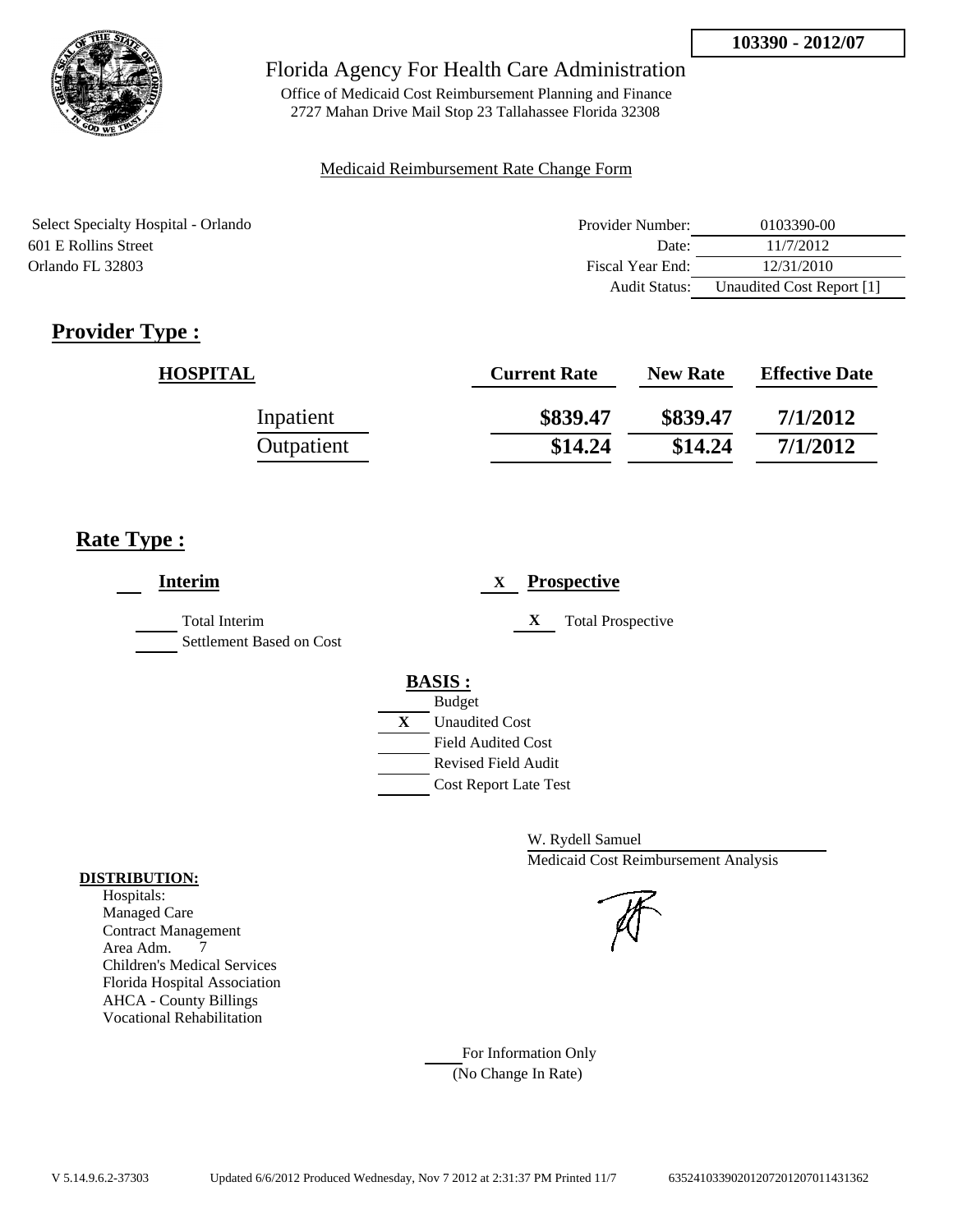

Office of Medicaid Cost Reimbursement Planning and Finance 2727 Mahan Drive Mail Stop 23 Tallahassee Florida 32308

#### Medicaid Reimbursement Rate Change Form

| Charlton Memorial Hospital | Provider Number:     | 0103411-00                |
|----------------------------|----------------------|---------------------------|
| Post Office Box 188        | Date:                | 11/7/2012                 |
| Folkston GA 31537          | Fiscal Year End:     | 6/30/2011                 |
|                            | <b>Audit Status:</b> | Unaudited Cost Report [1] |

# **Provider Type :**

| <b>HOSPITAL</b> | <b>Current Rate</b> | <b>New Rate</b> | <b>Effective Date</b> |
|-----------------|---------------------|-----------------|-----------------------|
| Inpatient       | \$182.84            | \$182.84        | 7/1/2012              |
| Outpatient      | \$137.24            | \$137.24        | 7/1/2012              |

## **Rate Type :**

| <b>Interim</b>                                   | <b>Prospective</b><br>X               |  |
|--------------------------------------------------|---------------------------------------|--|
| <b>Total Interim</b><br>Settlement Based on Cost | X<br><b>Total Prospective</b>         |  |
|                                                  | <b>BASIS:</b>                         |  |
|                                                  | <b>Budget</b>                         |  |
|                                                  | $\mathbf{X}$<br><b>Unaudited Cost</b> |  |
|                                                  | <b>Field Audited Cost</b>             |  |
|                                                  | <b>Revised Field Audit</b>            |  |
|                                                  | <b>Cost Report Late Test</b>          |  |
|                                                  |                                       |  |

W. Rydell Samuel Medicaid Cost Reimbursement Analysis

For Information Only (No Change In Rate)

#### **DISTRIBUTION:**

Hospitals: Managed Care Contract Management Area Adm. Children's Medical Services Florida Hospital Association AHCA - County Billings Vocational Rehabilitation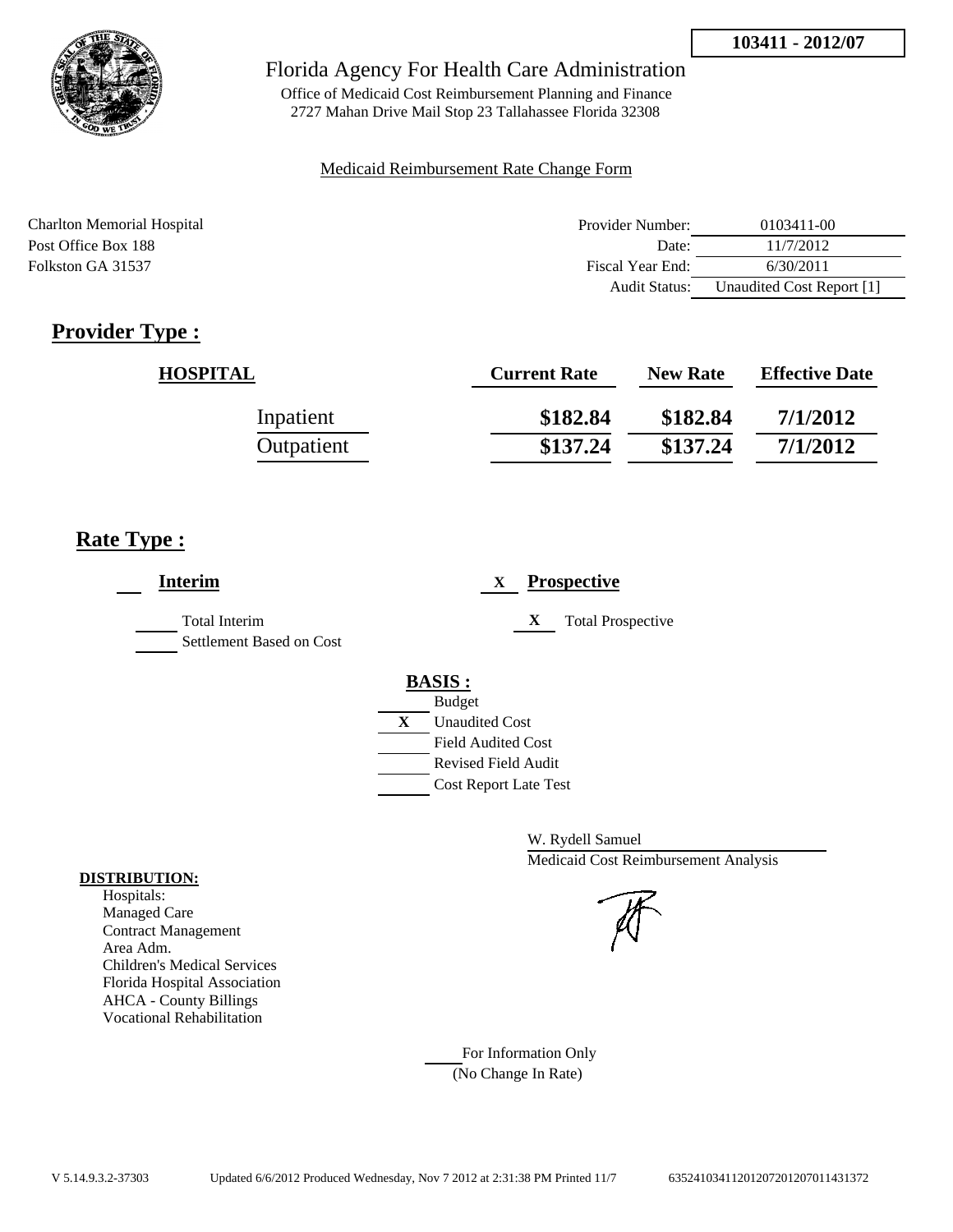

Office of Medicaid Cost Reimbursement Planning and Finance 2727 Mahan Drive Mail Stop 23 Tallahassee Florida 32308

#### Medicaid Reimbursement Rate Change Form

Lakewood Ranch Medical Center 8330 Lakewood Ranch Boulevard Bradenton FL 34202

| Provider Number: | 0103420-00                |
|------------------|---------------------------|
| Date:            | 11/7/2012                 |
| Fiscal Year End: | 12/31/2010                |
| Audit Status:    | Unaudited Cost Report [1] |

# **Provider Type :**

| <b>HOSPITAL</b> | <b>Current Rate</b> | <b>New Rate</b> | <b>Effective Date</b> |
|-----------------|---------------------|-----------------|-----------------------|
| Inpatient       | \$935.62            | \$935.62        | 7/1/2012              |
| Outpatient      | \$91.00             | \$91.00         | 7/1/2012              |

## **Rate Type :**

| <b>Interim</b>                                   | <b>Prospective</b><br>X       |
|--------------------------------------------------|-------------------------------|
| <b>Total Interim</b><br>Settlement Based on Cost | <b>Total Prospective</b><br>X |
|                                                  | <b>BASIS:</b>                 |
|                                                  | <b>Budget</b>                 |
|                                                  | X<br><b>Unaudited Cost</b>    |
|                                                  | <b>Field Audited Cost</b>     |
|                                                  | <b>Revised Field Audit</b>    |
|                                                  | <b>Cost Report Late Test</b>  |

W. Rydell Samuel Medicaid Cost Reimbursement Analysis

For Information Only (No Change In Rate)

#### **DISTRIBUTION:**

Hospitals: Managed Care Contract Management Area Adm. 6 Children's Medical Services Florida Hospital Association AHCA - County Billings Vocational Rehabilitation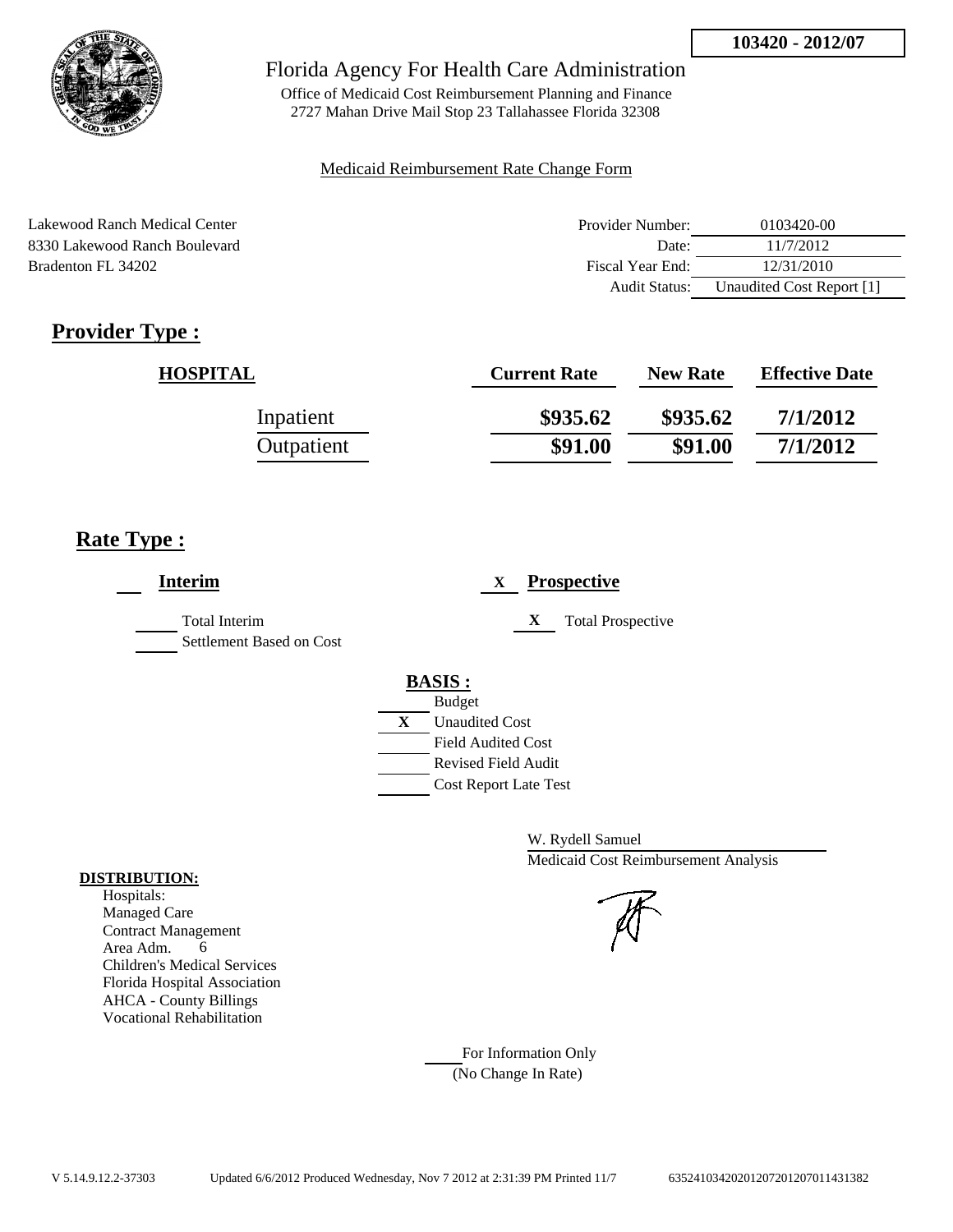

Office of Medicaid Cost Reimbursement Planning and Finance 2727 Mahan Drive Mail Stop 23 Tallahassee Florida 32308

#### Medicaid Reimbursement Rate Change Form

| Select Specialty Hospital Panama City | Provider Number: | 0103438-00                |
|---------------------------------------|------------------|---------------------------|
| 615 N Bonita Avenue                   | Date:            | 11/7/2012                 |
| Panama City FL 32401                  | Fiscal Year End: | 7/31/2011                 |
|                                       | Audit Status:    | Unaudited Cost Report [1] |

# **Provider Type :**

| <b>HOSPITAL</b> | <b>Current Rate</b> | <b>New Rate</b> | <b>Effective Date</b> |
|-----------------|---------------------|-----------------|-----------------------|
| Inpatient       | \$703.01            | \$703.01        | 7/1/2012              |
| Outpatient      | \$14.24             | \$14.24         | 7/1/2012              |

## **Rate Type :**

| <b>Interim</b>                                   | <b>Prospective</b><br>X                                                                                                                          |
|--------------------------------------------------|--------------------------------------------------------------------------------------------------------------------------------------------------|
| <b>Total Interim</b><br>Settlement Based on Cost | <b>Total Prospective</b><br>X                                                                                                                    |
|                                                  | <b>BASIS:</b><br><b>Budget</b><br>X<br><b>Unaudited Cost</b><br><b>Field Audited Cost</b><br>Revised Field Audit<br><b>Cost Report Late Test</b> |

W. Rydell Samuel Medicaid Cost Reimbursement Analysis

For Information Only (No Change In Rate)

#### **DISTRIBUTION:**

Hospitals: Managed Care Contract Management Area Adm. 2 Children's Medical Services Florida Hospital Association AHCA - County Billings Vocational Rehabilitation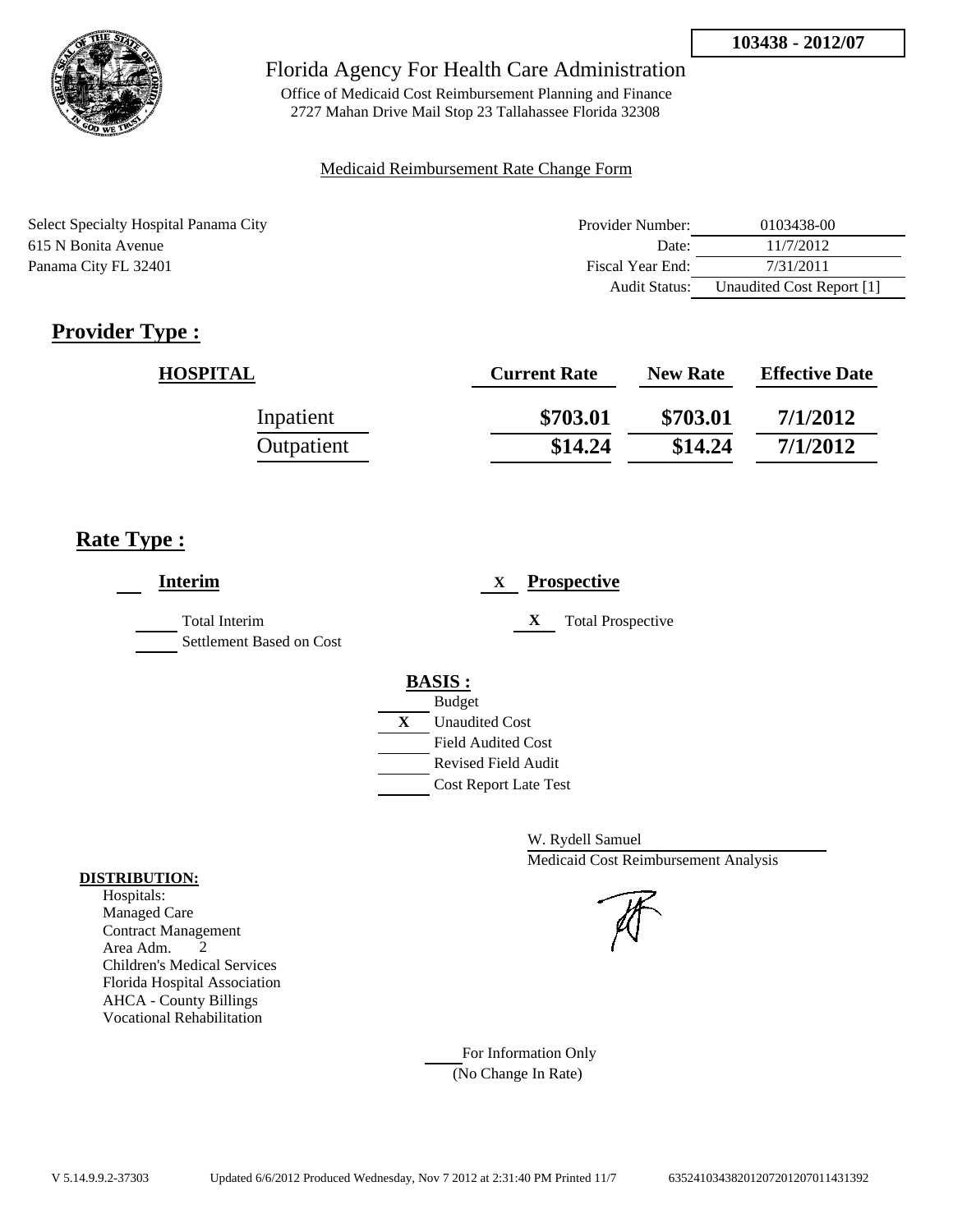

Office of Medicaid Cost Reimbursement Planning and Finance 2727 Mahan Drive Mail Stop 23 Tallahassee Florida 32308

### Medicaid Reimbursement Rate Change Form

Memorial Hospital Miramar 1901 SW 172nd Avenue Miramar FL 33029

| Provider Number:                                  | 0103454-00                |
|---------------------------------------------------|---------------------------|
| Date:                                             | 11/7/2012                 |
| Fiscal Year End:                                  | 4/30/2011                 |
| Audit Status:                                     | Unaudited Cost Report [1] |
| Rate Includes Buy Back and Partial Self Exemption |                           |

# **Provider Type :**

| <b>HOSPITAL</b>                      | <b>Current Rate</b> | <b>New Rate</b> | <b>Effective Date</b> |
|--------------------------------------|---------------------|-----------------|-----------------------|
| Inpatient                            | \$1,037.40          | \$1,720.38      | 7/1/2012              |
| Outpatient                           | \$88.34             | \$178.56        | 7/1/2012              |
| <b>Inpatient County Billing Rate</b> |                     | \$993.86        | 7/1/2012              |

## **Rate Type :**

| <b>Interim</b>                                   | <b>Prospective</b><br>X       |
|--------------------------------------------------|-------------------------------|
| <b>Total Interim</b><br>Settlement Based on Cost | X<br><b>Total Prospective</b> |
|                                                  | <b>BASIS:</b>                 |
|                                                  | <b>Budget</b>                 |
|                                                  | X<br><b>Unaudited Cost</b>    |
|                                                  | <b>Field Audited Cost</b>     |
|                                                  | <b>Revised Field Audit</b>    |
|                                                  | <b>Cost Report Late Test</b>  |
|                                                  |                               |

W. Rydell Samuel Medicaid Cost Reimbursement Analysis

For Information Only (No Change In Rate)

#### **DISTRIBUTION:**

Hospitals: Managed Care Contract Management Area Adm. 10 Children's Medical Services Florida Hospital Association AHCA - County Billings Vocational Rehabilitation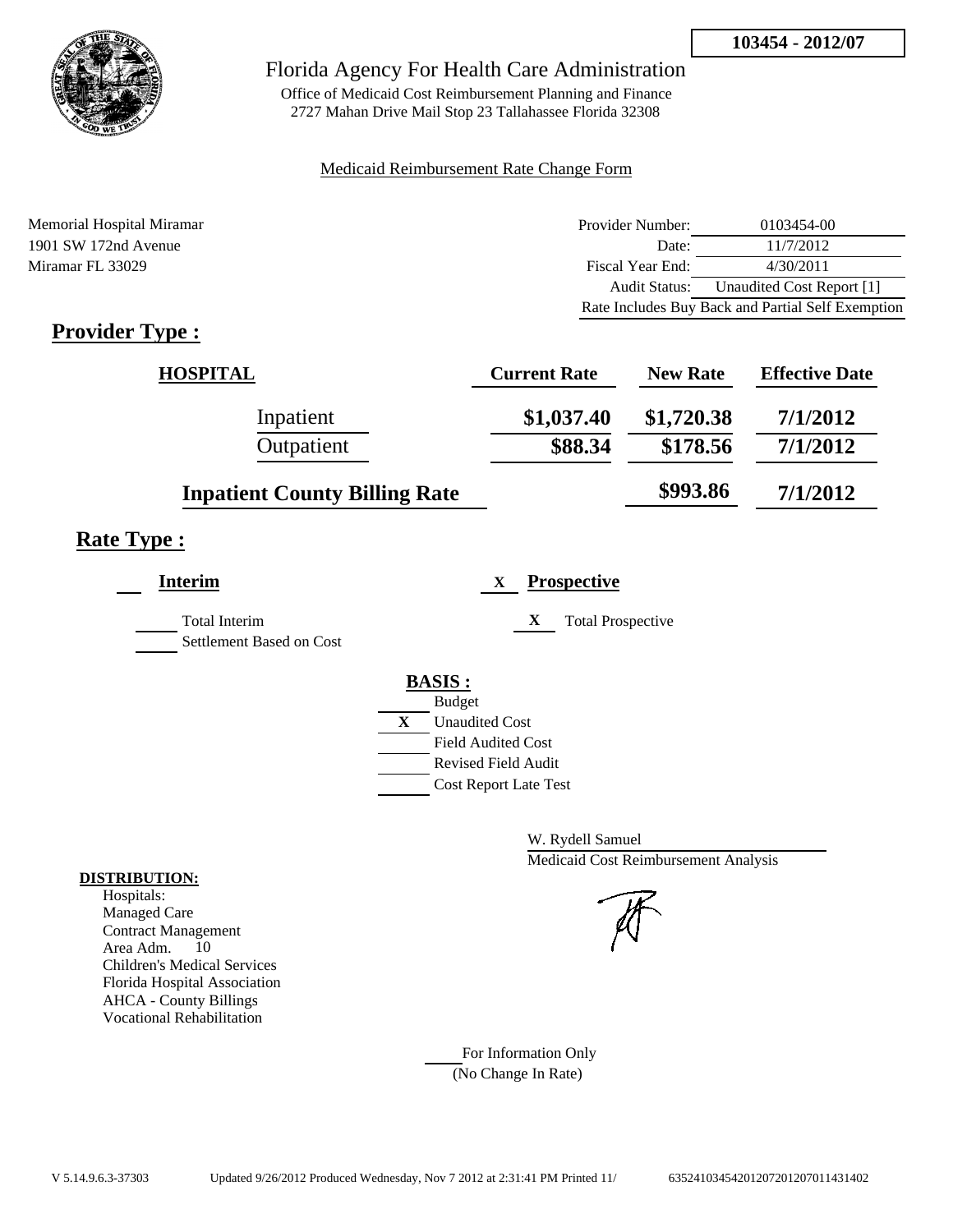

Office of Medicaid Cost Reimbursement Planning and Finance 2727 Mahan Drive Mail Stop 23 Tallahassee Florida 32308

### Medicaid Reimbursement Rate Change Form

| St. Cloud Regional Medical Center | Provider Number: | 0103462-00                |
|-----------------------------------|------------------|---------------------------|
| 2906 17th Street                  | Date:            | 11/7/2012                 |
| Saint Cloud FL 34769              | Fiscal Year End: | 12/31/2010                |
|                                   | Audit Status:    | Unaudited Cost Report [1] |

# **Provider Type :**

| <b>HOSPITAL</b> | <b>Current Rate</b> | <b>New Rate</b> | <b>Effective Date</b> |
|-----------------|---------------------|-----------------|-----------------------|
| Inpatient       | \$783.91            | \$783.91        | 7/1/2012              |
| Outpatient      | \$56.03             | \$56.03         | 7/1/2012              |

## **Rate Type :**

| <b>Interim</b>                            | <b>Prospective</b><br>X       |
|-------------------------------------------|-------------------------------|
| Total Interim<br>Settlement Based on Cost | X<br><b>Total Prospective</b> |
|                                           | <b>BASIS:</b>                 |
|                                           | <b>Budget</b>                 |
|                                           | X<br><b>Unaudited Cost</b>    |
|                                           | <b>Field Audited Cost</b>     |
|                                           | <b>Revised Field Audit</b>    |
|                                           | <b>Cost Report Late Test</b>  |

W. Rydell Samuel Medicaid Cost Reimbursement Analysis

For Information Only (No Change In Rate)

#### **DISTRIBUTION:**

Hospitals: Managed Care Contract Management Area Adm. 7 Children's Medical Services Florida Hospital Association AHCA - County Billings Vocational Rehabilitation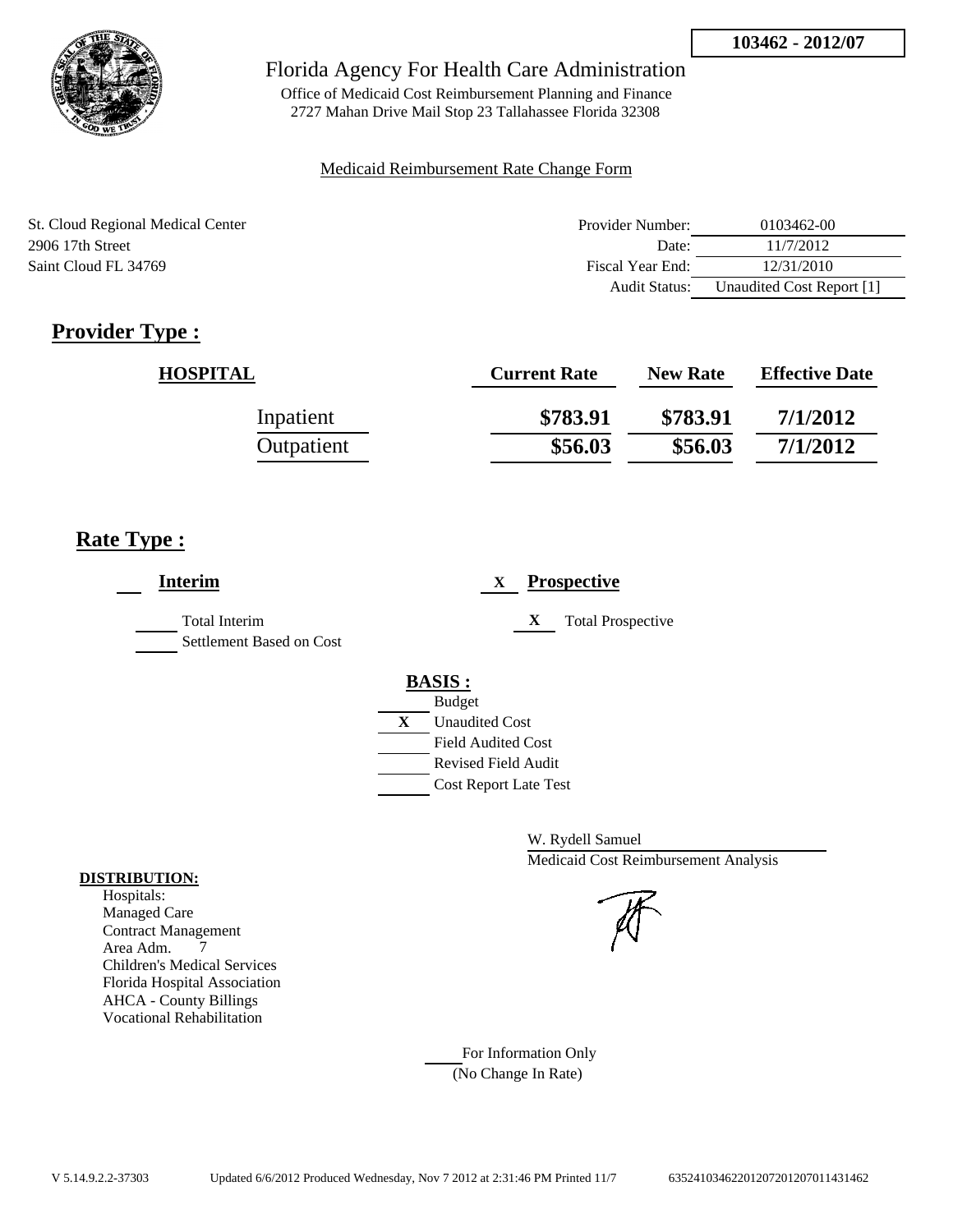

Office of Medicaid Cost Reimbursement Planning and Finance 2727 Mahan Drive Mail Stop 23 Tallahassee Florida 32308

### Medicaid Reimbursement Rate Change Form

| Kindred Hospital Ocala        | Provider Number:     | 0103535-00                |
|-------------------------------|----------------------|---------------------------|
| 1500 SW 1st Avenue, 5th Floor | Date:                | 11/7/2012                 |
| <b>Ocala FL 34474</b>         | Fiscal Year End:     | 5/31/2011                 |
|                               | <b>Audit Status:</b> | Unaudited Cost Report [1] |

# **Provider Type :**

| <b>HOSPITAL</b> | <b>Current Rate</b> | <b>New Rate</b> | <b>Effective Date</b> |
|-----------------|---------------------|-----------------|-----------------------|
| Inpatient       | \$714.25            | \$714.25        | 7/1/2012              |
| Outpatient      | \$14.24             | \$14.24         | 7/1/2012              |

## **Rate Type :**

| <b>Interim</b>                                   | <b>Prospective</b><br>X                                 |
|--------------------------------------------------|---------------------------------------------------------|
| <b>Total Interim</b><br>Settlement Based on Cost | X<br><b>Total Prospective</b>                           |
|                                                  | <b>BASIS:</b>                                           |
|                                                  | <b>Budget</b><br>X<br><b>Unaudited Cost</b>             |
|                                                  | <b>Field Audited Cost</b><br><b>Revised Field Audit</b> |
|                                                  | <b>Cost Report Late Test</b>                            |

W. Rydell Samuel Medicaid Cost Reimbursement Analysis

For Information Only (No Change In Rate)

#### **DISTRIBUTION:**

Hospitals: Managed Care Contract Management Area Adm. 3 Children's Medical Services Florida Hospital Association AHCA - County Billings Vocational Rehabilitation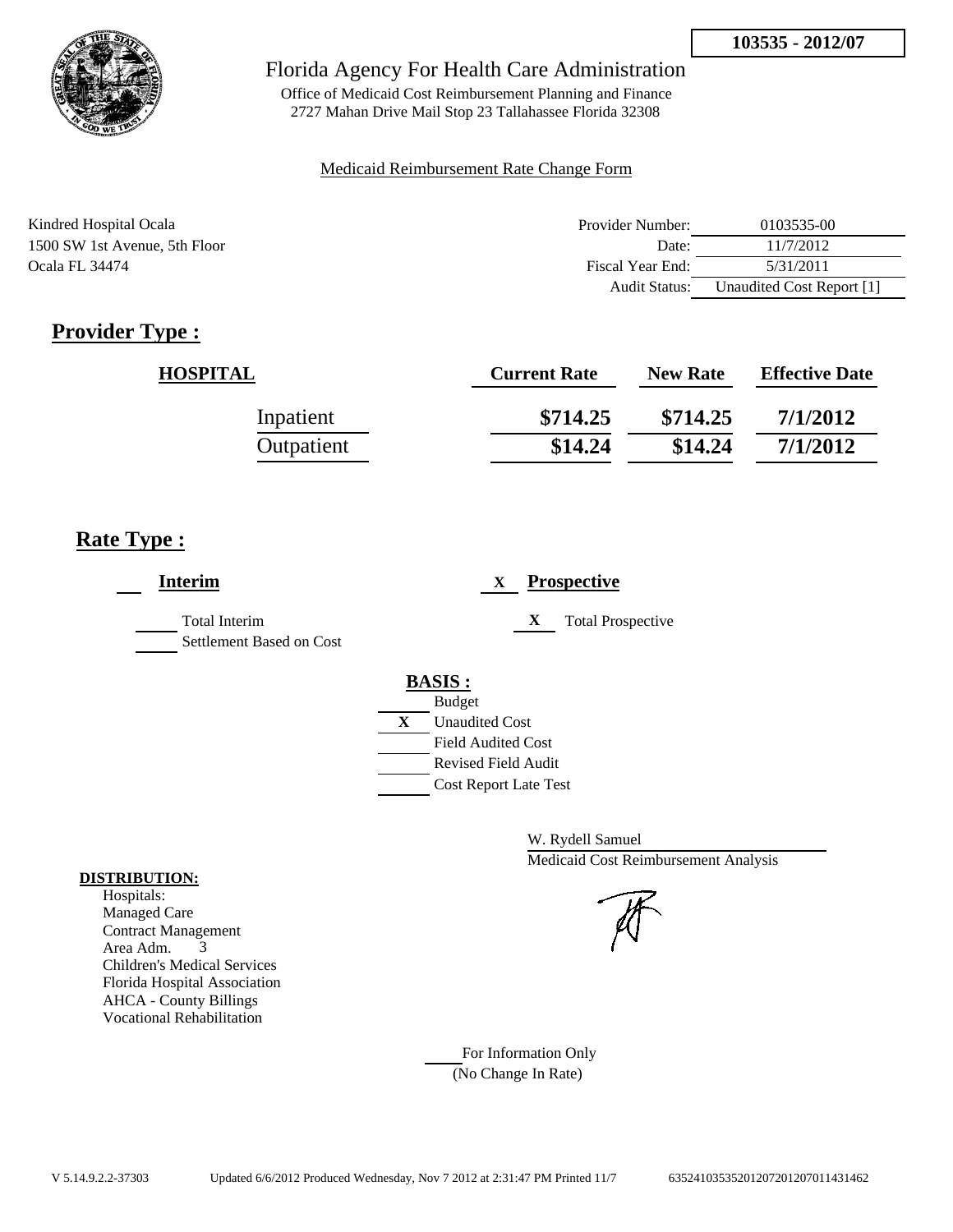

Office of Medicaid Cost Reimbursement Planning and Finance 2727 Mahan Drive Mail Stop 23 Tallahassee Florida 32308

### Medicaid Reimbursement Rate Change Form

| Doctors Hospital      | Provider Number:     | 0103543-00                |
|-----------------------|----------------------|---------------------------|
| 5000 University Drive | Date:                | 11/7/2012                 |
| Coral Gables FL 33146 | Fiscal Year End:     | 9/30/2011                 |
|                       | <b>Audit Status:</b> | Unaudited Cost Report [1] |

# **Provider Type :**

| <b>HOSPITAL</b> | <b>Current Rate</b> | <b>New Rate</b> | <b>Effective Date</b> |
|-----------------|---------------------|-----------------|-----------------------|
| Inpatient       | \$903.35            | \$903.35        | 7/1/2012              |
| Outpatient      | \$158.51            | \$158.51        | 7/1/2012              |

## **Rate Type :**

| <b>Interim</b>                                   | <b>Prospective</b><br>X       |
|--------------------------------------------------|-------------------------------|
| <b>Total Interim</b><br>Settlement Based on Cost | X<br><b>Total Prospective</b> |
|                                                  | <b>BASIS:</b>                 |
|                                                  | <b>Budget</b>                 |
|                                                  | X<br><b>Unaudited Cost</b>    |
|                                                  | <b>Field Audited Cost</b>     |
|                                                  | <b>Revised Field Audit</b>    |
|                                                  | <b>Cost Report Late Test</b>  |
|                                                  |                               |

W. Rydell Samuel Medicaid Cost Reimbursement Analysis

For Information Only (No Change In Rate)

#### **DISTRIBUTION:**

Hospitals: Managed Care Contract Management Area Adm. 11 Children's Medical Services Florida Hospital Association AHCA - County Billings Vocational Rehabilitation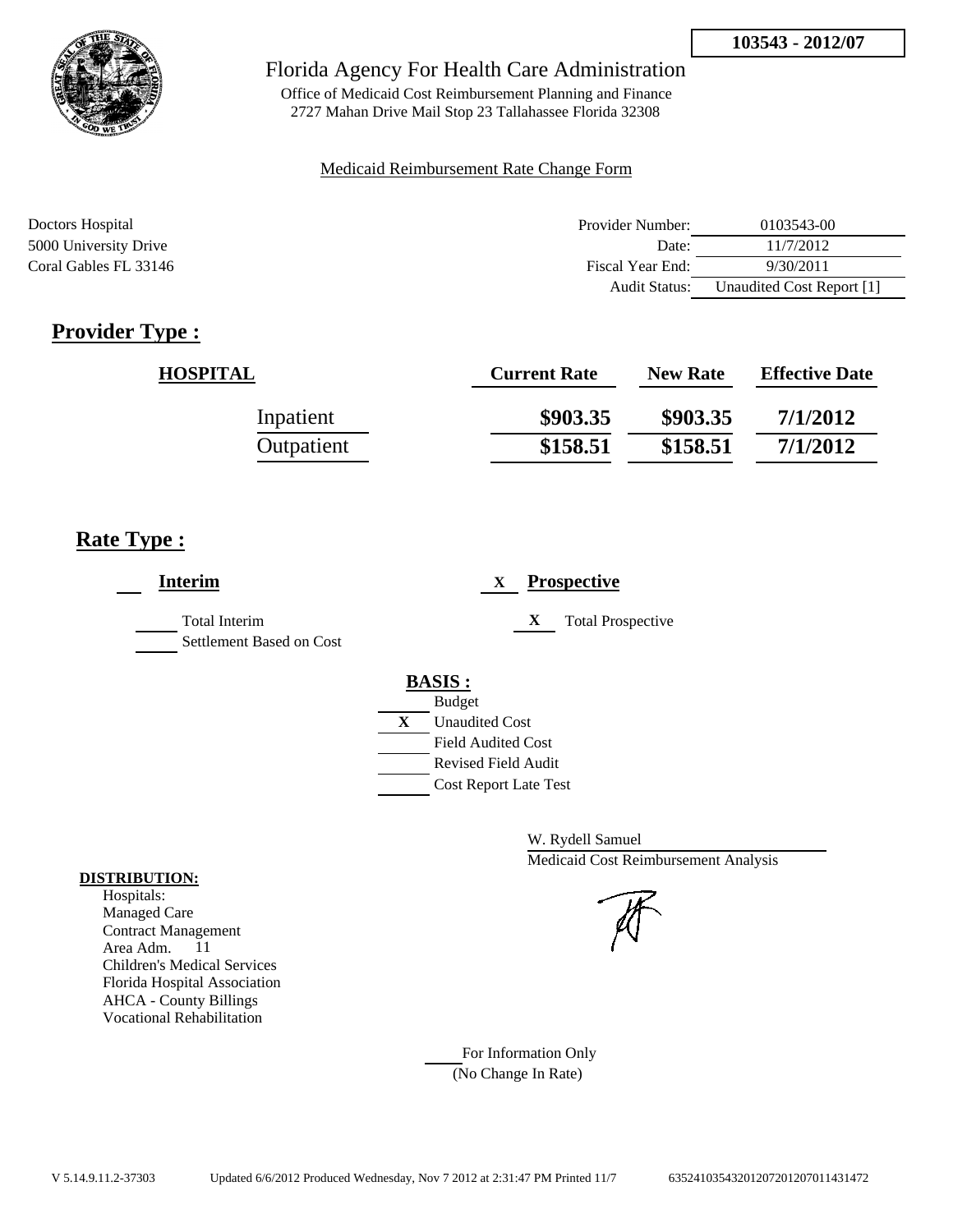

Office of Medicaid Cost Reimbursement Planning and Finance 2727 Mahan Drive Mail Stop 23 Tallahassee Florida 32308

#### Medicaid Reimbursement Rate Change Form

Healthsouth Hospital of Spring Hill 12440 Cortez Boulrvard Brooksville FL 34613

| Provider Number: | 0103551-00                |
|------------------|---------------------------|
| Date:            | 11/7/2012                 |
| Fiscal Year End: | 12/31/2010                |
| Audit Status:    | Unaudited Cost Report [1] |

# **Provider Type :**

| <b>HOSPITAL</b> | <b>Current Rate</b> | <b>New Rate</b> | <b>Effective Date</b> |
|-----------------|---------------------|-----------------|-----------------------|
| Inpatient       | \$476.38            | \$476.38        | 7/1/2012              |
| Outpatient      | \$91.88             | \$91.88         | 7/1/2012              |

## **Rate Type :**

| <b>Interim</b>                                   | <b>Prospective</b><br>X       |
|--------------------------------------------------|-------------------------------|
| <b>Total Interim</b><br>Settlement Based on Cost | <b>Total Prospective</b><br>X |
|                                                  | <b>BASIS:</b>                 |
|                                                  | <b>Budget</b>                 |
|                                                  | X<br><b>Unaudited Cost</b>    |
|                                                  | <b>Field Audited Cost</b>     |
|                                                  | <b>Revised Field Audit</b>    |
|                                                  | <b>Cost Report Late Test</b>  |

W. Rydell Samuel Medicaid Cost Reimbursement Analysis

For Information Only (No Change In Rate)

### **DISTRIBUTION:**

Hospitals: Managed Care Contract Management Area Adm. 3 Children's Medical Services Florida Hospital Association AHCA - County Billings Vocational Rehabilitation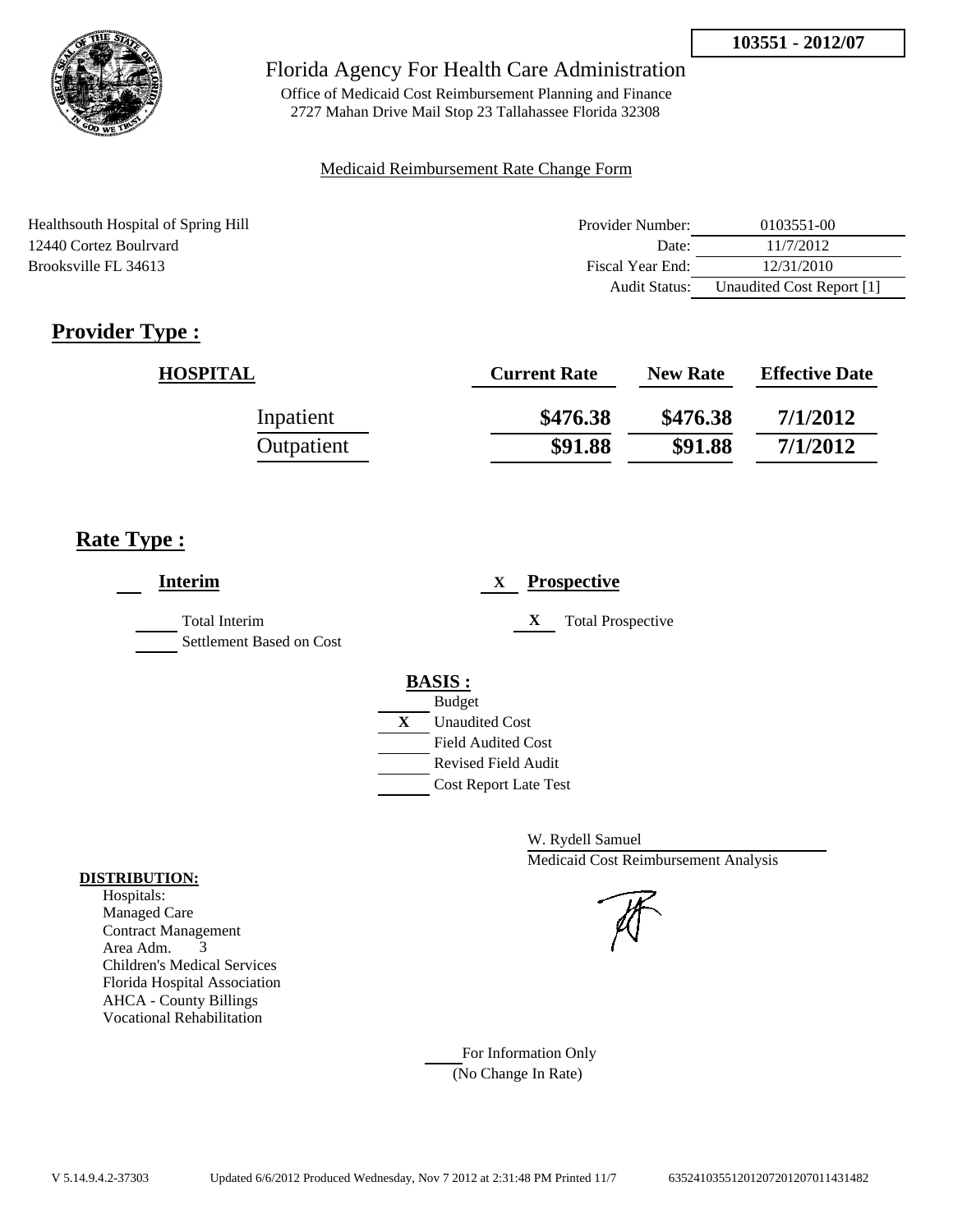

Office of Medicaid Cost Reimbursement Planning and Finance 2727 Mahan Drive Mail Stop 23 Tallahassee Florida 32308

#### Medicaid Reimbursement Rate Change Form

| Healthsouth Ridgelake Hospital | Provider Number:     | 0103560-00                |
|--------------------------------|----------------------|---------------------------|
| 6150 Edgelake Drive            | Date:                | 11/7/2012                 |
| Sarasota FL 34240              | Fiscal Year End:     | 7/31/2011                 |
|                                | <b>Audit Status:</b> | Unaudited Cost Report [1] |

# **Provider Type :**

| <b>HOSPITAL</b> | <b>Current Rate</b> | <b>New Rate</b> | <b>Effective Date</b> |
|-----------------|---------------------|-----------------|-----------------------|
| Inpatient       | \$750.56            | \$750.56        | 7/1/2012              |
| Outpatient      | \$14.24             | \$14.24         | 7/1/2012              |

## **Rate Type :**

| <b>Interim</b>                                   | <b>Prospective</b><br>X       |  |
|--------------------------------------------------|-------------------------------|--|
| <b>Total Interim</b><br>Settlement Based on Cost | X<br><b>Total Prospective</b> |  |
|                                                  | <b>BASIS</b> :                |  |
|                                                  | <b>Budget</b>                 |  |
|                                                  | X<br><b>Unaudited Cost</b>    |  |
|                                                  | <b>Field Audited Cost</b>     |  |
|                                                  | <b>Revised Field Audit</b>    |  |
|                                                  | <b>Cost Report Late Test</b>  |  |
|                                                  |                               |  |

W. Rydell Samuel Medicaid Cost Reimbursement Analysis

For Information Only (No Change In Rate)

#### **DISTRIBUTION:**

Hospitals: Managed Care Contract Management Area Adm. 8 Children's Medical Services Florida Hospital Association AHCA - County Billings Vocational Rehabilitation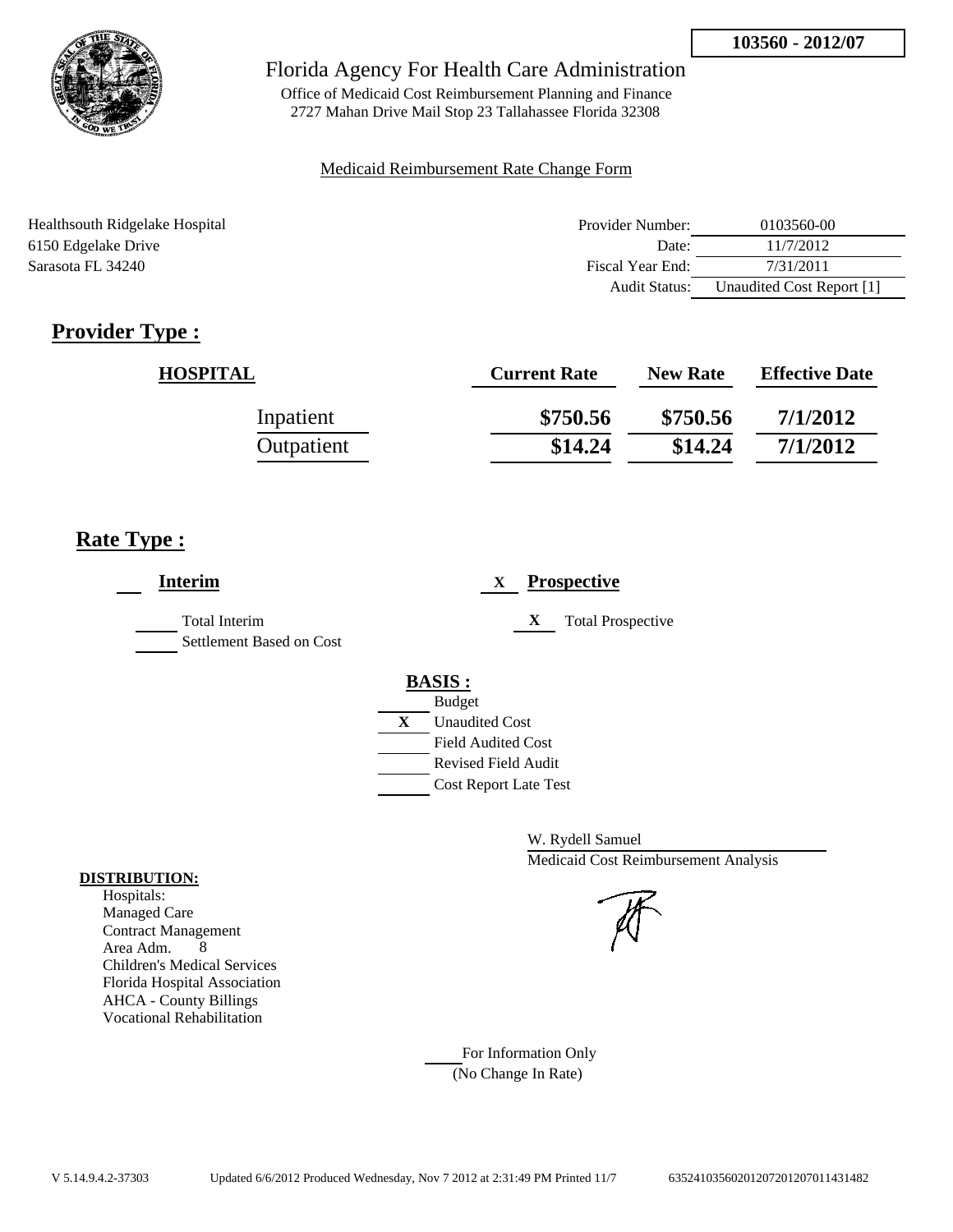

Office of Medicaid Cost Reimbursement Planning and Finance 2727 Mahan Drive Mail Stop 23 Tallahassee Florida 32308

#### Medicaid Reimbursement Rate Change Form

| Select Specialty Hospital Pensacola | Provider Number: | 0103683-00                |
|-------------------------------------|------------------|---------------------------|
| 7000 Cobble Creek Drive             | Date:            | 11/7/2012                 |
| Pensacola Fl 32504                  | Fiscal Year End: | 9/30/2011                 |
|                                     | Audit Status:    | Unaudited Cost Report [1] |

# **Provider Type :**

| <b>HOSPITAL</b> | <b>Current Rate</b> | <b>New Rate</b> | <b>Effective Date</b> |
|-----------------|---------------------|-----------------|-----------------------|
| Inpatient       | \$870.50            | \$870.50        | 7/1/2012              |
| Outpatient      | \$14.24             | \$14.24         | 7/1/2012              |

## **Rate Type :**

| <b>Interim</b>                                   | <b>Prospective</b><br>X       |  |
|--------------------------------------------------|-------------------------------|--|
| <b>Total Interim</b><br>Settlement Based on Cost | X<br><b>Total Prospective</b> |  |
|                                                  | <b>BASIS:</b>                 |  |
|                                                  | <b>Budget</b>                 |  |
|                                                  | X<br><b>Unaudited Cost</b>    |  |
|                                                  | <b>Field Audited Cost</b>     |  |
|                                                  | Revised Field Audit           |  |
|                                                  | <b>Cost Report Late Test</b>  |  |
|                                                  |                               |  |

W. Rydell Samuel Medicaid Cost Reimbursement Analysis

#### Hospitals: Managed Care

**DISTRIBUTION:**

Contract Management Area Adm. 1 Children's Medical Services Florida Hospital Association AHCA - County Billings Vocational Rehabilitation

> For Information Only (No Change In Rate)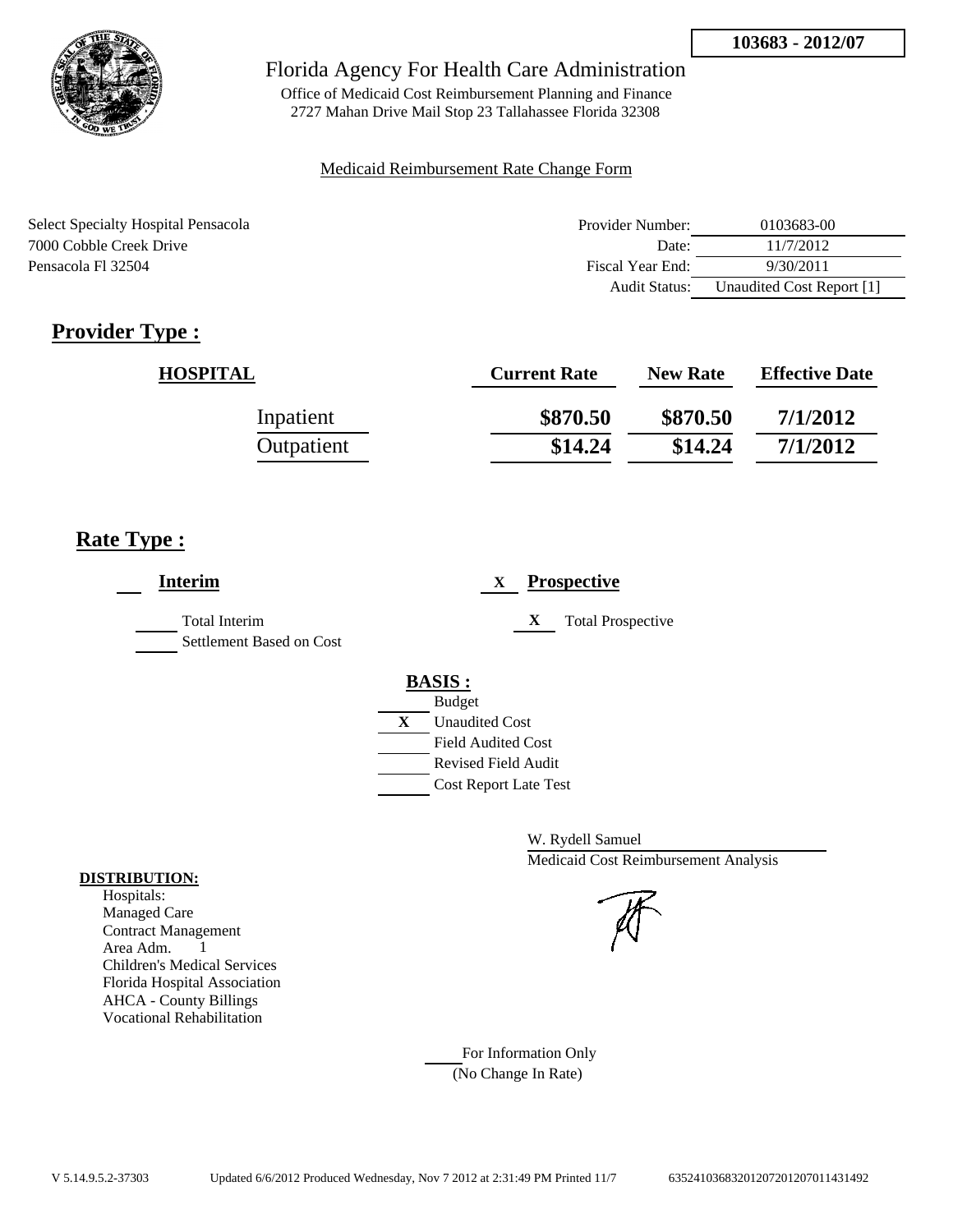

Office of Medicaid Cost Reimbursement Planning and Finance 2727 Mahan Drive Mail Stop 23 Tallahassee Florida 32308

#### Medicaid Reimbursement Rate Change Form

BayCare Alliant Hospital **Provider Number:** 0103721-00 601 Main Street, MS 469 Date: 11/7/2012 Dunedin FL 34698 Fiscal Year End: 12/31/2010 Audit Status: Unaudited Cost Report [1] Rate Includes Buy Back and Partial Self Exemption

# **Provider Type :**

| <b>HOSPITAL</b>                      | <b>Current Rate</b> | <b>New Rate</b> | <b>Effective Date</b> |
|--------------------------------------|---------------------|-----------------|-----------------------|
| Inpatient                            | \$778.73            | \$1,285.88      | 7/1/2012              |
| Outpatient                           | \$14.24             | \$14.24         | 7/1/2012              |
| <b>Inpatient County Billing Rate</b> |                     | \$778.73        | 7/1/2012              |

## **Rate Type :**

| Interim                                          | <b>Prospective</b><br>X       |
|--------------------------------------------------|-------------------------------|
| <b>Total Interim</b><br>Settlement Based on Cost | X<br><b>Total Prospective</b> |
|                                                  | <b>BASIS:</b>                 |
|                                                  | <b>Budget</b>                 |
|                                                  | X<br><b>Unaudited Cost</b>    |
|                                                  | <b>Field Audited Cost</b>     |
|                                                  | <b>Revised Field Audit</b>    |
|                                                  | <b>Cost Report Late Test</b>  |

W. Rydell Samuel Medicaid Cost Reimbursement Analysis

For Information Only (No Change In Rate)

#### **DISTRIBUTION:**

Hospitals: Managed Care Contract Management Area Adm. 5 Children's Medical Services Florida Hospital Association AHCA - County Billings Vocational Rehabilitation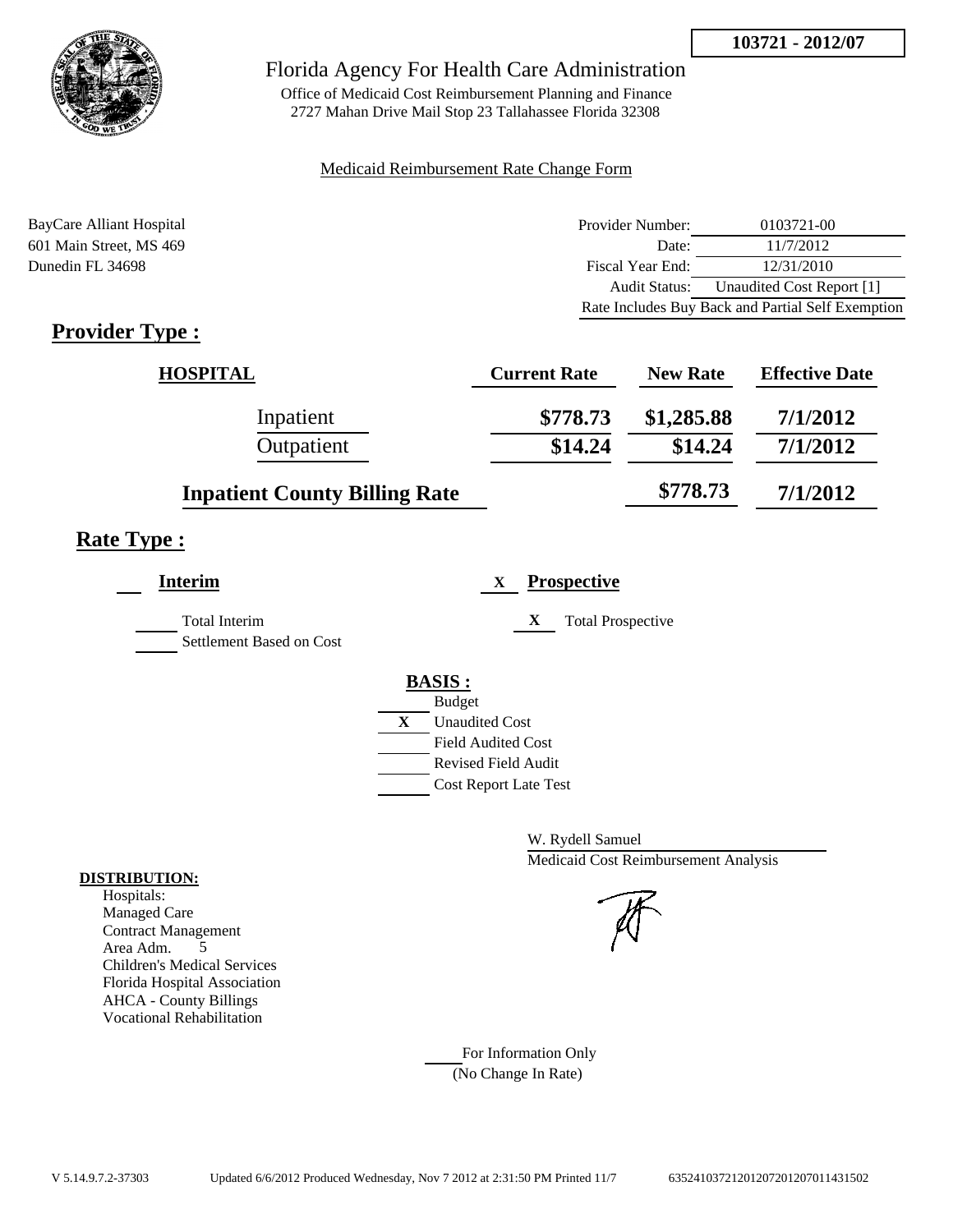

Office of Medicaid Cost Reimbursement Planning and Finance 2727 Mahan Drive Mail Stop 23 Tallahassee Florida 32308

#### Medicaid Reimbursement Rate Change Form

| St. Luke's-St. Vincent's Healthcare | Provider Number:     | 0103730-00                |
|-------------------------------------|----------------------|---------------------------|
| 4201 Belfort Road                   | Date:                | 11/7/2012                 |
| Jacksonville FL 32215               | Fiscal Year End:     | 6/30/2011                 |
|                                     | <b>Audit Status:</b> | Unaudited Cost Report [1] |

# **Provider Type :**

| <b>HOSPITAL</b> | <b>Current Rate</b> | <b>New Rate</b> | <b>Effective Date</b> |
|-----------------|---------------------|-----------------|-----------------------|
| Inpatient       | \$787.22            | \$787.22        | 7/1/2012              |
| Outpatient      | \$66.67             | \$66.67         | 7/1/2012              |

## **Rate Type :**

| <b>Interim</b>                                   | <b>Prospective</b><br>X       |
|--------------------------------------------------|-------------------------------|
| <b>Total Interim</b><br>Settlement Based on Cost | X<br><b>Total Prospective</b> |
|                                                  | <b>BASIS:</b>                 |
|                                                  | <b>Budget</b>                 |
|                                                  | X<br><b>Unaudited Cost</b>    |
|                                                  | <b>Field Audited Cost</b>     |
|                                                  | <b>Revised Field Audit</b>    |
|                                                  | <b>Cost Report Late Test</b>  |
|                                                  |                               |

W. Rydell Samuel Medicaid Cost Reimbursement Analysis

### **DISTRIBUTION:** Hospitals:

Managed Care Contract Management Area Adm. 4 Children's Medical Services Florida Hospital Association AHCA - County Billings Vocational Rehabilitation

> For Information Only (No Change In Rate)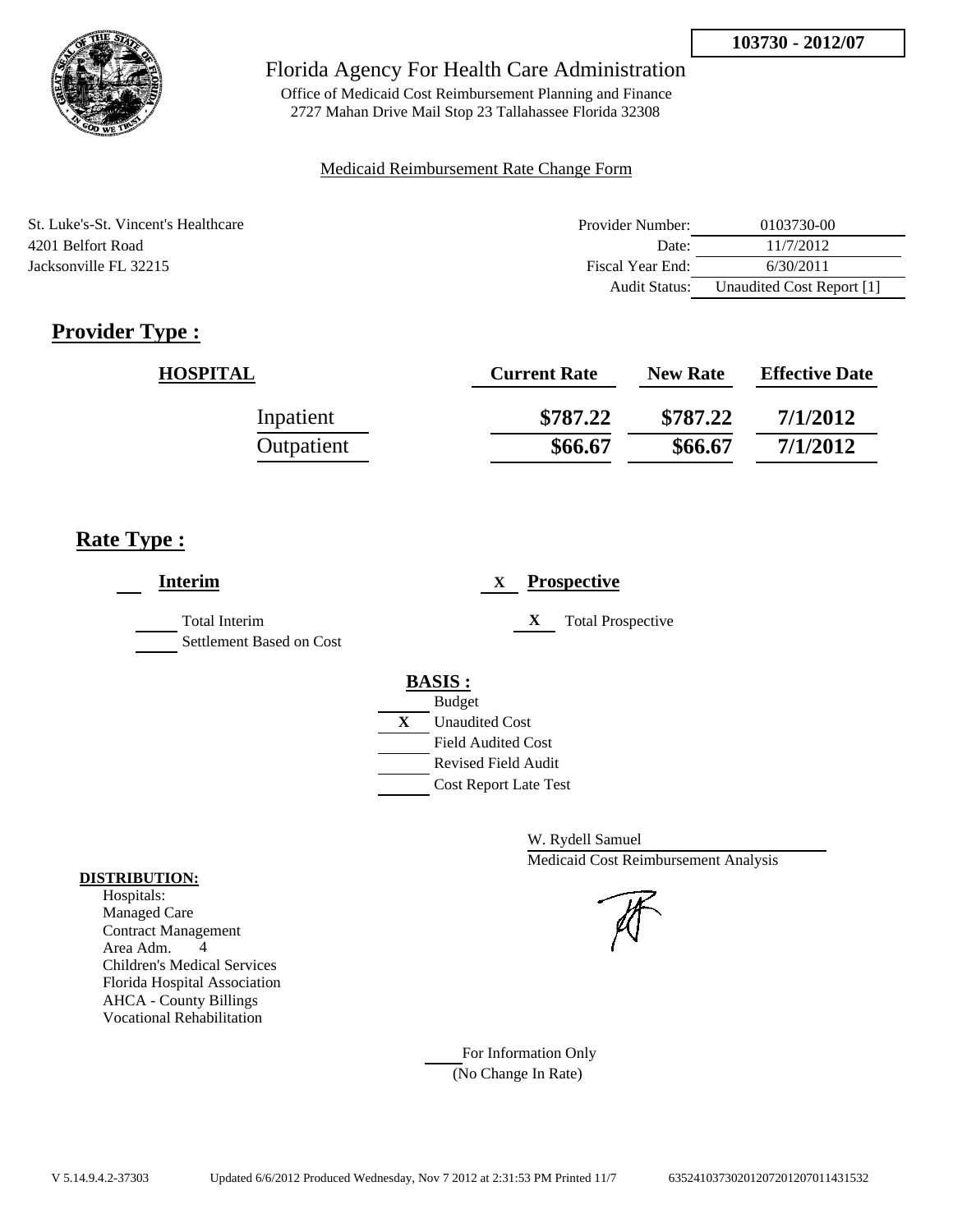

Office of Medicaid Cost Reimbursement Planning and Finance 2727 Mahan Drive Mail Stop 23 Tallahassee Florida 32308

### Medicaid Reimbursement Rate Change Form

| <b>Select Specialty Hospital Tallahassee</b> | Provider Number: | 0103748-00                |
|----------------------------------------------|------------------|---------------------------|
| 1554 Surgeon's Drive                         | Date:            | 11/7/2012                 |
| Tallahassee FL 32308                         | Fiscal Year End: | 2/28/2011                 |
|                                              | Audit Status:    | Unaudited Cost Report [1] |

# **Provider Type :**

| <b>HOSPITAL</b> | <b>Current Rate</b> | <b>New Rate</b> | <b>Effective Date</b> |
|-----------------|---------------------|-----------------|-----------------------|
| Inpatient       | \$951.11            | \$951.11        | 7/1/2012              |
| Outpatient      | \$14.24             | \$14.24         | 7/1/2012              |

# **Rate Type :**

| <b>Interim</b>                            | <b>Prospective</b><br>X       |
|-------------------------------------------|-------------------------------|
| Total Interim<br>Settlement Based on Cost | <b>Total Prospective</b><br>X |
|                                           | <b>BASIS:</b>                 |
|                                           | <b>Budget</b>                 |
|                                           | X<br><b>Unaudited Cost</b>    |
|                                           | <b>Field Audited Cost</b>     |
|                                           | Revised Field Audit           |
|                                           | <b>Cost Report Late Test</b>  |
|                                           |                               |

W. Rydell Samuel Medicaid Cost Reimbursement Analysis

For Information Only (No Change In Rate)

#### **DISTRIBUTION:**

Hospitals: Managed Care Contract Management Area Adm. 2 Children's Medical Services Florida Hospital Association AHCA - County Billings Vocational Rehabilitation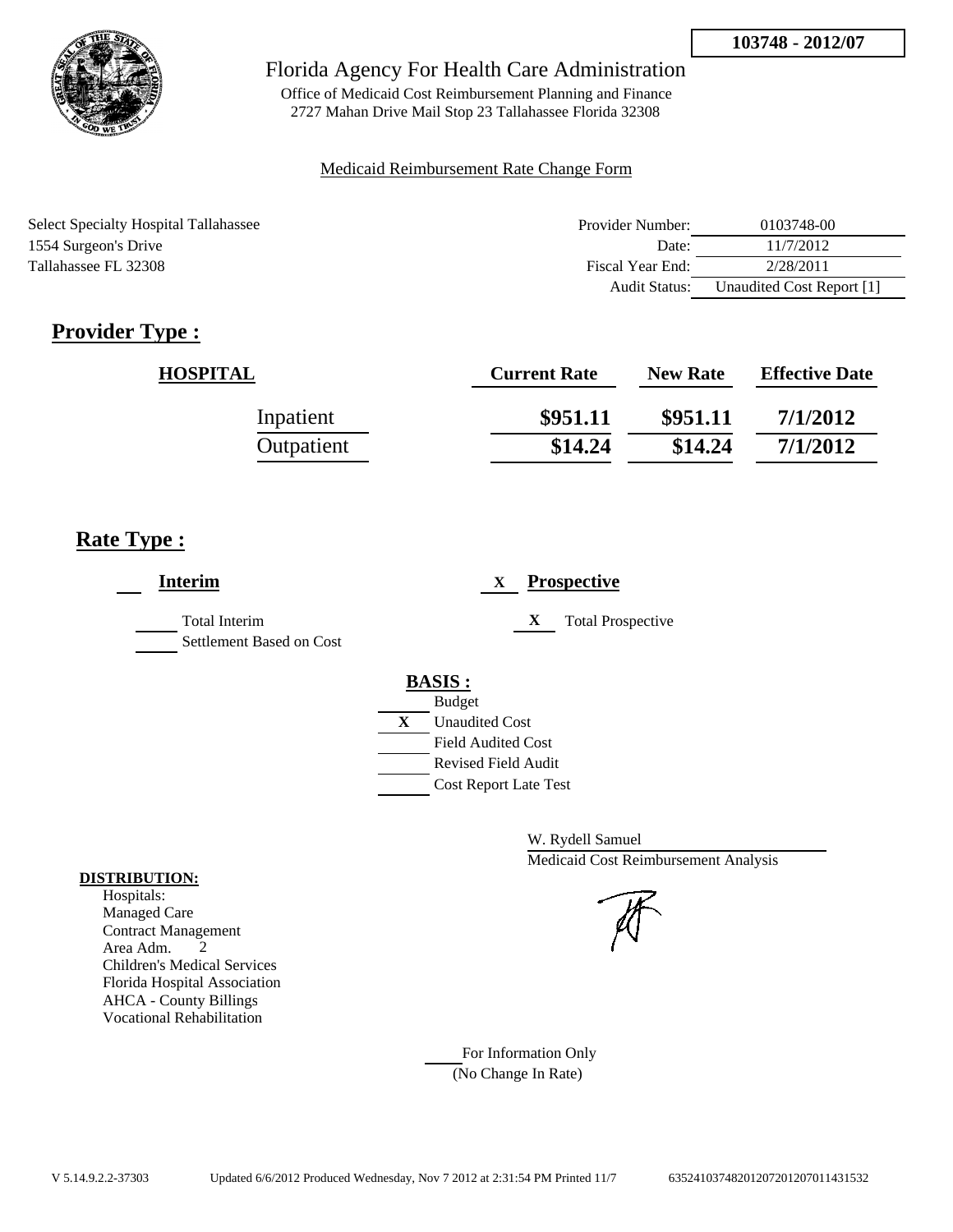

Office of Medicaid Cost Reimbursement Planning and Finance 2727 Mahan Drive Mail Stop 23 Tallahassee Florida 32308

### Medicaid Reimbursement Rate Change Form

Select Specialty Hospital Palm Beach 3060 Melaleuca Lane Lake Worth FL 33461

| Provider Number: | 0103764-00                |
|------------------|---------------------------|
| Date:            | 11/7/2012                 |
| Fiscal Year End: | 11/30/2010                |
| Audit Status:    | Unaudited Cost Report [1] |

# **Provider Type :**

| <b>HOSPITAL</b> | <b>Current Rate</b> | <b>New Rate</b> | <b>Effective Date</b> |
|-----------------|---------------------|-----------------|-----------------------|
| Inpatient       | \$951.57            | \$951.57        | 7/1/2012              |
| Outpatient      | \$14.24             | \$14.24         | 7/1/2012              |

## **Rate Type :**

| <b>Interim</b>                                   | <b>Prospective</b><br>X       |
|--------------------------------------------------|-------------------------------|
| <b>Total Interim</b><br>Settlement Based on Cost | X<br><b>Total Prospective</b> |
|                                                  | <b>BASIS:</b>                 |
|                                                  | <b>Budget</b>                 |
|                                                  | X<br><b>Unaudited Cost</b>    |
|                                                  | <b>Field Audited Cost</b>     |
|                                                  | <b>Revised Field Audit</b>    |
|                                                  | <b>Cost Report Late Test</b>  |
|                                                  |                               |

W. Rydell Samuel Medicaid Cost Reimbursement Analysis

For Information Only (No Change In Rate)

#### **DISTRIBUTION:**

Hospitals: Managed Care Contract Management Area Adm. 9 Children's Medical Services Florida Hospital Association AHCA - County Billings Vocational Rehabilitation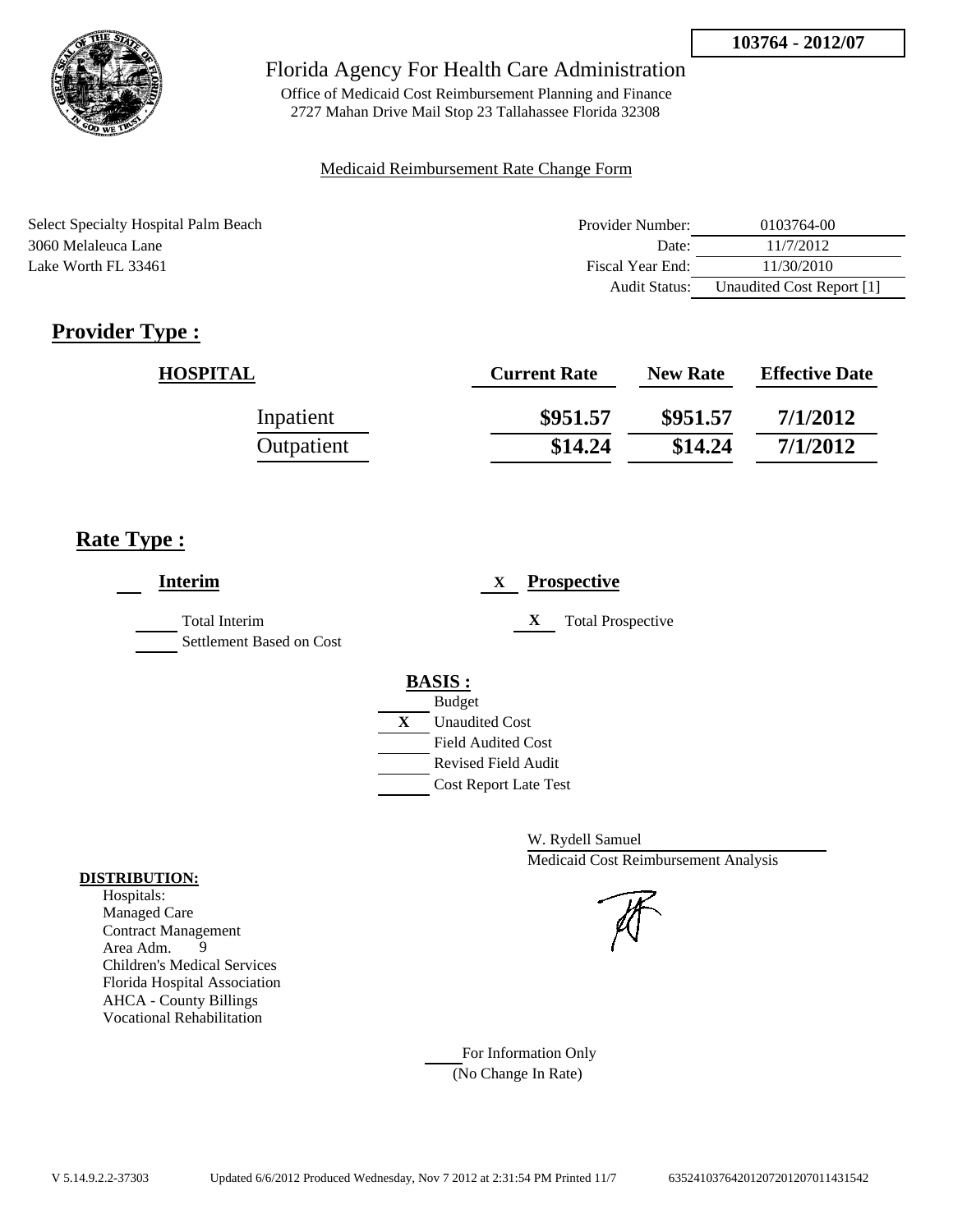

Office of Medicaid Cost Reimbursement Planning and Finance 2727 Mahan Drive Mail Stop 23 Tallahassee Florida 32308

### Medicaid Reimbursement Rate Change Form

| <b>Select Speciality Hospital Gainesville</b> | Provider Number: | 0103772-00                |
|-----------------------------------------------|------------------|---------------------------|
| 2708 SW Archer Road                           | Date:            | 11/7/2012                 |
| Gainesville FL 32608                          | Fiscal Year End: | 7/31/2011                 |
|                                               | Audit Status:    | Unaudited Cost Report [1] |

# **Provider Type :**

| <b>HOSPITAL</b> | <b>Current Rate</b> | <b>New Rate</b> | <b>Effective Date</b> |
|-----------------|---------------------|-----------------|-----------------------|
| Inpatient       | \$881.70            | \$881.70        | 7/1/2012              |
| Outpatient      | \$14.24             | \$14.24         | 7/1/2012              |

## **Rate Type :**

| <b>Interim</b>                                   | <b>Prospective</b><br>X                                                                                                                                 |
|--------------------------------------------------|---------------------------------------------------------------------------------------------------------------------------------------------------------|
| <b>Total Interim</b><br>Settlement Based on Cost | X<br><b>Total Prospective</b>                                                                                                                           |
|                                                  | <b>BASIS:</b><br><b>Budget</b><br>X<br><b>Unaudited Cost</b><br><b>Field Audited Cost</b><br><b>Revised Field Audit</b><br><b>Cost Report Late Test</b> |

W. Rydell Samuel Medicaid Cost Reimbursement Analysis

For Information Only (No Change In Rate)

#### **DISTRIBUTION:**

Hospitals: Managed Care Contract Management Area Adm. 3 Children's Medical Services Florida Hospital Association AHCA - County Billings Vocational Rehabilitation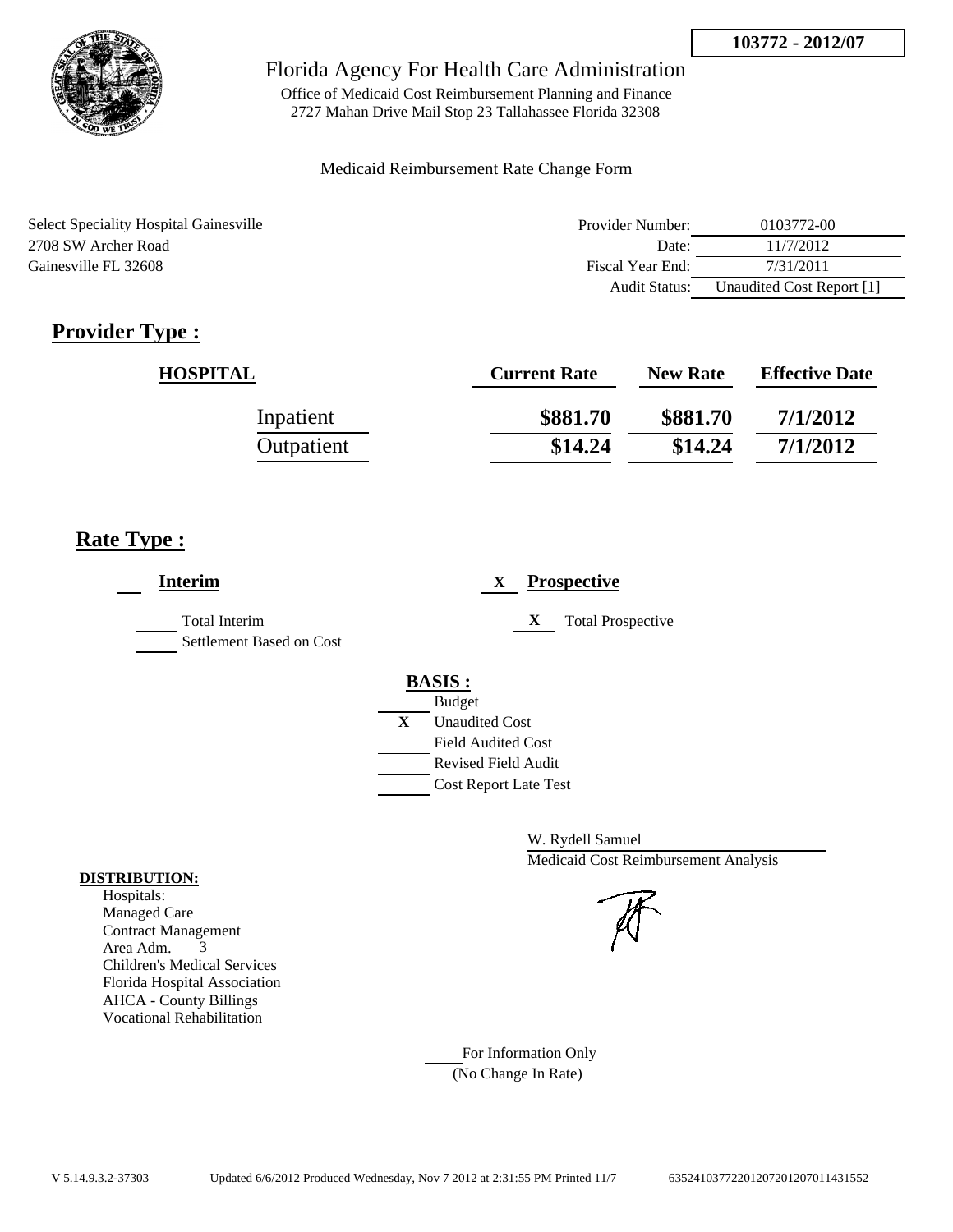

Office of Medicaid Cost Reimbursement Planning and Finance 2727 Mahan Drive Mail Stop 23 Tallahassee Florida 32308

### Medicaid Reimbursement Rate Change Form

| Northwest Medical Center | Provider Number:     | 0104591-00                |
|--------------------------|----------------------|---------------------------|
| 5801 North State Road 7  | Date:                | 11/7/2012                 |
| Margate FL 33063         | Fiscal Year End:     | 12/31/2010                |
|                          | <b>Audit Status:</b> | Unaudited Cost Report [1] |

# **Provider Type :**

| <b>HOSPITAL</b> | <b>Current Rate</b> | <b>New Rate</b> | <b>Effective Date</b> |
|-----------------|---------------------|-----------------|-----------------------|
| Inpatient       | \$730.44            | \$730.44        | 7/1/2012              |
| Outpatient      | \$53.16             | \$53.16         | 7/1/2012              |

## **Rate Type :**

| <b>Interim</b>                                   | <b>Prospective</b><br>X                                                                                                                                 |
|--------------------------------------------------|---------------------------------------------------------------------------------------------------------------------------------------------------------|
| <b>Total Interim</b><br>Settlement Based on Cost | X<br><b>Total Prospective</b>                                                                                                                           |
|                                                  | <b>BASIS:</b><br><b>Budget</b><br>X<br><b>Unaudited Cost</b><br><b>Field Audited Cost</b><br><b>Revised Field Audit</b><br><b>Cost Report Late Test</b> |

W. Rydell Samuel Medicaid Cost Reimbursement Analysis

## Managed Care

**DISTRIBUTION:** Hospitals:

> Contract Management Area Adm. 10 Children's Medical Services Florida Hospital Association AHCA - County Billings Vocational Rehabilitation

> > For Information Only (No Change In Rate)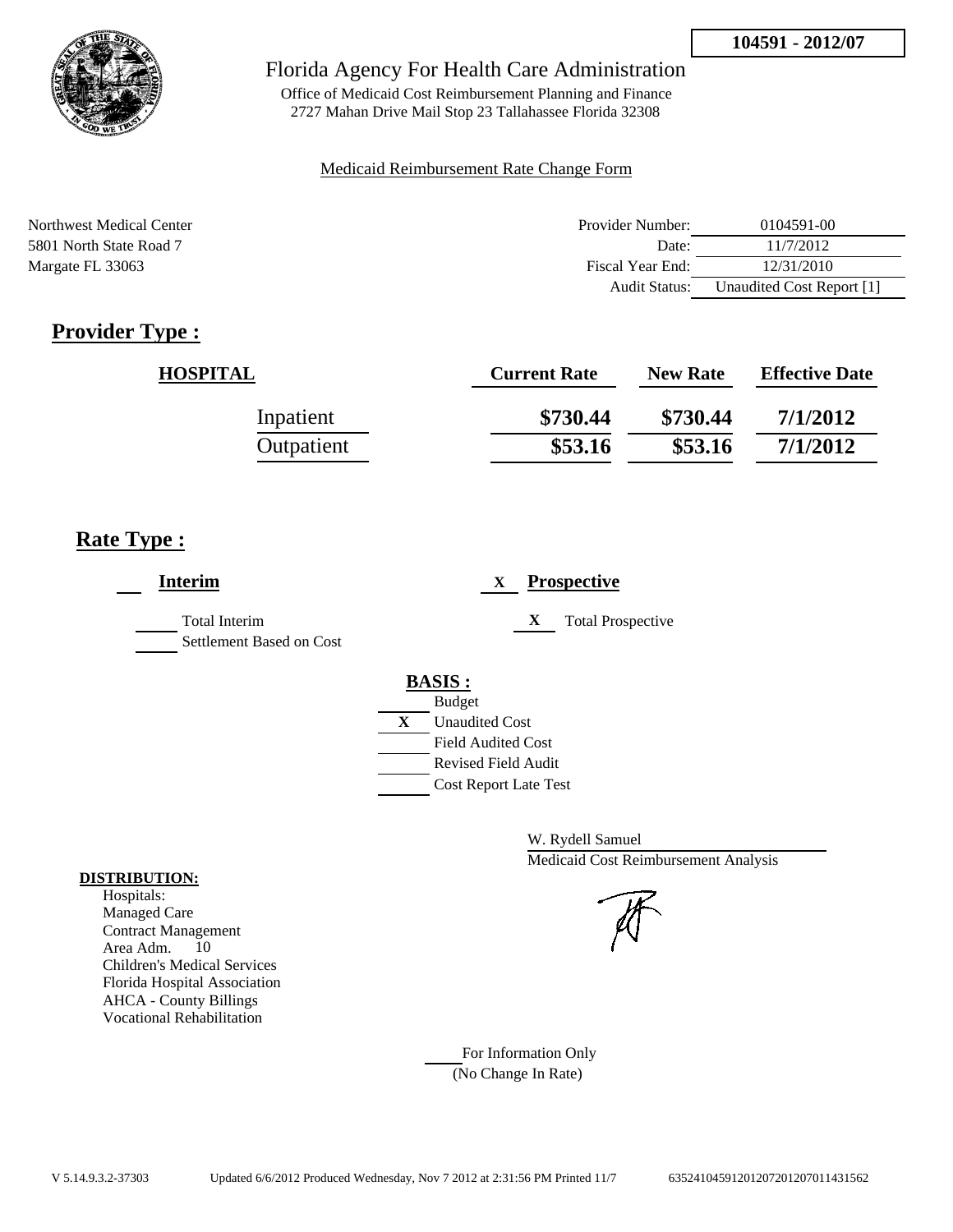

Office of Medicaid Cost Reimbursement Planning and Finance 2727 Mahan Drive Mail Stop 23 Tallahassee Florida 32308

### Medicaid Reimbursement Rate Change Form

| Palmetto General Hospital | Provider Number:     | 0104604-00                |
|---------------------------|----------------------|---------------------------|
| 2001 West 68th St.        | Date:                | 11/7/2012                 |
| Hialeah FL 33016          | Fiscal Year End:     | 12/31/2010                |
|                           | <b>Audit Status:</b> | Unaudited Cost Report [1] |

# **Provider Type :**

| <b>HOSPITAL</b>                      | <b>Current Rate</b> | <b>New Rate</b> | <b>Effective Date</b> |
|--------------------------------------|---------------------|-----------------|-----------------------|
| Inpatient                            | \$1,023.15          | \$1,023.14      | 7/1/2012              |
| Outpatient                           | \$91.49             | \$91.49         | 7/1/2012              |
| <b>Inpatient County Billing Rate</b> | \$629.46            | \$629.46        | 7/1/2012              |

# **Rate Type :**

| <b>Interim</b>                                   | <b>Prospective</b><br>X       |
|--------------------------------------------------|-------------------------------|
| <b>Total Interim</b><br>Settlement Based on Cost | X<br><b>Total Prospective</b> |
|                                                  | <b>BASIS:</b>                 |
|                                                  | <b>Budget</b>                 |
|                                                  | X<br><b>Unaudited Cost</b>    |
|                                                  | <b>Field Audited Cost</b>     |
|                                                  | <b>Revised Field Audit</b>    |
|                                                  | <b>Cost Report Late Test</b>  |
|                                                  |                               |

W. Rydell Samuel Medicaid Cost Reimbursement Analysis

For Information Only (No Change In Rate)

### **DISTRIBUTION:**

Hospitals: Managed Care Contract Management Area Adm. 11 Children's Medical Services Florida Hospital Association AHCA - County Billings Vocational Rehabilitation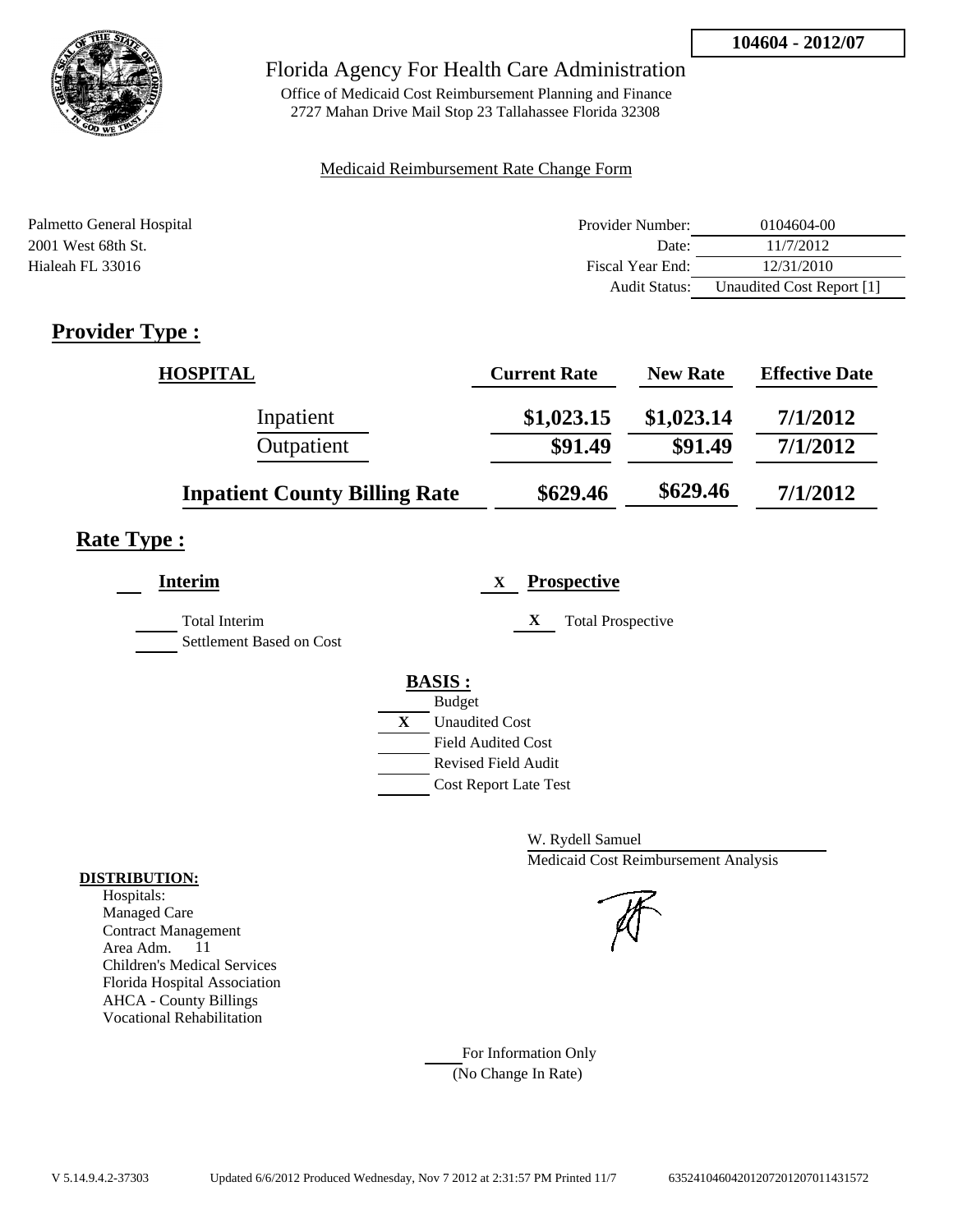

Office of Medicaid Cost Reimbursement Planning and Finance 2727 Mahan Drive Mail Stop 23 Tallahassee Florida 32308

### Medicaid Reimbursement Rate Change Form

| Community Hospital of New Port Richey | Provider Number: | 0105520-00                |
|---------------------------------------|------------------|---------------------------|
| 5637 Marine Parkway                   | Date:            | 11/7/2012                 |
| New Port Richey FL 34652              | Fiscal Year End: | 6/30/2011                 |
|                                       | Audit Status:    | Unaudited Cost Report [1] |

# **Provider Type :**

| <b>HOSPITAL</b> | <b>Current Rate</b> | <b>New Rate</b> | <b>Effective Date</b> |
|-----------------|---------------------|-----------------|-----------------------|
| Inpatient       | \$1,240.05          | \$1,240.05      | 7/1/2012              |
| Outpatient      | \$36.79             | \$36.79         | 7/1/2012              |

## **Rate Type :**

| <b>Interim</b>                            | <b>Prospective</b><br>X                                                                                                                                 |
|-------------------------------------------|---------------------------------------------------------------------------------------------------------------------------------------------------------|
| Total Interim<br>Settlement Based on Cost | <b>Total Prospective</b><br>X                                                                                                                           |
|                                           | <b>BASIS:</b><br><b>Budget</b><br>X<br><b>Unaudited Cost</b><br><b>Field Audited Cost</b><br><b>Revised Field Audit</b><br><b>Cost Report Late Test</b> |

W. Rydell Samuel Medicaid Cost Reimbursement Analysis

For Information Only (No Change In Rate)

#### **DISTRIBUTION:**

Hospitals: Managed Care Contract Management Area Adm. 5 Children's Medical Services Florida Hospital Association AHCA - County Billings Vocational Rehabilitation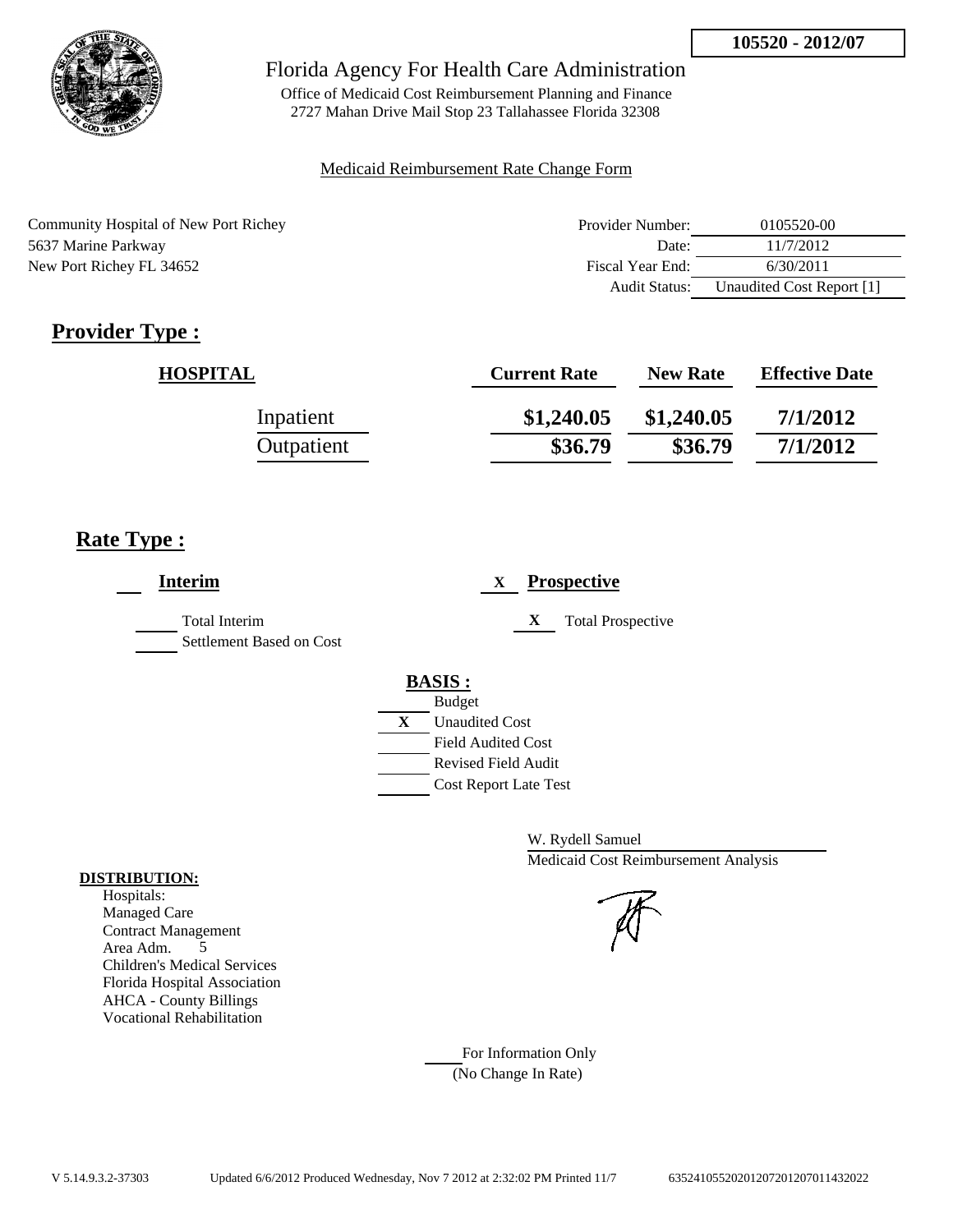

Office of Medicaid Cost Reimbursement Planning and Finance 2727 Mahan Drive Mail Stop 23 Tallahassee Florida 32308

### Medicaid Reimbursement Rate Change Form

| Specialty Hospital Jacksonville | Provider Number: | 0106470-00                |
|---------------------------------|------------------|---------------------------|
| 4901 Richard Street             | Date:            | 11/7/2012                 |
| Jacksonville FL 32207           | Fiscal Year End: | 12/31/2010                |
|                                 | Audit Status:    | Unaudited Cost Report [1] |

# **Provider Type :**

| <b>HOSPITAL</b> | <b>Current Rate</b> | <b>New Rate</b> | <b>Effective Date</b> |
|-----------------|---------------------|-----------------|-----------------------|
| Inpatient       | \$633.49            | \$633.49        | 7/1/2012              |
| Outpatient      | \$14.24             | \$14.24         | 7/1/2012              |

## **Rate Type :**

| <b>Interim</b>                                   | <b>Prospective</b><br>X                          |
|--------------------------------------------------|--------------------------------------------------|
| <b>Total Interim</b><br>Settlement Based on Cost | <b>Total Prospective</b><br>X                    |
|                                                  | <b>BASIS:</b>                                    |
|                                                  | <b>Budget</b><br>X<br><b>Unaudited Cost</b>      |
|                                                  | <b>Field Audited Cost</b><br>Revised Field Audit |
|                                                  | <b>Cost Report Late Test</b>                     |

W. Rydell Samuel Medicaid Cost Reimbursement Analysis

For Information Only (No Change In Rate)

#### **DISTRIBUTION:**

Hospitals: Managed Care Contract Management Area Adm. 4 Children's Medical Services Florida Hospital Association AHCA - County Billings Vocational Rehabilitation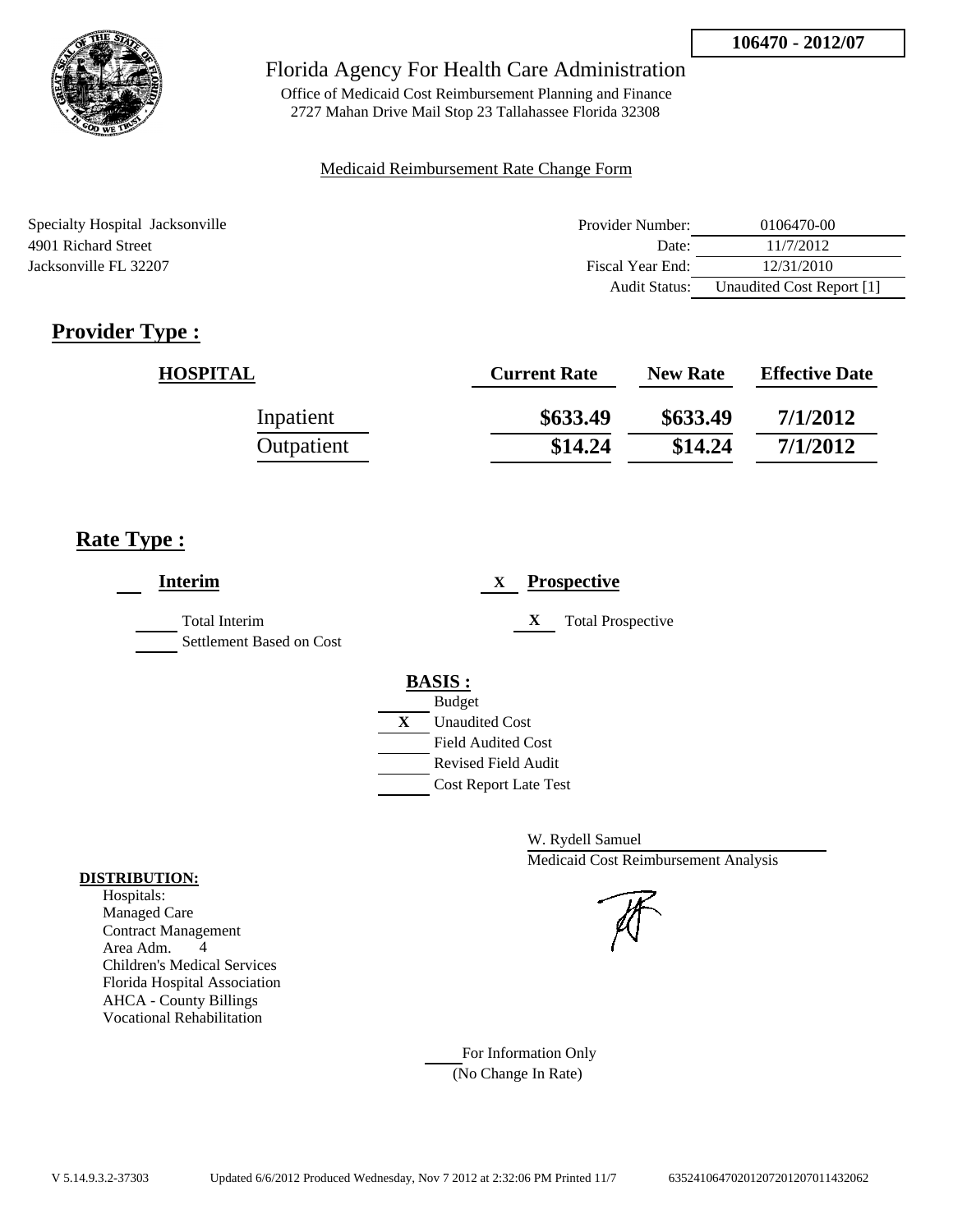

Office of Medicaid Cost Reimbursement Planning and Finance 2727 Mahan Drive Mail Stop 23 Tallahassee Florida 32308

### Medicaid Reimbursement Rate Change Form

| Imperial Point Hospital | Provider Number:     | 0108219-00                |  |
|-------------------------|----------------------|---------------------------|--|
| 1608 S.E. 3rd Avenue    | Date:                | 11/7/2012                 |  |
| Ft. Lauderdale FL 33316 | Fiscal Year End:     | 6/30/2011                 |  |
|                         | <b>Audit Status:</b> | Unaudited Cost Report [1] |  |
|                         |                      | Rate Includes Buy Back    |  |
|                         |                      |                           |  |

# **Provider Type :**

| <b>HOSPITAL</b>                      | <b>Current Rate</b> | <b>New Rate</b> | <b>Effective Date</b> |
|--------------------------------------|---------------------|-----------------|-----------------------|
| Inpatient                            | \$1,102.24          | \$1,696.49      | 7/1/2012              |
| Outpatient                           | \$125.85            | \$156.41        | 7/1/2012              |
| <b>Inpatient County Billing Rate</b> | \$628.44            | \$628.44        | 7/1/2012              |

# **Rate Type :**

| <b>Interim</b>                            | <b>Prospective</b><br>X                                                                                                                                 |
|-------------------------------------------|---------------------------------------------------------------------------------------------------------------------------------------------------------|
| Total Interim<br>Settlement Based on Cost | X<br><b>Total Prospective</b>                                                                                                                           |
|                                           | <b>BASIS:</b><br><b>Budget</b><br>X<br><b>Unaudited Cost</b><br><b>Field Audited Cost</b><br><b>Revised Field Audit</b><br><b>Cost Report Late Test</b> |

W. Rydell Samuel Medicaid Cost Reimbursement Analysis

For Information Only (No Change In Rate)

#### **DISTRIBUTION:**

Hospitals: Managed Care Contract Management Area Adm. 10 Children's Medical Services Florida Hospital Association AHCA - County Billings Vocational Rehabilitation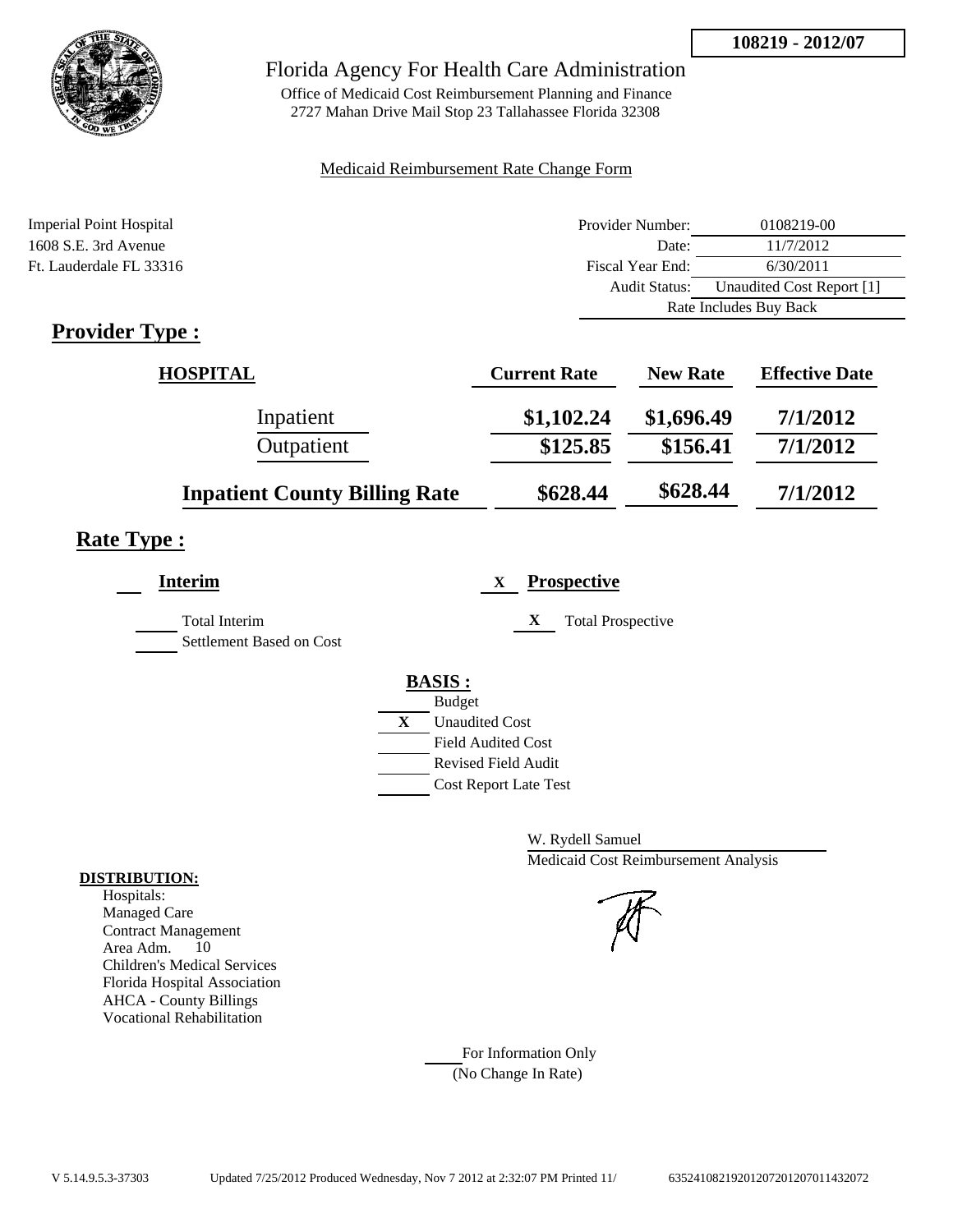

Office of Medicaid Cost Reimbursement Planning and Finance 2727 Mahan Drive Mail Stop 23 Tallahassee Florida 32308

### Medicaid Reimbursement Rate Change Form

| Imperial Point Hospital | Provider Number:     | 0108219-05                |  |
|-------------------------|----------------------|---------------------------|--|
| 1608 S.E. 3rd Avenue    | Date:                | 11/7/2012                 |  |
| Ft. Lauderdale FL 33316 | Fiscal Year End:     | 6/30/2011                 |  |
|                         | <b>Audit Status:</b> | Unaudited Cost Report [1] |  |
|                         |                      | Rate Includes Buy Back    |  |
|                         |                      |                           |  |

# **Provider Type :**

| <b>HOSPITAL</b>                      | <b>Current Rate</b> | <b>New Rate</b> | <b>Effective Date</b> |
|--------------------------------------|---------------------|-----------------|-----------------------|
| Inpatient                            | \$1,102.24          | \$1,696.49      | 7/1/2012              |
| Outpatient                           | \$125.85            | \$156.41        | 7/1/2012              |
| <b>Inpatient County Billing Rate</b> | \$628.44            | \$628.44        | 7/1/2012              |

# **Rate Type :**

| <b>Interim</b>                            | <b>Prospective</b><br>X                                                                                                                                 |
|-------------------------------------------|---------------------------------------------------------------------------------------------------------------------------------------------------------|
| Total Interim<br>Settlement Based on Cost | X<br><b>Total Prospective</b>                                                                                                                           |
|                                           | <b>BASIS:</b><br><b>Budget</b><br>X<br><b>Unaudited Cost</b><br><b>Field Audited Cost</b><br><b>Revised Field Audit</b><br><b>Cost Report Late Test</b> |

W. Rydell Samuel Medicaid Cost Reimbursement Analysis

For Information Only (No Change In Rate)

#### **DISTRIBUTION:**

Hospitals: Managed Care Contract Management Area Adm. 10 Children's Medical Services Florida Hospital Association AHCA - County Billings Vocational Rehabilitation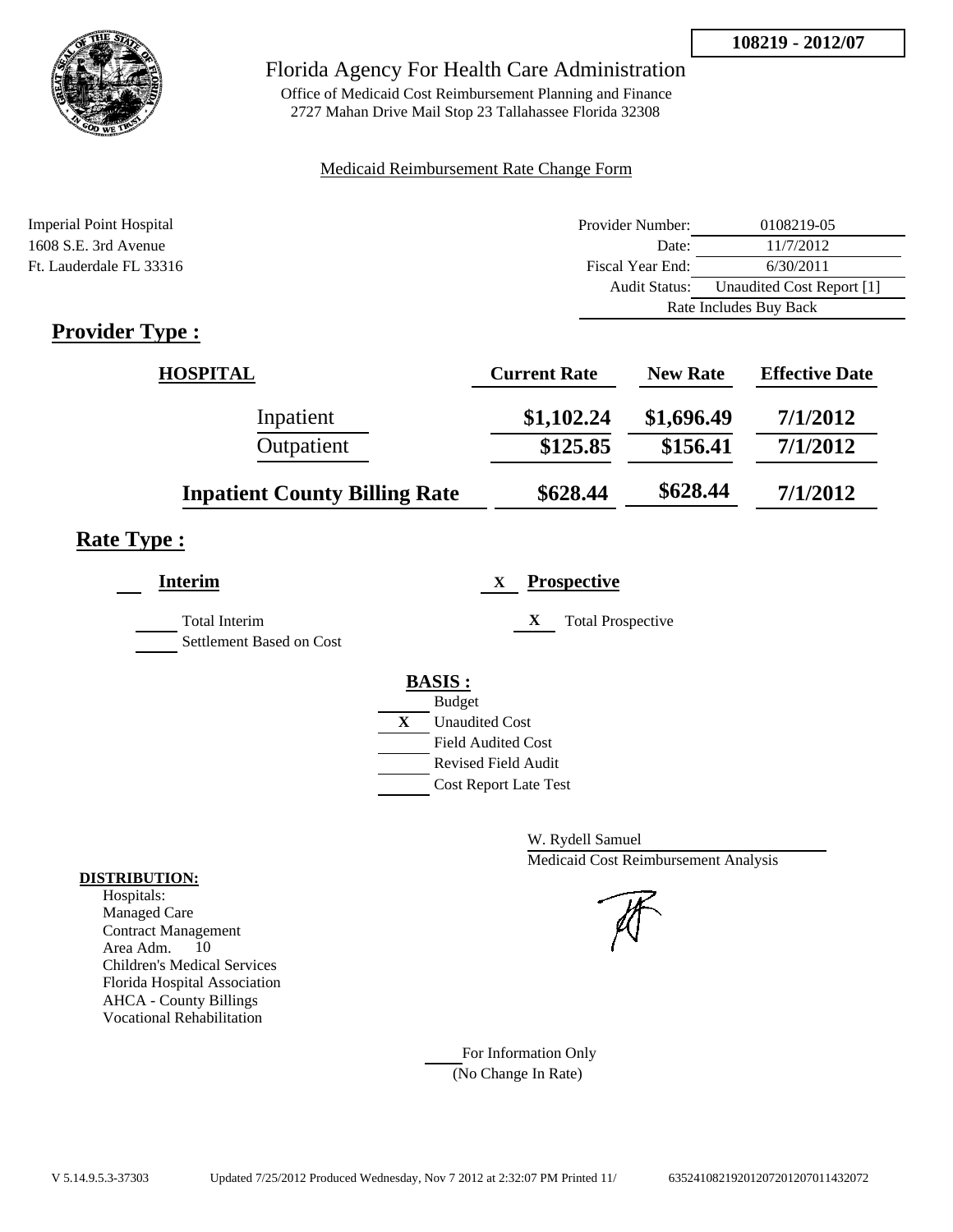

Office of Medicaid Cost Reimbursement Planning and Finance 2727 Mahan Drive Mail Stop 23 Tallahassee Florida 32308

#### Medicaid Reimbursement Rate Change Form

| Lake Butler Hospital         | Provider Number:     | 0108227-00                |  |
|------------------------------|----------------------|---------------------------|--|
| 850 EAST MAIN ST. P.O.B. 748 | Date:                | 11/7/2012                 |  |
| Lake Butler FL 32954         | Fiscal Year End:     | 12/31/2010                |  |
|                              | <b>Audit Status:</b> | Unaudited Cost Report [1] |  |
|                              |                      | Rate Includes Buy Back    |  |

# **Provider Type :**

| <b>HOSPITAL</b> | <b>Current Rate</b> | <b>New Rate</b> | <b>Effective Date</b> |
|-----------------|---------------------|-----------------|-----------------------|
| Inpatient       | \$3,128.49          | \$3,128.49      | 7/1/2012              |
| Outpatient      | \$93.51             | \$93.51         | 7/1/2012              |

## **Rate Type :**

| <b>Interim</b>                            | <b>Prospective</b><br>$\mathbf{X}$ |
|-------------------------------------------|------------------------------------|
| Total Interim<br>Settlement Based on Cost | X<br><b>Total Prospective</b>      |
|                                           | <b>BASIS:</b>                      |
|                                           | <b>Budget</b>                      |
|                                           | X<br><b>Unaudited Cost</b>         |
|                                           | <b>Field Audited Cost</b>          |
|                                           | <b>Revised Field Audit</b>         |
|                                           | <b>Cost Report Late Test</b>       |
|                                           |                                    |

W. Rydell Samuel Medicaid Cost Reimbursement Analysis

#### For Information Only (No Change In Rate)

#### **DISTRIBUTION:**

Hospitals: Managed Care Contract Management Area Adm. 3 Children's Medical Services Florida Hospital Association AHCA - County Billings Vocational Rehabilitation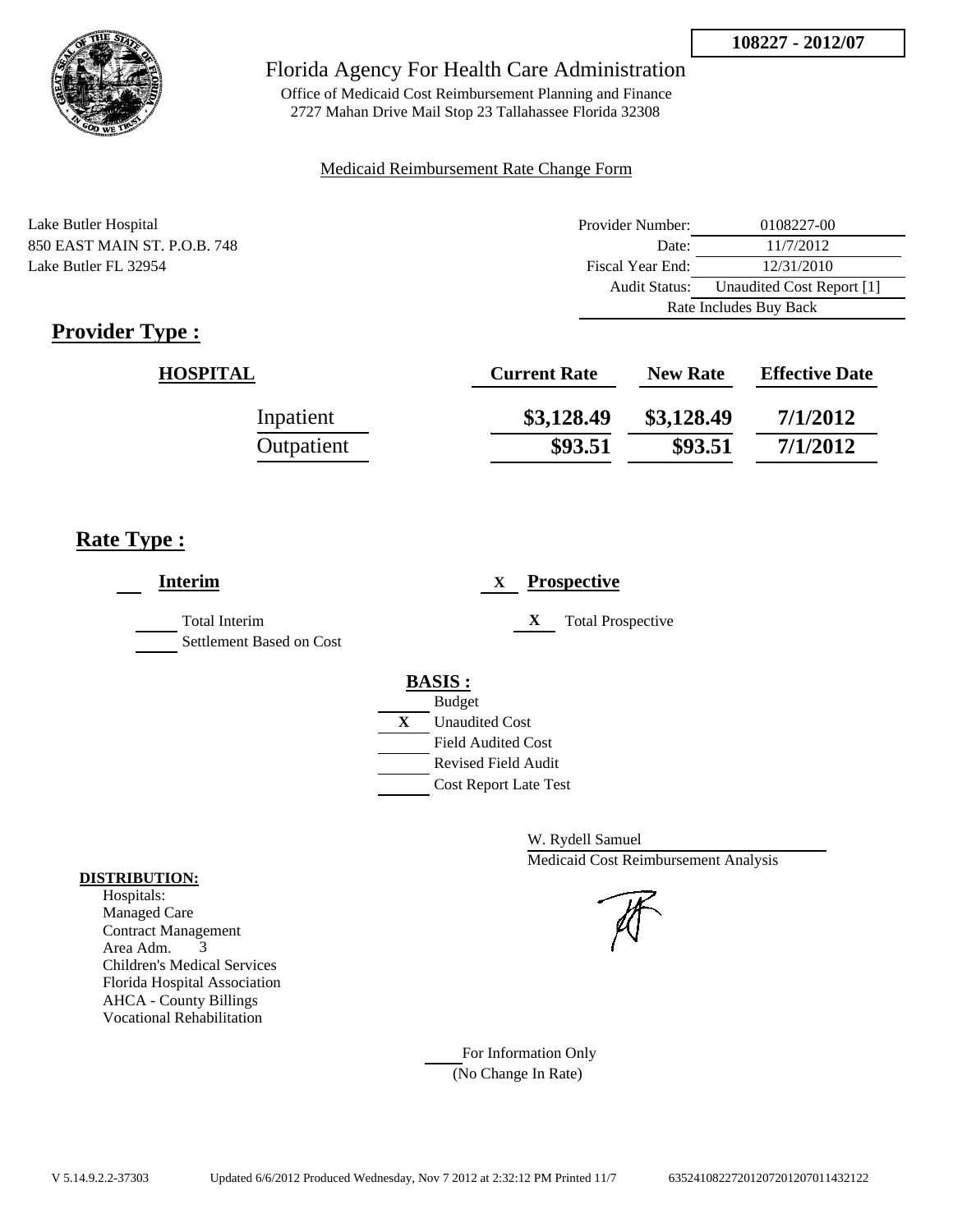

Office of Medicaid Cost Reimbursement Planning and Finance 2727 Mahan Drive Mail Stop 23 Tallahassee Florida 32308

#### Medicaid Reimbursement Rate Change Form

North Florida Regional Medical Center P.O. Box NFR Gainesville FL 32602

| Provider Number: | 0108626-00                |
|------------------|---------------------------|
| Date:            | 11/7/2012                 |
| Fiscal Year End: | 2/28/2011                 |
| Audit Status:    | Unaudited Cost Report [1] |

# **Provider Type :**

| <b>HOSPITAL</b> | <b>Current Rate</b> | <b>New Rate</b> | <b>Effective Date</b> |
|-----------------|---------------------|-----------------|-----------------------|
| Inpatient       | \$672.06            | \$672.06        | 7/1/2012              |
| Outpatient      | \$91.00             | \$91.00         | 7/1/2012              |

## **Rate Type :**

| <b>Interim</b>                            | <b>Prospective</b><br>X                                                                 |
|-------------------------------------------|-----------------------------------------------------------------------------------------|
| Total Interim<br>Settlement Based on Cost | X<br><b>Total Prospective</b>                                                           |
|                                           | <b>BASIS:</b><br><b>Budget</b><br>$\mathbf{X}$<br><b>Unaudited Cost</b>                 |
|                                           | <b>Field Audited Cost</b><br><b>Revised Field Audit</b><br><b>Cost Report Late Test</b> |

W. Rydell Samuel Medicaid Cost Reimbursement Analysis

For Information Only (No Change In Rate)

#### **DISTRIBUTION:**

Hospitals: Managed Care Contract Management Area Adm. 3 Children's Medical Services Florida Hospital Association AHCA - County Billings Vocational Rehabilitation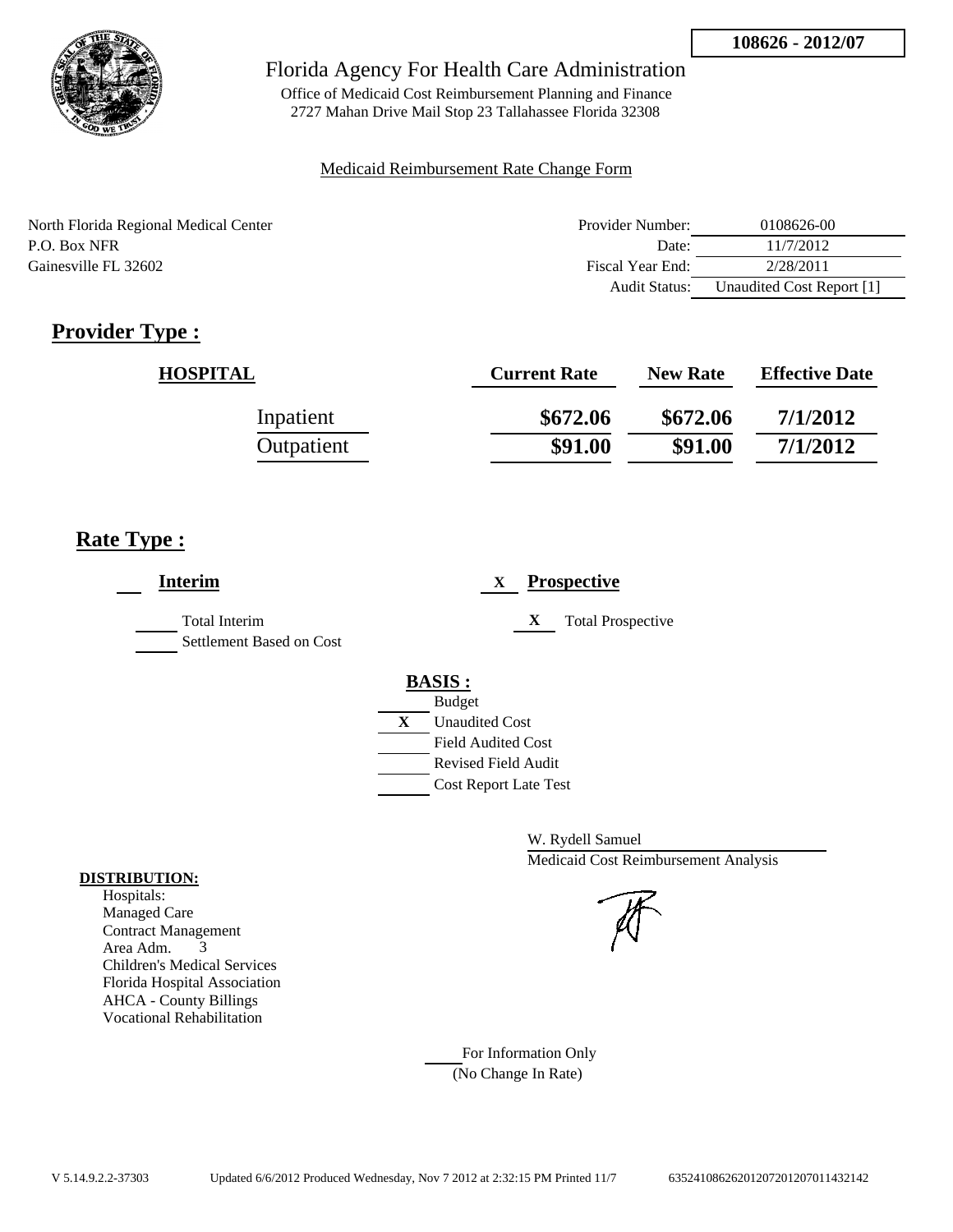

Office of Medicaid Cost Reimbursement Planning and Finance 2727 Mahan Drive Mail Stop 23 Tallahassee Florida 32308

### Medicaid Reimbursement Rate Change Form

| Pasco Community Hospital | Provider Number: | 0109592-00                |
|--------------------------|------------------|---------------------------|
| 13100 Fort King Road     | Date:            | 11/7/2012                 |
| Dade City FL 33525       | Fiscal Year End: | 9/30/2011                 |
|                          | Audit Status:    | Unaudited Cost Report [1] |

# **Provider Type :**

| <b>HOSPITAL</b> | <b>Current Rate</b> | <b>New Rate</b> | <b>Effective Date</b> |
|-----------------|---------------------|-----------------|-----------------------|
| Inpatient       | \$747.86            | \$747.86        | 7/1/2012              |
| Outpatient      | \$68.45             | \$68.45         | 7/1/2012              |

## **Rate Type :**

| <b>Interim</b>                            | <b>Prospective</b><br>X                                                                                                                                 |
|-------------------------------------------|---------------------------------------------------------------------------------------------------------------------------------------------------------|
| Total Interim<br>Settlement Based on Cost | X<br><b>Total Prospective</b>                                                                                                                           |
|                                           | <b>BASIS:</b><br><b>Budget</b><br>X<br><b>Unaudited Cost</b><br><b>Field Audited Cost</b><br><b>Revised Field Audit</b><br><b>Cost Report Late Test</b> |

W. Rydell Samuel Medicaid Cost Reimbursement Analysis

For Information Only (No Change In Rate)

#### **DISTRIBUTION:**

Hospitals: Managed Care Contract Management Area Adm. 5 Children's Medical Services Florida Hospital Association AHCA - County Billings Vocational Rehabilitation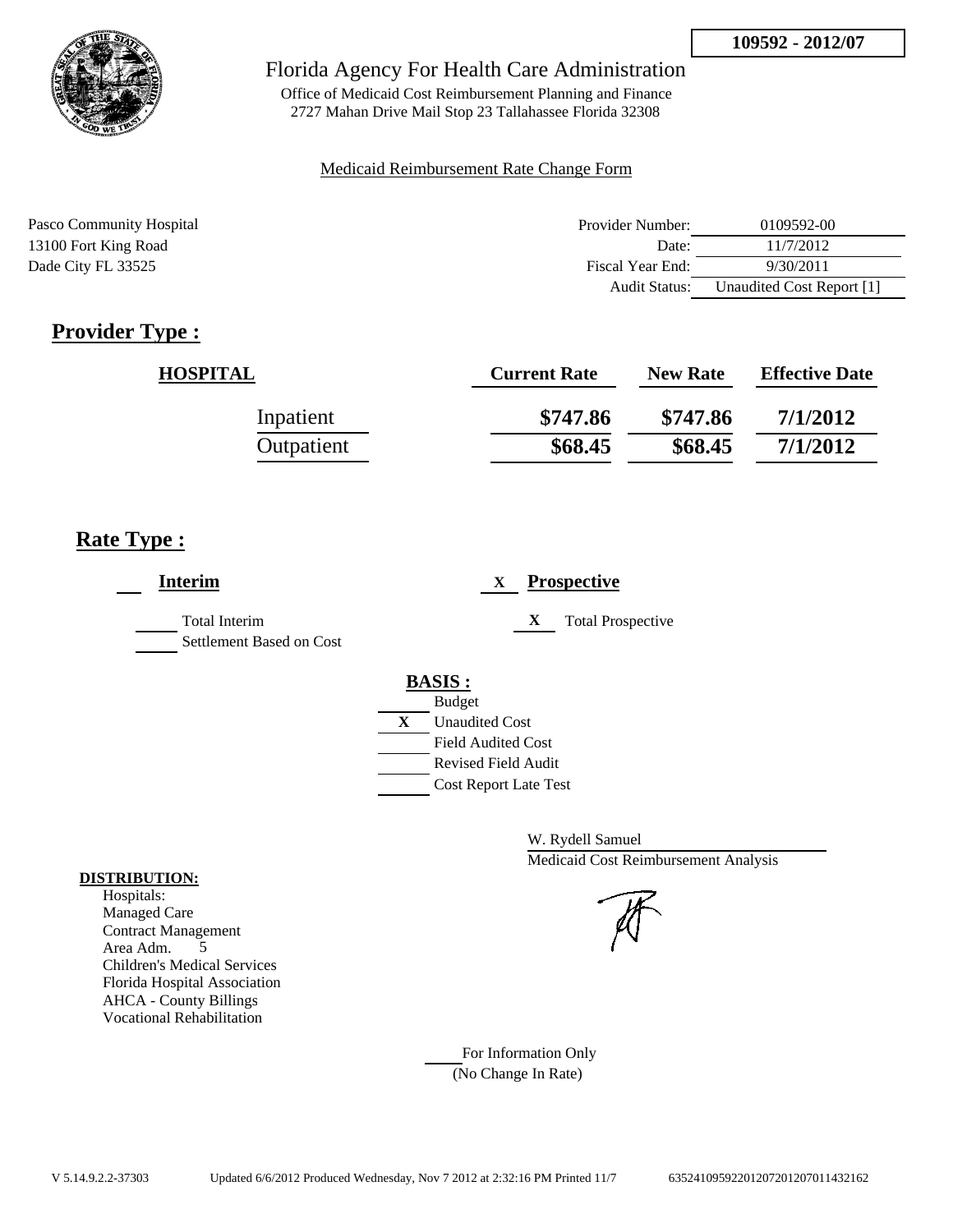

Office of Medicaid Cost Reimbursement Planning and Finance 2727 Mahan Drive Mail Stop 23 Tallahassee Florida 32308

### Medicaid Reimbursement Rate Change Form

| Coral Gables Hospital | Provider Number:     | 0109606-00                |
|-----------------------|----------------------|---------------------------|
| P.O. BOX 610          | Date:                | 11/7/2012                 |
| Coral Gables FL 33134 | Fiscal Year End:     | 12/31/2010                |
|                       | <b>Audit Status:</b> | Unaudited Cost Report [1] |

# **Provider Type :**

| <b>HOSPITAL</b>                      | <b>Current Rate</b> | <b>New Rate</b> | <b>Effective Date</b> |
|--------------------------------------|---------------------|-----------------|-----------------------|
| Inpatient                            | \$1,069.11          | \$1,069.11      | 7/1/2012              |
| Outpatient                           | \$116.25            | \$116.25        | 7/1/2012              |
| <b>Inpatient County Billing Rate</b> | \$667.21            | \$667.21        | 7/1/2012              |

# **Rate Type :**

| <b>Interim</b>                                   | <b>Prospective</b><br>X       |
|--------------------------------------------------|-------------------------------|
| <b>Total Interim</b><br>Settlement Based on Cost | X<br><b>Total Prospective</b> |
|                                                  | <b>BASIS:</b>                 |
|                                                  | <b>Budget</b>                 |
|                                                  | X<br><b>Unaudited Cost</b>    |
|                                                  | <b>Field Audited Cost</b>     |
|                                                  | <b>Revised Field Audit</b>    |
|                                                  | <b>Cost Report Late Test</b>  |
|                                                  |                               |

W. Rydell Samuel Medicaid Cost Reimbursement Analysis

For Information Only (No Change In Rate)

### **DISTRIBUTION:**

Hospitals: Managed Care Contract Management Area Adm. 11 Children's Medical Services Florida Hospital Association AHCA - County Billings Vocational Rehabilitation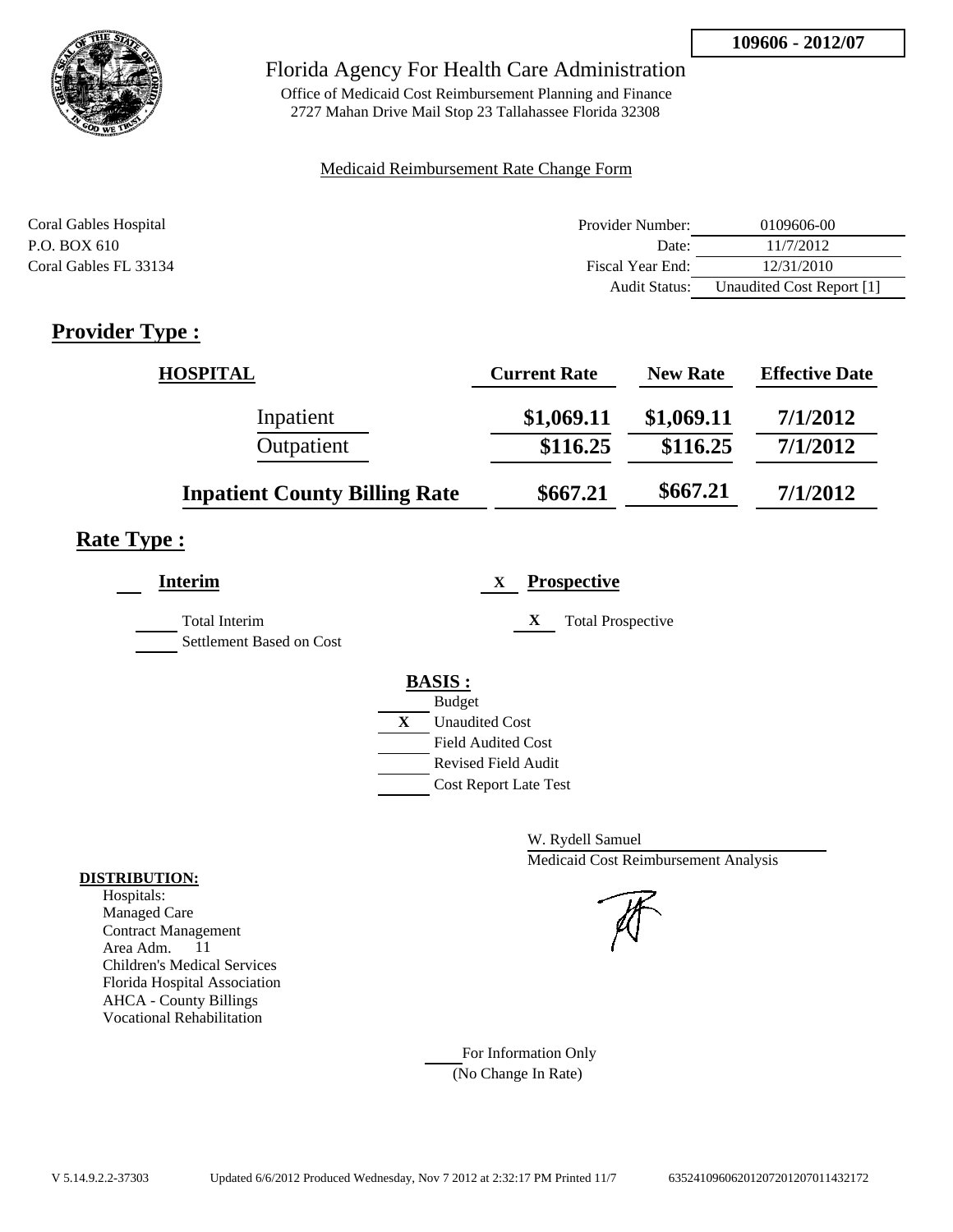

Office of Medicaid Cost Reimbursement Planning and Finance 2727 Mahan Drive Mail Stop 23 Tallahassee Florida 32308

### Medicaid Reimbursement Rate Change Form

| Ocala Regional Medical Center           | Provider Number:     | 0109886-00                |  |
|-----------------------------------------|----------------------|---------------------------|--|
| 1431 SW 1st Avenue Post Office Box 2200 | Date:                | 11/7/2012                 |  |
| Ocala FL 32678                          | Fiscal Year End:     | 8/31/2011                 |  |
|                                         | <b>Audit Status:</b> | Unaudited Cost Report [1] |  |
|                                         |                      | Rate Includes Buy Back    |  |

# **Provider Type :**

| <b>HOSPITAL</b> | <b>Current Rate</b> | <b>New Rate</b> | <b>Effective Date</b> |
|-----------------|---------------------|-----------------|-----------------------|
| Inpatient       | \$927.99            | \$927.99        | 7/1/2012              |
| Outpatient      | \$97.55             | \$94.49         | 7/1/2012              |

## **Rate Type :**

| <b>Interim</b>                                   | <b>Prospective</b><br>X       |
|--------------------------------------------------|-------------------------------|
| <b>Total Interim</b><br>Settlement Based on Cost | X<br><b>Total Prospective</b> |
|                                                  | <b>BASIS:</b>                 |
|                                                  | <b>Budget</b>                 |
|                                                  | X<br><b>Unaudited Cost</b>    |
|                                                  | <b>Field Audited Cost</b>     |
|                                                  | Revised Field Audit           |
|                                                  | <b>Cost Report Late Test</b>  |
|                                                  |                               |

W. Rydell Samuel Medicaid Cost Reimbursement Analysis

For Information Only (No Change In Rate)

#### **DISTRIBUTION:**

Hospitals: Managed Care Contract Management Area Adm. 3 Children's Medical Services Florida Hospital Association AHCA - County Billings Vocational Rehabilitation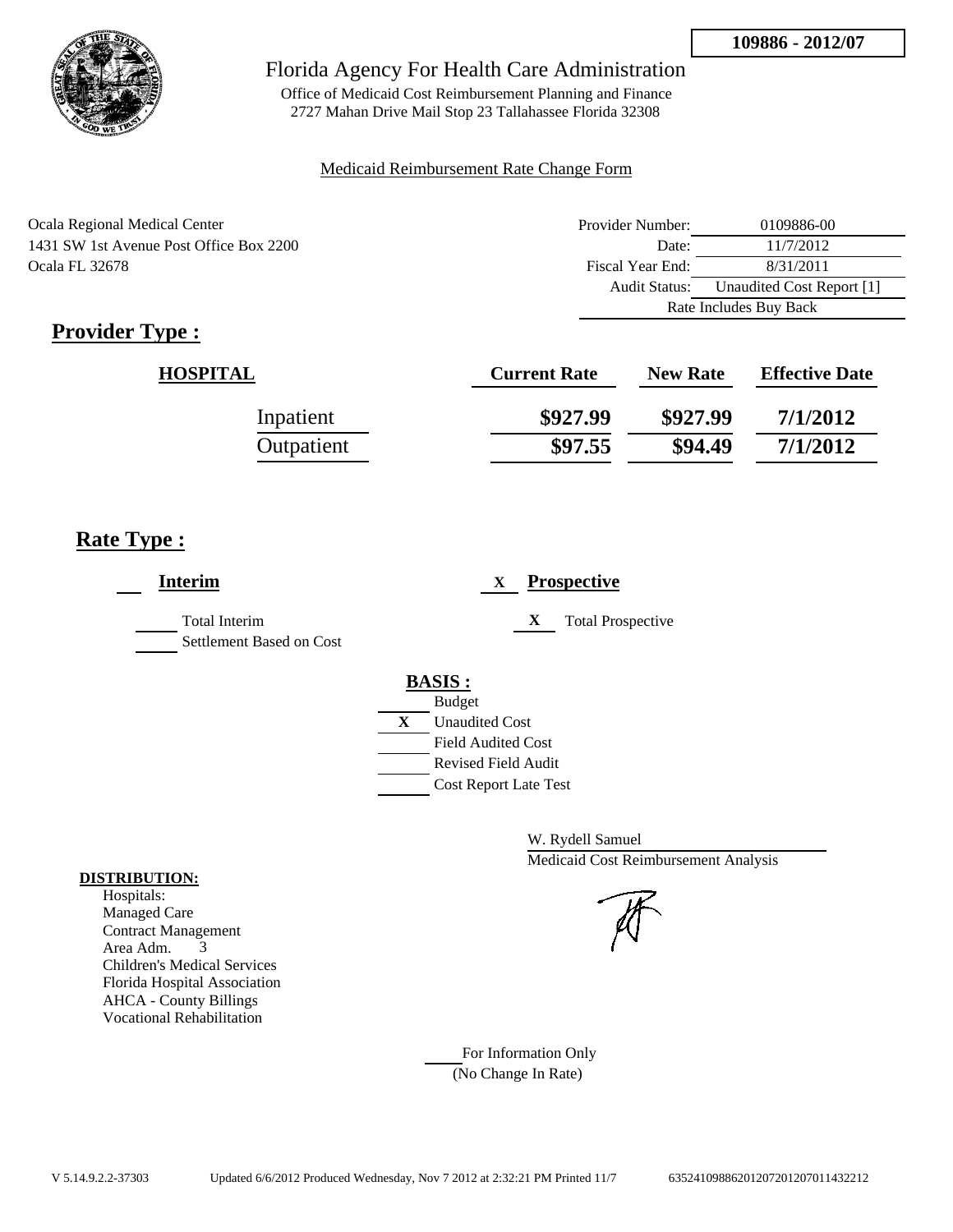

Office of Medicaid Cost Reimbursement Planning and Finance 2727 Mahan Drive Mail Stop 23 Tallahassee Florida 32308

### Medicaid Reimbursement Rate Change Form

| <b>Blake Memorial Hospital</b> | Provider Number:     | 0110213-00                                        |
|--------------------------------|----------------------|---------------------------------------------------|
| 2020 59th St. West             | Date:                | 11/7/2012                                         |
| Bradenton FL 33505             | Fiscal Year End:     | 4/30/2011                                         |
|                                | <b>Audit Status:</b> | Unaudited Cost Report [1]                         |
|                                |                      | Rate Includes Buy Back and Partial Self Exemption |

# **Provider Type :**

| <b>HOSPITAL</b>                      | <b>Current Rate</b> | <b>New Rate</b> | <b>Effective Date</b> |
|--------------------------------------|---------------------|-----------------|-----------------------|
| Inpatient                            | \$634.85            | \$1,587.87      | 7/1/2012              |
| Outpatient                           | \$61.18             | \$107.96        | 7/1/2012              |
| <b>Inpatient County Billing Rate</b> |                     | \$634.85        | 7/1/2012              |

# **Rate Type :**

| <b>Interim</b>           |   | <b>Prospective</b><br>X       |
|--------------------------|---|-------------------------------|
| <b>Total Interim</b>     |   | X<br><b>Total Prospective</b> |
| Settlement Based on Cost |   |                               |
|                          |   | <b>BASIS:</b>                 |
|                          |   | <b>Budget</b>                 |
|                          | X | <b>Unaudited Cost</b>         |
|                          |   | <b>Field Audited Cost</b>     |
|                          |   | <b>Revised Field Audit</b>    |
|                          |   | <b>Cost Report Late Test</b>  |
|                          |   |                               |

W. Rydell Samuel Medicaid Cost Reimbursement Analysis

For Information Only (No Change In Rate)

#### **DISTRIBUTION:**

Hospitals: Managed Care Contract Management Area Adm. 6 Children's Medical Services Florida Hospital Association AHCA - County Billings Vocational Rehabilitation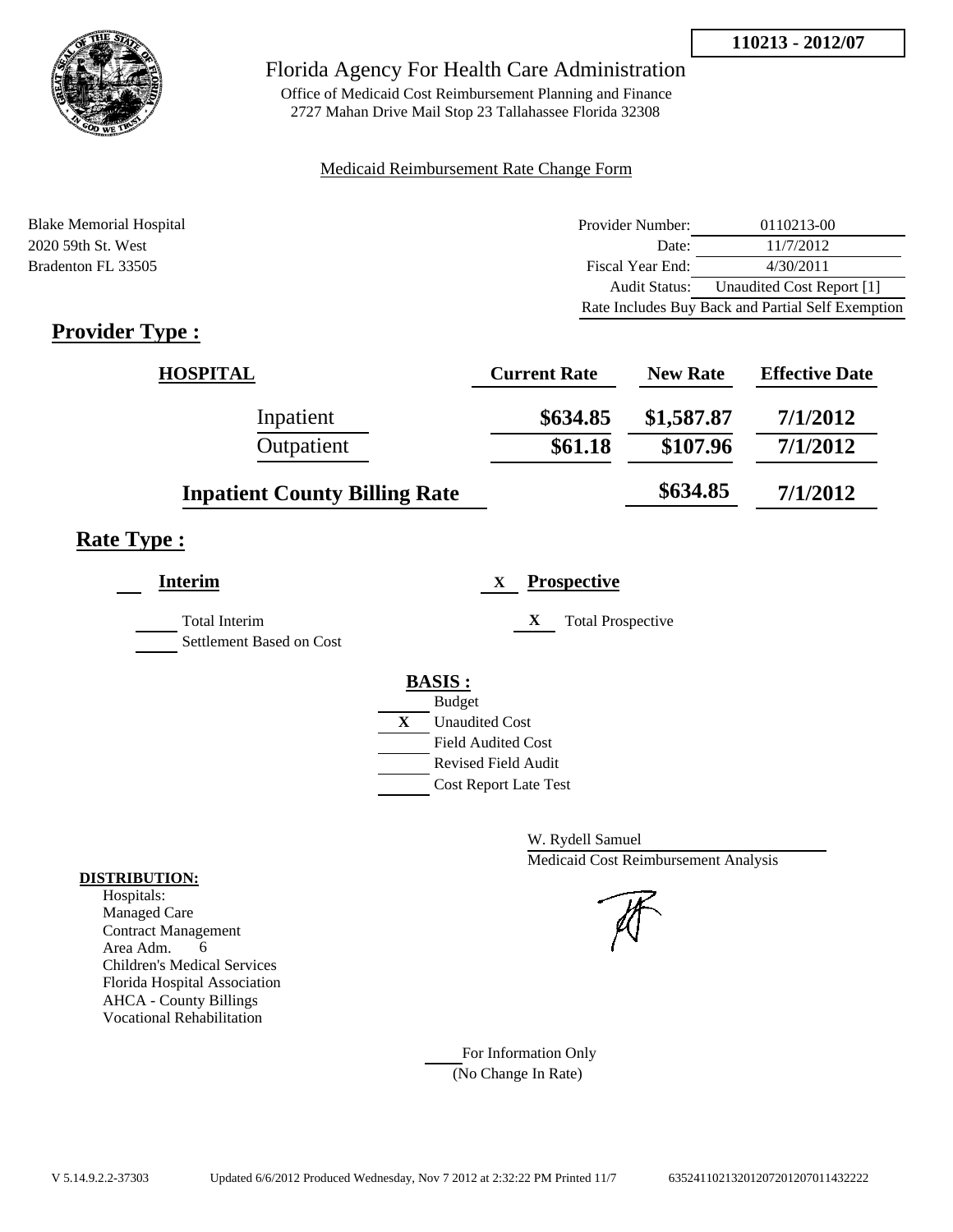

## Florida Agency For Health Care Administration

Office of Medicaid Cost Reimbursement Planning and Finance 2727 Mahan Drive Mail Stop 23 Tallahassee Florida 32308

### Medicaid Reimbursement Rate Change Form

| Ft. Walton Beach Medical Center | Provider Number: | 0111325-00                |
|---------------------------------|------------------|---------------------------|
| 1000 Mar-Walt Drive             | Date:            | 11/7/2012                 |
| Ft. Walton FL 32547             | Fiscal Year End: | 5/31/2011                 |
|                                 | Audit Status:    | Unaudited Cost Report [1] |

# **Provider Type :**

| <b>HOSPITAL</b> | <b>Current Rate</b> | <b>New Rate</b> | <b>Effective Date</b> |
|-----------------|---------------------|-----------------|-----------------------|
| Inpatient       | \$590.91            | \$590.91        | 7/1/2012              |
| Outpatient      | \$38.98             | \$38.98         | 7/1/2012              |

## **Rate Type :**

| <b>Prospective</b><br>X       |
|-------------------------------|
| X<br><b>Total Prospective</b> |
| <b>BASIS:</b>                 |
| <b>Budget</b>                 |
| X<br><b>Unaudited Cost</b>    |
| <b>Field Audited Cost</b>     |
| <b>Revised Field Audit</b>    |
| <b>Cost Report Late Test</b>  |
|                               |

W. Rydell Samuel Medicaid Cost Reimbursement Analysis

For Information Only (No Change In Rate)

#### **DISTRIBUTION:**

Hospitals: Managed Care Contract Management Area Adm. 1 Children's Medical Services Florida Hospital Association AHCA - County Billings Vocational Rehabilitation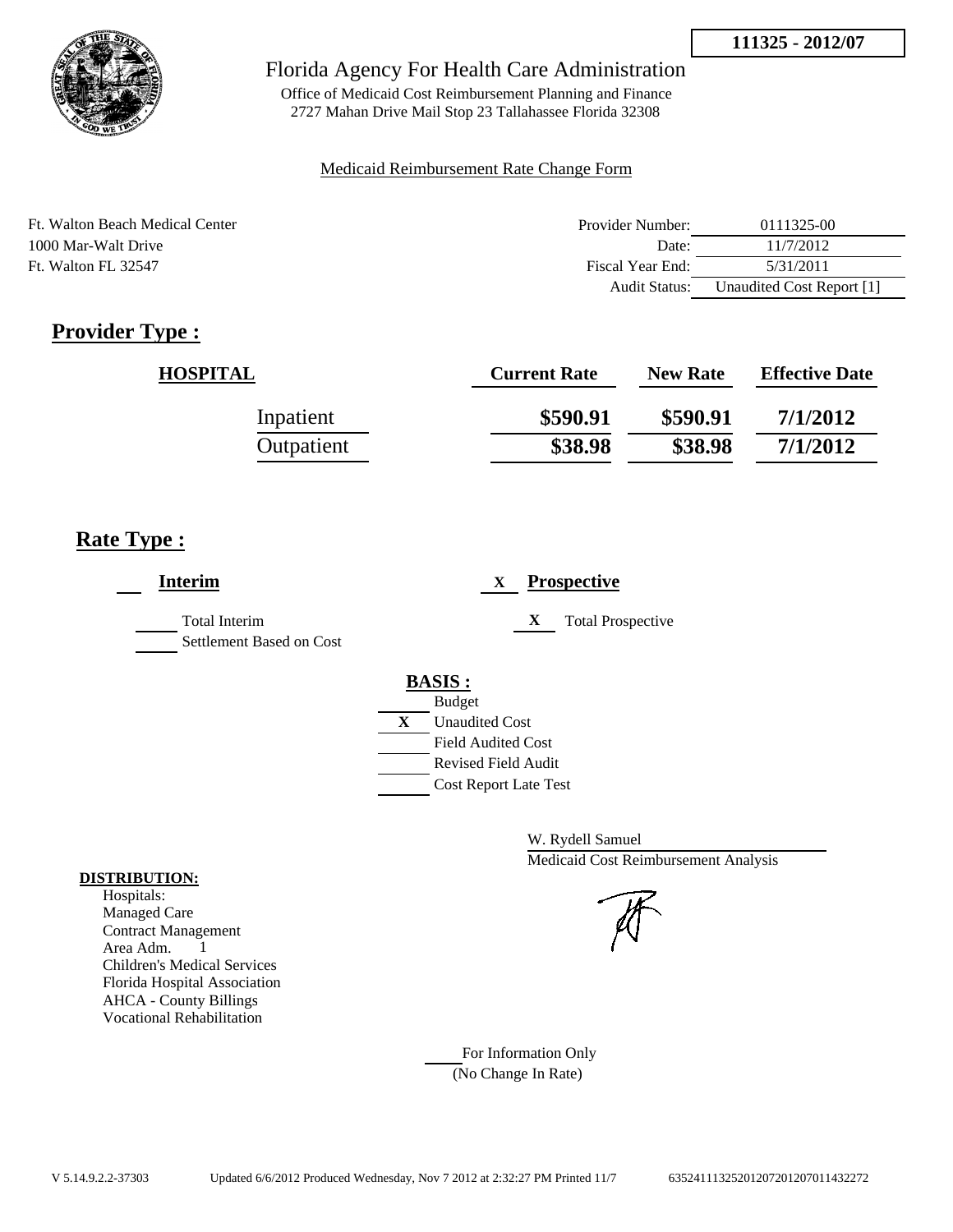

## Florida Agency For Health Care Administration

Office of Medicaid Cost Reimbursement Planning and Finance 2727 Mahan Drive Mail Stop 23 Tallahassee Florida 32308

### Medicaid Reimbursement Rate Change Form

| <b>Gulf Coast Medical Center</b> | Provider Number:     | 0111341-00                                        |
|----------------------------------|----------------------|---------------------------------------------------|
| PO Box 151247                    | Date:                | 11/7/2012                                         |
| Cape Coral FL 33915              | Fiscal Year End:     | 9/30/2011                                         |
|                                  | <b>Audit Status:</b> | Amended Cost Report [2]                           |
|                                  |                      | Rate Includes Buy Back and Partial Self Exemption |

# **Provider Type :**

| <b>HOSPITAL</b>                      | <b>Current Rate</b> | <b>New Rate</b> | <b>Effective Date</b> |
|--------------------------------------|---------------------|-----------------|-----------------------|
| Inpatient                            | \$1,693.78          | \$2,274.41      | 7/1/2012              |
| Outpatient                           | \$132.45            | \$160.55        | 7/1/2012              |
| <b>Inpatient County Billing Rate</b> | \$838.99            | \$838.99        | 7/1/2012              |

# **Rate Type :**

| <b>Interim</b>                                   | <b>Prospective</b><br>X                                                                                                                          |
|--------------------------------------------------|--------------------------------------------------------------------------------------------------------------------------------------------------|
| <b>Total Interim</b><br>Settlement Based on Cost | <b>Total Prospective</b><br>X                                                                                                                    |
|                                                  | <b>BASIS:</b><br><b>Budget</b><br>X<br><b>Unaudited Cost</b><br><b>Field Audited Cost</b><br>Revised Field Audit<br><b>Cost Report Late Test</b> |

W. Rydell Samuel Medicaid Cost Reimbursement Analysis

For Information Only (No Change In Rate)

#### **DISTRIBUTION:**

Hospitals: Managed Care Contract Management Area Adm. 8 Children's Medical Services Florida Hospital Association AHCA - County Billings Vocational Rehabilitation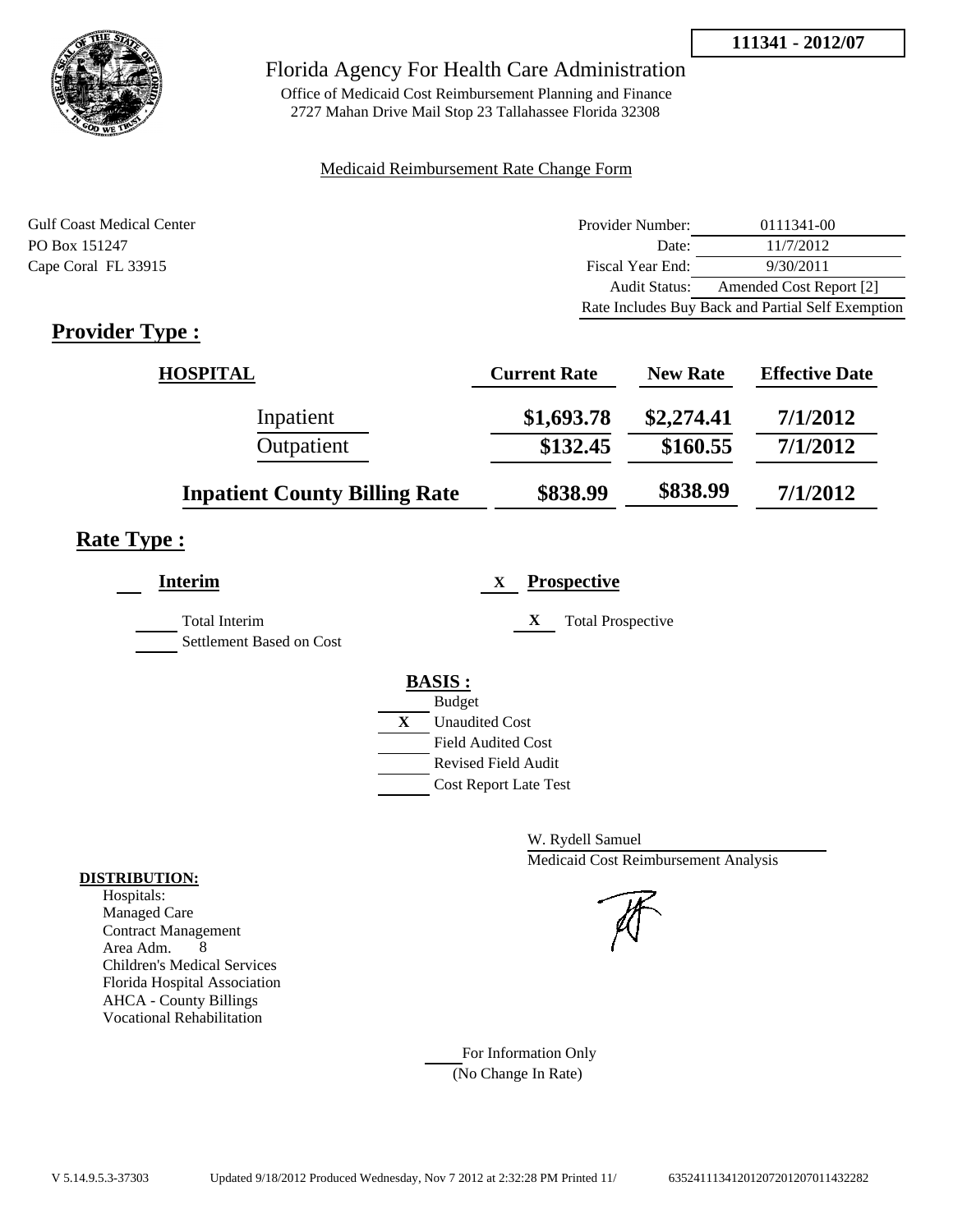

## Florida Agency For Health Care Administration

Office of Medicaid Cost Reimbursement Planning and Finance 2727 Mahan Drive Mail Stop 23 Tallahassee Florida 32308

### Medicaid Reimbursement Rate Change Form

| Orange Park Medical Center | Provider Number:     | 0111741-00              |
|----------------------------|----------------------|-------------------------|
| 2001 Kingsley Avenue       | Date:                | 11/7/2012               |
| Orange Park FL 32073       | Fiscal Year End:     | 6/30/2011               |
|                            | <b>Audit Status:</b> | Amended Cost Report [2] |

# **Provider Type :**

| <b>HOSPITAL</b> | <b>Current Rate</b> | <b>New Rate</b> | <b>Effective Date</b> |
|-----------------|---------------------|-----------------|-----------------------|
| Inpatient       | \$690.61            | \$690.49        | 7/1/2012              |
| Outpatient      | \$70.65             | \$70.65         | 7/1/2012              |

## **Rate Type :**

| <b>Interim</b>                            | <b>Prospective</b><br>X                                                                   |
|-------------------------------------------|-------------------------------------------------------------------------------------------|
| Total Interim<br>Settlement Based on Cost | X<br><b>Total Prospective</b>                                                             |
|                                           | <b>BASIS:</b><br><b>Budget</b><br>X<br><b>Unaudited Cost</b><br><b>Field Audited Cost</b> |
|                                           | <b>Revised Field Audit</b><br><b>Cost Report Late Test</b>                                |

W. Rydell Samuel Medicaid Cost Reimbursement Analysis

For Information Only (No Change In Rate)

#### **DISTRIBUTION:**

Hospitals: Managed Care Contract Management Area Adm. 4 Children's Medical Services Florida Hospital Association AHCA - County Billings Vocational Rehabilitation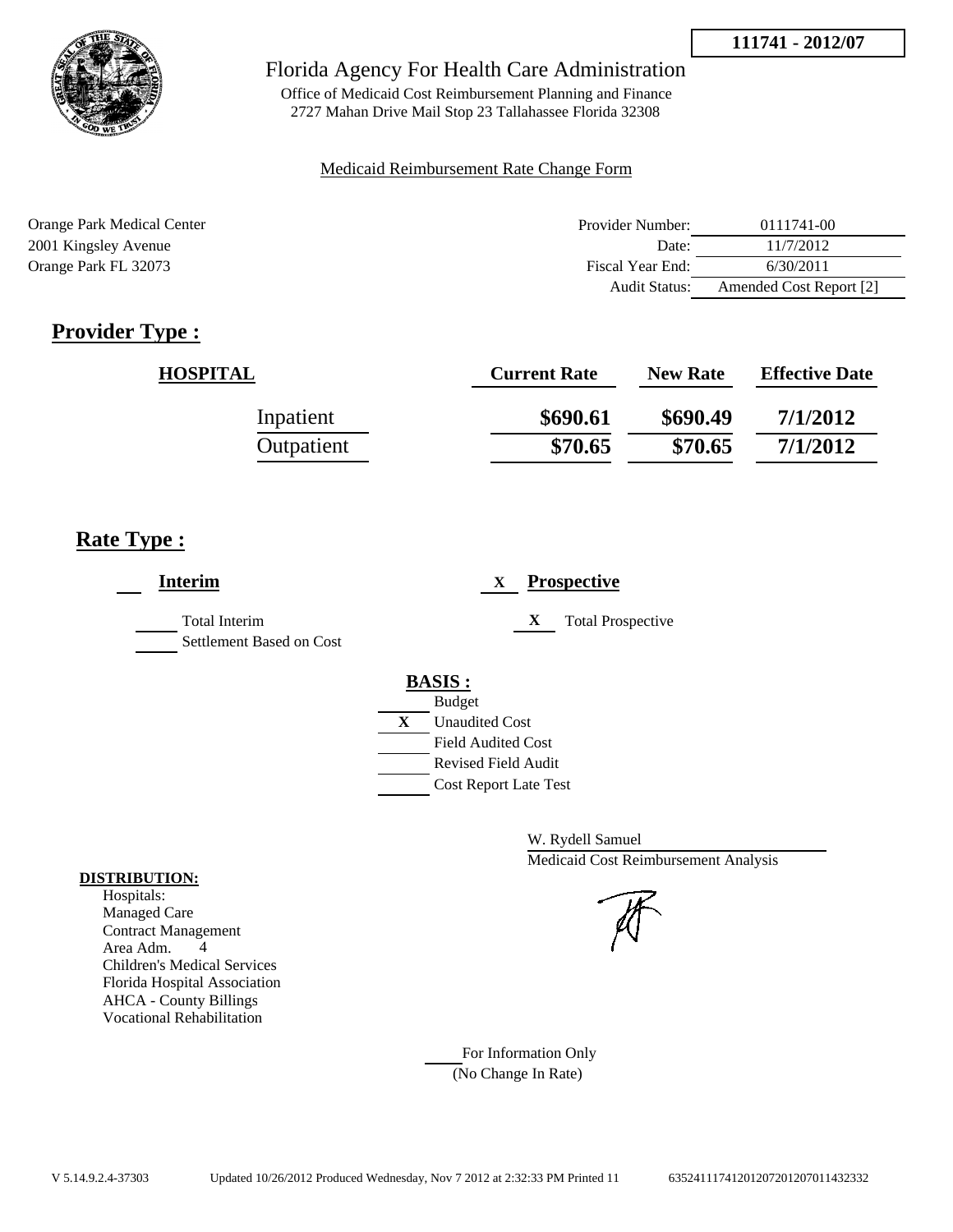

Office of Medicaid Cost Reimbursement Planning and Finance 2727 Mahan Drive Mail Stop 23 Tallahassee Florida 32308

#### Medicaid Reimbursement Rate Change Form

| Westside Regional Medical Center | Provider Number:     | 0112305-00                |
|----------------------------------|----------------------|---------------------------|
| 8201 West Broward Blyd.          | Date:                | 11/7/2012                 |
| Plantation FL 33324              | Fiscal Year End:     | 1/31/2011                 |
|                                  | <b>Audit Status:</b> | Unaudited Cost Report [1] |

# **Provider Type :**

| <b>HOSPITAL</b> | <b>Current Rate</b> | <b>New Rate</b> | <b>Effective Date</b> |
|-----------------|---------------------|-----------------|-----------------------|
| Inpatient       | \$761.89            | \$761.89        | 7/1/2012              |
| Outpatient      | \$47.29             | \$47.29         | 7/1/2012              |

## **Rate Type :**

| <b>Interim</b>                                   | <b>Prospective</b><br>X                                    |
|--------------------------------------------------|------------------------------------------------------------|
| <b>Total Interim</b><br>Settlement Based on Cost | X<br><b>Total Prospective</b>                              |
|                                                  | <b>BASIS:</b><br><b>Budget</b>                             |
|                                                  | X<br><b>Unaudited Cost</b><br><b>Field Audited Cost</b>    |
|                                                  | <b>Revised Field Audit</b><br><b>Cost Report Late Test</b> |

W. Rydell Samuel Medicaid Cost Reimbursement Analysis

For Information Only (No Change In Rate)

#### **DISTRIBUTION:**

Hospitals: Managed Care Contract Management Area Adm. 10 Children's Medical Services Florida Hospital Association AHCA - County Billings Vocational Rehabilitation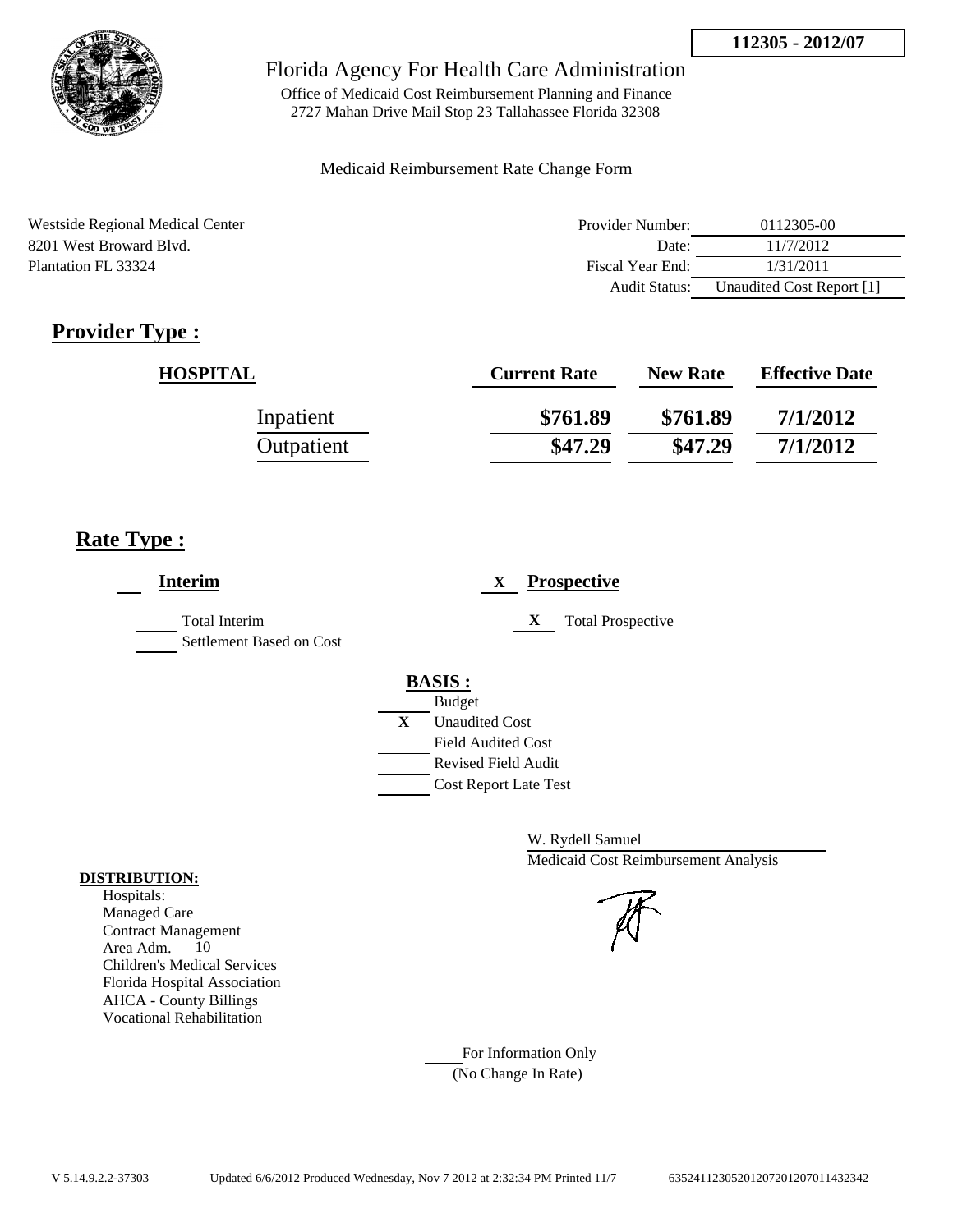

Office of Medicaid Cost Reimbursement Planning and Finance 2727 Mahan Drive Mail Stop 23 Tallahassee Florida 32308

### Medicaid Reimbursement Rate Change Form

| Memorial Hospital Of Tampa | Provider Number: | 0112798-00                |
|----------------------------|------------------|---------------------------|
| 2901 Swann Avenue          | Date:            | 11/7/2012                 |
| Tampa FL 33609-0409        | Fiscal Year End: | 11/30/2010                |
|                            | Audit Status:    | Unaudited Cost Report [1] |

# **Provider Type :**

| <b>HOSPITAL</b> | <b>Current Rate</b> | <b>New Rate</b> | <b>Effective Date</b> |
|-----------------|---------------------|-----------------|-----------------------|
| Inpatient       | \$627.30            | \$627.30        | 7/1/2012              |
| Outpatient      | \$113.96            | \$113.96        | 7/1/2012              |

## **Rate Type :**

| <b>Interim</b>                            | <b>Prospective</b><br>X                                                                                                                          |
|-------------------------------------------|--------------------------------------------------------------------------------------------------------------------------------------------------|
| Total Interim<br>Settlement Based on Cost | X<br><b>Total Prospective</b>                                                                                                                    |
|                                           | <b>BASIS:</b><br><b>Budget</b><br>X<br><b>Unaudited Cost</b><br><b>Field Audited Cost</b><br>Revised Field Audit<br><b>Cost Report Late Test</b> |

W. Rydell Samuel Medicaid Cost Reimbursement Analysis

For Information Only (No Change In Rate)

#### **DISTRIBUTION:**

Hospitals: Managed Care Contract Management Area Adm. 6 Children's Medical Services Florida Hospital Association AHCA - County Billings Vocational Rehabilitation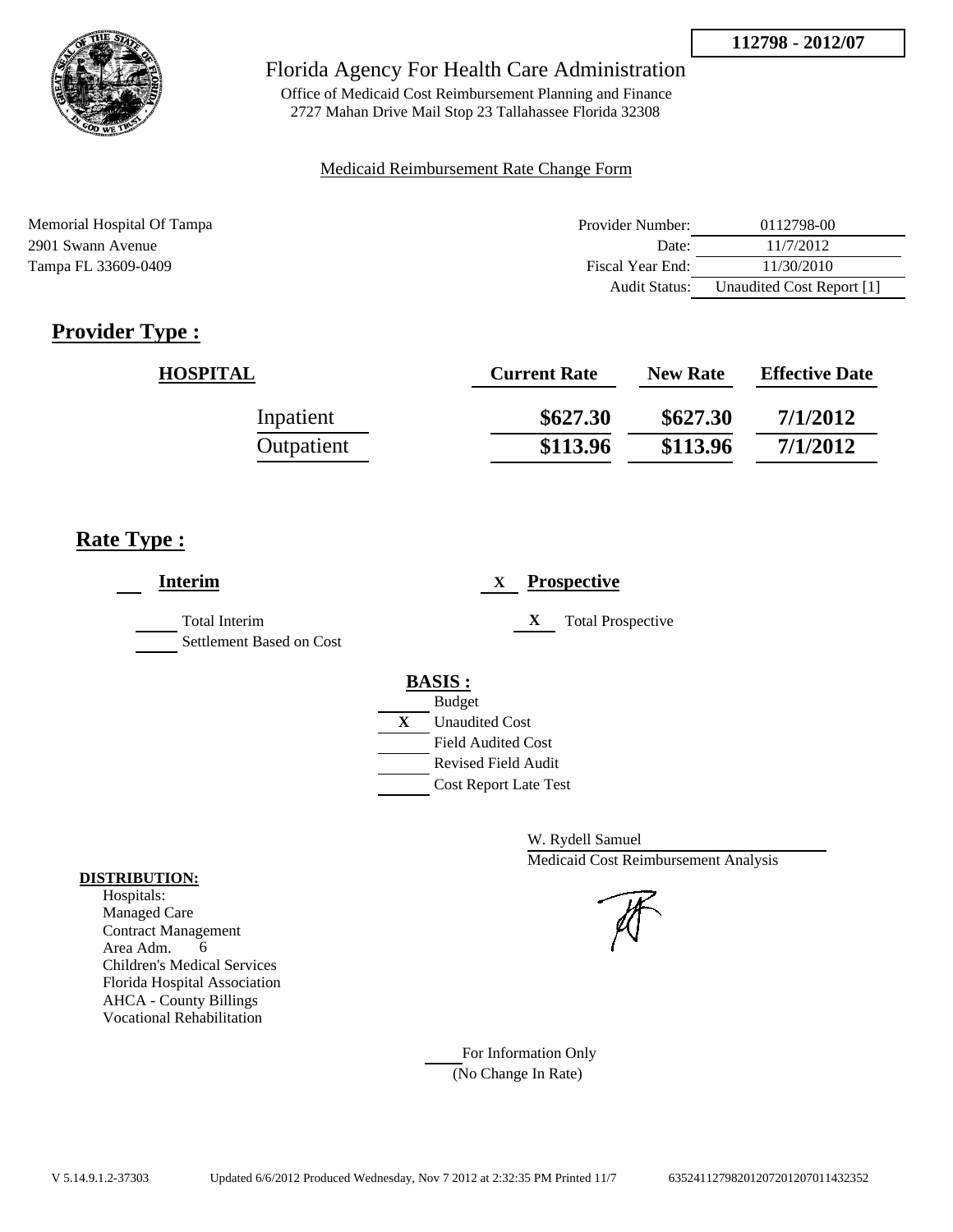

Office of Medicaid Cost Reimbursement Planning and Finance 2727 Mahan Drive Mail Stop 23 Tallahassee Florida 32308

#### Medicaid Reimbursement Rate Change Form

| University Hospital   | Provider Number:     | 0112801-00                |
|-----------------------|----------------------|---------------------------|
| 7201 University Drive | Date:                | 11/7/2012                 |
| Tamarac FL 33321      | Fiscal Year End:     | 4/30/2011                 |
|                       | <b>Audit Status:</b> | Unaudited Cost Report [1] |

# **Provider Type :**

| <b>HOSPITAL</b> | <b>Current Rate</b> | <b>New Rate</b> | <b>Effective Date</b> |
|-----------------|---------------------|-----------------|-----------------------|
| Inpatient       | \$434.54            | \$434.54        | 7/1/2012              |
| Outpatient      | \$53.22             | \$53.22         | 7/1/2012              |

# **Rate Type :**

| <b>Interim</b>                            | <b>Prospective</b><br>X       |
|-------------------------------------------|-------------------------------|
| Total Interim<br>Settlement Based on Cost | <b>Total Prospective</b><br>X |
|                                           | <b>BASIS:</b>                 |
|                                           | <b>Budget</b>                 |
|                                           | X<br><b>Unaudited Cost</b>    |
|                                           | <b>Field Audited Cost</b>     |
|                                           | <b>Revised Field Audit</b>    |
|                                           | <b>Cost Report Late Test</b>  |
|                                           |                               |

W. Rydell Samuel Medicaid Cost Reimbursement Analysis

For Information Only (No Change In Rate)

#### **DISTRIBUTION:**

Hospitals: Managed Care Contract Management Area Adm. 10 Children's Medical Services Florida Hospital Association AHCA - County Billings Vocational Rehabilitation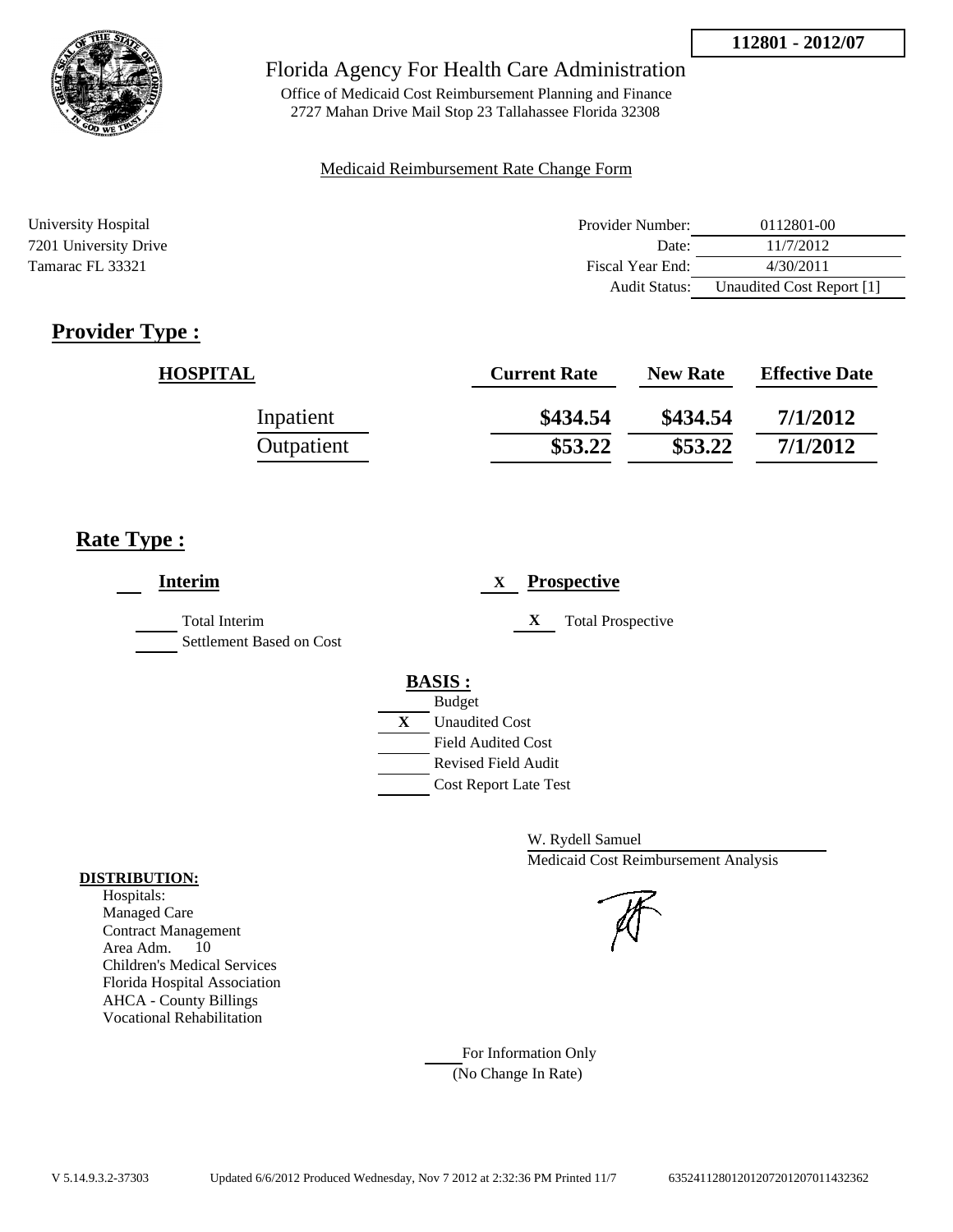

## Florida Agency For Health Care Administration

Office of Medicaid Cost Reimbursement Planning and Finance 2727 Mahan Drive Mail Stop 23 Tallahassee Florida 32308

#### Medicaid Reimbursement Rate Change Form

| West Florida Hospital | Provider Number: | 0113212-00                |
|-----------------------|------------------|---------------------------|
| 8383 North Davis Hwy. | Date:            | 11/7/2012                 |
| Pensacola FL 32514    | Fiscal Year End: | 5/31/2011                 |
|                       | Audit Status:    | Unaudited Cost Report [1] |

# **Provider Type :**

| <b>HOSPITAL</b> | <b>Current Rate</b> | <b>New Rate</b> | <b>Effective Date</b> |
|-----------------|---------------------|-----------------|-----------------------|
| Inpatient       | \$603.99            | \$603.99        | 7/1/2012              |
| Outpatient      | \$56.99             | \$56.99         | 7/1/2012              |

## **Rate Type :**

| <b>Interim</b>                                   | <b>Prospective</b><br>X       |
|--------------------------------------------------|-------------------------------|
| <b>Total Interim</b><br>Settlement Based on Cost | X<br><b>Total Prospective</b> |
|                                                  | <b>BASIS:</b>                 |
|                                                  | <b>Budget</b>                 |
|                                                  | X<br><b>Unaudited Cost</b>    |
|                                                  | <b>Field Audited Cost</b>     |
|                                                  | Revised Field Audit           |
|                                                  | <b>Cost Report Late Test</b>  |

W. Rydell Samuel Medicaid Cost Reimbursement Analysis

For Information Only (No Change In Rate)

#### **DISTRIBUTION:**

Hospitals: Managed Care Contract Management Area Adm. 1 Children's Medical Services Florida Hospital Association AHCA - County Billings Vocational Rehabilitation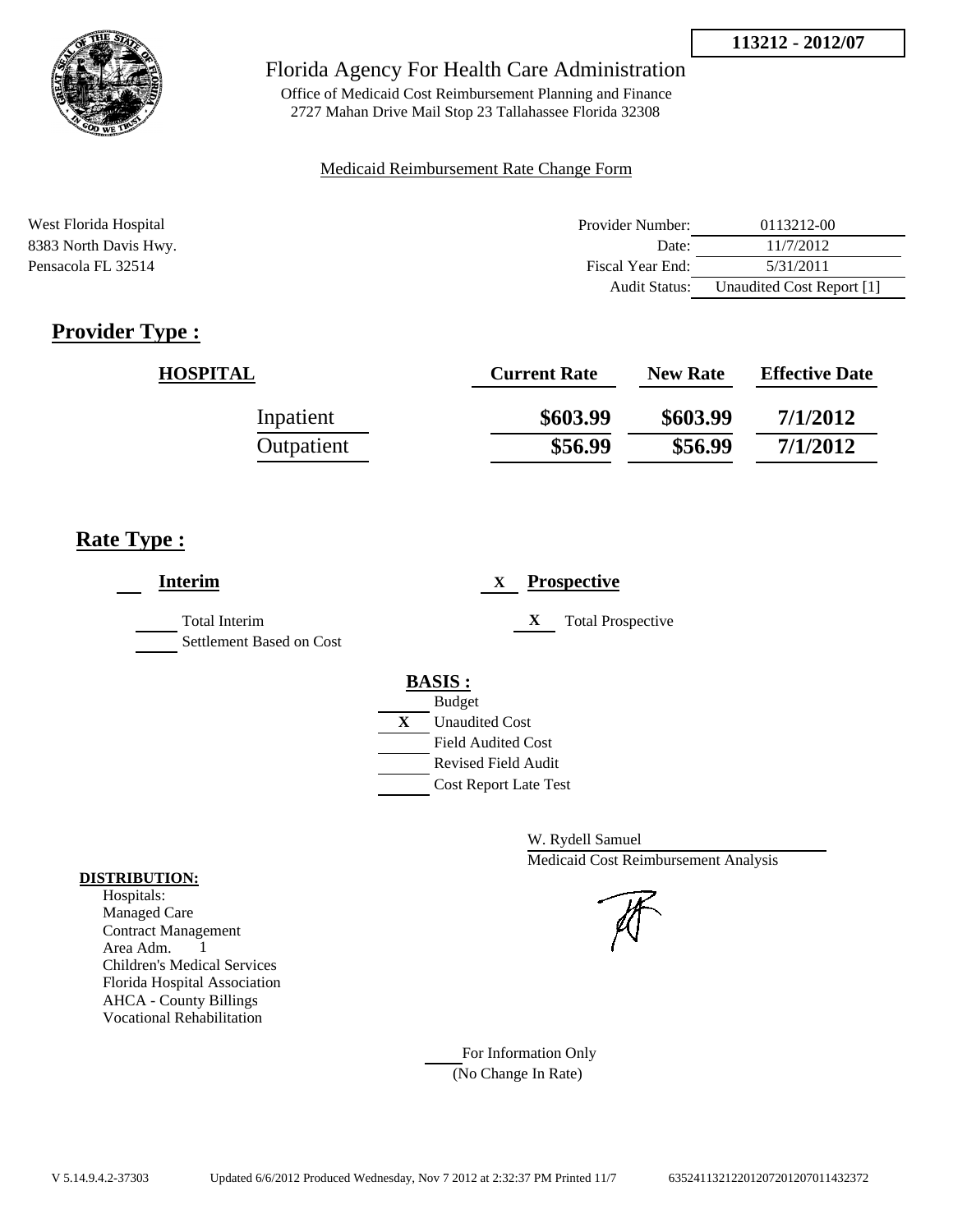

Office of Medicaid Cost Reimbursement Planning and Finance 2727 Mahan Drive Mail Stop 23 Tallahassee Florida 32308

#### Medicaid Reimbursement Rate Change Form

Putnam Community Hospital **Provider Number:** 0113514-00 P.O. Drawer 778 Date: 11/7/2012 Palatka FL 32007 Fiscal Year End: 2/28/2011 Audit Status: Unaudited Cost Report [1] Rate Includes Buy Back

# **Provider Type :**

| <b>HOSPITAL</b> | <b>Current Rate</b> | <b>New Rate</b> | <b>Effective Date</b> |
|-----------------|---------------------|-----------------|-----------------------|
| Inpatient       | \$1,760.76          | \$1,760.77      | 7/1/2012              |
| Outpatient      | \$94.49             | \$94.49         | 7/1/2012              |

## **Rate Type :**

| <b>Interim</b>                                   | <b>Prospective</b><br>$\mathbf{X}$                                                                                                                      |
|--------------------------------------------------|---------------------------------------------------------------------------------------------------------------------------------------------------------|
| <b>Total Interim</b><br>Settlement Based on Cost | X<br><b>Total Prospective</b>                                                                                                                           |
|                                                  | <b>BASIS:</b><br><b>Budget</b><br>X<br><b>Unaudited Cost</b><br><b>Field Audited Cost</b><br><b>Revised Field Audit</b><br><b>Cost Report Late Test</b> |

W. Rydell Samuel Medicaid Cost Reimbursement Analysis

For Information Only (No Change In Rate)

#### **DISTRIBUTION:**

Hospitals: Managed Care Contract Management Area Adm. 3 Children's Medical Services Florida Hospital Association AHCA - County Billings Vocational Rehabilitation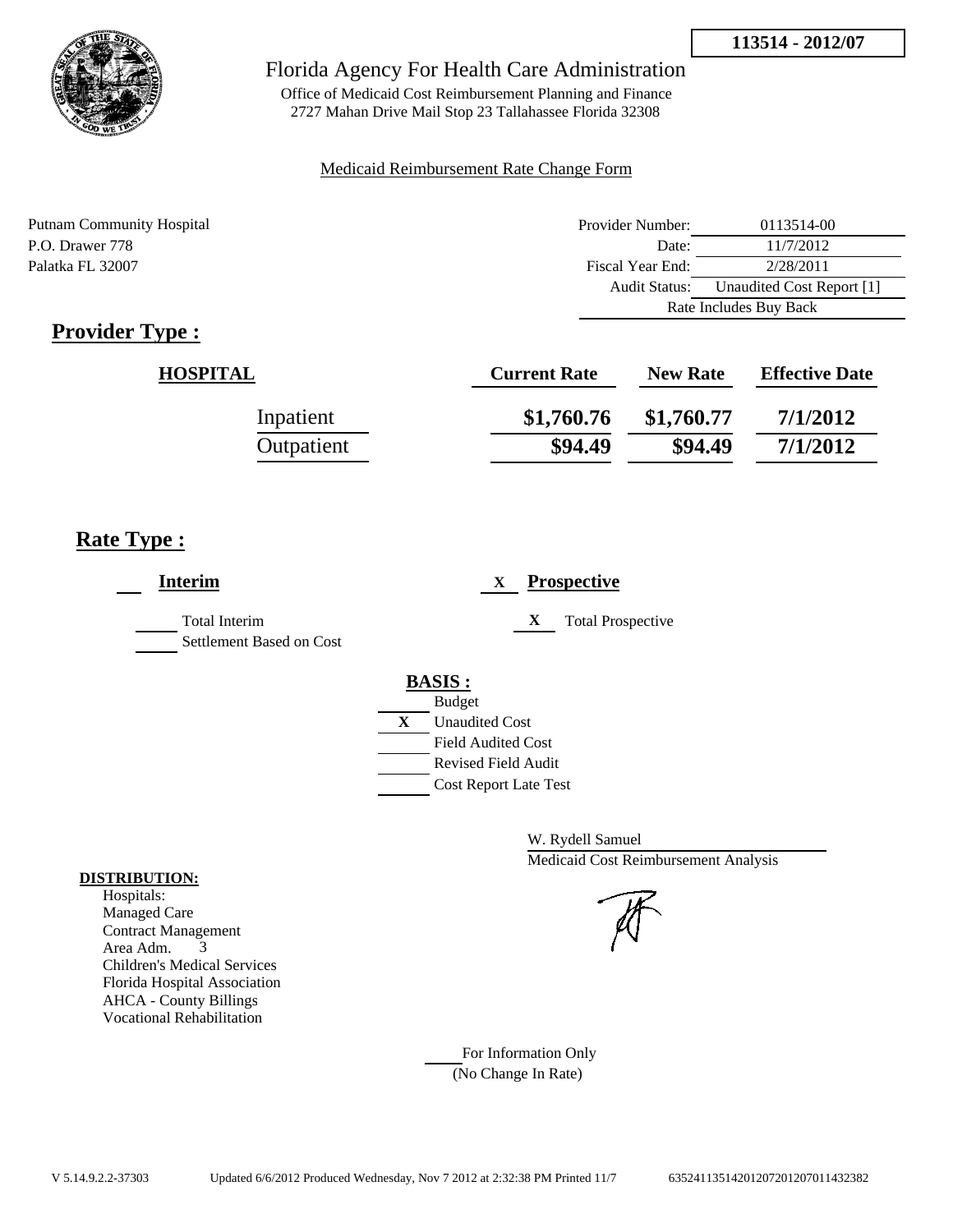

## Florida Agency For Health Care Administration

Office of Medicaid Cost Reimbursement Planning and Finance 2727 Mahan Drive Mail Stop 23 Tallahassee Florida 32308

#### Medicaid Reimbursement Rate Change Form

| Northside Hospital      | Provider Number:     | 0115193-00                |
|-------------------------|----------------------|---------------------------|
| 6000 49th St. North     | Date:                | 11/7/2012                 |
| St. Petersburg FL 33709 | Fiscal Year End:     | 9/30/2011                 |
|                         | <b>Audit Status:</b> | Unaudited Cost Report [1] |

# **Provider Type :**

| <b>HOSPITAL</b>                      | <b>Current Rate</b> | <b>New Rate</b> | <b>Effective Date</b> |
|--------------------------------------|---------------------|-----------------|-----------------------|
| Inpatient                            | \$1,122.48          | \$1,122.48      | 7/1/2012              |
| Outpatient                           | \$81.03             | \$81.03         | 7/1/2012              |
| <b>Inpatient County Billing Rate</b> | \$550.07            | \$550.07        | 7/1/2012              |

# **Rate Type :**

| Interim                                          | <b>Prospective</b><br>X                                 |
|--------------------------------------------------|---------------------------------------------------------|
| <b>Total Interim</b><br>Settlement Based on Cost | X<br><b>Total Prospective</b>                           |
|                                                  | <b>BASIS:</b>                                           |
|                                                  | <b>Budget</b><br>X<br><b>Unaudited Cost</b>             |
|                                                  | <b>Field Audited Cost</b><br><b>Revised Field Audit</b> |
|                                                  | <b>Cost Report Late Test</b>                            |

W. Rydell Samuel Medicaid Cost Reimbursement Analysis

For Information Only (No Change In Rate)

#### **DISTRIBUTION:**

Hospitals: Managed Care Contract Management Area Adm. 5 Children's Medical Services Florida Hospital Association AHCA - County Billings Vocational Rehabilitation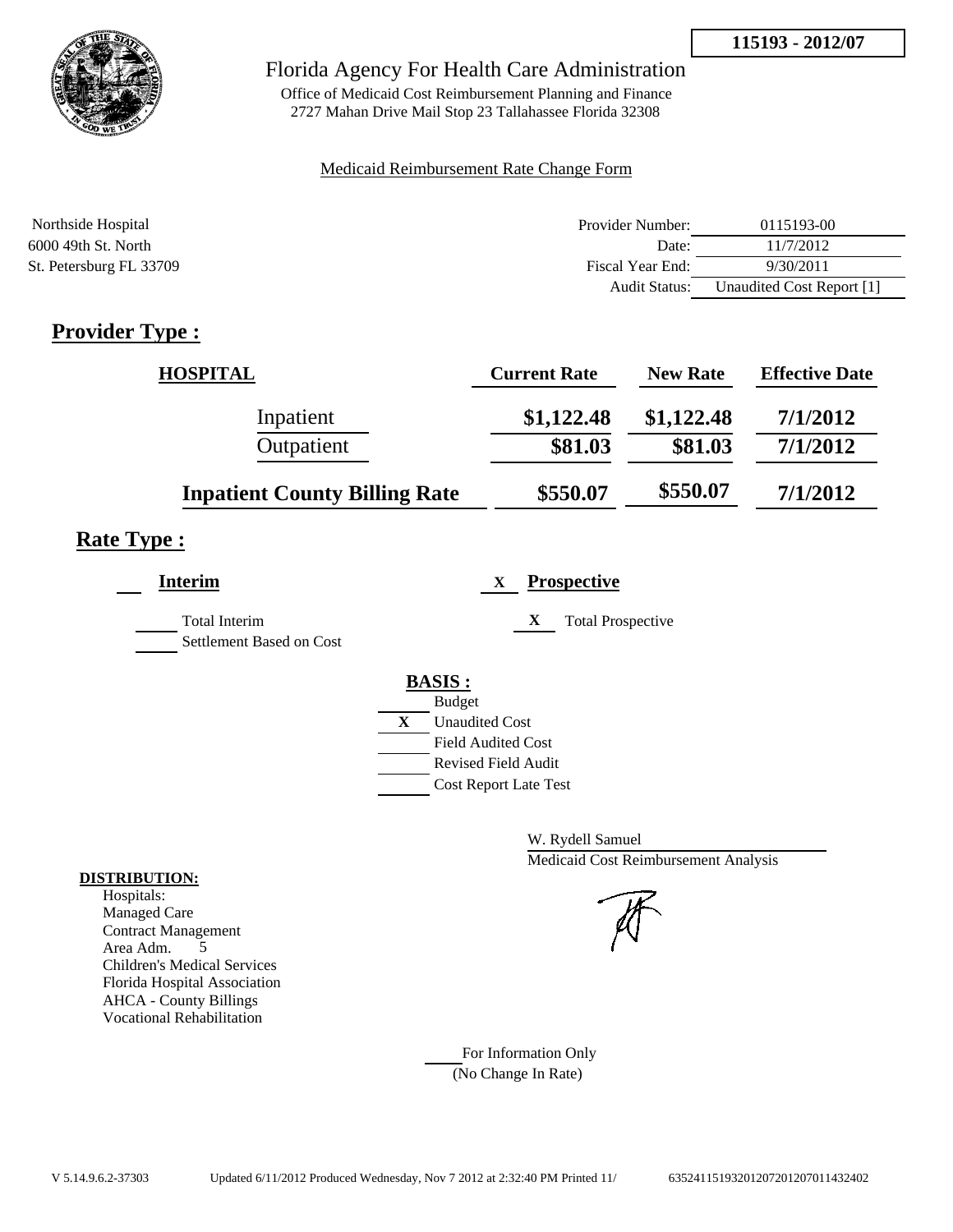

## Florida Agency For Health Care Administration

Office of Medicaid Cost Reimbursement Planning and Finance 2727 Mahan Drive Mail Stop 23 Tallahassee Florida 32308

### Medicaid Reimbursement Rate Change Form

| Anne Bates Leach Eye Hospital | Provider Number:     | 0116483-00                |  |
|-------------------------------|----------------------|---------------------------|--|
| 900 NW 17th St.               | Date:                | 11/7/2012                 |  |
| Miami FL 33136                | Fiscal Year End:     | 5/31/2011                 |  |
|                               | <b>Audit Status:</b> | Unaudited Cost Report [1] |  |
|                               |                      | Rate Includes Buy Back    |  |

# **Provider Type :**

| HOSPITAL                             | <b>Current Rate</b> | <b>New Rate</b> | <b>Effective Date</b> |
|--------------------------------------|---------------------|-----------------|-----------------------|
| Inpatient                            | \$3,922.23          | \$7,766.54      | 7/1/2012              |
| Outpatient                           | \$178.06            | \$264.03        | 7/1/2012              |
| <b>Inpatient County Billing Rate</b> | \$5,113.91          | \$5,113.91      | 7/1/2012              |

## **Rate Type :**

| <b>Interim</b>                                   | <b>Prospective</b><br>$\mathbf{X}$                                                                                                               |
|--------------------------------------------------|--------------------------------------------------------------------------------------------------------------------------------------------------|
| <b>Total Interim</b><br>Settlement Based on Cost | X<br><b>Total Prospective</b>                                                                                                                    |
|                                                  | <b>BASIS:</b><br><b>Budget</b><br>X<br><b>Unaudited Cost</b><br><b>Field Audited Cost</b><br>Revised Field Audit<br><b>Cost Report Late Test</b> |

W. Rydell Samuel Medicaid Cost Reimbursement Analysis

For Information Only (No Change In Rate)

#### **DISTRIBUTION:**

Hospitals: Managed Care Contract Management Area Adm. 11 Children's Medical Services Florida Hospital Association AHCA - County Billings Vocational Rehabilitation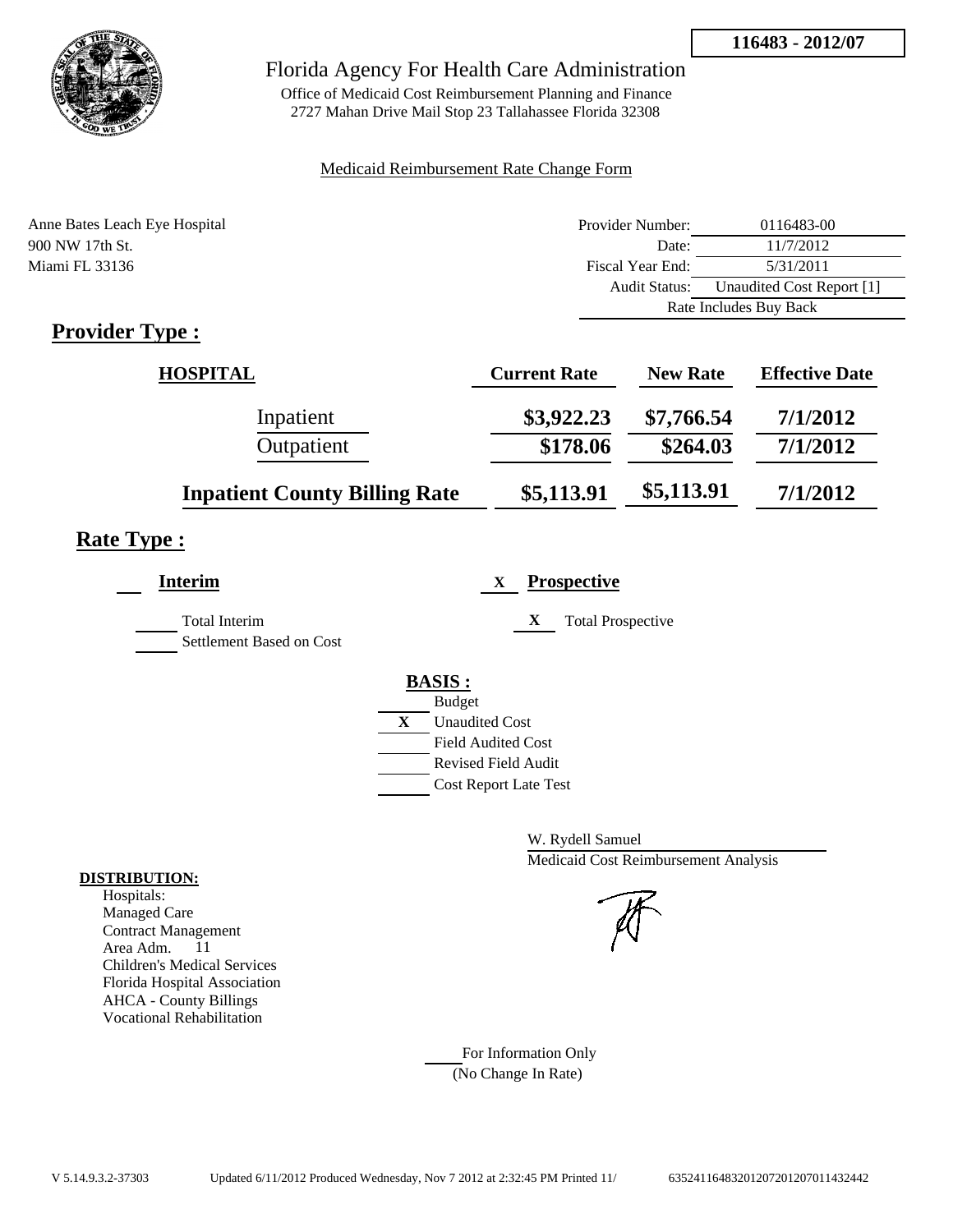



Office of Medicaid Cost Reimbursement Planning and Finance 2727 Mahan Drive Mail Stop 23 Tallahassee Florida 32308

#### Medicaid Reimbursement Rate Change Form

| <b>Fawcett Memorial Hospital</b> | Provider Number:     | 0117463-00                |
|----------------------------------|----------------------|---------------------------|
| PO BOX 494960                    | Date:                | 11/7/2012                 |
| Port Charlotte FL 33952          | Fiscal Year End:     | 12/31/2010                |
|                                  | <b>Audit Status:</b> | Unaudited Cost Report [1] |

# **Provider Type :**

| <b>HOSPITAL</b> | <b>Current Rate</b> | <b>New Rate</b> | <b>Effective Date</b> |
|-----------------|---------------------|-----------------|-----------------------|
| Inpatient       | \$597.65            | \$597.65        | 7/1/2012              |
| Outpatient      | \$70.60             | \$70.60         | 7/1/2012              |

## **Rate Type :**

| <b>Interim</b>                                   | <b>Prospective</b><br>X               |
|--------------------------------------------------|---------------------------------------|
| <b>Total Interim</b><br>Settlement Based on Cost | <b>Total Prospective</b><br>X         |
|                                                  | <b>BASIS:</b>                         |
|                                                  | <b>Budget</b>                         |
|                                                  | $\mathbf{X}$<br><b>Unaudited Cost</b> |
|                                                  | <b>Field Audited Cost</b>             |
|                                                  | Revised Field Audit                   |
|                                                  | <b>Cost Report Late Test</b>          |
|                                                  |                                       |

W. Rydell Samuel Medicaid Cost Reimbursement Analysis

For Information Only (No Change In Rate)

#### **DISTRIBUTION:**

Hospitals: Managed Care Contract Management Area Adm. 8 Children's Medical Services Florida Hospital Association AHCA - County Billings Vocational Rehabilitation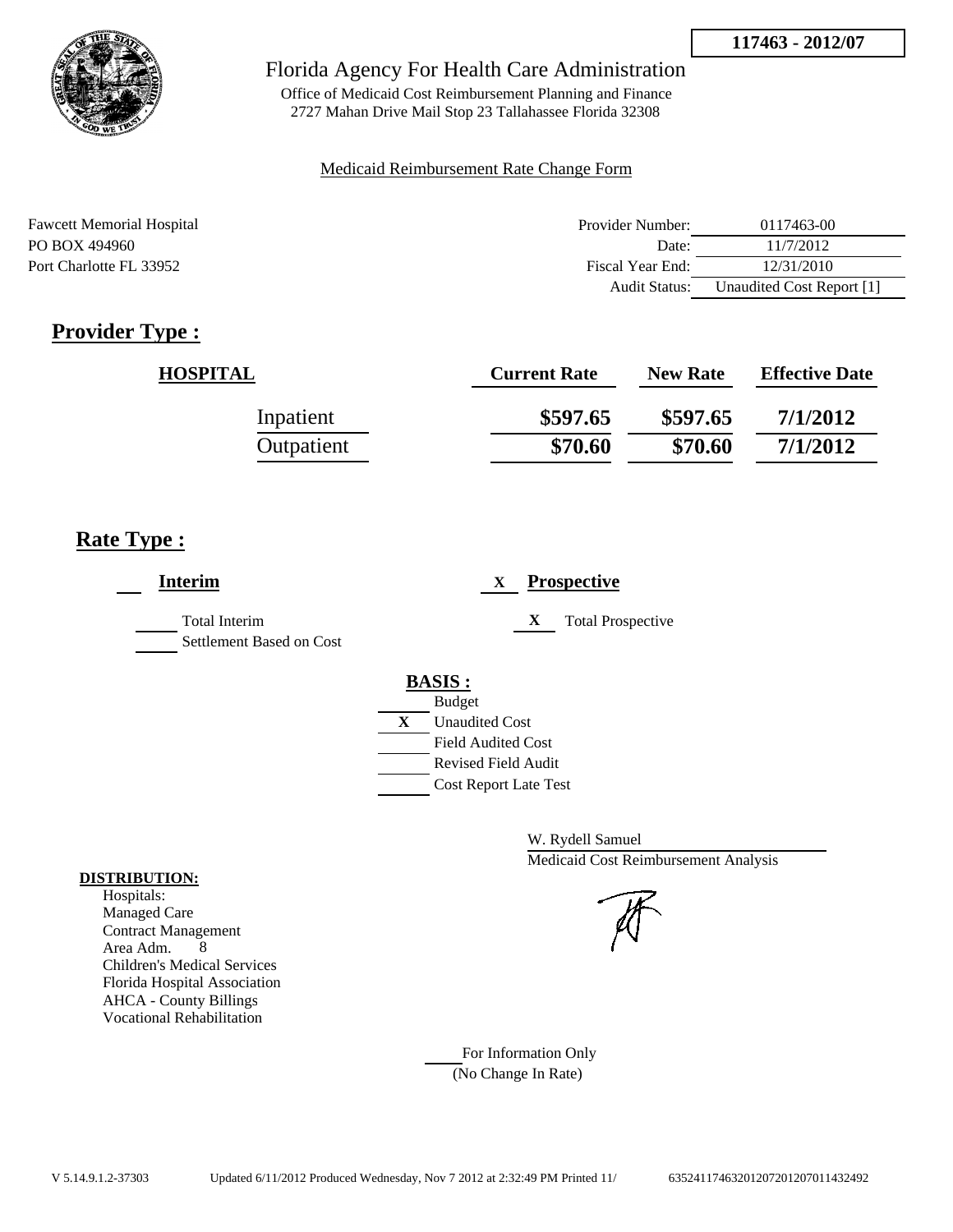

## Florida Agency For Health Care Administration

Office of Medicaid Cost Reimbursement Planning and Finance 2727 Mahan Drive Mail Stop 23 Tallahassee Florida 32308

### Medicaid Reimbursement Rate Change Form

| <b>Gulf Coast Medical Center</b> | Provider Number: | 0117617-00                |
|----------------------------------|------------------|---------------------------|
| 449 West 23rd Street             | Date:            | 11/7/2012                 |
| Panama City FL 32405             | Fiscal Year End: | 1/31/2011                 |
|                                  | Audit Status:    | Unaudited Cost Report [1] |

# **Provider Type :**

| <b>HOSPITAL</b>                      | <b>Current Rate</b> | <b>New Rate</b> | <b>Effective Date</b> |
|--------------------------------------|---------------------|-----------------|-----------------------|
| Inpatient                            | \$929.00            | \$929.00        | 7/1/2012              |
| Outpatient                           | \$84.59             | \$84.59         | 7/1/2012              |
| <b>Inpatient County Billing Rate</b> | \$584.39            | \$584.39        | 7/1/2012              |

# **Rate Type :**

| <b>Interim</b>                                   | <b>Prospective</b><br>X.                                                                                                                         |
|--------------------------------------------------|--------------------------------------------------------------------------------------------------------------------------------------------------|
| <b>Total Interim</b><br>Settlement Based on Cost | X<br><b>Total Prospective</b>                                                                                                                    |
|                                                  | <b>BASIS:</b><br><b>Budget</b><br>X<br><b>Unaudited Cost</b><br><b>Field Audited Cost</b><br>Revised Field Audit<br><b>Cost Report Late Test</b> |

W. Rydell Samuel Medicaid Cost Reimbursement Analysis

For Information Only (No Change In Rate)

#### **DISTRIBUTION:**

Hospitals: Managed Care Contract Management Area Adm. 2 Children's Medical Services Florida Hospital Association AHCA - County Billings Vocational Rehabilitation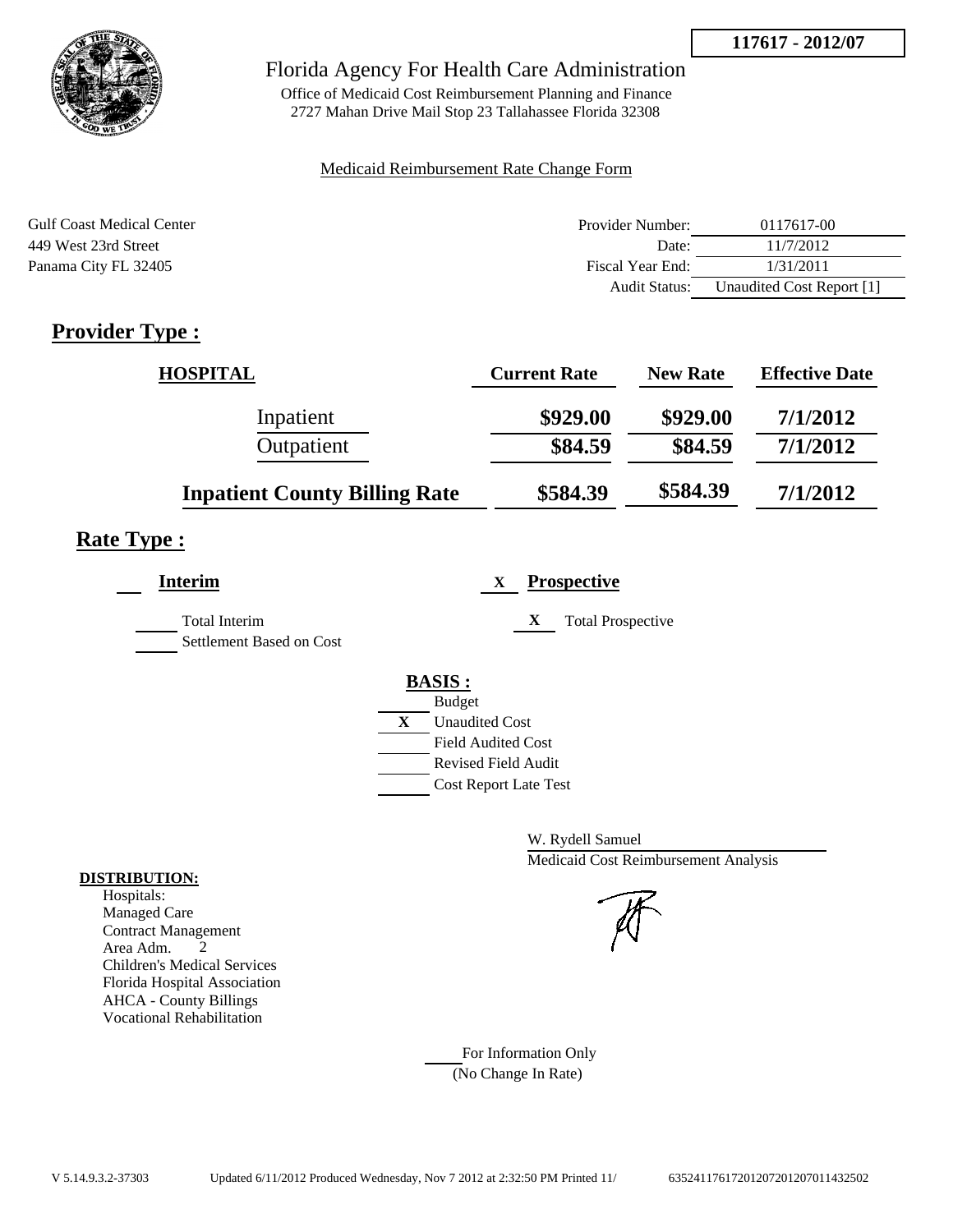

## Florida Agency For Health Care Administration

Office of Medicaid Cost Reimbursement Planning and Finance 2727 Mahan Drive Mail Stop 23 Tallahassee Florida 32308

### Medicaid Reimbursement Rate Change Form

| <b>Brandon Regional Hospital</b> | Provider Number:     | 0118079-00                |  |
|----------------------------------|----------------------|---------------------------|--|
| 119 Oakfield Drive               | Date:                | 11/7/2012                 |  |
| Brandon FL 33511                 | Fiscal Year End:     | 12/31/2010                |  |
|                                  | <b>Audit Status:</b> | Unaudited Cost Report [1] |  |
|                                  |                      | Rate Includes Buy Back    |  |
|                                  |                      |                           |  |

## **Provider Type :**

| <b>HOSPITAL</b>                      | <b>Current Rate</b> | <b>New Rate</b> | <b>Effective Date</b> |
|--------------------------------------|---------------------|-----------------|-----------------------|
| Inpatient                            | \$1,026.07          | \$1,375.91      | 7/1/2012              |
| Outpatient                           | \$78.60             | \$78.60         | 7/1/2012              |
| <b>Inpatient County Billing Rate</b> | \$698.62            | \$698.62        | 7/1/2012              |

# **Rate Type :**

| <b>Interim</b>                                   | <b>Prospective</b><br>X               |
|--------------------------------------------------|---------------------------------------|
| <b>Total Interim</b><br>Settlement Based on Cost | X<br><b>Total Prospective</b>         |
|                                                  | <b>BASIS:</b>                         |
|                                                  | <b>Budget</b>                         |
|                                                  | $\mathbf{X}$<br><b>Unaudited Cost</b> |
|                                                  | <b>Field Audited Cost</b>             |
|                                                  | Revised Field Audit                   |
|                                                  | <b>Cost Report Late Test</b>          |
|                                                  |                                       |

W. Rydell Samuel Medicaid Cost Reimbursement Analysis

For Information Only (No Change In Rate)

#### **DISTRIBUTION:**

Hospitals: Managed Care Contract Management Area Adm. 6 Children's Medical Services Florida Hospital Association AHCA - County Billings Vocational Rehabilitation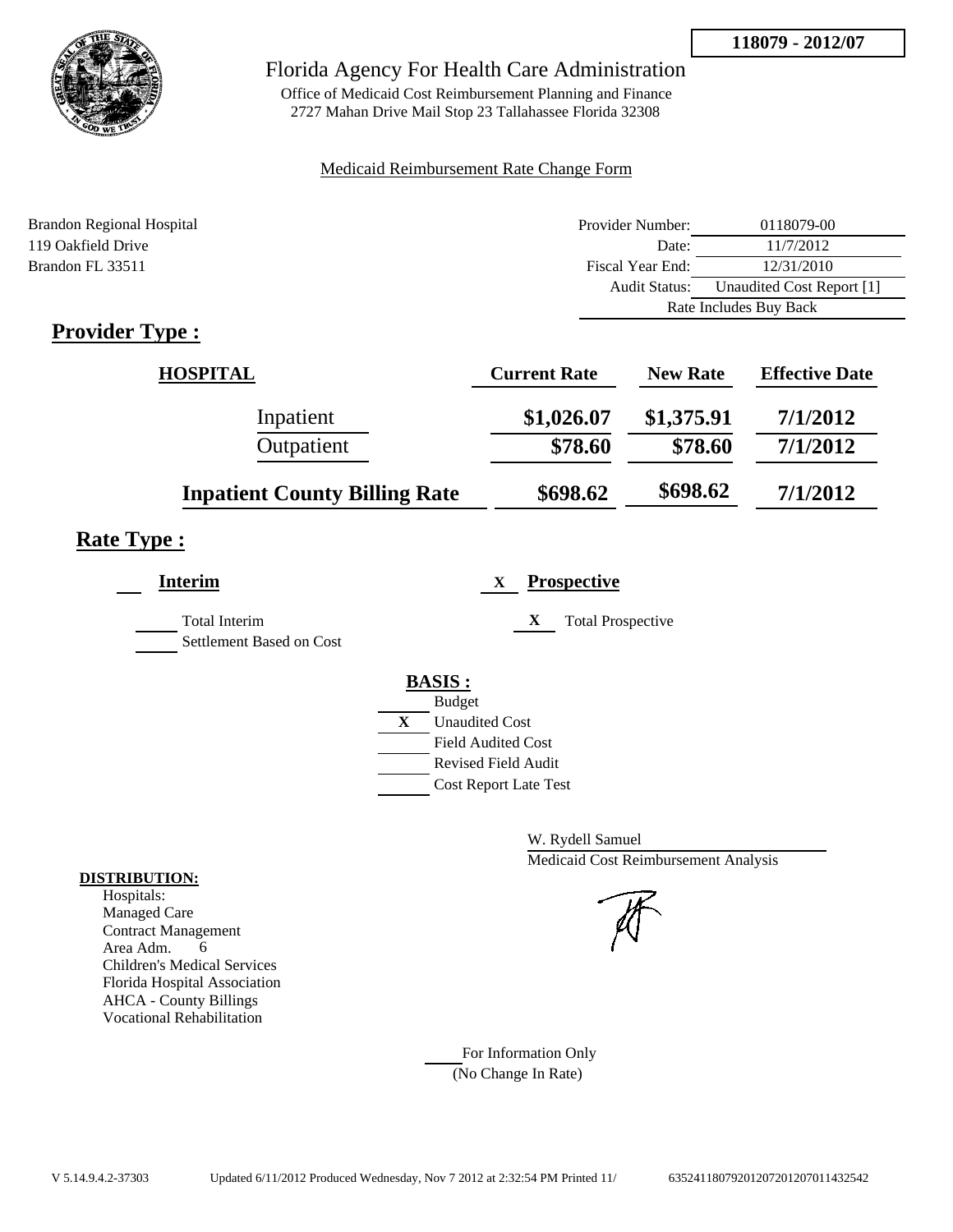

## Florida Agency For Health Care Administration

Office of Medicaid Cost Reimbursement Planning and Finance 2727 Mahan Drive Mail Stop 23 Tallahassee Florida 32308

### Medicaid Reimbursement Rate Change Form

| Lawnwood Regional Medical Center | Provider Number:     | 0119695-00                |  |
|----------------------------------|----------------------|---------------------------|--|
| P.O. Box 188                     | Date:                | 11/7/2012                 |  |
| Ft Pierce FL 33450               | Fiscal Year End:     | 9/30/2011                 |  |
|                                  | <b>Audit Status:</b> | Unaudited Cost Report [1] |  |
|                                  |                      | Rate Includes Buy Back    |  |
|                                  |                      |                           |  |

# **Provider Type :**

| <b>HOSPITAL</b>                      | <b>Current Rate</b> | <b>New Rate</b> | <b>Effective Date</b> |
|--------------------------------------|---------------------|-----------------|-----------------------|
| Inpatient                            | \$1,034.17          | \$1,039.51      | 7/1/2012              |
| Outpatient                           | \$80.05             | \$80.06         | 7/1/2012              |
| <b>Inpatient County Billing Rate</b> | \$692.95            | \$692.95        | 7/1/2012              |

## **Rate Type :**

| <b>Interim</b>                                   | <b>Prospective</b><br>X               |
|--------------------------------------------------|---------------------------------------|
| <b>Total Interim</b><br>Settlement Based on Cost | X<br><b>Total Prospective</b>         |
|                                                  | <b>BASIS:</b>                         |
|                                                  | <b>Budget</b>                         |
|                                                  | $\mathbf{X}$<br><b>Unaudited Cost</b> |
|                                                  | <b>Field Audited Cost</b>             |
|                                                  | Revised Field Audit                   |
|                                                  | <b>Cost Report Late Test</b>          |
|                                                  |                                       |

W. Rydell Samuel Medicaid Cost Reimbursement Analysis

For Information Only (No Change In Rate)

#### **DISTRIBUTION:**

Hospitals: Managed Care Contract Management<br>Area Adm. 9 Area Adm. 9 Children's Medical Services Florida Hospital Association AHCA - County Billings Vocational Rehabilitation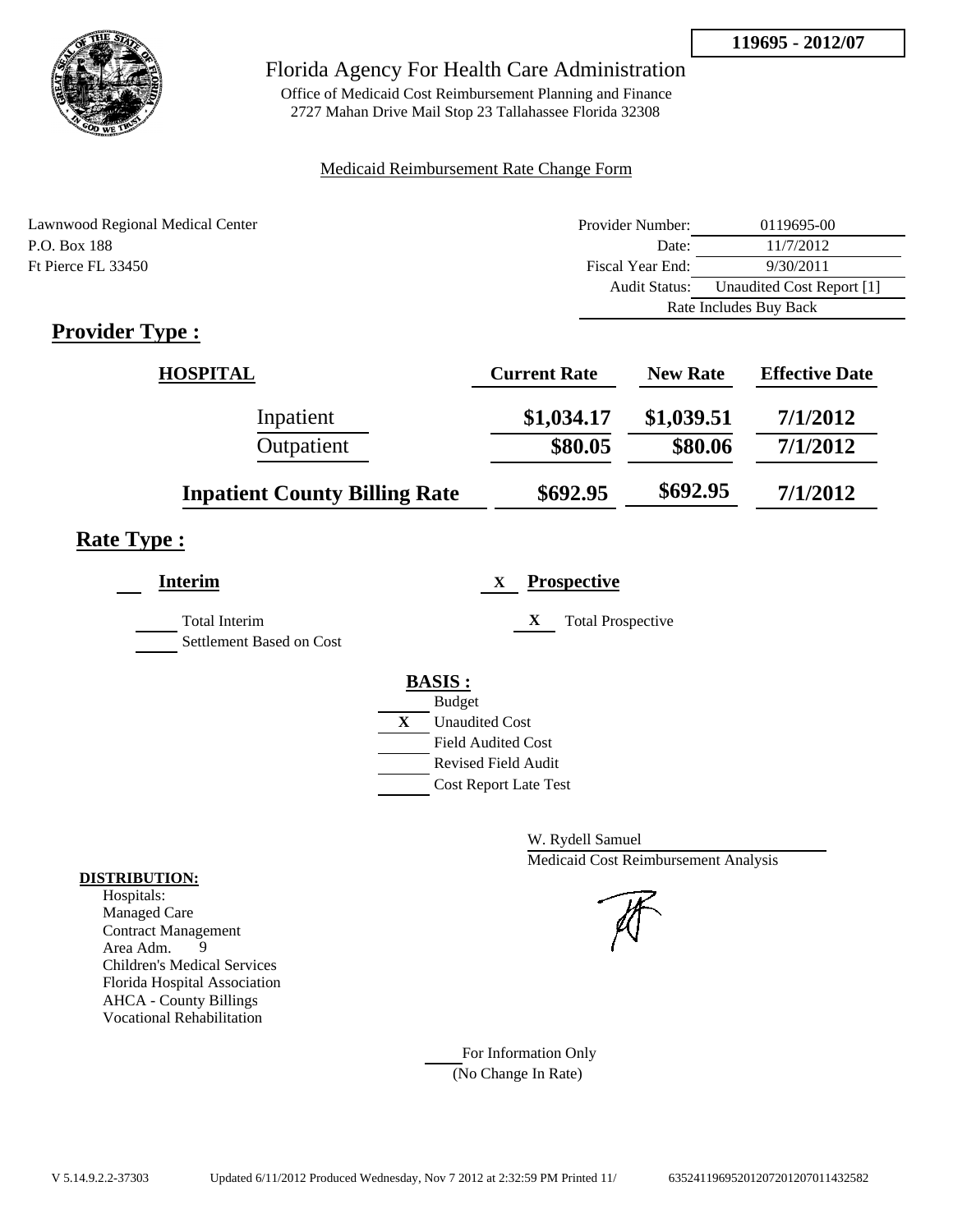

## Florida Agency For Health Care Administration

Office of Medicaid Cost Reimbursement Planning and Finance 2727 Mahan Drive Mail Stop 23 Tallahassee Florida 32308

### Medicaid Reimbursement Rate Change Form

| Cape Coral Hospital | Provider Number:     | 0119717-00                                        |
|---------------------|----------------------|---------------------------------------------------|
| PO Box 151247       | Date:                | 11/7/2012                                         |
| Cape Coral FL 33915 | Fiscal Year End:     | 9/30/2011                                         |
|                     | <b>Audit Status:</b> | Amended Cost Report [2]                           |
|                     |                      | Rate Includes Buy Back and Partial Self Exemption |

# **Provider Type :**

| <b>HOSPITAL</b>                      | <b>Current Rate</b> | <b>New Rate</b> | <b>Effective Date</b> |
|--------------------------------------|---------------------|-----------------|-----------------------|
| Inpatient                            | \$788.64            | \$1,941.43      | 7/1/2012              |
| Outpatient                           | \$54.45             | \$103.34        | 7/1/2012              |
| <b>Inpatient County Billing Rate</b> |                     | \$788.64        | 7/1/2012              |

# **Rate Type :**

| Interim                                          | <b>Prospective</b><br>X       |
|--------------------------------------------------|-------------------------------|
| <b>Total Interim</b><br>Settlement Based on Cost | X<br><b>Total Prospective</b> |
|                                                  | <b>BASIS:</b>                 |
|                                                  | <b>Budget</b>                 |
|                                                  | <b>Unaudited Cost</b><br>X    |
|                                                  | <b>Field Audited Cost</b>     |
|                                                  | <b>Revised Field Audit</b>    |
|                                                  | <b>Cost Report Late Test</b>  |

W. Rydell Samuel Medicaid Cost Reimbursement Analysis

For Information Only (No Change In Rate)

#### **DISTRIBUTION:**

Hospitals: Managed Care Contract Management Area Adm. 8 Children's Medical Services Florida Hospital Association AHCA - County Billings Vocational Rehabilitation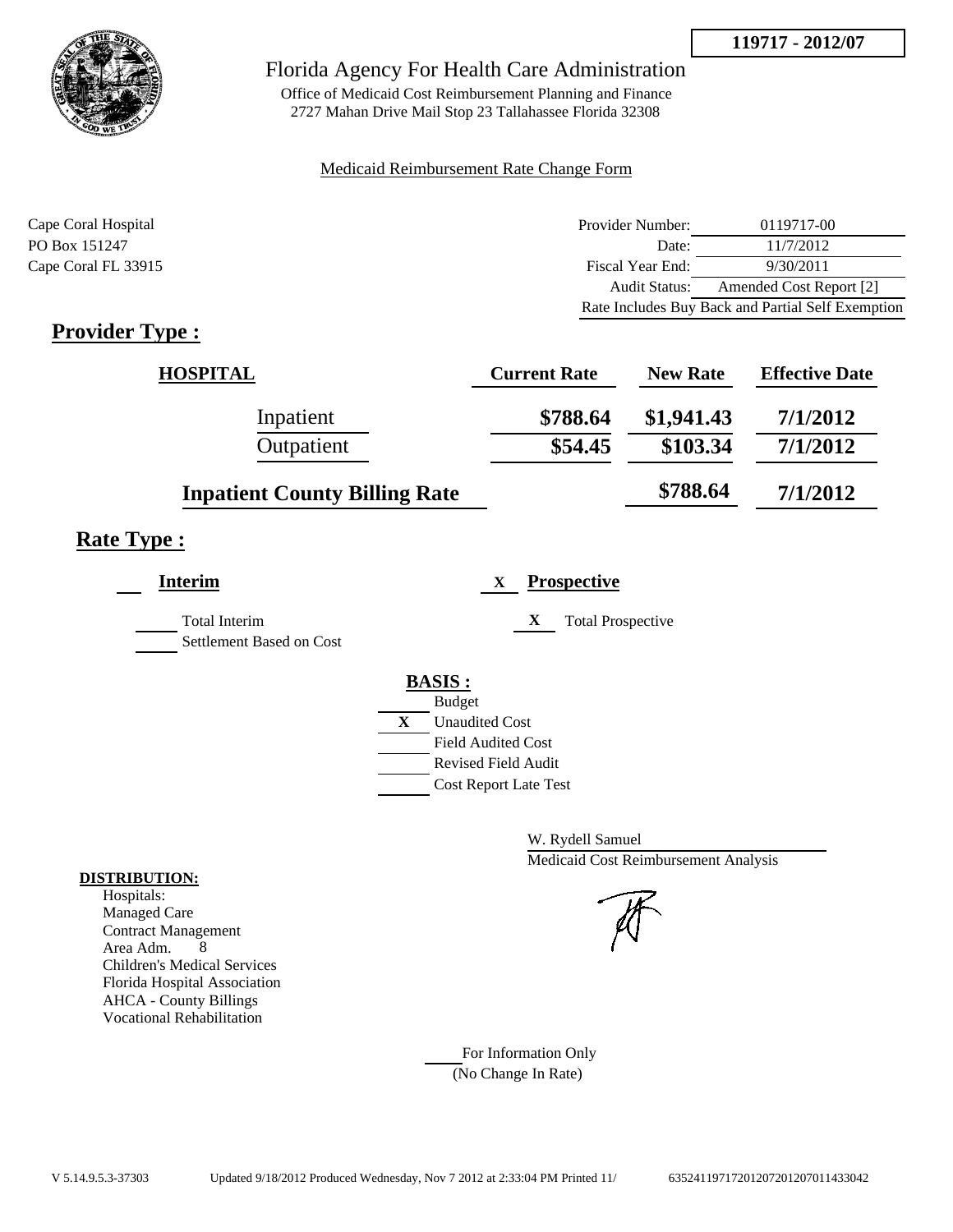

## Florida Agency For Health Care Administration

Office of Medicaid Cost Reimbursement Planning and Finance 2727 Mahan Drive Mail Stop 23 Tallahassee Florida 32308

#### Medicaid Reimbursement Rate Change Form

| Venice Hospital | Provider Number:     | 0119733-00                |
|-----------------|----------------------|---------------------------|
| 540 THE RIALTO  | Date:                | 11/7/2012                 |
| Venice FL 34285 | Fiscal Year End:     | 12/31/2010                |
|                 | <b>Audit Status:</b> | Unaudited Cost Report [1] |

# **Provider Type :**

| <b>HOSPITAL</b> | <b>Current Rate</b> | <b>New Rate</b> | <b>Effective Date</b> |
|-----------------|---------------------|-----------------|-----------------------|
| Inpatient       | \$599.66            | \$599.66        | 7/1/2012              |
| Outpatient      | \$57.17             | \$57.17         | 7/1/2012              |

## **Rate Type :**

| <b>Interim</b>                                   | <b>Prospective</b><br>X       |
|--------------------------------------------------|-------------------------------|
| <b>Total Interim</b><br>Settlement Based on Cost | X<br><b>Total Prospective</b> |
|                                                  | <b>BASIS:</b>                 |
|                                                  | <b>Budget</b>                 |
|                                                  | X<br><b>Unaudited Cost</b>    |
|                                                  | <b>Field Audited Cost</b>     |
|                                                  | <b>Revised Field Audit</b>    |
|                                                  | Cost Report Late Test         |
|                                                  |                               |

W. Rydell Samuel Medicaid Cost Reimbursement Analysis

For Information Only (No Change In Rate)

#### **DISTRIBUTION:**

Hospitals: Managed Care Contract Management Area Adm. 8 Children's Medical Services Florida Hospital Association AHCA - County Billings Vocational Rehabilitation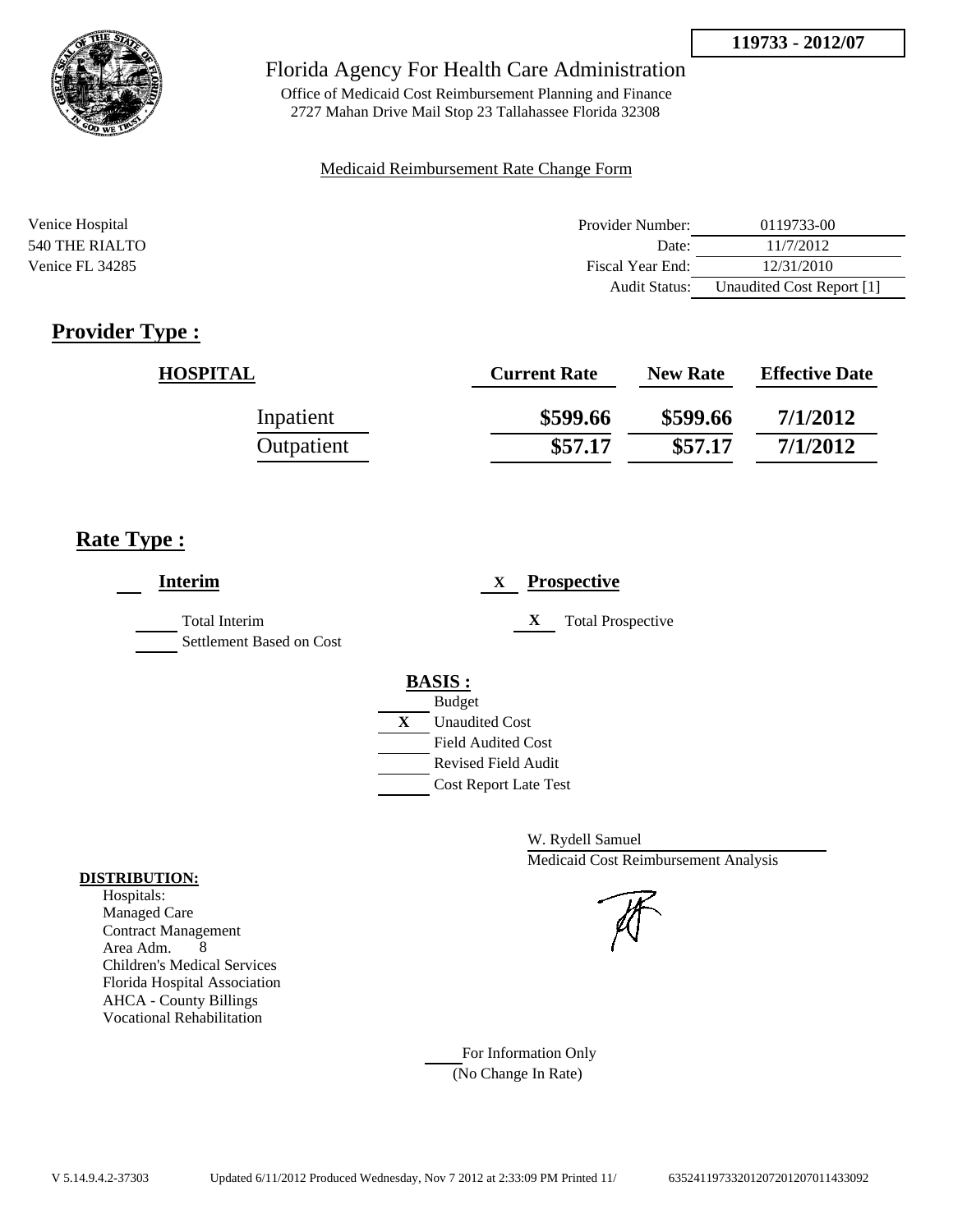

## Florida Agency For Health Care Administration

Office of Medicaid Cost Reimbursement Planning and Finance 2727 Mahan Drive Mail Stop 23 Tallahassee Florida 32308

### Medicaid Reimbursement Rate Change Form

| Largo Medical Center | Provider Number:     | 0119741-00                |
|----------------------|----------------------|---------------------------|
| 201 14th St., SW     | Date:                | 11/7/2012                 |
| Largo FL 33540       | Fiscal Year End:     | 2/28/2011                 |
|                      | <b>Audit Status:</b> | Unaudited Cost Report [1] |
|                      |                      | Rate Includes Buy Back    |

# **Provider Type :**

| <b>HOSPITAL</b>                      | <b>Current Rate</b> | <b>New Rate</b> | <b>Effective Date</b> |
|--------------------------------------|---------------------|-----------------|-----------------------|
| Inpatient                            | \$965.50            | \$965.50        | 7/1/2012              |
| Outpatient                           | \$90.35             | \$90.34         | 7/1/2012              |
| <b>Inpatient County Billing Rate</b> | \$744.76            | \$744.76        | 7/1/2012              |

# **Rate Type :**

| <b>Interim</b>                            | <b>Prospective</b><br>$\mathbf X$                                                                                                                |
|-------------------------------------------|--------------------------------------------------------------------------------------------------------------------------------------------------|
| Total Interim<br>Settlement Based on Cost | X<br><b>Total Prospective</b>                                                                                                                    |
|                                           | <b>BASIS:</b><br><b>Budget</b><br>X<br><b>Unaudited Cost</b><br><b>Field Audited Cost</b><br>Revised Field Audit<br><b>Cost Report Late Test</b> |

W. Rydell Samuel Medicaid Cost Reimbursement Analysis

For Information Only (No Change In Rate)

#### **DISTRIBUTION:**

Hospitals: Managed Care Contract Management Area Adm. 5 Children's Medical Services Florida Hospital Association AHCA - County Billings Vocational Rehabilitation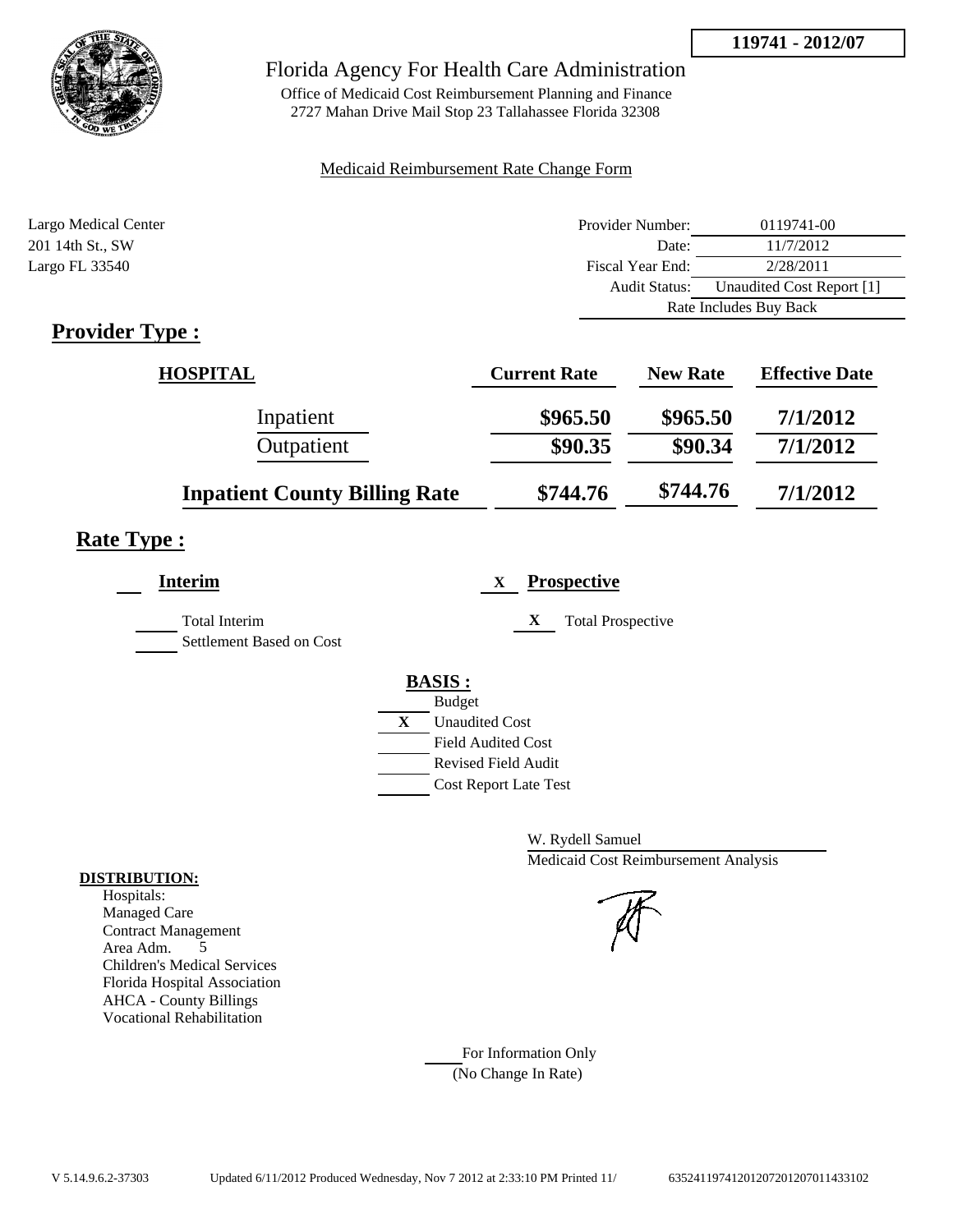

## Florida Agency For Health Care Administration

Office of Medicaid Cost Reimbursement Planning and Finance 2727 Mahan Drive Mail Stop 23 Tallahassee Florida 32308

## Medicaid Reimbursement Rate Change Form

| Raulerson Hospital  | Provider Number:     | 0119750-00                |  |
|---------------------|----------------------|---------------------------|--|
| P.O.Box 1307        | Date:                | 11/7/2012                 |  |
| Okeechobee FL 34974 | Fiscal Year End:     | 4/30/2011                 |  |
|                     | <b>Audit Status:</b> | Unaudited Cost Report [1] |  |
|                     |                      | Rate Includes Buy Back    |  |

# **Provider Type :**

| <b>HOSPITAL</b> | <b>Current Rate</b> | <b>New Rate</b> | <b>Effective Date</b> |
|-----------------|---------------------|-----------------|-----------------------|
| Inpatient       | \$1,670.38          | \$1,754.40      | 7/1/2012              |
| Outpatient      | \$107.85            | \$107.84        | 7/1/2012              |

# **Rate Type :**

| <b>Interim</b>                                   | <b>Prospective</b><br>X       |
|--------------------------------------------------|-------------------------------|
| <b>Total Interim</b><br>Settlement Based on Cost | <b>Total Prospective</b><br>X |
|                                                  | <b>BASIS:</b>                 |
|                                                  | <b>Budget</b>                 |
|                                                  | X<br><b>Unaudited Cost</b>    |
|                                                  | <b>Field Audited Cost</b>     |
|                                                  | <b>Revised Field Audit</b>    |
|                                                  | <b>Cost Report Late Test</b>  |
|                                                  |                               |

W. Rydell Samuel Medicaid Cost Reimbursement Analysis

For Information Only (No Change In Rate)

## **DISTRIBUTION:**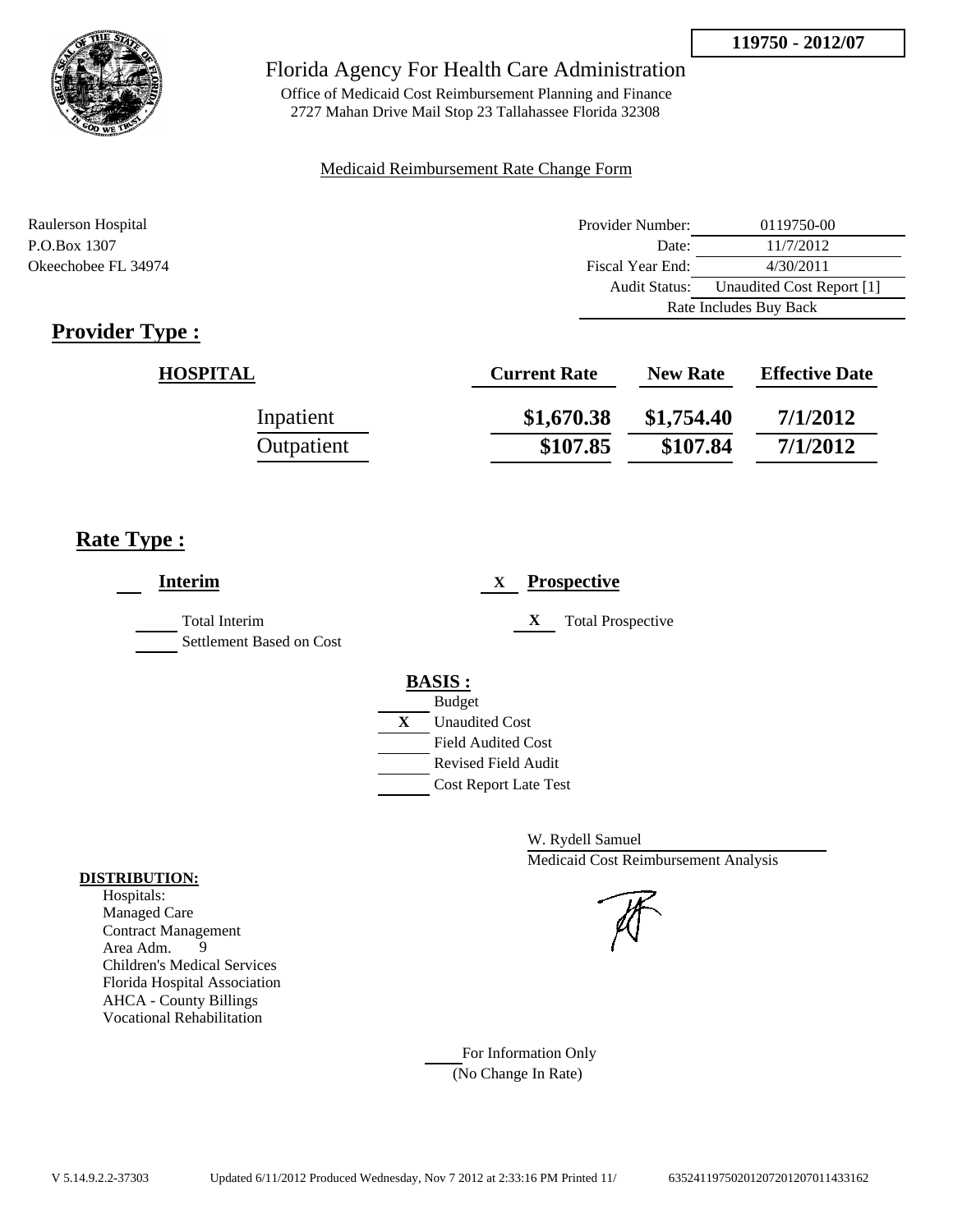

Office of Medicaid Cost Reimbursement Planning and Finance 2727 Mahan Drive Mail Stop 23 Tallahassee Florida 32308

## Medicaid Reimbursement Rate Change Form

| Lake City Medical Center | Provider Number: | 0119768-00                |
|--------------------------|------------------|---------------------------|
| 1050 N. Commerce Blvd    | Date:            | 11/7/2012                 |
| Lake City FL 32055       | Fiscal Year End: | 10/31/2011                |
|                          | Audit Status:    | Unaudited Cost Report [1] |

# **Provider Type :**

| <b>HOSPITAL</b> | <b>Current Rate</b> | <b>New Rate</b> | <b>Effective Date</b> |
|-----------------|---------------------|-----------------|-----------------------|
| Inpatient       | \$502.58            | \$502.58        | 7/1/2012              |
| Outpatient      | \$82.02             | \$82.02         | 7/1/2012              |

# **Rate Type :**

| <b>Interim</b>                                   | <b>Prospective</b><br>X               |
|--------------------------------------------------|---------------------------------------|
| <b>Total Interim</b><br>Settlement Based on Cost | X<br><b>Total Prospective</b>         |
|                                                  | <b>BASIS:</b>                         |
|                                                  | <b>Budget</b>                         |
|                                                  | $\mathbf{X}$<br><b>Unaudited Cost</b> |
|                                                  | <b>Field Audited Cost</b>             |
|                                                  | <b>Revised Field Audit</b>            |
|                                                  | <b>Cost Report Late Test</b>          |
|                                                  |                                       |

W. Rydell Samuel Medicaid Cost Reimbursement Analysis

For Information Only (No Change In Rate)

## **DISTRIBUTION:**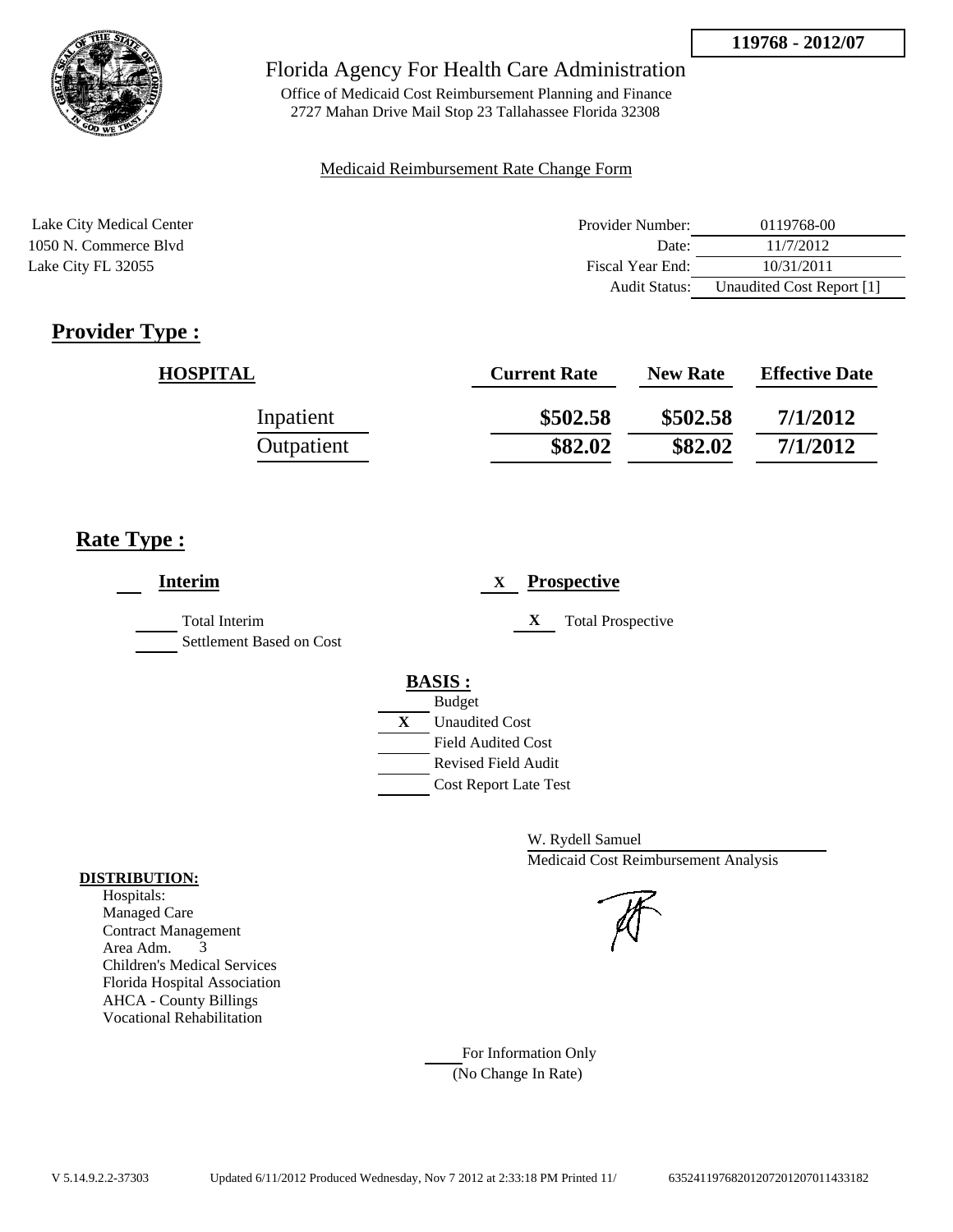

Office of Medicaid Cost Reimbursement Planning and Finance 2727 Mahan Drive Mail Stop 23 Tallahassee Florida 32308

## Medicaid Reimbursement Rate Change Form

Florida State Hospital-Med Provider Number: 0119784-00 Medicaid Billing Office Date: 11/7/2012 Chattahoochee FL 32324 Fiscal Year End: 6/30/2011 Audit Status: Unaudited Cost Report [1]

# **Provider Type :**

| <b>HOSPITAL</b> | <b>Current Rate</b> | <b>New Rate</b> | <b>Effective Date</b> |
|-----------------|---------------------|-----------------|-----------------------|
| Inpatient       | \$573.63            | \$573.63        | 7/1/2012              |
| Outpatient      |                     |                 | 7/1/2012              |

# **Rate Type :**

|   | <b>Prospective</b><br>X       |
|---|-------------------------------|
|   | X<br><b>Total Prospective</b> |
|   | <b>BASIS:</b>                 |
|   | <b>Budget</b>                 |
| X | <b>Unaudited Cost</b>         |
|   | <b>Field Audited Cost</b>     |
|   | <b>Revised Field Audit</b>    |
|   | <b>Cost Report Late Test</b>  |
|   |                               |
|   |                               |

W. Rydell Samuel Medicaid Cost Reimbursement Analysis

For Information Only (No Change In Rate)

## **DISTRIBUTION:**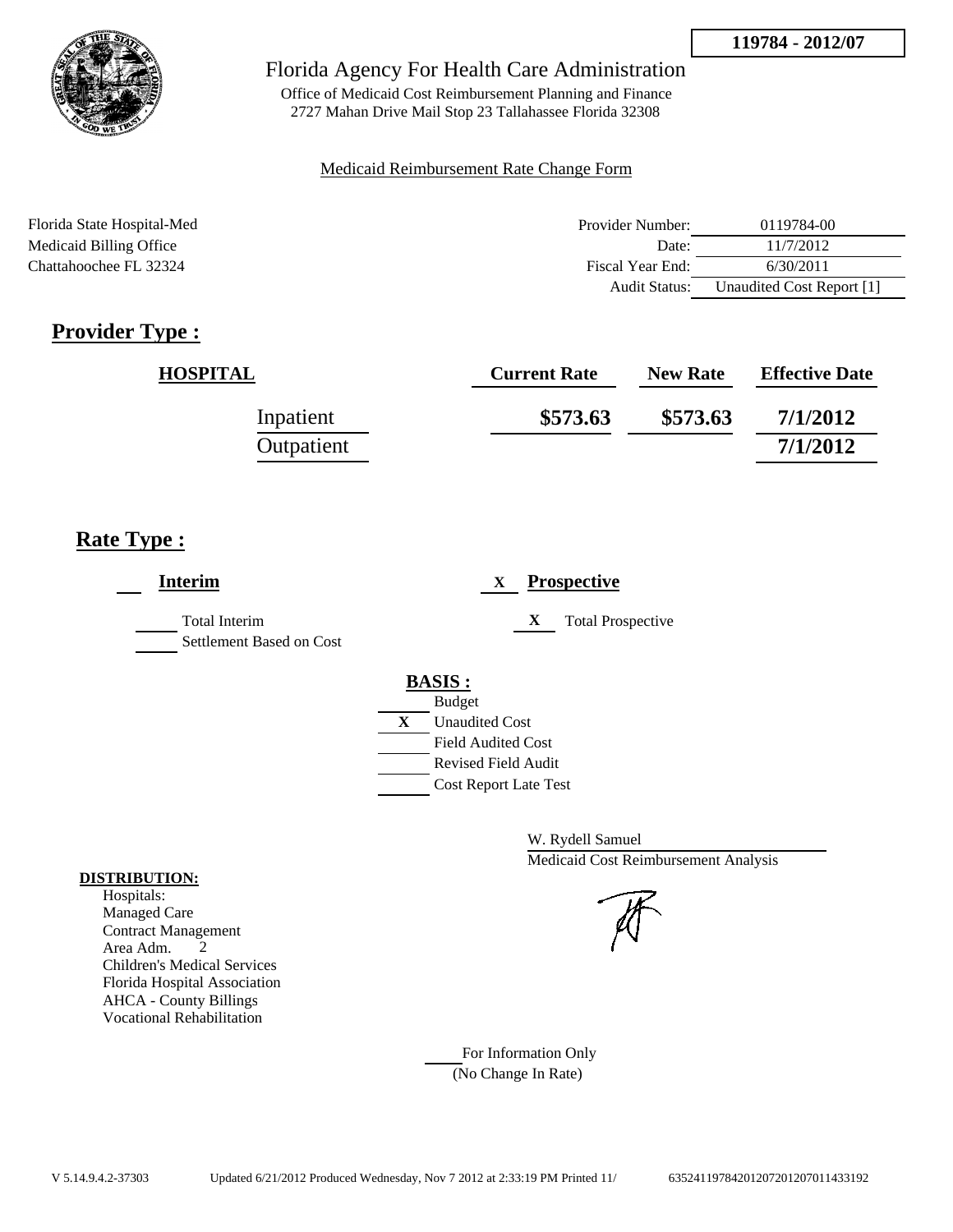

Office of Medicaid Cost Reimbursement Planning and Finance 2727 Mahan Drive Mail Stop 23 Tallahassee Florida 32308

## Medicaid Reimbursement Rate Change Form

Capital Regional Medical Center 2626 CAPITAL MEDICAL BLVD Tallahassee FL 32308

| Provider Number:       | 0119806-00                |  |
|------------------------|---------------------------|--|
| Date:                  | 11/7/2012                 |  |
| Fiscal Year End:       | 4/30/2011                 |  |
| Audit Status:          | Unaudited Cost Report [1] |  |
| Rate Includes Buy Back |                           |  |

# **Provider Type :**

| <b>HOSPITAL</b> | <b>Current Rate</b> | <b>New Rate</b> | <b>Effective Date</b> |
|-----------------|---------------------|-----------------|-----------------------|
| Inpatient       | \$784.98            | \$900.75        | 7/1/2012              |
| Outpatient      | \$76.02             | \$76.02         | 7/1/2012              |

# **Rate Type :**

| <b>Interim</b>                                   | <b>Prospective</b><br>$\mathbf{X}$                                                                                                                      |
|--------------------------------------------------|---------------------------------------------------------------------------------------------------------------------------------------------------------|
| <b>Total Interim</b><br>Settlement Based on Cost | X<br><b>Total Prospective</b>                                                                                                                           |
|                                                  | <b>BASIS:</b><br><b>Budget</b><br>X<br><b>Unaudited Cost</b><br><b>Field Audited Cost</b><br><b>Revised Field Audit</b><br><b>Cost Report Late Test</b> |

W. Rydell Samuel Medicaid Cost Reimbursement Analysis

For Information Only (No Change In Rate)

## **DISTRIBUTION:**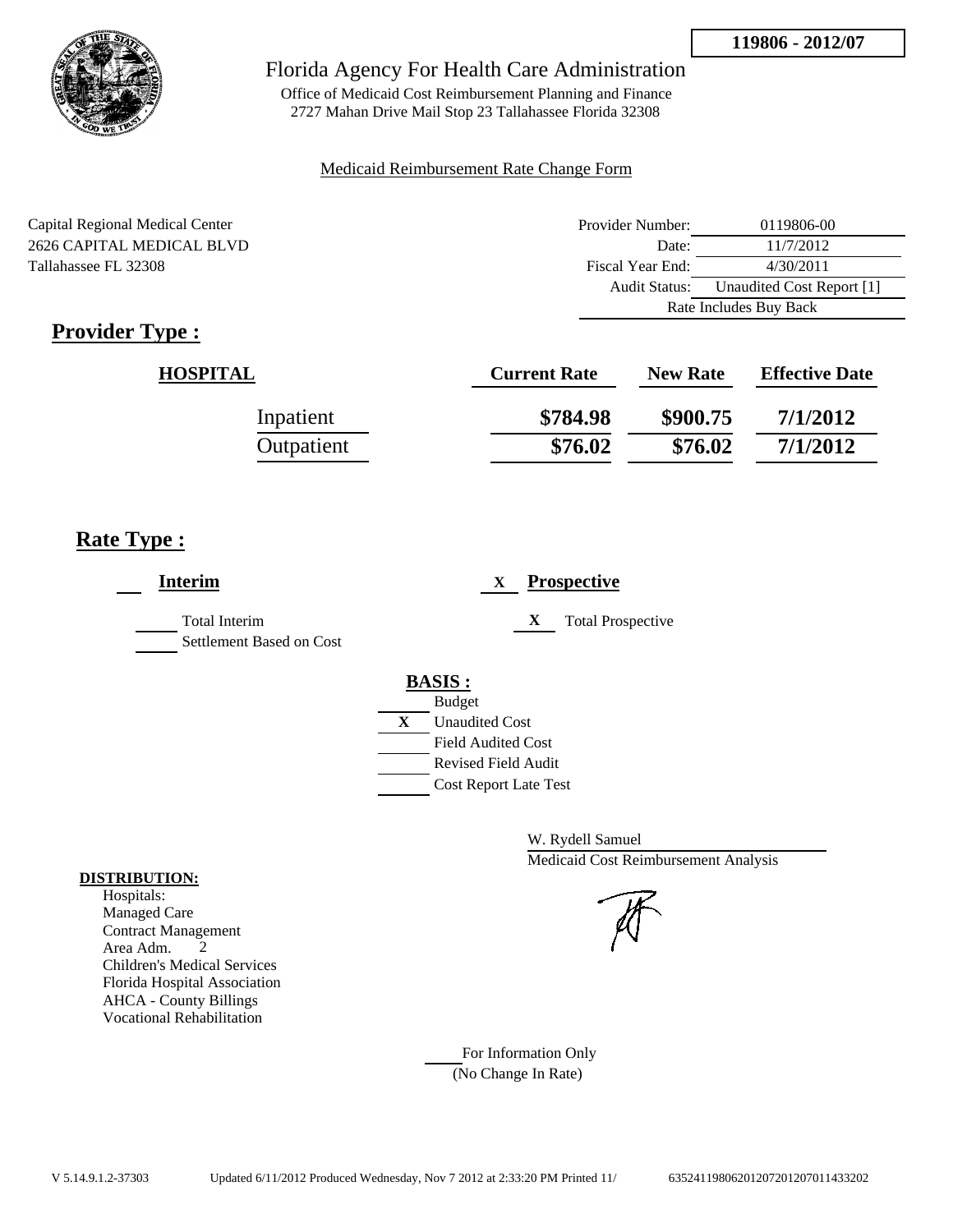

Office of Medicaid Cost Reimbursement Planning and Finance 2727 Mahan Drive Mail Stop 23 Tallahassee Florida 32308

## Medicaid Reimbursement Rate Change Form

Town and Country Hospital **Provider Number:** 0119849-00 6001 Webb Road Date: 11/7/2012 Tampa FL 33615 Fiscal Year End: 12/31/2010 Audit Status: Unaudited Cost Report [1] Rate Includes Buy Back and Partial Self Exemption

# **Provider Type :**

| <b>HOSPITAL</b>                      | <b>Current Rate</b> | <b>New Rate</b> | <b>Effective Date</b> |
|--------------------------------------|---------------------|-----------------|-----------------------|
| Inpatient                            | \$665.36            | \$1,077.63      | 7/1/2012              |
| Outpatient                           | \$68.86             | \$93.14         | 7/1/2012              |
| <b>Inpatient County Billing Rate</b> |                     | \$665.36        | 7/1/2012              |

## **Rate Type :**

| <b>Interim</b>                                   | <b>Prospective</b><br>X       |  |
|--------------------------------------------------|-------------------------------|--|
| <b>Total Interim</b><br>Settlement Based on Cost | X<br><b>Total Prospective</b> |  |
|                                                  | <b>BASIS:</b>                 |  |
|                                                  | <b>Budget</b>                 |  |
|                                                  | X<br><b>Unaudited Cost</b>    |  |
|                                                  | <b>Field Audited Cost</b>     |  |
|                                                  | Revised Field Audit           |  |
|                                                  | <b>Cost Report Late Test</b>  |  |
|                                                  |                               |  |

W. Rydell Samuel Medicaid Cost Reimbursement Analysis

For Information Only (No Change In Rate)

## **DISTRIBUTION:**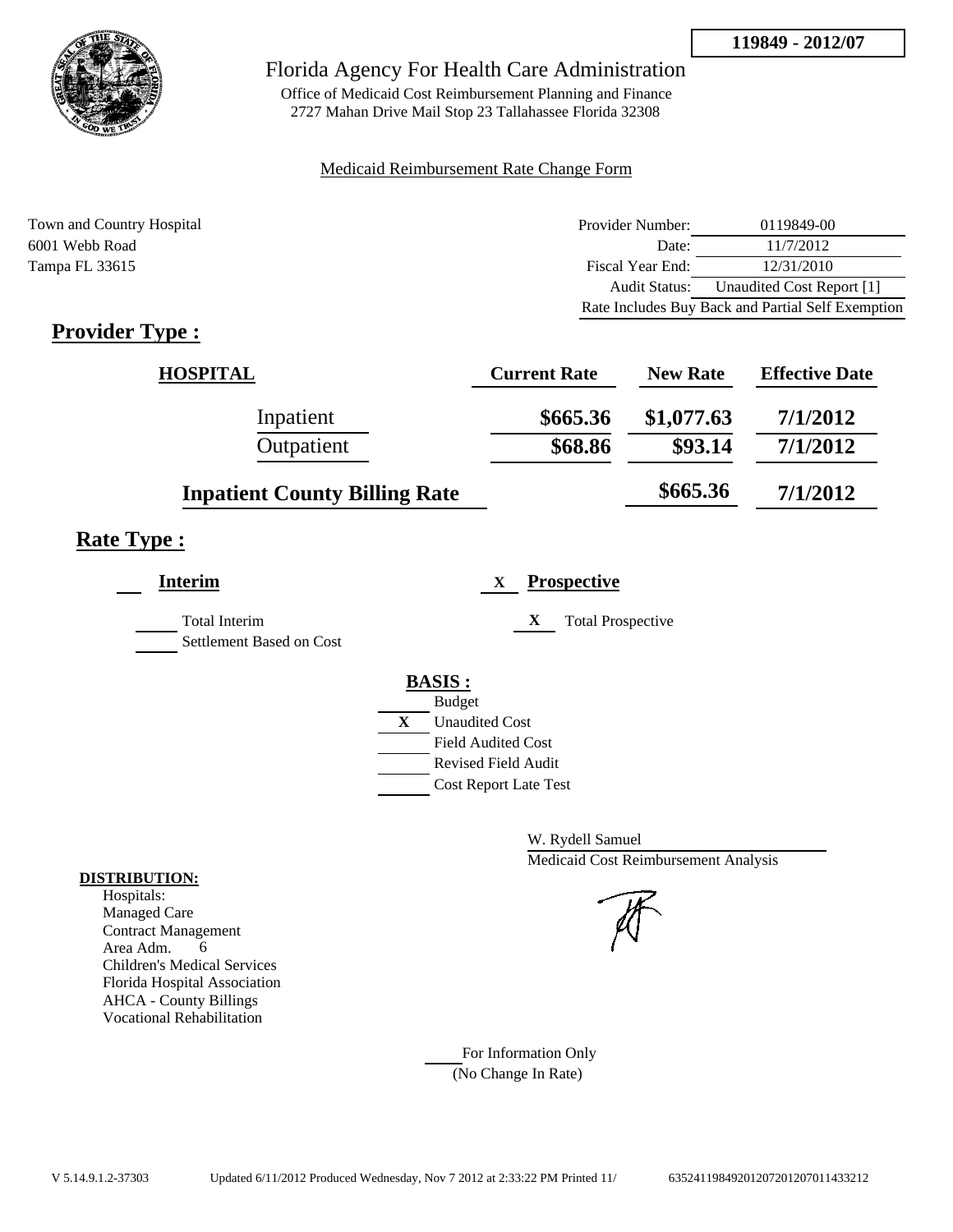

Office of Medicaid Cost Reimbursement Planning and Finance 2727 Mahan Drive Mail Stop 23 Tallahassee Florida 32308

## Medicaid Reimbursement Rate Change Form

| Regional Medical Center Bayonet Point | Provider Number: | 0119881-00                |
|---------------------------------------|------------------|---------------------------|
| 14000 FIVAY RD                        | Date:            | 11/7/2012                 |
| Hudson FL 34667                       | Fiscal Year End: | 2/28/2011                 |
|                                       | Audit Status:    | Unaudited Cost Report [1] |

# **Provider Type :**

| <b>HOSPITAL</b> | <b>Current Rate</b> | <b>New Rate</b> | <b>Effective Date</b> |
|-----------------|---------------------|-----------------|-----------------------|
| Inpatient       | \$678.17            | \$678.17        | 7/1/2012              |
| Outpatient      | \$77.63             | \$77.63         | 7/1/2012              |

## **Rate Type :**

| <b>Interim</b>                                   | <b>Prospective</b><br>X       |
|--------------------------------------------------|-------------------------------|
| <b>Total Interim</b><br>Settlement Based on Cost | X<br><b>Total Prospective</b> |
|                                                  | <b>BASIS:</b>                 |
|                                                  | <b>Budget</b>                 |
|                                                  | X<br><b>Unaudited Cost</b>    |
|                                                  | <b>Field Audited Cost</b>     |
|                                                  | <b>Revised Field Audit</b>    |
|                                                  | Cost Report Late Test         |
|                                                  |                               |

W. Rydell Samuel Medicaid Cost Reimbursement Analysis

For Information Only (No Change In Rate)

## **DISTRIBUTION:**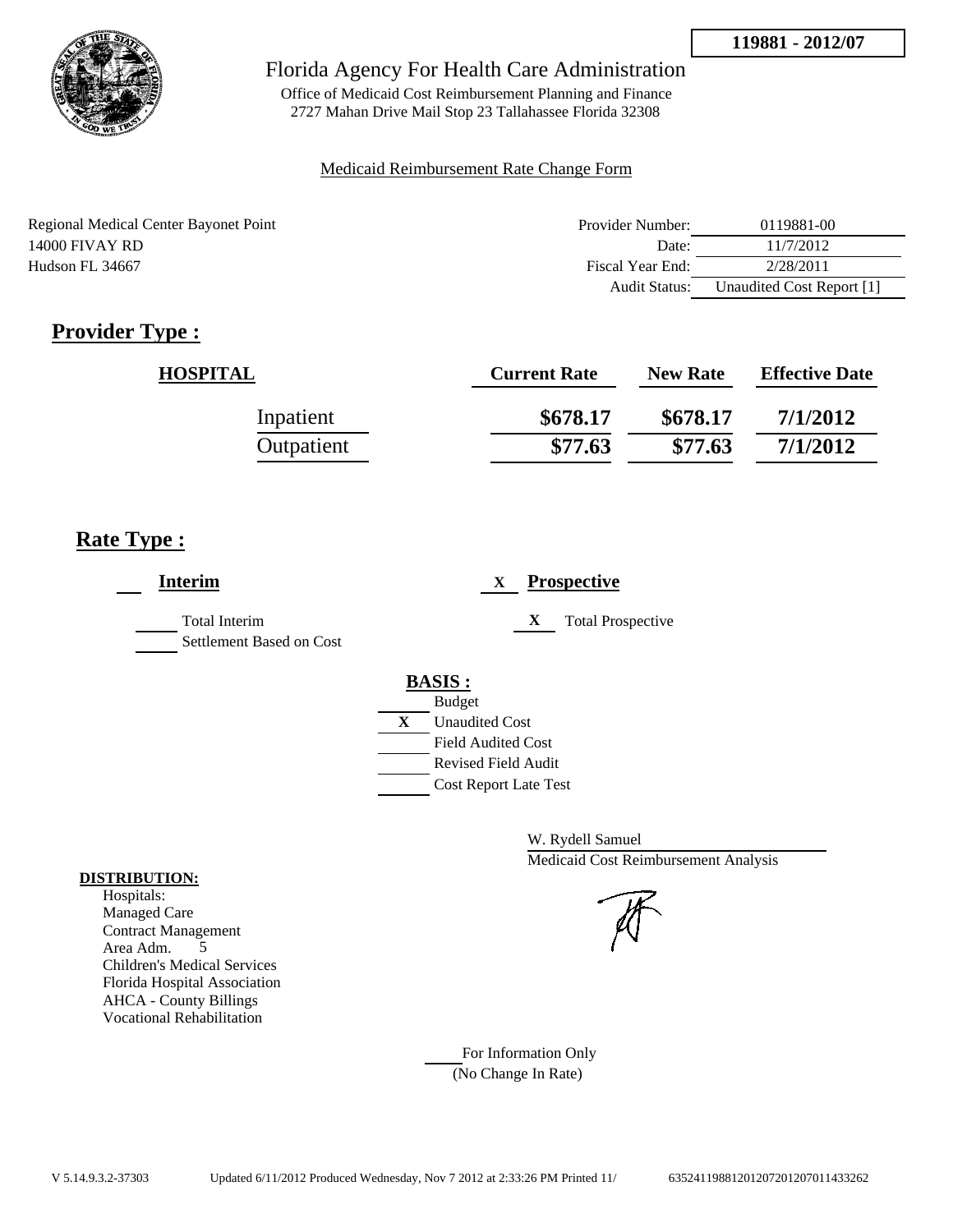

Office of Medicaid Cost Reimbursement Planning and Finance 2727 Mahan Drive Mail Stop 23 Tallahassee Florida 32308

## Medicaid Reimbursement Rate Change Form

| Kindred Hospital - Coral Gables | Provider Number:     | 0119938-00                |
|---------------------------------|----------------------|---------------------------|
| 5190 SW 8TH ST                  | Date:                | 11/7/2012                 |
| Coral Gables FL 33134           | Fiscal Year End:     | 8/31/2011                 |
|                                 | <b>Audit Status:</b> | Unaudited Cost Report [1] |

# **Provider Type :**

| <b>HOSPITAL</b> | <b>Current Rate</b> | <b>New Rate</b> | <b>Effective Date</b> |
|-----------------|---------------------|-----------------|-----------------------|
| Inpatient       | \$711.99            | \$711.99        | 7/1/2012              |
| Outpatient      | \$14.24             | \$14.24         | 7/1/2012              |

# **Rate Type :**

| <b>Interim</b>                                   | <b>Prospective</b><br>X       |
|--------------------------------------------------|-------------------------------|
| <b>Total Interim</b><br>Settlement Based on Cost | X<br><b>Total Prospective</b> |
|                                                  | <b>BASIS:</b>                 |
|                                                  | <b>Budget</b>                 |
|                                                  | X<br><b>Unaudited Cost</b>    |
|                                                  | <b>Field Audited Cost</b>     |
|                                                  | <b>Revised Field Audit</b>    |
|                                                  | Cost Report Late Test         |
|                                                  |                               |

W. Rydell Samuel Medicaid Cost Reimbursement Analysis

For Information Only (No Change In Rate)

#### **DISTRIBUTION:**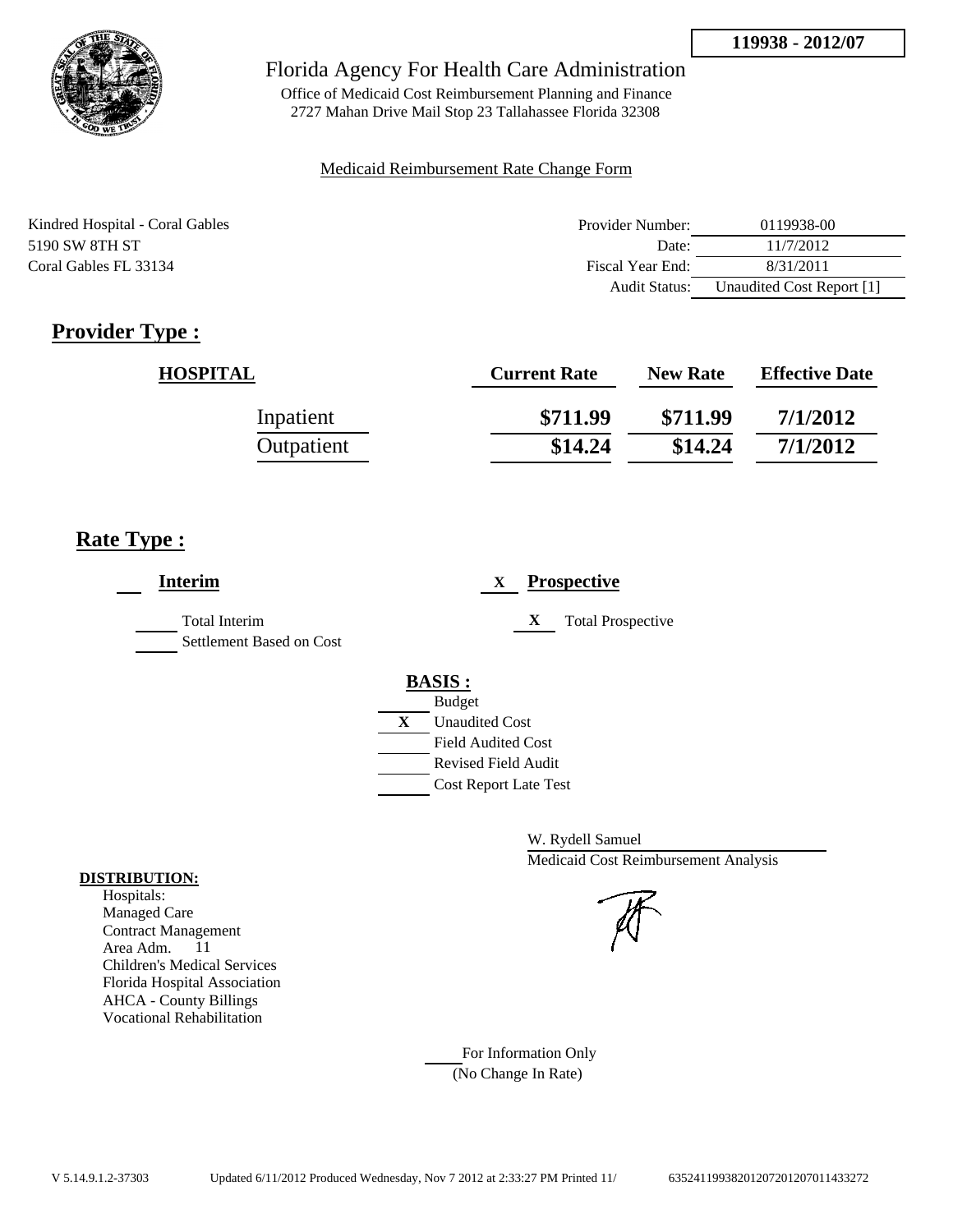

Office of Medicaid Cost Reimbursement Planning and Finance 2727 Mahan Drive Mail Stop 23 Tallahassee Florida 32308

## Medicaid Reimbursement Rate Change Form

South Bay Hospital 4016 STATE RD 674 EAST Sun City Center FL 33570

| Provider Number: | 0119946-00                                        |
|------------------|---------------------------------------------------|
| Date:            | 11/7/2012                                         |
| Fiscal Year End: | 8/31/2011                                         |
| Audit Status:    | Unaudited Cost Report [1]                         |
|                  | Rate Includes Buy Back and Partial Self Exemption |

# **Provider Type :**

| <b>HOSPITAL</b>                      | <b>Current Rate</b> | <b>New Rate</b> | <b>Effective Date</b> |
|--------------------------------------|---------------------|-----------------|-----------------------|
| Inpatient                            | \$704.60            | \$1,255.57      | 7/1/2012              |
| Outpatient                           | \$67.11             | \$95.89         | 7/1/2012              |
| <b>Inpatient County Billing Rate</b> |                     | \$704.60        | 7/1/2012              |

# **Rate Type :**

| <b>Interim</b>                            | <b>Prospective</b><br>X       |
|-------------------------------------------|-------------------------------|
| Total Interim<br>Settlement Based on Cost | X<br><b>Total Prospective</b> |
|                                           | <b>BASIS:</b>                 |
|                                           | <b>Budget</b>                 |
|                                           | X<br><b>Unaudited Cost</b>    |
|                                           | <b>Field Audited Cost</b>     |
|                                           | Revised Field Audit           |
|                                           | <b>Cost Report Late Test</b>  |
|                                           |                               |

W. Rydell Samuel Medicaid Cost Reimbursement Analysis

For Information Only (No Change In Rate)

## **DISTRIBUTION:**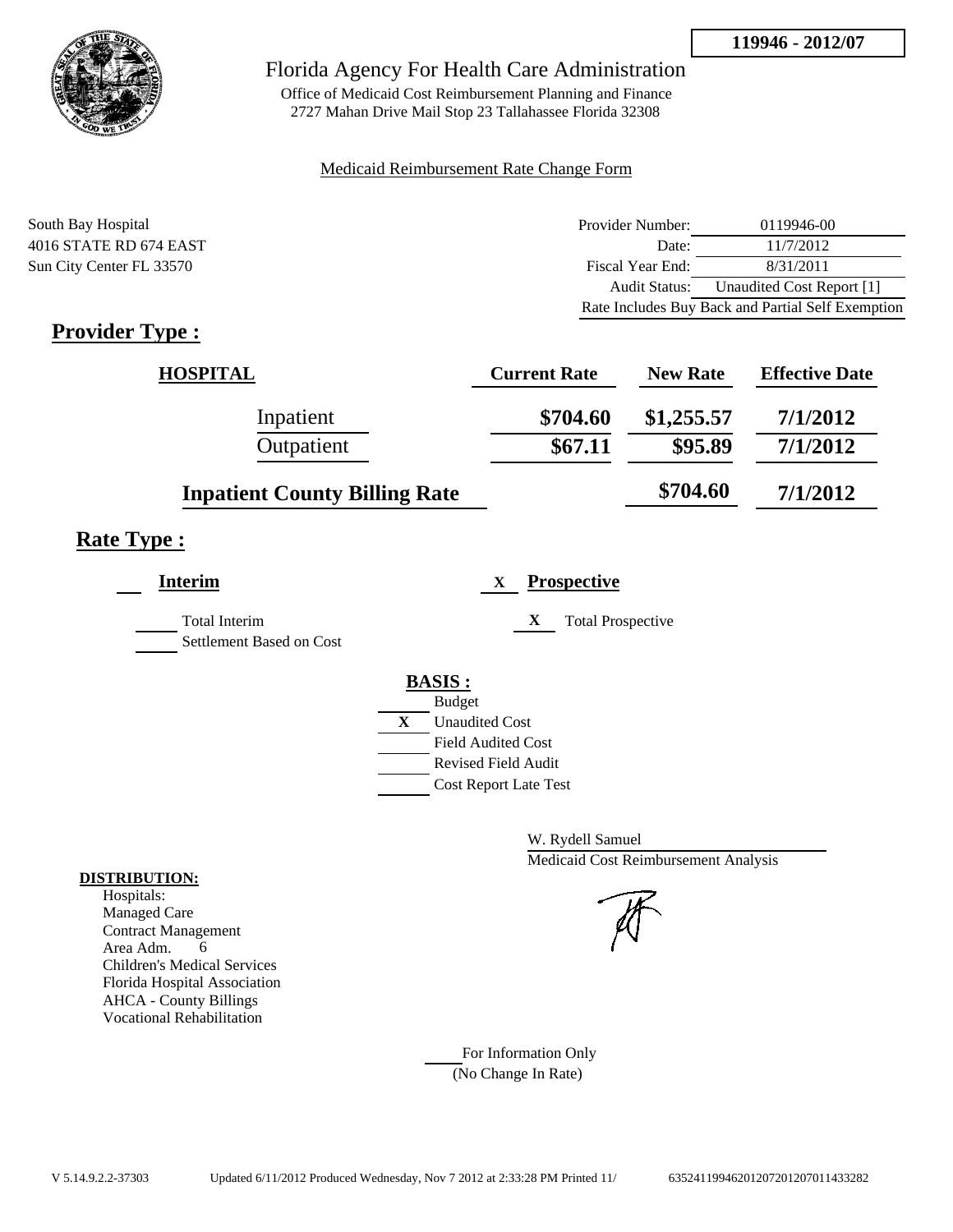

Office of Medicaid Cost Reimbursement Planning and Finance 2727 Mahan Drive Mail Stop 23 Tallahassee Florida 32308

## Medicaid Reimbursement Rate Change Form

| Doctors Hospital Of Sarasota | Provider Number:     | 0119954-00                |
|------------------------------|----------------------|---------------------------|
| 5731 Bee Ridge Road          | Date:                | 11/7/2012                 |
| Sarasota FL 34233            | Fiscal Year End:     | 12/31/2010                |
|                              | <b>Audit Status:</b> | Unaudited Cost Report [1] |

# **Provider Type :**

| <b>HOSPITAL</b> | <b>Current Rate</b> | <b>New Rate</b> | <b>Effective Date</b> |
|-----------------|---------------------|-----------------|-----------------------|
| Inpatient       | \$782.31            | \$782.31        | 7/1/2012              |
| Outpatient      | \$65.92             | \$65.92         | 7/1/2012              |

# **Rate Type :**

| <b>Interim</b>                            | <b>Prospective</b><br>X                                                                                                                          |
|-------------------------------------------|--------------------------------------------------------------------------------------------------------------------------------------------------|
| Total Interim<br>Settlement Based on Cost | X<br><b>Total Prospective</b>                                                                                                                    |
|                                           | <b>BASIS:</b><br><b>Budget</b><br>X<br><b>Unaudited Cost</b><br><b>Field Audited Cost</b><br>Revised Field Audit<br><b>Cost Report Late Test</b> |

W. Rydell Samuel Medicaid Cost Reimbursement Analysis

For Information Only (No Change In Rate)

## **DISTRIBUTION:**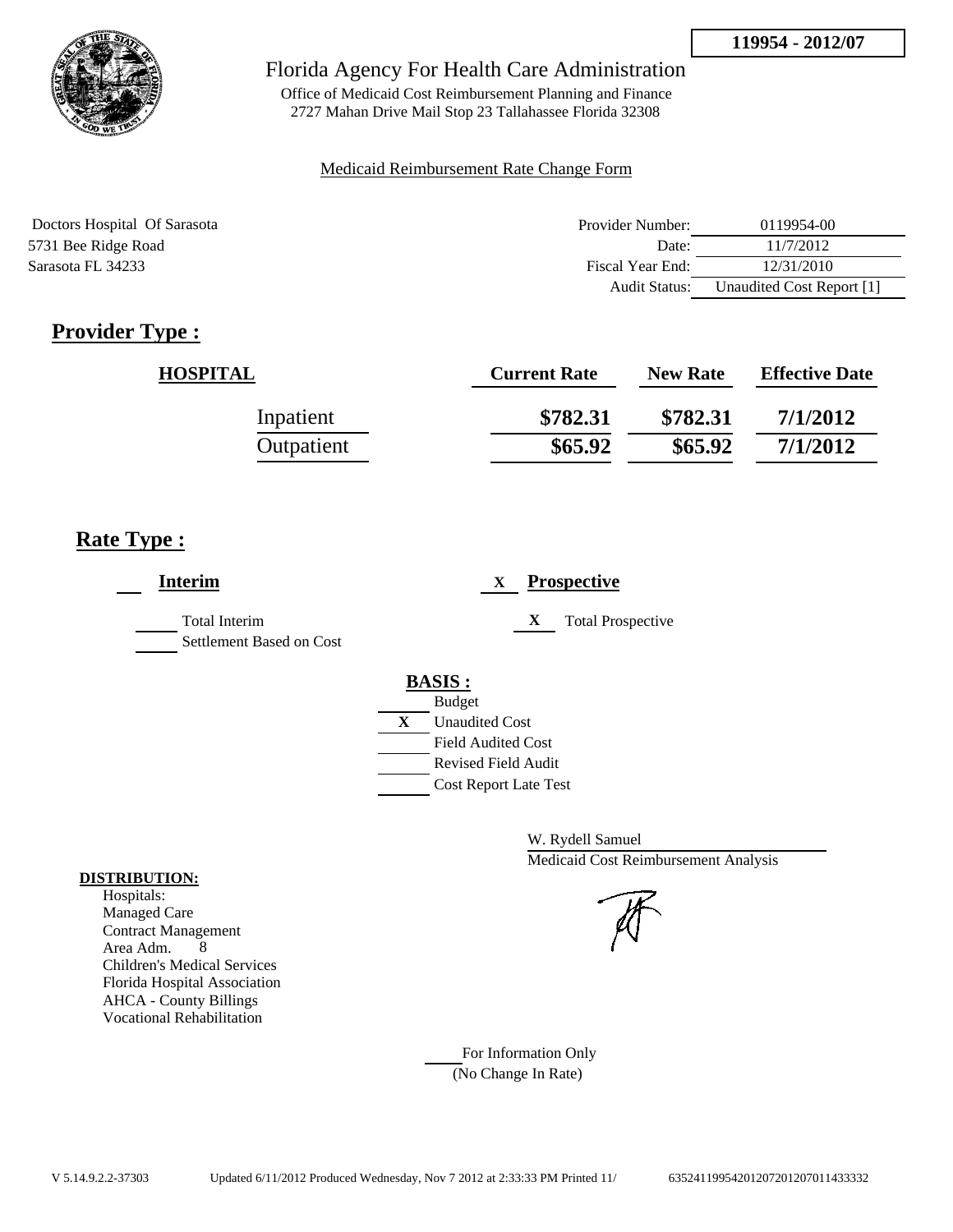

## Florida Agency For Health Care Administration

Office of Medicaid Cost Reimbursement Planning and Finance 2727 Mahan Drive Mail Stop 23 Tallahassee Florida 32308

## Medicaid Reimbursement Rate Change Form

| St. Lucie Medical Center | Provider Number: | 0119971-00                |
|--------------------------|------------------|---------------------------|
| 1800 SE TIFFANY AVE.     | Date:            | 11/7/2012                 |
| Port St Lucie FL 34952   | Fiscal Year End: | 9/30/2011                 |
|                          | Audit Status:    | Unaudited Cost Report [1] |

# **Provider Type :**

| <b>HOSPITAL</b>                      | <b>Current Rate</b> | <b>New Rate</b> | <b>Effective Date</b> |
|--------------------------------------|---------------------|-----------------|-----------------------|
| Inpatient                            | \$1,088.10          | \$1,088.11      | 7/1/2012              |
| Outpatient                           | \$77.33             | \$77.33         | 7/1/2012              |
| <b>Inpatient County Billing Rate</b> | \$665.49            | \$665.49        | 7/1/2012              |

# **Rate Type :**

| <b>Interim</b>                                   | <b>Prospective</b><br>X       |
|--------------------------------------------------|-------------------------------|
| <b>Total Interim</b><br>Settlement Based on Cost | <b>Total Prospective</b><br>X |
|                                                  | <b>BASIS:</b>                 |
|                                                  | <b>Budget</b>                 |
|                                                  | X<br><b>Unaudited Cost</b>    |
|                                                  | <b>Field Audited Cost</b>     |
|                                                  | <b>Revised Field Audit</b>    |
|                                                  | <b>Cost Report Late Test</b>  |
|                                                  |                               |

W. Rydell Samuel Medicaid Cost Reimbursement Analysis

For Information Only (No Change In Rate)

## **DISTRIBUTION:**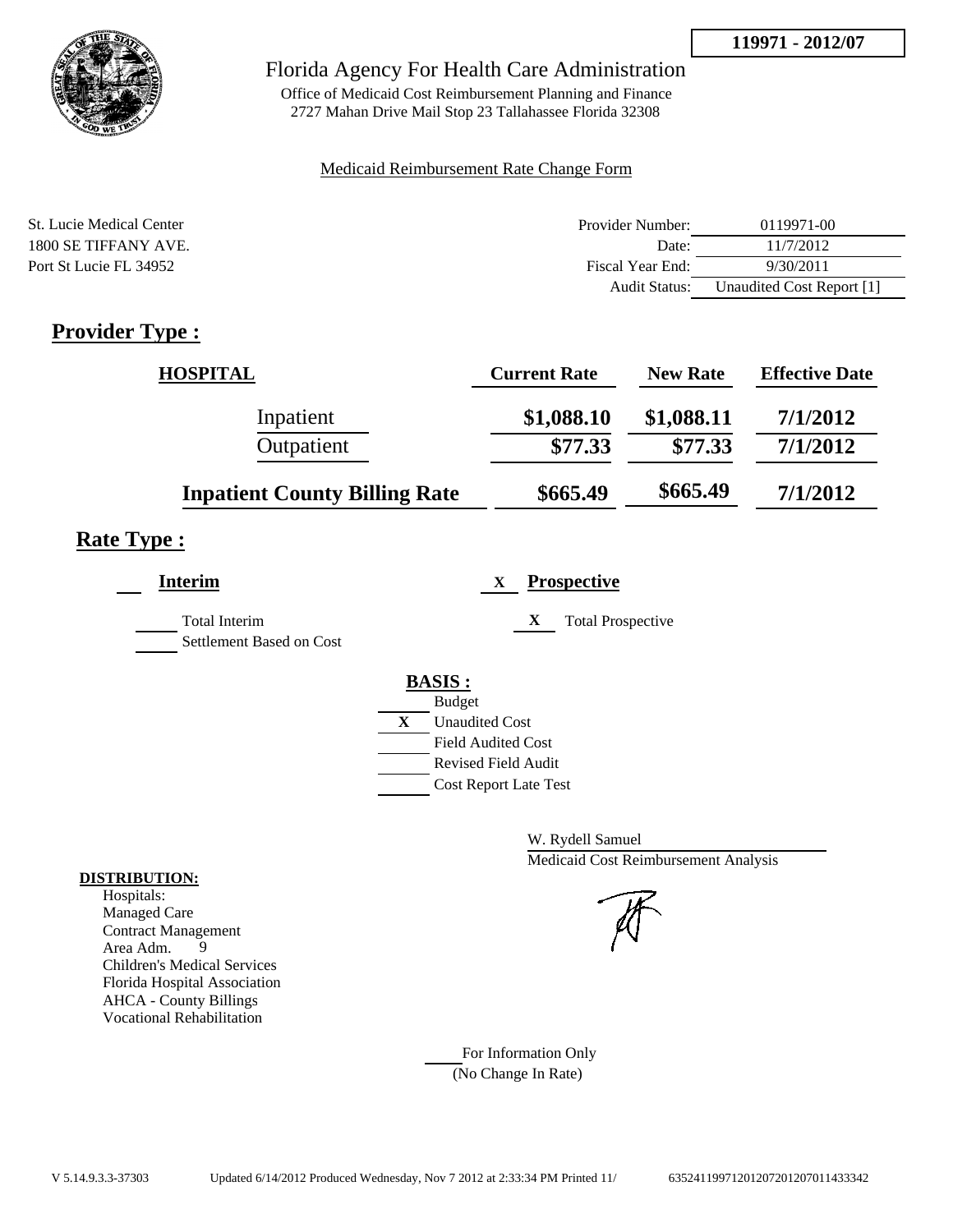

Office of Medicaid Cost Reimbursement Planning and Finance 2727 Mahan Drive Mail Stop 23 Tallahassee Florida 32308

## Medicaid Reimbursement Rate Change Form

| <b>Seven Rivers Community Hospital</b> | Provider Number:     | 0119989-00                |
|----------------------------------------|----------------------|---------------------------|
| 6201 N Suncoast Blvd.                  | Date:                | 11/7/2012                 |
| Crystal River FL 32629                 | Fiscal Year End:     | 5/31/2011                 |
|                                        | <b>Audit Status:</b> | Unaudited Cost Report [1] |

# **Provider Type :**

| <b>HOSPITAL</b> | <b>Current Rate</b> | <b>New Rate</b> | <b>Effective Date</b> |
|-----------------|---------------------|-----------------|-----------------------|
| Inpatient       | \$628.31            | \$628.31        | 7/1/2012              |
| Outpatient      | \$69.35             | \$69.35         | 7/1/2012              |

# **Rate Type :**

| X | <b>Total Prospective</b>                                                                                         |
|---|------------------------------------------------------------------------------------------------------------------|
|   |                                                                                                                  |
|   |                                                                                                                  |
|   | <b>Unaudited Cost</b><br><b>Field Audited Cost</b><br><b>Revised Field Audit</b><br><b>Cost Report Late Test</b> |

W. Rydell Samuel Medicaid Cost Reimbursement Analysis

For Information Only (No Change In Rate)

## **DISTRIBUTION:**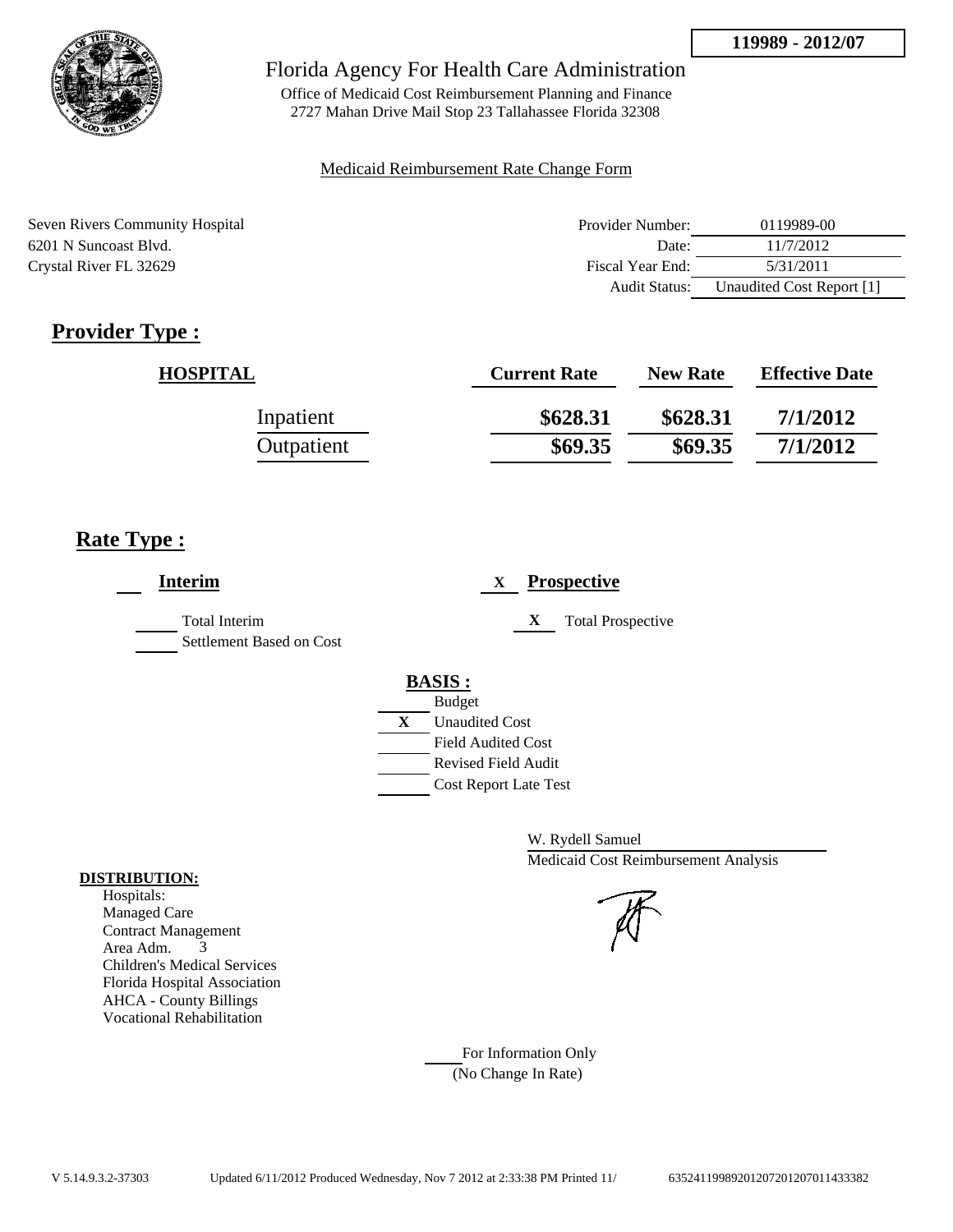

Office of Medicaid Cost Reimbursement Planning and Finance 2727 Mahan Drive Mail Stop 23 Tallahassee Florida 32308

## Medicaid Reimbursement Rate Change Form

| <b>Plantation General Hospital</b> | Provider Number: | 0120006-01                |
|------------------------------------|------------------|---------------------------|
| 401 NW 42ND AVENUE                 | Date:            | 11/7/2012                 |
| Plantation FL 33317                | Fiscal Year End: | 8/31/2011                 |
|                                    | Audit Status:    | Unaudited Cost Report [1] |

# **Provider Type :**

| <b>HOSPITAL</b>                      | <b>Current Rate</b> | <b>New Rate</b> | <b>Effective Date</b> |
|--------------------------------------|---------------------|-----------------|-----------------------|
| Inpatient                            | \$973.58            | \$973.58        | 7/1/2012              |
| Outpatient                           | \$70.55             | \$70.55         | 7/1/2012              |
| <b>Inpatient County Billing Rate</b> | \$759.01            | \$759.01        | 7/1/2012              |

# **Rate Type :**

| <b>Interim</b>                            | <b>Prospective</b><br>X                                                                                          |
|-------------------------------------------|------------------------------------------------------------------------------------------------------------------|
| Total Interim<br>Settlement Based on Cost | X<br><b>Total Prospective</b>                                                                                    |
|                                           | <b>BASIS:</b><br><b>Budget</b><br>X<br><b>Unaudited Cost</b><br><b>Field Audited Cost</b><br>Revised Field Audit |
|                                           | <b>Cost Report Late Test</b>                                                                                     |

W. Rydell Samuel Medicaid Cost Reimbursement Analysis

For Information Only (No Change In Rate)

## **DISTRIBUTION:**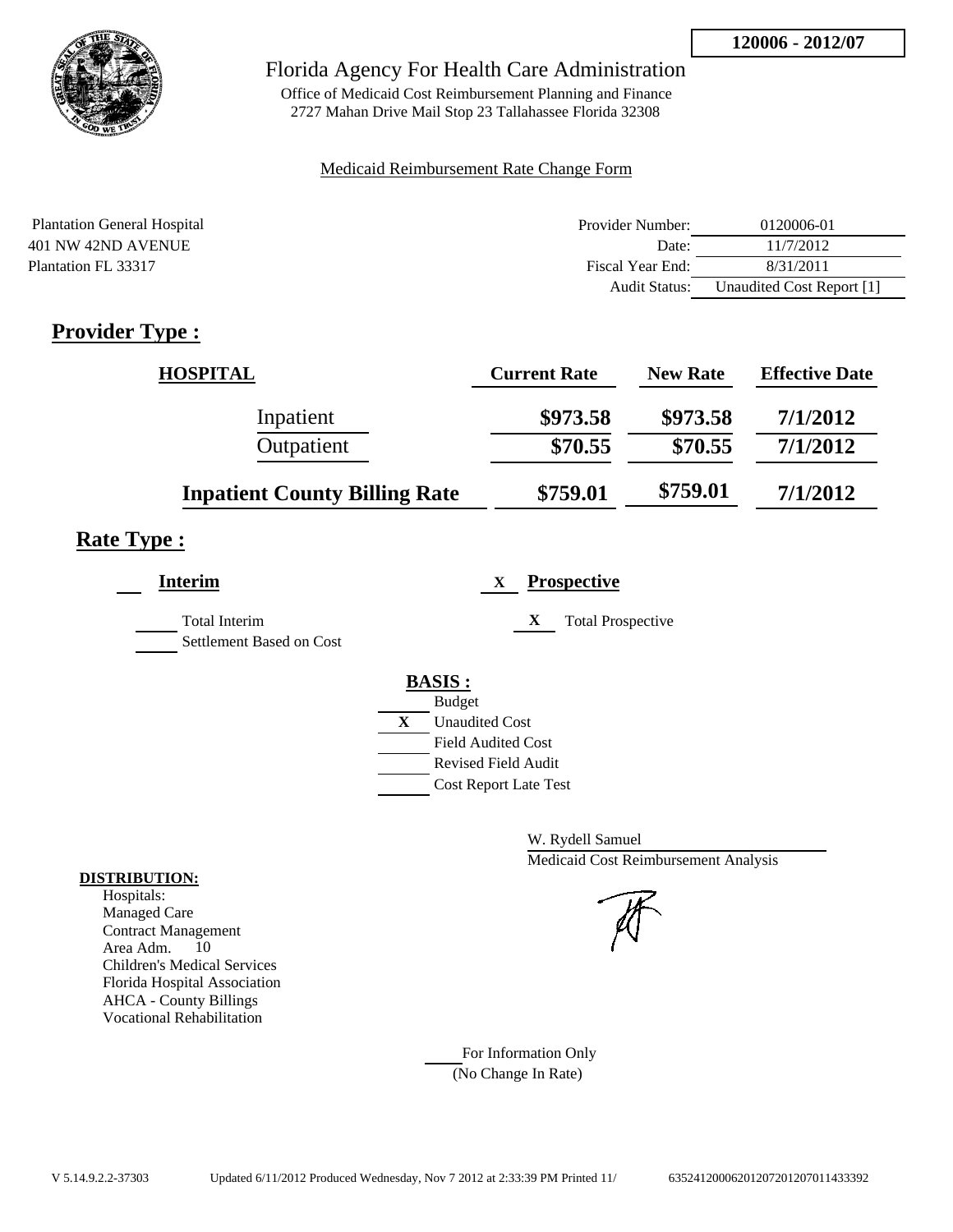

Office of Medicaid Cost Reimbursement Planning and Finance 2727 Mahan Drive Mail Stop 23 Tallahassee Florida 32308

#### Medicaid Reimbursement Rate Change Form

| Sebastian Hospital | Provider Number: | 0120014-00                |
|--------------------|------------------|---------------------------|
| P.O. BOX 780838    | Date:            | 11/7/2012                 |
| Sebastian FL 32978 | Fiscal Year End: | 9/30/2011                 |
|                    | Audit Status:    | Unaudited Cost Report [1] |

# **Provider Type :**

| <b>HOSPITAL</b> | <b>Current Rate</b> | <b>New Rate</b> | <b>Effective Date</b> |
|-----------------|---------------------|-----------------|-----------------------|
| Inpatient       | \$668.46            | \$668.46        | 7/1/2012              |
| Outpatient      | \$64.50             | \$64.50         | 7/1/2012              |

## **Rate Type :**

| Interim                                          | <b>Prospective</b><br>X                                                          |
|--------------------------------------------------|----------------------------------------------------------------------------------|
| <b>Total Interim</b><br>Settlement Based on Cost | X<br><b>Total Prospective</b>                                                    |
|                                                  | <b>BASIS:</b><br><b>Budget</b><br>X<br><b>Unaudited Cost</b>                     |
|                                                  | <b>Field Audited Cost</b><br>Revised Field Audit<br><b>Cost Report Late Test</b> |

W. Rydell Samuel Medicaid Cost Reimbursement Analysis

For Information Only (No Change In Rate)

## **DISTRIBUTION:**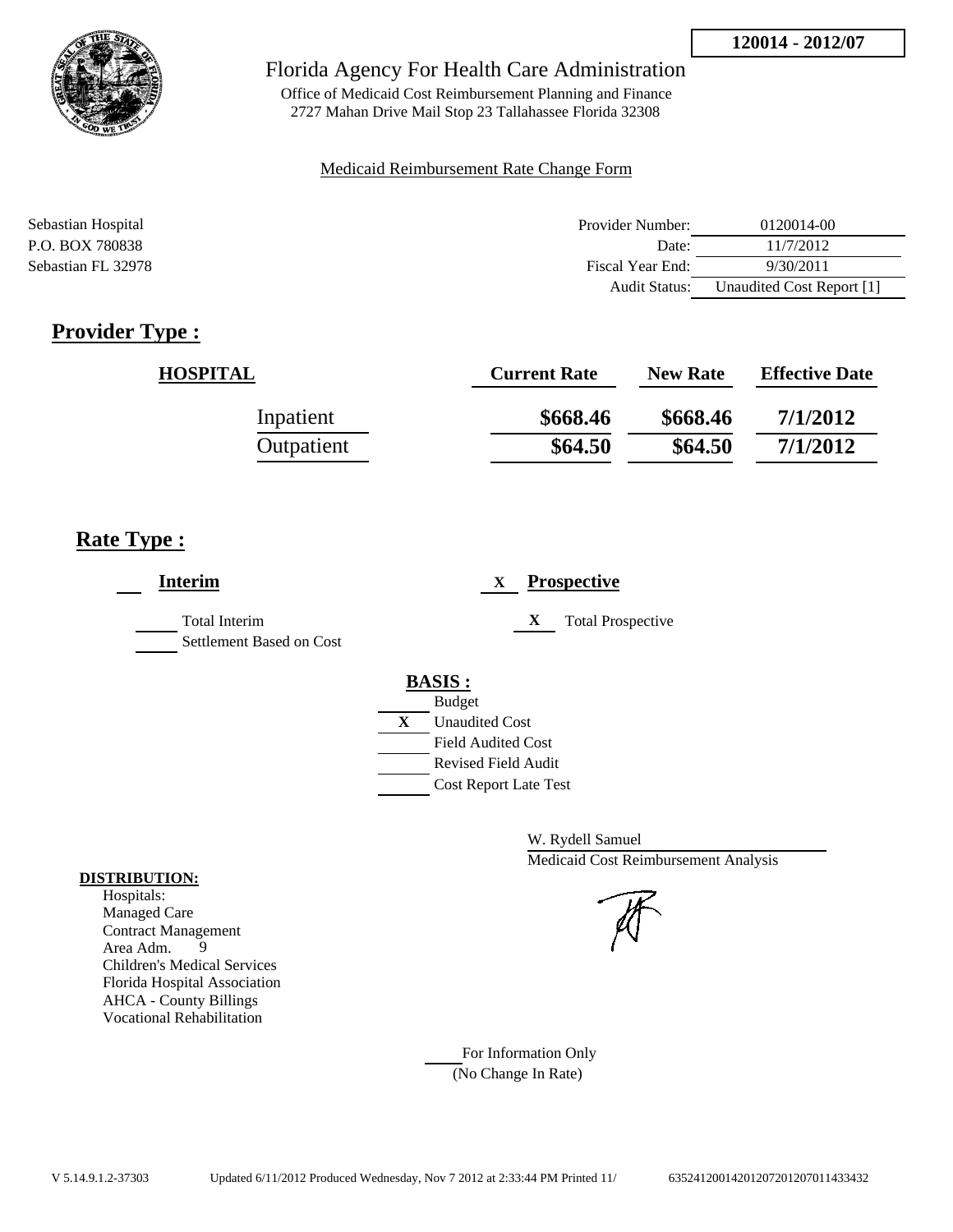

Office of Medicaid Cost Reimbursement Planning and Finance 2727 Mahan Drive Mail Stop 23 Tallahassee Florida 32308

## Medicaid Reimbursement Rate Change Form

| St. Catherine's Rehabilitation Hospital | Provider Number:     | 0120022-00                |
|-----------------------------------------|----------------------|---------------------------|
| 1050 NE 125 ST                          | Date:                | 11/7/2012                 |
| North Miami FL 33161                    | Fiscal Year End:     | 9/30/2011                 |
|                                         | <b>Audit Status:</b> | Unaudited Cost Report [1] |

# **Provider Type :**

| <b>HOSPITAL</b> | <b>Current Rate</b> | <b>New Rate</b> | <b>Effective Date</b> |
|-----------------|---------------------|-----------------|-----------------------|
| Inpatient       | \$499.73            | \$499.73        | 7/1/2012              |
| Outpatient      | \$14.24             | \$14.24         | 7/1/2012              |

# **Rate Type :**

| <b>Interim</b>                                   | <b>Prospective</b><br>X       |
|--------------------------------------------------|-------------------------------|
| <b>Total Interim</b><br>Settlement Based on Cost | X<br><b>Total Prospective</b> |
|                                                  | <b>BASIS:</b>                 |
|                                                  | <b>Budget</b>                 |
|                                                  | X<br><b>Unaudited Cost</b>    |
|                                                  | <b>Field Audited Cost</b>     |
|                                                  | <b>Revised Field Audit</b>    |
|                                                  | <b>Cost Report Late Test</b>  |
|                                                  |                               |

W. Rydell Samuel Medicaid Cost Reimbursement Analysis

For Information Only (No Change In Rate)

## **DISTRIBUTION:**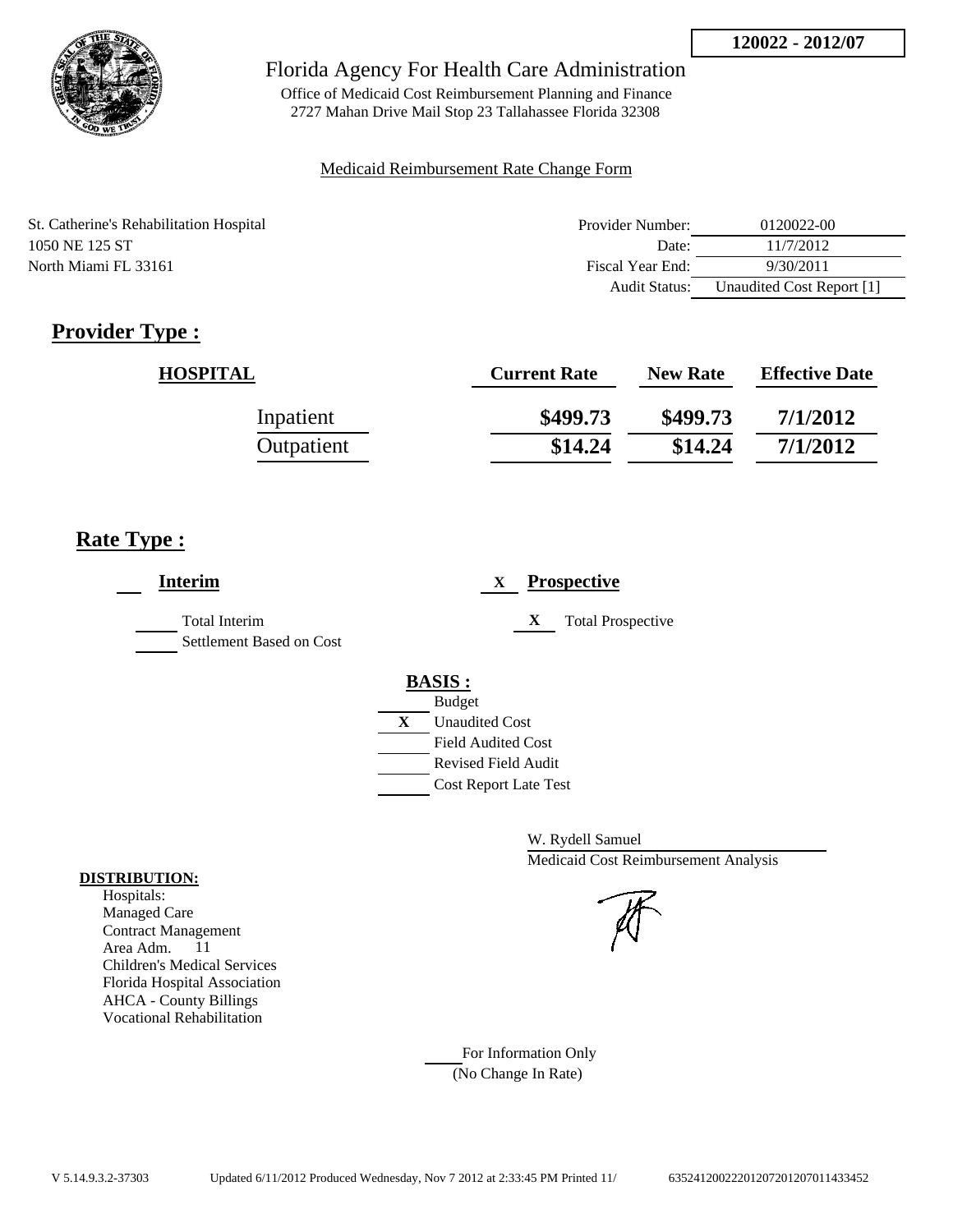

Office of Medicaid Cost Reimbursement Planning and Finance 2727 Mahan Drive Mail Stop 23 Tallahassee Florida 32308

## Medicaid Reimbursement Rate Change Form

| Healthsouth Larkin Hospital-Miami | Provider Number:     | 0120057-00                |
|-----------------------------------|----------------------|---------------------------|
| 7031 SW 62 AVE.                   | Date:                | 11/7/2012                 |
| South Miami FL 33143              | Fiscal Year End:     | 12/31/2011                |
|                                   | <b>Audit Status:</b> | Unaudited Cost Report [1] |

# **Provider Type :**

| <b>HOSPITAL</b>                      | <b>Current Rate</b> | <b>New Rate</b> | <b>Effective Date</b> |
|--------------------------------------|---------------------|-----------------|-----------------------|
| Inpatient                            | \$1,005.58          | \$1,005.58      | 7/1/2012              |
| Outpatient                           | \$173.29            | \$173.29        | 7/1/2012              |
| <b>Inpatient County Billing Rate</b> | \$558.94            | \$558.94        | 7/1/2012              |

# **Rate Type :**

| <b>Interim</b>                                   | <b>Prospective</b><br>X                                                                                                                          |
|--------------------------------------------------|--------------------------------------------------------------------------------------------------------------------------------------------------|
| <b>Total Interim</b><br>Settlement Based on Cost | <b>Total Prospective</b><br>X                                                                                                                    |
|                                                  | <b>BASIS:</b><br><b>Budget</b><br>X<br><b>Unaudited Cost</b><br><b>Field Audited Cost</b><br>Revised Field Audit<br><b>Cost Report Late Test</b> |

W. Rydell Samuel Medicaid Cost Reimbursement Analysis

For Information Only (No Change In Rate)

## **DISTRIBUTION:**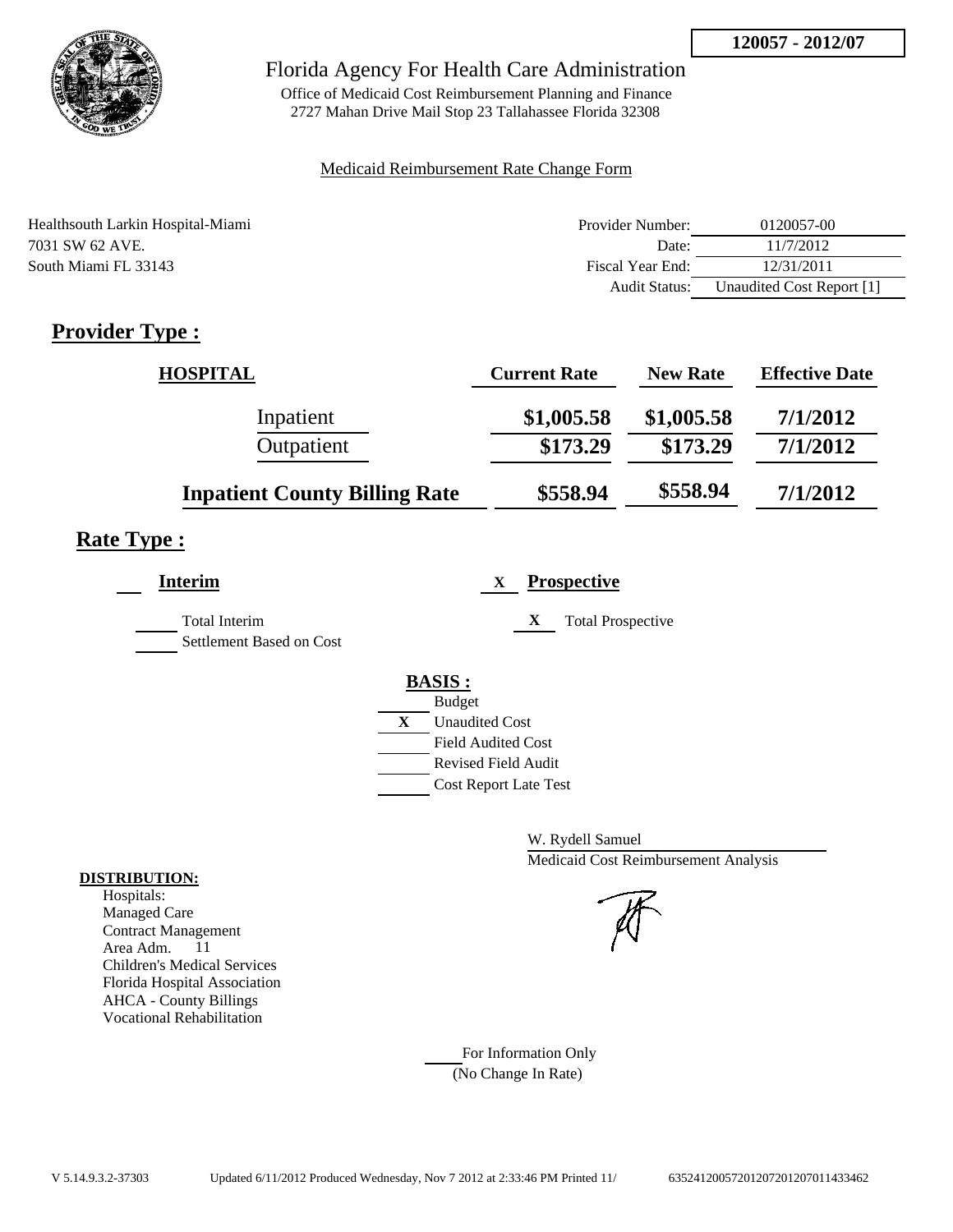

Office of Medicaid Cost Reimbursement Planning and Finance 2727 Mahan Drive Mail Stop 23 Tallahassee Florida 32308

#### Medicaid Reimbursement Rate Change Form

| Oak Hill Hospital    | Provider Number:     | 0120073-00                |
|----------------------|----------------------|---------------------------|
| P.O. BOX 5300        | Date:                | 11/7/2012                 |
| Spring Hill FL 33526 | Fiscal Year End:     | 2/28/2011                 |
|                      | <b>Audit Status:</b> | Unaudited Cost Report [1] |

# **Provider Type :**

| <b>HOSPITAL</b> | <b>Current Rate</b> | <b>New Rate</b> | <b>Effective Date</b> |
|-----------------|---------------------|-----------------|-----------------------|
| Inpatient       | \$545.51            | \$545.51        | 7/1/2012              |
| Outpatient      | \$58.22             | \$58.22         | 7/1/2012              |

# **Rate Type :**

| <b>Interim</b>                                   | <b>Prospective</b><br>X                                           |
|--------------------------------------------------|-------------------------------------------------------------------|
| <b>Total Interim</b><br>Settlement Based on Cost | X<br><b>Total Prospective</b>                                     |
|                                                  | <b>BASIS:</b><br><b>Budget</b>                                    |
|                                                  | $\mathbf X$<br><b>Unaudited Cost</b><br><b>Field Audited Cost</b> |
|                                                  | <b>Revised Field Audit</b><br><b>Cost Report Late Test</b>        |

W. Rydell Samuel Medicaid Cost Reimbursement Analysis

For Information Only (No Change In Rate)

#### **DISTRIBUTION:**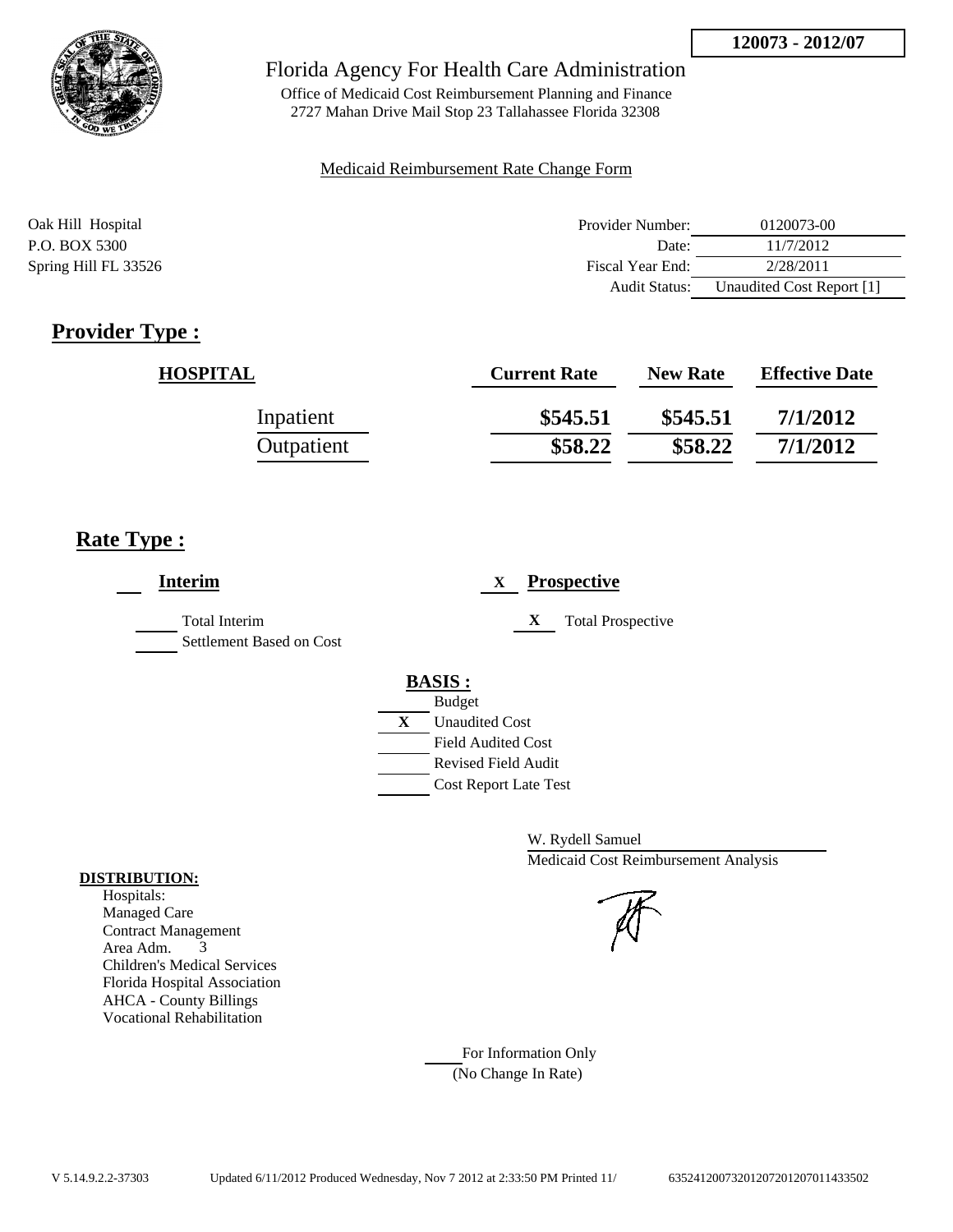

Office of Medicaid Cost Reimbursement Planning and Finance 2727 Mahan Drive Mail Stop 23 Tallahassee Florida 32308

## Medicaid Reimbursement Rate Change Form

Mease Hospital Countryside **Provider Number:** 0120081-00 16331 BayVista Drive Date: 11/7/2012 Clearwater FL 33760 Fiscal Year End: 12/31/2010 Audit Status: Unaudited Cost Report [1] Rate Includes Buy Back and Partial Self Exemption

# **Provider Type :**

| <b>HOSPITAL</b>                      | <b>Current Rate</b> | <b>New Rate</b> | <b>Effective Date</b> |
|--------------------------------------|---------------------|-----------------|-----------------------|
| Inpatient                            | \$704.03            | \$1,202.93      | 7/1/2012              |
| Outpatient                           | \$68.50             | \$120.66        | 7/1/2012              |
| <b>Inpatient County Billing Rate</b> |                     | \$704.03        | 7/1/2012              |

## **Rate Type :**

| <b>Interim</b>           | <b>Prospective</b><br>X       |  |
|--------------------------|-------------------------------|--|
| Total Interim            | X<br><b>Total Prospective</b> |  |
| Settlement Based on Cost |                               |  |
|                          | <b>BASIS:</b>                 |  |
|                          | <b>Budget</b>                 |  |
|                          | X<br><b>Unaudited Cost</b>    |  |
|                          | <b>Field Audited Cost</b>     |  |
|                          | <b>Revised Field Audit</b>    |  |
|                          | <b>Cost Report Late Test</b>  |  |
|                          |                               |  |

W. Rydell Samuel Medicaid Cost Reimbursement Analysis

For Information Only (No Change In Rate)

## **DISTRIBUTION:**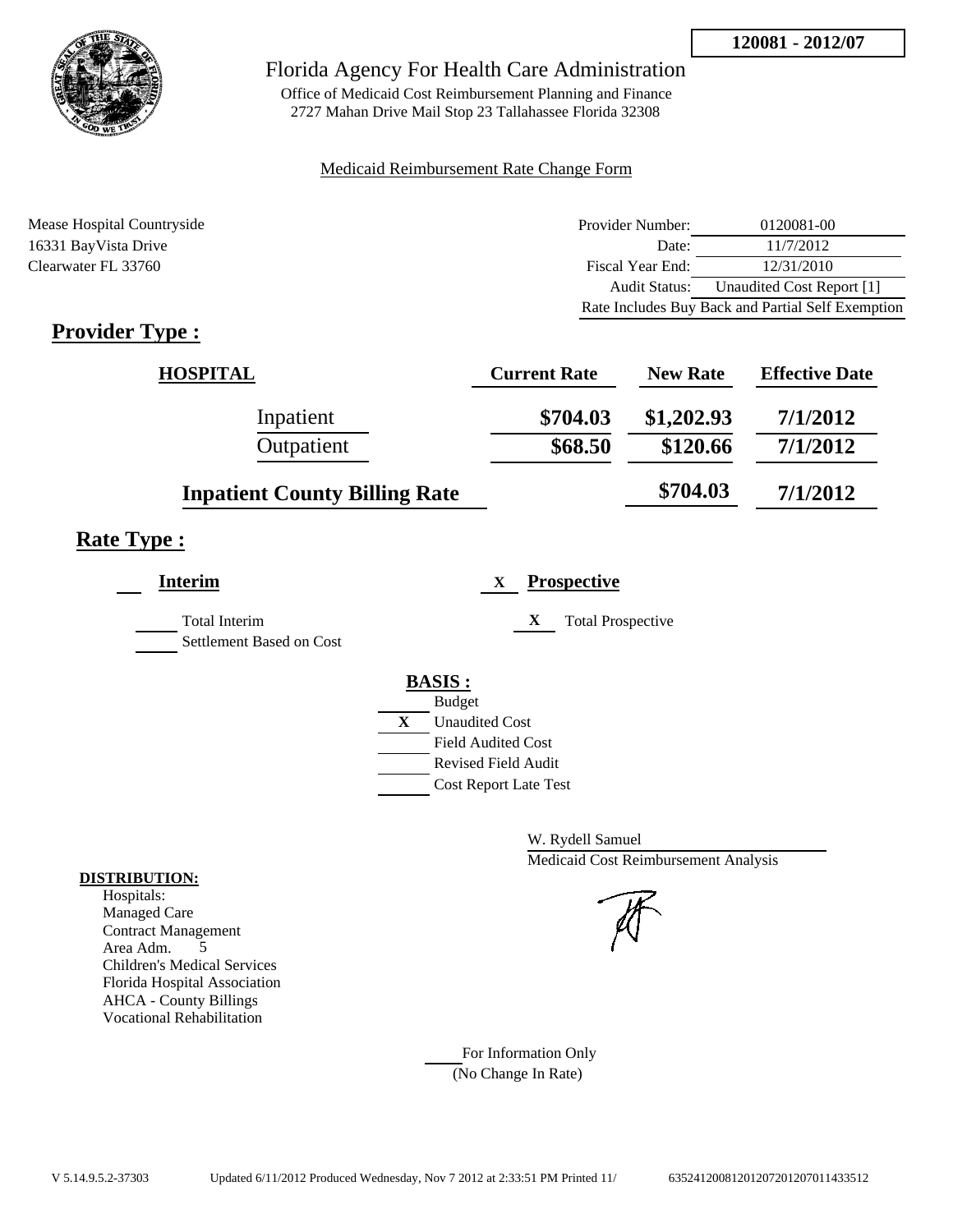

Office of Medicaid Cost Reimbursement Planning and Finance 2727 Mahan Drive Mail Stop 23 Tallahassee Florida 32308

## Medicaid Reimbursement Rate Change Form

| Delray Comm. Hosp.    | Provider Number:     | 0120090-00                                        |
|-----------------------|----------------------|---------------------------------------------------|
| 5352 LINTON BLVD      | Date:                | 11/7/2012                                         |
| Delray Beach FL 33445 | Fiscal Year End:     | 12/31/2010                                        |
|                       | <b>Audit Status:</b> | Unaudited Cost Report [1]                         |
|                       |                      | Rate Includes Buy Back and Partial Self Exemption |
|                       |                      |                                                   |

# **Provider Type :**

| <b>HOSPITAL</b>                      | <b>Current Rate</b> | <b>New Rate</b> | <b>Effective Date</b> |
|--------------------------------------|---------------------|-----------------|-----------------------|
| Inpatient                            | \$677.76            | \$1,281.89      | 7/1/2012              |
| Outpatient                           | \$85.92             | \$109.80        | 7/1/2012              |
| <b>Inpatient County Billing Rate</b> |                     | \$646.46        | 7/1/2012              |

# **Rate Type :**

| <b>Prospective</b><br>X       |
|-------------------------------|
| X<br><b>Total Prospective</b> |
| <b>BASIS:</b>                 |
| <b>Budget</b>                 |
| X<br><b>Unaudited Cost</b>    |
| <b>Field Audited Cost</b>     |
| <b>Revised Field Audit</b>    |
| <b>Cost Report Late Test</b>  |
|                               |

W. Rydell Samuel Medicaid Cost Reimbursement Analysis

For Information Only (No Change In Rate)

## **DISTRIBUTION:**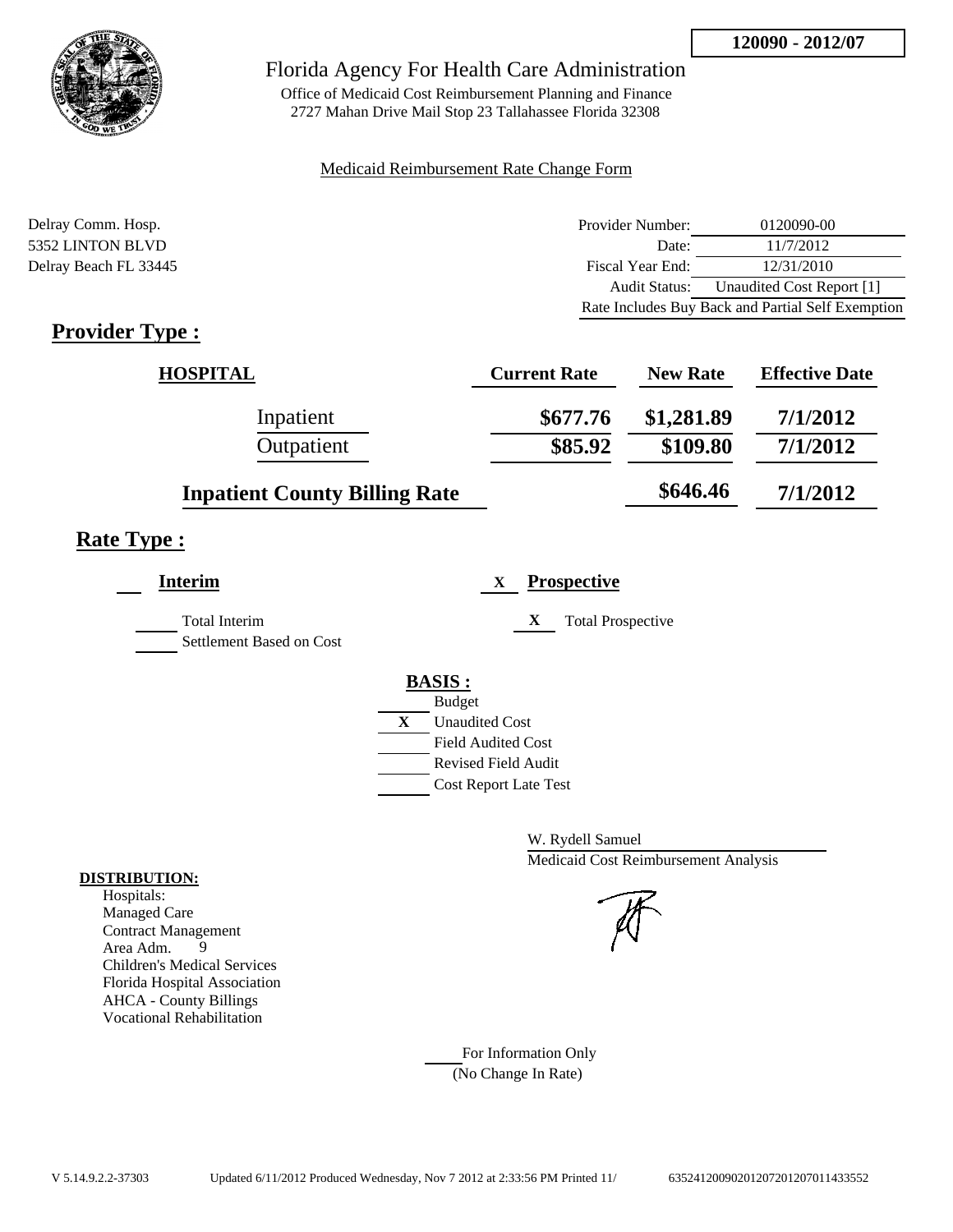

## Florida Agency For Health Care Administration

Office of Medicaid Cost Reimbursement Planning and Finance 2727 Mahan Drive Mail Stop 23 Tallahassee Florida 32308

## Medicaid Reimbursement Rate Change Form

| St. Petersburg General Hospital | Provider Number:     | 0120103-00                |
|---------------------------------|----------------------|---------------------------|
| 6500 38TH AVE., NORTH           | Date:                | 11/7/2012                 |
| St Petersburg FL 33710          | Fiscal Year End:     | 4/30/2011                 |
|                                 | <b>Audit Status:</b> | Unaudited Cost Report [1] |

# **Provider Type :**

| <b>HOSPITAL</b>                      | <b>Current Rate</b> | <b>New Rate</b> | <b>Effective Date</b> |
|--------------------------------------|---------------------|-----------------|-----------------------|
| Inpatient                            | \$1,095.96          | \$1,095.96      | 7/1/2012              |
| Outpatient                           | \$85.74             | \$85.74         | 7/1/2012              |
| <b>Inpatient County Billing Rate</b> | \$707.83            | \$707.83        | 7/1/2012              |

# **Rate Type :**

| <b>Interim</b>                            | <b>Prospective</b><br>X                                                                                                                                 |
|-------------------------------------------|---------------------------------------------------------------------------------------------------------------------------------------------------------|
| Total Interim<br>Settlement Based on Cost | X<br><b>Total Prospective</b>                                                                                                                           |
|                                           | <b>BASIS:</b><br><b>Budget</b><br>X<br><b>Unaudited Cost</b><br><b>Field Audited Cost</b><br><b>Revised Field Audit</b><br><b>Cost Report Late Test</b> |

W. Rydell Samuel Medicaid Cost Reimbursement Analysis

For Information Only (No Change In Rate)

## **DISTRIBUTION:**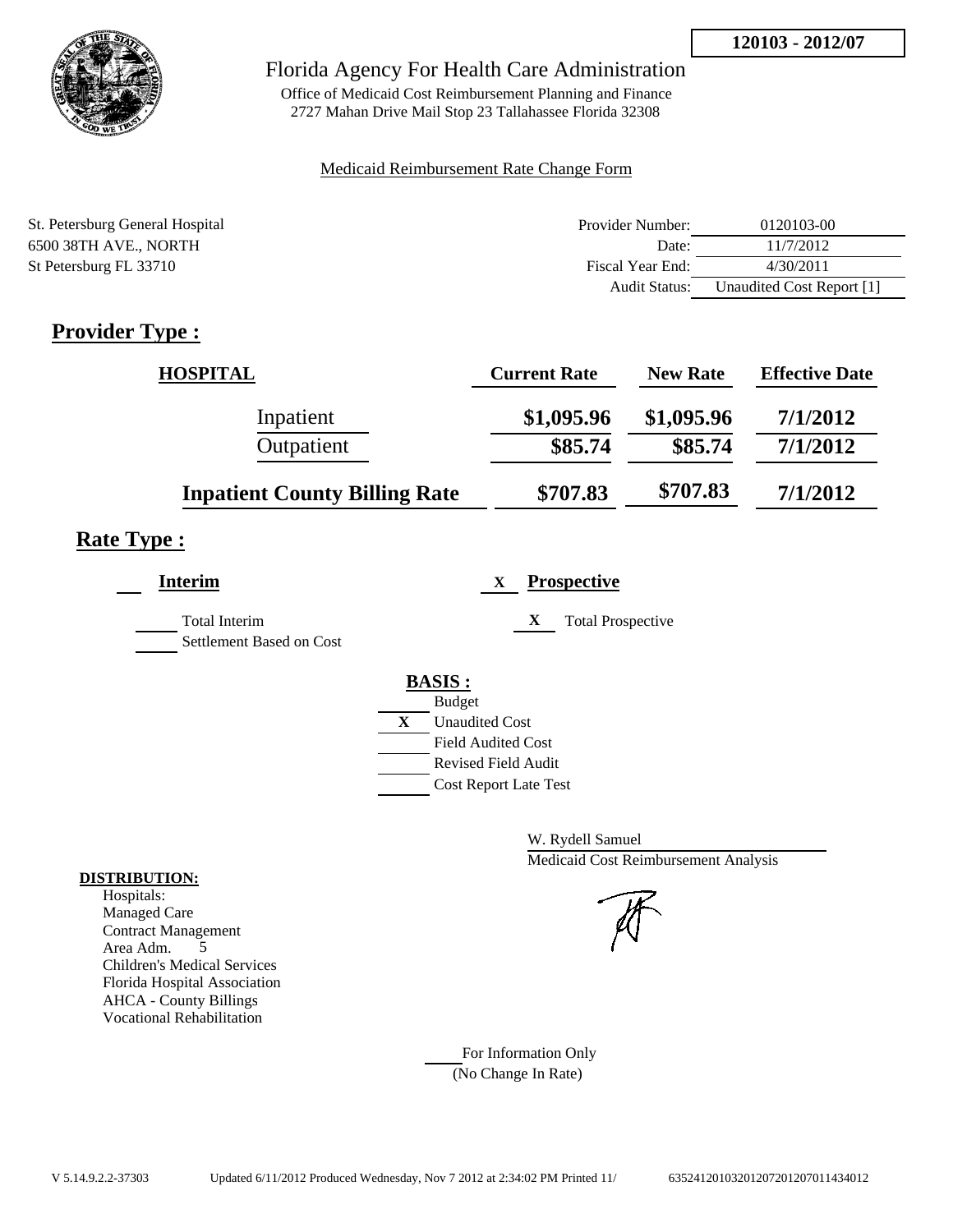

Office of Medicaid Cost Reimbursement Planning and Finance 2727 Mahan Drive Mail Stop 23 Tallahassee Florida 32308

## Medicaid Reimbursement Rate Change Form

| Palms Of Pasadena Hospital | Provider Number:     | 0120111-00                |
|----------------------------|----------------------|---------------------------|
| 1501 Pasadena Ave.         | Date:                | 11/7/2012                 |
| South Pasadena FL 33707    | Fiscal Year End:     | 11/30/2010                |
|                            | <b>Audit Status:</b> | Unaudited Cost Report [1] |

# **Provider Type :**

| <b>HOSPITAL</b> | <b>Current Rate</b> | <b>New Rate</b> | <b>Effective Date</b> |
|-----------------|---------------------|-----------------|-----------------------|
| Inpatient       | \$744.73            | \$744.73        | 7/1/2012              |
| Outpatient      | \$96.83             | \$96.83         | 7/1/2012              |

# **Rate Type :**

| <b>Interim</b>                                   | <b>Prospective</b><br>X       |
|--------------------------------------------------|-------------------------------|
| <b>Total Interim</b><br>Settlement Based on Cost | X<br><b>Total Prospective</b> |
|                                                  | <b>BASIS:</b>                 |
|                                                  | <b>Budget</b>                 |
|                                                  | X<br><b>Unaudited Cost</b>    |
|                                                  | <b>Field Audited Cost</b>     |
|                                                  | <b>Revised Field Audit</b>    |
|                                                  | <b>Cost Report Late Test</b>  |

W. Rydell Samuel Medicaid Cost Reimbursement Analysis

For Information Only (No Change In Rate)

## **DISTRIBUTION:**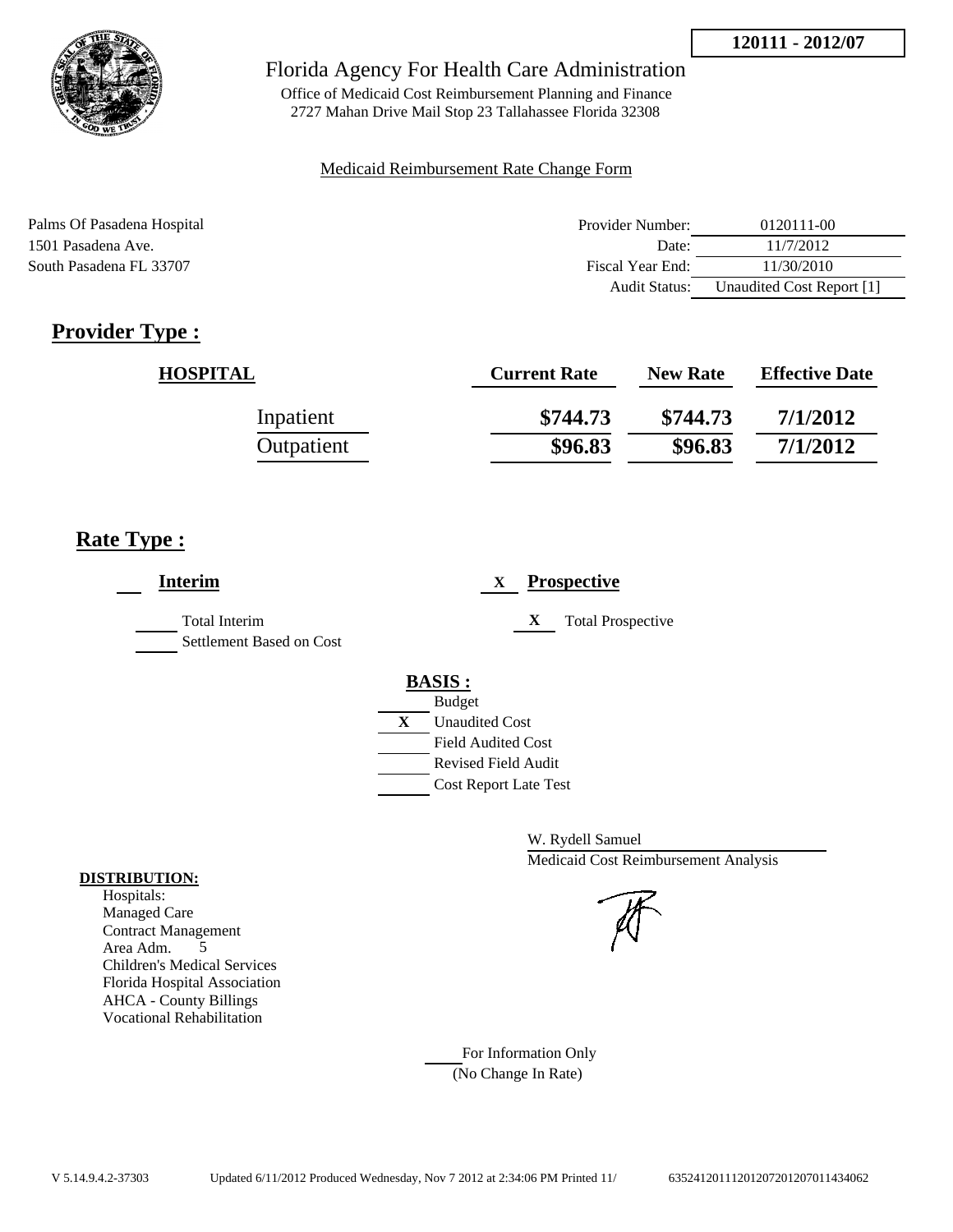

Office of Medicaid Cost Reimbursement Planning and Finance 2727 Mahan Drive Mail Stop 23 Tallahassee Florida 32308

## Medicaid Reimbursement Rate Change Form

| Kendall Medical Center | Provider Number:     | 0120138-00                |
|------------------------|----------------------|---------------------------|
| 11750 SW 40TH ST       | Date:                | 11/7/2012                 |
| Miami FL 33175         | Fiscal Year End:     | 12/31/2010                |
|                        | <b>Audit Status:</b> | Unaudited Cost Report [1] |

# **Provider Type :**

| <b>HOSPITAL</b>                      | <b>Current Rate</b> | <b>New Rate</b> | <b>Effective Date</b> |
|--------------------------------------|---------------------|-----------------|-----------------------|
| Inpatient                            | \$1,167.44          | \$1,167.44      | 7/1/2012              |
| Outpatient                           | \$89.49             | \$89.49         | 7/1/2012              |
| <b>Inpatient County Billing Rate</b> | \$846.83            | \$846.83        | 7/1/2012              |

# **Rate Type :**

| <b>Interim</b>                                   | <b>Prospective</b><br>X       |
|--------------------------------------------------|-------------------------------|
| <b>Total Interim</b><br>Settlement Based on Cost | X<br><b>Total Prospective</b> |
|                                                  | <b>BASIS:</b>                 |
|                                                  | <b>Budget</b>                 |
|                                                  | X<br><b>Unaudited Cost</b>    |
|                                                  | <b>Field Audited Cost</b>     |
|                                                  | Revised Field Audit           |
|                                                  | <b>Cost Report Late Test</b>  |
|                                                  |                               |

W. Rydell Samuel Medicaid Cost Reimbursement Analysis

For Information Only (No Change In Rate)

## **DISTRIBUTION:**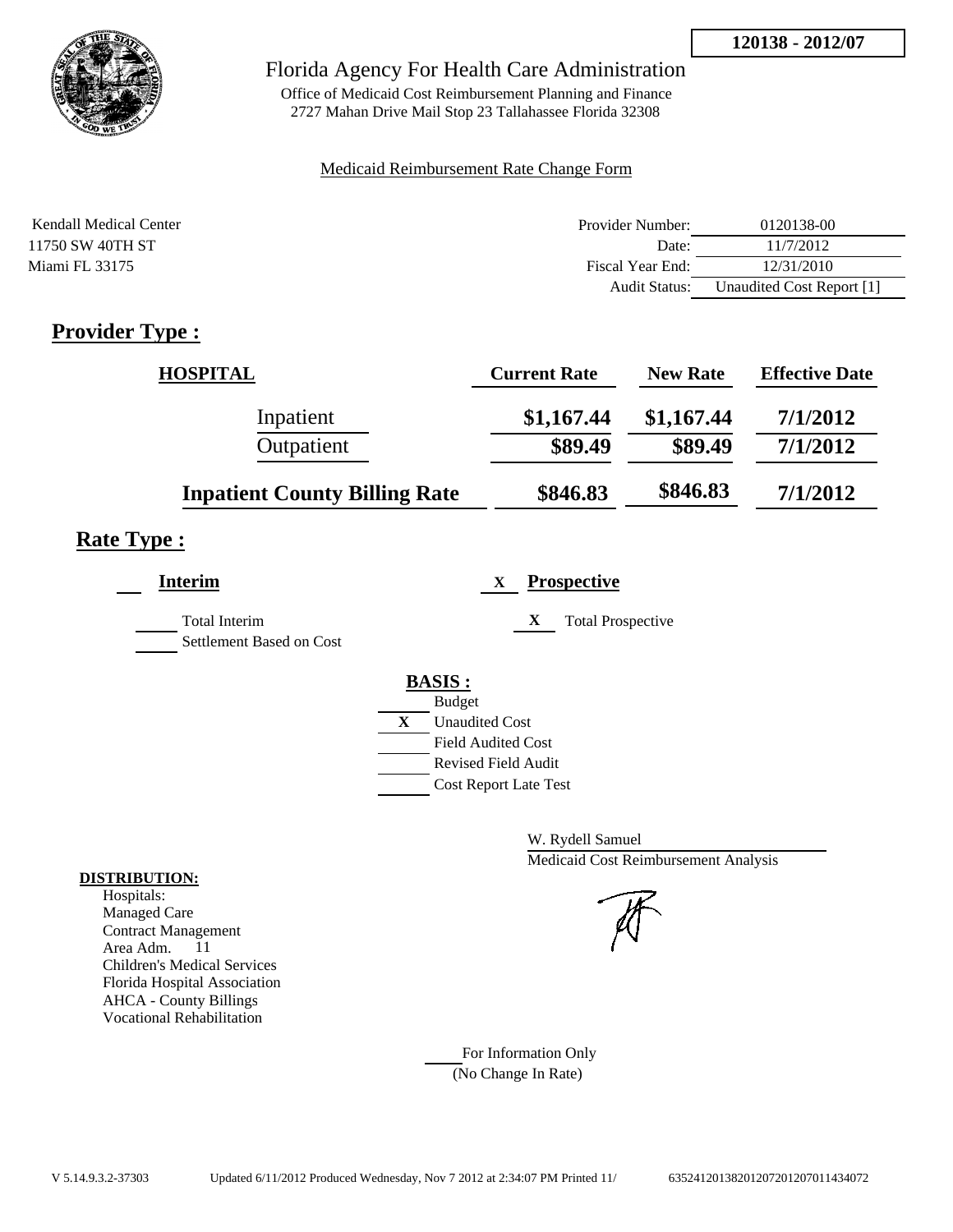

## Florida Agency For Health Care Administration

Office of Medicaid Cost Reimbursement Planning and Finance 2727 Mahan Drive Mail Stop 23 Tallahassee Florida 32308

## Medicaid Reimbursement Rate Change Form

| <b>St Anthonys Hospital</b>                | Provider Number: | 0120227-00                |
|--------------------------------------------|------------------|---------------------------|
| 3001 W. ML King Blvd. Post Office Box 4227 | Date:            | 11/7/2012                 |
| Tampa FL 33677-4227                        | Fiscal Year End: | 12/31/2011                |
|                                            | Audit Status:    | Unaudited Cost Report [1] |

# **Provider Type :**

| <b>HOSPITAL</b>                      | <b>Current Rate</b> | <b>New Rate</b> | <b>Effective Date</b> |
|--------------------------------------|---------------------|-----------------|-----------------------|
| Inpatient                            | \$1,018.75          | \$1,018.75      | 7/1/2012              |
| Outpatient                           | \$129.79            | \$129.79        | 7/1/2012              |
| <b>Inpatient County Billing Rate</b> | \$642.25            | \$642.25        | 7/1/2012              |

## **Rate Type :**

| <b>Interim</b>                                   | <b>Prospective</b><br>X                                                                                                                          |
|--------------------------------------------------|--------------------------------------------------------------------------------------------------------------------------------------------------|
| <b>Total Interim</b><br>Settlement Based on Cost | X<br><b>Total Prospective</b>                                                                                                                    |
|                                                  | <b>BASIS:</b><br><b>Budget</b><br>X<br><b>Unaudited Cost</b><br><b>Field Audited Cost</b><br>Revised Field Audit<br><b>Cost Report Late Test</b> |

W. Rydell Samuel Medicaid Cost Reimbursement Analysis

For Information Only (No Change In Rate)

## **DISTRIBUTION:**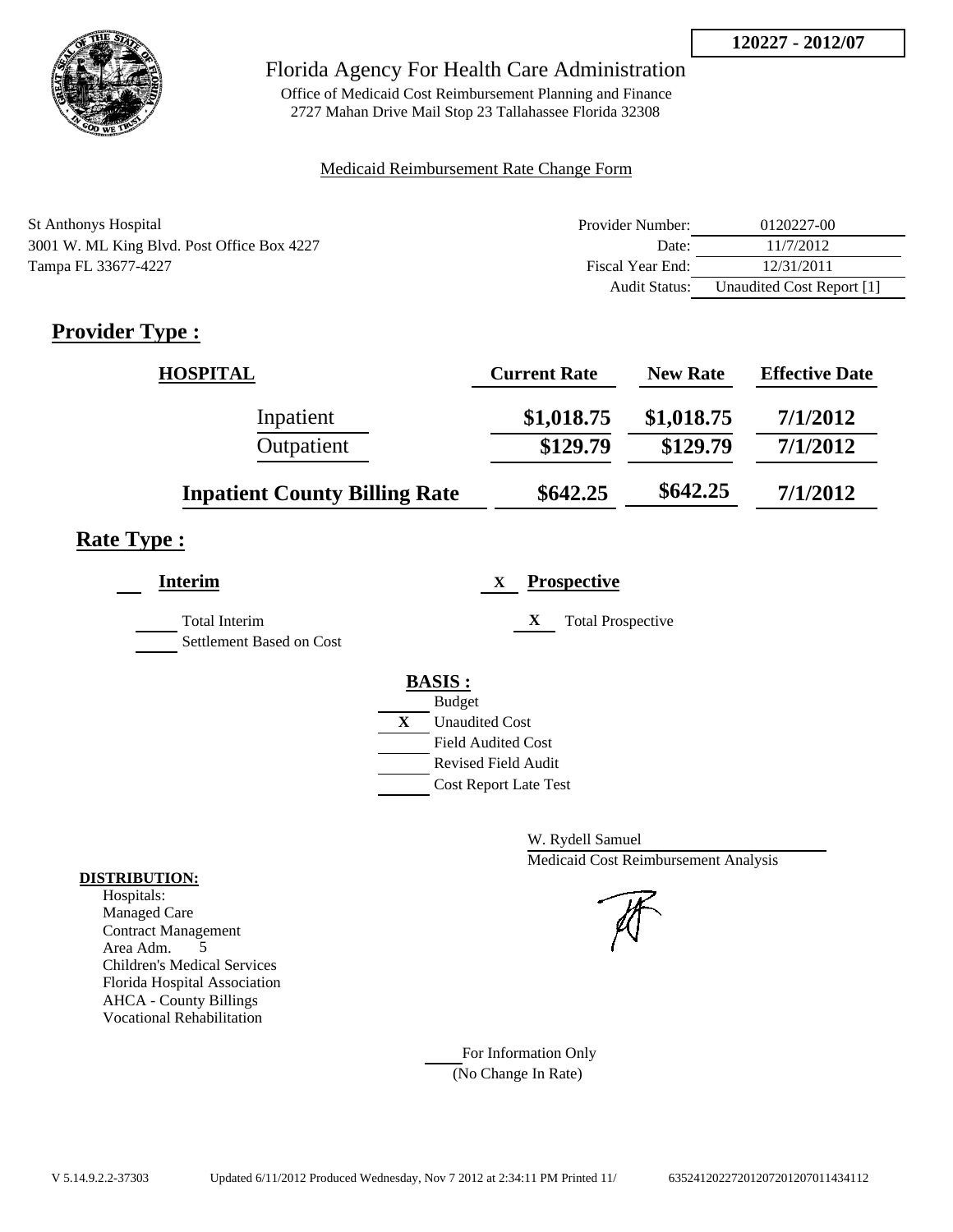

Office of Medicaid Cost Reimbursement Planning and Finance 2727 Mahan Drive Mail Stop 23 Tallahassee Florida 32308

#### Medicaid Reimbursement Rate Change Form

| W. Boca Med. Ctr.   | Provider Number: | 0120243-00                |
|---------------------|------------------|---------------------------|
| 21644 STATE RD 7    | Date:            | 11/7/2012                 |
| Boca Raton FL 33428 | Fiscal Year End: | 12/31/2010                |
|                     | Audit Status:    | Unaudited Cost Report [1] |

# **Provider Type :**

| <b>HOSPITAL</b> | <b>Current Rate</b> | <b>New Rate</b> | <b>Effective Date</b> |
|-----------------|---------------------|-----------------|-----------------------|
| Inpatient       | \$818.94            | \$818.94        | 7/1/2012              |
| Outpatient      | \$78.14             | \$78.14         | 7/1/2012              |

# **Rate Type :**

| <b>Interim</b>                                   | <b>Prospective</b><br>X       |
|--------------------------------------------------|-------------------------------|
| <b>Total Interim</b><br>Settlement Based on Cost | X<br><b>Total Prospective</b> |
|                                                  | <b>BASIS:</b>                 |
|                                                  | <b>Budget</b>                 |
|                                                  | X<br><b>Unaudited Cost</b>    |
|                                                  | <b>Field Audited Cost</b>     |
|                                                  | <b>Revised Field Audit</b>    |
|                                                  | <b>Cost Report Late Test</b>  |
|                                                  |                               |

W. Rydell Samuel Medicaid Cost Reimbursement Analysis

For Information Only (No Change In Rate)

## **DISTRIBUTION:**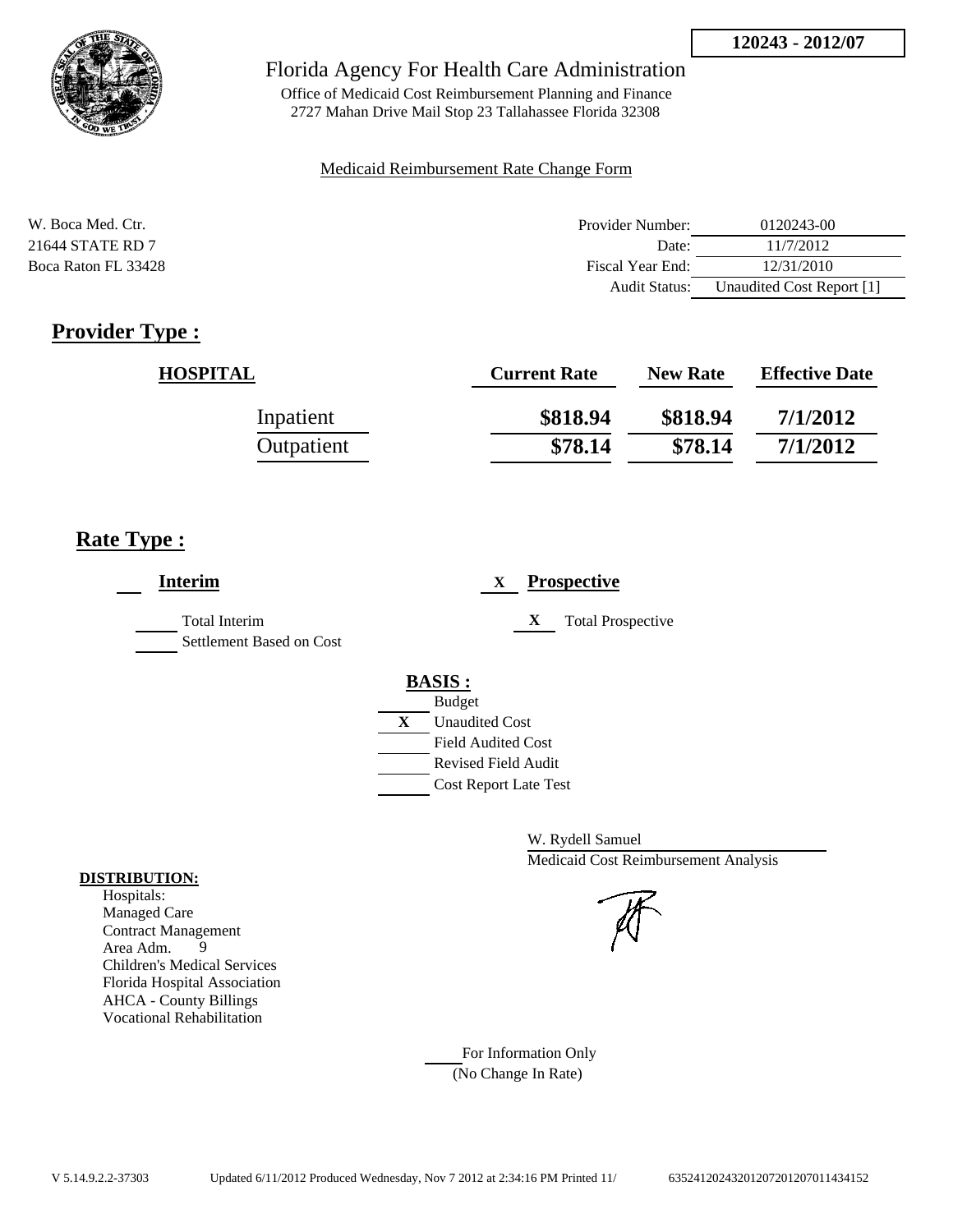

## Florida Agency For Health Care Administration

Office of Medicaid Cost Reimbursement Planning and Finance 2727 Mahan Drive Mail Stop 23 Tallahassee Florida 32308

## Medicaid Reimbursement Rate Change Form

| Palms West Hospital  | Provider Number:     | 0120260-00                |
|----------------------|----------------------|---------------------------|
| P.O. BOX 1150        | Date:                | 11/7/2012                 |
| Loxahatchee FL 33470 | Fiscal Year End:     | 5/31/2011                 |
|                      | <b>Audit Status:</b> | Unaudited Cost Report [1] |
|                      |                      | Rate Includes Buy Back    |

# **Provider Type :**

| <b>HOSPITAL</b>                      | <b>Current Rate</b> | <b>New Rate</b> | <b>Effective Date</b> |
|--------------------------------------|---------------------|-----------------|-----------------------|
| Inpatient                            | \$998.40            | \$1,595.48      | 7/1/2012              |
| Outpatient                           | \$83.29             | \$112.50        | 7/1/2012              |
| <b>Inpatient County Billing Rate</b> | \$727.56            | \$727.56        | 7/1/2012              |

# **Rate Type :**

| <b>Interim</b>                            | <b>Prospective</b><br>X       |
|-------------------------------------------|-------------------------------|
| Total Interim<br>Settlement Based on Cost | X<br><b>Total Prospective</b> |
|                                           | <b>BASIS:</b>                 |
|                                           | <b>Budget</b>                 |
|                                           | X<br><b>Unaudited Cost</b>    |
|                                           | <b>Field Audited Cost</b>     |
|                                           | <b>Revised Field Audit</b>    |
|                                           | <b>Cost Report Late Test</b>  |
|                                           |                               |

W. Rydell Samuel Medicaid Cost Reimbursement Analysis

For Information Only (No Change In Rate)

## **DISTRIBUTION:**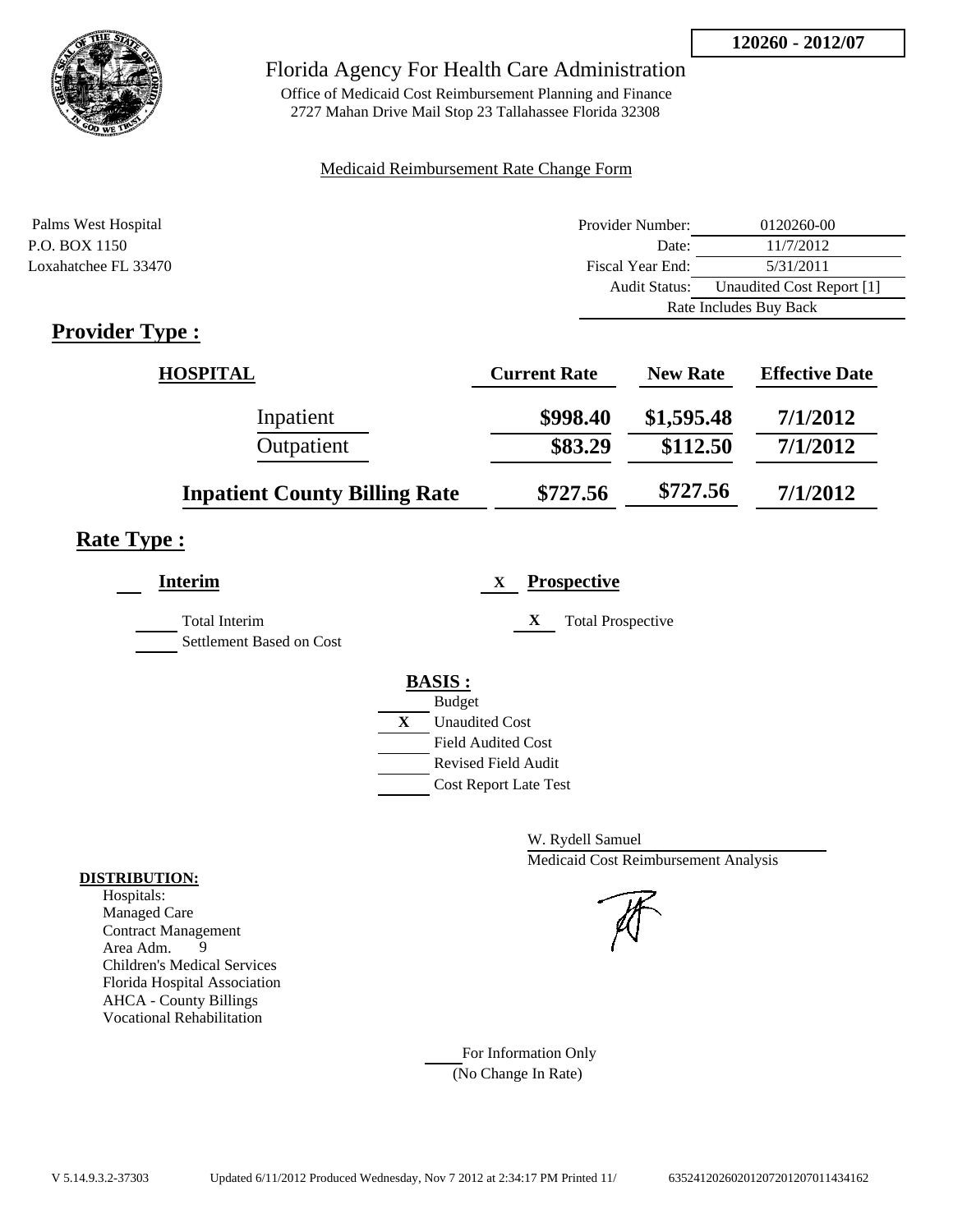

Office of Medicaid Cost Reimbursement Planning and Finance 2727 Mahan Drive Mail Stop 23 Tallahassee Florida 32308

## Medicaid Reimbursement Rate Change Form

| Health South Rehabiliation Hospital-Sunrise | Provider Number: | 0120278-00                |
|---------------------------------------------|------------------|---------------------------|
| 4399 NOB HILL RD                            | Date:            | 11/7/2012                 |
| Ft Lauderdale FL 33351                      | Fiscal Year End: | 12/31/2010                |
|                                             | Audit Status:    | Unaudited Cost Report [1] |

# **Provider Type :**

| <b>HOSPITAL</b> | <b>Current Rate</b> | <b>New Rate</b> | <b>Effective Date</b> |
|-----------------|---------------------|-----------------|-----------------------|
| Inpatient       | \$430.33            | \$430.33        | 7/1/2012              |
| Outpatient      | \$42.93             | \$42.93         | 7/1/2012              |

# **Rate Type :**

| <b>Interim</b>                            | <b>Prospective</b><br>X       |
|-------------------------------------------|-------------------------------|
| Total Interim<br>Settlement Based on Cost | <b>Total Prospective</b><br>X |
|                                           | <b>BASIS:</b>                 |
|                                           | <b>Budget</b>                 |
|                                           | X<br><b>Unaudited Cost</b>    |
|                                           | <b>Field Audited Cost</b>     |
|                                           | <b>Revised Field Audit</b>    |
|                                           | <b>Cost Report Late Test</b>  |
|                                           |                               |

W. Rydell Samuel Medicaid Cost Reimbursement Analysis

For Information Only (No Change In Rate)

## **DISTRIBUTION:**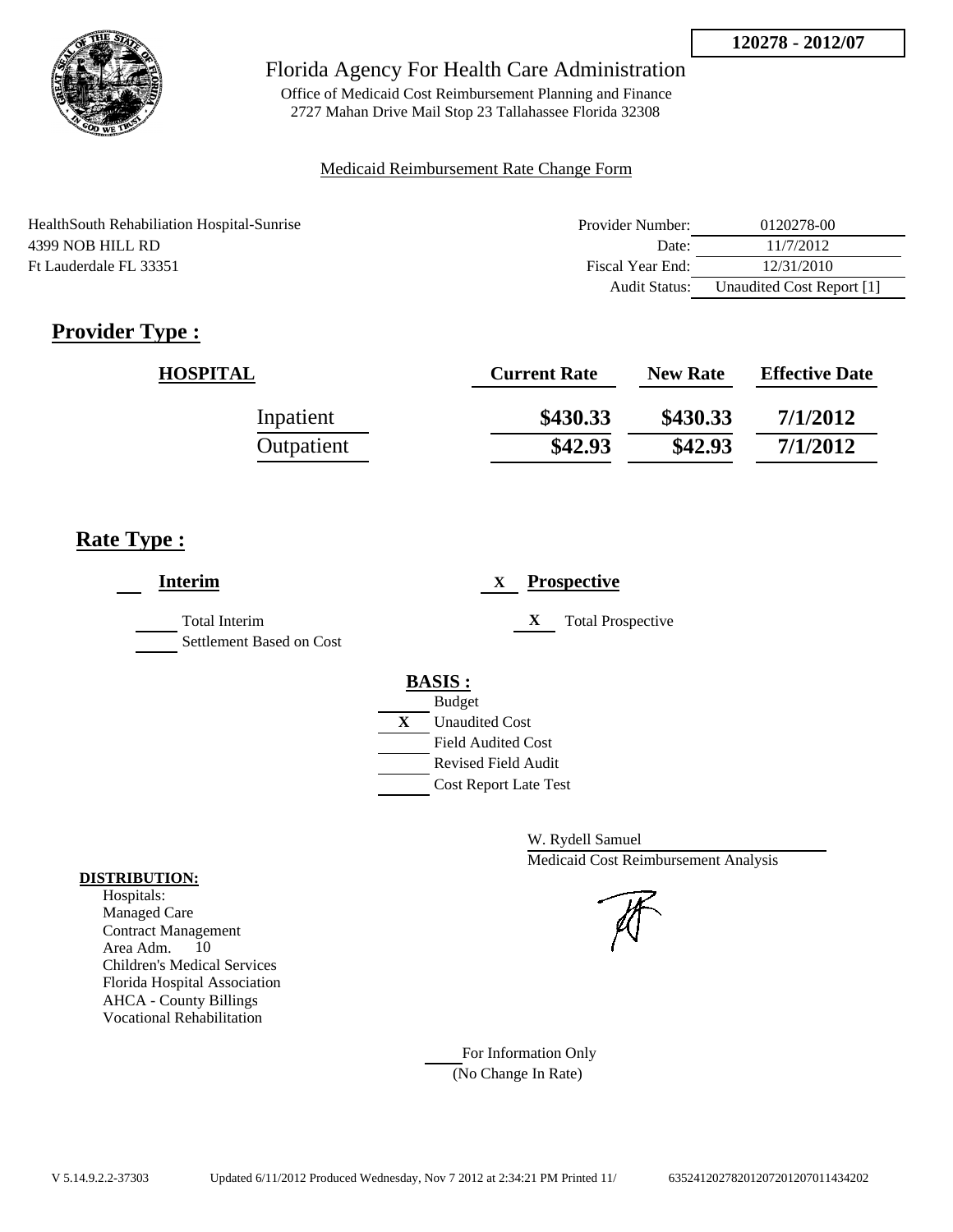

Office of Medicaid Cost Reimbursement Planning and Finance 2727 Mahan Drive Mail Stop 23 Tallahassee Florida 32308

## Medicaid Reimbursement Rate Change Form

| Jupiter Hospital         | Provider Number: | 0120294-00                                        |
|--------------------------|------------------|---------------------------------------------------|
| 1210 S Old Dixie Highway | Date:            | 11/7/2012                                         |
| Jupiter FL 33458         | Fiscal Year End: | 9/30/2011                                         |
|                          | Audit Status:    | Unaudited Cost Report [1]                         |
|                          |                  | Rate Includes Buy Back and Partial Self Exemption |

# **Provider Type :**

| <b>HOSPITAL</b>                      | <b>Current Rate</b> | <b>New Rate</b> | <b>Effective Date</b> |
|--------------------------------------|---------------------|-----------------|-----------------------|
| Inpatient                            | \$937.67            | \$1,372.00      | 7/1/2012              |
| Outpatient                           | \$67.89             | \$97.84         | 7/1/2012              |
| <b>Inpatient County Billing Rate</b> |                     | \$937.67        | 7/1/2012              |

# **Rate Type :**

| <b>Interim</b>                                   | <b>Prospective</b><br>X               |
|--------------------------------------------------|---------------------------------------|
| <b>Total Interim</b><br>Settlement Based on Cost | X<br><b>Total Prospective</b>         |
|                                                  | <b>BASIS:</b>                         |
|                                                  | <b>Budget</b>                         |
|                                                  | $\mathbf{X}$<br><b>Unaudited Cost</b> |
|                                                  | <b>Field Audited Cost</b>             |
|                                                  | Revised Field Audit                   |
|                                                  | <b>Cost Report Late Test</b>          |
|                                                  |                                       |

W. Rydell Samuel Medicaid Cost Reimbursement Analysis

For Information Only (No Change In Rate)

## **DISTRIBUTION:**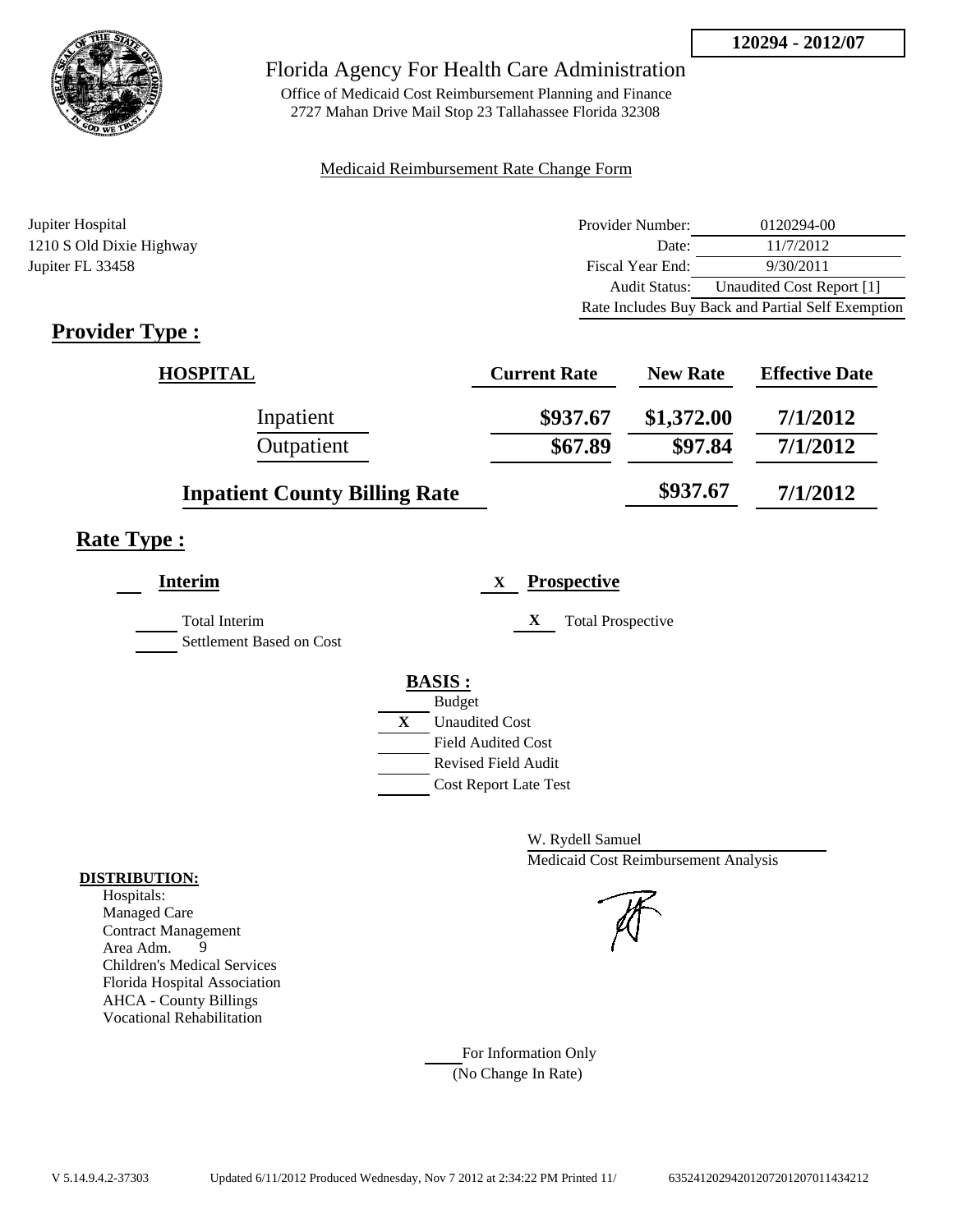

Office of Medicaid Cost Reimbursement Planning and Finance 2727 Mahan Drive Mail Stop 23 Tallahassee Florida 32308

## Medicaid Reimbursement Rate Change Form

| Columbia Hospital        | Provider Number: | 0120308-00                |
|--------------------------|------------------|---------------------------|
| 2201 45TH ST             | Date:            | 11/7/2012                 |
| West Palm Beach FL 33407 | Fiscal Year End: | 6/30/2011                 |
|                          | Audit Status:    | Unaudited Cost Report [1] |
|                          |                  | Rate Includes Buy Back    |

# **Provider Type :**

| <b>HOSPITAL</b>                      | <b>Current Rate</b> | <b>New Rate</b> | <b>Effective Date</b> |
|--------------------------------------|---------------------|-----------------|-----------------------|
| Inpatient                            | \$749.20            | \$1,223.80      | 7/1/2012              |
| Outpatient                           | \$79.01             | \$105.35        | 7/1/2012              |
| <b>Inpatient County Billing Rate</b> | \$508.50            | \$508.50        | 7/1/2012              |

# **Rate Type :**

| <b>Interim</b>           | <b>Prospective</b><br>X       |
|--------------------------|-------------------------------|
| Total Interim            | <b>Total Prospective</b><br>X |
| Settlement Based on Cost |                               |
|                          | <b>BASIS:</b>                 |
|                          | <b>Budget</b>                 |
|                          | X<br><b>Unaudited Cost</b>    |
|                          | <b>Field Audited Cost</b>     |
|                          | <b>Revised Field Audit</b>    |
|                          | <b>Cost Report Late Test</b>  |

W. Rydell Samuel Medicaid Cost Reimbursement Analysis

For Information Only (No Change In Rate)

## **DISTRIBUTION:**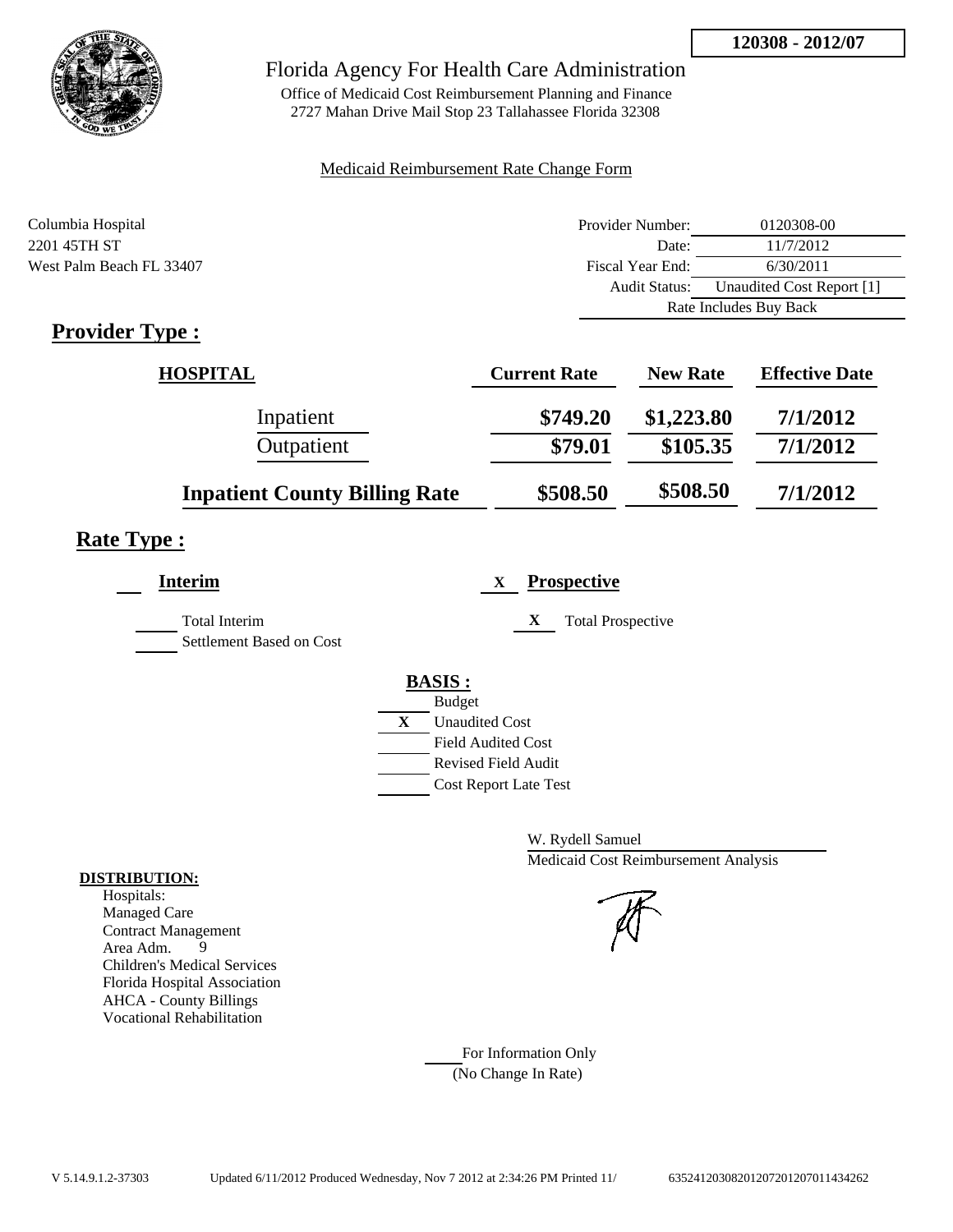

## Florida Agency For Health Care Administration

Office of Medicaid Cost Reimbursement Planning and Finance 2727 Mahan Drive Mail Stop 23 Tallahassee Florida 32308

## Medicaid Reimbursement Rate Change Form

| H L Moffitt Cancer Center                                  | Provider Number: | 0120324-00                |
|------------------------------------------------------------|------------------|---------------------------|
| 12902 Magnolia Drive                                       | Date:            | 11/7/2012                 |
| Tampa FL 33612-9497                                        | Fiscal Year End: | 6/30/2011                 |
|                                                            | Audit Status:    | Unaudited Cost Report [1] |
|                                                            |                  | Rate Includes Buy Back    |
| $\bullet$ $\blacksquare$<br>$\blacksquare$<br>$\mathbf{r}$ |                  |                           |

# **Provider Type :**

| <b>HOSPITAL</b>                      | <b>Current Rate</b> | <b>New Rate</b> | <b>Effective Date</b> |
|--------------------------------------|---------------------|-----------------|-----------------------|
| Inpatient                            | \$2,993.64          | \$2,993.64      | 7/1/2012              |
| Outpatient                           | \$503.06            | \$481.95        | 7/1/2012              |
| <b>Inpatient County Billing Rate</b> | \$1,768.34          | \$1,768.34      | 7/1/2012              |

# **Rate Type :**

| <b>Interim</b>                            | <b>Prospective</b><br>X       |
|-------------------------------------------|-------------------------------|
| Total Interim<br>Settlement Based on Cost | X<br><b>Total Prospective</b> |
|                                           | <b>BASIS:</b>                 |
|                                           | <b>Budget</b>                 |
|                                           | X<br><b>Unaudited Cost</b>    |
|                                           | <b>Field Audited Cost</b>     |
|                                           | Revised Field Audit           |
|                                           | <b>Cost Report Late Test</b>  |
|                                           |                               |

W. Rydell Samuel Medicaid Cost Reimbursement Analysis

For Information Only (No Change In Rate)

## **DISTRIBUTION:**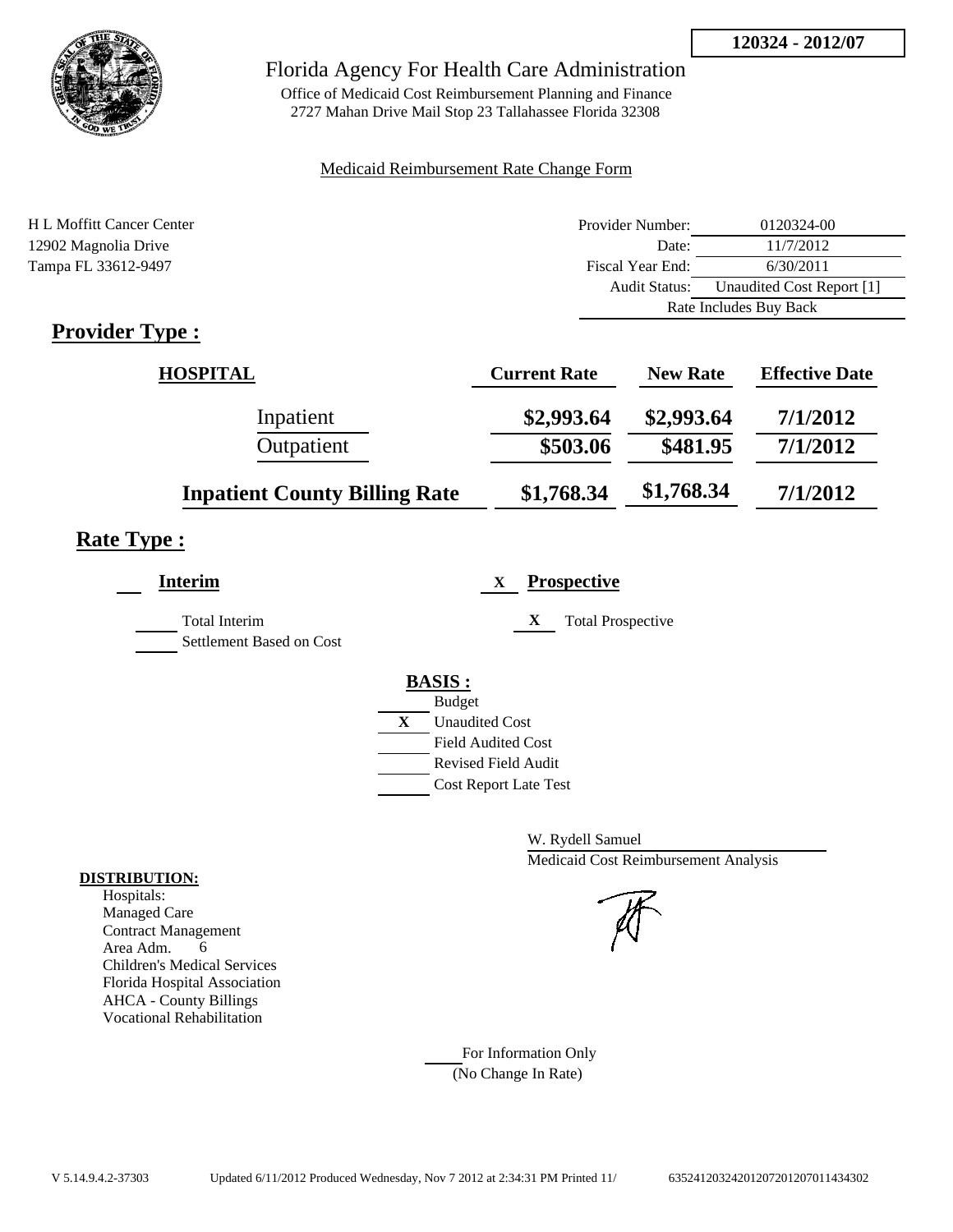

## Florida Agency For Health Care Administration

Office of Medicaid Cost Reimbursement Planning and Finance 2727 Mahan Drive Mail Stop 23 Tallahassee Florida 32308

## Medicaid Reimbursement Rate Change Form

| H L Moffitt Cancer Center | Provider Number:     | 0120324-02                |
|---------------------------|----------------------|---------------------------|
| 12902 Magnolia Drive      | Date:                | 11/7/2012                 |
| Tampa FL 33612-9497       | Fiscal Year End:     | 6/30/2011                 |
|                           | <b>Audit Status:</b> | Unaudited Cost Report [1] |
|                           |                      | Rate Includes Buy Back    |
| m<br>n.                   |                      |                           |

# **Provider Type :**

| <b>HOSPITAL</b>                      | <b>Current Rate</b> | <b>New Rate</b> | <b>Effective Date</b> |
|--------------------------------------|---------------------|-----------------|-----------------------|
| Inpatient                            | \$2,993.64          | \$2,993.64      | 7/1/2012              |
| Outpatient                           | \$503.06            | \$481.95        | 7/1/2012              |
| <b>Inpatient County Billing Rate</b> | \$1,768.34          | \$1,768.34      | 7/1/2012              |

# **Rate Type :**

| <b>Interim</b>                            | <b>Prospective</b><br>X       |
|-------------------------------------------|-------------------------------|
| Total Interim<br>Settlement Based on Cost | X<br><b>Total Prospective</b> |
|                                           | <b>BASIS:</b>                 |
|                                           | <b>Budget</b>                 |
|                                           | X<br><b>Unaudited Cost</b>    |
|                                           | <b>Field Audited Cost</b>     |
|                                           | Revised Field Audit           |
|                                           | <b>Cost Report Late Test</b>  |
|                                           |                               |

W. Rydell Samuel Medicaid Cost Reimbursement Analysis

For Information Only (No Change In Rate)

## **DISTRIBUTION:**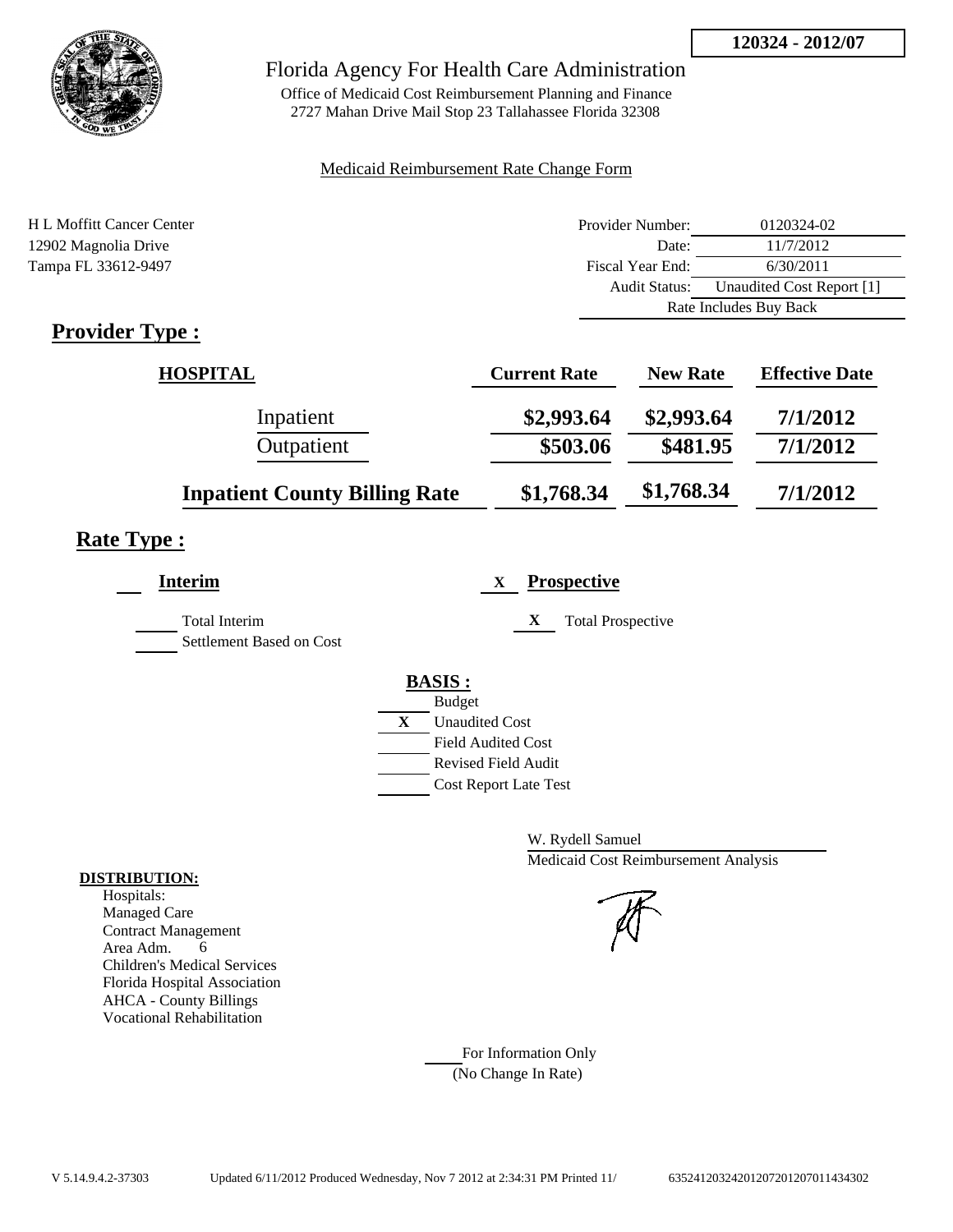

Office of Medicaid Cost Reimbursement Planning and Finance 2727 Mahan Drive Mail Stop 23 Tallahassee Florida 32308

## Medicaid Reimbursement Rate Change Form

| HealthSouth Rehabiliation Hospital-Tallahassee | Provider Number: | 0120332-00                |
|------------------------------------------------|------------------|---------------------------|
| 1675 RIGGINS RD                                | Date:            | 11/7/2012                 |
| Tallahassee FL 32308                           | Fiscal Year End: | 12/31/2010                |
|                                                | Audit Status:    | Unaudited Cost Report [1] |

# **Provider Type :**

| <b>HOSPITAL</b> | <b>Current Rate</b> | <b>New Rate</b> | <b>Effective Date</b> |
|-----------------|---------------------|-----------------|-----------------------|
| Inpatient       | \$418.66            | \$418.66        | 7/1/2012              |
| Outpatient      | \$57.86             | \$57.86         | 7/1/2012              |

# **Rate Type :**

| <b>Interim</b>                                   | <b>Prospective</b><br>X       |
|--------------------------------------------------|-------------------------------|
| <b>Total Interim</b><br>Settlement Based on Cost | X<br><b>Total Prospective</b> |
|                                                  | <b>BASIS:</b>                 |
|                                                  | <b>Budget</b>                 |
|                                                  | X<br><b>Unaudited Cost</b>    |
|                                                  | <b>Field Audited Cost</b>     |
|                                                  | <b>Revised Field Audit</b>    |
|                                                  | <b>Cost Report Late Test</b>  |
|                                                  |                               |

W. Rydell Samuel Medicaid Cost Reimbursement Analysis

For Information Only (No Change In Rate)

## **DISTRIBUTION:**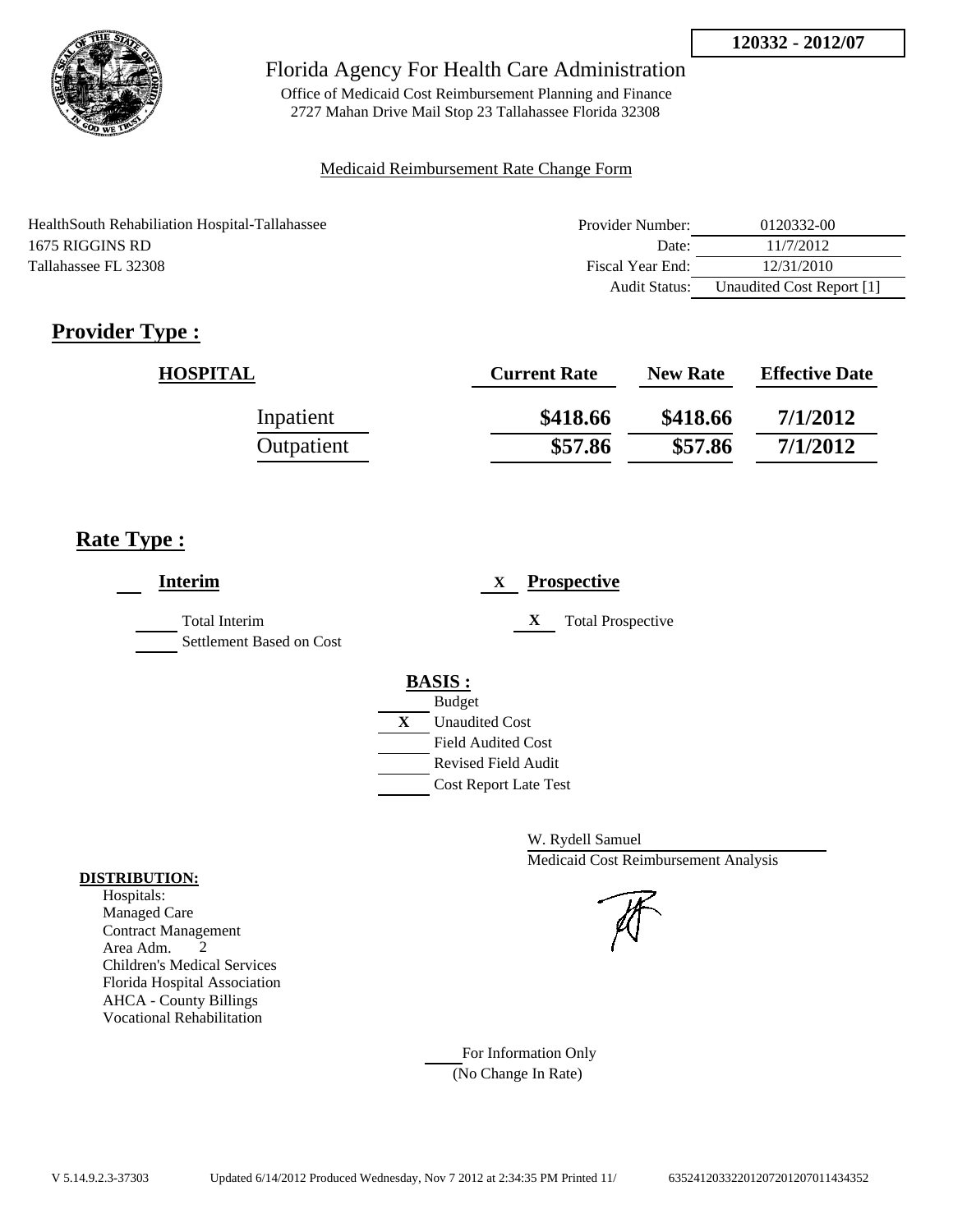

Office of Medicaid Cost Reimbursement Planning and Finance 2727 Mahan Drive Mail Stop 23 Tallahassee Florida 32308

## Medicaid Reimbursement Rate Change Form

| Health South Rehabilitation Hospital-Treasure Coast | Provider Number: | 0120341-00                |
|-----------------------------------------------------|------------------|---------------------------|
| 1600 37TH ST                                        | Date:            | 11/7/2012                 |
| Vero Beach FL 32960                                 | Fiscal Year End: | 12/31/2010                |
|                                                     | Audit Status:    | Unaudited Cost Report [1] |

# **Provider Type :**

| <b>HOSPITAL</b> | <b>Current Rate</b> | <b>New Rate</b> | <b>Effective Date</b> |
|-----------------|---------------------|-----------------|-----------------------|
| Inpatient       | \$406.44            | \$406.44        | 7/1/2012              |
| Outpatient      | \$39.70             | \$39.70         | 7/1/2012              |

# **Rate Type :**

| <b>Interim</b>                                   | <b>Prospective</b><br>X               |
|--------------------------------------------------|---------------------------------------|
| <b>Total Interim</b><br>Settlement Based on Cost | X<br><b>Total Prospective</b>         |
|                                                  | <b>BASIS:</b>                         |
|                                                  | <b>Budget</b>                         |
|                                                  | $\mathbf{X}$<br><b>Unaudited Cost</b> |
|                                                  | <b>Field Audited Cost</b>             |
|                                                  | <b>Revised Field Audit</b>            |
|                                                  | <b>Cost Report Late Test</b>          |
|                                                  |                                       |

W. Rydell Samuel Medicaid Cost Reimbursement Analysis

For Information Only (No Change In Rate)

## **DISTRIBUTION:**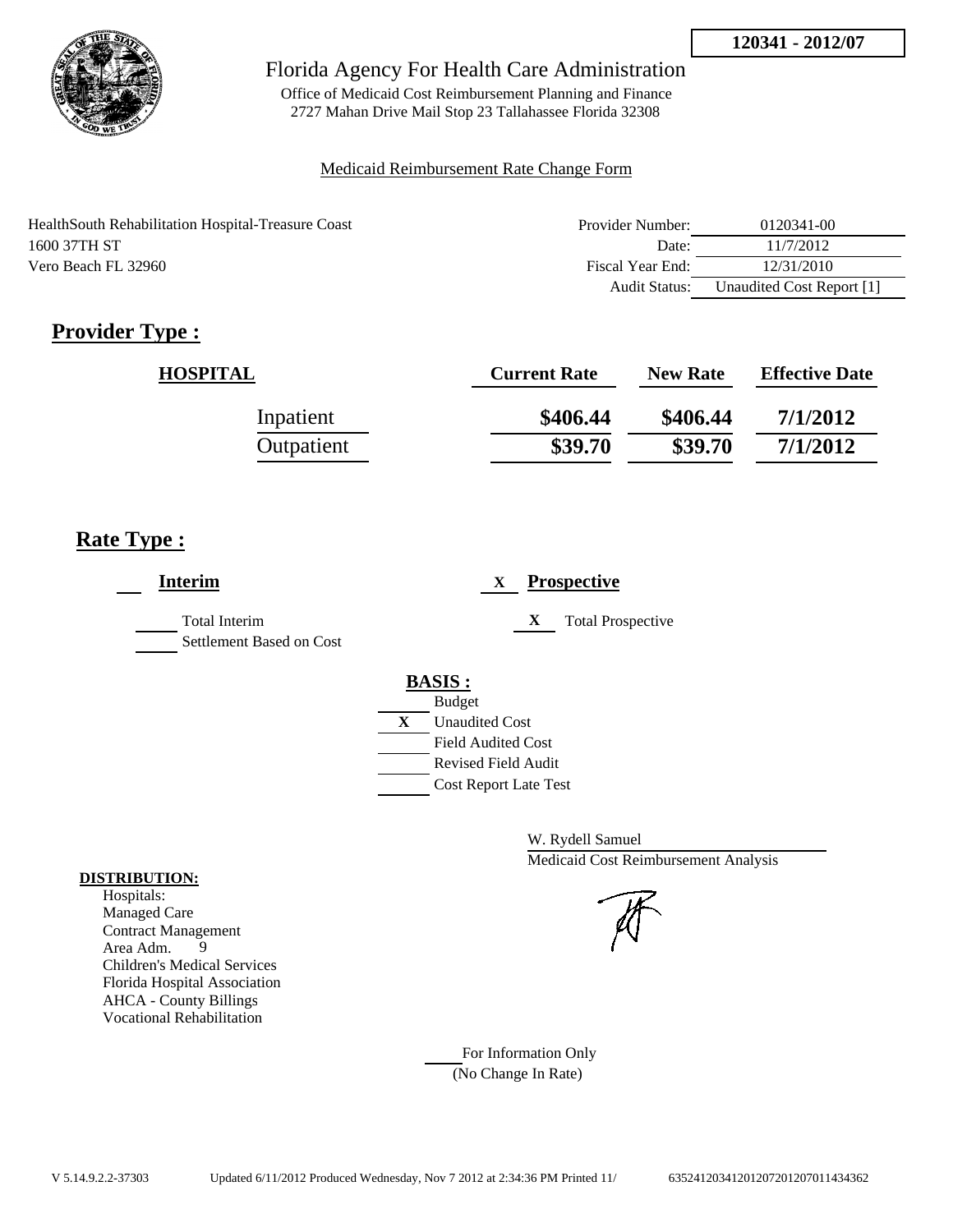

Office of Medicaid Cost Reimbursement Planning and Finance 2727 Mahan Drive Mail Stop 23 Tallahassee Florida 32308

## Medicaid Reimbursement Rate Change Form

| Aventura Hospital & Medical Center | Provider Number: | 0120375-00                |
|------------------------------------|------------------|---------------------------|
| 20900 Biscayne Blvd                | Date:            | 11/7/2012                 |
| Miami FL 33180                     | Fiscal Year End: | 12/31/2010                |
|                                    | Audit Status:    | Unaudited Cost Report [1] |

# **Provider Type :**

| <b>HOSPITAL</b> | <b>Current Rate</b> | <b>New Rate</b> | <b>Effective Date</b> |
|-----------------|---------------------|-----------------|-----------------------|
| Inpatient       | \$552.84            | \$552.84        | 7/1/2012              |
| Outpatient      | \$35.26             | \$35.26         | 7/1/2012              |

# **Rate Type :**

| <b>Interim</b>                                   | <b>Prospective</b><br>X                                                                 |
|--------------------------------------------------|-----------------------------------------------------------------------------------------|
| <b>Total Interim</b><br>Settlement Based on Cost | X<br><b>Total Prospective</b>                                                           |
|                                                  | <b>BASIS:</b><br><b>Budget</b><br>X<br><b>Unaudited Cost</b>                            |
|                                                  | <b>Field Audited Cost</b><br><b>Revised Field Audit</b><br><b>Cost Report Late Test</b> |

W. Rydell Samuel Medicaid Cost Reimbursement Analysis

For Information Only (No Change In Rate)

## **DISTRIBUTION:**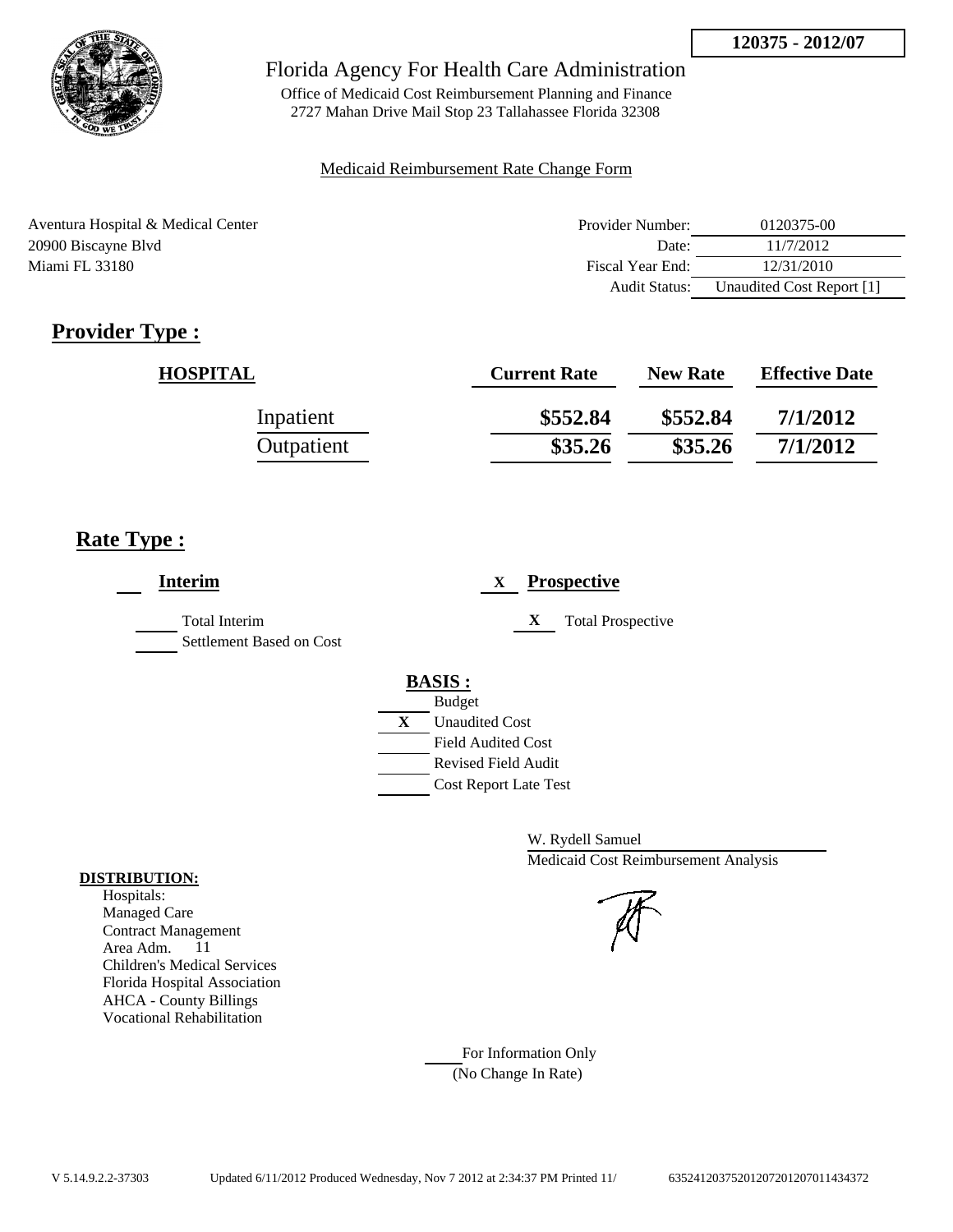

Office of Medicaid Cost Reimbursement Planning and Finance 2727 Mahan Drive Mail Stop 23 Tallahassee Florida 32308

## Medicaid Reimbursement Rate Change Form

| HealthSouth Rehabiliation Hospital Sarasota | Provider Number:     | 0120383-00                |
|---------------------------------------------|----------------------|---------------------------|
| 3660 Grandview Parkway #200                 | Date:                | 11/7/2012                 |
| Birmingham AL 35243                         | Fiscal Year End:     | 12/31/2010                |
|                                             | <b>Audit Status:</b> | Unaudited Cost Report [1] |

# **Provider Type :**

| <b>HOSPITAL</b> | <b>Current Rate</b> | <b>New Rate</b> | <b>Effective Date</b> |
|-----------------|---------------------|-----------------|-----------------------|
| Inpatient       | \$360.58            | \$360.58        | 7/1/2012              |
| Outpatient      | \$14.24             | \$14.24         | 7/1/2012              |

# **Rate Type :**

| <b>Interim</b>                            | <b>Prospective</b><br>X       |
|-------------------------------------------|-------------------------------|
| Total Interim<br>Settlement Based on Cost | <b>Total Prospective</b><br>X |
|                                           | <b>BASIS:</b>                 |
|                                           | <b>Budget</b>                 |
|                                           | X<br><b>Unaudited Cost</b>    |
|                                           | <b>Field Audited Cost</b>     |
|                                           | <b>Revised Field Audit</b>    |
|                                           | <b>Cost Report Late Test</b>  |
|                                           |                               |

W. Rydell Samuel Medicaid Cost Reimbursement Analysis

For Information Only (No Change In Rate)

## **DISTRIBUTION:**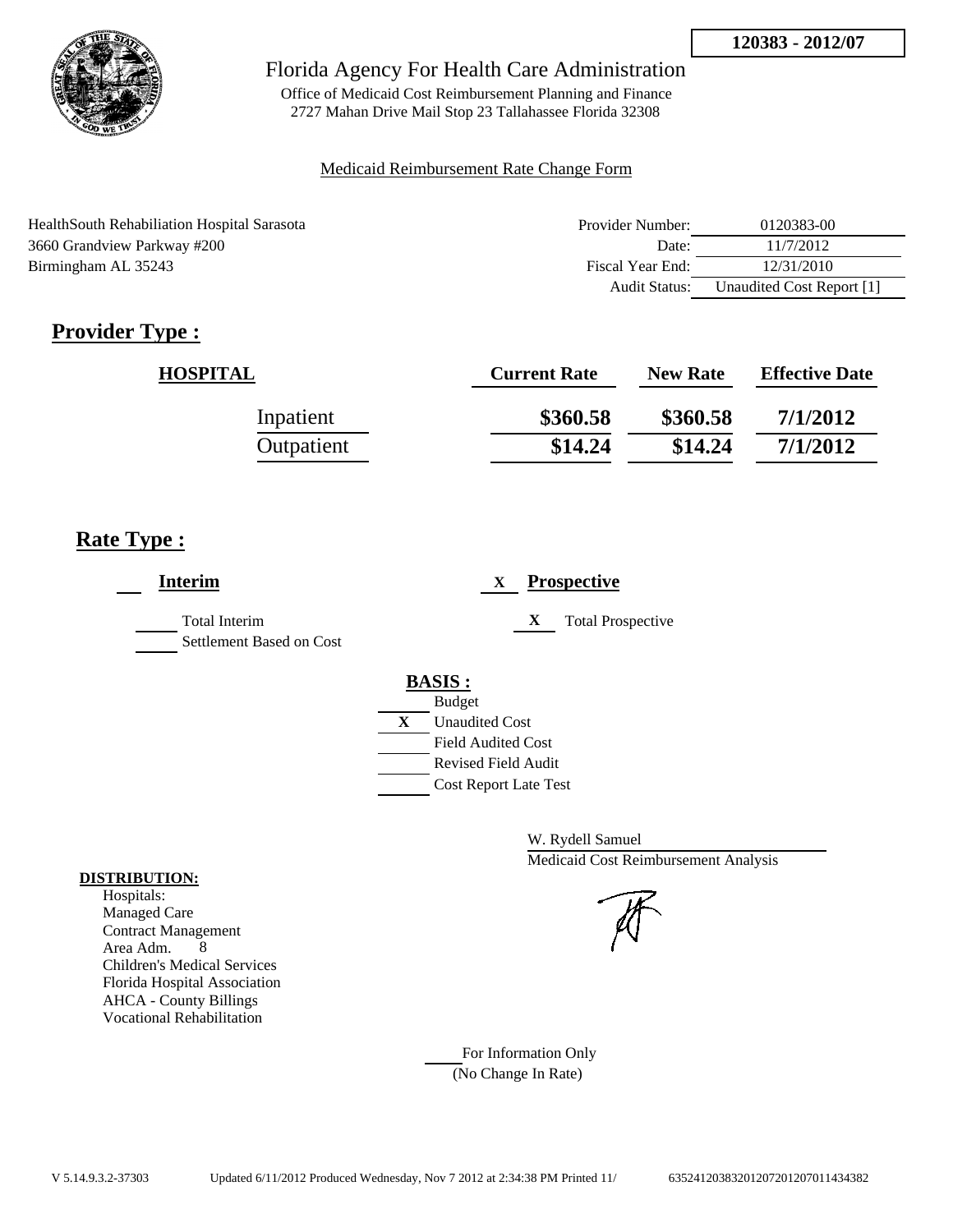

## Florida Agency For Health Care Administration

Office of Medicaid Cost Reimbursement Planning and Finance 2727 Mahan Drive Mail Stop 23 Tallahassee Florida 32308

## Medicaid Reimbursement Rate Change Form

| <b>Coral Springs Medical Center</b> | Provider Number: | 0120405-00              |  |
|-------------------------------------|------------------|-------------------------|--|
| 303 South East 17th St.             | Date:            | 11/7/2012               |  |
| Ft. Lauderdale FL 33316             | Fiscal Year End: | 6/30/2011               |  |
|                                     | Audit Status:    | Amended Cost Report [2] |  |
|                                     |                  | Rate Includes Buy Back  |  |

# **Provider Type :**

| <b>HOSPITAL</b>                      | <b>Current Rate</b> | <b>New Rate</b> | <b>Effective Date</b> |
|--------------------------------------|---------------------|-----------------|-----------------------|
| Inpatient                            | \$1,113.60          | \$1,688.57      | 7/1/2012              |
| Outpatient                           | \$101.02            | \$124.05        | 7/1/2012              |
| <b>Inpatient County Billing Rate</b> | \$782.94            | \$787.92        | 7/1/2012              |

# **Rate Type :**

| <b>Interim</b>                                   | <b>Prospective</b><br>X       |
|--------------------------------------------------|-------------------------------|
| <b>Total Interim</b><br>Settlement Based on Cost | X<br><b>Total Prospective</b> |
|                                                  | <b>BASIS:</b>                 |
|                                                  | <b>Budget</b>                 |
|                                                  | X<br><b>Unaudited Cost</b>    |
|                                                  | <b>Field Audited Cost</b>     |
|                                                  | <b>Revised Field Audit</b>    |
|                                                  | <b>Cost Report Late Test</b>  |
|                                                  |                               |

W. Rydell Samuel Medicaid Cost Reimbursement Analysis



For Information Only (No Change In Rate)

## **DISTRIBUTION:**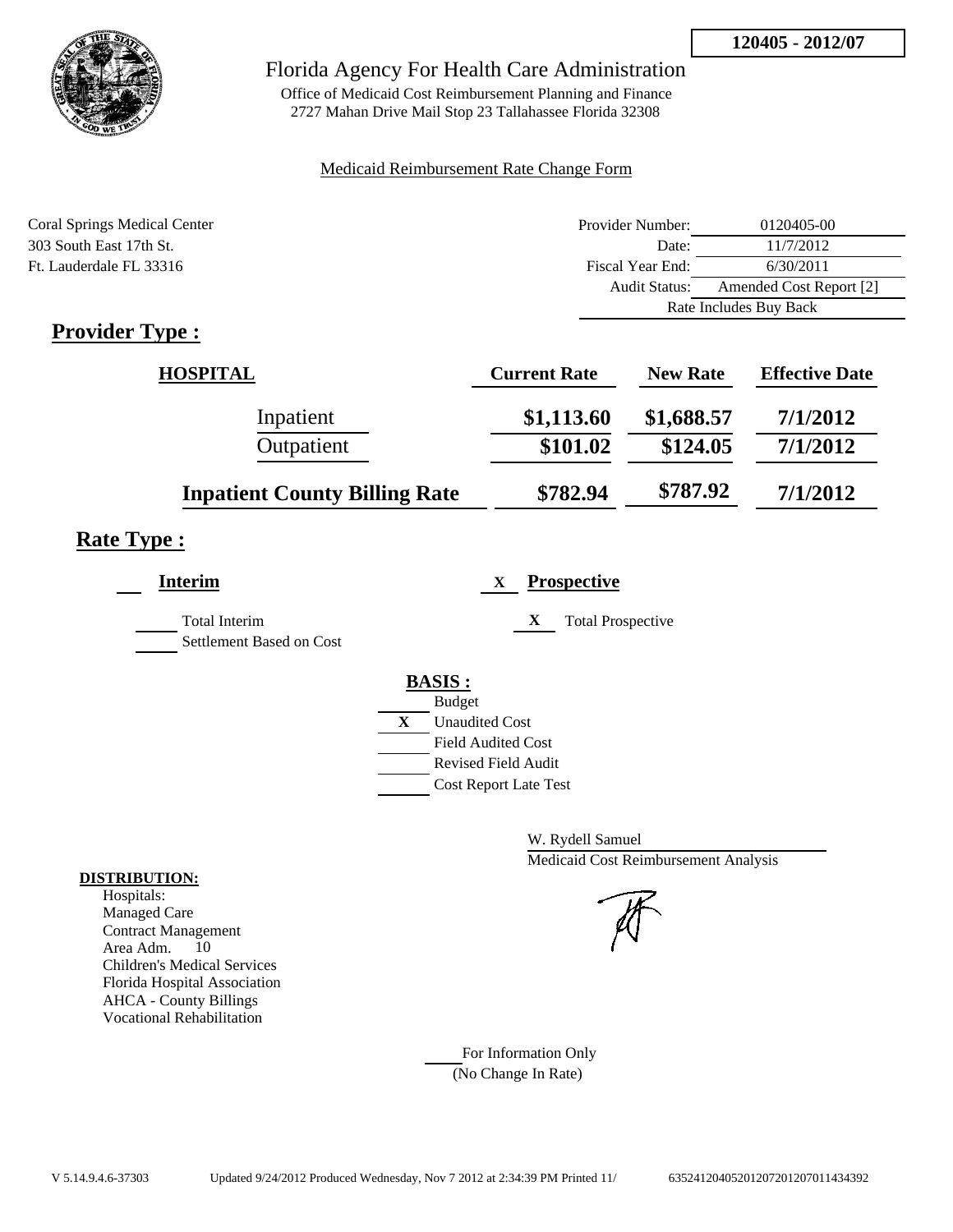

Office of Medicaid Cost Reimbursement Planning and Finance 2727 Mahan Drive Mail Stop 23 Tallahassee Florida 32308

## Medicaid Reimbursement Rate Change Form

Bartow Memorial Hospital 2200 Osprey Blvd Post Office Box 1050 Bartow FL 33830

| Provider Number: | 0120413-00                                        |
|------------------|---------------------------------------------------|
| Date:            | 11/7/2012                                         |
| Fiscal Year End: | 3/31/2011                                         |
| Audit Status:    | Amended Cost Report [2]                           |
|                  | Rate Includes Buy Back and Partial Self Exemption |

# **Provider Type :**

| <b>HOSPITAL</b>                      | <b>Current Rate</b> | <b>New Rate</b> | <b>Effective Date</b> |
|--------------------------------------|---------------------|-----------------|-----------------------|
| Inpatient                            | \$2,030.15          | \$1,376.43      | 7/1/2012              |
| Outpatient                           | \$422.76            | \$61.09         | 7/1/2012              |
| <b>Inpatient County Billing Rate</b> | \$793.60            | \$721.20        | 7/1/2012              |

# **Rate Type :**

| <b>Interim</b>                            | <b>Prospective</b><br>X                                                                                                                                           |
|-------------------------------------------|-------------------------------------------------------------------------------------------------------------------------------------------------------------------|
| Total Interim<br>Settlement Based on Cost | X<br><b>Total Prospective</b>                                                                                                                                     |
|                                           | <b>BASIS:</b><br><b>Budget</b><br>$\mathbf X$<br><b>Unaudited Cost</b><br><b>Field Audited Cost</b><br><b>Revised Field Audit</b><br><b>Cost Report Late Test</b> |

W. Rydell Samuel Medicaid Cost Reimbursement Analysis

For Information Only (No Change In Rate)

## **DISTRIBUTION:**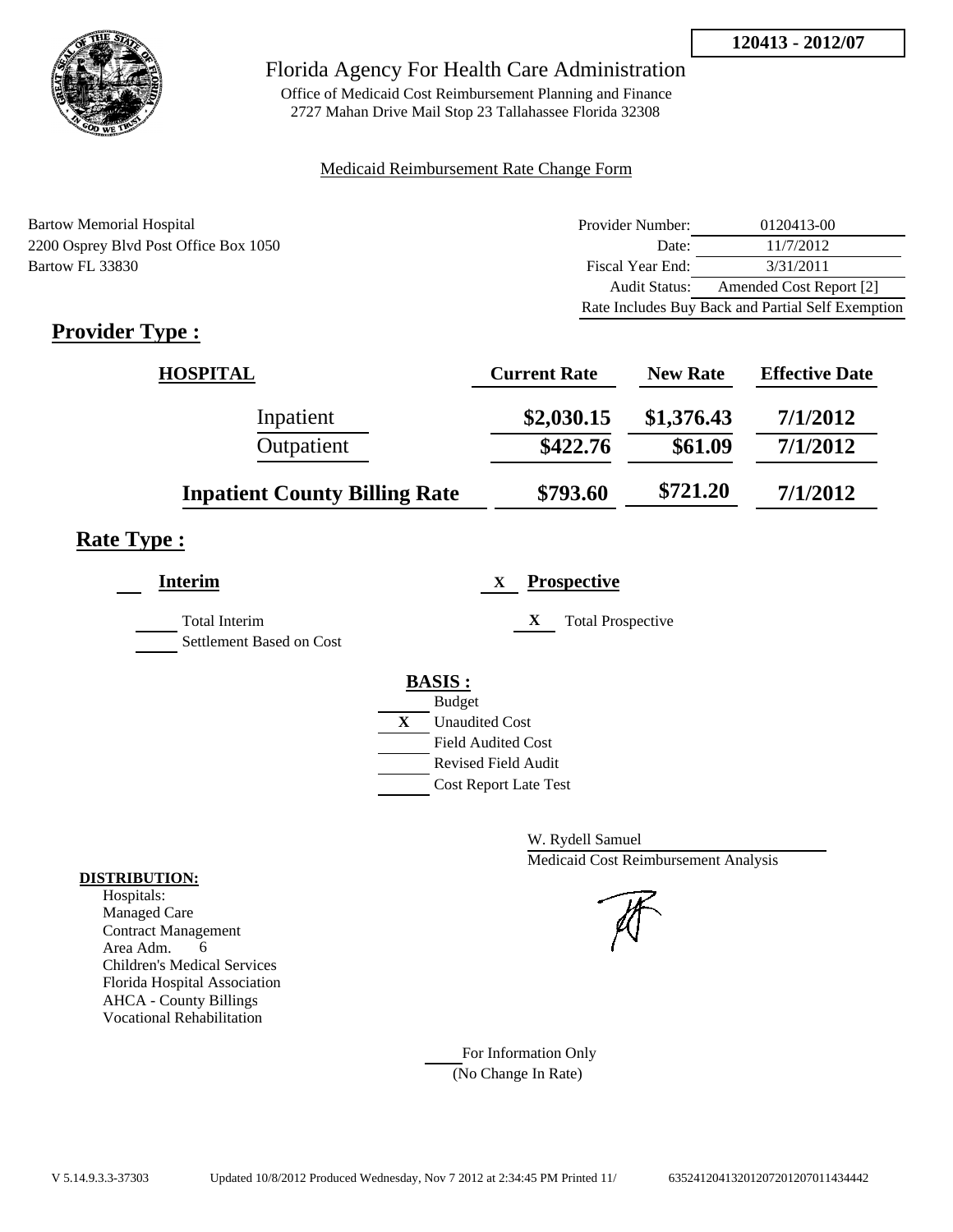

Office of Medicaid Cost Reimbursement Planning and Finance 2727 Mahan Drive Mail Stop 23 Tallahassee Florida 32308

## Medicaid Reimbursement Rate Change Form

| HealthSouth Rehabiliation Hospital-Sea Pines | Provider Number: | 0120421-00                |
|----------------------------------------------|------------------|---------------------------|
| 101 E Florida Ave.                           | Date:            | 11/7/2012                 |
| Melbourne FL 32901                           | Fiscal Year End: | 12/31/2010                |
|                                              | Audit Status:    | Unaudited Cost Report [1] |

# **Provider Type :**

| <b>HOSPITAL</b> | <b>Current Rate</b> | <b>New Rate</b> | <b>Effective Date</b> |
|-----------------|---------------------|-----------------|-----------------------|
| Inpatient       | \$394.26            | \$394.26        | 7/1/2012              |
| Outpatient      | \$83.60             | \$83.60         | 7/1/2012              |

# **Rate Type :**

| <b>Interim</b>                                   | <b>Prospective</b><br>X               |
|--------------------------------------------------|---------------------------------------|
| <b>Total Interim</b><br>Settlement Based on Cost | X<br><b>Total Prospective</b>         |
|                                                  | <b>BASIS:</b>                         |
|                                                  | <b>Budget</b>                         |
|                                                  | $\mathbf{X}$<br><b>Unaudited Cost</b> |
|                                                  | <b>Field Audited Cost</b>             |
|                                                  | <b>Revised Field Audit</b>            |
|                                                  | <b>Cost Report Late Test</b>          |
|                                                  |                                       |

W. Rydell Samuel Medicaid Cost Reimbursement Analysis

#### **DISTRIBUTION:** Hospitals:

Managed Care Contract Management Area Adm. 7 Children's Medical Services Florida Hospital Association AHCA - County Billings Vocational Rehabilitation

> For Information Only (No Change In Rate)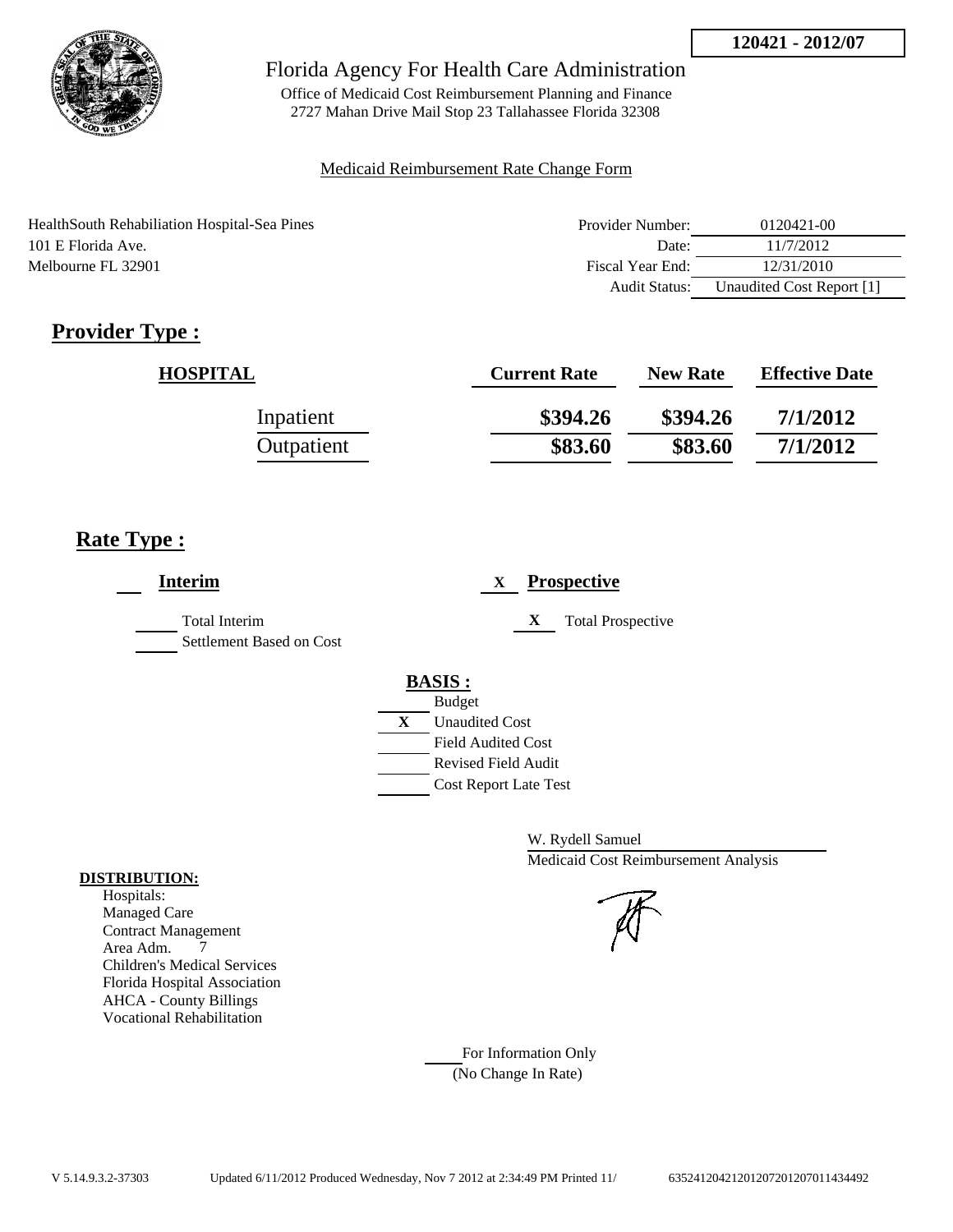

Office of Medicaid Cost Reimbursement Planning and Finance 2727 Mahan Drive Mail Stop 23 Tallahassee Florida 32308

#### Medicaid Reimbursement Rate Change Form

North Dade Health Center **Provider Number:** 0140422-00 1611 N.W. 12th Avenue Date: 11/7/2012 Miami FL 33136- 9/30/2011 Audit Status: Unaudited Cost Report [1]

# **Provider Type :**

| <b>HOSPITAL</b> | <b>Current Rate</b> | <b>New Rate</b> | <b>Effective Date</b> |
|-----------------|---------------------|-----------------|-----------------------|
| Inpatient       |                     |                 | 7/1/2012              |
| Outpatient      | \$291.36            | \$246.11        | 7/1/2012              |

## **Rate Type :**

| <b>Interim</b>                            | <b>Prospective</b><br>X       |
|-------------------------------------------|-------------------------------|
| Total Interim<br>Settlement Based on Cost | X<br><b>Total Prospective</b> |
|                                           | <b>BASIS:</b>                 |
|                                           | <b>Budget</b>                 |
|                                           | X<br><b>Unaudited Cost</b>    |
|                                           | <b>Field Audited Cost</b>     |
|                                           | Revised Field Audit           |
|                                           | <b>Cost Report Late Test</b>  |

Medicaid Cost Reimbursement Analysis

For Information Only (No Change In Rate)

#### **DISTRIBUTION:**

Hospitals: Managed Care Contract Management Area Adm. 11 Children's Medical Services Florida Hospital Association AHCA - County Billings Vocational Rehabilitation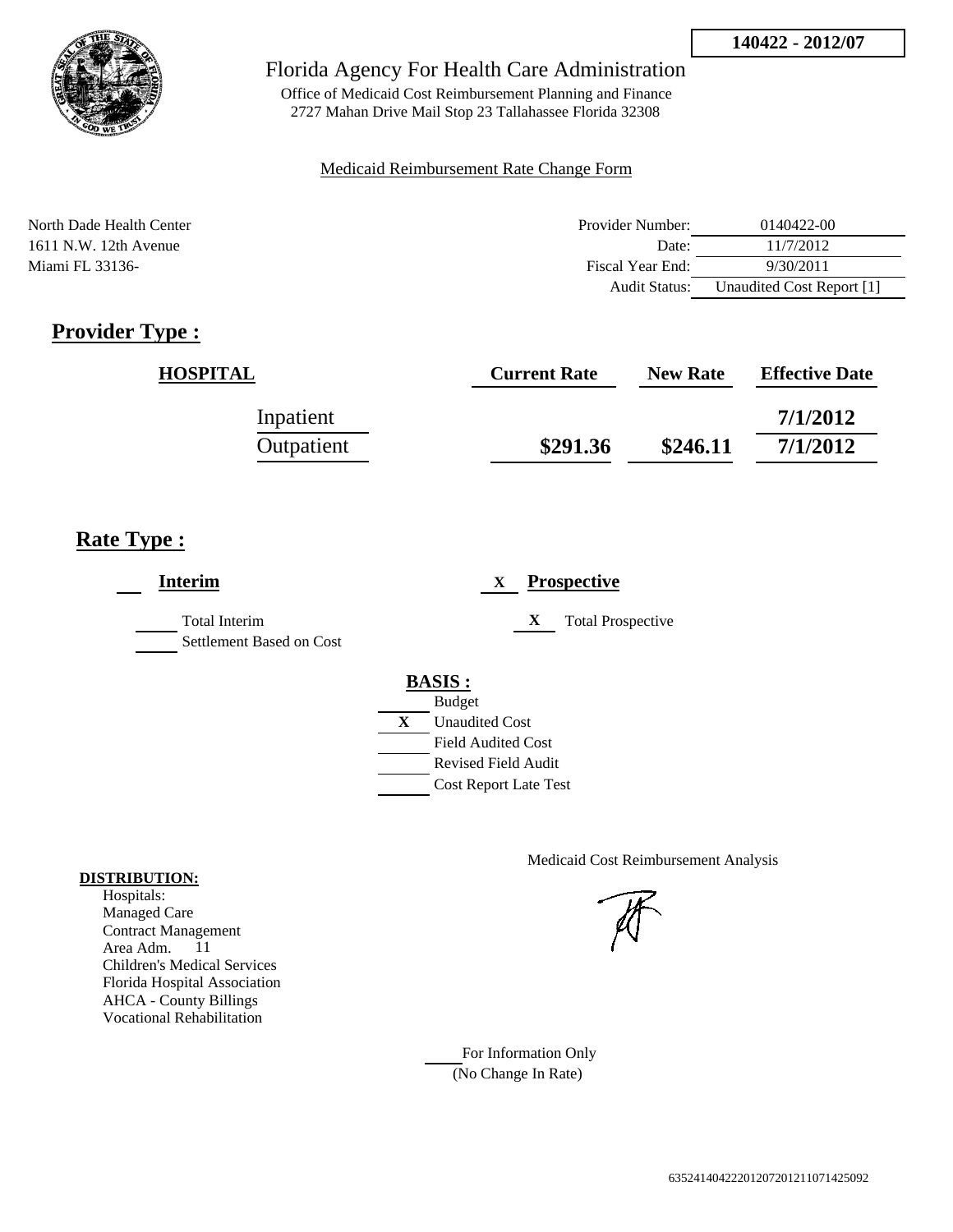

Office of Medicaid Cost Reimbursement Planning and Finance 2727 Mahan Drive Mail Stop 23 Tallahassee Florida 32308

## Medicaid Reimbursement Rate Change Form

| Florida State Hospital | Provider Number:     | $0260011 - 00$            |
|------------------------|----------------------|---------------------------|
| Building 260           | Date:                | 11/7/2012                 |
| Chattahoochee FL 32324 | Fiscal Year End:     | 6/30/2011                 |
|                        | <b>Audit Status:</b> | Unaudited Cost Report [1] |

# **Provider Type :**

| <b>HOSPITAL</b> | <b>Current Rate</b> | <b>New Rate</b> | <b>Effective Date</b> |
|-----------------|---------------------|-----------------|-----------------------|
| Inpatient       | \$982.73            | \$982.73        | 7/1/2012              |
| Outpatient      |                     |                 | 7/1/2012              |

# **Rate Type :**

| <b>Interim</b>                                   | <b>Prospective</b><br>X                                                                                                                          |
|--------------------------------------------------|--------------------------------------------------------------------------------------------------------------------------------------------------|
| <b>Total Interim</b><br>Settlement Based on Cost | X<br><b>Total Prospective</b>                                                                                                                    |
|                                                  | <b>BASIS:</b><br><b>Budget</b><br>X<br><b>Unaudited Cost</b><br><b>Field Audited Cost</b><br>Revised Field Audit<br><b>Cost Report Late Test</b> |

W. Rydell Samuel Medicaid Cost Reimbursement Analysis



For Information Only (No Change In Rate)

#### **DISTRIBUTION:**

Hospitals: Managed Care Contract Management Area Adm. 2 Children's Medical Services Florida Hospital Association AHCA - County Billings Vocational Rehabilitation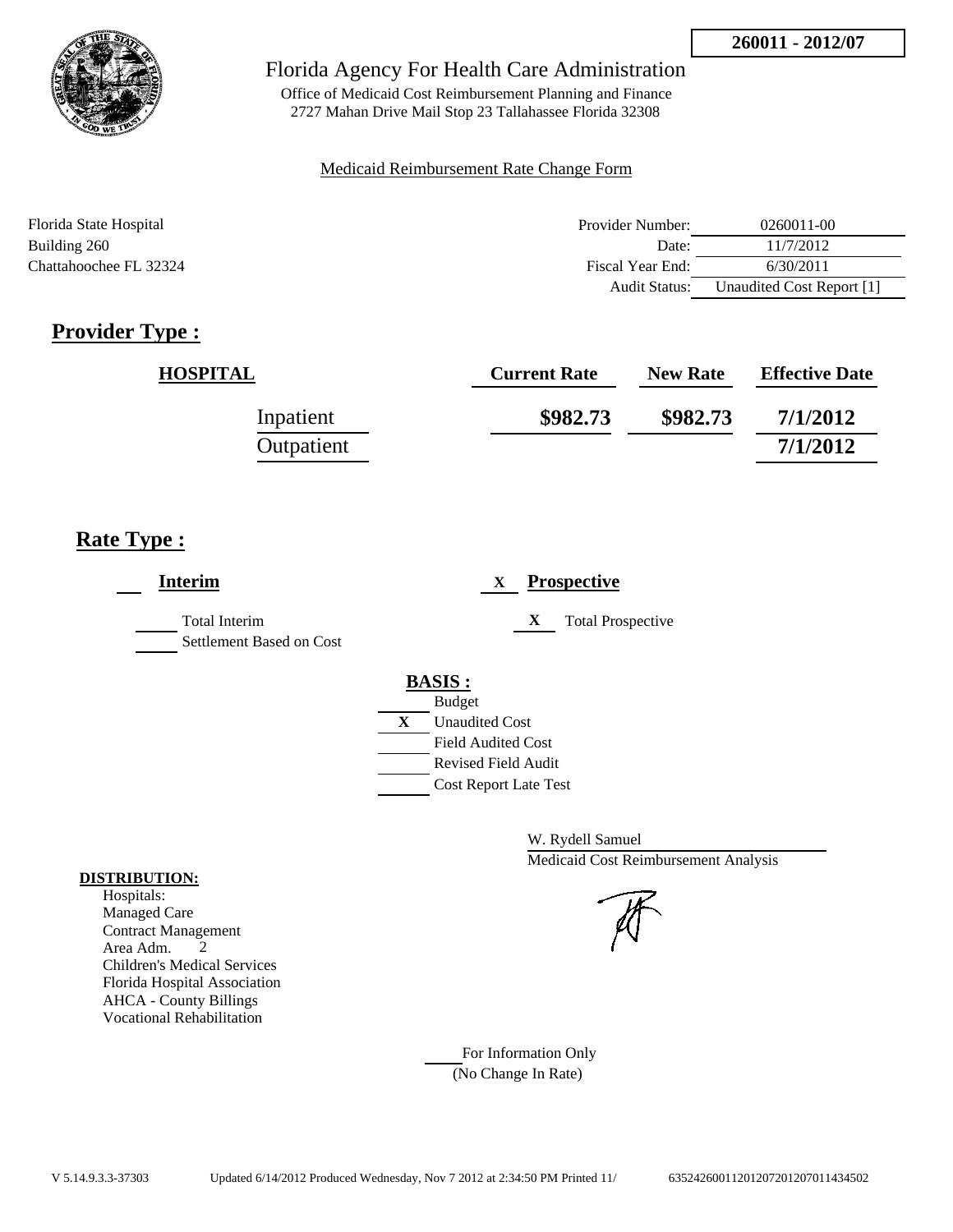

Office of Medicaid Cost Reimbursement Planning and Finance 2727 Mahan Drive Mail Stop 23 Tallahassee Florida 32308

#### Medicaid Reimbursement Rate Change Form

| Northeast Florida State Hospital | Provider Number: | 0260029-00                |
|----------------------------------|------------------|---------------------------|
| HWY 121 SOUTH                    | Date:            | 11/7/2012                 |
| Macclenny FL 32063               | Fiscal Year End: | 6/30/2011                 |
|                                  | Audit Status:    | Unaudited Cost Report [1] |

# **Provider Type :**

| <b>HOSPITAL</b> | <b>Current Rate</b> | <b>New Rate</b> | <b>Effective Date</b> |
|-----------------|---------------------|-----------------|-----------------------|
| Inpatient       | \$323.51            | \$323.51        | 7/1/2012              |
| Outpatient      |                     |                 | 7/1/2012              |

## **Rate Type :**

| <b>Interim</b>                                   | <b>Prospective</b><br>$\mathbf{X}$                                                                                                                      |
|--------------------------------------------------|---------------------------------------------------------------------------------------------------------------------------------------------------------|
| <b>Total Interim</b><br>Settlement Based on Cost | X<br><b>Total Prospective</b>                                                                                                                           |
|                                                  | <b>BASIS:</b><br><b>Budget</b><br>X<br><b>Unaudited Cost</b><br><b>Field Audited Cost</b><br><b>Revised Field Audit</b><br><b>Cost Report Late Test</b> |

W. Rydell Samuel Medicaid Cost Reimbursement Analysis

For Information Only (No Change In Rate)

#### **DISTRIBUTION:**

Hospitals: Managed Care Contract Management Area Adm. 4 Children's Medical Services Florida Hospital Association AHCA - County Billings Vocational Rehabilitation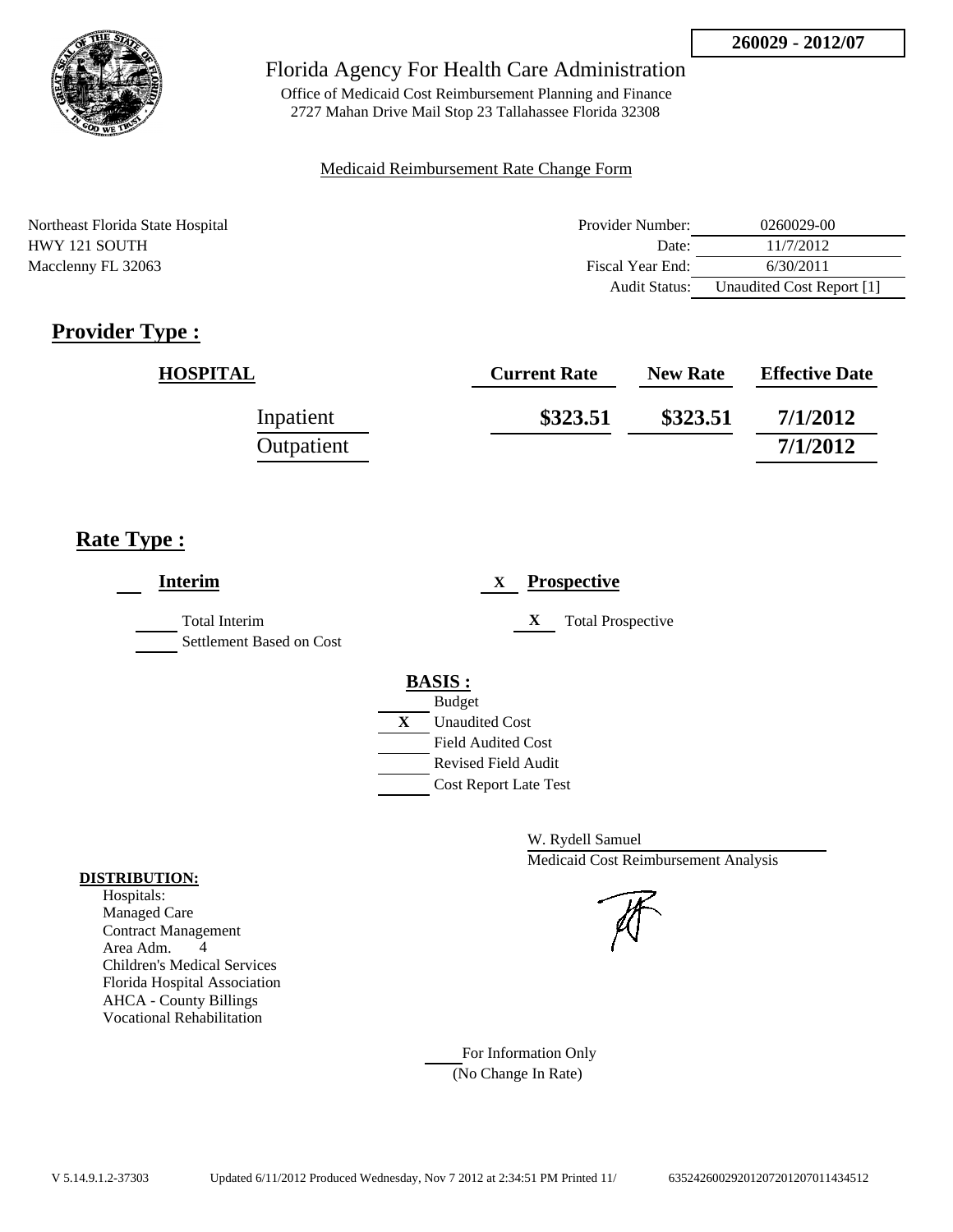

Office of Medicaid Cost Reimbursement Planning and Finance 2727 Mahan Drive Mail Stop 23 Tallahassee Florida 32308

## Medicaid Reimbursement Rate Change Form

| So. Fla. State Hosp     | Provider Number:     | 0260045-00                |
|-------------------------|----------------------|---------------------------|
| 800 East Cypress Dr     | Date:                | 11/7/2012                 |
| Pembroke Pines FL 33025 | Fiscal Year End:     | 6/30/2011                 |
|                         | <b>Audit Status:</b> | Unaudited Cost Report [1] |

# **Provider Type :**

| <b>HOSPITAL</b> | <b>Current Rate</b> | <b>New Rate</b> | <b>Effective Date</b> |
|-----------------|---------------------|-----------------|-----------------------|
| Inpatient       | \$204.04            | \$204.04        | 7/1/2012              |
| Outpatient      |                     |                 | 7/1/2012              |

# **Rate Type :**

| <b>Interim</b>                            | <b>Prospective</b><br>X                            |
|-------------------------------------------|----------------------------------------------------|
| Total Interim<br>Settlement Based on Cost | X<br><b>Total Prospective</b>                      |
|                                           | <b>BASIS:</b>                                      |
|                                           | <b>Budget</b><br>X                                 |
|                                           | <b>Unaudited Cost</b><br><b>Field Audited Cost</b> |
|                                           | <b>Revised Field Audit</b>                         |
|                                           | <b>Cost Report Late Test</b>                       |

W. Rydell Samuel Medicaid Cost Reimbursement Analysis

For Information Only (No Change In Rate)

#### **DISTRIBUTION:**

Hospitals: Managed Care Contract Management Area Adm. 10 Children's Medical Services Florida Hospital Association AHCA - County Billings Vocational Rehabilitation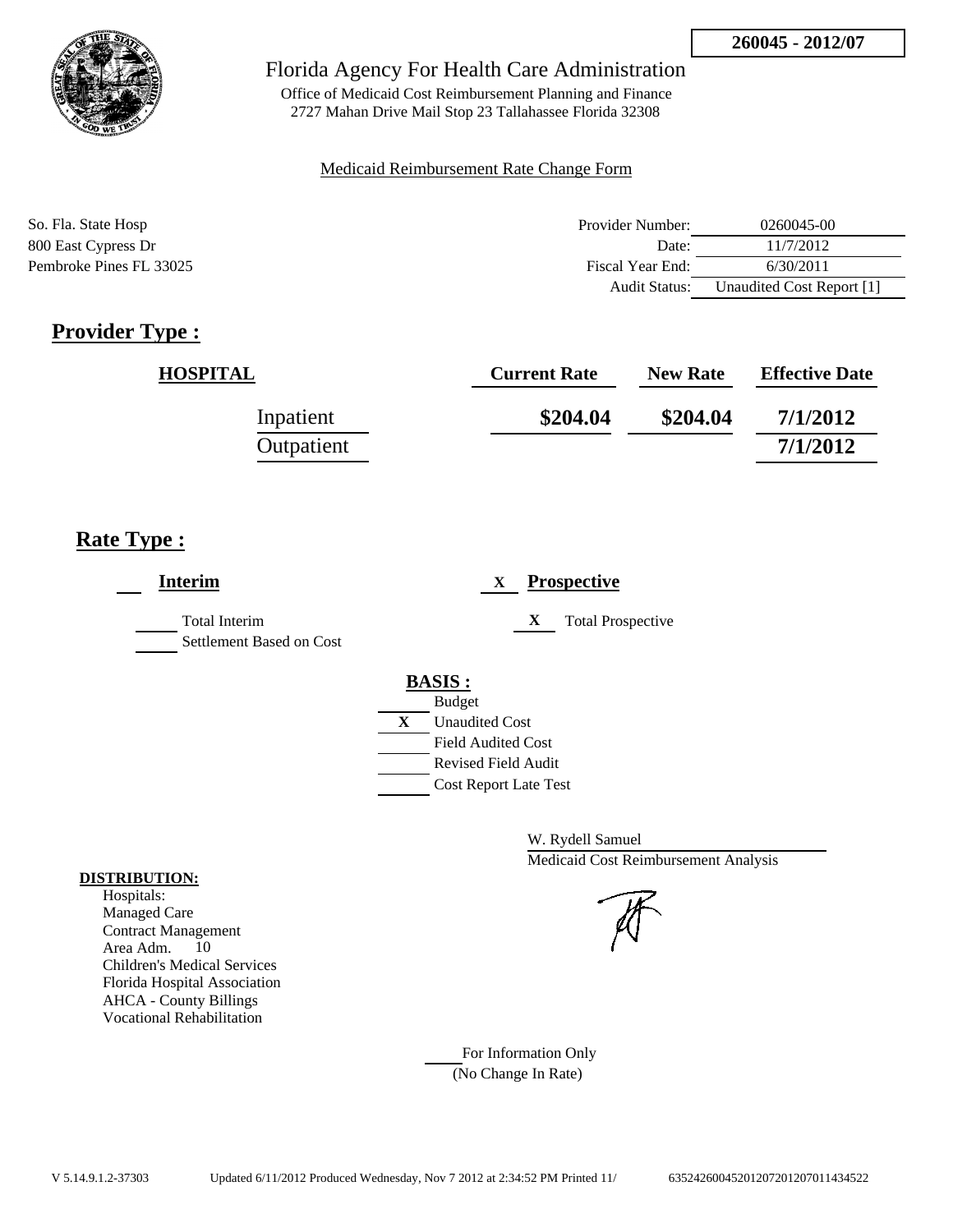

Office of Medicaid Cost Reimbursement Planning and Finance 2727 Mahan Drive Mail Stop 23 Tallahassee Florida 32308

#### Medicaid Reimbursement Rate Change Form

| W. Fla. Comm. Care | Provider Number: | 0260053-00                |
|--------------------|------------------|---------------------------|
| 5500 Stewart St.   | Date:            | 11/7/2012                 |
| Milton FL 32570    | Fiscal Year End: | 6/30/2010                 |
|                    | Audit Status:    | Unaudited Cost Report [1] |

# **Provider Type :**

| <b>HOSPITAL</b> | <b>Current Rate</b> | <b>New Rate</b> | <b>Effective Date</b> |
|-----------------|---------------------|-----------------|-----------------------|
| Inpatient       | \$208.60            | \$208.60        | 7/1/2012              |
| Outpatient      |                     |                 | 7/1/2012              |

## **Rate Type :**

| <b>Interim</b>                            | <b>Prospective</b><br>X       |
|-------------------------------------------|-------------------------------|
| Total Interim<br>Settlement Based on Cost | X<br><b>Total Prospective</b> |
|                                           | <b>BASIS:</b>                 |
|                                           | <b>Budget</b>                 |
|                                           | X<br><b>Unaudited Cost</b>    |
|                                           | <b>Field Audited Cost</b>     |
|                                           | Revised Field Audit           |
|                                           | <b>Cost Report Late Test</b>  |
|                                           |                               |

W. Rydell Samuel Medicaid Cost Reimbursement Analysis

For Information Only (No Change In Rate)

#### **DISTRIBUTION:**

Hospitals: Managed Care Contract Management Area Adm. 1 Children's Medical Services Florida Hospital Association AHCA - County Billings Vocational Rehabilitation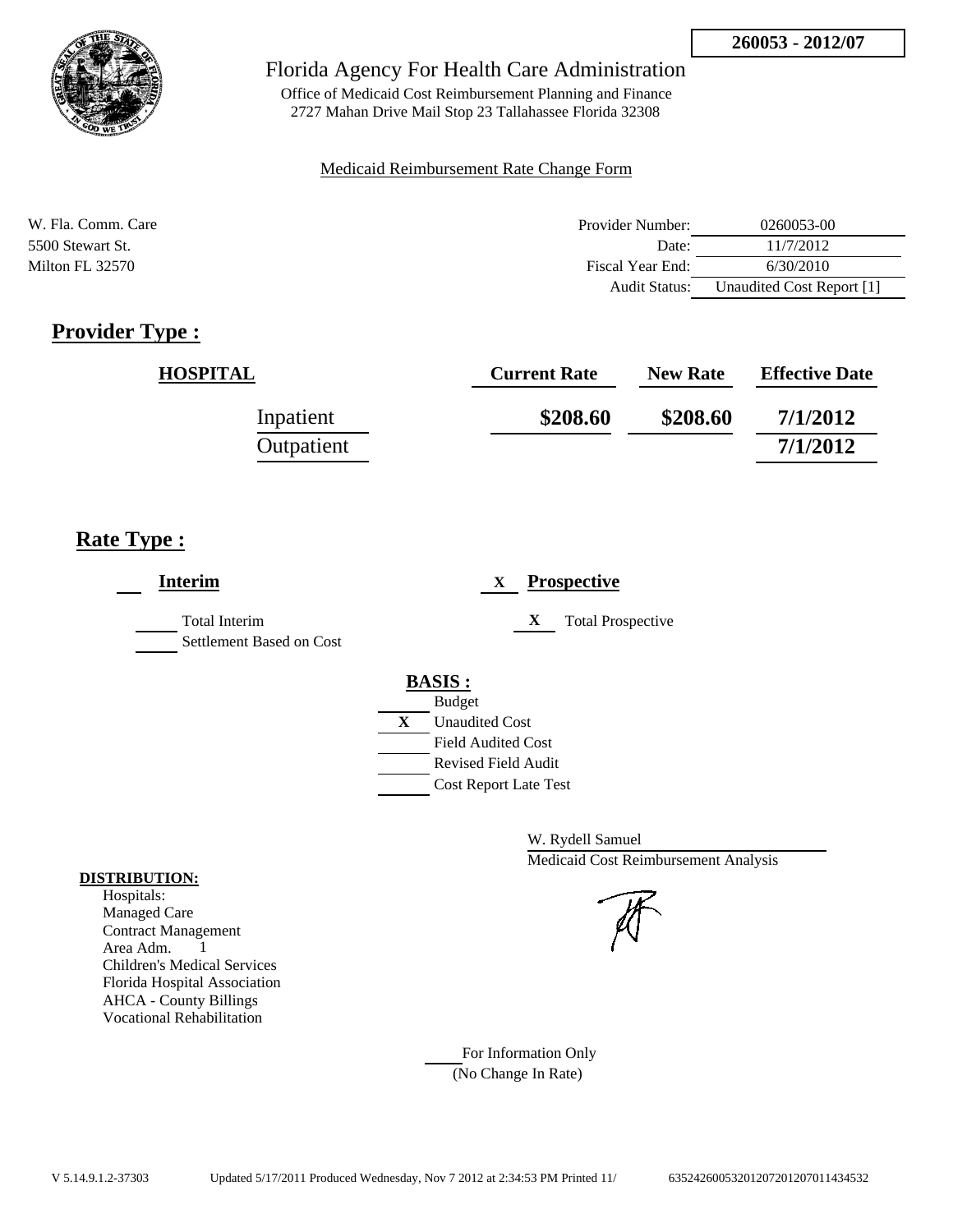

Office of Medicaid Cost Reimbursement Planning and Finance 2727 Mahan Drive Mail Stop 23 Tallahassee Florida 32308

#### Medicaid Reimbursement Rate Change Form

| University of South Alabama Medical Center | Provider Number:     | 102814-00                 |
|--------------------------------------------|----------------------|---------------------------|
| 1504 Springhill Ave Suite #3170            | Date:                | 11/7/2012                 |
| Mobile AL 36604                            | Fiscal Year End:     | 9/30/2011                 |
|                                            | <b>Audit Status:</b> | Unaudited Cost Report [1] |

# **Provider Type :**

| <b>HOSPITAL</b> | <b>Current Rate</b> | <b>New Rate</b> | <b>Effective Date</b> |
|-----------------|---------------------|-----------------|-----------------------|
| Inpatient       |                     | \$725.22        | 7/1/2012              |
| Outpatient      |                     | \$137.24        | 7/1/2012              |

# **Rate Type :**

| <b>Interim</b>                                   | <b>Prospective</b><br>X                                                                                                                          |
|--------------------------------------------------|--------------------------------------------------------------------------------------------------------------------------------------------------|
| <b>Total Interim</b><br>Settlement Based on Cost | X<br><b>Total Prospective</b>                                                                                                                    |
|                                                  | <b>BASIS:</b><br><b>Budget</b><br>X<br><b>Unaudited Cost</b><br><b>Field Audited Cost</b><br>Revised Field Audit<br><b>Cost Report Late Test</b> |

W. Rydell Samuel Medicaid Cost Reimbursement Analysis

For Information Only (No Change In Rate)

#### **DISTRIBUTION:**

Hospitals: Managed Care Contract Management Area Adm. Children's Medical Services Florida Hospital Association AHCA - County Billings Vocational Rehabilitation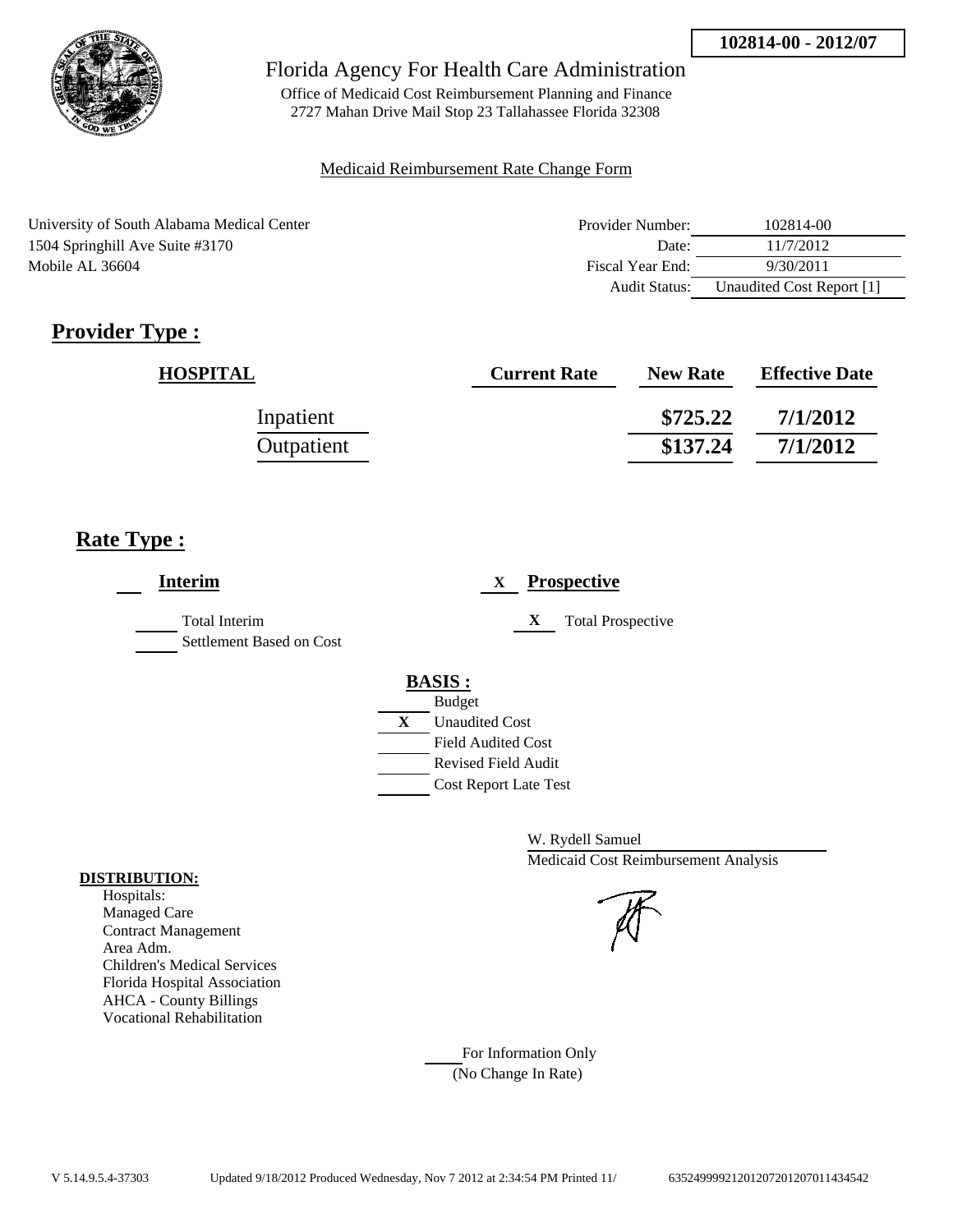

Office of Medicaid Cost Reimbursement Planning and Finance 2727 Mahan Drive Mail Stop 23 Tallahassee Florida 32308

#### Medicaid Reimbursement Rate Change Form

| Infirmary West  | Provider Number:     | 102814-02          |
|-----------------|----------------------|--------------------|
| 5600 Girby Road | Date:                | 11/7/2012          |
| Mobile AL 36693 | Fiscal Year End:     | 3/31/2000          |
|                 | <b>Audit Status:</b> | Interim Budget [4] |

## **Provider Type :**

| <b>HOSPITAL</b> | <b>Current Rate</b> | <b>New Rate</b> | <b>Effective Date</b> |
|-----------------|---------------------|-----------------|-----------------------|
| Inpatient       |                     | \$690.22        | 7/1/2012              |
| Outpatient      |                     | \$14.24         | 7/1/2012              |

## **Rate Type :**

| <b>Interim</b><br>X                                       | <b>Prospective</b>                                                                                                                                      |
|-----------------------------------------------------------|---------------------------------------------------------------------------------------------------------------------------------------------------------|
| Total Interim<br>Settlement Based on Cost<br>$\mathbf{X}$ | <b>Total Prospective</b>                                                                                                                                |
|                                                           | <b>BASIS:</b><br><b>Budget</b><br>X<br><b>Unaudited Cost</b><br><b>Field Audited Cost</b><br><b>Revised Field Audit</b><br><b>Cost Report Late Test</b> |

W. Rydell Samuel Medicaid Cost Reimbursement Analysis

For Information Only (No Change In Rate)

#### **DISTRIBUTION:**

Hospitals: Managed Care Contract Management Area Adm. Children's Medical Services Florida Hospital Association AHCA - County Billings Vocational Rehabilitation